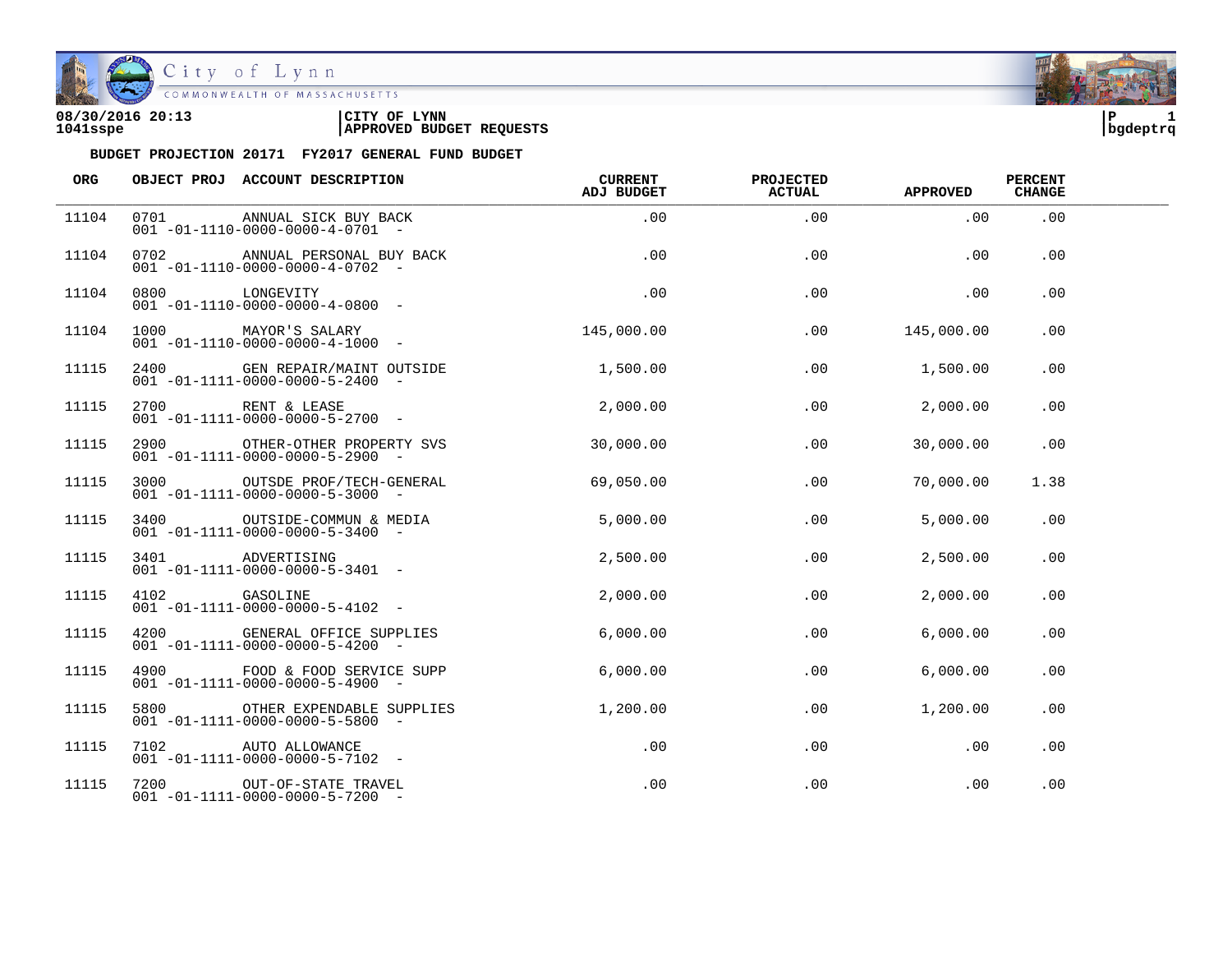

| 08/30/2016 20:13 | <b>LYNN</b><br>CITY OF          | l P      |  |
|------------------|---------------------------------|----------|--|
| 1041sspe         | <b>APPROVED BUDGET REQUESTS</b> | bqdeptrq |  |

| ORG   |               | OBJECT PROJ ACCOUNT DESCRIPTION                                                        | CURRENT<br>ADJ BUDGET | <b>PROJECTED</b><br><b>ACTUAL</b> | <b>APPROVED</b> | <b>PERCENT</b><br><b>CHANGE</b> |  |
|-------|---------------|----------------------------------------------------------------------------------------|-----------------------|-----------------------------------|-----------------|---------------------------------|--|
| 11115 | 7300          | DUES/SUBSCRIP/MEMBERSHIPS<br>$001 - 01 - 1111 - 0000 - 0000 - 5 - 7300 -$              | 15,000.00             | .00                               | 15,000.00       | .00                             |  |
| 11115 | 7800 7800     | OTHERWISE UNCLASSIFIED<br>$001 - 01 - 1111 - 0000 - 0000 - 5 - 7800 -$                 | 25,000.00             | .00                               | 25,000.00       | .00                             |  |
| 11115 | 7812          | INAUGURATION EXPESENES<br>$001 - 01 - 1111 - 0000 - 0000 - 5 - 7812 -$                 | 6,000.00              | .00                               | 6,000.00        | .00                             |  |
| 11115 |               | 7901 COMMISSION EXPENSES<br>$001 - 01 - 1111 - 0000 - 0000 - 5 - 7901 -$               | 1,000.00              | .00                               | 1,000.00        | .00                             |  |
| 11124 |               | 0701 ANNUAL SICK BUY BACK<br>$001 - 01 - 1112 - 0000 - 0000 - 4 - 0701 -$              | .00                   | .00                               | .00             | .00                             |  |
| 11124 | 0702          | ANNUAL PERSONAL BUY BACK<br>$001 - 01 - 1112 - 0000 - 0000 - 4 - 0702 -$               | .00                   | .00                               | .00             | .00                             |  |
| 11124 |               | 0800 LONGEVITY<br>$001 - 01 - 1112 - 0000 - 0000 - 4 - 0800 -$                         | 12,338.00             | .00                               | 12,338.00       | .00                             |  |
| 11124 | 0900 OVERTIME | $001 - 01 - 1112 - 0000 - 0000 - 4 - 0900 -$                                           | 2,800.00              | .00                               | 2,800.00        | .00                             |  |
| 11124 | 1000 000      | PAYROLL SALARIES<br>$001 - 01 - 1112 - 0000 - 0000 - 4 - 1000 -$                       | 107,810.00            | .00                               | 107,810.00      | .00                             |  |
| 11124 |               | 1000A CLERK HUMAN RIGHTS COMMISSIO<br>$001 - 01 - 1112 - 0000 - 0000 - 4 - 1000A -$    | 8,400.00              | .00                               | 8,400.00        | .00.                            |  |
| 11124 |               | 1100 COUNCILLORS SALARIES<br>$001 - 01 - 1112 - 0000 - 0000 - 4 - 1100 -$              | 277,000.00            | .00                               | 277,000.00      | .00                             |  |
| 11124 |               | 1113 CAR ALLOWANCE - STIPENDS 3,900.00<br>$001 - 01 - 1112 - 0000 - 0000 - 4 - 1113 -$ |                       | .00                               | 3,900.00        | .00                             |  |
| 11125 | 2400          | GEN REPAIR/MAINT OUTSIDE<br>$001 - 01 - 1112 - 0000 - 0000 - 5 - 2400 -$               | .00                   | .00                               | .00             | $.00 \,$                        |  |
| 11125 |               | $\overline{001}$ -01-1112-0000-0000-5-2700 -<br>3400                                   | .00                   | .00                               | .00             | $.00 \,$                        |  |
| 11125 |               | 3400 OUTSIDE-COMMUN & MEDIA<br>$001 - 01 - 1112 - 0000 - 0000 - 5 - 3400 -$            | 1,100.00              | .00                               | 1,100.00        | .00                             |  |
| 11125 |               | 3401 ADVERTISING<br>$001 - 01 - 1112 - 0000 - 0000 - 5 - 3401 -$                       | .00                   | .00                               | .00             | .00                             |  |

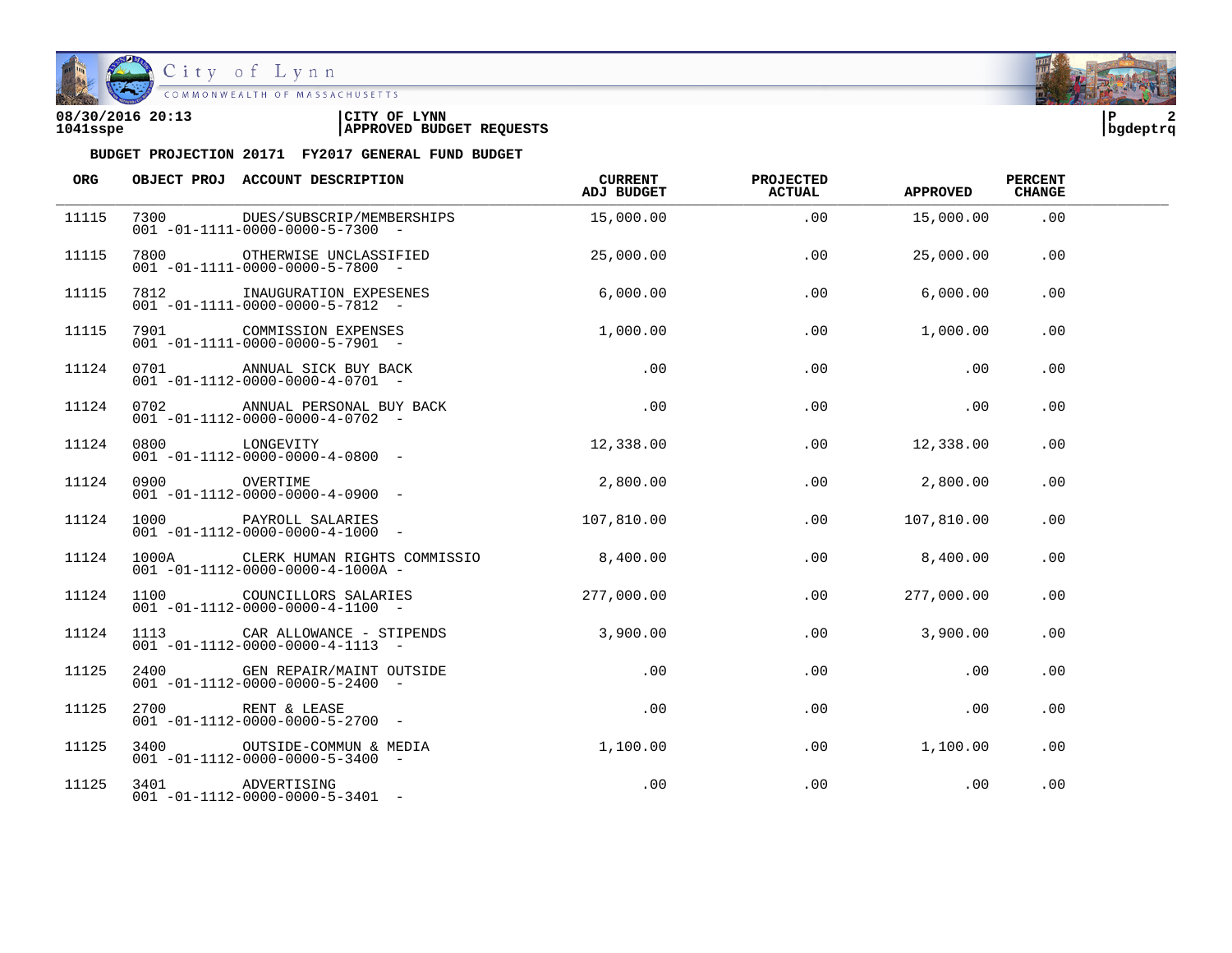

City of Lynn<br>COMMONWEALTH OF MASSACHUSETTS

| 08/30/2016 20:13 | LYNN<br>CITY OF                 | l P      |  |
|------------------|---------------------------------|----------|--|
| 1041sspe         | <b>APPROVED BUDGET REQUESTS</b> | bqdeptrq |  |

| ORG   |                | OBJECT PROJ ACCOUNT DESCRIPTION                                                 | <b>CURRENT</b><br>ADJ BUDGET | <b>PROJECTED</b><br><b>ACTUAL</b> | <b>APPROVED</b> | <b>PERCENT</b><br><b>CHANGE</b> |  |
|-------|----------------|---------------------------------------------------------------------------------|------------------------------|-----------------------------------|-----------------|---------------------------------|--|
| 11125 | 3403           | POSTAGE<br>$001 - 01 - 1112 - 0000 - 0000 - 5 - 3403 -$                         | .00                          | .00                               | .00             | .00                             |  |
| 11125 |                | 4200 GENERAL OFFICE SUPPLIES<br>$001 - 01 - 1112 - 0000 - 0000 - 5 - 4200 -$    | 4.000.00                     | .00                               | 4,000.00        | .00                             |  |
| 11125 |                | 4204 PRINTING SERVICES<br>$001 - 01 - 1112 - 0000 - 0000 - 5 - 4204 -$          | 4,000.00                     | .00                               | 4,000.00        | .00                             |  |
| 11125 |                | 4216 COMPUTER SUPPLIES/MAT'L<br>$001 - 01 - 1112 - 0000 - 0000 - 5 - 4216 -$    | 2,000.00                     | .00                               | 2,000.00        | .00                             |  |
| 11125 |                | 7102 AUTO ALLOWANCE<br>$001 - 01 - 1112 - 0000 - 0000 - 5 - 7102 -$             | .00                          | .00                               | .00             | .00                             |  |
| 11125 |                | 7800 OTHERWISE UNCLASSIFIED<br>$001 - 01 - 1112 - 0000 - 0000 - 5 - 7800 -$     | 10,000.00                    | .00                               | 10,000.00       | .00                             |  |
| 11125 |                | 7803 COUNCILORS EXPENSE<br>$001 - 01 - 1112 - 0000 - 0000 - 5 - 7803 -$         | .00                          | .00                               | .00             | .00                             |  |
| 11125 |                | 8504 EQUIPMENT LEASES<br>$001 - 01 - 1112 - 0000 - 0000 - 5 - 8504 -$           | 9,777.00                     | .00                               | 9,777.00        | .00                             |  |
| 11134 |                | 1000 PAYROLL SALARIES<br>$001 - 01 - 1113 - 0000 - 0000 - 4 - 1000 -$           | 3,000.00                     | .00                               | 3,000.00        | .00                             |  |
| 11134 |                | 1113 CAR ALLOWANCE - STIPENDS<br>$001 - 01 - 1113 - 0000 - 0000 - 4 - 1113 - -$ | 8,700.00                     | .00                               | 8,700.00        | $.00 \,$                        |  |
| 11135 |                | 7102 AUTO ALLOWANCE<br>$001 - 01 - 1113 - 0000 - 0000 - 5 - 7102 -$             | .00                          | .00                               | .00             | .00                             |  |
| 11224 |                | 0700 SICK TIME BUY BACK/RETIRE<br>$001 - 01 - 1122 - 0000 - 0000 - 4 - 0700 -$  | .00                          | .00                               | .00             | .00                             |  |
| 11224 |                | 0701 ANNUAL SICK BUY BACK<br>$001 - 01 - 1122 - 0000 - 0000 - 4 - 0701 -$       | $.00 \,$                     | .00                               | .00             | $.00 \,$                        |  |
| 11224 |                | 0702 ANNUAL PERSONAL BUY BACK<br>$001 - 01 - 1122 - 0000 - 0000 - 4 - 0702 -$   | $.00 \,$                     | $.00 \,$                          | .00             | $.00 \,$                        |  |
| 11224 | 0800 LONGEVITY | $001 - 01 - 1122 - 0000 - 0000 - 4 - 0800 -$                                    | 3,500.00                     | .00                               | 3,500.00        | .00                             |  |
| 11224 | 0900 OVERTIME  | $001 - 01 - 1122 - 0000 - 0000 - 4 - 0900 -$                                    | .00                          | .00                               | .00             | .00                             |  |

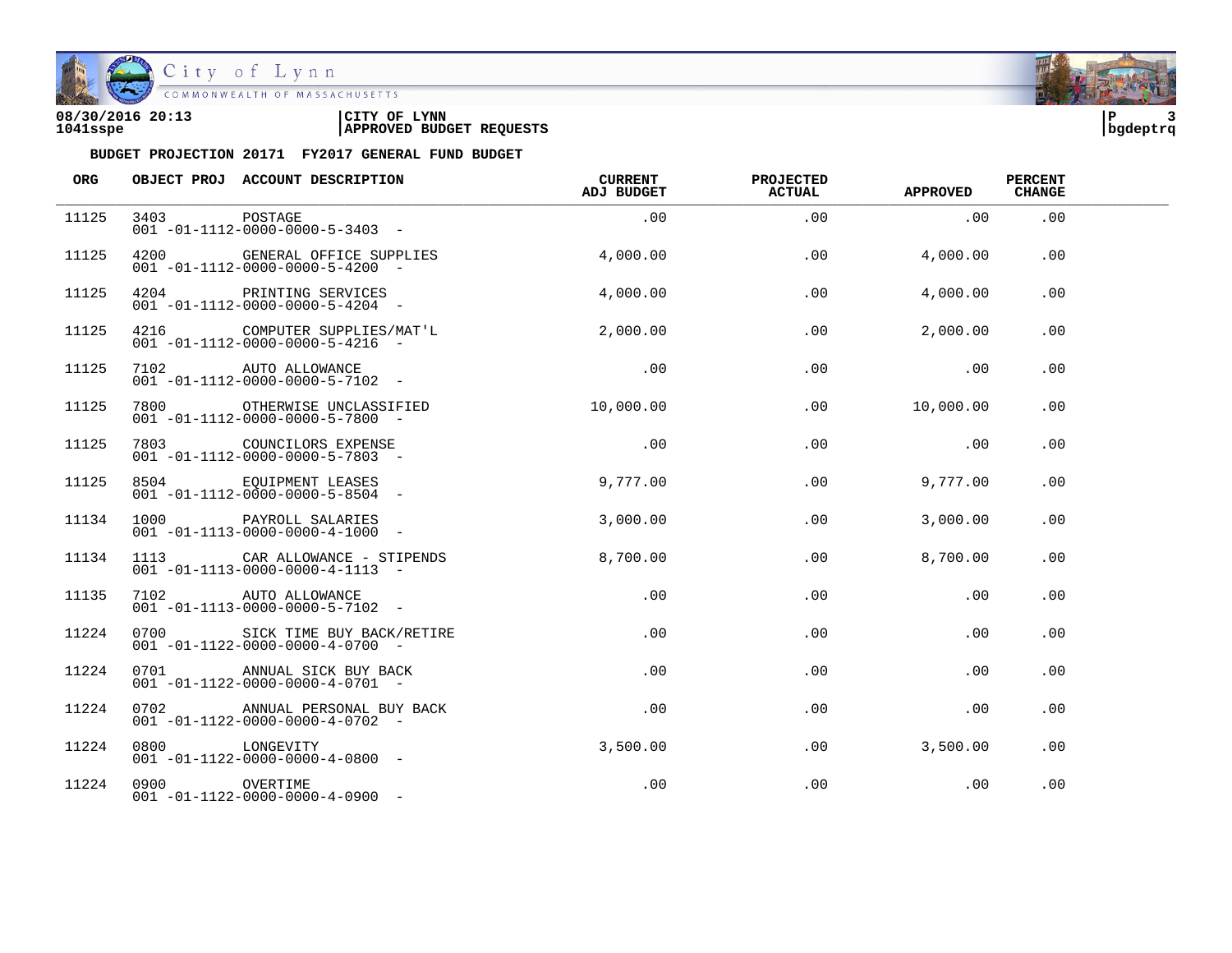

City of Lynn

COMMONWEALTH OF MASSACHUSETTS

#### **08/30/2016 20:13 |CITY OF LYNN |P 4 1041sspe |APPROVED BUDGET REQUESTS |bgdeptrq**

| ORG   |                | OBJECT PROJ ACCOUNT DESCRIPTION                                                 | <b>CURRENT</b><br>ADJ BUDGET | PROJECTED<br><b>ACTUAL</b> | <b>APPROVED</b> | <b>PERCENT</b><br><b>CHANGE</b> |  |
|-------|----------------|---------------------------------------------------------------------------------|------------------------------|----------------------------|-----------------|---------------------------------|--|
| 11224 | 1000 000       | PAYROLL SALARIES<br>$001 - 01 - 1122 - 0000 - 0000 - 4 - 1000 -$                | 230,000.00                   | .00                        | 230,000.00      | .00                             |  |
| 11224 | 1100 SALARIES  | $001 - 01 - 1122 - 0000 - 0000 - 4 - 1100 -$                                    | .00                          | .00                        | .00             | .00                             |  |
| 11304 |                | 0701 ANNUAL SICK BUY BACK<br>$001 - 01 - 1130 - 0000 - 0000 - 4 - 0701$ -       | .00                          | .00                        | .00             | .00                             |  |
| 11304 |                | 0702 ANNUAL PERSONAL BUY BACK<br>$001 - 01 - 1130 - 0000 - 0000 - 4 - 0702 -$   | .00                          | .00                        | .00             | .00                             |  |
| 11304 | 0800 LONGEVITY | $001 - 01 - 1130 - 0000 - 0000 - 4 - 0800$ -                                    | 25,668.00                    | .00                        | 25,668.00       | .00                             |  |
| 11304 | 0900           | OVERTIME<br>$001 - 01 - 1130 - 0000 - 0000 - 4 - 0900 -$                        | .00                          | .00                        | .00             | .00                             |  |
| 11304 |                | 1000 PAYROLL SALARIES<br>$001 - 01 - 1130 - 0000 - 0000 - 4 - 1000 -$           | 283,504.00                   | .00                        | 283,504.00      | .00                             |  |
| 11304 |                | 1113 CAR ALLOWANCE - STIPENDS<br>$001 - 01 - 1130 - 0000 - 0000 - 4 - 1113 - -$ | 7,800.00                     | .00                        | 7,800,00        | .00                             |  |
| 11305 |                | 2407 OFFICE EQUIP R&M<br>$001 - 01 - 1130 - 0000 - 0000 - 5 - 2407 -$           | .00                          | .00                        | .00             | .00                             |  |
| 11305 |                | 2901 CUSTODIAL SERVICES<br>$001 - 01 - 1130 - 0000 - 0000 - 5 - 2901 -$         | .00                          | .00                        | .00             | .00                             |  |
| 11305 |                | 3006 FINANCIAL SERV PROF/TECH<br>$001 - 01 - 1130 - 0000 - 0000 - 5 - 3006$ -   | 105,750.00                   | .00                        | 105,750.00      | .00                             |  |
| 11305 |                | 3102 EMPLOYEE PHYSICALS<br>$001 - 01 - 1130 - 0000 - 0000 - 5 - 3102 -$         | $.00 \,$                     | .00                        | .00             | .00                             |  |
| 11305 |                | 3401 ADVERTISING<br>$001 - 01 - 1130 - 0000 - 0000 - 5 - 3401 -$                | $.00 \,$                     | .00                        | .00             | .00                             |  |
| 11305 | 3410           | CELL PHONE<br>$001 - 01 - 1130 - 0000 - 0000 - 5 - 3410 -$                      | .00                          | .00                        | .00             | $.00 \,$                        |  |
| 11305 |                | 4200 GENERAL OFFICE SUPPLIES<br>$001 - 01 - 1130 - 0000 - 0000 - 5 - 4200 -$    | 1,600.00                     | .00                        | 1,600.00        | .00                             |  |
| 11305 |                | 4204 PRINTING SERVICES<br>$001 - 01 - 1130 - 0000 - 0000 - 5 - 4204 -$          | .00                          | .00                        | .00             | .00                             |  |

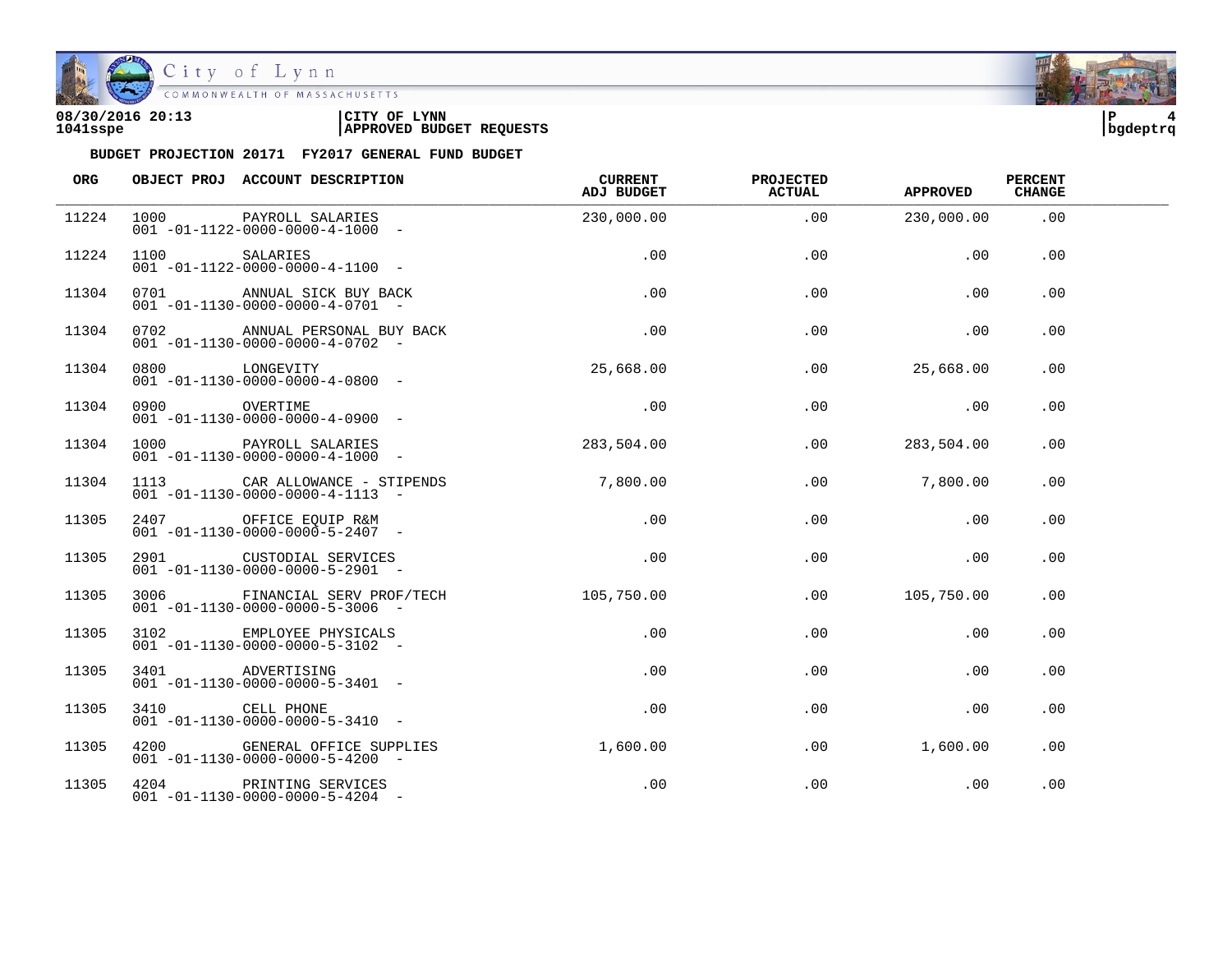

| 08/30/2016 20:13 | LYNN<br>CITY OF                 | ם ו      |  |
|------------------|---------------------------------|----------|--|
| 1041sspe         | <b>APPROVED BUDGET REQUESTS</b> | bqdeptrq |  |

| ORG   |                | OBJECT PROJ ACCOUNT DESCRIPTION                                                 | <b>CURRENT</b><br>ADJ BUDGET | <b>PROJECTED</b><br><b>ACTUAL</b> | <b>APPROVED</b> | <b>PERCENT</b><br><b>CHANGE</b> |  |
|-------|----------------|---------------------------------------------------------------------------------|------------------------------|-----------------------------------|-----------------|---------------------------------|--|
| 11305 |                | 7100 IN-STATE TRAVEL<br>$001 - 01 - 1130 - 0000 - 0000 - 5 - 7100$ -            | .00                          | .00                               | .00             | .00                             |  |
| 11305 |                | 7102 AUTO ALLOWANCE<br>$001 - 01 - 1130 - 0000 - 0000 - 5 - 7102 -$             | .00                          | .00                               | .00             | .00                             |  |
| 11305 |                | 7200 OUT-OF-STATE TRAVEL<br>$001 - 01 - 1130 - 0000 - 0000 - 5 - 7200 -$        | .00                          | .00                               | .00             | .00                             |  |
| 11305 |                | 7202 HOTEL REIMB. OUT STATE<br>$001 - 01 - 1130 - 0000 - 0000 - 5 - 7202 -$     | $.00 \,$                     | .00                               | .00             | .00                             |  |
| 11305 |                | 7300 DUES/SUBSCRIP/MEMBERSHIPS<br>$001 - 01 - 1130 - 0000 - 0000 - 5 - 7300 -$  | 100.00                       | .00                               | 100.00          | $.00 \,$                        |  |
| 11305 |                | 7301 ORG CONFERENCE<br>$001 - 01 - 1130 - 0000 - 0000 - 5 - 7301 -$             | $.00 \,$                     | $.00 \,$                          | .00             | .00                             |  |
| 11305 | 7302 ORG DUES  | $001 - 01 - 1130 - 0000 - 0000 - 5 - 7302 -$                                    | 150.00                       | .00                               | 150.00          | .00.                            |  |
| 11305 |                | 7400 INSURANCE PREMIUMS<br>$001 - 01 - 1130 - 0000 - 0000 - 5 - 7400 -$         | .00                          | .00                               | .00             | .00                             |  |
| 11305 |                | 8516 COMPUTER EQUIPMENT<br>$001 - 01 - 1130 - 0000 - 0000 - 5 - 8516 -$         | .00                          | .00                               | .00             | .00.                            |  |
| 11404 |                | 0700 SICK TIME BUY BACK/RETIRE<br>$001 - 01 - 1140 - 0000 - 0000 - 4 - 0700 -$  | .00                          | .00                               | .00             | .00                             |  |
| 11404 |                | 0701 ANNUAL SICK BUY BACK<br>$001 - 01 - 1140 - 0000 - 0000 - 4 - 0701$ -       | $.00 \,$                     | .00                               | .00             | .00                             |  |
| 11404 |                | 0702 ANNUAL PERSONAL BUY BACK<br>$001 - 01 - 1140 - 0000 - 0000 - 4 - 0702 -$   | .00                          | .00                               | .00             | .00                             |  |
| 11404 | 0800 LONGEVITY | $001 - 01 - 1140 - 0000 - 0000 - 4 - 0800 -$                                    | 24,935.00                    | .00                               | 24,935.00       | .00                             |  |
| 11404 | 0900 OVERTIME  | $001 - 01 - 1140 - 0000 - 0000 - 4 - 0900 -$                                    | 3,000.00                     | .00                               | 3,000.00        | .00                             |  |
| 11404 |                | 1000 PAYROLL SALARIES<br>$001 - 01 - 1140 - 0000 - 0000 - 4 - 1000 -$           | 298,280.00                   | .00                               | 298,280.00      | .00                             |  |
| 11404 |                | 1113 CAR ALLOWANCE - STIPENDS<br>$001 - 01 - 1140 - 0000 - 0000 - 4 - 1113 - -$ | 3,900.00                     | .00                               | 3,900.00        | .00                             |  |

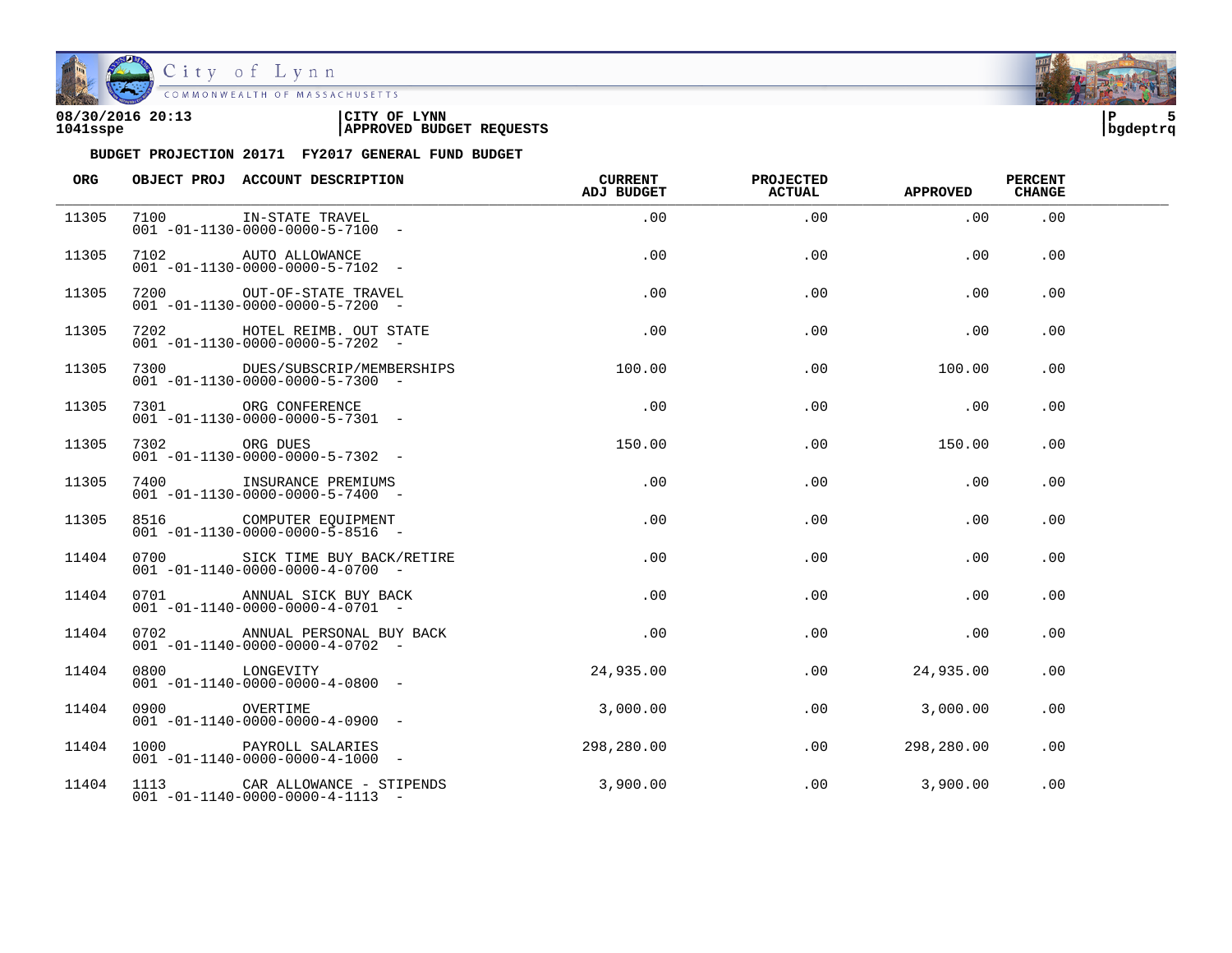

City of Lynn COMMONWEALTH OF MASSACHUSETTS

#### **08/30/2016 20:13 |CITY OF LYNN |P 6 1041sspe |APPROVED BUDGET REQUESTS |bgdeptrq**



| <b>ORG</b> |                | OBJECT PROJ ACCOUNT DESCRIPTION                                                                  | <b>CURRENT</b><br>ADJ BUDGET | <b>PROJECTED</b><br><b>ACTUAL</b> | <b>APPROVED</b>  | <b>PERCENT</b><br><b>CHANGE</b> |  |
|------------|----------------|--------------------------------------------------------------------------------------------------|------------------------------|-----------------------------------|------------------|---------------------------------|--|
| 11405      | 3000           | OUTSDE PROF/TECH-GENERAL<br>$001 - 01 - 1140 - 0000 - 0000 - 5 - 3000$ -                         | 200,000.00                   | .00                               | 200,000.00       | .00                             |  |
| 11405      |                | 3006 FINANCIAL SERV PROF/TECH<br>$001 - 01 - 1140 - 0000 - 0000 - 5 - 3006$ -                    | 2,200.00                     | .00                               | 2,200.00         | .00                             |  |
| 11405      |                | 3400 OUTSIDE-COMMUN & MEDIA 400.00<br>$001 - 01 - 1140 - 0000 - 0000 - 5 - 3400 -$               |                              | .00                               | 400.00           | .00                             |  |
| 11405      |                | 4200 GENERAL OFFICE SUPPLIES<br>$001 - 01 - 1140 - 0000 - 0000 - 5 - 4200 -$                     | 2,900.00                     |                                   | .00<br>2,900.00  | .00.                            |  |
| 11405      |                | 5645 AMTS CERTIFIED FOR TT PURPOSES<br>$001 - 01 - 1140 - 0000 - 0000 - 5 - 5645 -$              | 50,000.00                    |                                   | .00<br>50,000.00 | .00                             |  |
| 11405      |                | 7102 AUTO ALLOWANCE<br>$001 - 01 - 1140 - 0000 - 0000 - 5 - 7102 -$                              | .00                          | .00                               | .00              | .00.                            |  |
| 11405      |                | 7301 ORG CONFERENCE<br>$001 - 01 - 1140 - 0000 - 0000 - 5 - 7301 -$                              | 350.00                       | .00                               | 350.00           | .00                             |  |
| 11405      |                | 7302 ORG DUES<br>001 -01-1140-0000-0000-5-7302 -<br>$001 - 01 - 1140 - 0000 - 0000 - 5 - 7302 -$ | 175.00                       | .00                               | 175.00           | .00                             |  |
| 11405      |                | 7800 OTHERWISE UNCLASSIFIED<br>$001 - 01 - 1140 - 0000 - 0000 - 5 - 7800 -$                      | .00                          | .00                               | .00              | .00                             |  |
| 11454      |                | 0700 SICK TIME BUY BACK/RETIRE<br>$001 - 01 - 1145 - 0000 - 0000 - 4 - 0700 -$                   | .00                          | .00                               | .00              | .00.                            |  |
| 11454      |                | 0701 ANNUAL SICK BUY BACK<br>$001 - 01 - 1145 - 0000 - 0000 - 4 - 0701$ -                        | .00                          | .00                               | .00              | .00                             |  |
| 11454      |                | 0702 ANNUAL PERSONAL BUY BACK<br>$001 - 01 - 1145 - 0000 - 0000 - 4 - 0702 -$                    | $\overline{00}$              | .00                               | .00              | .00                             |  |
| 11454      | 0800 LONGEVITY | $001 - 01 - 1145 - 0000 - 0000 - 4 - 0800 -$                                                     | 30,718.00                    | .00                               | 30,718.00        | .00.                            |  |
| 11454      | 0900 OVERTIME  | $001 - 01 - 1145 - 0000 - 0000 - 4 - 0900 -$                                                     | .00                          | .00                               | .00              | .00.                            |  |
| 11454      |                | 1000 PAYROLL SALARIES<br>$001 - 01 - 1145 - 0000 - 0000 - 4 - 1000 -$                            | 284,150.00                   | .00                               | 284,150.00       | .00                             |  |
| 11454      |                | 1113 CAR ALLOWANCE - STIPENDS<br>$001 - 01 - 1145 - 0000 - 0000 - 4 - 1113 - -$                  | 7,800.00                     | .00                               | 7,800.00         | .00                             |  |

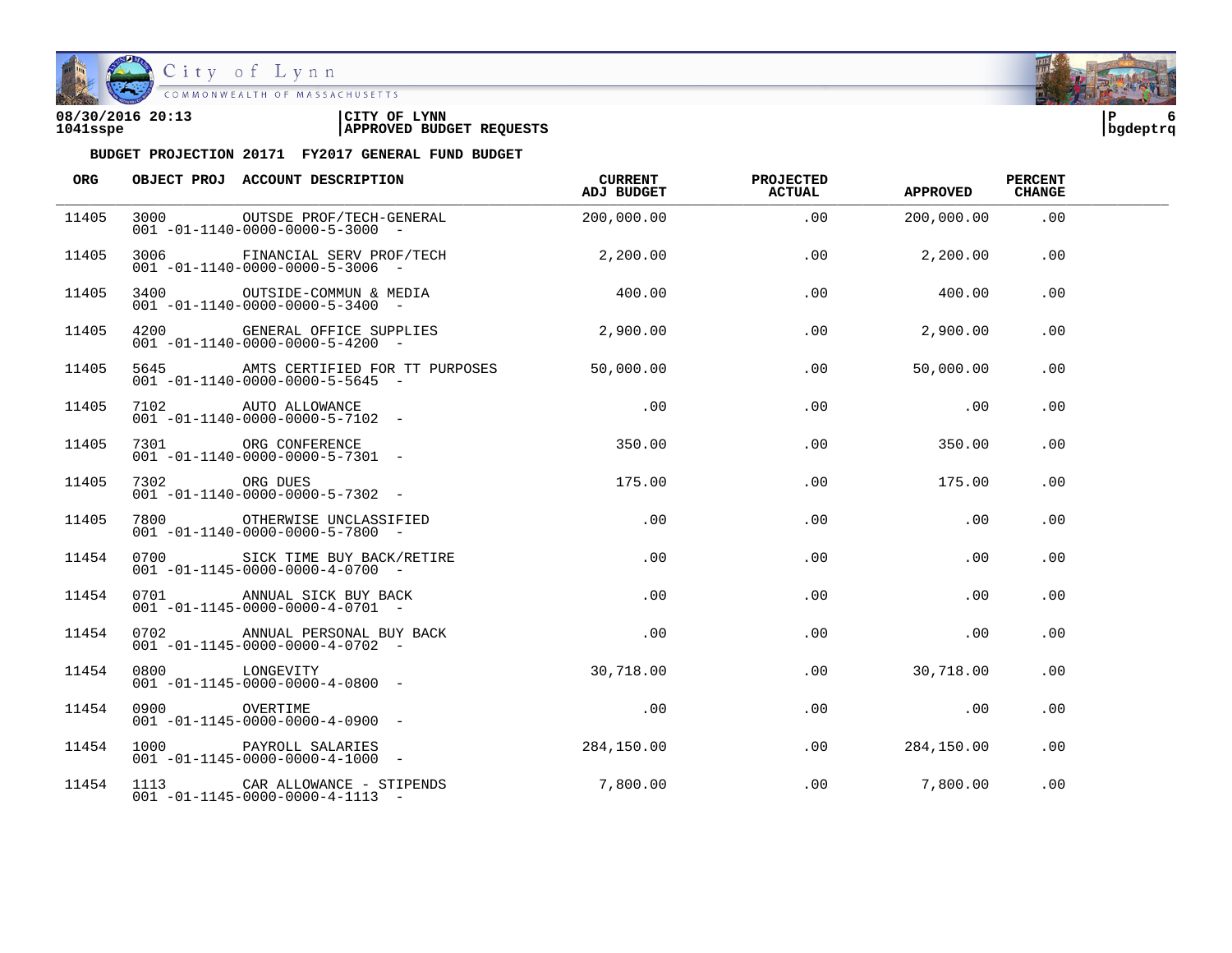

| 08/30/2016 20:13 | <b>LYNN</b><br>'CITY OF         | l P      |  |
|------------------|---------------------------------|----------|--|
| 1041sspe         | <b>APPROVED BUDGET REQUESTS</b> | bqdeptrq |  |

| ORG   |                | OBJECT PROJ ACCOUNT DESCRIPTION                                                       | CURRENT<br>ADJ BUDGET | <b>PROJECTED</b><br><b>ACTUAL</b> | <b>APPROVED</b> | <b>PERCENT</b><br><b>CHANGE</b> |  |
|-------|----------------|---------------------------------------------------------------------------------------|-----------------------|-----------------------------------|-----------------|---------------------------------|--|
| 11455 | 2400           | GEN REPAIR/MAINT OUTSIDE<br>$001 - 01 - 1145 - 0000 - 0000 - 5 - 2400 -$              | .00                   | .00                               | .00             | .00                             |  |
| 11455 |                | 3000 OUTSDE PROF/TECH-GENERAL<br>$001 - 01 - 1145 - 0000 - 0000 - 5 - 3000 -$         | .00                   | .00                               | .00             | .00                             |  |
| 11455 |                | 3102 EMPLOYEE PHYSICALS<br>$001 - 01 - 1145 - 0000 - 0000 - 5 - 3102 -$               | .00                   | .00                               | .00             | .00                             |  |
| 11455 |                | 3401 ADVERTISING<br>001 -01-1145-0000-0000-5-3401 -                                   | 2,000.00              | .00                               | 2,000.00        | .00                             |  |
| 11455 | 3407 LOCK BOX  | $001 - 01 - 1145 - 0000 - 0000 - 5 - 3407 -$                                          | 1,500.00              | .00                               | 1,500.00        | $.00 \,$                        |  |
| 11455 |                | 4200 GENERAL OFFICE SUPPLIES<br>$001 - 01 - 1145 - 0000 - 0000 - 5 - 4200 -$          | 3,000.00              | .00                               | 3,000.00        | .00                             |  |
| 11455 |                | 4204 PRINTING SERVICES<br>$001 - 01 - 1145 - 0000 - 0000 - 5 - 4204$ -                | .00                   | .00                               | .00             | .00                             |  |
| 11455 |                | 6900 INTERGOVERNMENTAL<br>$001 - 01 - 1145 - 0000 - 0000 - 5 - 6900$ -                | 12,000.00             | .00                               | 12,000.00       | .00                             |  |
| 11455 |                | 7102 AUTO ALLOWANCE<br>$001 - 01 - 1145 - 0000 - 0000 - 5 - 7102 -$                   | .00                   | .00                               | .00             | .00                             |  |
| 11455 |                | 7300 DUES/SUBSCRIP/MEMBERSHIPS 140.00<br>$001 - 01 - 1145 - 0000 - 0000 - 5 - 7300 -$ |                       | .00                               | 140.00          | .00.                            |  |
| 11455 |                | 8700 REPLACEMENT EOUIPMENT<br>$001 - 01 - 1145 - 0000 - 0000 - 5 - 8700$ -            | .00                   | .00                               | .00             | .00.                            |  |
| 11504 |                | 0700 SICK TIME BUY BACK/RETIRE<br>$0.01 - 01 - 1150 - 0000 - 0000 - 4 - 0700 -$       | .00                   | .00                               | .00             | .00                             |  |
| 11504 |                | 0701 ANNUAL SICK BUY BACK<br>$001 - 01 - 1150 - 0000 - 0000 - 4 - 0701 -$             | .00                   | .00                               | .00             | $.00 \,$                        |  |
| 11504 | 0702           | ANNUAL PERSONAL BUY BACK<br>$001 - 01 - 1150 - 0000 - 0000 - 4 - 0702 -$              | .00                   | .00                               | .00             | .00.                            |  |
| 11504 | 0800 LONGEVITY | $001 - 01 - 1150 - 0000 - 0000 - 4 - 0800 -$                                          | 48,680.00             | .00                               | 48,680.00       | .00                             |  |
| 11504 | 0900 OVERTIME  | $001 - 01 - 1150 - 0000 - 0000 - 4 - 0900 -$                                          | .00                   | .00                               | .00             | .00                             |  |

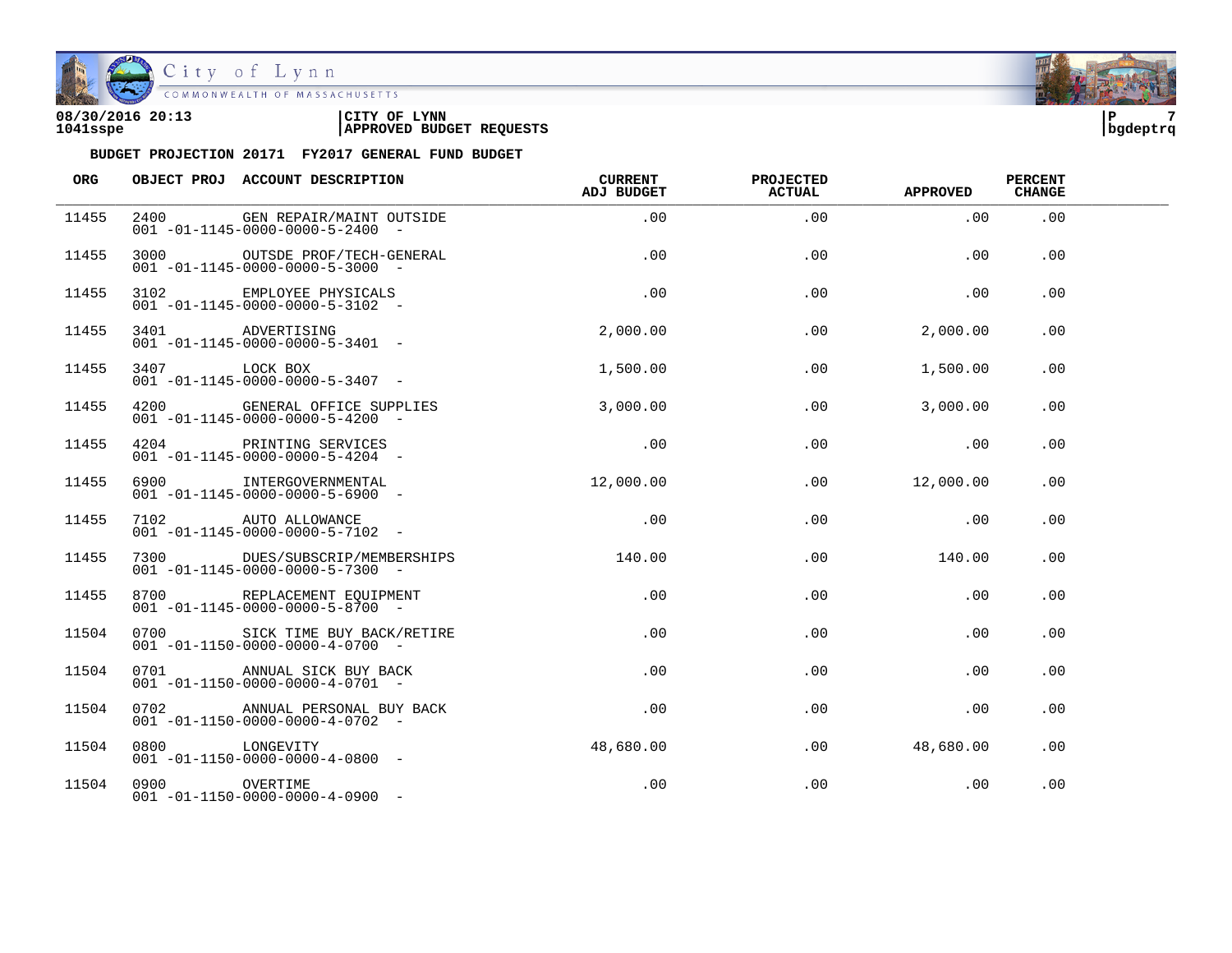

| 08/30/2016 20:13 | LYNN<br>CITY OF                 | l P      |  |
|------------------|---------------------------------|----------|--|
| 1041sspe         | <b>APPROVED BUDGET REQUESTS</b> | bqdeptrq |  |

| ORG   |              | OBJECT PROJ ACCOUNT DESCRIPTION                                                 | CURRENT<br>ADJ BUDGET | <b>PROJECTED</b><br><b>ACTUAL</b> | <b>APPROVED</b> | <b>PERCENT</b><br><b>CHANGE</b> |  |
|-------|--------------|---------------------------------------------------------------------------------|-----------------------|-----------------------------------|-----------------|---------------------------------|--|
| 11504 | 1000         | PAYROLL SALARIES<br>$001 - 01 - 1150 - 0000 - 0000 - 4 - 1000 -$                | 557,160.00            | .00                               | 557,160.00      | .00                             |  |
| 11504 |              | 1113 CAR ALLOWANCE - STIPENDS<br>$001 - 01 - 1150 - 0000 - 0000 - 4 - 1113 - -$ | 15,600.00             | .00                               | 15,600.00       | .00                             |  |
| 11505 |              | 3000 OUTSDE PROF/TECH-GENERAL<br>$001 - 01 - 1150 - 0000 - 0000 - 5 - 3000$ -   | 250, 500.00           | .00                               | 250,500.00      | .00                             |  |
| 11505 |              | 3003 LEGAL SERVICES<br>$001 - 01 - 1150 - 0000 - 0000 - 5 - 3003$ -             | $.00 \,$              | .00                               | .00             | .00                             |  |
| 11505 |              | 3400 ADVERTISING<br>$001 - 01 - 1150 - 0000 - 0000 - 5 - 3400 -$                | .00                   | .00                               | .00             | $.00 \,$                        |  |
| 11505 | 3403 POSTAGE | $001 - 01 - 1150 - 0000 - 0000 - 5 - 3403 -$                                    | $.00 \,$              | $.00 \,$                          | .00             | .00                             |  |
| 11505 |              | 3406 PAGERS/BEEPERS<br>$001 - 01 - 1150 - 0000 - 0000 - 5 - 3406 -$             | 1,480.00              | .00                               | 1,480.00        | .00                             |  |
| 11505 | 3801 BINDING | $001 - 01 - 1150 - 0000 - 0000 - 5 - 3801 -$                                    | 1,100.00              | .00                               | 1,100.00        | .00                             |  |
| 11505 |              | 4200 GENERAL OFFICE SUPPLIES<br>$001 - 01 - 1150 - 0000 - 0000 - 5 - 4200 -$    | 3,500.00              | $.00 \,$                          | 3,500.00        | .00.                            |  |
| 11505 |              | 6900 OTHER INTERGOVERNMENTAL<br>$001 - 01 - 1150 - 0000 - 0000 - 5 - 6900 -$    | 300.00                | .00                               | 300.00          | .00                             |  |
| 11505 |              | 7102 AUTO ALLOWANCE<br>$001 - 01 - 1150 - 0000 - 0000 - 5 - 7102$ -             | .00                   | .00                               | .00             | .00                             |  |
| 11505 |              | 7300 DUES/SUBSCRIP/MEMBERSHIPS<br>$001 - 01 - 1150 - 0000 - 0000 - 5 - 7300 -$  | 4,500.00              | .00                               | 4,500.00        | .00                             |  |
| 11505 |              | 8516 COMPUTER EQUIPMENT<br>$001 - 01 - 1150 - 0000 - 0000 - 5 - 8516 -$         | .00                   | .00                               | .00             | .00                             |  |
| 11604 | 0700 0700    | SICK LEAVE BUY BACK<br>$001 - 01 - 1160 - 0000 - 0000 - 4 - 0700 -$             | .00                   | .00                               | .00             | .00                             |  |
| 11604 |              | 0701 ANNUAL SICK BUY BACK<br>$001 - 01 - 1160 - 0000 - 0000 - 4 - 0701 -$       | .00                   | .00                               | .00             | .00                             |  |
| 11604 |              | 0702 ANNUAL PERSONAL BUY BACK<br>$001 - 01 - 1160 - 0000 - 0000 - 4 - 0702 -$   | .00                   | .00                               | .00             | .00                             |  |

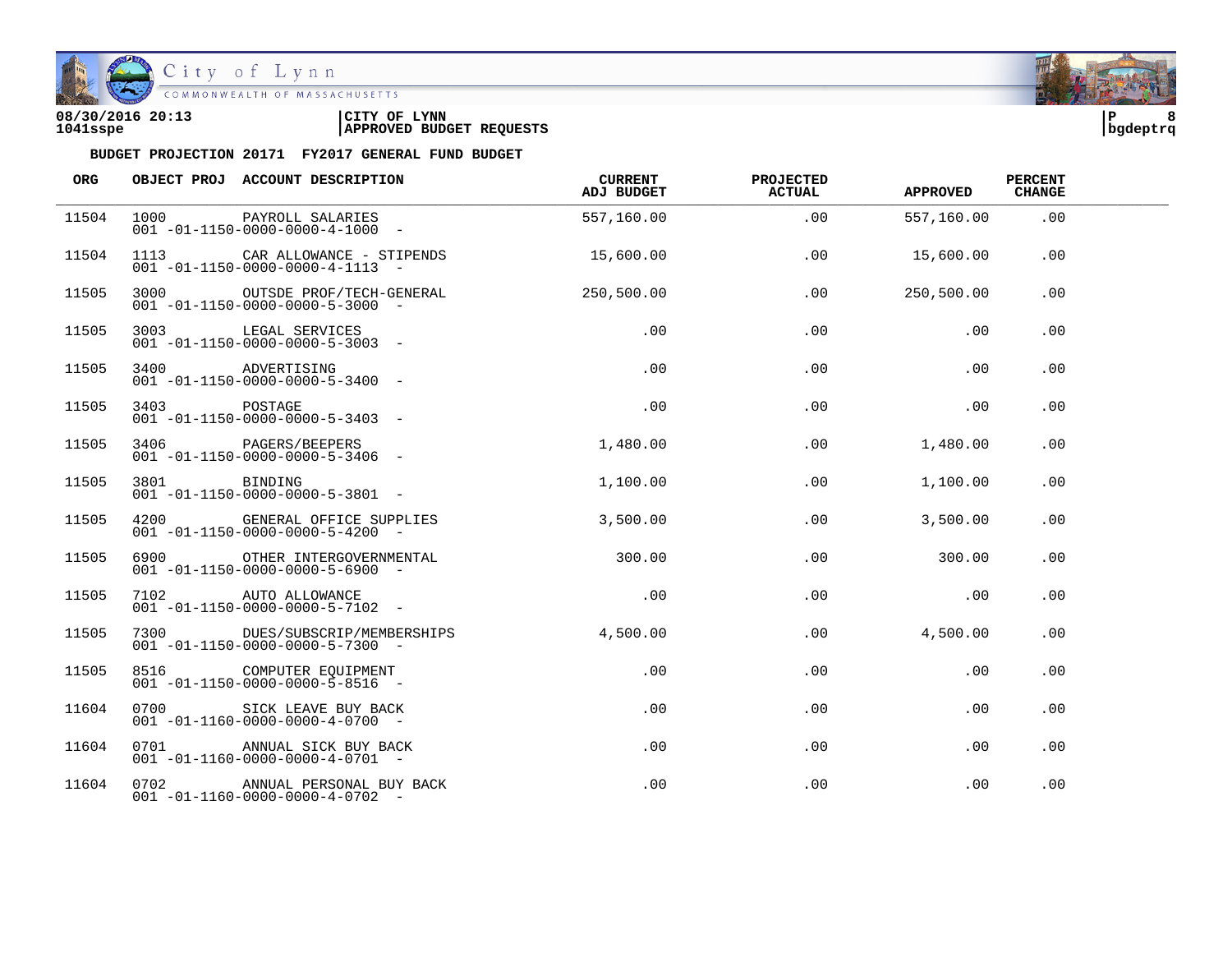

# City of Lynn<br>COMMONWEALTH OF MASSACHUSETTS

| 08/30/2016 20:13 | LYNN<br>CITY OF                 | ם!       |  |
|------------------|---------------------------------|----------|--|
| 1041sspe         | <b>APPROVED BUDGET REQUESTS</b> | bqdeptrq |  |

| ORG   |              | OBJECT PROJ ACCOUNT DESCRIPTION                                                 | CURRENT<br>ADJ BUDGET | <b>PROJECTED</b><br><b>ACTUAL</b> | <b>APPROVED</b> | <b>PERCENT</b><br><b>CHANGE</b> |  |
|-------|--------------|---------------------------------------------------------------------------------|-----------------------|-----------------------------------|-----------------|---------------------------------|--|
| 11604 | 0800         | LONGEVITY<br>$001 - 01 - 1160 - 0000 - 0000 - 4 - 0800 -$                       | 44,186.00             | .00                               | 44,186.00       | .00                             |  |
| 11604 | 0900         | OVERTIME<br>$001 - 01 - 1160 - 0000 - 0000 - 4 - 0900 -$                        | 4,000.00              | .00                               | 4,000.00        | .00                             |  |
| 11604 |              | 1000 PAYROLL SALARIES<br>$001 - 01 - 1160 - 0000 - 0000 - 4 - 1000 -$           | 462,860.00            | .00                               | 462,860.00      | .00                             |  |
| 11604 |              | 1113 CAR ALLOWANCE - STIPENDS<br>$001 - 01 - 1160 - 0000 - 0000 - 4 - 1113 - -$ | 3,900.00              | .00                               | 3,900.00        | .00                             |  |
| 11604 |              | 1113Z OTHER STIPENDS<br>$001 - 01 - 1160 - 0000 - 0000 - 4 - 1113Z -$           | .00                   | .00                               | .00             | .00                             |  |
| 11605 |              | 2407 OFFICE EQUIP R&M<br>$001 - 01 - 1160 - 0000 - 0000 - 5 - 2407 -$           | 300.00                | .00                               | 300.00          | .00                             |  |
| 11605 |              | 2700 RENT & LEASE<br>$001 - 01 - 1160 - 0000 - 0000 - 5 - 2700 -$               | 2,500.00              | .00                               | 2,500.00        | .00                             |  |
| 11605 |              | 2706 VEHICULAR RENTAL/LEASE<br>$001 - 01 - 1160 - 0000 - 0000 - 5 - 2706 -$     | 1,300.00              | .00                               | 1,300.00        | .00                             |  |
| 11605 |              | 2901 CUSTODIAL SERVICES<br>$001 - 01 - 1160 - 0000 - 0000 - 5 - 2901 -$         | .00                   | .00                               | .00             | .00                             |  |
| 11605 |              | 3000 OUTSDE PROF/TECH-GENERAL<br>$001 - 01 - 1160 - 0000 - 0000 - 5 - 3000 -$   | 5,000.00              | .00                               | 5,000.00        | .00                             |  |
| 11605 |              | 3401 ADVERTISING<br>$001 - 01 - 1160 - 0000 - 0000 - 5 - 3401 -$                | 12,400.00             | .00                               | 12,000.00       | $-3.23$                         |  |
| 11605 | 3403 POSTAGE | $001 - 01 - 1160 - 0000 - 0000 - 5 - 3403$ -                                    | .00                   | .00                               | .00             | .00                             |  |
| 11605 |              | 3410 NEXTEL/CELL PHONE<br>$001 - 01 - 1160 - 0000 - 0000 - 5 - 3410 -$          | 1,050.00              | .00                               | 1,050.00        | .00                             |  |
| 11605 | 3801 380     | BINDING<br>$001 - 01 - 1160 - 0000 - 0000 - 5 - 3801 -$                         | 900.00                | .00                               | 900.00          | .00                             |  |
| 11605 | 3802 CENSUS  | $001 - 01 - 1160 - 0000 - 0000 - 5 - 3802 -$                                    | 11,500.00             | .00                               | 15,000.00       | 30.43                           |  |
| 11605 |              | 4200 GENERAL OFFICE SUPPLIES<br>$001 - 01 - 1160 - 0000 - 0000 - 5 - 4200 -$    | 9,000.00              | .00                               | 5,500.00        | $-38.89$                        |  |

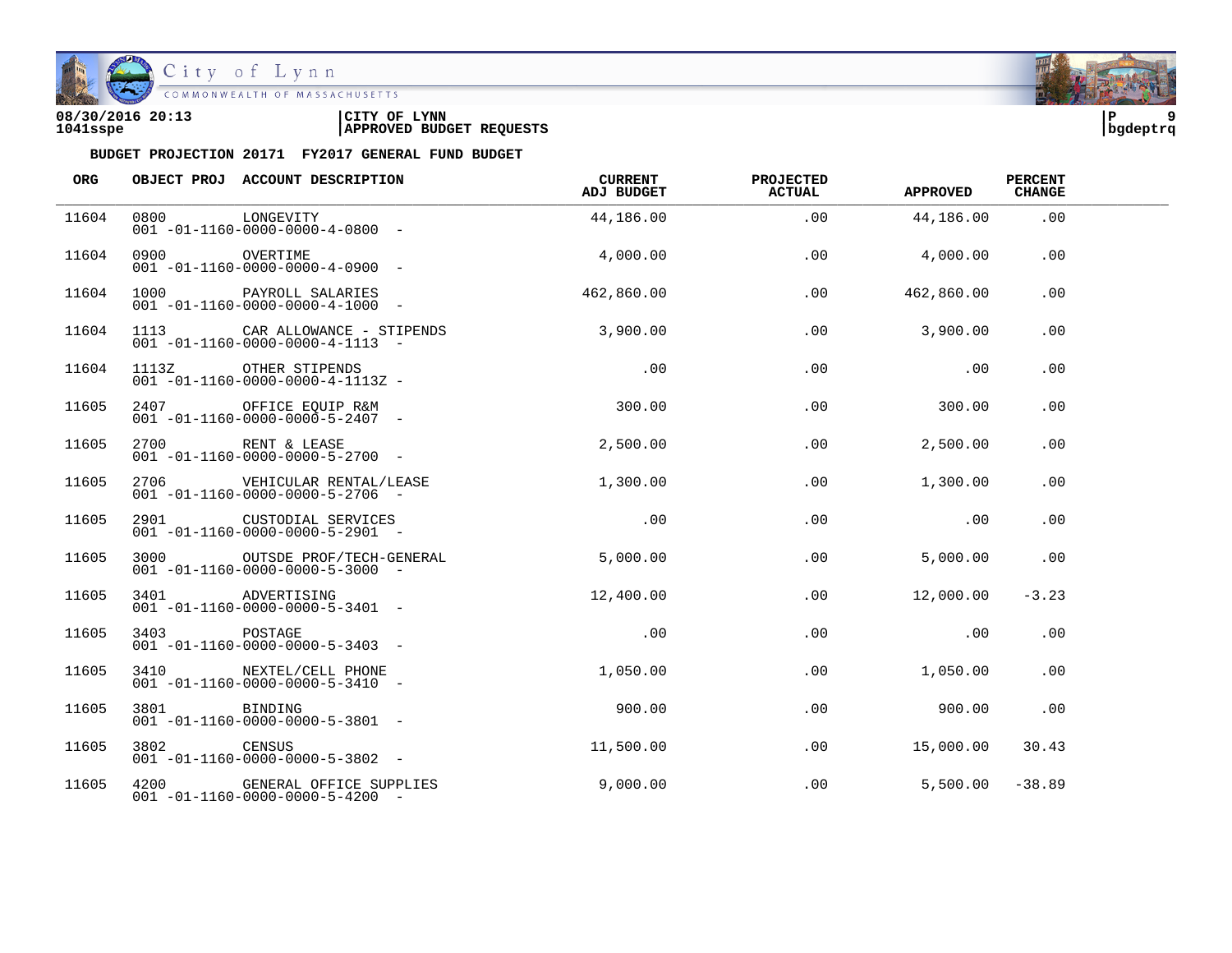

| 08/30/2016 20:13 | CITY OF<br><b>LYNN</b>          | l P      | 10 |
|------------------|---------------------------------|----------|----|
| 1041sspe         | <b>APPROVED BUDGET REQUESTS</b> | bqdeptrq |    |

| ORG   |               | OBJECT PROJ ACCOUNT DESCRIPTION                                               | CURRENT<br>ADJ BUDGET | <b>PROJECTED</b><br><b>ACTUAL</b> | <b>APPROVED</b> | <b>PERCENT</b><br><b>CHANGE</b> |  |
|-------|---------------|-------------------------------------------------------------------------------|-----------------------|-----------------------------------|-----------------|---------------------------------|--|
| 11605 | 4204          | PRINTING SERVICES<br>$001 - 01 - 1160 - 0000 - 0000 - 5 - 4204 -$             | 2,196.00              | .00                               | 1,000.00        | $-54.46$                        |  |
| 11605 | 4205          | DOG LICENSES-EXPENSE<br>$001 - 01 - 1160 - 0000 - 0000 - 5 - 4205 -$          | 1,195.00              | .00                               | 1,195.00        | .00                             |  |
| 11605 |               | 4206 TAXI OPERATOR BADGES<br>$001 - 01 - 1160 - 0000 - 0000 - 5 - 4206 -$     | 750.00                | .00                               | 750.00          | .00                             |  |
| 11605 |               | 4280 PRINTED BALLOTS<br>$001 - 01 - 1160 - 0000 - 0000 - 5 - 4280 -$          | 13,404.00             | .00                               | 15,000.00       | 11.91                           |  |
| 11605 |               | 7199 MISC IN STATE TRAVEL<br>$001 - 01 - 1160 - 0000 - 0000 - 5 - 7199 -$     | .00                   | .00                               | .00             | .00                             |  |
| 11605 | 7300          | DUES/SUBSCRIP/MEMBERSHIPS<br>$001 - 01 - 1160 - 0000 - 0000 - 5 - 7300 -$     | 125.00                | .00                               | 125.00          | .00                             |  |
| 11605 |               | 8708 FURNITURE & EOUIPTMENT<br>$001 - 01 - 1160 - 0000 - 0000 - 5 - 8708 -$   | .00                   | .00                               | .00             | .00                             |  |
| 11605 |               | 8799 MISC REPLACEMENT EQUIP<br>$001 - 01 - 1160 - 0000 - 0000 - 5 - 8799$     | .00                   | .00                               | .00             | .00                             |  |
| 11614 | 0900 OVERTIME | $001 - 01 - 1161 - 0000 - 0000 - 4 - 0900 -$                                  | .00                   | .00                               | .00             | .00                             |  |
| 11614 | 1000          | PAYROLL SALARIES<br>$001 - 01 - 1161 - 0000 - 0000 - 4 - 1000 -$              | 23,501.00             | $.00 \,$                          | 23,501.00       | .00                             |  |
| 11614 |               | 1113 CAR ALLOWANCE - STIPENDS<br>$001 - 01 - 1161 - 0000 - 0000 - 4 - 1113 -$ | 8,100.00              | .00                               | 8,100.00        | .00                             |  |
| 11615 |               | 3401 ADVERTISING<br>$001 - 01 - 1161 - 0000 - 0000 - 5 - 3401 -$              | 1,200.00              | .00                               | 1,200.00        | .00                             |  |
| 11615 |               | 4200 GENERAL OFFICE SUPPLIES<br>$001 - 01 - 1161 - 0000 - 0000 - 5 - 4200 -$  | 700.00                | .00                               | 700.00          | $.00 \,$                        |  |
| 11615 | 4204          | PRINTING SERVICES<br>$001 - 01 - 1161 - 0000 - 0000 - 5 - 4204 -$             | 750.00                | $.00 \,$                          | 750.00          | $.00 \,$                        |  |
| 11615 |               | 7102 AUTO ALLOWANCE<br>$001 - 01 - 1161 - 0000 - 0000 - 5 - 7102 -$           | $.00 \,$              | .00                               | .00             | .00                             |  |
| 11634 | 0900 OVERTIME | $001 - 01 - 1163 - 0000 - 0000 - 4 - 0900 -$                                  | .00                   | .00                               | .00             | .00                             |  |

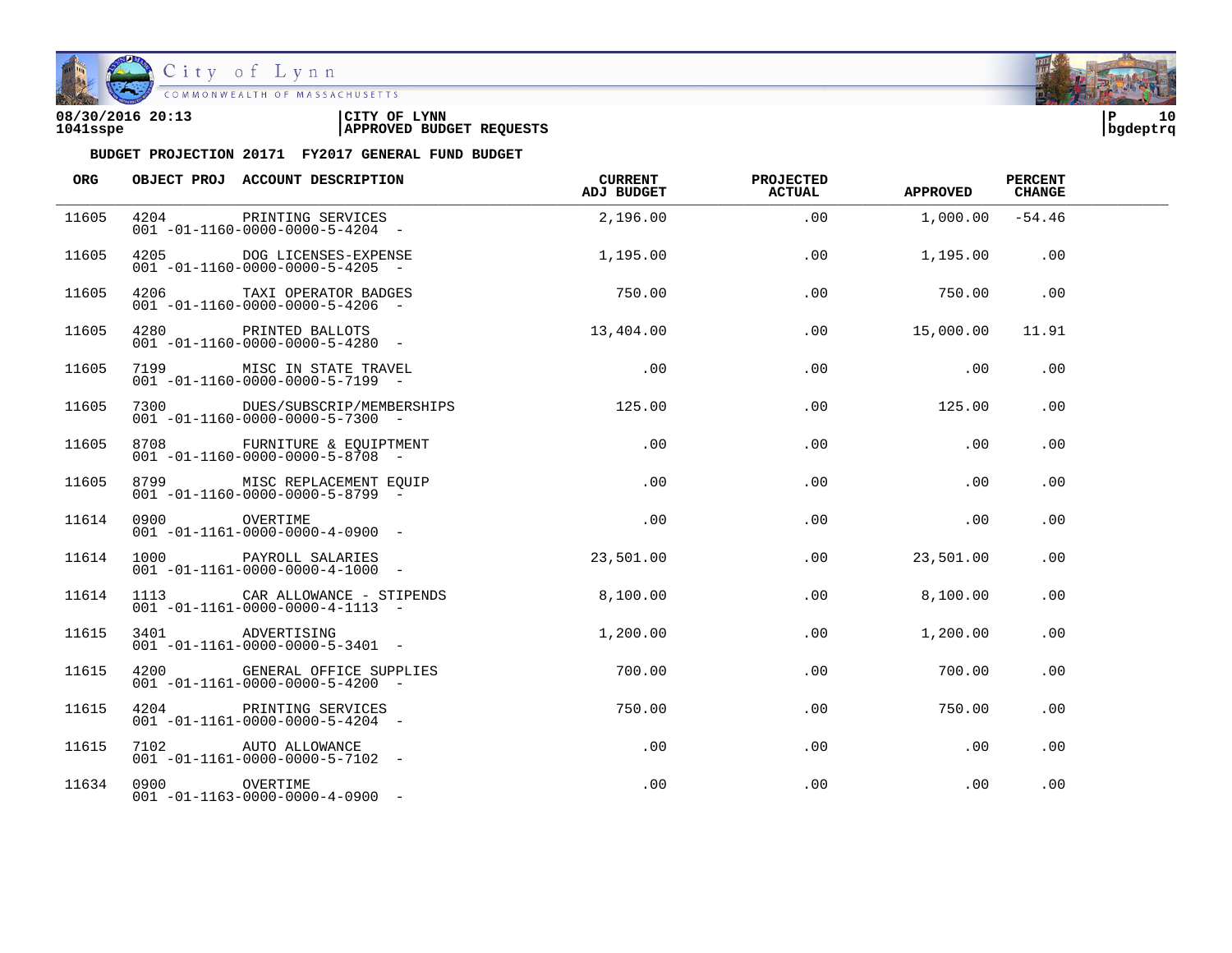

| 08/30/2016 20:13 | CITY OF<br><b>LYNN</b>          | ם ו      |  |
|------------------|---------------------------------|----------|--|
| 1041sspe         | <b>APPROVED BUDGET REQUESTS</b> | bqdeptrq |  |

| ORG   |      | OBJECT PROJ ACCOUNT DESCRIPTION                                                 | CURRENT<br>ADJ BUDGET | <b>PROJECTED</b><br><b>ACTUAL</b> | <b>APPROVED</b> | <b>PERCENT</b><br><b>CHANGE</b> |  |
|-------|------|---------------------------------------------------------------------------------|-----------------------|-----------------------------------|-----------------|---------------------------------|--|
| 11634 | 1000 | PAYROLL SALARIES<br>$001 - 01 - 1163 - 0000 - 0000 - 4 - 1000 -$                | 70,000.00             | .00                               | 70,000.00       | .00                             |  |
| 11704 | 0700 | SICK TIME BUY BACK<br>$001 - 01 - 1170 - 0000 - 0000 - 4 - 0700 -$              | .00                   | .00                               | .00             | .00                             |  |
| 11704 |      | 0701 ANNUAL SICK BUY BACK<br>$001 - 01 - 1170 - 0000 - 0000 - 4 - 0701 -$       | .00                   | .00                               | .00             | .00                             |  |
| 11704 |      | 0702 ANNUAL PERSONAL BUY BACK<br>$001 - 01 - 1170 - 0000 - 0000 - 4 - 0702 -$   | .00                   | .00                               | .00             | .00                             |  |
| 11704 |      | 0800 LONGEVITY<br>$001 - 01 - 1170 - 0000 - 0000 - 4 - 0800 -$                  | 24,989.00             | .00                               | 24,989.00       | .00                             |  |
| 11704 | 0900 | OVERTIME<br>$001 - 01 - 1170 - 0000 - 0000 - 4 - 0900 -$                        | .00                   | .00                               | .00             | .00                             |  |
| 11704 |      | 1000 PAYROLL SALARIES<br>$001 - 01 - 1170 - 0000 - 0000 - 4 - 1000 -$           | 325,137.00            | .00                               | 325,137.00      | .00.                            |  |
| 11704 |      | 1113 CAR ALLOWANCE - STIPENDS<br>$001 - 01 - 1170 - 0000 - 0000 - 4 - 1113 - -$ | 7,800.00              | .00                               | 7,800.00        | .00                             |  |
| 11705 |      | 2400 GEN REPAIR/MAINT OUTSIDE<br>$001 - 01 - 1170 - 0000 - 0000 - 5 - 2400 -$   | 1,000.00              | .00                               | 1,000.00        | .00                             |  |
| 11705 |      | 2700 RENT & LEASE<br>$001 - 01 - 1170 - 0000 - 0000 - 5 - 2700$ -               | .00                   | .00                               | .00             | .00                             |  |
| 11705 |      | 3102 EMPLOYEE PHYSICALS<br>$001 - 01 - 1170 - 0000 - 0000 - 5 - 3102 -$         | $.00 \,$              | .00                               | .00             | .00                             |  |
| 11705 |      | 3400 OUTSIDE-COMMUN & MEDIA<br>$001 - 01 - 1170 - 0000 - 0000 - 5 - 3400 -$     | 200.00                | .00                               | 200.00          | .00                             |  |
| 11705 |      | 4200 GENERAL OFFICE SUPPLIES<br>$001 - 01 - 1170 - 0000 - 0000 - 5 - 4200 -$    | 3,000.00              | .00                               | 3,000.00        | .00                             |  |
| 11705 |      | 7102 AUTO ALLOWANCE<br>$001 - 01 - 1170 - 0000 - 0000 - 5 - 7102 -$             | $.00 \,$              | $.00 \,$                          | .00             | $.00 \,$                        |  |
| 11705 |      | 7300 DUES/SUBSCRIP/MEMBERSHIPS<br>$001 - 01 - 1170 - 0000 - 0000 - 5 - 7300 -$  | 750.00                | .00                               | 750.00          | .00                             |  |
| 11705 |      | 8504 EQUIPMENT LEASES<br>$001 - 01 - 1170 - 0000 - 0000 - 5 - 8504 -$           | 27,653.00             | $.00 \,$                          | 27,653.00       | .00                             |  |

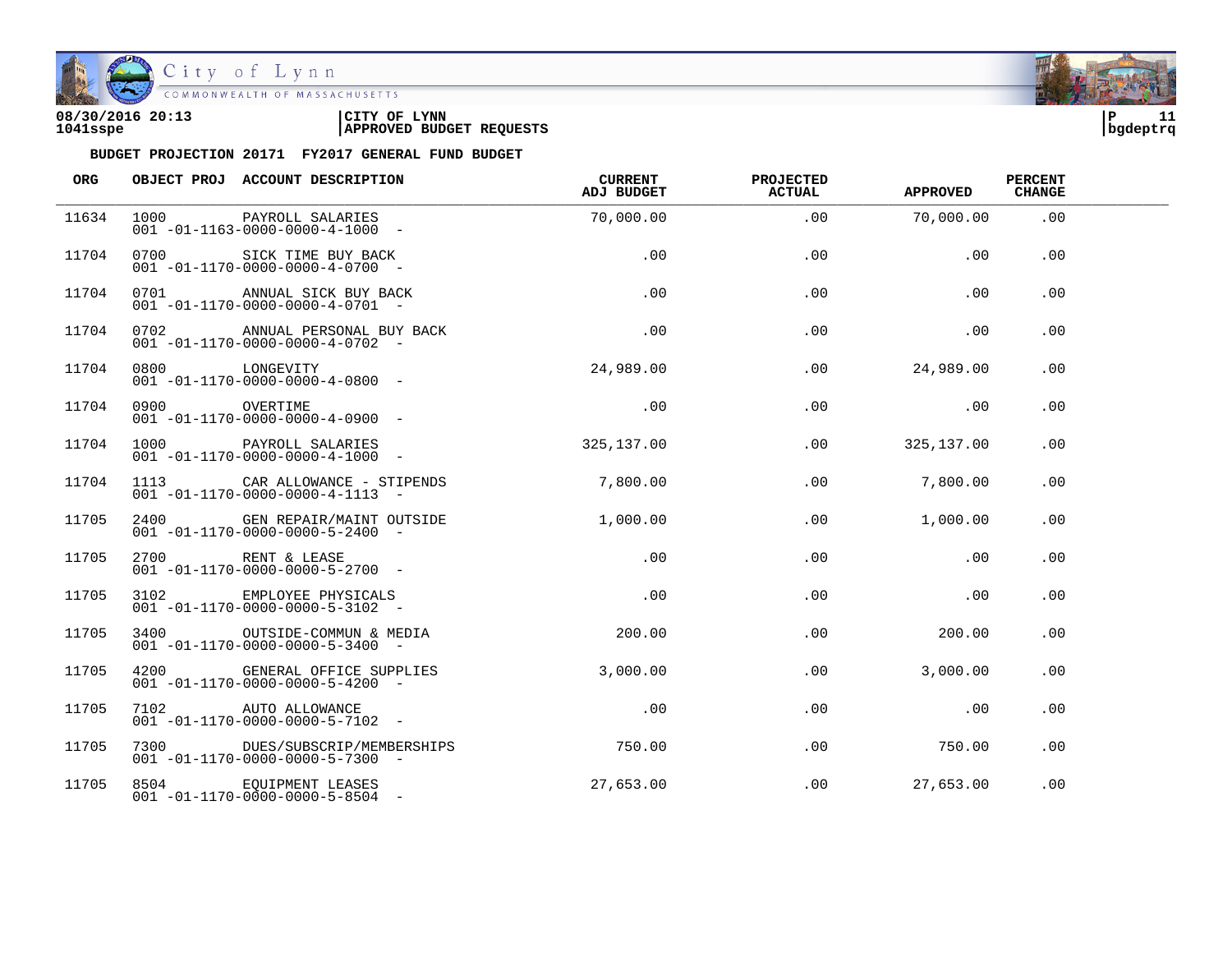

| 08/30/2016 20:13 | CITY OF<br><b>LYNN</b>          | l P      | . . |
|------------------|---------------------------------|----------|-----|
| 1041sspe         | <b>APPROVED BUDGET REQUESTS</b> | bqdeptrq |     |

| <b>ORG</b> |               | OBJECT PROJ ACCOUNT DESCRIPTION                                                 | CURRENT<br><b>ADJ BUDGET</b> | PROJECTED<br><b>ACTUAL</b> | <b>APPROVED</b> | <b>PERCENT</b><br><b>CHANGE</b> |  |
|------------|---------------|---------------------------------------------------------------------------------|------------------------------|----------------------------|-----------------|---------------------------------|--|
| 11724      | 0700          | SICK LEAVE BUY BACK<br>$001 - 01 - 1172 - 0000 - 0000 - 4 - 0700 -$             | .00                          | .00                        | .00             | .00                             |  |
| 11724      |               | 0701 ANNUAL SICK BUY BACK<br>$001 - 01 - 1172 - 0000 - 0000 - 4 - 0701 -$       | .00                          | .00                        | .00             | .00                             |  |
| 11724      |               | 0702 ANNUAL PERSONAL BUY BACK<br>$001 - 01 - 1172 - 0000 - 0000 - 4 - 0702 -$   | .00                          | .00                        | .00             | .00                             |  |
| 11724      |               | 0800 LONGEVITY<br>$001 - 01 - 1172 - 0000 - 0000 - 4 - 0800 -$                  | 10,143.00                    | .00                        | 10,143.00       | .00                             |  |
| 11724      | 0900 OVERTIME | $001 - 01 - 1172 - 0000 - 0000 - 4 - 0900 -$                                    | 3,500.00                     | .00                        | 3,500.00        | .00                             |  |
| 11724      |               | 1000 PAYROLL SALARIES<br>$001 - 01 - 1172 - 0000 - 0000 - 4 - 1000 -$           | 145,297.00                   | $.00 \,$                   | 145,297.00      | .00                             |  |
| 11724      |               | 1113 CAR ALLOWANCE - STIPENDS<br>$001 - 01 - 1172 - 0000 - 0000 - 4 - 1113 - -$ | 3,900.00                     | .00                        | 3,900.00        | .00                             |  |
| 11725      |               | 2400 GEN REPAIR/MAINT OUTSIDE<br>$001 - 01 - 1172 - 0000 - 0000 - 5 - 2400 -$   | .00                          | .00                        | .00             | .00                             |  |
| 11725      |               | 2600 OUTSIDE SVS R&M/OTHER<br>$001 - 01 - 1172 - 0000 - 0000 - 5 - 2600$ -      | .00                          | .00                        | .00             | .00                             |  |
| 11725      |               | 2700 RENT & LEASE<br>$001 - 01 - 1172 - 0000 - 0000 - 5 - 2700 -$               | 975.00                       | $.00 \,$                   | 975.00          | $.00 \,$                        |  |
| 11725      |               | 2901 CUSTODIAL SERVICES<br>$001 - 01 - 1172 - 0000 - 0000 - 5 - 2901$ -         | .00                          | .00                        | .00             | $.00 \,$                        |  |
| 11725      |               | 3000 OUTSDE PROF/TECH-GENERAL<br>$001 - 01 - 1172 - 0000 - 0000 - 5 - 3000 -$   | 649,963.40                   | $.00 \,$                   | 656,222.00      | .96                             |  |
| 11725      |               | 3400 OUTSIDE-COMMUN & MEDIA<br>$001 - 01 - 1172 - 0000 - 0000 - 5 - 3400 -$     | 1,000.00                     | $.00 \,$                   | 1,000.00        | $.00 \,$                        |  |
| 11725      | 3403          | POSTAGE<br>$001 - 01 - 1172 - 0000 - 0000 - 5 - 3403 -$                         | 101,671.00                   | $.00 \,$                   | 101,671.00      | $.00 \,$                        |  |
| 11725      |               | 4200 GENERAL OFFICE SUPPLIES<br>$001 - 01 - 1172 - 0000 - 0000 - 5 - 4200 -$    | 1,500.00                     | $.00 \,$                   | 1,500.00        | $.00 \,$                        |  |
| 11725      |               | 4203 COMPUTER PAPER<br>$001 - 01 - 1172 - 0000 - 0000 - 5 - 4203$ -             | .00                          | .00                        | .00             | .00                             |  |

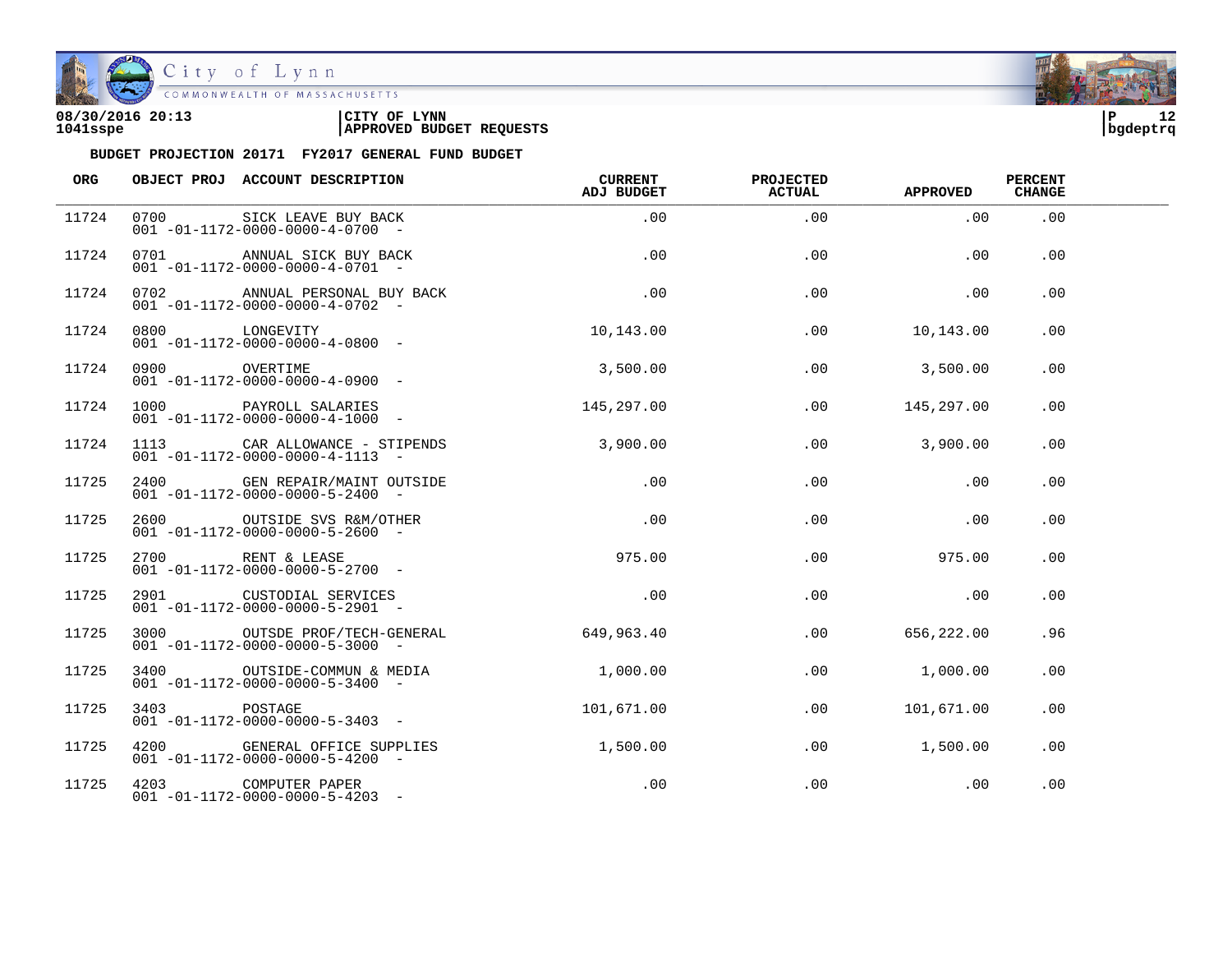

| 08/30/2016 20:13 | CITY OF<br><b>LYNN</b>          | l P      |  |
|------------------|---------------------------------|----------|--|
| 1041sspe         | <b>APPROVED BUDGET REQUESTS</b> | bgdeptrq |  |

| <b>ORG</b> |                | OBJECT PROJ ACCOUNT DESCRIPTION                                                | <b>CURRENT</b><br><b>ADJ BUDGET</b> | PROJECTED<br><b>ACTUAL</b> | <b>APPROVED</b> | <b>PERCENT</b><br><b>CHANGE</b> |  |
|------------|----------------|--------------------------------------------------------------------------------|-------------------------------------|----------------------------|-----------------|---------------------------------|--|
| 11725      | 4216           | COMPUTER SUPPLIES/MAT'L<br>$001 - 01 - 1172 - 0000 - 0000 - 5 - 4216 -$        | .00                                 | .00                        | .00             | .00                             |  |
| 11725      | 4300 and 1     | BUILDING R&M SUPPLIES<br>$001 - 01 - 1172 - 0000 - 0000 - 5 - 4300$ -          | .00                                 | .00                        | .00             | .00                             |  |
| 11725      |                | 7102 AUTO ALLOWANCE<br>$001 - 01 - 1172 - 0000 - 0000 - 5 - 7102 -$            | .00                                 | .00                        | .00             | .00                             |  |
| 11725      |                | 8516 COMPUTER EQUIP/LEASE<br>$001 - 01 - 1172 - 0000 - 0000 - 5 - 8516 -$      | 75,000.00                           | .00                        | 75,000.00       | .00                             |  |
| 11725      |                | 9510 TRANSFER ACCOUNTS<br>$001 - 01 - 1172 - 0000 - 0000 - 5 - 9510$ -         | .00                                 | .00                        | .00             | $.00 \,$                        |  |
| 11755      | 1700 1700      | EMPLOYEE BENEFITS<br>$001 - 01 - 1175 - 0000 - 0000 - 5 - 1700 -$              | 150,000.00                          | $.00 \,$                   | 150,000.00      | $.00 \,$                        |  |
| 11755      |                | 1702 UNEMPLOYMENT INSURANCE<br>$001 - 01 - 1175 - 0000 - 0000 - 5 - 1702$ -    | 10,000.00                           | .00                        | 10,000.00       | .00.                            |  |
| 11764      |                | 1700 EMPLOYEE BENEFITS<br>$001 - 01 - 1176 - 0000 - 0000 - 4 - 1700$ -         | 1,700,000.00                        | $.00 \,$                   | 1,700,000.00    | $.00 \,$                        |  |
| 11765      |                | 2699 MISC EQUIP REPAIR & MAINT<br>$001 - 01 - 1176 - 0000 - 0000 - 5 - 2699$ - | .00                                 | .00                        | .00             | .00                             |  |
| 11765      |                | 3400 OUTSIDE-COMMUN & MEDIA<br>$001 - 01 - 1176 - 0000 - 0000 - 5 - 3400 -$    | .00                                 | .00                        | .00             | .00                             |  |
| 11765      |                | 4200 GENERAL OFFICE SUPPLIES<br>$001 - 01 - 1176 - 0000 - 0000 - 5 - 4200$ -   | .00                                 | .00                        | .00             | .00                             |  |
| 11765      |                | 7400 INSURANCE PREMIUMS<br>$001 - 01 - 1176 - 0000 - 0000 - 5 - 7400 -$        | 240,000.00                          | .00                        | 240,000.00      | .00                             |  |
| 11904      |                | 0700 SICK LEAVE BUY BACK<br>$001 - 01 - 1190 - 0000 - 0000 - 4 - 0700 -$       | .00                                 | .00                        | .00             | .00.                            |  |
| 11904      | 0701           | ANNUAL SICK BUY BACK<br>$001 - 01 - 1190 - 0000 - 0000 - 4 - 0701 -$           | $.00 \,$                            | $.00 \,$                   | .00             | $.00 \,$                        |  |
| 11904      |                | 0702 ANNUAL PERSONAL BUY BACK<br>$001 - 01 - 1190 - 0000 - 0000 - 4 - 0702 -$  | .00                                 | .00                        | .00             | .00                             |  |
| 11904      | 0800 LONGEVITY | $001 - 01 - 1190 - 0000 - 0000 - 4 - 0800 -$                                   | 26,988.00                           | .00                        | 26,988.00       | .00                             |  |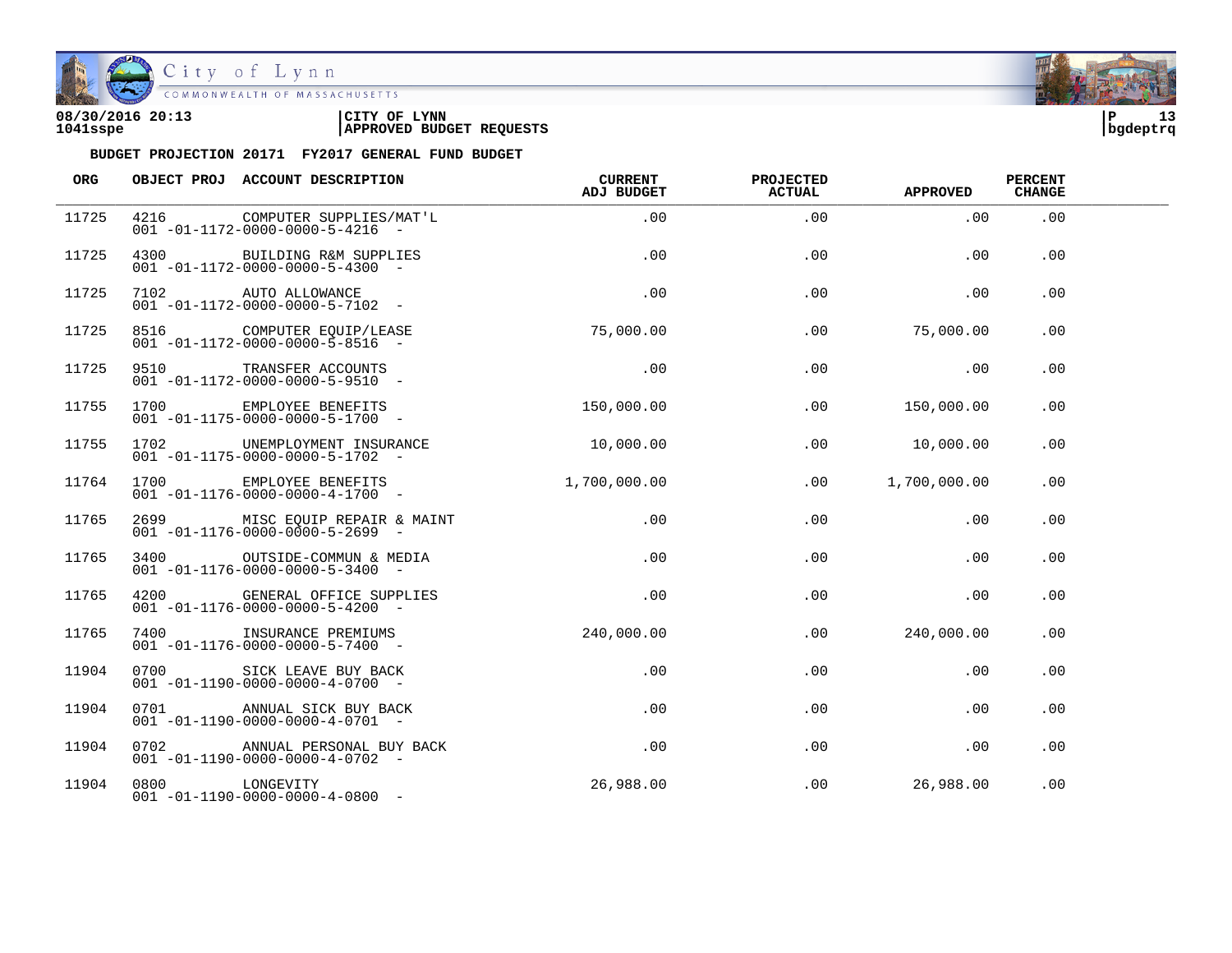

City of Lynn<br>COMMONWEALTH OF MASSACHUSETTS

| 08/30/2016 20:13 | LYNN<br>CITY OF                 | ם ו      | 14. |
|------------------|---------------------------------|----------|-----|
| 1041sspe         | <b>APPROVED BUDGET REQUESTS</b> | bqdeptrq |     |

| ORG   |               | OBJECT PROJ ACCOUNT DESCRIPTION                                                 | <b>CURRENT</b><br><b>ADJ BUDGET</b> | PROJECTED<br><b>ACTUAL</b> | <b>APPROVED</b> | <b>PERCENT</b><br><b>CHANGE</b> |  |
|-------|---------------|---------------------------------------------------------------------------------|-------------------------------------|----------------------------|-----------------|---------------------------------|--|
| 11904 | 0900          | OVERTIME<br>$001 - 01 - 1190 - 0000 - 0000 - 4 - 0900 -$                        | .00                                 | .00                        | .00             | .00                             |  |
| 11904 |               | 1000 PAYROLL SALARIES<br>$001 - 01 - 1190 - 0000 - 0000 - 4 - 1000 -$           | 211,161.00                          | .00                        | 211,161.00      | .00                             |  |
| 11904 |               | 1113 CAR ALLOWANCE - STIPENDS<br>$001 - 01 - 1190 - 0000 - 0000 - 4 - 1113 - -$ | 7,800.00                            | .00                        | 7,800.00        | .00                             |  |
| 11905 |               | 1904 TUITION REIMBURSEMENT<br>$001 - 01 - 1190 - 0000 - 0000 - 5 - 1904 -$      | 4,500.00                            | .00                        | 4,500.00        | .00                             |  |
| 11905 |               | 3000 OUTSDE PROF/TECH-GENERAL<br>$001 - 01 - 1190 - 0000 - 0000 - 5 - 3000 -$   | .00                                 | .00                        | .00             | .00                             |  |
| 11905 | 3025          | COURT REPORTER SERVICES<br>$001 - 01 - 1190 - 0000 - 0000 - 5 - 3025 -$         | .00                                 | .00                        | .00             | .00                             |  |
| 11905 |               | 3102 EMPLOYEE PHYSICALS<br>$001 - 01 - 1190 - 0000 - 0000 - 5 - 3102 -$         | .00                                 | .00                        | .00             | .00                             |  |
| 11905 |               | 4200 GENERAL OFFICE SUPPLIES<br>$001 - 01 - 1190 - 0000 - 0000 - 5 - 4200 -$    | 375.00                              | .00                        | 375.00          | .00                             |  |
| 11905 |               | 7102 AUTO ALLOWANCE<br>$001 - 01 - 1190 - 0000 - 0000 - 5 - 7102 -$             | .00                                 | .00                        | .00             | .00                             |  |
| 11905 |               | 7300 DUES/SUBSCRIP/MEMBERSHIPS<br>$001 - 01 - 1190 - 0000 - 0000 - 5 - 7300$ -  | .00                                 | .00                        | .00             | .00                             |  |
| 11914 |               | 0700 SICK LEAVE BUY BACK<br>$001 - 01 - 1191 - 0000 - 0000 - 4 - 0700 -$        | .00                                 | .00                        | .00             | .00                             |  |
| 11914 |               | 0701 ANNUAL SICK BUY BACK<br>$001 - 01 - 1191 - 0000 - 0000 - 4 - 0701 -$       | $.00 \,$                            | .00                        | .00             | .00                             |  |
| 11914 |               | 0702 ANNUAL PERSONAL BUY BACK<br>$001 - 01 - 1191 - 0000 - 0000 - 4 - 0702 -$   | .00                                 | .00                        | .00             | .00                             |  |
| 11914 | 0800          | LONGEVITY<br>$001 - 01 - 1191 - 0000 - 0000 - 4 - 0800 -$                       | 47,532.00                           | .00                        | 47,532.00       | .00                             |  |
| 11914 | 0900 OVERTIME | $001 - 01 - 1191 - 0000 - 0000 - 4 - 0900 -$                                    | .00                                 | .00                        | .00             | .00                             |  |
| 11914 |               | 1000 PAYROLL SALARIES<br>$001 - 01 - 1191 - 0000 - 0000 - 4 - 1000 -$           | 502,334.00                          | .00                        | 502,334.00      | .00                             |  |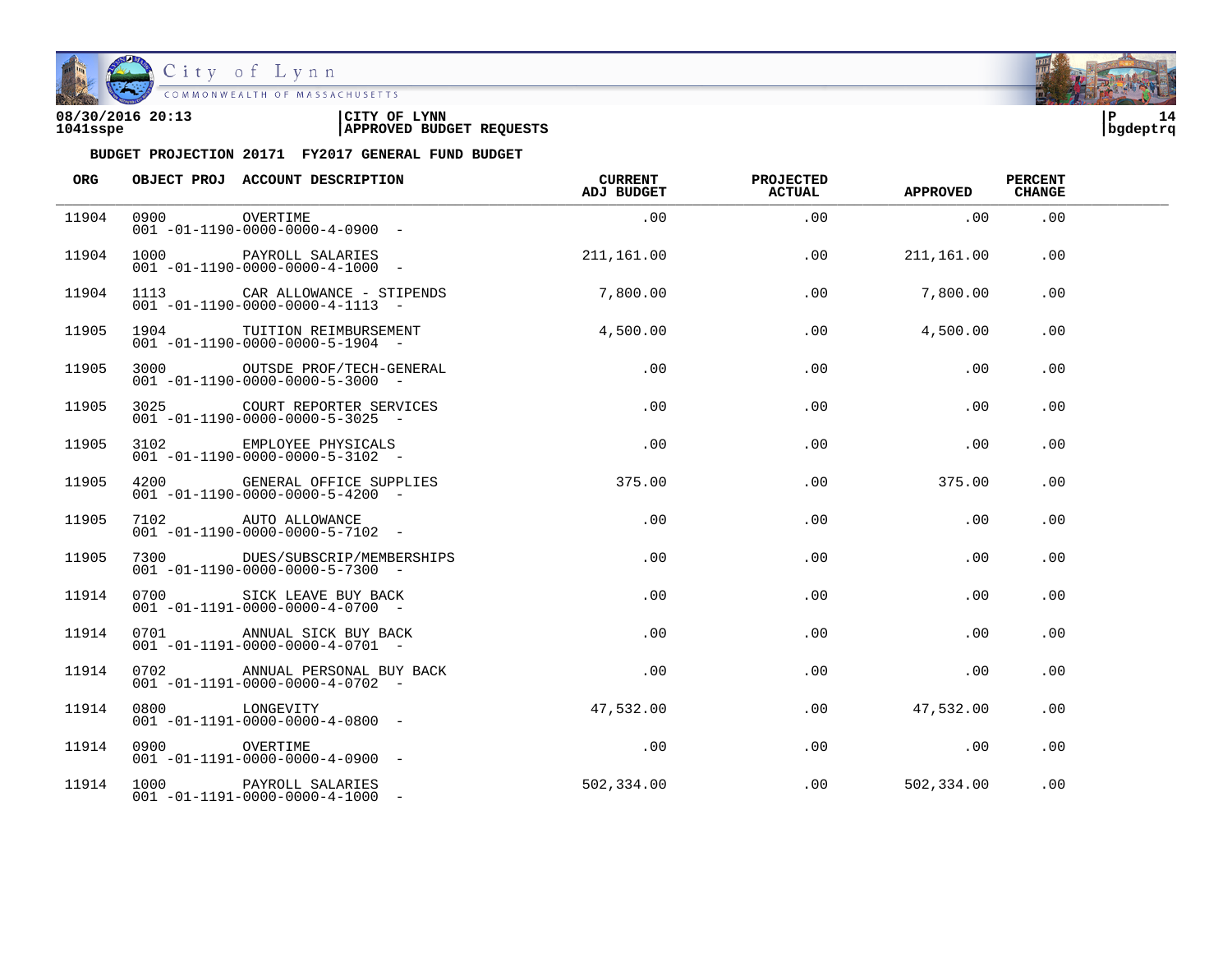

| 08/30/2016 20:13 | CITY OF<br><b>LYNN</b>          | ם ו      |  |
|------------------|---------------------------------|----------|--|
| 1041sspe         | <b>APPROVED BUDGET REQUESTS</b> | bqdeptrq |  |

| ORG   | OBJECT PROJ ACCOUNT DESCRIPTION                                                       | <b>CURRENT</b><br>ADJ BUDGET | <b>PROJECTED</b><br><b>ACTUAL</b> | <b>APPROVED</b>       | <b>PERCENT</b><br><b>CHANGE</b> |  |
|-------|---------------------------------------------------------------------------------------|------------------------------|-----------------------------------|-----------------------|---------------------------------|--|
| 11914 | 1113 CAR ALLOWANCE - STIPENDS<br>$001 - 01 - 1191 - 0000 - 0000 - 4 - 1113 - -$       | 19,500.00                    | .00                               | 19,500.00             | .00                             |  |
| 11915 | 3000 OUTSDE PROF/TECH-GENERAL<br>$001 - 01 - 1191 - 0000 - 0000 - 5 - 3000 -$         | .00                          | .00                               | $\sim$ 00             | .00                             |  |
| 11915 | 3003 LEGAL SERVICES<br>001 -01-1191-0000-0000-5-3003 -                                | 200,000.00                   | .00                               | $150,000.00$ $-25.00$ |                                 |  |
| 11915 | 3400 OUTSIDE-COMMUN & MEDIA<br>$001 - 01 - 1191 - 0000 - 0000 - 5 - 3400 -$           | .00                          | .00                               | .00                   | .00                             |  |
| 11915 | CELL PHONE<br>$001 - 01 - 1191 - 0000 - 0000 - 5 - 3410$ -<br>4200                    | .00                          | .00                               | .00                   | .00                             |  |
| 11915 | 4200 GENERAL OFFICE SUPPLIES 2,500.00<br>$001 - 01 - 1191 - 0000 - 0000 - 5 - 4200 -$ |                              | .00                               | 2,500.00              | .00                             |  |
| 11915 | 5800 OTHER EXPENDABLE SUPPLIES<br>$001 - 01 - 1191 - 0000 - 0000 - 5 - 5800 -$        | 13,500.00                    | .00                               | 13,500.00             | .00                             |  |
| 11915 | 7102 AUTO ALLOWANCE<br>$001 - 01 - 1191 - 0000 - 0000 - 5 - 7102 -$                   | $.00\,$                      | .00                               | .00                   | .00                             |  |
| 11915 | 7800 OTHERWISE UNCLASSIFIED<br>$001 - 01 - 1191 - 0000 - 0000 - 5 - 7800$ -           | .00                          | .00                               | .00                   | .00                             |  |
| 11925 | 7600 JUDGMENTS & AWARDS<br>$001 - 01 - 1192 - 0000 - 0000 - 5 - 7600 -$               | 19,447.00                    | .00                               | 19,447.00             | .00                             |  |
| 11934 | 0700 SICK LEAVE BUY BACK<br>$001 - 01 - 1193 - 0000 - 0000 - 4 - 0700 -$              | .00                          | .00                               | .00                   | .00                             |  |
| 11934 | 0700S RETIREMENT BUY BACK<br>$001 - 01 - 1193 - 0000 - 0000 - 4 - 0700S -$            | $.00 \,$                     | .00                               | .00                   | .00                             |  |
| 11934 | 0701 ANNUAL SICK BUY BACK<br>$001 - 01 - 1193 - 0000 - 0000 - 4 - 0701 -$             | $.00 \,$                     | .00                               | .00                   | $.00 \,$                        |  |
| 11934 | 0701S ANNUAL SICK BUY BACK<br>$001 - 01 - 1193 - 0000 - 0000 - 4 - 0701S -$           | 17,000.00                    | .00                               | 17,000.00             | $.00 \,$                        |  |
| 11934 | 0702 ANNUAL PERSONAL BUY BACK<br>$001 - 01 - 1193 - 0000 - 0000 - 4 - 0702 -$         | .00                          | .00                               | .00                   | .00                             |  |
| 11934 | 0702S PERSONAL BUYBACK<br>$001 - 01 - 1193 - 0000 - 0000 - 4 - 0702S -$               | 5.000.00                     | .00                               | 5,000.00              | .00                             |  |

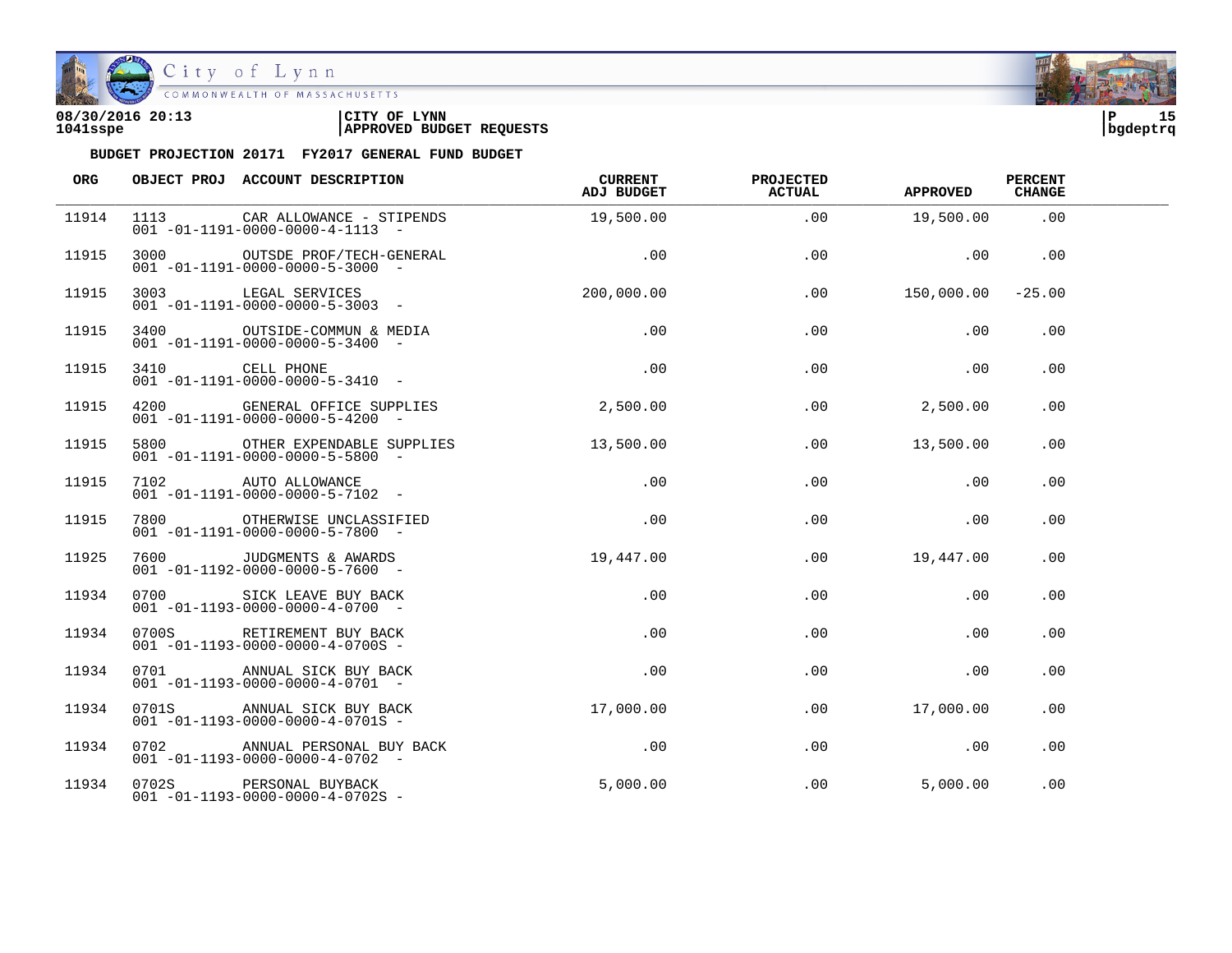

## City of Lynn

| 08/30/2016 20:13 | CITY OF<br><b>LYNN</b>          | l P      | 16 |
|------------------|---------------------------------|----------|----|
| 1041sspe         | <b>APPROVED BUDGET REQUESTS</b> | bqdeptrq |    |

| ORG   |                                                                                                                                                                                                                                 | OBJECT PROJ ACCOUNT DESCRIPTION                                                 | CURRENT<br>ADJ BUDGET | <b>PROJECTED</b><br>ACTUAL | <b>APPROVED</b> | <b>PERCENT</b><br><b>CHANGE</b> |  |
|-------|---------------------------------------------------------------------------------------------------------------------------------------------------------------------------------------------------------------------------------|---------------------------------------------------------------------------------|-----------------------|----------------------------|-----------------|---------------------------------|--|
| 11934 | 0800                                                                                                                                                                                                                            | LONGEVITY<br>$001 - 01 - 1193 - 0000 - 0000 - 4 - 0800 -$                       | 103,766.00            | .00                        | 103,766.00      | .00                             |  |
| 11934 | 0800S                                                                                                                                                                                                                           | SCHOOL LONGEVITY<br>$001 - 01 - 1193 - 0000 - 0000 - 4 - 0800S -$               | 450,092.00            | .00                        | 450,092.00      | $.00 \,$                        |  |
| 11934 |                                                                                                                                                                                                                                 |                                                                                 | 30,000.00             | .00                        | 30,000.00       | .00                             |  |
| 11934 |                                                                                                                                                                                                                                 | 0900S SCHOOL OVERTIME<br>$001 - 01 - 1193 - 0000 - 0000 - 4 - 0900S -$          | 400,000.00            | .00                        | 400,000.00      | .00                             |  |
| 11934 |                                                                                                                                                                                                                                 | 1000 PAYROLL SALARIES<br>$001 - 01 - 1193 - 0000 - 0000 - 4 - 1000 -$           | 1,682,914.00          | .00                        | 1,682,914.00    | $.00 \,$                        |  |
| 11934 | 1000S and 1000 states and the set of the set of the set of the set of the set of the set of the set of the set                                                                                                                  | SCHOOL SALARIES<br>$001 - 01 - 1193 - 0000 - 0000 - 4 - 1000S -$                | 4,129,627.00          | .00                        | 4,129,627.00    | .00                             |  |
| 11934 |                                                                                                                                                                                                                                 | 1113 CAR ALLOWANCE - STIPENDS<br>$001 - 01 - 1193 - 0000 - 0000 - 4 - 1113 - -$ | 31,200.00             | .00                        | 31,200.00       | .00                             |  |
| 11934 |                                                                                                                                                                                                                                 | 1905 UNIFORM ALLOWANCE<br>$001 - 01 - 1193 - 0000 - 0000 - 4 - 1905 -$          | .00                   | .00                        | .00             | .00                             |  |
| 11934 |                                                                                                                                                                                                                                 | 1905S TOOL ALLOWANCE<br>$001 - 01 - 1193 - 0000 - 0000 - 4 - 1905S -$           | .00                   | .00                        | .00             | .00                             |  |
| 11934 | 1909 — 1909 — 1909 — 1909 — 1909 — 1909 — 1910 — 1920 — 1920 — 1920 — 1920 — 1920 — 1920 — 1920 — 1920 — 1920 — 1920 — 1920 — 1920 — 1920 — 1920 — 1920 — 1920 — 1920 — 1920 — 1920 — 1920 — 1920 — 1920 — 1920 — 1920 — 1920 — | TOOL ALLOWANCE<br>$001 - 01 - 1193 - 0000 - 0000 - 4 - 1909$ -                  | .00                   | .00                        | .00             | .00                             |  |
| 11934 |                                                                                                                                                                                                                                 | 1909S TOOL ALLOWANCE SCHOOLS<br>$001 - 01 - 1193 - 0000 - 0000 - 4 - 1909S -$   | .00                   | .00                        | .00             | .00                             |  |
| 11935 |                                                                                                                                                                                                                                 | 1196 FECTEAU LEARY REPAIRS<br>$001 - 01 - 1193 - 0000 - 0000 - 5 - 1196 -$      | .00                   | .00                        | .00             | .00                             |  |
| 11935 | 1197 — 1197 — 1197 — 1197 — 1197 — 1197 — 1197 — 1197 — 1197 — 1197 — 1197 — 1197 — 1197 — 1197 — 1197 — 1197 — 1197 — 1197 — 1197 — 1197 — 1197 — 1197 — 1197 — 1197 — 1197 — 1197 — 1197 — 1197 — 1197 — 1197 — 1197 — 1197 — | MEMORIAL AUDITORIUM<br>$001 - 01 - 1193 - 0000 - 0000 - 5 - 1197 -$             | $.00 \,$              | .00                        | .00             | .00                             |  |
| 11935 | 1198                                                                                                                                                                                                                            | FRASIER FIELD LIGHTING<br>$001 - 01 - 1193 - 0000 - 0000 - 5 - 1198 -$          | .00                   | .00                        | .00             | .00                             |  |
| 11935 |                                                                                                                                                                                                                                 | 1199 CLASSICAL REPAIRS<br>$001 - 01 - 1193 - 0000 - 0000 - 5 - 1199 -$          | .00                   | .00                        | .00             | .00                             |  |
| 11935 |                                                                                                                                                                                                                                 | 2101 ELECTRICITY<br>$001 - 01 - 1193 - 0000 - 0000 - 5 - 2101 -$                | 450,000.00            | .00                        | 500,000.00      | 11.11                           |  |

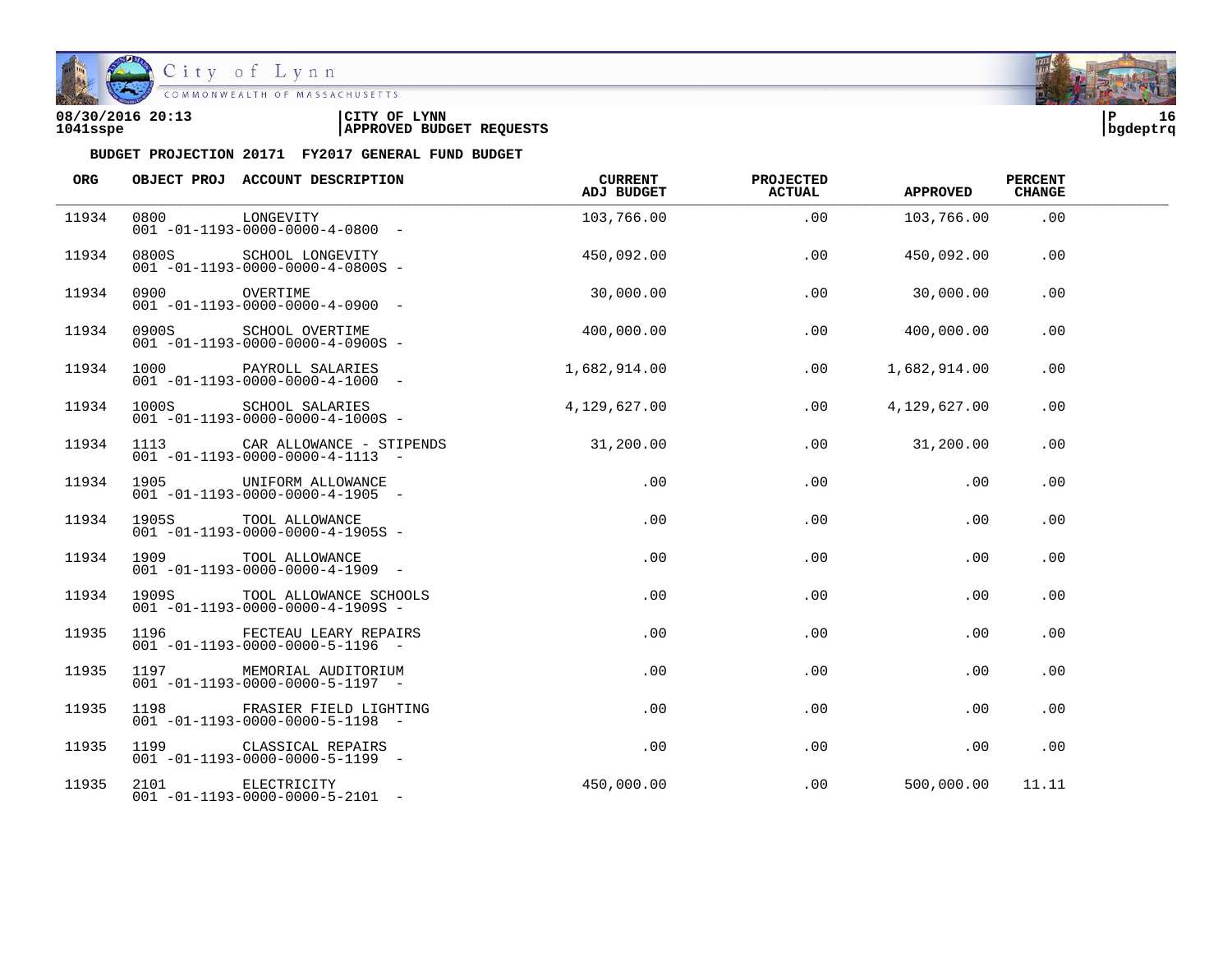

| 08/30/2016 20:13 | CITY OF<br><b>LYNN</b>          | l P      | - - |
|------------------|---------------------------------|----------|-----|
| 1041sspe         | <b>APPROVED BUDGET REQUESTS</b> | bqdeptrq |     |

| ORG   |       | OBJECT PROJ ACCOUNT DESCRIPTION                                                | CURRENT<br>ADJ BUDGET | <b>PROJECTED</b><br><b>ACTUAL</b> | <b>APPROVED</b> | <b>PERCENT</b><br><b>CHANGE</b> |  |
|-------|-------|--------------------------------------------------------------------------------|-----------------------|-----------------------------------|-----------------|---------------------------------|--|
| 11935 |       | 2101S ELECTRICITY SCHOOLS<br>$001 - 01 - 1193 - 0000 - 0000 - 5 - 2101S -$     | 2,100,000.00          | .00                               | 2,100,000.00    | .00                             |  |
| 11935 | 2102  | NATURAL GAS<br>$001 - 01 - 1193 - 0000 - 0000 - 5 - 2102 -$                    | 235,000.00            | .00                               | 235,000.00      | .00                             |  |
| 11935 |       | 2102S NATURAL GAS SCHOOLS<br>$001 - 01 - 1193 - 0000 - 0000 - 5 - 2102S -$     | 1,624,915.00          | .00                               | 1,624,915.00    | .00                             |  |
| 11935 |       | 2409 VEHICLES R&M<br>$001 - 01 - 1193 - 0000 - 0000 - 5 - 2409$ -              | 5,000.00              | .00                               | 5,000.00        | .00                             |  |
| 11935 |       | 2409S MAINT/VEHICLES R&M<br>$001 - 01 - 1193 - 0000 - 0000 - 5 - 2409S -$      | 15,000.00             | $.00 \,$                          | 15,000.00       | $.00 \,$                        |  |
| 11935 | 2411S | PLANT OP ASBESTOS<br>$001 - 01 - 1193 - 0000 - 0000 - 5 - 2411S -$             | .00                   | .00                               | .00             | $.00 \,$                        |  |
| 11935 |       | 2412 MAINT SERVICE CONTRACTS<br>$001 - 01 - 1193 - 0000 - 0000 - 5 - 2412 -$   | 390,000.00            | .00                               | 390,000.00      | .00                             |  |
| 11935 |       | 2412S MAINT SERVICE CONTRACTS<br>$001 - 01 - 1193 - 0000 - 0000 - 5 - 2412S -$ | 2.000.000.00          | .00                               | 2,000,000.00    | .00                             |  |
| 11935 |       | 2413 PLANT OP./HVAC ENERGY CON<br>$001 - 01 - 1193 - 0000 - 0000 - 5 - 2413 -$ | 235,425.00            | .00                               | 185,425.00      | $-21.24$                        |  |
| 11935 |       | 2413S HVAC ENERGY CONTRACTS<br>$001 - 01 - 1193 - 0000 - 0000 - 5 - 2413S -$   | 850,000.00            | $.00 \,$                          | 850,000.00      | .00                             |  |
| 11935 |       | 2700 RENT & LEASE<br>$001 - 01 - 1193 - 0000 - 0000 - 5 - 2700$ -              | 40,000.00             | .00                               | 40,000.00       | .00                             |  |
| 11935 |       | 2707 COMMUNICA.EQUIP RENT/LSE<br>$001 - 01 - 1193 - 0000 - 0000 - 5 - 2707 -$  | 700.00                | .00                               | 700.00          | .00                             |  |
| 11935 |       | 2716 WAYNE ALARM TOWER RENTAL<br>$001 - 01 - 1193 - 0000 - 0000 - 5 - 2716 -$  | 55,213.00             | .00                               | 55,213.00       | .00                             |  |
| 11935 | 2902  | OUTSIDE R & M SERVICE<br>$001 - 01 - 1193 - 0000 - 0000 - 5 - 2902 -$          | 500.00                | .00                               | 500.00          | .00                             |  |
| 11935 |       | 2904S DPW TRANSF/SNOW REMOVAL<br>$001 - 01 - 1193 - 0000 - 0000 - 5 - 2904S -$ | 230,000.00            | .00                               | 230,000.00      | .00                             |  |
| 11935 |       | 2905S DUMPSTER RENTALS<br>$001 - 01 - 1193 - 0000 - 0000 - 5 - 2905S -$        | 10,000.00             | .00                               | 10,000.00       | .00                             |  |

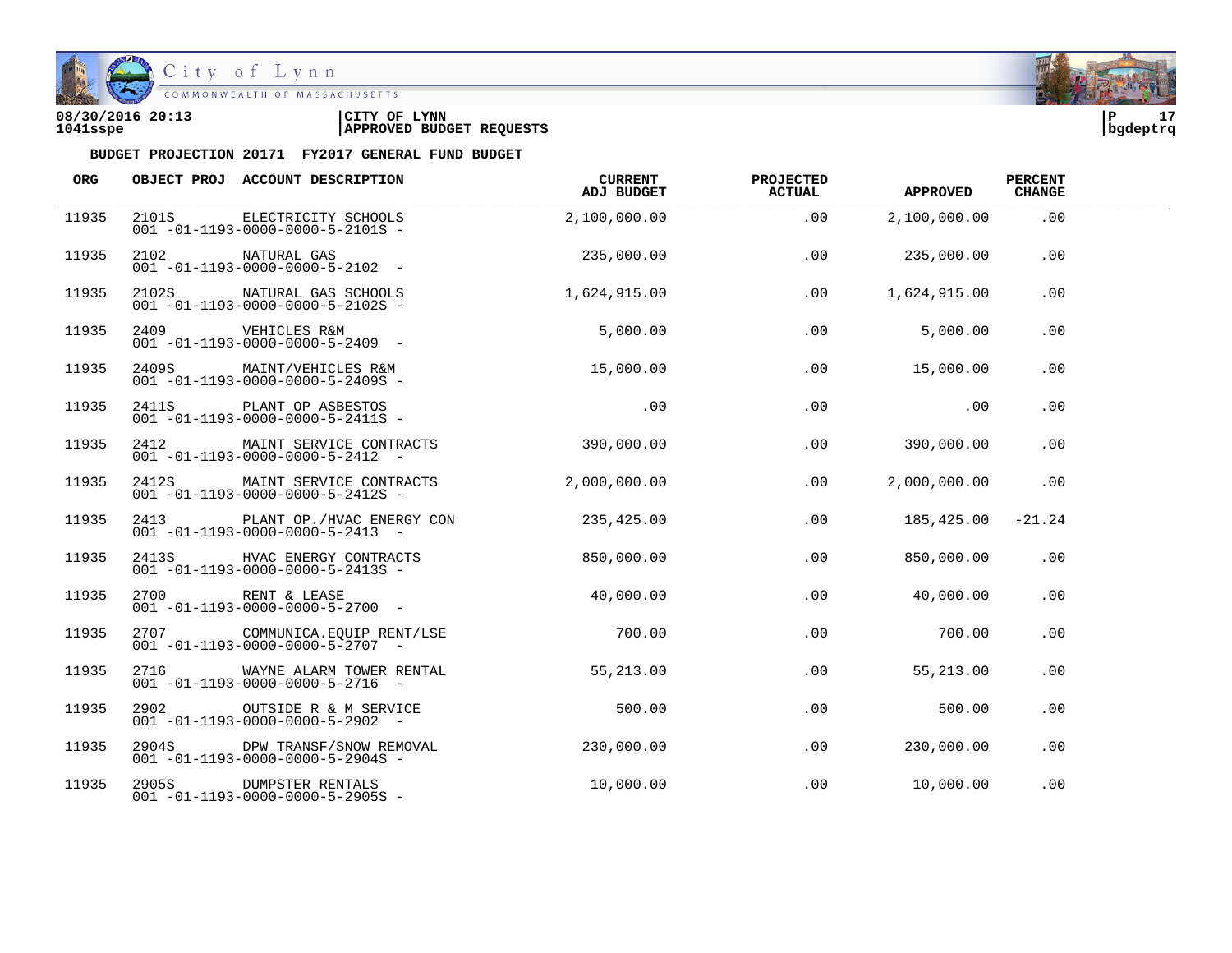

| 08/30/2016 20:13 | CITY OF<br><b>LYNN</b>          | l P      | 18 |
|------------------|---------------------------------|----------|----|
| 1041sspe         | <b>APPROVED BUDGET REQUESTS</b> | bgdeptrq |    |

| ORG   |                                                                                                                | OBJECT PROJ ACCOUNT DESCRIPTION                                                        | CURRENT<br>ADJ BUDGET | <b>PROJECTED</b><br>ACTUAL | <b>APPROVED</b> | <b>PERCENT</b><br><b>CHANGE</b> |  |
|-------|----------------------------------------------------------------------------------------------------------------|----------------------------------------------------------------------------------------|-----------------------|----------------------------|-----------------|---------------------------------|--|
| 11935 | 2906S                                                                                                          | DPW TRANSF/GROUNDSKEEPING<br>$001 - 01 - 1193 - 0000 - 0000 - 5 - 2906S -$             | 55,000.00             | .00                        | 55,000.00       | .00                             |  |
| 11935 | 2999                                                                                                           | GEOTMS MAINTENANCE<br>$001 - 01 - 1193 - 0000 - 0000 - 5 - 2999 -$                     | .00                   | .00                        | .00             | .00                             |  |
| 11935 | 2999S and the set of the set of the set of the set of the set of the set of the set of the set of the set of t | SCHOOL DUE MAINTENANCE<br>$001 - 01 - 1193 - 0000 - 0000 - 5 - 2999S -$                | 18,000.00             | .00                        | 18,000.00       | .00                             |  |
| 11935 |                                                                                                                | 3000 OUTSDE PROF/TECH-GENERAL<br>$001 - 01 - 1193 - 0000 - 0000 - 5 - 3000 -$          | 80,000.00             | .00                        | 80,000.00       | .00                             |  |
| 11935 |                                                                                                                | 3000S OUTSIDE PROF/TECH-GENERAL<br>$001 - 01 - 1193 - 0000 - 0000 - 5 - 3000S -$       | .00                   | .00                        | .00             | .00                             |  |
| 11935 | 3008                                                                                                           | OUTSIDE PROF/PHYSICIANS<br>$001 - 01 - 1193 - 0000 - 0000 - 5 - 3008$ -                | 12,000.00             | .00                        | 12,000.00       | .00                             |  |
| 11935 | 3102                                                                                                           | EMPLOYEE PHYSICALS<br>$001 - 01 - 1193 - 0000 - 0000 - 5 - 3102$ -                     | .00                   | .00                        | .00             | .00                             |  |
| 11935 |                                                                                                                | 3400 OUTSIDE-COMMUN & MEDIA 120,000.00<br>$001 - 01 - 1193 - 0000 - 0000 - 5 - 3400 -$ |                       | .00                        | 120,000.00      | .00                             |  |
| 11935 | 3401                                                                                                           | ADVERTISING<br>$001 - 01 - 1193 - 0000 - 0000 - 5 - 3401 -$                            | 6,000.00              | .00                        | 6,000.00        | .00                             |  |
| 11935 | 3410                                                                                                           | NEXTEL<br>$001 - 01 - 1193 - 0000 - 0000 - 5 - 3410 -$                                 | 30,000.00             | .00                        | 30,000.00       | .00                             |  |
| 11935 |                                                                                                                | 3410S CUSTODIAN CELL PHONES<br>$001 - 01 - 1193 - 0000 - 0000 - 5 - 3410S -$           | 12,000.00             | .00                        | 12,000.00       | .00                             |  |
| 11935 | 3805                                                                                                           | RODENT CONTROL<br>$001 - 01 - 1193 - 0000 - 0000 - 5 - 3805 -$                         | 20,000.00             | .00                        | 20,000.00       | .00                             |  |
| 11935 | 4101                                                                                                           | DIESEL FUEL<br>$001 - 01 - 1193 - 0000 - 0000 - 5 - 4101 -$                            | .00                   | .00                        | .00             | .00                             |  |
| 11935 |                                                                                                                | 4101S DIESEL FUEL (SCHOOL)<br>$001 - 01 - 1193 - 0000 - 0000 - 5 - 4101S -$            | .00                   | .00                        | .00             | .00                             |  |
| 11935 | 4102 GASOLINE                                                                                                  | $001 - 01 - 1193 - 0000 - 0000 - 5 - 4102 -$                                           | 9,000.00              | .00                        | 9,000.00        | .00                             |  |
| 11935 | 4102S GASOLINE                                                                                                 | $001 - 01 - 1193 - 0000 - 0000 - 5 - 4102S -$                                          | 15,300.00             | .00                        | 15,300.00       | .00                             |  |

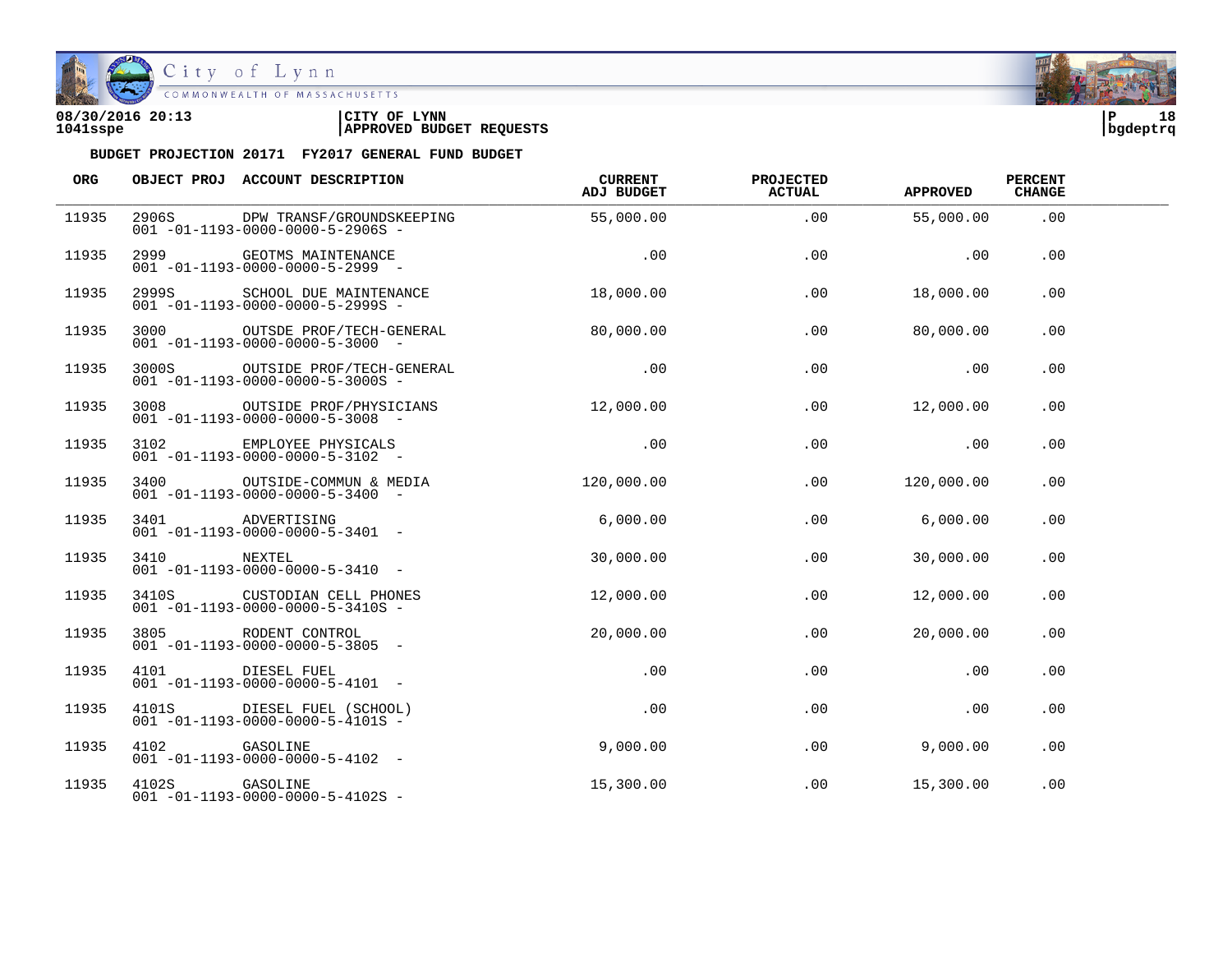

| 08/30/2016 20:13 | CITY OF<br><b>LYNN</b>          | l P      | 1۵ |
|------------------|---------------------------------|----------|----|
| 1041sspe         | <b>APPROVED BUDGET REQUESTS</b> | bgdeptrq |    |

| ORG   |       | OBJECT PROJ ACCOUNT DESCRIPTION                                                 | CURRENT<br>ADJ BUDGET | <b>PROJECTED</b><br>ACTUAL | <b>APPROVED</b> | <b>PERCENT</b><br><b>CHANGE</b> |  |
|-------|-------|---------------------------------------------------------------------------------|-----------------------|----------------------------|-----------------|---------------------------------|--|
| 11935 |       | 4103 #2 HEATING OIL<br>$001 - 01 - 1193 - 0000 - 0000 - 5 - 4103 -$             | 18,000.00             | .00                        | 18,000.00       | .00                             |  |
| 11935 |       | 4103S #2 HEATING OIL<br>$001 - 01 - 1193 - 0000 - 0000 - 5 - 4103S -$           | 5,000.00              | .00                        | 5,000.00        | .00                             |  |
| 11935 |       | 4200 GENERAL OFFICE SUPPLIES<br>$001 - 01 - 1193 - 0000 - 0000 - 5 - 4200 -$    | 5,000.00              | .00                        | 5,000.00        | .00                             |  |
| 11935 |       | 4201S OFFICE SUPPLIES<br>$001 - 01 - 1193 - 0000 - 0000 - 5 - 4201S -$          | 1,000.00              | .00                        | 1,000.00        | .00                             |  |
| 11935 | 4204  | PRINTING SERVICES<br>$001 - 01 - 1193 - 0000 - 0000 - 5 - 4204 -$               | 3,500.00              | .00                        | 3,500.00        | .00                             |  |
| 11935 | 4300  | BUILDING R&M SUPPLIES<br>$001 - 01 - 1193 - 0000 - 0000 - 5 - 4300 -$           | 20,000.00             | .00                        | 20,000.00       | .00                             |  |
| 11935 |       | 4300S BUILDING REPAIRS & MAINT<br>$001 - 01 - 1193 - 0000 - 0000 - 5 - 4300S -$ | 200,000.00            | .00                        | 200,000.00      | .00                             |  |
| 11935 | 4399  | MISC REPR/MAINT SUPPLIES<br>$001 - 01 - 1193 - 0000 - 0000 - 5 - 4399$ -        | .00                   | .00                        | .00             | .00                             |  |
| 11935 | 43995 | MISC REPAIRS/MAINT SCHOOLS<br>$001 - 01 - 1193 - 0000 - 0000 - 5 - 4399S -$     | 250,000.00            | .00                        | 250,000.00      | .00                             |  |
| 11935 | 4500S | SUPPLIES HOUSEKEEPING<br>$001 - 01 - 1193 - 0000 - 0000 - 5 - 4500S -$          | 60,000.00             | .00                        | 60,000.00       | .00                             |  |
| 11935 |       | 4510S EQUIP LEASE PURCHASE<br>$001 - 01 - 1193 - 0000 - 0000 - 5 - 4510S -$     | .00                   | .00                        | .00             | .00                             |  |
| 11935 |       | 4517S EXPENDABLES<br>$001 - 01 - 1193 - 0000 - 0000 - 5 - 4517S -$              | 150,000.00            | .00                        | 150,000.00      | .00                             |  |
| 11935 | 4599  | MISC CUST/HSKP SUPPLIES<br>$001 - 01 - 1193 - 0000 - 0000 - 5 - 4599 -$         | 2,000.00              | .00                        | 2,000.00        | .00                             |  |
| 11935 | 5000  | MEDICAL & SURGICAL SUPP.<br>$001 - 01 - 1193 - 0000 - 0000 - 5 - 5000 -$        | 1,900.00              | .00                        | 1,900.00        | .00                             |  |
| 11935 |       | 5101 EDUCATIONAL-BOOKS<br>$001 - 01 - 1193 - 0000 - 0000 - 5 - 5101 -$          | 1,000.00              | .00                        | 1,000.00        | .00                             |  |
| 11935 |       | 5810 UNIFORM & CLOTHING<br>$001 - 01 - 1193 - 0000 - 0000 - 5 - 5810 -$         | 600.00                | .00                        | 600.00          | .00                             |  |

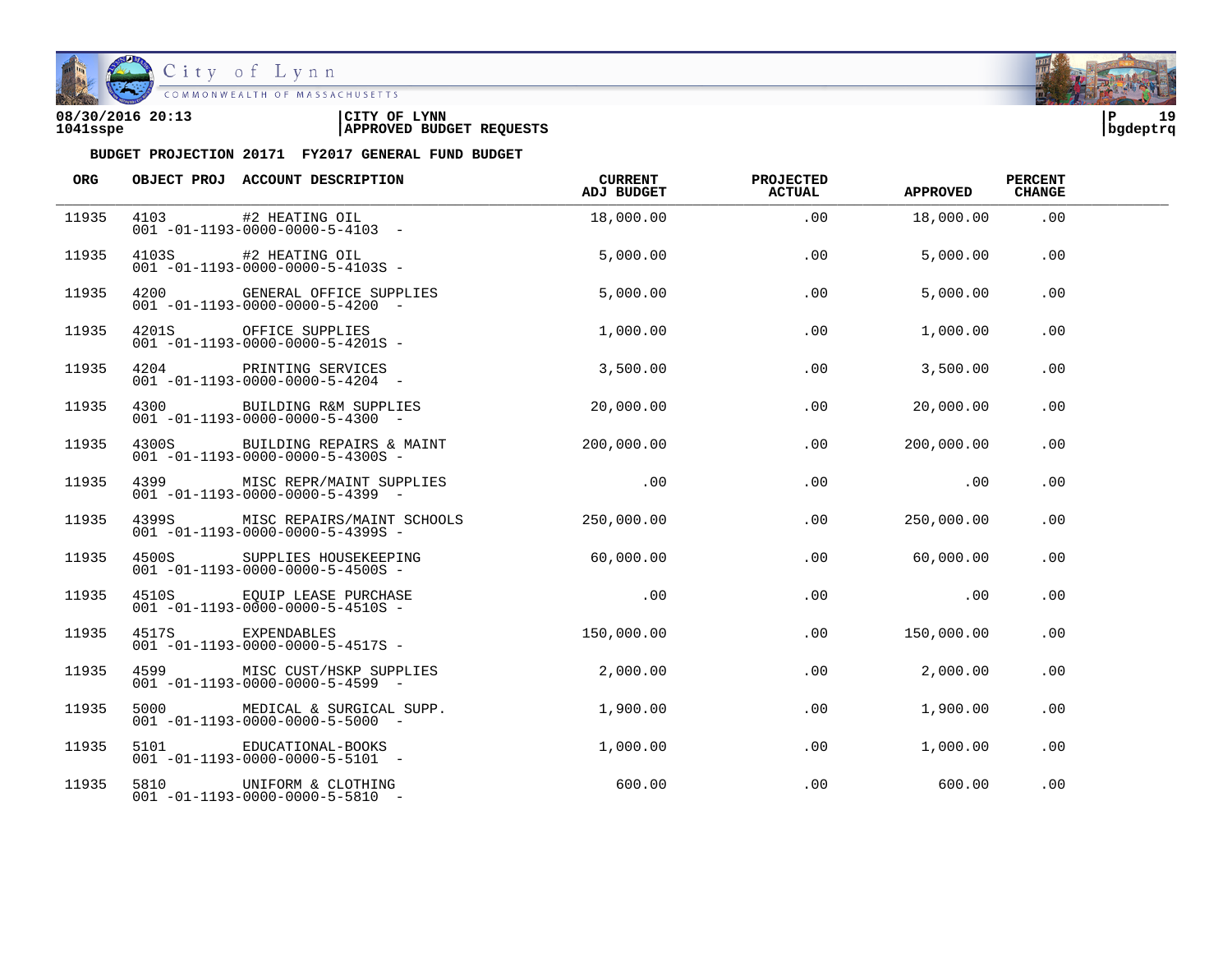

| 08/30/2016 20:13 | CITY OF<br><b>LYNN</b>          | l P      | 20 |
|------------------|---------------------------------|----------|----|
| 1041sspe         | <b>APPROVED BUDGET REQUESTS</b> | bqdeptrq |    |

| ORG   |               | OBJECT PROJ ACCOUNT DESCRIPTION                                              | CURRENT<br>ADJ BUDGET | <b>PROJECTED</b><br>ACTUAL | <b>APPROVED</b> | <b>PERCENT</b><br><b>CHANGE</b> |  |
|-------|---------------|------------------------------------------------------------------------------|-----------------------|----------------------------|-----------------|---------------------------------|--|
| 11935 | 5810S         | UNIFORM & CLOTHING<br>$001 - 01 - 1193 - 0000 - 0000 - 5 - 5810S -$          | 8,000.00              | .00                        | 8,000.00        | .00                             |  |
| 11935 | 5815          | BUILDING DEMOLITION<br>$001 - 01 - 1193 - 0000 - 0000 - 5 - 5815 -$          | .00                   | .00                        | .00             | .00                             |  |
| 11935 | 7100          | IN-STATE TRAVEL<br>$001 - 01 - 1193 - 0000 - 0000 - 5 - 7100 -$              | 500.00                | .00                        | 500.00          | .00                             |  |
| 11935 |               | 7102 AUTO ALLOWANCE<br>$001 - 01 - 1193 - 0000 - 0000 - 5 - 7102 -$          | .00                   | .00                        | .00             | .00                             |  |
| 11935 |               | 7102S TRAVEL ALLOWANCE<br>$001 - 01 - 1193 - 0000 - 0000 - 5 - 7102S -$      | .00                   | .00                        | .00             | .00                             |  |
| 11935 | 7301 730      | ORG CONFERENCE<br>$001 - 01 - 1193 - 0000 - 0000 - 5 - 7301 -$               | 1,500.00              | .00                        | 1,500.00        | .00                             |  |
| 11935 | 7302 ORG DUES | $001 - 01 - 1193 - 0000 - 0000 - 5 - 7302 -$                                 | 1,300.00              | .00                        | 1,300.00        | .00                             |  |
| 11935 |               | 7804S TOOL ALLOWANCE<br>$001 - 01 - 1193 - 0000 - 0000 - 5 - 7804S -$        | 2,000.00              | .00                        | 2,000.00        | .00                             |  |
| 11935 | 7805          | LICENSES PURCH FROM STATE<br>$001 - 01 - 1193 - 0000 - 0000 - 5 - 7805 -$    | 50.00                 | .00                        | 50.00           | .00                             |  |
| 11935 | 8200          | BUILDINGS<br>$001 - 01 - 1193 - 0000 - 0000 - 5 - 8200 -$                    | .00                   | .00                        | .00             | .00                             |  |
| 11935 |               | 8200S CAPITAL REPAIRS<br>$001 - 01 - 1193 - 0000 - 0000 - 5 - 8200S -$       | 100,000.00            | .00                        | 100,000.00      | .00                             |  |
| 11935 |               | 8201S CLASSICAL MONITORING<br>$001 - 01 - 1193 - 0000 - 0000 - 5 - 8201S -$  | 85,000.00             | .00                        | 85,000.00       | .00                             |  |
| 11935 | 8202S         | CHS INTERIM REPAIRS<br>$001 - 01 - 1193 - 0000 - 0000 - 5 - 8202S -$         | 150,000.00            | .00                        | 150,000.00      | .00                             |  |
| 11935 | 8505          | FIRE & ALARM<br>$001 - 01 - 1193 - 0000 - 0000 - 5 - 8505$ -                 | .00                   | .00                        | .00             | .00                             |  |
| 11935 |               | 8506S HVAC LEASE/SUPPLIES<br>$001 - 01 - 1193 - 0000 - 0000 - 5 - 8506S -$   | 1,014,142.00          | .00                        | 1,014,142.00    | .00                             |  |
| 11935 |               | 8518S COMPUTER SOFTWARE SCH<br>$001 - 01 - 1193 - 0000 - 0000 - 5 - 8518S -$ | .00                   | .00                        | .00             | .00                             |  |

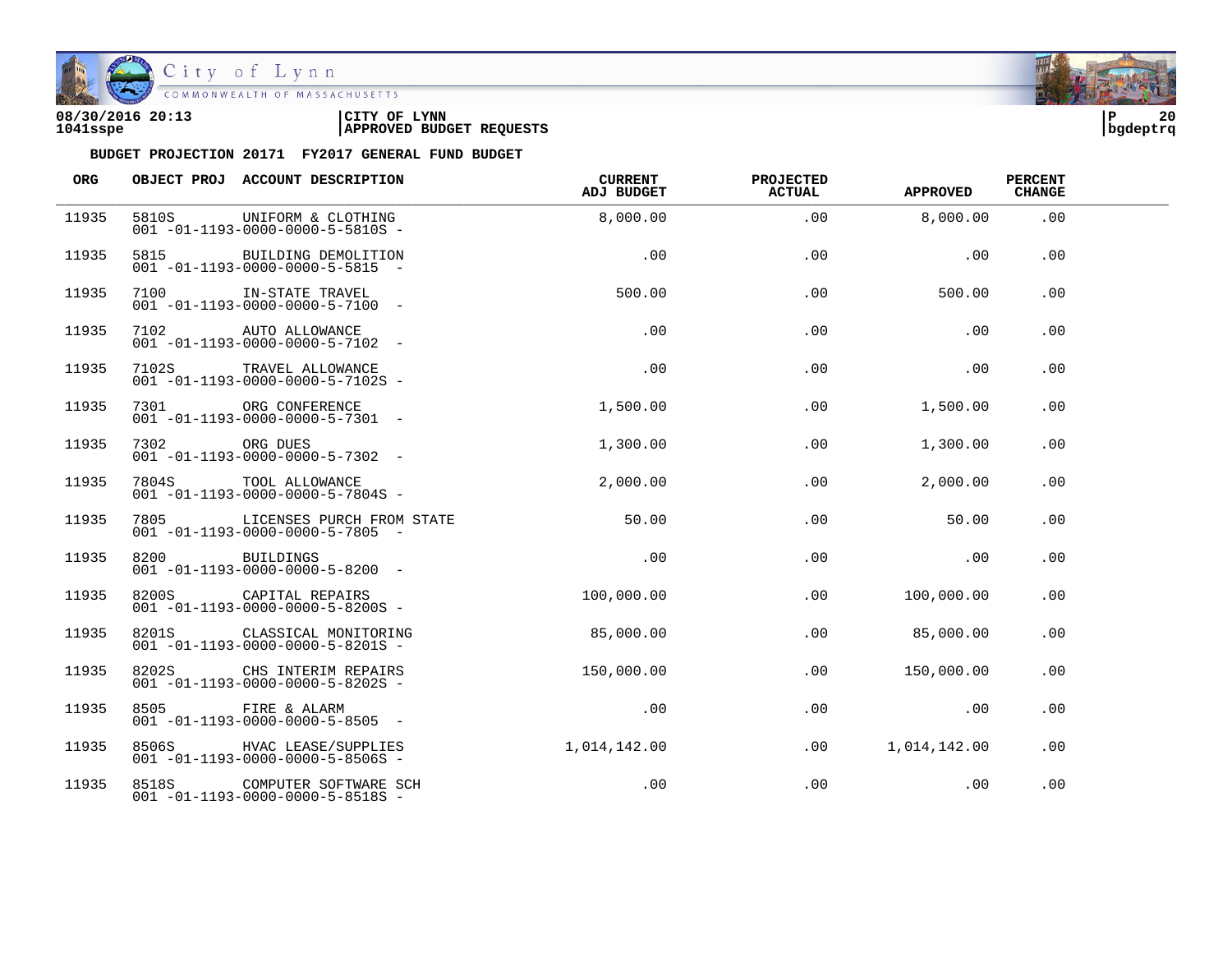

| 08/30/2016 20:13 | CITY OF<br><b>LYNN</b>          | l P      | ^1 |
|------------------|---------------------------------|----------|----|
| 1041sspe         | <b>APPROVED BUDGET REQUESTS</b> | bqdeptrq |    |

| ORG   |               | OBJECT PROJ ACCOUNT DESCRIPTION                                                 | CURRENT<br>ADJ BUDGET | <b>PROJECTED</b><br><b>ACTUAL</b> | <b>APPROVED</b> | <b>PERCENT</b><br><b>CHANGE</b> |  |
|-------|---------------|---------------------------------------------------------------------------------|-----------------------|-----------------------------------|-----------------|---------------------------------|--|
| 11935 | 8700          | REPLACEMENT EOUIPMENT<br>$001 - 01 - 1193 - 0000 - 0000 - 5 - 8700 -$           | 20,000.00             | .00                               | 20,000.00       | .00                             |  |
| 11935 |               | 8700S REPLACEMENT EQUIPMENT<br>$001 - 01 - 1193 - 0000 - 0000 - 5 - 8700S -$    | .00                   | .00                               | .00             | .00                             |  |
| 11935 |               | 8705S FIRE & ALARM EOUIPMENT<br>$001 - 01 - 1193 - 0000 - 0000 - 5 - 8705S -$   | .00                   | .00                               | .00             | .00                             |  |
| 11935 |               | 8750 BARRY PARK LIGHTS<br>$001 - 01 - 1193 - 0000 - 0000 - 5 - 8750 -$          | .00                   | .00                               | .00             | .00                             |  |
| 11935 |               | 8809 DEMOLITIONS<br>$001 - 01 - 1193 - 0000 - 0000 - 5 - 8809$ -                | .00                   | .00                               | .00             | .00                             |  |
| 11935 | 9510 35       | TRANSFER ACCOUNTS<br>$001 - 01 - 1193 - 0000 - 0000 - 5 - 9510 -$               | .00                   | .00                               | .00             | .00                             |  |
| 11985 |               | 8801 SCHOOL CONSTR/RENOVATION<br>$001 - 01 - 9300 - 3120 - 2012 - 5 - 8801$ -   | .00                   | .00                               | .00             | .00                             |  |
| 11985 |               | 9510 TRANSFER ACCOUNTS<br>$001 - 01 - 9300 - 3120 - 2012 - 5 - 9510 -$          | .00                   | .00                               | .00             | .00                             |  |
| 22104 |               | 0700 SICK LEAVE BUY BACK<br>$001 - 02 - 2210 - 0000 - 0000 - 4 - 0700 -$        | .00                   | .00                               | .00             | .00                             |  |
| 22104 | 0701          | ANNUAL SICK LEAVE<br>$001 - 02 - 2210 - 0000 - 0000 - 4 - 0701 -$               | 48,210.00             | .00                               | 47,000.00       | $-2.51$                         |  |
| 22104 |               | 0702 ANNUAL PERSONAL BUY BACK<br>$001 - 02 - 2210 - 0000 - 0000 - 4 - 0702 -$   | 1,200.00              | .00                               | 1,200.00        | .00                             |  |
| 22104 |               | 0800 LONGEVITY<br>$001 - 02 - 2210 - 0000 - 0000 - 4 - 0800 -$                  | 1,684,746.35          | .00                               | 1,632,560.00    | $-3.10$                         |  |
| 22104 | 0900 OVERTIME | $001 - 02 - 2210 - 0000 - 0000 - 4 - 0900 -$                                    | 2,327,029.84          | $.00 \,$                          | 2,168,350.00    | $-6.82$                         |  |
| 22104 |               | 1000 PAYROLL SALARIES<br>$001 - 02 - 2210 - 0000 - 0000 - 4 - 1000 -$           | 14,481,245.29         | .00                               | 13,802,185.00   | $-4.69$                         |  |
| 22104 |               | 1000S SCHOOL SALARIES<br>$001 - 02 - 2210 - 0000 - 0000 - 4 - 1000S -$          | 578,104.00            | .00                               | 578,104.00      | .00                             |  |
| 22104 |               | 1113 CAR ALLOWANCE - STIPENDS<br>$001 - 02 - 2210 - 0000 - 0000 - 4 - 1113 - -$ | 3,900.00              | $.00 \,$                          | 3,900.00        | .00                             |  |

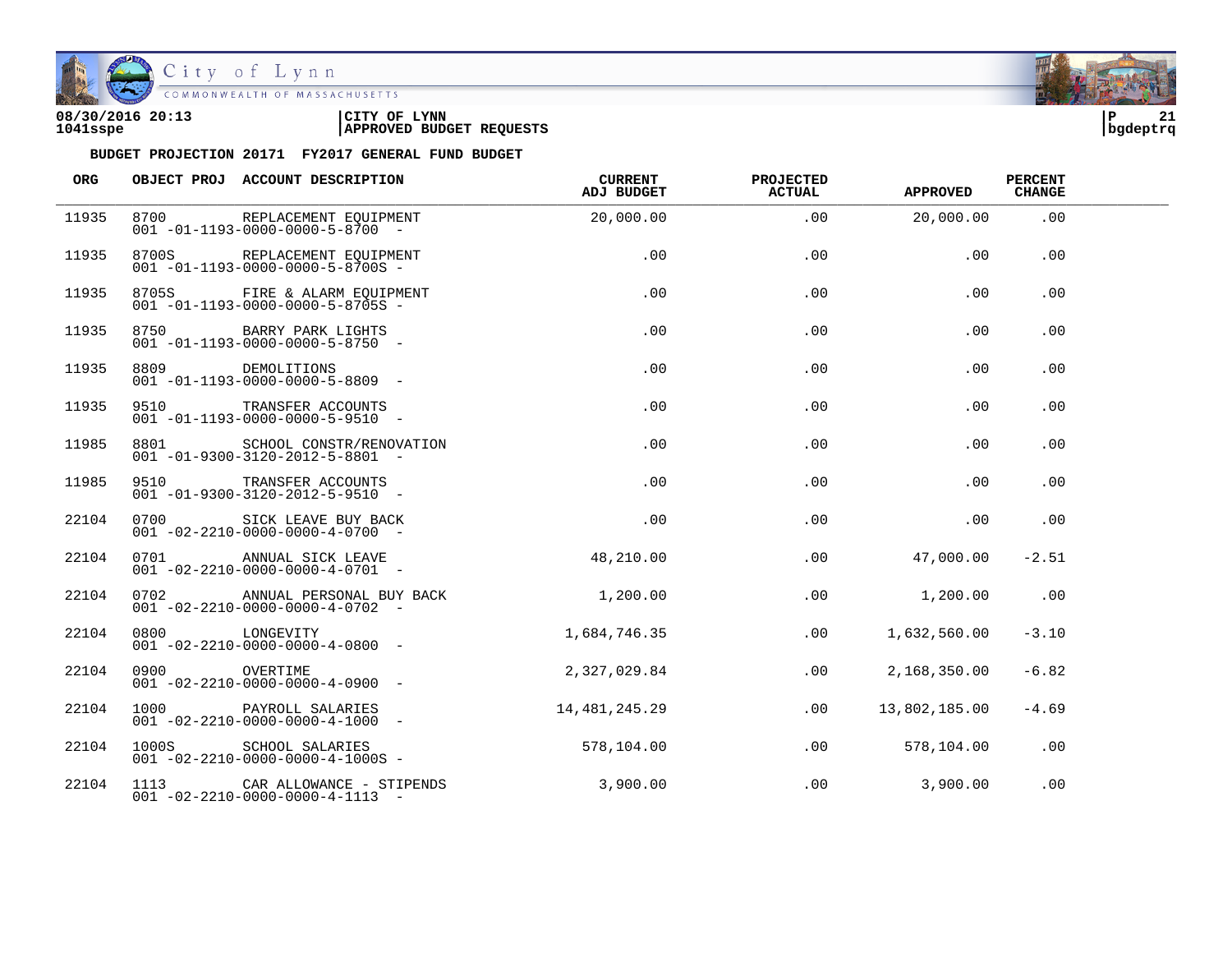

City of Lynn

| 08/30/2016 20:13 | CITY OF<br><b>LYNN</b>          | l P      | $\sim$ |
|------------------|---------------------------------|----------|--------|
| 1041sspe         | <b>APPROVED BUDGET REQUESTS</b> | bqdeptrq |        |

| ORG   |               | OBJECT PROJ ACCOUNT DESCRIPTION                                                | CURRENT<br>ADJ BUDGET | <b>PROJECTED</b><br><b>ACTUAL</b> | <b>APPROVED</b> | <b>PERCENT</b><br><b>CHANGE</b> |  |
|-------|---------------|--------------------------------------------------------------------------------|-----------------------|-----------------------------------|-----------------|---------------------------------|--|
| 22104 | 1905          | UNIFORM ALLOWANCE<br>$001 - 02 - 2210 - 0000 - 0000 - 4 - 1905 -$              | 215,000.00            | .00                               | 215,000.00      | .00                             |  |
| 22104 |               | 1908 MEAL ALLOWANCE<br>$001 - 02 - 2210 - 0000 - 0000 - 4 - 1908 -$            | 1,200.00              | .00                               | 1,200.00        | .00                             |  |
| 22105 |               | 1904 TUITION REIMBURSEMENT<br>$001 - 02 - 2210 - 0000 - 0000 - 5 - 1904 -$     | 140,000.00            | .00                               | 140,000.00      | .00                             |  |
| 22105 |               | 2402 BUILDING R&M<br>001 -02-2210-0000-0000-5-2402 -                           | 14,000.00             | .00                               | 14,000.00       | .00                             |  |
| 22105 |               | $001 - 02 - 2210 - 0000 - 0000 - 5 - 2407 -$                                   | 46,000.00             | .00                               | 46,000.00       | $.00 \,$                        |  |
| 22105 |               | 2409 VEHICLES R&M<br>$001 - 02 - 2210 - 0000 - 0000 - 5 - 2409$ -              | 9,000.00              | .00                               | 9,000.00        | .00                             |  |
| 22105 |               | $001 - 02 - 2210 - 0000 - 0000 - 5 - 2608$ -                                   | 39,555.60             | .00                               | 37,000.00       | $-6.46$                         |  |
| 22105 |               | 2699 MISC EQUIP REPAIR & MAINT<br>$001 - 02 - 2210 - 0000 - 0000 - 5 - 2699$ - | $\sim$ 00             | .00                               | .00             | .00                             |  |
| 22105 |               | 2704 COMPUTER EOUIP RENT/LEASE<br>$001 - 02 - 2210 - 0000 - 0000 - 5 - 2704 -$ | 1,620.00              | .00                               | 1,620.00        | .00                             |  |
| 22105 |               | 3003 LEGAL SERVICES<br>$001 - 02 - 2210 - 0000 - 0000 - 5 - 3003$ -            | 27,760.00             | .00                               | 27,760.00       | .00                             |  |
| 22105 |               | 3009 OUTSIDE PROF./TOWING<br>$001 - 02 - 2210 - 0000 - 0000 - 5 - 3009$ -      | 2,600.00              | .00                               | 2,600.00        | .00                             |  |
| 22105 |               | 3099 MISC OUTSD PROF/TECHNICAL<br>$001 - 02 - 2210 - 0000 - 0000 - 5 - 3099$ - | 7,444.40              | .00                               | 10,000.00       | 34.33                           |  |
| 22105 |               | 3103 DOCTOR/DENTIST SERVICES<br>$001 - 02 - 2210 - 0000 - 0000 - 5 - 3103$ -   | 30,000.00             | .00                               | 30,000.00       | .00                             |  |
| 22105 |               | 3104 HOSPITAL & CLINIC<br>$001 - 02 - 2210 - 0000 - 0000 - 5 - 3104 -$         | 30,000.00             | .00                               | 30,000.00       | .00                             |  |
| 22105 | 3105 PHARMACY | $001 - 02 - 2210 - 0000 - 0000 - 5 - 3105$ -                                   | .00                   | .00                               | .00             | .00                             |  |
| 22105 |               | 3107 PHYSICAL THERAPY SERVICES<br>$001 - 02 - 2210 - 0000 - 0000 - 5 - 3107$ - | 3,000.00              | .00                               | 3,000.00        | .00                             |  |

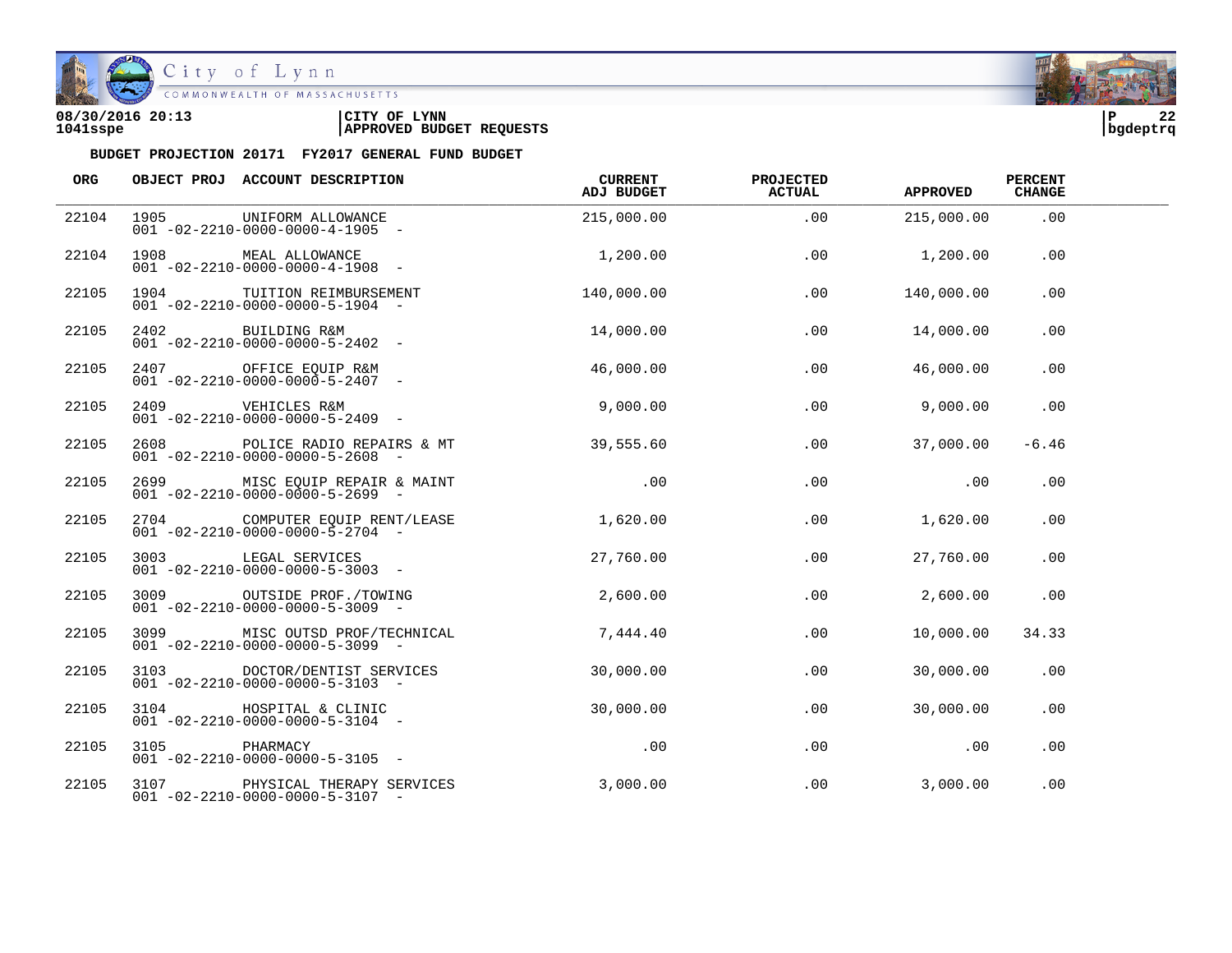

| 08/30/2016 20:13 | CITY OF<br><b>LYNN</b>          | l P      | $\sim$ |
|------------------|---------------------------------|----------|--------|
| 1041sspe         | <b>APPROVED BUDGET REQUESTS</b> | bgdeptrq |        |

| ORG   |               | OBJECT PROJ ACCOUNT DESCRIPTION                                                          | CURRENT<br>ADJ BUDGET | <b>PROJECTED</b><br><b>ACTUAL</b> | <b>APPROVED</b> | <b>PERCENT</b><br><b>CHANGE</b> |  |
|-------|---------------|------------------------------------------------------------------------------------------|-----------------------|-----------------------------------|-----------------|---------------------------------|--|
| 22105 |               | 3115 REIMB MED/POLICE & FIRE<br>$001 - 02 - 2210 - 0000 - 0000 - 5 - 3115 -$             | .00                   | .00                               | .00             | .00                             |  |
| 22105 |               | 3116 REIMB MED CO-PAY<br>$001 - 02 - 2210 - 0000 - 0000 - 5 - 3116 -$                    | 3,500.00              | .00                               | 3,500.00        | .00                             |  |
| 22105 |               | 3199 MISC MEDICAL PROF/TECH<br>$001 - 02 - 2210 - 0000 - 0000 - 5 - 3199$ -              | 13,000.00             | .00                               | 13,000.00       | .00                             |  |
| 22105 |               | 3401 ADVERTISING<br>001 -02-2210-0000-0000-5-3401 -                                      | .00                   | .00                               | .00             | .00                             |  |
| 22105 | 3403 POSTAGE  | $001 - 02 - 2210 - 0000 - 0000 - 5 - 3403 -$                                             | 6,500.00              | .00                               | 6,500.00        | $.00 \,$                        |  |
| 22105 |               | 3404 TELEPHONE - LOCAL<br>$001 - 02 - 2210 - 0000 - 0000 - 5 - 3404 -$                   | 15,000.00             | $.00\,$                           | 15,000.00       | .00                             |  |
| 22105 |               | 3805               INSECT & PEST CONTROL<br>$001 - 02 - 2210 - 0000 - 0000 - 5 - 3805$ - | 900.00                | .00                               | 900.00          | .00                             |  |
| 22105 |               | 3807 PHOTOGRAPHY<br>$001 - 02 - 2210 - 0000 - 0000 - 5 - 3807 -$                         | 200.00                | .00                               | 200.00          | .00                             |  |
| 22105 |               | 3899 MISC CONTRACTED SERVICES<br>$001 - 02 - 2210 - 0000 - 0000 - 5 - 3899$ -            | 32,000.00             | .00                               | 32,000.00       | .00.                            |  |
| 22105 | 4102 GASOLINE | $001 - 02 - 2210 - 0000 - 0000 - 5 - 4102 -$                                             | 190,000.00            | $.00 \,$                          | 190,000.00      | .00                             |  |
| 22105 |               | 4200 GENERAL OFFICE SUPPLIES<br>$001 - 02 - 2210 - 0000 - 0000 - 5 - 4200$ -             | 31,000.00             | .00                               | 31,000.00       | .00                             |  |
| 22105 |               | 4299 MISC OFFICE SUPPLIES<br>$001 - 02 - 2210 - 0000 - 0000 - 5 - 4299$ -                | .00                   | .00                               | .00             | .00                             |  |
| 22105 | 4503 CLEANING | $001 - 02 - 2210 - 0000 - 0000 - 5 - 4503$ -                                             | 8,000.00              | .00                               | 8,000.00        | .00                             |  |
| 22105 |               | 4899 MISC VEHICLE SUPPLIES<br>$001 - 02 - 2210 - 0000 - 0000 - 5 - 4899$ -               | 35,000.00             | .00                               | 35,000.00       | .00                             |  |
| 22105 |               | 5002 FIRST AID SUPPLIES<br>$001 - 02 - 2210 - 0000 - 0000 - 5 - 5002$ -                  | 2,700.00              | .00                               | 2,700.00        | .00                             |  |
| 22105 |               | 5100 STUDENT EDUCATIONAL SUPP<br>$001 - 02 - 2210 - 0000 - 0000 - 5 - 5100 -$            | .00                   | .00                               | .00             | .00                             |  |

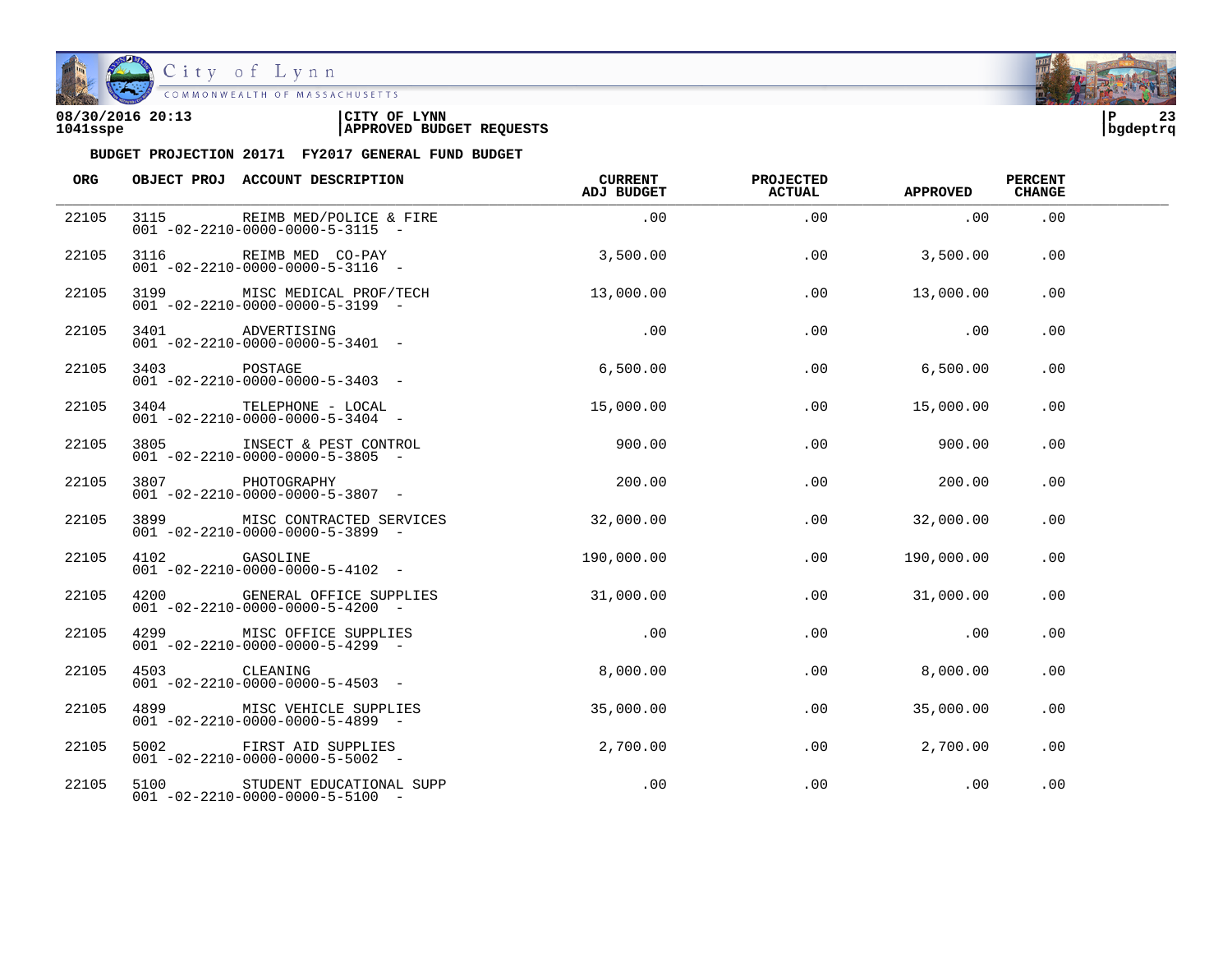

City of Lynn

| 08/30/2016 20:13 | LYNN<br>CITY OF                 | ΙÞ       | 24 |
|------------------|---------------------------------|----------|----|
| 1041sspe         | <b>APPROVED BUDGET REQUESTS</b> | bqdeptrq |    |

| ORG   |               | OBJECT PROJ ACCOUNT DESCRIPTION                                                | CURRENT<br>ADJ BUDGET | <b>PROJECTED</b><br><b>ACTUAL</b> | <b>APPROVED</b> | <b>PERCENT</b><br><b>CHANGE</b> |  |
|-------|---------------|--------------------------------------------------------------------------------|-----------------------|-----------------------------------|-----------------|---------------------------------|--|
| 22105 |               | 5101 EDUCATIONAL-BOOKS<br>$001 - 02 - 2210 - 0000 - 0000 - 5 - 5101 -$         | .00                   | .00                               | .00             | .00                             |  |
| 22105 |               | 5102 EDUCATIONAL-SUPPLIES<br>$001 - 02 - 2210 - 0000 - 0000 - 5 - 5102 -$      | .00                   | .00                               | .00             | .00                             |  |
| 22105 | 5632 TRAINING | $001 - 02 - 2210 - 0000 - 0000 - 5 - 5632$ -                                   | 7,000.00              | .00                               | 7,000.00        | .00                             |  |
| 22105 |               | 5800 OTHER EXPENDABLE SUPPLIES<br>$001 - 02 - 2210 - 0000 - 0000 - 5 - 5800$ - | 3,600.00              | .00                               | 3,600.00        | .00                             |  |
| 22105 |               | PHOTOGRAPHY<br>001 -02-2210-0000-0000-5-5808 -                                 | .00                   | .00                               | .00             | $.00 \,$                        |  |
| 22105 |               | 5810 UNIFORM & CLOTHING<br>$001 - 02 - 2210 - 0000 - 0000 - 5 - 5810 -$        | 6,500.00              |                                   | 6,500.00<br>.00 | .00                             |  |
| 22105 |               | 5812 AMMUNITION/TARGETS/POLICE<br>$001 - 02 - 2210 - 0000 - 0000 - 5 - 5812 -$ | 30,000,00             | .00                               | 30,000.00       | .00.                            |  |
| 22105 |               | 5814 COMMUNICATIONS<br>$001 - 02 - 2210 - 0000 - 0000 - 5 - 5814 -$            | $.00\,$               | .00                               | .00             | .00                             |  |
| 22105 |               | 5816 BALLISTIC VESTS<br>$001 - 02 - 2210 - 0000 - 0000 - 5 - 5816 -$           | .00                   | .00                               | .00             | .00.                            |  |
| 22105 |               | 5899 MISC OTHER EXPENDABLE SPL<br>$001 - 02 - 2210 - 0000 - 0000 - 5 - 5899$ - | 2,000.00              | $.00 \,$                          | 2,000.00        | .00                             |  |
| 22105 |               | 7102 AUTO ALLOWANCE<br>$001 - 02 - 2210 - 0000 - 0000 - 5 - 7102$ -            | .00                   | .00                               | .00             | .00                             |  |
| 22105 |               | 7199 MISC IN STATE TRAVEL<br>$001 - 02 - 2210 - 0000 - 0000 - 5 - 7199$ -      | 1,000.00              | .00                               | 1,000.00        | .00                             |  |
| 22105 |               | 7200 OUT-OF-STATE TRAVEL<br>$001 - 02 - 2210 - 0000 - 0000 - 5 - 7200$ -       | 2,000.00              | .00                               | 2,000.00        | .00                             |  |
| 22105 |               | 7201 ENTERTAINMENT/MEALS<br>$001 - 02 - 2210 - 0000 - 0000 - 5 - 7201 -$       | .00                   | .00                               | .00             | .00                             |  |
| 22105 |               | 7300 DUES/SUBSCRIP/MEMBERSHIPS<br>$001 - 02 - 2210 - 0000 - 0000 - 5 - 7300$ - | 200.00                | .00                               | 200.00          | .00                             |  |
| 22105 | 7302 ORG DUES | $001 - 02 - 2210 - 0000 - 0000 - 5 - 7302$ -                                   | 5,500.00              | .00                               | 5,500.00        | .00                             |  |

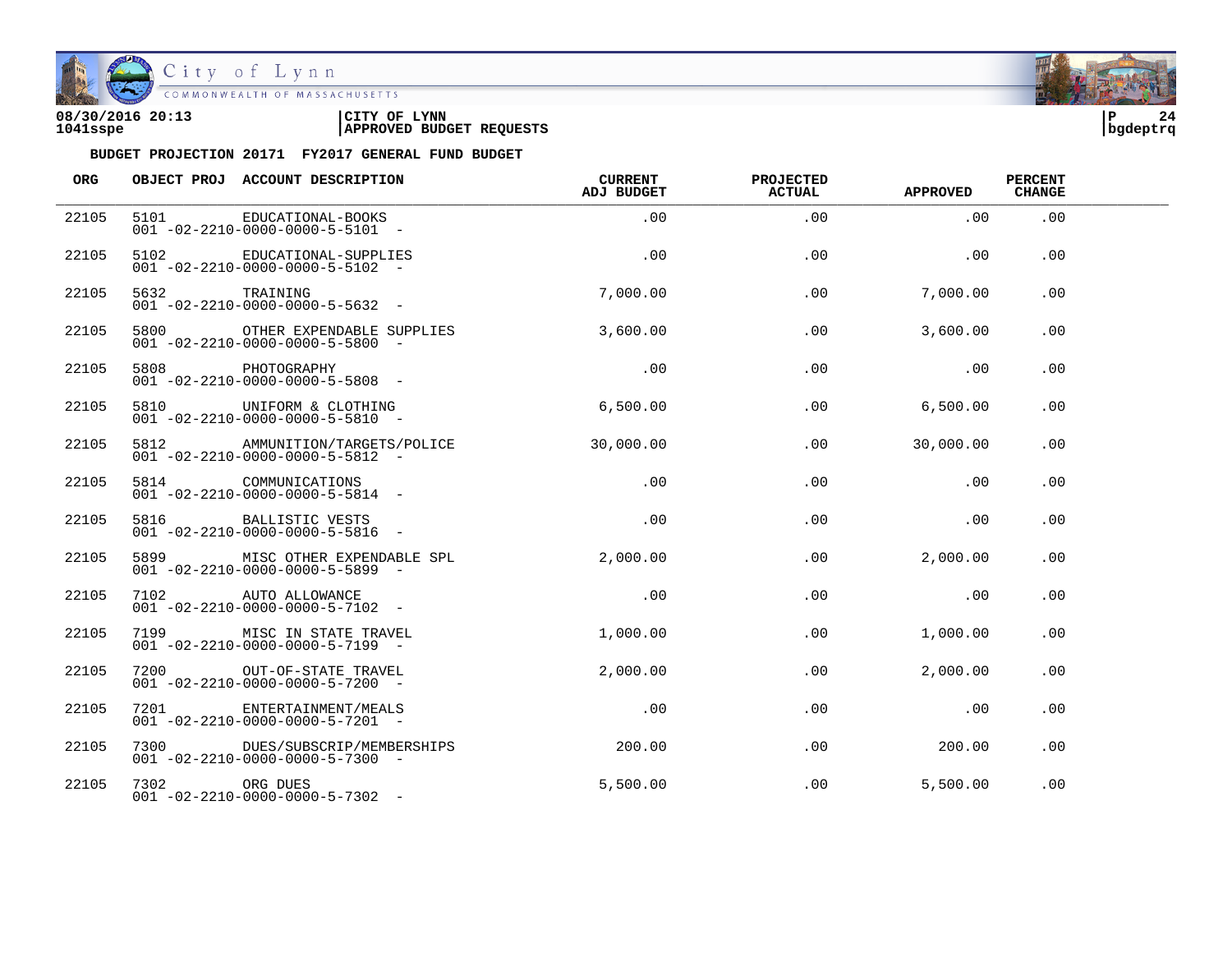

City of Lynn COMMONWEALTH OF MASSACHUSETTS

#### **08/30/2016 20:13 |CITY OF LYNN |P 25 1041sspe |APPROVED BUDGET REQUESTS |bgdeptrq**



| <b>ORG</b> |               | OBJECT PROJ ACCOUNT DESCRIPTION                                                      | <b>CURRENT</b><br>ADJ BUDGET | <b>PROJECTED</b><br><b>ACTUAL</b> | <b>APPROVED</b> | <b>PERCENT</b><br><b>CHANGE</b> |  |
|------------|---------------|--------------------------------------------------------------------------------------|------------------------------|-----------------------------------|-----------------|---------------------------------|--|
| 22105      |               | 7306 PERIODICAL SUBSCRIPTION<br>$001 - 02 - 2210 - 0000 - 0000 - 5 - 7306$ -         | 150.00                       | .00                               | 150.00          | .00                             |  |
| 22105      |               | 7400 INSURANCE PREMIUMS<br>$001 - 02 - 2210 - 0000 - 0000 - 5 - 7400 -$              | .00                          | .00                               | .00             | .00                             |  |
| 22105      |               | 7406 LIFE INSURANCE<br>$001 - 02 - 2210 - 0000 - 0000 - 5 - 7406 -$                  | 8, 207, 00                   | .00                               | 8,207.00        | .00                             |  |
| 22105      |               | 7600 JUDGMENTS & AWARDS<br>$001 - 02 - 2210 - 0000 - 0000 - 5 - 7600$ -              | .00                          | .00                               | .00             | .00                             |  |
| 22105      |               | 7801 AGENCY FUNDS<br>$001 - 02 - 2210 - 0000 - 0000 - 5 - 7801 -$                    | 600.00                       | .00                               | 600.00          | .00                             |  |
| 22105      |               | 7802 OVERTIME MEALS<br>$001 - 02 - 2210 - 0000 - 0000 - 5 - 7802$ -                  | .00                          | .00                               | .00             | .00.                            |  |
| 22105      |               | 7899 OFFICER REIMBURSEMENT<br>$001 - 02 - 2210 - 0000 - 0000 - 5 - 7899$ -           | 250.00                       | .00                               | 250.00          | .00                             |  |
| 22105      |               | 8500 ADDITIONAL EQUIPMENT<br>$001 - 02 - 2210 - 0000 - 0000 - 5 - 8500$ -            | 5,000.00                     | .00                               | 5,000.00        | .00                             |  |
| 22105      |               | 8509 VEHICLE LEASES<br>$001 - 02 - 2210 - 0000 - 0000 - 5 - 8509$ -                  | 138,736.00                   |                                   | .00 138,736.00  | .00                             |  |
| 22105      |               | 8700 REPLACEMENT EQUIPMENT<br>$001 - 02 - 2210 - 0000 - 0000 - 5 - 8700$ -           | .00                          | .00                               | .00             | .00.                            |  |
| 22105      | 8709 VEHICLES | $001 - 02 - 2210 - 0000 - 0000 - 5 - 8709$ -                                         | .00                          | .00                               | .00             | .00                             |  |
| 22105      |               | 8710 PC'S/TERMINALS<br>$001 - 02 - 2210 - 0000 - 0000 - 5 - 8710 -$                  | .00                          | .00                               | .00             | .00                             |  |
| 22105      |               | 8712 TECHNOLOGY IN CRUISERS 2,500.00<br>$001 - 02 - 2210 - 0000 - 0000 - 5 - 8712 -$ |                              | .00                               | 2,500.00        | .00                             |  |
| 22404      | 0700          | SICK LEAVE BUY BACK<br>$001 - 02 - 2240 - 0000 - 0000 - 4 - 0700$ -                  | .00                          | .00                               | .00             | $.00 \,$                        |  |
| 22404      |               | 0701 ANNUAL SICK LEAVE BUY BCK<br>$001 - 02 - 2240 - 0000 - 0000 - 4 - 0701 -$       | 200,900.00                   | .00                               | 200,900.00      | .00                             |  |
| 22404      |               | 0702 ANNUAL PERSONAL BUY BACK<br>$001 - 02 - 2240 - 0000 - 0000 - 4 - 0702$ -        | 86,400.00                    | .00                               | 86,400.00       | .00                             |  |

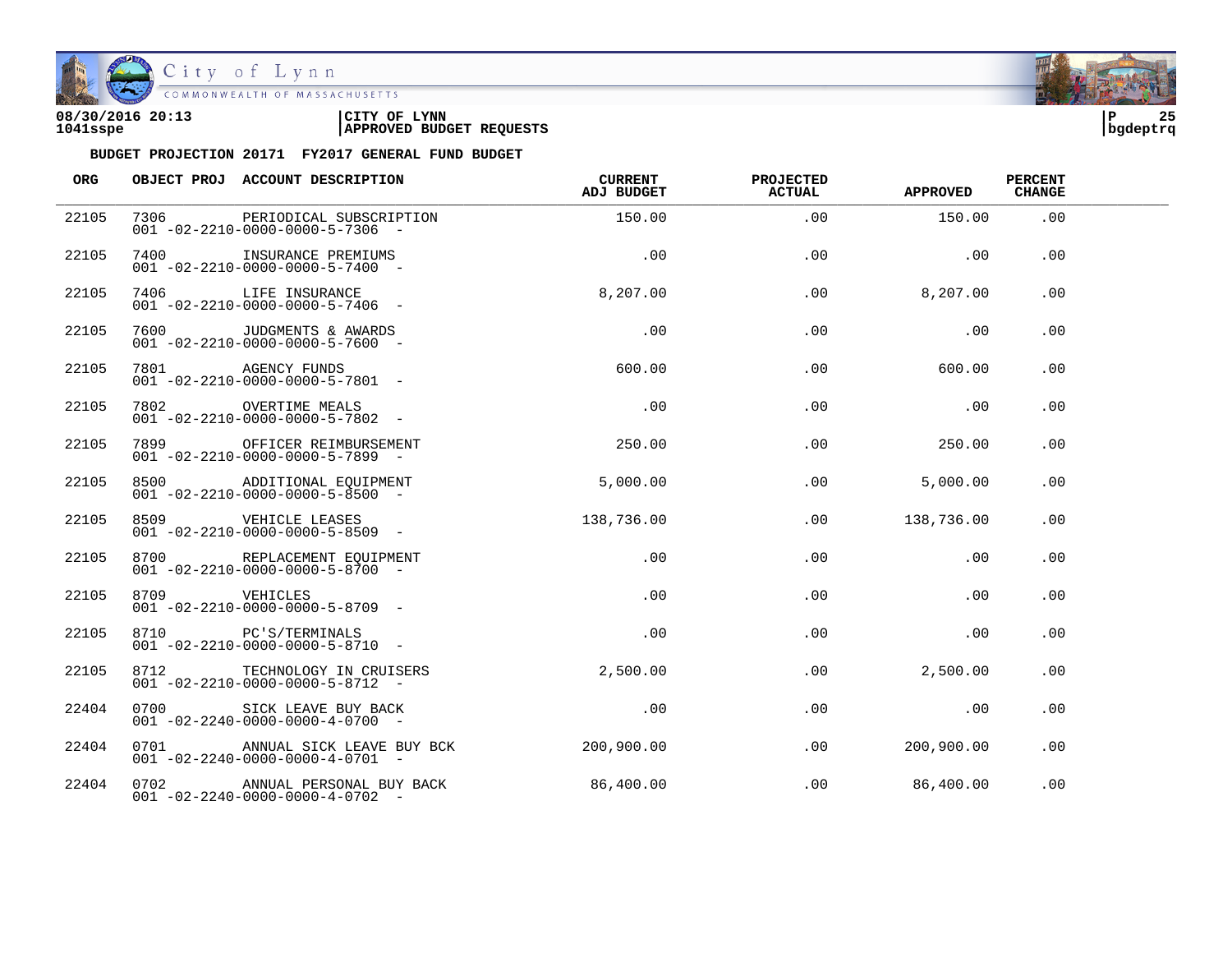

## City of Lynn

COMMONWEALTH OF MASSACHUSETTS

#### **08/30/2016 20:13 |CITY OF LYNN |P 26 1041sspe |APPROVED BUDGET REQUESTS |bgdeptrq**

| ORG   |               | OBJECT PROJ ACCOUNT DESCRIPTION                                                 | CURRENT<br>ADJ BUDGET | <b>PROJECTED</b><br><b>ACTUAL</b> | <b>APPROVED</b> | <b>PERCENT</b><br><b>CHANGE</b> |  |
|-------|---------------|---------------------------------------------------------------------------------|-----------------------|-----------------------------------|-----------------|---------------------------------|--|
| 22404 | 0800          | LONGEVITY<br>$001 - 02 - 2240 - 0000 - 0000 - 4 - 0800 -$                       |                       | 853,700.00<br>.00                 | 853,700.00      | .00                             |  |
| 22404 | 0900 OVERTIME | $001 - 02 - 2240 - 0000 - 0000 - 4 - 0900 -$                                    | 628,300.00            | .00                               | 628,300.00      | .00                             |  |
| 22404 |               | 1000 PAYROLL SALARIES<br>$001 - 02 - 2240 - 0000 - 0000 - 4 - 1000 -$           | 14,741,028.00         | .00                               | 14,741,028.00   | .00                             |  |
| 22404 |               | 1113 CAR ALLOWANCE - STIPENDS<br>$001 - 02 - 2240 - 0000 - 0000 - 4 - 1113 - -$ | 3,900.00              | .00                               | 3,900.00        | .00                             |  |
| 22404 |               | 1907 UNIFORM MAINT. ALLOWANCE<br>$001 - 02 - 2240 - 0000 - 0000 - 4 - 1907 -$   | 95,000.00             | .00                               | 95,000.00       | .00                             |  |
| 22404 | 1908 - 1908   | MEAL ALLOWANCE<br>$001 - 02 - 2240 - 0000 - 0000 - 4 - 1908$ -                  | 3,000.00              | .00                               | 3,000.00        | .00                             |  |
| 22405 |               | 1902 IN SERVICE TRAINING<br>$001 - 02 - 2240 - 0000 - 0000 - 5 - 1902$ -        | 12,000.00             | .00                               | 12,000.00       | .00                             |  |
| 22405 |               | 1905 UNIFORM ALLOWANCE<br>$001 - 02 - 2240 - 0000 - 0000 - 5 - 1905$ -          | 100,000.00            | .00                               | 100,000.00      | .00                             |  |
| 22405 |               | 1907 UNIFORM MAINT. ALLOWANCE<br>$001 - 02 - 2240 - 0000 - 0000 - 5 - 1907 -$   | .00                   | .00                               | .00             | .00                             |  |
| 22405 | 2400          | GEN REPAIR/MAINT OUTSIDE<br>$001 - 02 - 2240 - 0000 - 0000 - 5 - 2400$ -        | 5,000.00              | .00                               | 5,000.00        | .00                             |  |
| 22405 |               | 2402 BUILDING R&M<br>$001 - 02 - 2240 - 0000 - 0000 - 5 - 2402 -$               | 16,000.00             | .00                               | 16,000.00       | .00                             |  |
| 22405 |               | 2405 HVAC REPAIR & MAINT.<br>$001 - 02 - 2240 - 0000 - 0000 - 5 - 2405$ -       | 6,000.00              | .00                               | 6,000.00        | .00                             |  |
| 22405 |               | 2409 VEHICLES R&M<br>$001 - 02 - 2240 - 0000 - 0000 - 5 - 2409$ -               | 50,000.00             | .00                               | 50,000.00       | .00                             |  |
| 22405 | 2600          | COMMUNICATION SVS R&M<br>$001 - 02 - 2240 - 0000 - 0000 - 5 - 2600$ -           | 30,000.00             | .00                               | 30,000.00       | .00                             |  |
| 22405 |               | 2704 COMPUTER EQUIPMENT<br>$001 - 02 - 2240 - 0000 - 0000 - 5 - 2704 -$         | $.00 \,$              | .00                               | .00             | .00                             |  |
| 22405 |               | 2706    VEHICULAR RENTAL/LEASE<br>$001 - 02 - 2240 - 0000 - 0000 - 5 - 2706$ -  | .00                   | .00                               | .00             | .00                             |  |

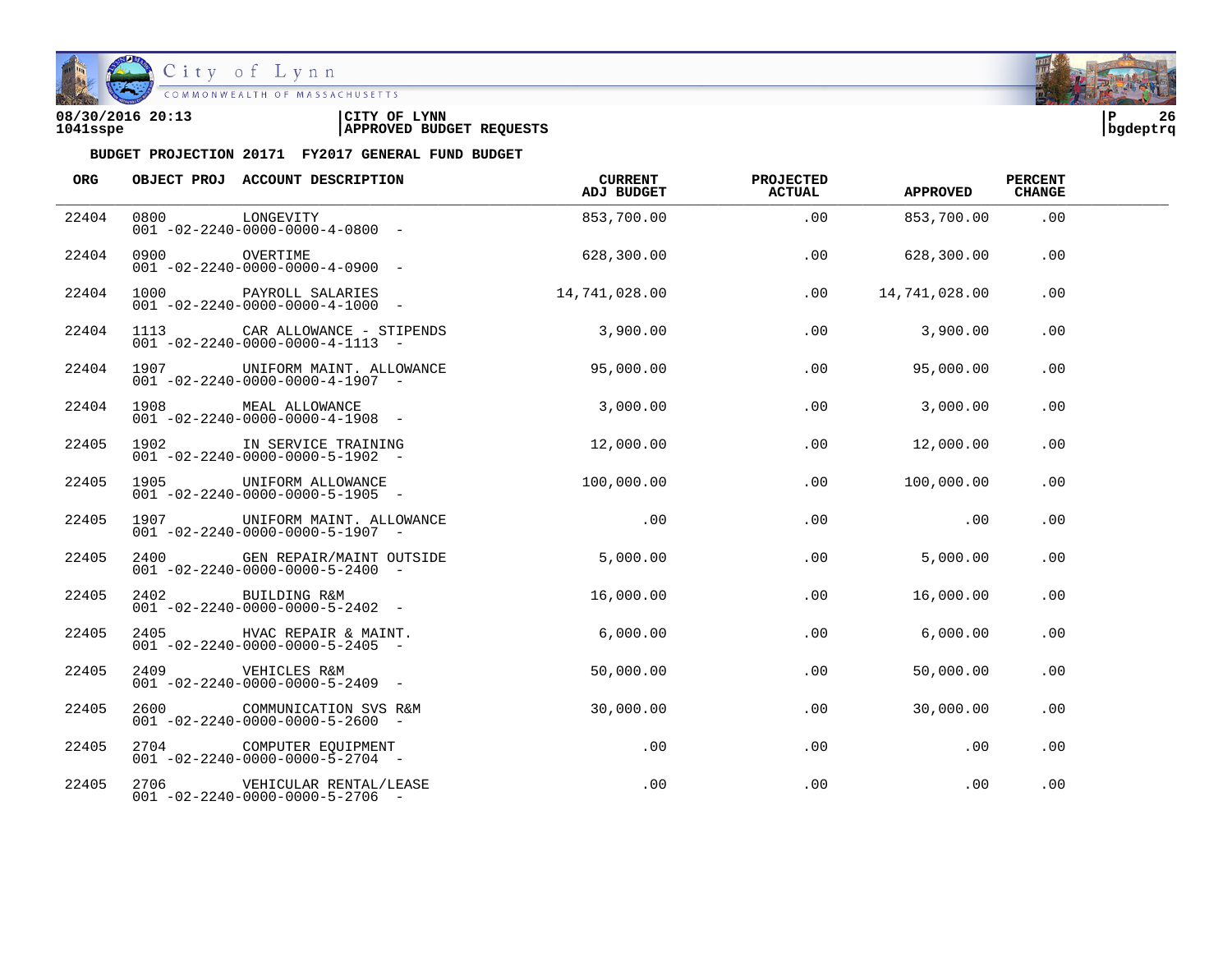

| 08/30/2016 20:13 | LYNN<br>CITY OF                 | ם ו      | $\sim$ |
|------------------|---------------------------------|----------|--------|
| 1041sspe         | <b>APPROVED BUDGET REQUESTS</b> | bqdeptrq |        |



| ORG   |               | OBJECT PROJ ACCOUNT DESCRIPTION                                                   | CURRENT<br>ADJ BUDGET | <b>PROJECTED</b><br><b>ACTUAL</b> | <b>APPROVED</b> | <b>PERCENT</b><br><b>CHANGE</b> |  |
|-------|---------------|-----------------------------------------------------------------------------------|-----------------------|-----------------------------------|-----------------|---------------------------------|--|
| 22405 |               | 2707 COMMUNICA.EOUIP RENT/LSE<br>$001 - 02 - 2240 - 0000 - 0000 - 5 - 2707 -$     | 5,000.00              | .00                               | 5,000.00        | .00                             |  |
| 22405 |               | 3003 LEGAL SERVICES<br>$001 - 02 - 2240 - 0000 - 0000 - 5 - 3003$ -               | .00                   | .00                               | .00             | .00                             |  |
| 22405 |               | 3100 OUTSDE PROF/TECH-MEDICAL<br>$001 - 02 - 2240 - 0000 - 0000 - 5 - 3100$ -     | .00                   | .00                               | .00             | .00                             |  |
| 22405 |               | 3102 EMPLOYEE PHYSICALS<br>$001 - 02 - 2240 - 0000 - 0000 - 5 - 3102 -$           | 2,500.00              | .00                               | 2,500.00        | .00                             |  |
| 22405 |               | 3103 DOCTOR/DENTIST SERVICES<br>$001 - 02 - 2240 - 0000 - 0000 - 5 - 3103$ -      | 50,000.00             | .00                               | 50,000.00       | $.00 \,$                        |  |
| 22405 |               | 3104 HOSPITAL & CLINIC<br>$001 - 02 - 2240 - 0000 - 0000 - 5 - 3104$ -            | 75,000.00             | $.00 -$                           | 75,000.00       | .00.                            |  |
| 22405 | 3105 PHARMACY | $001 - 02 - 2240 - 0000 - 0000 - 5 - 3105$ -                                      | 1,500.00              | .00                               | 1,500.00        | .00.                            |  |
| 22405 |               | 3106 NURSING SERVICES<br>$001 - 02 - 2240 - 0000 - 0000 - 5 - 3106 -$             | $\sim 00$             | .00                               | $\sim$ 00       | .00                             |  |
| 22405 |               | 3107 PHYSICAL THERAPY SERVICES<br>$001 - 02 - 2240 - 0000 - 0000 - 5 - 3107 -$    | 25,000.00             | $.00 \,$                          | 25,000.00       | .00                             |  |
| 22405 |               | 3115 REIMB MED/POLICE & FIRE<br>$001 - 02 - 2240 - 0000 - 0000 - 5 - 3115 -$      | 1,000.00              | $.00 \,$                          | 1,000.00        | .00                             |  |
| 22405 |               | 3116 REIMB RETIREE CO-PAY MEDICAL<br>$001 - 02 - 2240 - 0000 - 0000 - 5 - 3116 -$ | 7,000.00              | .00                               | 7,000.00        | .00                             |  |
| 22405 |               | 3117 EMPLOYEE ASSISTANCE PROGRAM<br>$001 - 02 - 2240 - 0000 - 0000 - 5 - 3117$ -  | 5,000.00              | .00                               | 5,000.00        | .00                             |  |
| 22405 |               | 3200 OUTSIDE-TUITION<br>$001 - 02 - 2240 - 0000 - 0000 - 5 - 3200$ -              | 150,000.00            | .00                               | 150,000.00      | .00                             |  |
| 22405 |               | 3400 ADVERTISING<br>001 -02-2240-0000-0000-5-3400 -                               | 500.00                | .00                               | 500.00          | .00                             |  |
| 22405 |               | 3405 TELEPHONE/INTERNET<br>$001 - 02 - 2240 - 0000 - 0000 - 5 - 3405$ -           | 32,000.00             | .00                               | 32,000.00       | .00                             |  |
| 22405 |               | 3409 COMMUNICATION IMPROVEMENTS<br>$001 - 02 - 2240 - 0000 - 0000 - 5 - 3409$ -   | 3,000.00              | .00                               | 3,000.00        | .00                             |  |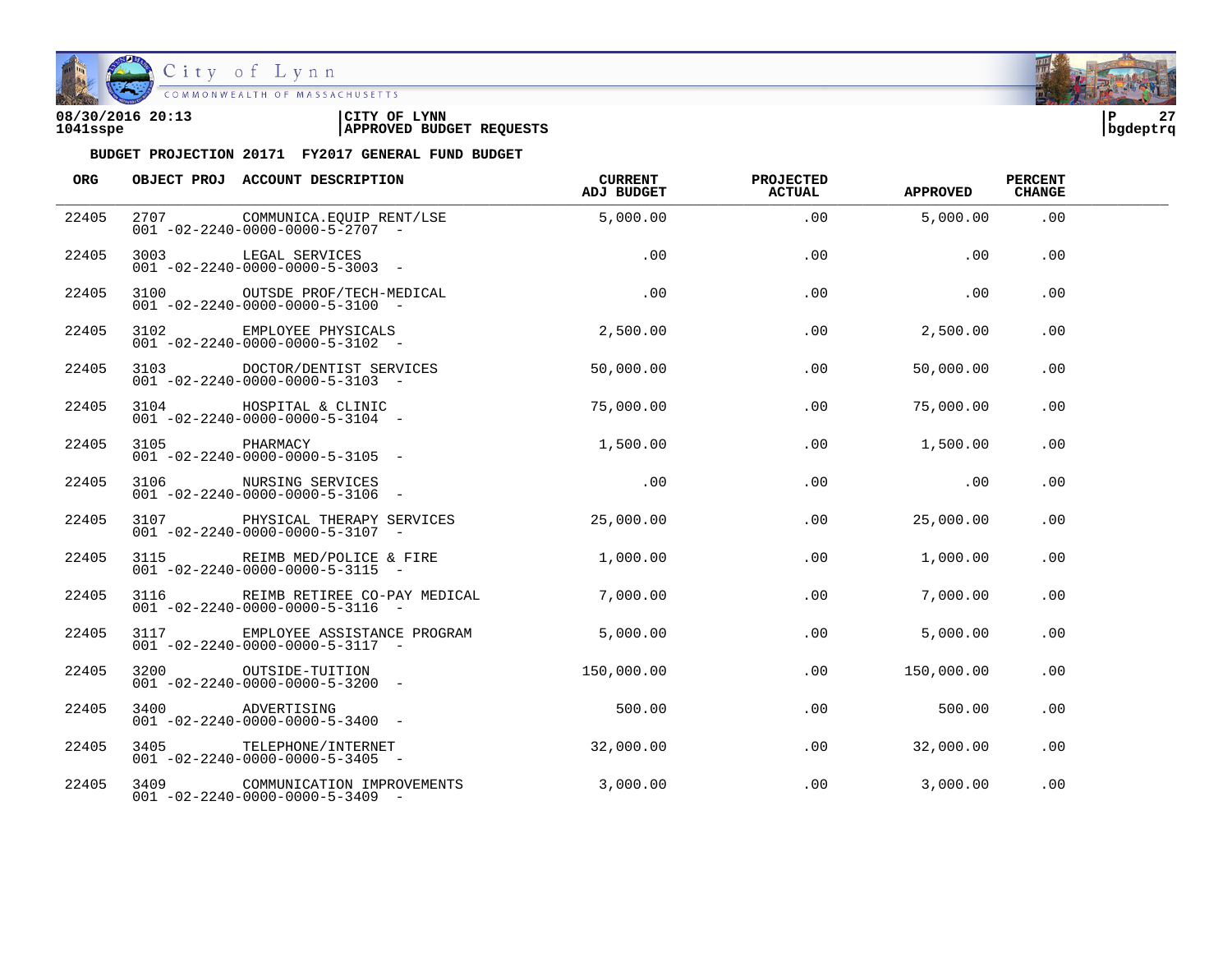

City of Lynn COMMONWEALTH OF MASSACHUSETTS

#### **08/30/2016 20:13 |CITY OF LYNN |P 28 1041sspe |APPROVED BUDGET REQUESTS |bgdeptrq**

| ORG   |               | OBJECT PROJ ACCOUNT DESCRIPTION                                                         | CURRENT<br>ADJ BUDGET | <b>PROJECTED</b><br><b>ACTUAL</b> | <b>APPROVED</b> | <b>PERCENT</b><br><b>CHANGE</b> |  |
|-------|---------------|-----------------------------------------------------------------------------------------|-----------------------|-----------------------------------|-----------------|---------------------------------|--|
| 22405 |               | 3411 COMPUTER SOFTWARE<br>$001 - 02 - 2240 - 0000 - 0000 - 5 - 3411 -$                  | 12,000.00             | .00                               | 12,000.00       | .00                             |  |
| 22405 |               | 4101 DIESEL FUEL<br>$001 - 02 - 2240 - 0000 - 0000 - 5 - 4101 -$                        | 54,000.00             | .00                               | 54,000.00       | .00                             |  |
| 22405 | 4102 GASOLINE | $001 - 02 - 2240 - 0000 - 0000 - 5 - 4102 -$                                            | 14,400.00             | .00                               | 14,400.00       | .00                             |  |
| 22405 |               | 4200 GENERAL OFFICE SUPPLIES<br>$001 - 02 - 2240 - 0000 - 0000 - 5 - 4200 -$            | 16,852.60             | .00                               | 17,000.00       | .87                             |  |
| 22405 |               | 4204 PRINTING SERVICES<br>001 -02-2240-0000-0000-5-4204 -                               | 500.00                | .00                               | 500.00          | $.00 \,$                        |  |
| 22405 |               | 4500 CUSTD & HSEKPPNG SUPPLIES<br>$001 - 02 - 2240 - 0000 - 0000 - 5 - 4500 -$          | 14,000.00             | .00                               | 14,000.00       | .00                             |  |
| 22405 |               | 4800 VEHICULAR SUPPLIES<br>$001 - 02 - 2240 - 0000 - 0000 - 5 - 4800$                   | 65,000.00             | .00                               | 65,000.00       | .00                             |  |
| 22405 |               | 5000 MEDICAL & SURGICAL SUPP.<br>$001 - 02 - 2240 - 0000 - 0000 - 5 - 5000 -$           | 54,835.25             | .00                               | 55,000.00       | .30                             |  |
| 22405 |               | 5003 OUTSIDE PROFESSIONAL<br>$001 - 02 - 2240 - 0000 - 0000 - 5 - 5003$ -               | 34,000.00             | .00                               | 34,000.00       | .00.                            |  |
| 22405 |               | 5800 OTHER EXPENDABLE SUPPLIES 1,500.00<br>$001 - 02 - 2240 - 0000 - 0000 - 5 - 5800$ - |                       | .00                               | 1,500.00        | .00                             |  |
| 22405 |               | 5804 FIREFIGHTING SUPPLIES<br>$001 - 02 - 2240 - 0000 - 0000 - 5 - 5804$ -              | 50,000.00             | .00                               | 50,000.00       | .00                             |  |
| 22405 |               | 5810 PERSONAL PROTECTION EQUIP<br>$001 - 02 - 2240 - 0000 - 0000 - 5 - 5810 -$          | 20,000.00             | .00                               | 20,000.00       | .00                             |  |
| 22405 |               | 6900 INTERGOVERNMENT MUTUAL AID DUE<br>$001 - 02 - 2240 - 0000 - 0000 - 5 - 6900$ -     | 5.000.00              | .00                               | 5,000.00        | .00                             |  |
| 22405 |               | 7100 IN-STATE TRAVEL<br>$001 - 02 - 2240 - 0000 - 0000 - 5 - 7100 -$                    | 1,000.00              | .00                               | 1,000.00        | .00                             |  |
| 22405 |               | 7102 AUTO ALLOWANCE<br>$001 - 02 - 2240 - 0000 - 0000 - 5 - 7102 -$                     | .00                   | .00                               | .00             | .00                             |  |
| 22405 |               | 7200 OUT-OF-STATE TRAVEL<br>$001 - 02 - 2240 - 0000 - 0000 - 5 - 7200 -$                | 500.00                | .00                               | 500.00          | .00                             |  |

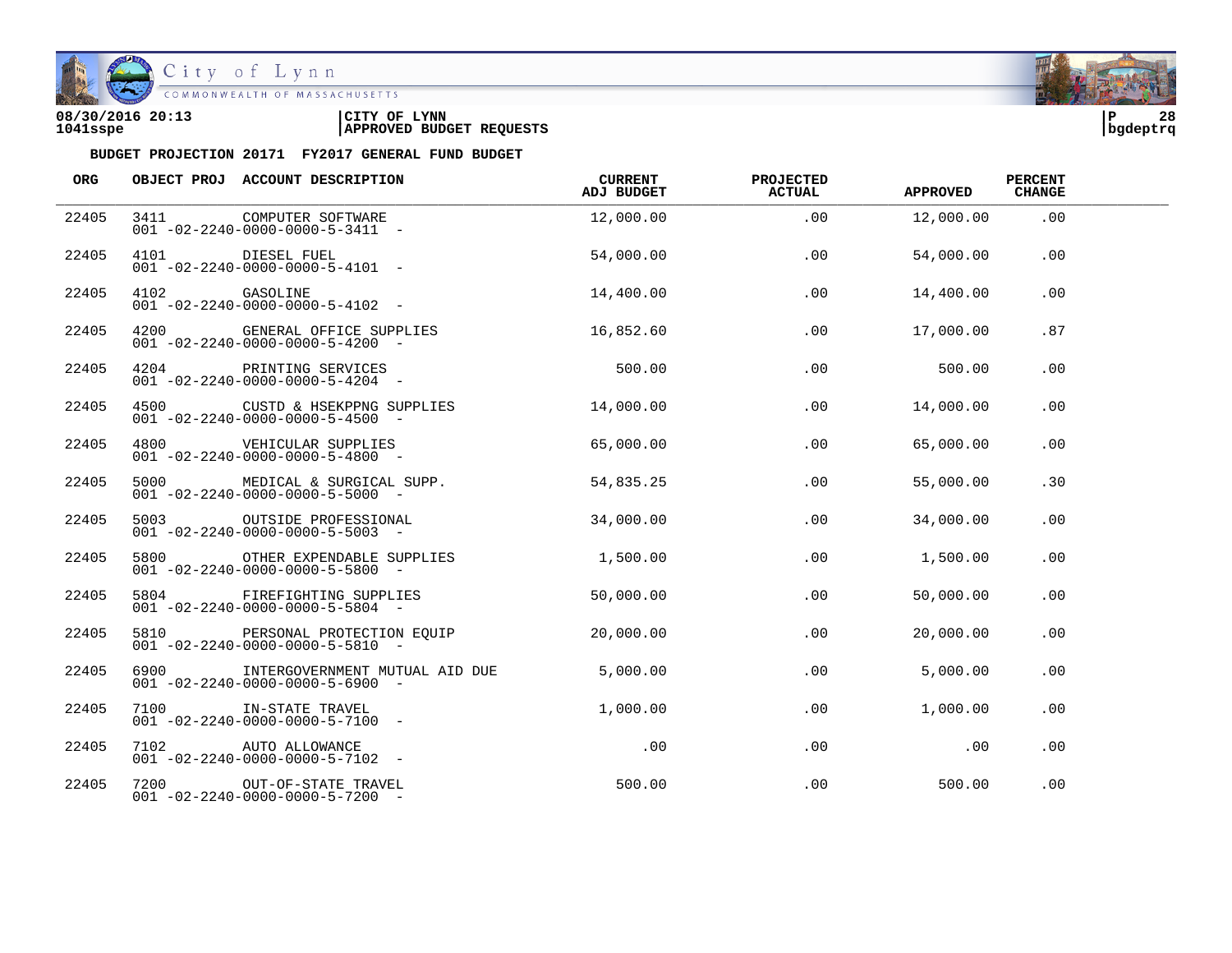

### City of Lynn

COMMONWEALTH OF MASSACHUSETTS

#### **08/30/2016 20:13 |CITY OF LYNN |P 29 1041sspe |APPROVED BUDGET REQUESTS |bgdeptrq**

| ORG   |      | OBJECT PROJ ACCOUNT DESCRIPTION                                                | CURRENT<br>ADJ BUDGET | <b>PROJECTED</b><br><b>ACTUAL</b> | <b>APPROVED</b> | <b>PERCENT</b><br><b>CHANGE</b> |  |
|-------|------|--------------------------------------------------------------------------------|-----------------------|-----------------------------------|-----------------|---------------------------------|--|
| 22405 | 7300 | DUES/SUBSCRIP/MEMBERSHIPS<br>$001 - 02 - 2240 - 0000 - 0000 - 5 - 7300 -$      | 4,000.00              | .00                               | 4,000.00        | .00                             |  |
| 22405 |      | 7301 ORG CONFERENCE<br>$001 - 02 - 2240 - 0000 - 0000 - 5 - 7301$ -            | 2,000.00              | .00                               | 2,000.00        | .00                             |  |
| 22405 |      | 7400 INSURANCE PREMIUMS<br>$001 - 02 - 2240 - 0000 - 0000 - 5 - 7400 -$        | 13,000.00             | .00                               | 13,000.00       | .00                             |  |
| 22405 |      | 7800 OTHERWISE UNCLASSIFIED<br>$001 - 02 - 2240 - 0000 - 0000 - 5 - 7800$ -    | .00                   | .00                               | .00             | .00                             |  |
| 22405 |      | 7802 OVERTIME MEALS<br>$001 - 02 - 2240 - 0000 - 0000 - 5 - 7802 -$            | .00                   | .00                               | .00             | .00                             |  |
| 22405 |      | 8500 ADDITIONAL EQUIPMENT<br>$001 - 02 - 2240 - 0000 - 0000 - 5 - 8500$ -      | .00                   | .00                               | .00             | .00                             |  |
| 22405 |      | $001 - 02 - 2240 - 0000 - 0000 - 5 - 8509$ -                                   | 396,675.00            | .00                               | 396,675.00      | .00                             |  |
| 22405 |      | 8700 REPLACEMENT EQUIPMENT<br>$001 - 02 - 2240 - 0000 - 0000 - 5 - 8700 -$     | $.00\,$               | .00                               | .00             | .00                             |  |
| 22405 | 9510 | TRANSFER ACCOUNTS<br>$001 - 02 - 2240 - 0000 - 0000 - 5 - 9510 -$              | .00                   | .00                               | .00             | .00                             |  |
| 22525 | 2104 | STREET LIGHTS<br>$001 - 02 - 2252 - 0000 - 0000 - 5 - 2104$ -                  | 700,000.00            | $.00 \,$                          | 700,000.00      | .00.                            |  |
| 22525 |      | 2412 PLANT OP./MAINT.SVC.CONTR<br>$001 - 02 - 2252 - 0000 - 0000 - 5 - 2412 -$ | 110,000.00            | .00                               | 110,000.00      | .00                             |  |
| 22525 |      | 2600 OUTSIDE SVS R&M/OTHER<br>$001 - 02 - 2252 - 0000 - 0000 - 5 - 2600$ -     | 30,000,00             | .00                               | 30,000.00       | .00                             |  |
| 22525 |      | 2606 TRAFFIC CONTROL PARTS<br>$001 - 02 - 2252 - 0000 - 0000 - 5 - 2606$ -     | .00                   | .00                               | .00             | .00                             |  |
| 22525 | 2607 | TRAFFIC CONTROL REPAIRS<br>$001 - 02 - 2252 - 0000 - 0000 - 5 - 2607 -$        | 140.000.00            | .00                               | 140,000.00      | .00                             |  |
| 22525 |      | 4304 HARDWARE R&M SUPPLIES<br>$001 - 02 - 2252 - 0000 - 0000 - 5 - 4304$ -     | .00                   | .00                               | .00             | .00                             |  |
| 22525 |      | 5811 ELECTRICAL SUPPLIES<br>$001 - 02 - 2252 - 0000 - 0000 - 5 - 5811 -$       | .00                   | .00                               | .00             | .00                             |  |

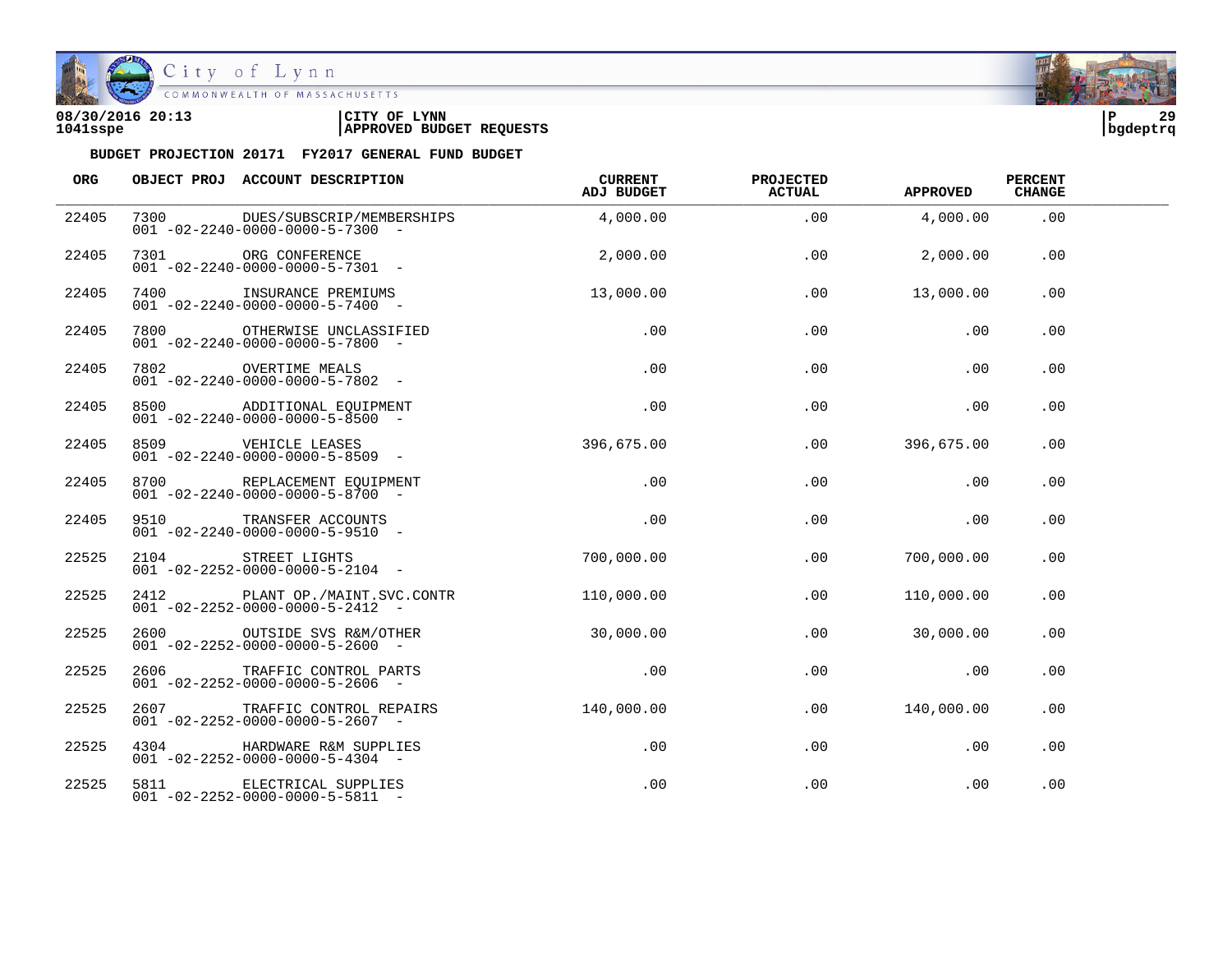

| 08/30/2016 20:13 | CITY OF<br><b>LYNN</b>          | l P      | 30 |
|------------------|---------------------------------|----------|----|
| 1041sspe         | <b>APPROVED BUDGET REQUESTS</b> | bgdeptrq |    |

| ORG   |               | OBJECT PROJ ACCOUNT DESCRIPTION                                                       | <b>CURRENT</b><br>ADJ BUDGET | <b>PROJECTED</b><br><b>ACTUAL</b> | <b>APPROVED</b>  | <b>PERCENT</b><br><b>CHANGE</b> |  |
|-------|---------------|---------------------------------------------------------------------------------------|------------------------------|-----------------------------------|------------------|---------------------------------|--|
| 22525 |               | 8410 Traffic Light Improvements<br>$001 - 02 - 2252 - 0000 - 0000 - 5 - 8410$ -       | .00                          | .00                               | .00              | .00                             |  |
| 22525 |               | 8500 ADDITIONAL EQUIPMENT<br>$001 - 02 - 2252 - 0000 - 0000 - 5 - 8500$ -             | .00                          | .00                               | .00              | .00                             |  |
| 22525 |               | 8700 REPLACEMENT EQUIPMENT<br>$001 - 02 - 2252 - 0000 - 0000 - 5 - 8700$ -            | .00                          | .00                               | .00              | .00                             |  |
| 22604 |               | 0700 SICK LEAVE BUY BACK<br>$001 - 02 - 2260 - 0000 - 0000 - 4 - 0700 -$              | .00                          | .00                               | .00              | .00                             |  |
| 22604 |               | 0701 ANNUAL SICK BUY BACK<br>$001 - 02 - 2260 - 0000 - 0000 - 4 - 0701 -$             | .00                          | .00                               | .00              | .00                             |  |
| 22604 |               | 0702 ANNUAL PERSONAL BUY BACK<br>$001 - 02 - 2260 - 0000 - 0000 - 4 - 0702 -$         | .00                          | .00                               | .00              | .00                             |  |
| 22604 |               | 0800 LONGEVITY<br>001 -02-2260-0000-0000-4-0800 -                                     | 8,205.00                     | .00                               | 8,205.00         | .00                             |  |
| 22604 | 0900 OVERTIME | $001 - 02 - 2260 - 0000 - 0000 - 4 - 0900 -$                                          | 2,500.00                     | .00                               | 2,500.00         | .00                             |  |
| 22604 |               | 1000 PAYROLL SALARIES<br>$001 - 02 - 2260 - 0000 - 0000 - 4 - 1000 -$                 | 80,000.00                    |                                   | .00<br>80,000.00 | .00                             |  |
| 22605 |               | 3405 TRANSPO./RADIOS/TELEPHONE<br>$001 - 02 - 2260 - 0000 - 0000 - 5 - 3405$ -        | 500.00                       | .00                               | 500.00           | .00.                            |  |
| 22605 |               | 3499 MISC OUTSD COMMUN/MEDIA<br>$001 - 02 - 2260 - 0000 - 0000 - 5 - 3499$ -          | 5,000.00                     | .00                               | 5,000.00         | .00                             |  |
| 22605 |               | 4200 GENERAL OFFICE SUPPLIES<br>$001 - 02 - 2260 - 0000 - 0000 - 5 - 4200 -$          | 300.00                       | .00                               | 300.00           | .00                             |  |
| 22605 |               | 7300 DUES/SUBSCRIP/MEMBERSHIPS 185.00<br>$001 - 02 - 2260 - 0000 - 0000 - 5 - 7300 -$ |                              | .00                               | 185.00           | .00                             |  |
| 22605 |               | 7800 OTHERWISE UNCLASSIFIED<br>$001 - 02 - 2260 - 0000 - 0000 - 5 - 7800 -$           | 750.00                       | .00                               | 750.00           | .00                             |  |
| 22904 |               | 1000 PAYROLL SALARIES<br>$001 - 02 - 2290 - 0000 - 0000 - 4 - 1000 -$                 | 3,900.00                     | .00                               | 3,900.00         | .00                             |  |
| 22905 |               | 2400 GEN REPAIR/MAINT OUTSIDE<br>$001 - 02 - 2290 - 0000 - 0000 - 5 - 2400$ -         | 3,500.00                     | $.00\,$                           | 3,500.00         | .00                             |  |

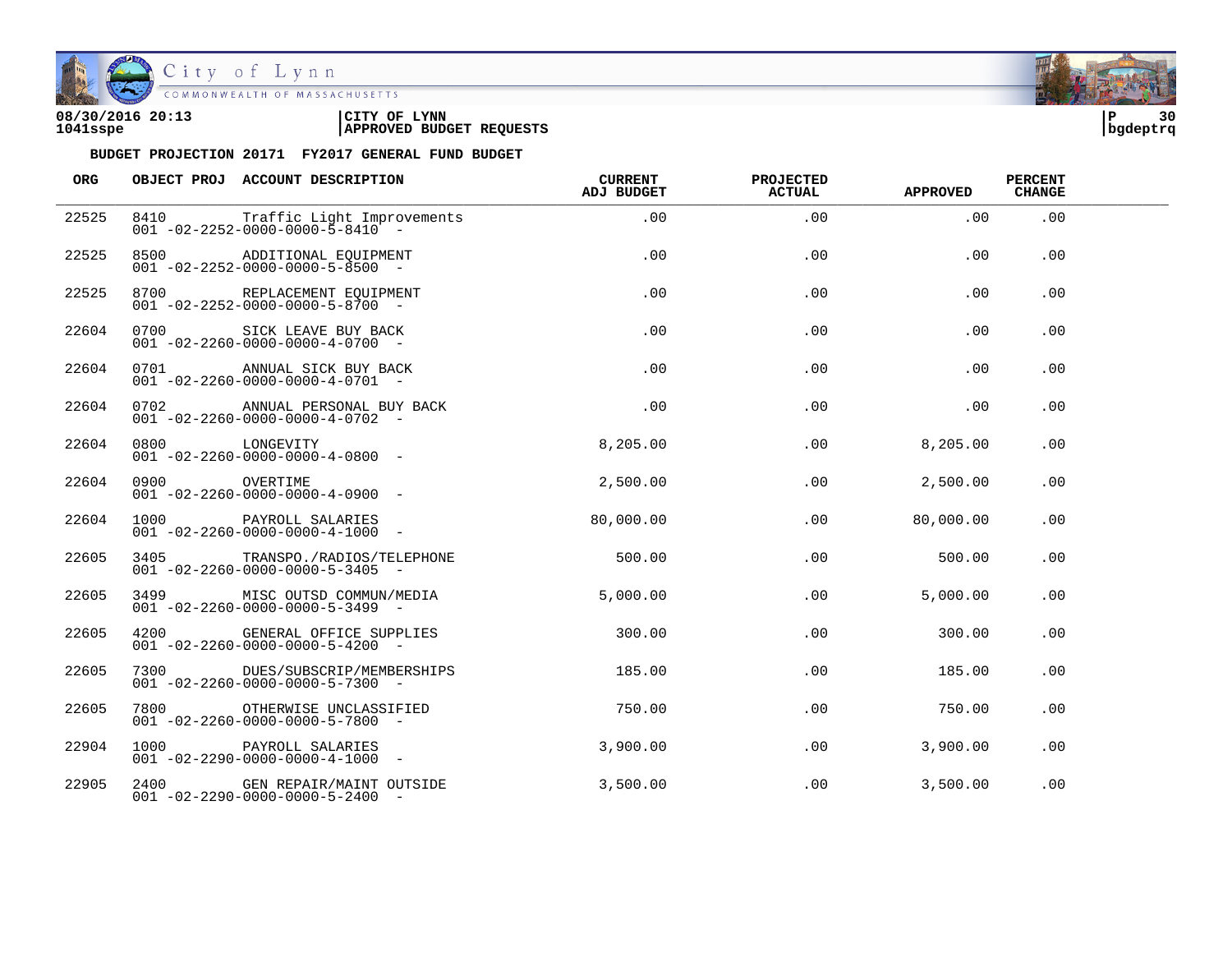

| 08/30/2016 20:13 | CITY OF<br><b>LYNN</b>          | l P      | - - |
|------------------|---------------------------------|----------|-----|
| 1041sspe         | <b>APPROVED BUDGET REQUESTS</b> | bqdeptrq |     |

| ORG   |               | OBJECT PROJ ACCOUNT DESCRIPTION                                                                                  | <b>CURRENT</b><br>ADJ BUDGET | <b>PROJECTED</b><br><b>ACTUAL</b> | <b>APPROVED</b> | <b>PERCENT</b><br><b>CHANGE</b> |  |
|-------|---------------|------------------------------------------------------------------------------------------------------------------|------------------------------|-----------------------------------|-----------------|---------------------------------|--|
| 22905 | 3400          | OUTSIDE-COMMUN & MEDIA<br>$001 - 02 - 2290 - 0000 - 0000 - 5 - 3400 -$                                           | 1,753.00                     | .00                               | 1,753.00        | .00                             |  |
| 22905 |               | 4100 ENERGY & FUEL SUPPLIES 700.00<br>$001 - 02 - 2290 - 0000 - 0000 - 5 - 4100 -$                               |                              | .00                               | 700.00          | .00                             |  |
| 22905 |               | 5800 OTHER EXPENDABLE SUPPLIES<br>$001 - 02 - 2290 - 0000 - 0000 - 5 - 5800$ -                                   | .00                          | .00                               | .00             | .00                             |  |
| 22905 |               | 8800 CAPITAL OUTLAY-IMPROVEMENTS<br>$001 - 02 - 2290 - 0000 - 0000 - 5 - 8800$ -                                 | $.00\,$                      | .00                               | .00             | .00                             |  |
| 43904 |               | 0700 SICK LEAVE BUY BACK<br>$001 - 02 - 4390 - 0000 - 0000 - 4 - 0700 -$                                         | $.00\,$                      | .00                               | .00             | $.00 \,$                        |  |
| 43904 |               | 0701 ANNUAL SICK BUY BACK<br>$001 - 02 - 4390 - 0000 - 0000 - 4 - 0701 -$                                        | .00                          | $.00 \,$                          | .00             | .00                             |  |
| 43904 |               | 0702 ANNUAL PERSONAL BUY BACK<br>$001 - 02 - 4390 - 0000 - 0000 - 4 - 0702$ -                                    | .00                          | .00                               | .00             | .00.                            |  |
| 43904 |               | 0800 LONGEVITY<br>001 -02-4390-0000-0000-4-0800 -                                                                | .00                          | .00                               | .00             | .00                             |  |
| 43904 | 0900 OVERTIME | $001 - 02 - 4390 - 0000 - 0000 - 4 - 0900 -$                                                                     | 3,000.00                     | .00                               | 3,000.00        | .00                             |  |
| 43904 |               | 1000 PAYROLL SALARIES<br>$001 - 02 - 4390 - 0000 - 0000 - 4 - 1000 -$                                            | 55,377.00                    | $.00\,$                           | 55,377.00       | .00                             |  |
| 43905 |               | 2400 GEN REPAIR/MAINT OUTSIDE<br>001 -02-4390-0000-0000-5-2400 -<br>$001 - 02 - 4390 - 0000 - 0000 - 5 - 2400$ - | 100.00                       | .00                               | 100.00          | .00                             |  |
| 43905 |               | 2410 TIRE/TUBES R&M<br>$001 - 02 - 4390 - 0000 - 0000 - 5 - 2410 -$                                              | .00                          | .00                               | .00             | .00                             |  |
| 43905 |               | 3100 OUTSDE PROF/TECH-MEDICAL<br>$001 - 02 - 4390 - 0000 - 0000 - 5 - 3100 -$                                    | 52,000.00                    | $.00 \,$                          | 52,000.00       | .00                             |  |
| 43905 |               | 3400 OUTSIDE-COMMUN & MEDIA 1,800.00<br>$001 - 02 - 4390 - 0000 - 0000 - 5 - 3400 -$                             |                              |                                   | .00<br>1,800.00 | .00                             |  |
| 43905 |               | 4200 GENERAL OFFICE SUPPLIES<br>$001 - 02 - 4390 - 0000 - 0000 - 5 - 4200$ -                                     | 300.00                       | $.00 \,$                          | 300.00          | .00                             |  |
| 43905 |               | 4800 VEHICULAR SUPPLIES<br>$001 - 02 - 4390 - 0000 - 0000 - 5 - 4800$ -                                          | 1,200.00                     | .00                               | 1,200.00        | .00                             |  |

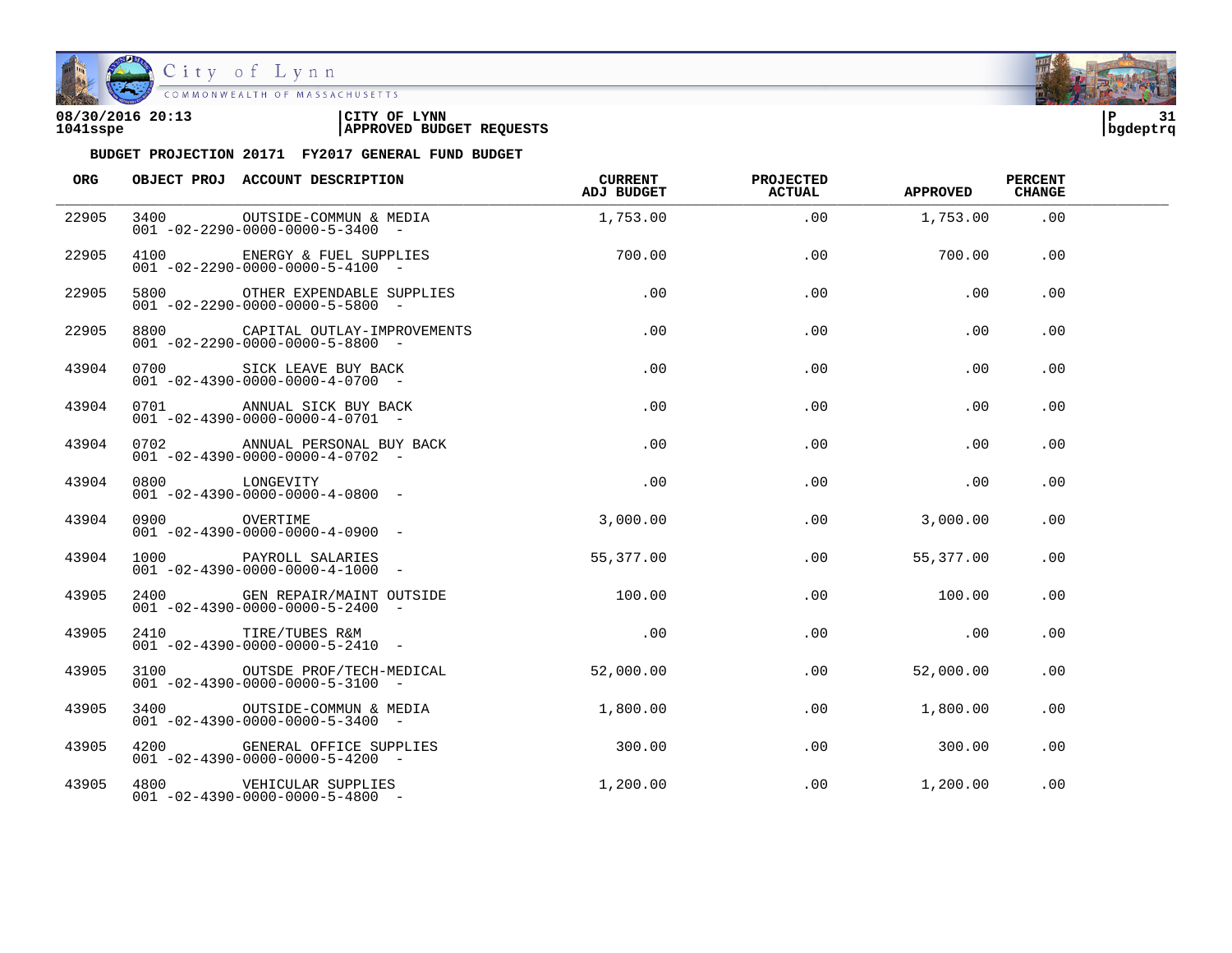

| 08/30/2016 20:13 | LYNN<br>CITY OF                 | ם ו      | $\sim$ |
|------------------|---------------------------------|----------|--------|
| 1041sspe         | <b>APPROVED BUDGET REQUESTS</b> | bqdeptrq |        |

| ORG   |                | OBJECT PROJ ACCOUNT DESCRIPTION                                                   | CURRENT<br>ADJ BUDGET | <b>PROJECTED</b><br><b>ACTUAL</b> | APPROVED  | <b>PERCENT</b><br><b>CHANGE</b> |  |
|-------|----------------|-----------------------------------------------------------------------------------|-----------------------|-----------------------------------|-----------|---------------------------------|--|
| 43905 |                | 4803 ENGINE REPAIR<br>$001 - 02 - 4390 - 0000 - 0000 - 5 - 4803$ -                | 100.00                | .00                               | 100.00    | .00                             |  |
| 43905 |                | 5800 OTHER EXPENDABLE SUPPLIES<br>$001 - 02 - 4390 - 0000 - 0000 - 5 - 5800$ -    | 800.00                | .00                               | 800.00    | .00                             |  |
| 43914 |                | 0700 SICK LEAVE BUY BACK<br>$001 - 04 - 4391 - 0000 - 0000 - 4 - 0700 -$          | .00                   | .00                               | .00       | .00                             |  |
| 43914 |                | 0701 ANNUAL SICK BUY BACK<br>$001 - 04 - 4391 - 0000 - 0000 - 4 - 0701 -$         | $\overline{0}$ . 00   | .00                               | .00       | .00                             |  |
| 43914 |                | 0702 ANNUAL PERSONAL BUY BACK<br>$001 - 04 - 4391 - 0000 - 0000 - 4 - 0702 -$     | .00                   | .00                               | .00       | .00                             |  |
| 43914 | 0800 LONGEVITY | $001 - 04 - 4391 - 0000 - 0000 - 4 - 0800$ -                                      | 3,580.00              | .00                               | 3,580.00  | .00                             |  |
| 43914 | 0900 OVERTIME  | $001 - 04 - 4391 - 0000 - 0000 - 4 - 0900 -$                                      | .00                   | .00                               | .00       | .00                             |  |
| 43914 |                | 1000 PAYROLL SALARIES<br>$0.01 - 0.4 - 4.391 - 0.000 - 0.000 - 4 - 1.000 - 0.000$ | 32,540.00             | .00                               | 32,540.00 | .00                             |  |
| 43915 |                | 2100 OUTSIDE-ENERGY UTILITIES<br>$001 - 04 - 4391 - 0000 - 0000 - 5 - 2100 -$     | 4.832.00              | $.00 \,$                          | 4,832.00  | .00                             |  |
| 43915 |                | 2400 GEN REPAIR/MAINT OUTSIDE<br>$001 - 04 - 4391 - 0000 - 0000 - 5 - 2400$ -     | 100.00                | $.00 \,$                          | 100.00    | .00                             |  |
| 43915 |                | 2700 RENT & LEASE<br>$001 - 04 - 4391 - 0000 - 0000 - 5 - 2700$ -                 | 220.00                | .00                               | 220.00    | .00                             |  |
| 43915 |                | 2799 MISC RENT/LEASE<br>$001 - 04 - 4391 - 0000 - 0000 - 5 - 2799$ -              | 500.00                | .00                               | 500.00    | .00                             |  |
| 43915 |                | 2900 OTHER-OTHER PROPERTY SVS<br>$001 - 04 - 4391 - 0000 - 0000 - 5 - 2900 -$     | .00                   | .00                               | .00       | .00                             |  |
| 43915 |                | 4600 SUPPLIES-GROUNDSKEEPING<br>$001 - 04 - 4391 - 0000 - 0000 - 5 - 4600 -$      | $.00 \,$              | .00                               | .00       | .00                             |  |
| 43915 |                | 4608 TOW AND CRUSHED VEHICLES<br>$001 - 04 - 4391 - 0000 - 0000 - 5 - 4608$ -     | 12,000.00             | .00                               | 12,000.00 | .00                             |  |
| 43915 |                | 5300 PUBLIC SERVICE SUPPLIES<br>$001 - 04 - 4391 - 0000 - 0000 - 5 - 5300 -$      | $.00 \,$              | .00                               | .00       | .00                             |  |

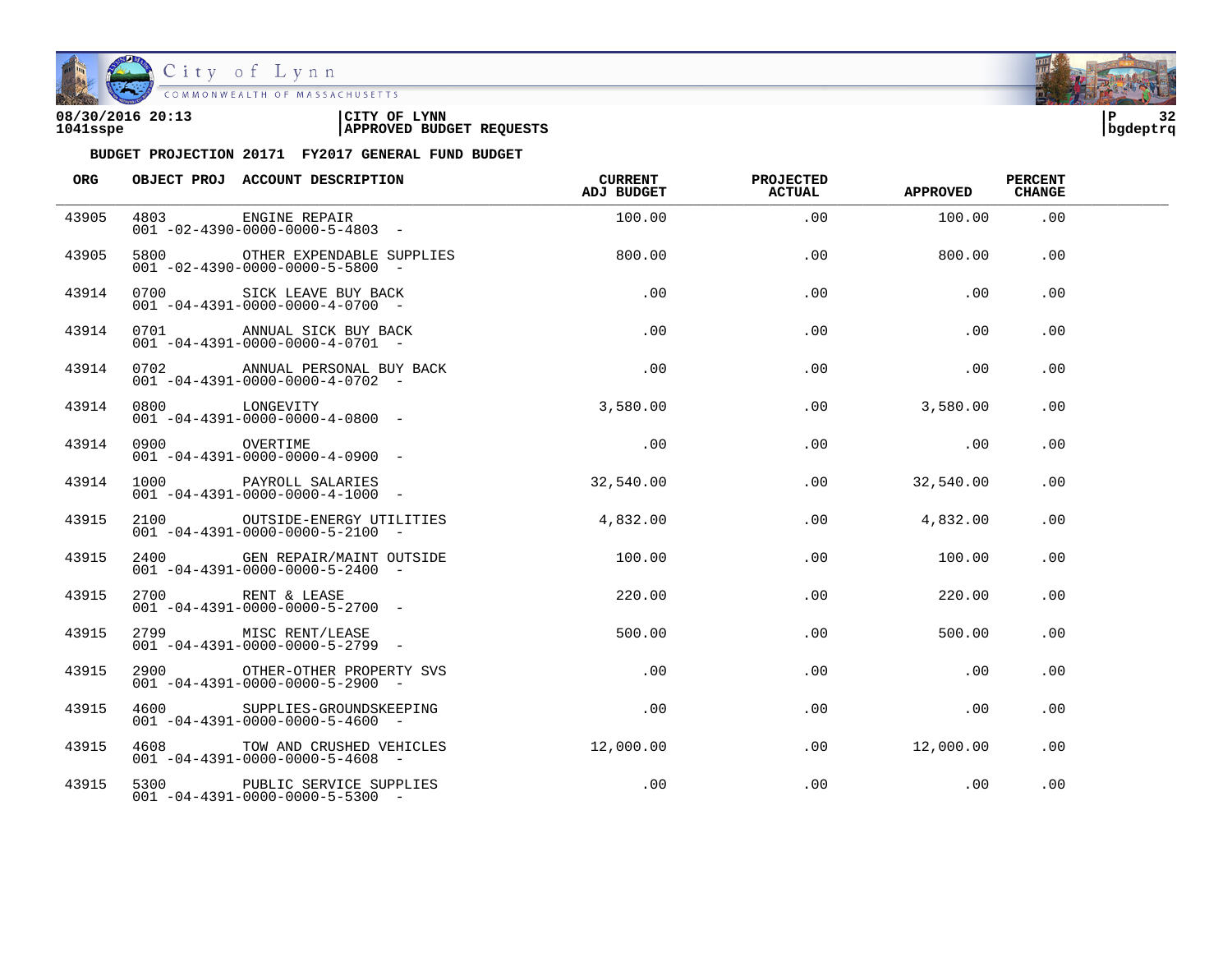

City of Lynn<br>
COMMONWEALTH OF MASSACHUSETTS

| 08/30/2016 20:13 | LYNN<br>CITY OF                 | ם ו      |  |
|------------------|---------------------------------|----------|--|
| 1041sspe         | <b>APPROVED BUDGET REQUESTS</b> | bqdeptrq |  |



| ORG   |               | OBJECT PROJ ACCOUNT DESCRIPTION                                                | CURRENT<br>ADJ BUDGET | <b>PROJECTED</b><br><b>ACTUAL</b> | <b>APPROVED</b> | <b>PERCENT</b><br><b>CHANGE</b> |  |
|-------|---------------|--------------------------------------------------------------------------------|-----------------------|-----------------------------------|-----------------|---------------------------------|--|
| 43924 | 0700          | SICK LEAVE BUY BACK<br>$001 - 04 - 4392 - 0000 - 0000 - 4 - 0700 -$            | .00                   | .00                               | .00             | .00                             |  |
| 43924 |               | 0701 ANNUAL SICK LEAVE BUY BCK<br>$001 - 04 - 4392 - 0000 - 0000 - 4 - 0701 -$ | .00                   | .00                               | .00             | .00                             |  |
| 43924 |               | 0702 ANNUAL PERSONAL BUY BACK<br>$001 - 04 - 4392 - 0000 - 0000 - 4 - 0702$ -  | .00                   | .00                               | .00             | .00                             |  |
| 43924 |               | 0800 LONGEVITY<br>001 -04-4392-0000-0000-4-0800 -                              | 20,000.00             | .00                               | 20,000.00       | .00                             |  |
| 43924 |               | UVERTIME<br>$001 - 04 - 4392 - 0000 - 0000 - 4 - 0900 -$                       | 6,000.00              | .00                               | 6,000.00        | .00                             |  |
| 43924 |               | 1000 PAYROLL SALARIES<br>$001 - 04 - 4392 - 0000 - 0000 - 4 - 1000 -$          | 454,896.00            | .00                               | 454,896.00      | .00                             |  |
| 43924 |               | 1113 CAR ALLOWANCE - STIPENDS<br>$001 - 04 - 4392 - 0000 - 0000 - 4 - 1113 -$  | 3,900.00              | .00                               | 3,900.00        | .00                             |  |
| 43925 |               | 2100 OUTSIDE-ENERGY UTILITIES<br>$001 - 04 - 4392 - 0000 - 0000 - 5 - 2100 -$  | 12,000.00             | .00                               | 12,000.00       | .00                             |  |
| 43925 |               | 2400 GEN REPAIR/MAINT OUTSIDE<br>$001 - 04 - 4392 - 0000 - 0000 - 5 - 2400 -$  | 2,000.00              | $.00 \,$                          | 2,000.00        | .00                             |  |
| 43925 |               | 2700 RENT & LEASE<br>$001 - 04 - 4392 - 0000 - 0000 - 5 - 2700$ -              | .00                   | .00                               | .00             | .00                             |  |
| 43925 |               | 3000 OUTSDE PROF/TECH-GENERAL<br>$001 - 04 - 4392 - 0000 - 0000 - 5 - 3000 -$  | 64,966.00             | .00                               | 64,966.00       | .00                             |  |
| 43925 |               | 3100 OUTSDE PROF/TECH-MEDICAL<br>$001 - 04 - 4392 - 0000 - 0000 - 5 - 3100 -$  | .00                   | .00                               | $\overline{00}$ | .00                             |  |
| 43925 | 3400          | OUTSIDE-COMMUN & MEDIA<br>$0.01 - 0.4 - 4.392 - 0.000 - 0.000 - 5 - 3400 - 7$  | 2,000.00              | .00                               | 2,000.00        | .00                             |  |
| 43925 |               | 3406 VERIZON WIRELESS<br>$001 - 04 - 4392 - 0000 - 0000 - 5 - 3406 -$          | .00                   | .00                               | .00             | .00                             |  |
| 43925 | 4102 GASOLINE | $001 - 04 - 4392 - 0000 - 0000 - 5 - 4102 -$                                   | 5,000.00              | .00                               | 5,000.00        | .00                             |  |
| 43925 |               | 4200 GENERAL OFFICE SUPPLIES<br>$001 - 04 - 4392 - 0000 - 0000 - 5 - 4200 -$   | 2,200.00              | $.00 \,$                          | 2,200.00        | .00                             |  |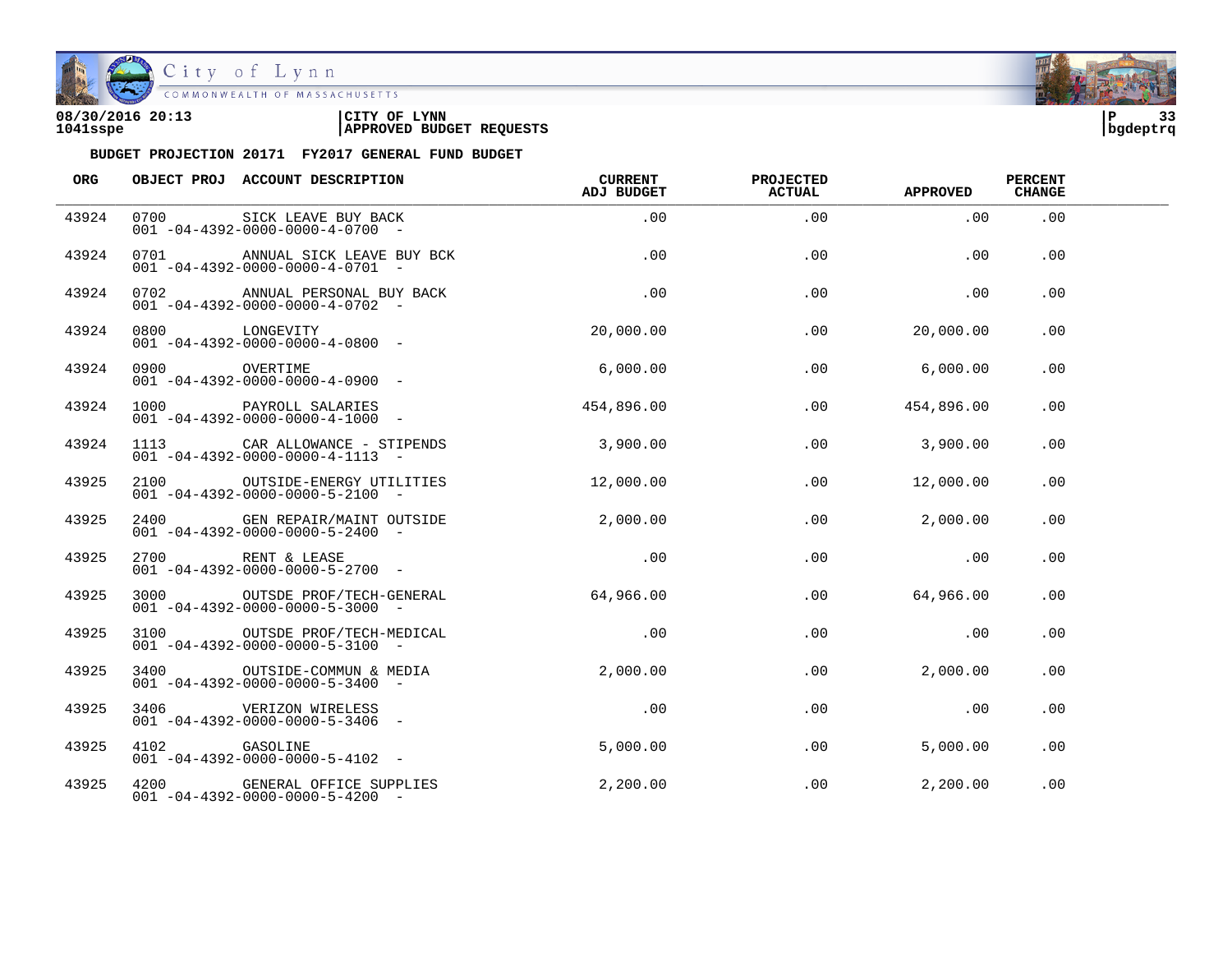

City of Lynn COMMONWEALTH OF MASSACHUSETTS

#### **08/30/2016 20:13 |CITY OF LYNN |P 34 1041sspe |APPROVED BUDGET REQUESTS |bgdeptrq**

| <b>ORG</b> |      | OBJECT PROJ ACCOUNT DESCRIPTION                                                       | CURRENT<br><b>ADJ BUDGET</b> | PROJECTED<br><b>ACTUAL</b> | <b>APPROVED</b> | <b>PERCENT</b><br><b>CHANGE</b> |  |
|------------|------|---------------------------------------------------------------------------------------|------------------------------|----------------------------|-----------------|---------------------------------|--|
| 43925      | 4600 | SUPPLIES-GROUNDSKEEPING<br>$001 - 04 - 4392 - 0000 - 0000 - 5 - 4600 -$               | 1,700.00                     | .00                        | 1,700.00        | .00                             |  |
| 43925      |      | 4800 VEHICULAR SUPPLIES<br>$001 - 04 - 4392 - 0000 - 0000 - 5 - 4800 -$               | 1,700.00                     | .00                        | 1,700.00        | .00                             |  |
| 43925      |      | 5800 OTHER EXPENDABLE SUPPLIES<br>$001 - 04 - 4392 - 0000 - 0000 - 5 - 5800$ -        | .00                          | .00                        | .00             | .00                             |  |
| 43925      |      | 7102 AUTO ALLOWANCE<br>$001 - 04 - 4392 - 0000 - 0000 - 5 - 7102 -$                   | $\overline{a}$ .00           | .00                        | .00             | .00                             |  |
| 43925      |      | 7300 DUES/SUBSCRIP/MEMBERSHIPS 400.00<br>$001 - 04 - 4392 - 0000 - 0000 - 5 - 7300$ - |                              | .00                        | 400.00          | $.00 \,$                        |  |
| 43925      |      | 7800 OTHERWISE UNCLASSIFIED<br>$001 - 04 - 4392 - 0000 - 0000 - 5 - 7800$ -           | 800.00                       | .00                        | 800.00          | .00                             |  |
| 43925      |      | 8400 SITE IMPROVEMENT<br>$001 - 04 - 4392 - 0000 - 0000 - 5 - 8400 -$                 | .00                          | .00                        | .00             | .00                             |  |
| 43925      |      | 8700 REPLACEMENT EQUIPMENT<br>$001 - 04 - 4392 - 0000 - 0000 - 5 - 8700 -$            | .00                          | .00                        | .00             | .00                             |  |
| 44004      |      | 0700 SICK LEAVE BUY BACK<br>$001 - 04 - 4400 - 0000 - 0000 - 4 - 0700 -$              | .00                          | .00                        | .00             | .00                             |  |
| 44004      | 0701 | ANNUAL SICK LEAVE BUY BCK<br>$001 - 04 - 4400 - 0000 - 0000 - 4 - 0701 -$             | $.00 \,$                     | .00                        | .00             | .00                             |  |
| 44004      |      | 0702 ANNUAL PERSONAL BUY BACK<br>$001 - 04 - 4400 - 0000 - 0000 - 4 - 0702 -$         | $.00 \,$                     | .00                        | .00             | .00                             |  |
| 44004      |      | 0800 LONGEVITY<br>$001 - 04 - 4400 - 0000 - 0000 - 4 - 0800 -$                        | 197,609.00                   | .00                        | 197,609.00      | .00                             |  |
| 44004      | 0900 | OVERTIME<br>$001 - 04 - 4400 - 0000 - 0000 - 4 - 0900 -$                              | 131,161.99                   | .00                        | 130,000.00      | $-.89$                          |  |
| 44004      |      | 1000 PAYROLL SALARIES<br>$001 - 04 - 4400 - 0000 - 0000 - 4 - 1000 -$                 | 2,643,836.01                 | .00                        | 2,644,998.00    | .04                             |  |
| 44004      |      | 1909 TOOL ALLOWANCE<br>$001 - 04 - 4400 - 0000 - 0000 - 4 - 1909$ -                   | 1,200.00                     | .00                        |                 | $.00 - 100.00$                  |  |
| 44005      |      | 2499 MISC REPAIR & MAINT<br>$001 - 04 - 4400 - 0000 - 0000 - 5 - 2499$ -              | 2,400.00                     | .00                        | 2,400.00        | .00                             |  |

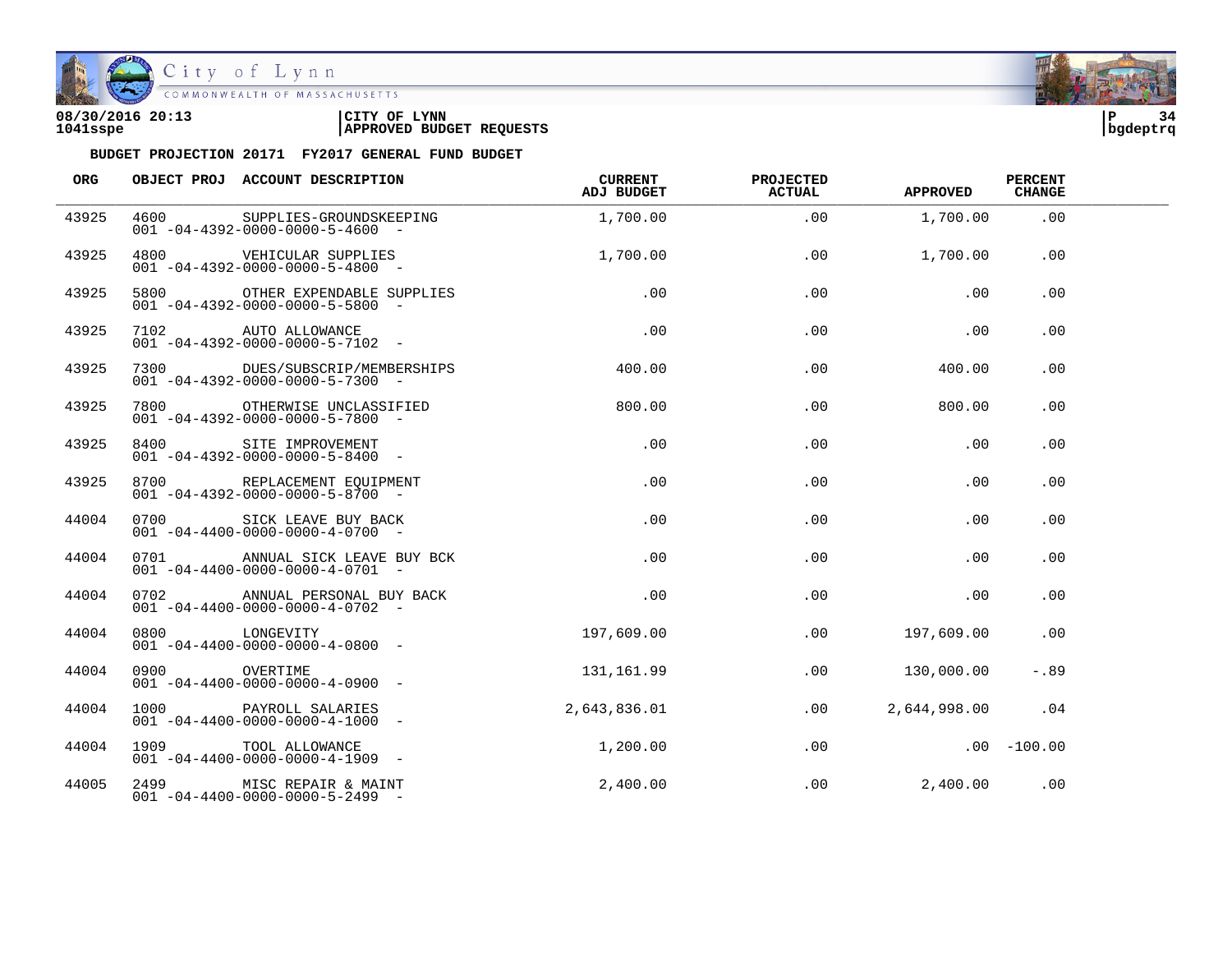

City of Lynn

| 08/30/2016 20:13 | CITY OF<br><b>LYNN</b>          | l P      | っこ |
|------------------|---------------------------------|----------|----|
| 1041sspe         | <b>APPROVED BUDGET REQUESTS</b> | bqdeptrq |    |



| ORG   |               | OBJECT PROJ ACCOUNT DESCRIPTION                                                             | CURRENT<br>ADJ BUDGET | PROJECTED<br><b>ACTUAL</b> | <b>APPROVED</b>  | <b>PERCENT</b><br><b>CHANGE</b> |  |
|-------|---------------|---------------------------------------------------------------------------------------------|-----------------------|----------------------------|------------------|---------------------------------|--|
| 44005 | 3000          | OUTSDE PROF/TECH-GENERAL<br>$001 - 04 - 4400 - 0000 - 0000 - 5 - 3000 -$                    | .00                   | .00                        | .00              | .00                             |  |
| 44005 |               | 3003 LEGAL SERVICES<br>$001 - 04 - 4400 - 0000 - 0000 - 5 - 3003$ -                         | .00                   | .00                        | .00              | .00.                            |  |
| 44005 |               | 3400 OUTSIDE-COMMUN & MEDIA<br>$001 - 04 - 4400 - 0000 - 0000 - 5 - 3400$ -                 | 1,051,00              | .00                        | 1,051.00         | .00                             |  |
| 44005 |               | ADVERTISING<br>001-04-4400-0000-0000-5-3401-                                                | 500.00                | .00                        | 500.00           | .00                             |  |
| 44005 | 3403 POSTAGE  | $001 - 04 - 4400 - 0000 - 0000 - 5 - 3403 -$                                                | .00                   | .00                        | .00              | $.00 \,$                        |  |
| 44005 |               | 3405 TRANSPO./RADIOS/TELEPHONE<br>$001 - 04 - 4400 - 0000 - 0000 - 5 - 3405$ -              | $.00 \,$              | .00.                       | .00              | .00.                            |  |
| 44005 |               | 4200 GENERAL OFFICE SUPPLIES<br>$001 - 04 - 4400 - 0000 - 0000 - 5 - 4200$ -                | 5,685.00              | $.00 \,$                   | 5,685.00         | .00.                            |  |
| 44005 |               | 4299 MISC OFFICE SUPPLIES<br>$001 - 04 - 4400 - 0000 - 0000 - 5 - 4299$ -                   | $.00 \,$              | .00                        | $.00 \,$         | .00                             |  |
| 44005 | 5803 DRAFTING | $001 - 04 - 4400 - 0000 - 0000 - 5 - 5803 -$                                                | .00                   | .00                        | .00              | .00                             |  |
| 44005 |               | 5899 MISC OTHER EXPENDABLE SPL 1,612.04<br>$001 - 04 - 4400 - 0000 - 0000 - 5 - 5899$ -     |                       | $.00 \,$                   | 2,100.00         | 30.27                           |  |
| 44005 |               | $001 - 04 - 4400 - 0000 - 0000 - 5 - 7300 -$                                                | 900.00                | .00                        | 900.00           | .00                             |  |
| 44005 |               | 7805 LICENSES PURCH FROM STATE<br>$001 - 04 - 4400 - 0000 - 0000 - 5 - 7805$ -              | 331.00                | .00                        | 331.00           | .00                             |  |
| 44005 |               | 8700 REPLACEMENT EOUIPMENT<br>$001 - 04 - 4400 - 0000 - 0000 - 5 - 8700 -$                  | 2,500.00              | .00                        | 2,500.00         | .00                             |  |
| 44025 | 2102          | NATURAL GAS<br>$001 - 04 - 4402 - 0000 - 0000 - 5 - 2102 -$                                 | 16,051.00             |                            | .00<br>16,051.00 | .00                             |  |
| 44025 |               | 2707 COMMUNICA.EOUIP RENT/LSE 2,232.00<br>$0.01 - 0.4 - 4.402 - 0.000 - 0.000 - 5 - 2707 -$ |                       | .00                        | 2,232.00         | .00                             |  |
| 44025 |               | 3100 OUTSDE PROF/TECH-MEDICAL<br>$001 - 04 - 4402 - 0000 - 0000 - 5 - 3100 -$               | .00                   | .00                        | .00              | .00                             |  |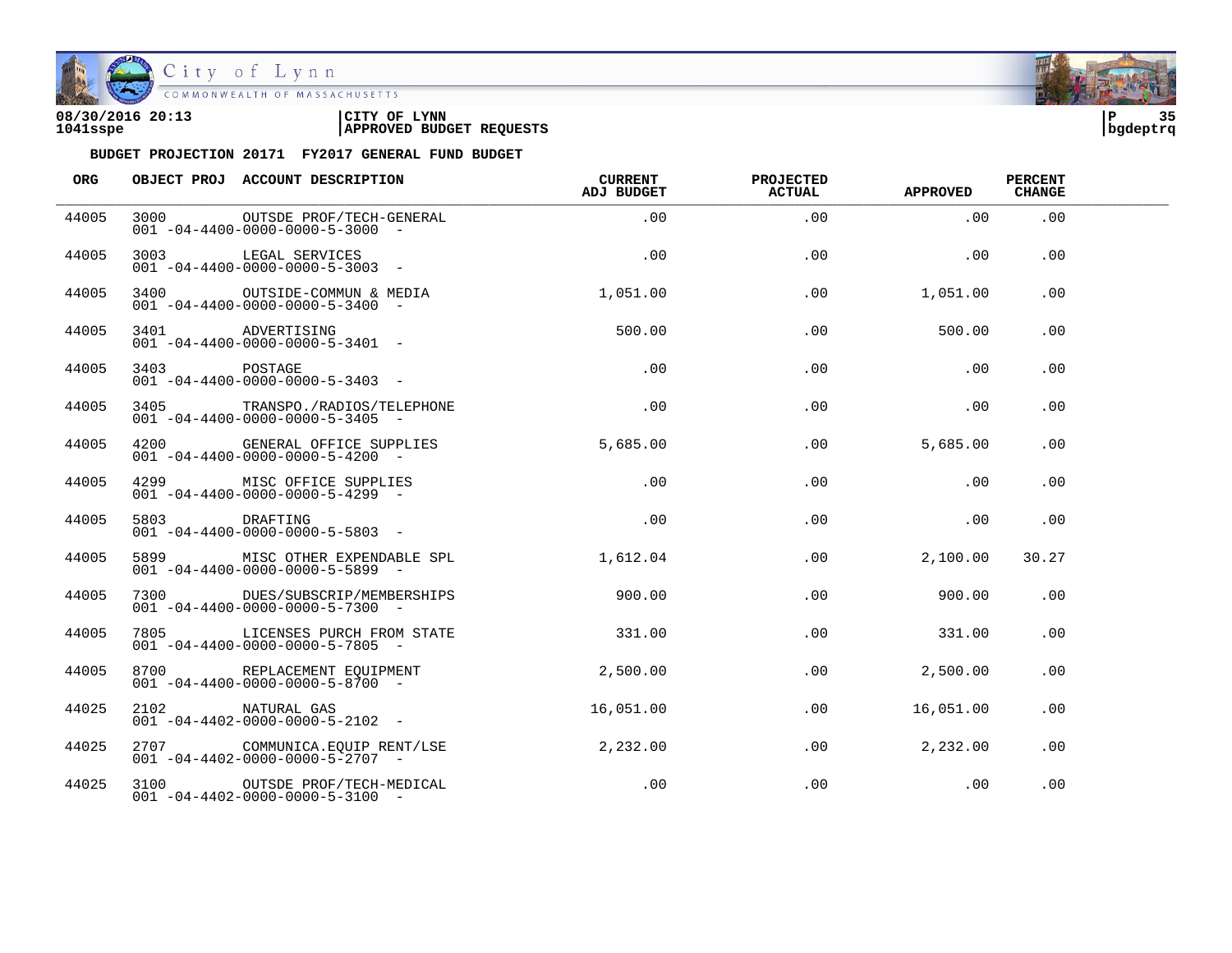

COMMONWEALTH OF MASSACHUSETTS

#### **08/30/2016 20:13 |CITY OF LYNN |P 36 1041sspe |APPROVED BUDGET REQUESTS |bgdeptrq**



| ORG   |               | OBJECT PROJ ACCOUNT DESCRIPTION                                                | <b>CURRENT</b><br>ADJ BUDGET | <b>PROJECTED</b><br><b>ACTUAL</b> | <b>APPROVED</b> | <b>PERCENT</b><br><b>CHANGE</b> |  |
|-------|---------------|--------------------------------------------------------------------------------|------------------------------|-----------------------------------|-----------------|---------------------------------|--|
| 44025 | 3404          | TELEPHONE - LOCAL<br>$001 - 04 - 4402 - 0000 - 0000 - 5 - 3404 -$              | 13,849.00                    | .00                               | 13,849.00       | .00                             |  |
| 44025 |               | 4300 BUILDING R&M SUPPLIES<br>$001 - 04 - 4402 - 0000 - 0000 - 5 - 4300 -$     | 1,000.00                     | .00                               | 1,000.00        | .00                             |  |
| 44025 |               | 4306 PAINT/LUMBER R&M SUPPLIES<br>$001 - 04 - 4402 - 0000 - 0000 - 5 - 4306$ - | $\overline{00}$              | .00                               | .00             | .00                             |  |
| 44025 |               | 4500 CUSTD & HSEKPPNG SUPPLIES<br>$001 - 04 - 4402 - 0000 - 0000 - 5 - 4500 -$ | 500.00                       | .00                               | 500.00          | .00                             |  |
| 44045 |               | 2409 VEHICLES R&M<br>$001 - 04 - 4404 - 0000 - 0000 - 5 - 2409$ -              | 10,672.50                    | .00                               | 12,000.00       | 12.44                           |  |
| 44045 |               | 2499 MISC REPAIR & MAINT<br>$001 - 04 - 4404 - 0000 - 0000 - 5 - 2499$ -       | 3,600.00                     | .00                               | 3,600.00        | .00                             |  |
| 44045 |               | 2706    VEHICULAR RENTAL/LEASE<br>$001 - 04 - 4404 - 0000 - 0000 - 5 - 2706 -$ | 4,500.00                     | .00                               | 4,500.00        | .00                             |  |
| 44045 |               | 2799 MISC RENT/LEASE<br>$001 - 04 - 4404 - 0000 - 0000 - 5 - 2799$ -           | 5,200.00                     | .00                               | 5,200.00        | .00                             |  |
| 44045 |               | 3800 OUTSDE-OTHER PURCH SERV.<br>$001 - 04 - 4404 - 0000 - 0000 - 5 - 3800$ -  | 500.00                       | $.00 \,$                          | 500.00          | $.00 \,$                        |  |
| 44045 | 4101          | DIESEL FUEL<br>$001 - 04 - 4404 - 0000 - 0000 - 5 - 4101 -$                    | 30,000.00                    | .00                               | 30,000.00       | .00                             |  |
| 44045 | 4102 GASOLINE | $001 - 04 - 4404 - 0000 - 0000 - 5 - 4102 -$                                   | 38,700.00                    | .00                               | 38,700.00       | .00                             |  |
| 44045 |               | 4199 MISC ENERGY/FUEL SUPPLIES<br>$001 - 04 - 4404 - 0000 - 0000 - 5 - 4199 -$ | 6,000.00                     | .00                               | 6,000.00        | .00                             |  |
| 44045 | 4801          | BATTERIES<br>$001 - 04 - 4404 - 0000 - 0000 - 5 - 4801 -$                      | 1,200.00                     | .00                               | 1,200.00        | .00                             |  |
| 44045 | 4805          | OIL & LUBE<br>$001 - 04 - 4404 - 0000 - 0000 - 5 - 4805$ -                     | .00                          | .00                               | .00             | .00                             |  |
| 44045 |               | 4899 MISC VEHICLE SUPPLIES<br>$001 - 04 - 4404 - 0000 - 0000 - 5 - 4899$ -     | 69,890.00                    | .00                               | 70,773.00       | 1.26                            |  |
| 44045 |               | 7802 OVERTIME MEALS<br>$001 - 04 - 4404 - 0000 - 0000 - 5 - 7802 -$            | 440.00                       | $.00 \,$                          | 50.00           | $-88.64$                        |  |

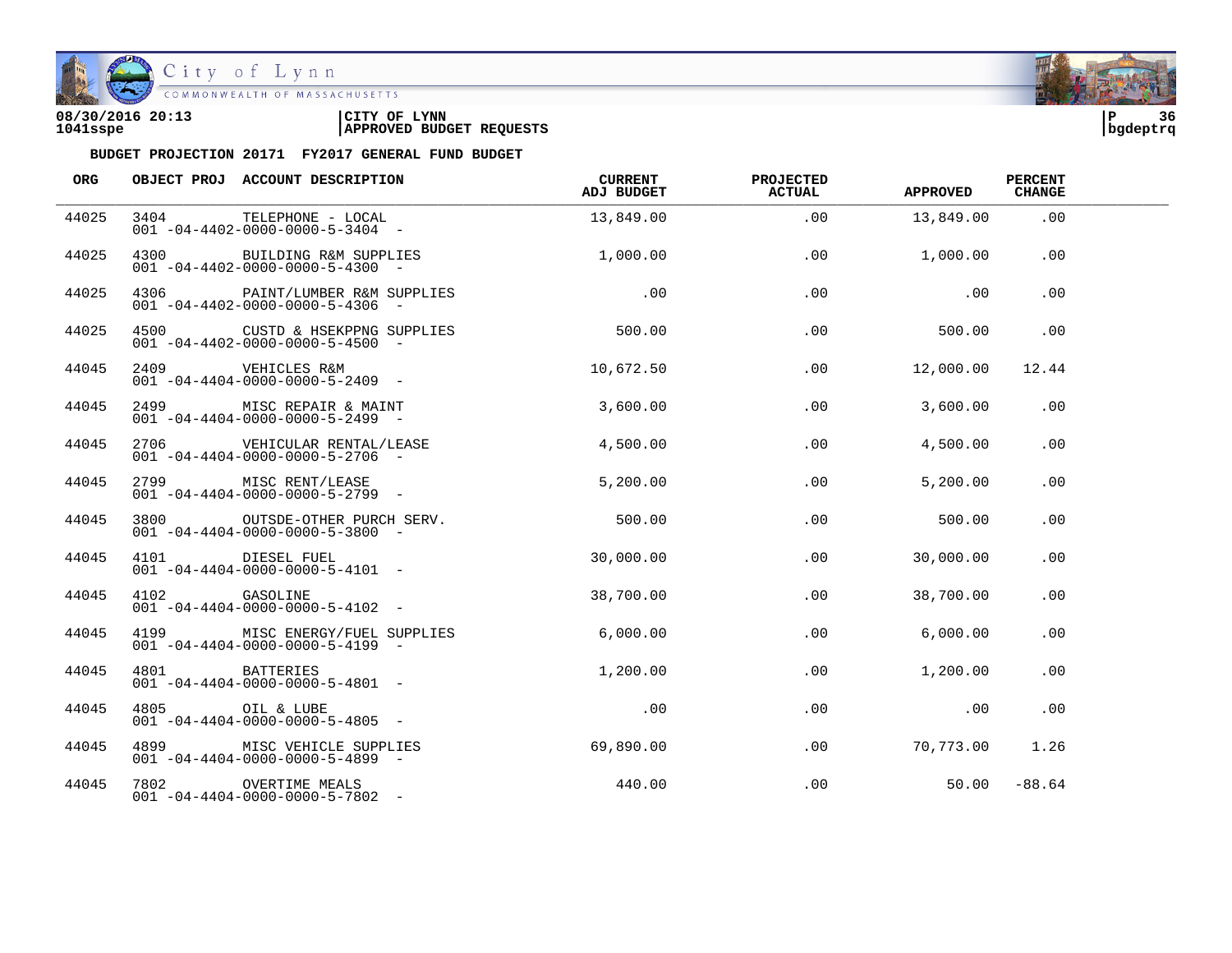

City of Lynn

| 08/30/2016 20:13 | LYNN<br>CITY OF                 | פוי      | $\sim$ $\sim$ |
|------------------|---------------------------------|----------|---------------|
| 1041sspe         | <b>APPROVED BUDGET REQUESTS</b> | bqdeptrq |               |

| ORG   |               | OBJECT PROJ ACCOUNT DESCRIPTION                                                    | <b>CURRENT</b><br>ADJ BUDGET | <b>PROJECTED</b><br><b>ACTUAL</b> | <b>APPROVED</b>   | <b>PERCENT</b><br><b>CHANGE</b> |  |
|-------|---------------|------------------------------------------------------------------------------------|------------------------------|-----------------------------------|-------------------|---------------------------------|--|
| 44045 | 7804          | TOOL ALLOWANCE<br>$001 - 04 - 4404 - 0000 - 0000 - 5 - 7804 -$                     | .00                          | .00                               | 477.00            | .00                             |  |
| 44045 | 8500 and 1    | ADDITIONAL EOUIPMENT<br>$001 - 04 - 4404 - 0000 - 0000 - 5 - 8500$ -               | 1,597.50                     | .00                               | 500.00            | $-68.70$                        |  |
| 44045 |               | 8509 VEHICLE LEASES<br>$001 - 04 - 4404 - 0000 - 0000 - 5 - 8509$ -                | 181,209.00                   | .00                               | 181,209.00        | .00                             |  |
| 44045 |               | 8709 VEHICLES<br>$001 - 04 - 4404 - 0000 - 0000 - 5 - 8709$ -                      | .00                          | .00                               | .00               | .00                             |  |
| 44065 |               | 2499 MISC REPAIR & MAINT<br>$001 - 04 - 4406 - 0000 - 0000 - 5 - 2499$ -           | 6,842.00                     | .00                               |                   | $.00 - 100.00$                  |  |
| 44065 | 2501 250      | DPW R&M PAVE & LINE PAINT<br>$001 - 04 - 4406 - 0000 - 0000 - 5 - 2501 -$          | .00                          | .00                               | .00               | .00                             |  |
| 44065 | 2503          | DPW R&M MISCELLANEOUS<br>$001 - 04 - 4406 - 0000 - 0000 - 5 - 2503 -$              | 102,686.00                   | .00                               | 102,686.00        | .00                             |  |
| 44065 |               | 3000 OUTSDE PROF/TECH-GENERAL<br>$001 - 04 - 4406 - 0000 - 0000 - 5 - 3000$ -      | 18,082.00                    | .00                               | 21,000.00         | 16.14                           |  |
| 44065 | 4199          | MISC ENERGY/FUEL SUPPLIES 1,000.00<br>$001 - 04 - 4406 - 0000 - 0000 - 5 - 4199 -$ |                              | .00                               | 1,000.00          | .00                             |  |
| 44065 | 5402          | BITUMINOUS PRODUCT<br>$001 - 04 - 4406 - 0000 - 0000 - 5 - 5402 -$                 | 100,000.00                   | .00                               | 100,000.00        | .00                             |  |
| 44065 |               | CONSTRUCTION TOOLS<br>001 -04-4406-0000-0000-5-5405 -                              | 478.00                       | .00                               | 478.00            | .00                             |  |
| 44065 | 5415          | SIGN PAINTING<br>$0.01 - 0.4 - 4.406 - 0.000 - 0.000 - 5 - 5.415 -$                | 6,300.00                     | .00                               | 6,000.00          | $-4.76$                         |  |
| 44065 | 5417          | OTHER SUPPLIES-MISC<br>$001 - 04 - 4406 - 0000 - 0000 - 5 - 5417 -$                | $\overline{\phantom{0}}$ .00 | .00                               | .00               | .00                             |  |
| 44065 | 7800          | OTHERWISE UNCLASSIFIED<br>$001 - 04 - 4406 - 0000 - 0000 - 5 - 7800 -$             | 34,068.00                    | .00                               | 39,157.00         | 14.94                           |  |
| 44065 | 7802          | OVERTIME MEALS<br>$001 - 04 - 4406 - 0000 - 0000 - 5 - 7802 -$                     | 3,365.00                     | .00                               | $2,500.00 -25.71$ |                                 |  |
| 44084 | 0900 OVERTIME | $001 - 04 - 4408 - 0000 - 0000 - 4 - 0900 -$                                       | 160,000.00                   | .00                               | $160,000.00$ .00  |                                 |  |

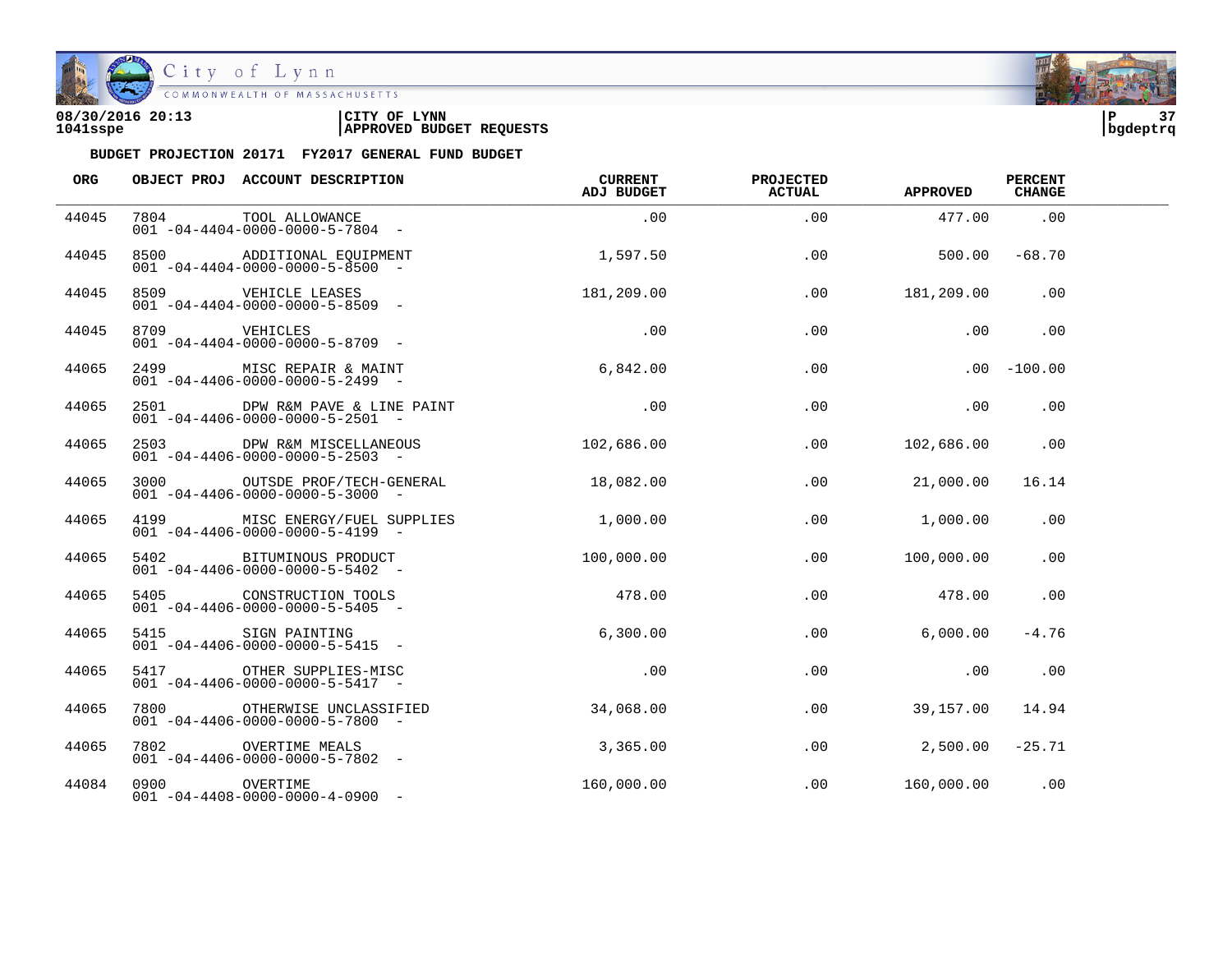

City of Lynn<br>COMMONWEALTH OF MASSACHUSETTS

| 08/30/2016 20:13 | LYNN<br>CITY OF                 | ם ו      | 38 |
|------------------|---------------------------------|----------|----|
| 1041sspe         | <b>APPROVED BUDGET REQUESTS</b> | bqdeptrq |    |



| ORG   |              | OBJECT PROJ ACCOUNT DESCRIPTION                                                                  | CURRENT<br>ADJ BUDGET | PROJECTED<br><b>ACTUAL</b> | <b>APPROVED</b> | <b>PERCENT</b><br><b>CHANGE</b> |  |
|-------|--------------|--------------------------------------------------------------------------------------------------|-----------------------|----------------------------|-----------------|---------------------------------|--|
| 44084 | 1000         | PAYROLL SALARIES<br>$001 - 04 - 4408 - 0000 - 0000 - 4 - 1000 -$                                 | .00                   | .00                        | .00             | .00                             |  |
| 44085 | 2904         | OUTSIDE SNOW REMOVAL SERV<br>$001 - 04 - 4408 - 0000 - 0000 - 5 - 2904 -$                        | 69,345.00             | .00                        | 69,345.00       | .00                             |  |
| 44085 | 3800         | OUTSDE-OTHER PURCH SERV.<br>$001 - 04 - 4408 - 0000 - 0000 - 5 - 3800$ -                         | 1,000.00              | .00                        | 1,000.00        | .00                             |  |
| 44085 | 5499         | MISC DPW HIGHWAY SUPPLIES<br>$001 - 04 - 4408 - 0000 - 0000 - 5 - 5499$ -                        | 51,000.00             | .00                        | 51,000.00       | .00                             |  |
| 44085 | 7800 7800    | OTHERWISE UNCLASSIFIED<br>$001 - 04 - 4408 - 0000 - 0000 - 5 - 7800$ -                           | 503,817.00            | .00                        | 503,817.00      | .00                             |  |
| 44105 | 2905         | SOLID WASTE REMOVAL SERV<br>$001 - 04 - 4410 - 0000 - 0000 - 5 - 2905$ -                         | 5,699,860.00          | .00                        | 5,699,860.00    | .00.                            |  |
| 44105 |              | 010 TRANSFER ACCOUNTS<br>1010 -04-4410-0000-0000-5-9510                                          | .00                   | .00                        | .00             | .00                             |  |
| 44125 |              | 2101 ELECTRICITY<br>001 04 4412 0000 0000 5 2101<br>$001 - 04 - 4412 - 0000 - 0000 - 5 - 2101 -$ | 34,273.00             | .00                        | 34, 273.00      | .00                             |  |
| 44125 |              | 2401 GROUNDS MAINTENANCE<br>$001 - 04 - 4412 - 0000 - 0000 - 5 - 2401 -$                         | 85,000.00             | .00                        | 85,000.00       | .00                             |  |
| 44125 | 2409         | VEHICLES R&M<br>$001 - 04 - 4412 - 0000 - 0000 - 5 - 2409$ -                                     | 1,000.00              | $.00 \,$                   | 1,000.00        | .00                             |  |
| 44125 |              | 2499 MISC REPAIR & MAINT<br>$001 - 04 - 4412 - 0000 - 0000 - 5 - 2499$ -                         | $\sim$ 00             | .00                        | .00             | .00                             |  |
| 44125 |              | 2700 RENT & LEASE<br>$001 - 04 - 4412 - 0000 - 0000 - 5 - 2700$ -                                | 1,910.00              | .00                        | 1,910.00        | .00                             |  |
| 44125 | 2706         | VEHICULAR RENTAL/LEASE<br>$001 - 04 - 4412 - 0000 - 0000 - 5 - 2706 -$                           | $.00 \,$              | .00                        | .00             | $.00 \,$                        |  |
| 44125 | 3100         | OUTSDE PROF/TECH-MEDICAL<br>$001 - 04 - 4412 - 0000 - 0000 - 5 - 3100 -$                         | $.00 \,$              | $.00 \,$                   | .00             | .00                             |  |
| 44125 | 3403 POSTAGE | $001 - 04 - 4412 - 0000 - 0000 - 5 - 3403$ -                                                     | $.00 \,$              | .00                        | .00             | .00                             |  |
| 44125 |              | 3404 TELEPHONE - LOCAL<br>$001 - 04 - 4412 - 0000 - 0000 - 5 - 3404 -$                           | $.00 \,$              | .00                        | .00             | .00                             |  |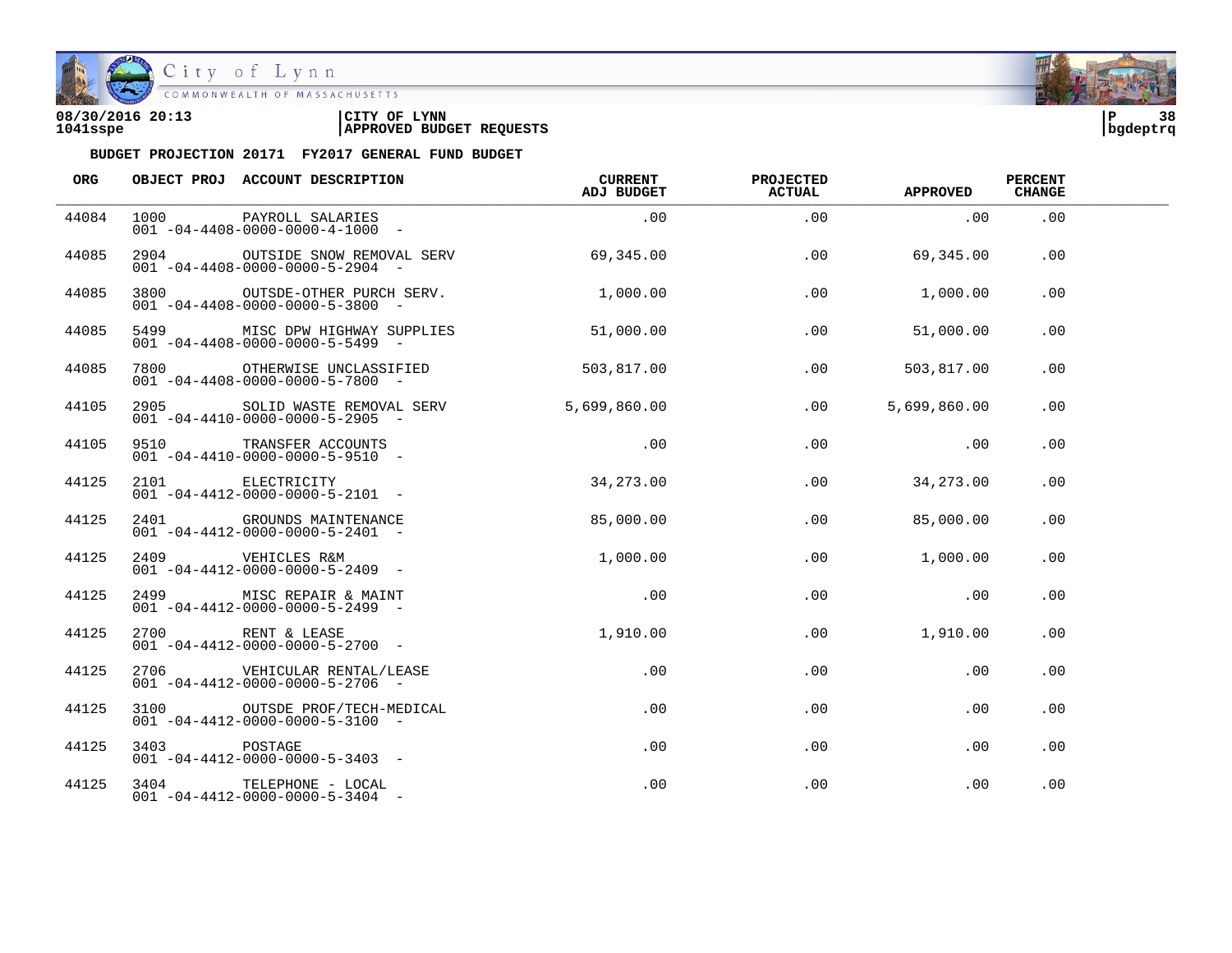

| 08/30/2016 20:13 | 'CITY OF<br><b>LYNN</b>         | l P      | ە ج |
|------------------|---------------------------------|----------|-----|
| 1041sspe         | <b>APPROVED BUDGET REQUESTS</b> | bgdeptrq |     |

| ORG   | OBJECT PROJ ACCOUNT DESCRIPTION                                                                                   | <b>CURRENT</b><br>ADJ BUDGET    | <b>PROJECTED</b><br><b>ACTUAL</b> | <b>APPROVED</b> | <b>PERCENT</b><br><b>CHANGE</b> |  |
|-------|-------------------------------------------------------------------------------------------------------------------|---------------------------------|-----------------------------------|-----------------|---------------------------------|--|
| 44125 | 3405 TRANSPO./RADIOS/TELEPHONE .00<br>$001 - 04 - 4412 - 0000 - 0000 - 5 - 3405 -$                                |                                 | .00                               | $\sim$ 00       | .00                             |  |
| 44125 | 3800 OUTSDE-OTHER PURCH SERV. 7,500.00<br>$001 - 04 - 4412 - 0000 - 0000 - 5 - 3800 -$                            |                                 | .00                               | 7,500.00        | .00                             |  |
| 44125 | 4103 #2 HEATING OIL<br>001 -04-4412-0000-0000-5-4103 -                                                            | .00                             | .00                               | .00             | .00.                            |  |
| 44125 | 4300 BUILDING R&M SUPPLIES<br>$001 - 04 - 4412 - 0000 - 0000 - 5 - 4300 -$                                        | .00                             | .00                               | .00             | .00                             |  |
| 44125 | $4306$ PAINT/LUMBER R&M SUPPLIES<br>001 -04-4412-0000-0000-5-4205<br>$001 - 04 - 4412 - 0000 - 0000 - 5 - 4306$ - |                                 | .00                               | .00             | $.00 \,$                        |  |
| 44125 | 4500 CUSTD & HSEKPPNG SUPPLIES<br>$001 - 04 - 4412 - 0000 - 0000 - 5 - 4500 -$                                    | .00                             | .00                               | .00             | .00                             |  |
| 44125 | 4600 SUPPLIES-GROUNDSKEEPING 7,737.00<br>$001 - 04 - 4412 - 0000 - 0000 - 5 - 4600 -$                             |                                 | .00                               | 7,737.00        | .00                             |  |
| 44125 | 4800 VEHICULAR SUPPLIES<br>001 04 4412 0000 0000 5 4800<br>$0.01 - 0.4 - 4.412 - 0.000 - 0.000 - 5 - 4.800 -$     | .00                             | .00                               | .00             | .00                             |  |
| 44125 | $001 - 04 - 4412 - 0000 - 0000 - 5 - 4899$ -                                                                      |                                 |                                   | .00 150.00      | .00                             |  |
| 44125 | 5800 OTHER EXPENDABLE SUPPLIES<br>$001 - 04 - 4412 - 0000 - 0000 - 5 - 5800 -$                                    | 5.000.00                        |                                   | .00<br>5,000.00 | .00.                            |  |
| 44125 | 5899 MISC OTHER EXPENDABLE SPL<br>001 -04-4412-0000-0000-5-5899 -                                                 | .00                             | .00                               | .00             | .00                             |  |
| 44125 | 7800 OTHERWISE UNCLASSIFIED<br>$0.01 - 0.4 - 4.412 - 0.000 - 0.000 - 5 - 7800 -$                                  | $\overline{0}$ . $\overline{0}$ | .00                               | $\sim 00$       | .00                             |  |
| 44125 | 8700 REPLACEMENT EQUIPMENT 14,000.00<br>$001 - 04 - 4412 - 0000 - 0000 - 5 - 8700 -$                              |                                 |                                   | .00 14,000.00   | .00.                            |  |
| 44145 |                                                                                                                   | .00                             | .00                               | .00             | .00.                            |  |
| 44145 | 2101<br>001 -04-4414-0000-0000-5-2101 -<br>2102 MATURAL GAS<br>001 -04-4414-0000-0000-5-2102 -<br>3400 ~---       | .00                             | $.00 \,$                          | .00             | .00                             |  |
| 44145 | 2400 GEN REPAIR/MAINT OUTSIDE<br>$001 - 04 - 4414 - 0000 - 0000 - 5 - 2400 -$                                     | 9,083.00                        |                                   | .00<br>9,083.00 | .00                             |  |

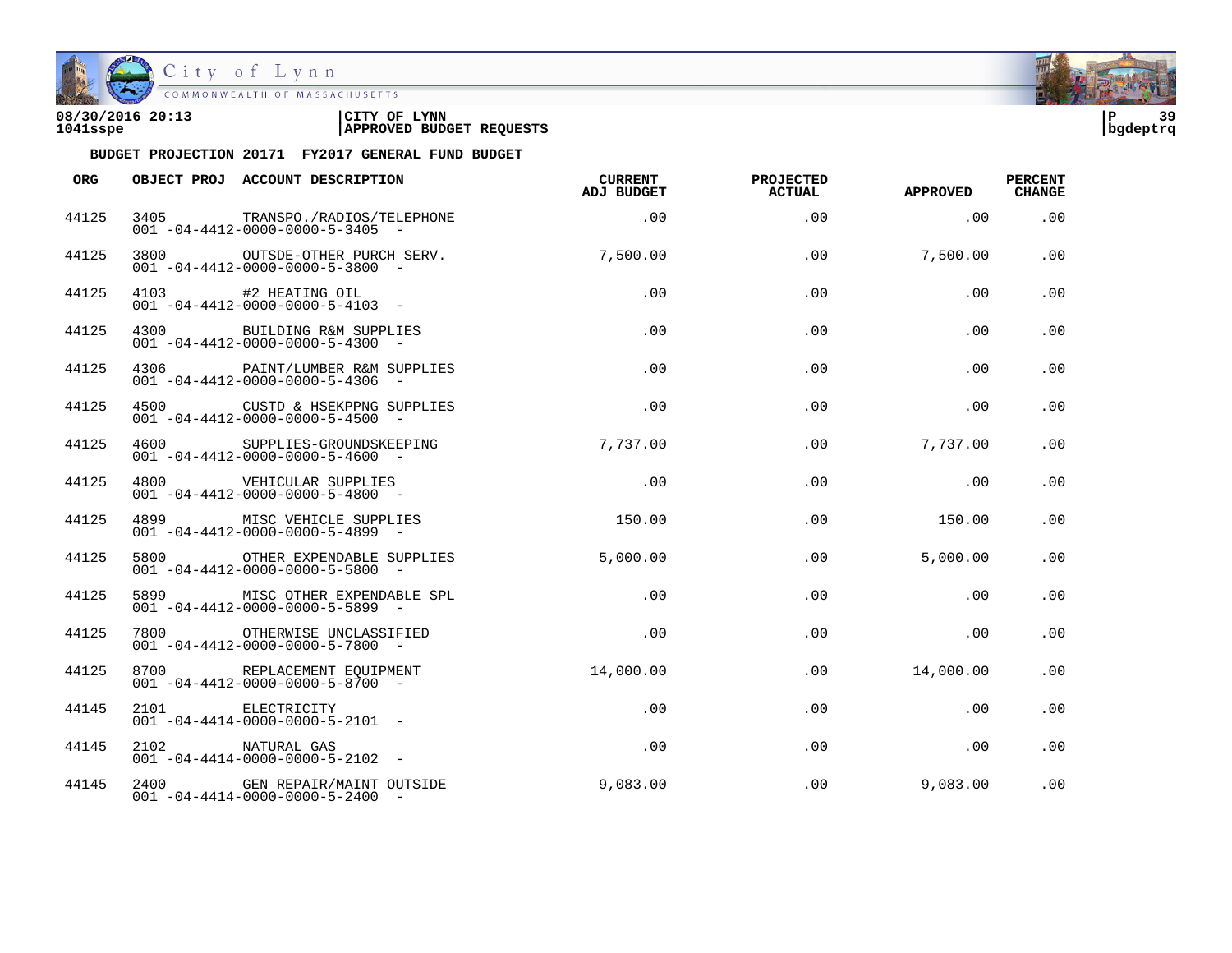

| 08/30/2016 20:13 | CITY OF<br><b>LYNN</b>          | l P      | 40 |
|------------------|---------------------------------|----------|----|
| 1041sspe         | <b>APPROVED BUDGET REQUESTS</b> | bqdeptrq |    |



| <b>ORG</b> | OBJECT PROJ ACCOUNT DESCRIPTION                                                                           | CURRENT<br>ADJ BUDGET | PROJECTED<br><b>ACTUAL</b> | APPROVED | <b>PERCENT</b><br><b>CHANGE</b> |  |
|------------|-----------------------------------------------------------------------------------------------------------|-----------------------|----------------------------|----------|---------------------------------|--|
| 44145      | 2402 BUILDING R&M<br>001 -04-4414-0000-0000-5-2402 -                                                      | .00                   | .00                        | .00      | .00                             |  |
| 44145      | 2707 COMMUNICA.EQUIP RENT/LSE<br>$001 - 04 - 4414 - 0000 - 0000 - 5 - 2707 -$                             | .00                   | .00                        | .00      | .00                             |  |
| 44145      | 3405 TRANSPO./RADIOS/TELEPHONE<br>$001 - 04 - 4414 - 0000 - 0000 - 5 - 3405$ -                            | $.00 \,$              | .00                        | .00      | .00                             |  |
| 44145      | 4301 ELECTR. R&M SUPPLIES<br>$001 - 04 - 4414 - 0000 - 0000 - 5 - 4301 -$                                 | $.00 \,$              | .00                        | $.00 \,$ | .00                             |  |
| 44145      | 4306 PAINT/LUMBER R&M SUPPLIES<br>$001 - 04 - 4414 - 0000 - 0000 - 5 - 4306$ -                            | .00                   | .00                        | .00      | .00                             |  |
| 44145      | $001 - 04 - 4414 - 0000 - 0000 - 5 - 4500 -$                                                              | $.00 \,$              | $.00 \,$                   | .00      | .00                             |  |
| 44145      | 4699 MISC GRNDKEEP SUPPLIES<br>$001 - 04 - 4414 - 0000 - 0000 - 5 - 4699$ -                               | $.00 \,$              | .00                        | .00      | .00                             |  |
| 44145      | 8803 FRASIER FIELD RENOVATIONS<br>$001 - 04 - 4414 - 0000 - 0000 - 5 - 8803$ -                            | .00                   | .00                        | .00      | .00                             |  |
| 44205      | $\begin{array}{ccccc} 3804 & {\rm DUTCH} & {\rm ELM} \\ 001 & -04-4420-0000-0000-5-3804 & -& \end{array}$ | 9,008.00              | .00                        | 9,008.00 | .00.                            |  |
| 44215      | 3805 INSECT & PEST CONTROL<br>$001 - 04 - 4421 - 0000 - 0000 - 5 - 3805$ -                                | .00                   | .00                        | .00      | .00.                            |  |
| 44245      | 2400 GEN REPAIR/MAINT OUTSIDE<br>$001 - 04 - 4424 - 0000 - 0000 - 5 - 2400 -$                             | 500.00                | .00                        | 500.00   | .00                             |  |
| 44245      | 2409 VEHICLES R&M<br>$001 - 04 - 4424 - 0000 - 0000 - 5 - 2409$ -                                         | 300.00                | $.00 \,$                   | 300.00   | .00.                            |  |
| 44245      | 2499 MISC REPAIR & MAINT<br>$001 - 04 - 4424 - 0000 - 0000 - 5 - 2499$ -                                  | .00                   | .00                        | .00      | .00                             |  |
| 44245      | 2707 COMMUNICA.EQUIP RENT/LSE<br>$001 - 04 - 4424 - 0000 - 0000 - 5 - 2707 -$                             | $.00 \,$              | .00                        | .00      | .00                             |  |
| 44245      | 2799 MISC RENT/LEASE<br>$001 - 04 - 4424 - 0000 - 0000 - 5 - 2799$ -                                      | $.00 \,$              | .00                        | .00      | .00                             |  |
| 44245      | 3099 MISC OUTSD PROF/TECHNICAL<br>$001 - 04 - 4424 - 0000 - 0000 - 5 - 3099$ -                            | $.00 \,$              | $.00 \,$                   | .00      | .00                             |  |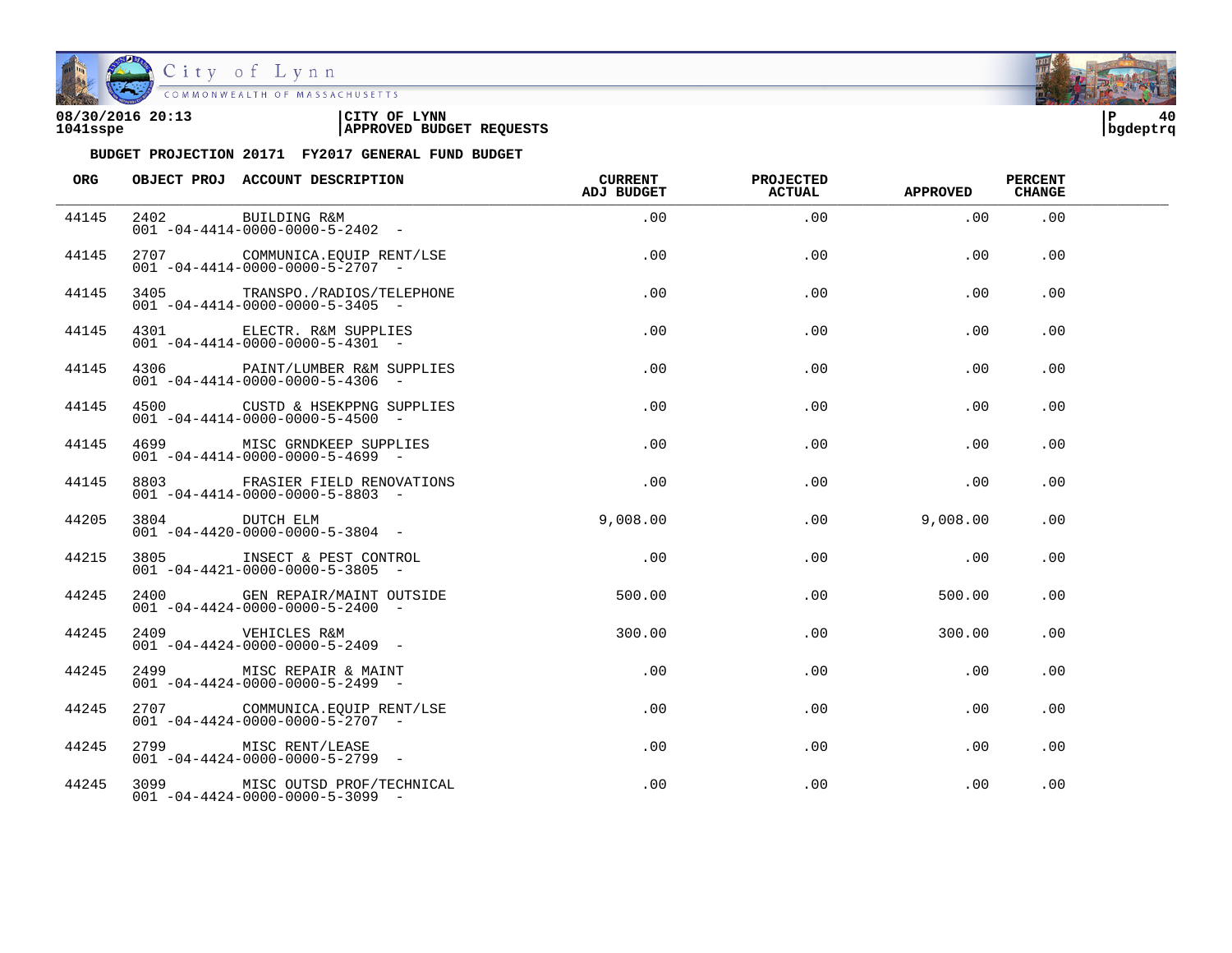

City of Lynn<br>COMMONWEALTH OF MASSACHUSETTS

| 08/30/2016 20:13 | LYNN                            | ם ו      | $\overline{a}$ |
|------------------|---------------------------------|----------|----------------|
|                  | CITY OF                         |          | 41             |
| 1041sspe         | <b>APPROVED BUDGET REQUESTS</b> | bqdeptrq |                |

| ORG   |               | OBJECT PROJ ACCOUNT DESCRIPTION                                                   | CURRENT<br><b>ADJ BUDGET</b> | PROJECTED<br><b>ACTUAL</b> | <b>APPROVED</b> | <b>PERCENT</b><br><b>CHANGE</b> |  |
|-------|---------------|-----------------------------------------------------------------------------------|------------------------------|----------------------------|-----------------|---------------------------------|--|
| 44245 |               | 3401 ADVERTISING<br>$001 - 04 - 4424 - 0000 - 0000 - 5 - 3401 -$                  | .00                          | .00                        | .00             | .00                             |  |
| 44245 | 3403          | POSTAGE<br>$001 - 04 - 4424 - 0000 - 0000 - 5 - 3403$ -                           | .00                          | .00                        | .00             | .00                             |  |
| 44245 |               | 3404 TELEPHONE - LOCAL<br>$001 - 04 - 4424 - 0000 - 0000 - 5 - 3404 -$            | .00                          | .00                        | .00             | .00                             |  |
| 44245 |               | 4101 DIESEL FUEL<br>$001 - 04 - 4424 - 0000 - 0000 - 5 - 4101 -$                  | $.00 \,$                     | .00                        | .00             | .00                             |  |
| 44245 | 4102 GASOLINE | $001 - 04 - 4424 - 0000 - 0000 - 5 - 4102 -$                                      | .00                          | .00                        | .00             | .00                             |  |
| 44245 |               | 4103 #2 HEATING OIL<br>$001 - 04 - 4424 - 0000 - 0000 - 5 - 4103 -$               | .00                          | .00                        | .00             | .00.                            |  |
| 44245 |               | 4199 MISC ENERGY/FUEL SUPPLIES<br>$001 - 04 - 4424 - 0000 - 0000 - 5 - 4199$ -    | .00                          | .00                        | .00             | .00                             |  |
| 44245 |               | 4200 GENERAL OFFICE SUPPLIES<br>$001 - 04 - 4424 - 0000 - 0000 - 5 - 4200$ -      | 300.00                       | .00                        | 300.00          | .00                             |  |
| 44245 | 4300          | BUILDING R&M SUPPLIES<br>$001 - 04 - 4424 - 0000 - 0000 - 5 - 4300 -$             | 900.00                       | .00                        | 900.00          | .00                             |  |
| 44245 |               | 4601 FERTILIZERS<br>$001 - 04 - 4424 - 0000 - 0000 - 5 - 4601 -$                  | .00                          | .00                        | .00             | .00.                            |  |
| 44245 |               | 4602 FLOWER/PLANTS<br>$001 - 04 - 4424 - 0000 - 0000 - 5 - 4602 -$                | 4,000.00                     | .00                        | 4,000.00        | .00                             |  |
| 44245 |               | 4603 HAND TOOLS/HARDWARE<br>$001 - 04 - 4424 - 0000 - 0000 - 5 - 4603$ -          | 750.00                       | .00                        | 750.00          | .00                             |  |
| 44245 |               | 4609 PLANT OP./EQUIP.REPAIRS<br>$0.01 - 0.4 - 4.424 - 0.000 - 0.000 - 5 - 4609$ - | 2,000.00                     | $.00 \,$                   | 2,000.00        | .00.                            |  |
| 44245 |               | 4610 PLANT/GROUNDS, POOL SUPPLS<br>$001 - 04 - 4424 - 0000 - 0000 - 5 - 4610 -$   | .00                          | .00                        | .00             | .00                             |  |
| 44245 |               | 4699 MISC GRNDKEEP SUPPLIES<br>$001 - 04 - 4424 - 0000 - 0000 - 5 - 4699$ -       | 2,000.00                     | .00                        | 2,000.00        | .00                             |  |
| 44245 |               | 4800 VEHICULAR SUPPLIES<br>$001 - 04 - 4424 - 0000 - 0000 - 5 - 4800$ -           | 477.00                       | .00                        | 477.00          | .00                             |  |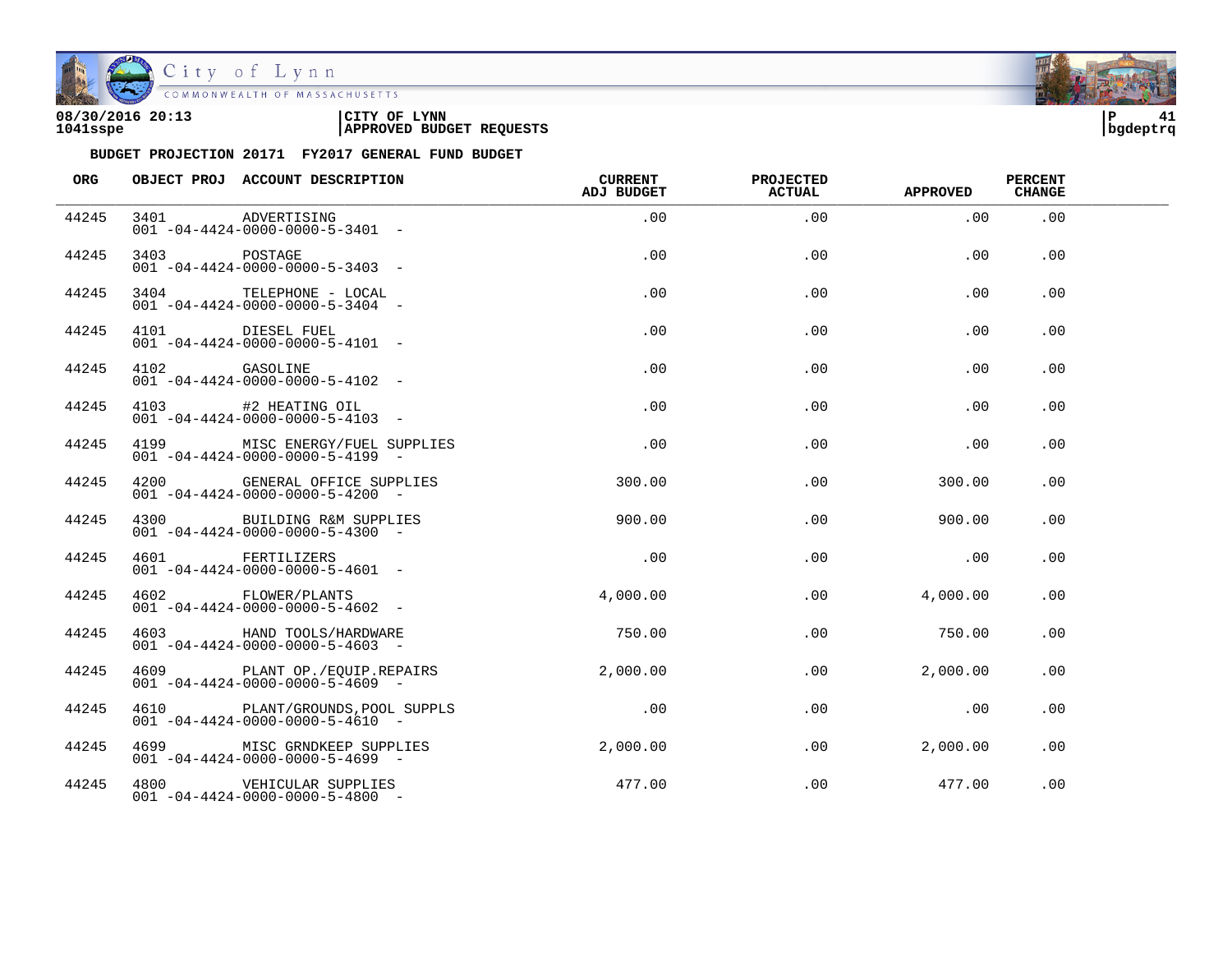

City of Lynn<br>COMMONWEALTH OF MASSACHUSETTS

| 08/30/2016 20:13 | LYNN<br>CITY OF                 | ם ו      |  |
|------------------|---------------------------------|----------|--|
| 1041sspe         | <b>APPROVED BUDGET REQUESTS</b> | bqdeptrq |  |



| <b>ORG</b> |      | OBJECT PROJ ACCOUNT DESCRIPTION                                                | <b>CURRENT</b><br><b>ADJ BUDGET</b> | <b>PROJECTED</b><br><b>ACTUAL</b> | <b>APPROVED</b> | <b>PERCENT</b><br><b>CHANGE</b> |  |
|------------|------|--------------------------------------------------------------------------------|-------------------------------------|-----------------------------------|-----------------|---------------------------------|--|
| 44245      | 4805 | OIL & LUBE<br>$001 - 04 - 4424 - 0000 - 0000 - 5 - 4805$ -                     | $.00 \,$                            | .00                               | .00             | .00                             |  |
| 44245      |      | 4899 MISC VEHICLE SUPPLIES<br>$001 - 04 - 4424 - 0000 - 0000 - 5 - 4899$ -     | .00                                 | .00                               | .00             | .00.                            |  |
| 44245      | 5800 | OTHER EXPENDABLE SUPPLIES<br>$001 - 04 - 4424 - 0000 - 0000 - 5 - 5800$ -      | .00                                 | .00.                              | .00             | .00.                            |  |
| 44245      |      | 5899 MISC OTHER EXPENDABLE SPL<br>$001 - 04 - 4424 - 0000 - 0000 - 5 - 5899$ - | .00                                 | .00                               | .00             | .00.                            |  |
| 44245      |      | 7300 DUES/SUBSCRIP/MEMBERSHIPS<br>$001 - 04 - 4424 - 0000 - 0000 - 5 - 7300 -$ | .00                                 | .00                               | .00             | .00.                            |  |
| 44245      |      | 7306 PERIODICAL SUBSCRIPTION<br>$001 - 04 - 4424 - 0000 - 0000 - 5 - 7306$ -   | .00                                 | .00                               | .00             | .00.                            |  |
| 44245      |      | 7804 TOOL ALLOWANCE<br>$0.01 - 0.4 - 4.424 - 0.000 - 0.000 - 5 - 7804 -$       | .00                                 | .00                               | .00             | .00                             |  |
| 44245      |      | 8799 MISC REPLACEMENT EQUIP<br>$001 - 04 - 4424 - 0000 - 0000 - 5 - 8799$      | $.00 \,$                            | .00                               | .00             | .00                             |  |
| 56205      |      | 6285 COUNTY ASSESSMENT<br>$001 - 00 - 5620 - 0000 - 0000 - 5 - 6285 -$         | .00                                 | .00                               | .00             | .00.                            |  |
| 56305      |      | 5631 SPECIAL EDUCATION<br>$001 - 00 - 5630 - 0000 - 0000 - 5 - 5631$ -         | $.00 \,$                            | $.00 \,$                          | .00             | .00                             |  |
| 56305      |      | 5632 CJTC/POLICE TRAINING<br>$001 - 00 - 5630 - 0000 - 0000 - 5 - 5632 -$      | $.00 \,$                            | .00                               | .00             | .00                             |  |
| 56305      |      | 5633 SUPVR.RETIREMENT SYSTEM<br>$001 - 00 - 5630 - 0000 - 0000 - 5 - 5633 -$   | $.00 \,$                            | .00                               | .00             | .00                             |  |
| 56305      |      | 5634 MVE TAX BILLS 196<br>$001 - 00 - 5630 - 0000 - 0000 - 5 - 5634 -$         | $.00 \,$                            | .00                               | .00             | .00                             |  |
| 56305      |      | 5636 GRP.INS.ELDERLY RETIREES<br>$001 - 00 - 5630 - 0000 - 0000 - 5 - 5636$ -  | $.00 \,$                            | $.00 \,$                          | .00             | .00                             |  |
| 56305      |      | 5639 MOSQUITO CONTROL<br>$001 - 00 - 5630 - 0000 - 0000 - 5 - 5639$ -          | $.00 \,$                            | .00                               | .00             | .00                             |  |
| 56305      |      | 5640 AIR POLLUTION<br>$001 - 00 - 5630 - 0000 - 0000 - 5 - 5640 -$             | $.00 \,$                            | .00                               | .00             | .00                             |  |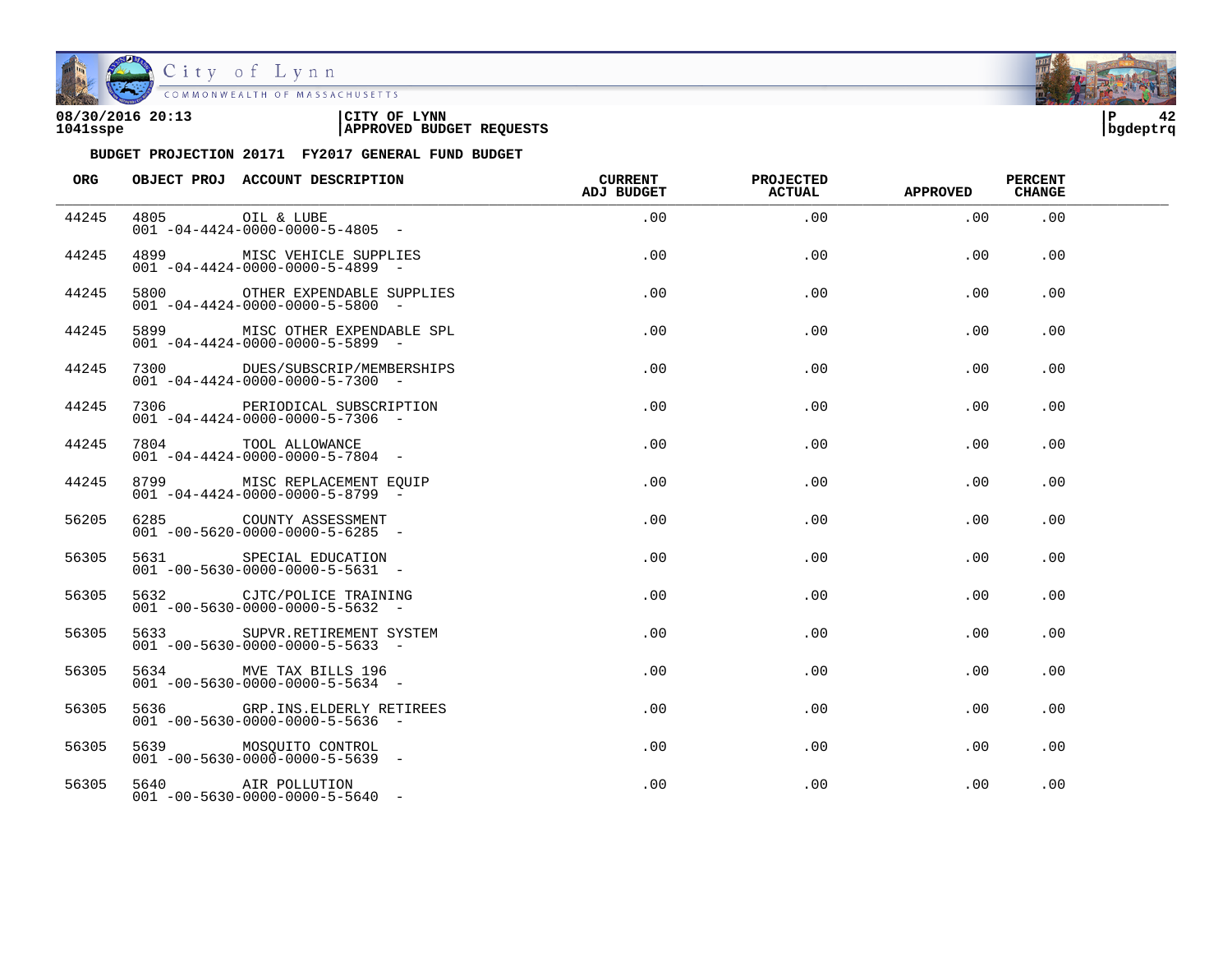

| 08/30/2016 20:13 | CITY OF<br><b>LYNN</b>          | l P      |  |
|------------------|---------------------------------|----------|--|
| 1041sspe         | <b>APPROVED BUDGET REQUESTS</b> | bqdeptrq |  |

| <b>ORG</b> |           | OBJECT PROJ ACCOUNT DESCRIPTION                                                     | <b>CURRENT</b><br>ADJ BUDGET | PROJECTED<br><b>ACTUAL</b> | <b>APPROVED</b> | <b>PERCENT</b><br><b>CHANGE</b> |  |
|------------|-----------|-------------------------------------------------------------------------------------|------------------------------|----------------------------|-----------------|---------------------------------|--|
| 56305      | 5641      | METRO AREA PLAN.COUNCIL<br>$001 - 00 - 5630 - 0000 - 0000 - 5 - 5641 -$             | .00                          | .00                        | .00             | .00                             |  |
| 56305      |           | 5646 RMV NON-RENEWAL SURCHARGE<br>$001 - 00 - 5630 - 0000 - 0000 - 5 - 5646 -$      | .00                          | $.00 \,$                   | $.00 \,$        | $.00 \,$                        |  |
| 56305      | 5661 MBTA | $001 - 00 - 5630 - 0000 - 0000 - 5 - 5661 -$                                        | .00                          | .00                        | .00             | .00                             |  |
| 56305      |           | 5664 SCHOOL CHOICE<br>$001 - 00 - 5630 - 0000 - 0000 - 5 - 5664 -$                  | .00                          | .00                        | .00             | .00                             |  |
| 56305      |           | 5666 SCHL APPROP CHARTER SCHL REIMB<br>$001 - 00 - 5630 - 0000 - 0000 - 5 - 5666 -$ | $.00 \,$                     | $.00 \,$                   | $.00 \,$        | $.00 \,$                        |  |
| 56305      |           | 5667 CHARTER SCHOOL<br>$001 - 00 - 5630 - 0000 - 0000 - 5 - 5667$ -                 | $.00 \,$                     | $.00 \,$                   | $.00 \,$        | .00                             |  |
| 56305      |           | 5668 ESSEX CTY AGR TECH INST TUITIO<br>$001 - 00 - 5630 - 0000 - 0000 - 5 - 5668$ - | .00                          | .00                        | $.00 \,$        | .00                             |  |
| 56305      |           | 5669 BOND INTEREST<br>$001 - 00 - 5630 - 0000 - 0000 - 5 - 5669$ -                  | $.00 \,$                     | .00                        | $.00 \,$        | .00                             |  |
| 56315      |           | 6385 STATE ASSESSMENT SPECIAL<br>$001 - 00 - 5631 - 0000 - 0000 - 5 - 6385$ -       | .00                          | .00                        | $.00 \,$        | .00                             |  |
| 56325      |           | 6900 INTERGOVERNMENTAL<br>$001 - 00 - 5632 - 0000 - 0000 - 5 - 6900 -$              | .00                          | .00                        | .00             | .00                             |  |
| 65324      |           | 1000 PAYROLL SALARIES<br>$001 - 06 - 6532 - 0000 - 0000 - 4 - 1000$ -               | .00                          | .00                        | .00             | .00                             |  |
| 65325      |           | 3400 OUTSIDE-COMMUN & MEDIA<br>$001 - 06 - 6532 - 0000 - 0000 - 5 - 3400$ -         | 15,000.00                    | .00                        | 15,000.00       | .00.                            |  |
| 65325      |           | 3890 OPERATION SENIOR CENTER<br>$001 - 06 - 6532 - 0000 - 0000 - 5 - 3890 -$        | 143,500.00                   | $.00 \,$                   | 143,500.00      | .00                             |  |
| 65325      | 7800      | HOME DELIVERED MEALS<br>$001 - 06 - 6532 - 0000 - 0000 - 5 - 7800$ -                | 13,000.00                    | .00                        | 13,000.00       | .00.                            |  |
| 65814      |           | 7700 VETERANS BENEFITS<br>$001 - 06 - 6581 - 0000 - 0000 - 4 - 7700 -$              | .00                          | .00                        | $.00 \,$        | .00                             |  |
| 65815      |           | 3103 DOCTOR/DENTIST SERVICES<br>$001 - 06 - 6581 - 0000 - 0000 - 5 - 3103 -$        | .00                          | .00                        | .00             | .00                             |  |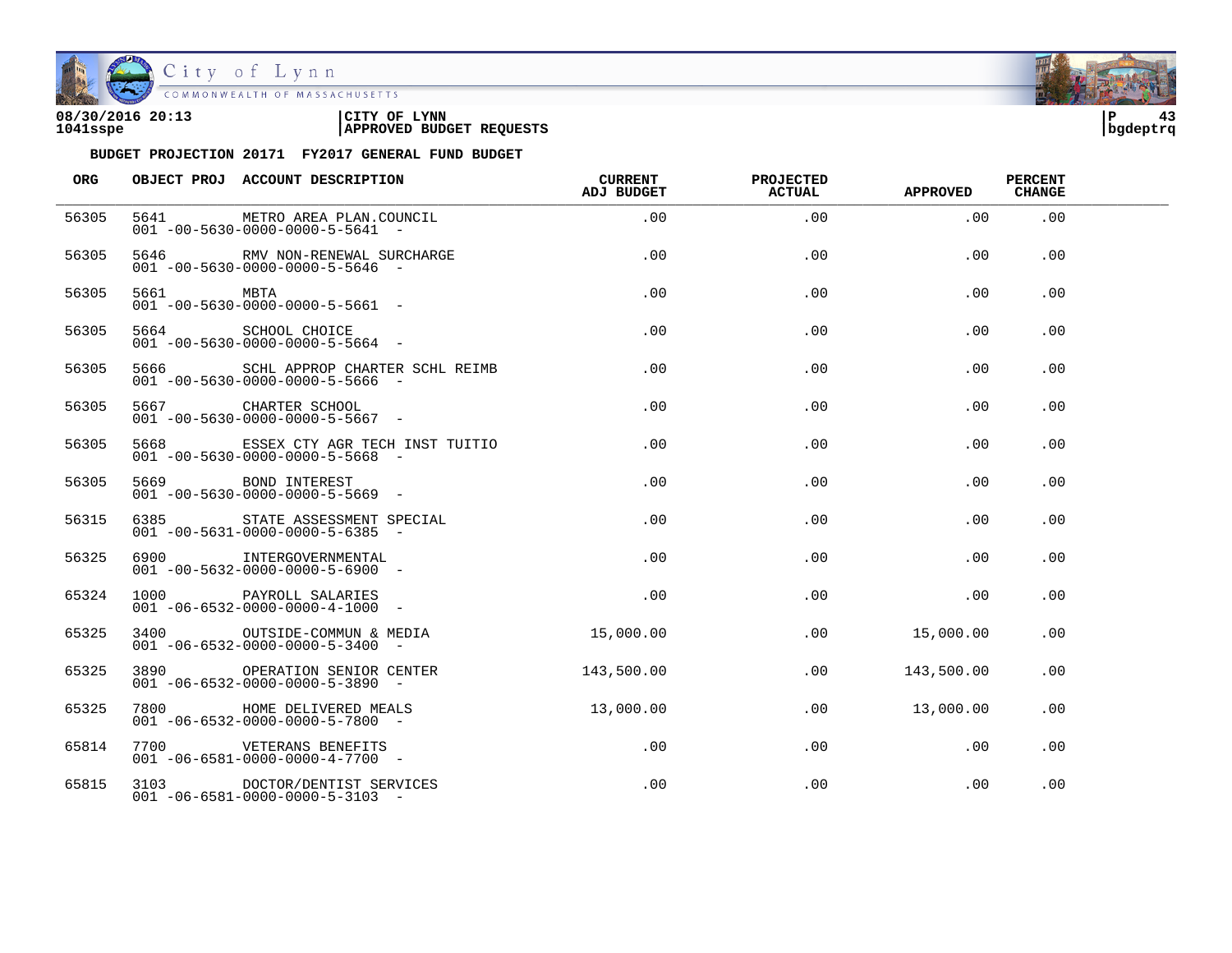

| 08/30/2016 20:13 | CITY OF<br><b>LYNN</b>          | l P      |  |
|------------------|---------------------------------|----------|--|
| 1041sspe         | <b>APPROVED BUDGET REQUESTS</b> | bqdeptrq |  |

| ORG   |                | OBJECT PROJ ACCOUNT DESCRIPTION                                                          | CURRENT<br>ADJ BUDGET | <b>PROJECTED</b><br><b>ACTUAL</b> | <b>APPROVED</b> | <b>PERCENT</b><br><b>CHANGE</b> |  |
|-------|----------------|------------------------------------------------------------------------------------------|-----------------------|-----------------------------------|-----------------|---------------------------------|--|
| 65815 |                | 3104 HOSPITAL & CLINIC<br>$001 - 06 - 6581 - 0000 - 0000 - 5 - 3104 -$                   | .00                   | .00                               | .00             | .00                             |  |
| 65815 | 3105 PHARMACY  | $001 - 06 - 6581 - 0000 - 0000 - 5 - 3105$ -                                             | .00                   | .00                               | .00             | $.00 \,$                        |  |
| 65824 |                | 0700 SICK LEAVE BUY BACK<br>$001 - 06 - 6582 - 0000 - 0000 - 4 - 0700 -$                 | .00                   | .00                               | .00             | .00                             |  |
| 65824 |                | 0701 ANNUAL SICK BUY BACK<br>$001 - 06 - 6582 - 0000 - 0000 - 4 - 0701 -$                | .00                   | .00                               | .00             | .00                             |  |
| 65824 |                | 0702 ANNUAL PERSONAL BUY BACK<br>$001 - 06 - 6582 - 0000 - 0000 - 4 - 0702 -$            | $.00\,$               | .00                               | .00             | .00                             |  |
| 65824 | 0800 LONGEVITY | $001 - 06 - 6582 - 0000 - 0000 - 4 - 0800 -$                                             | 13,918.00             | $.00\,$                           | 13,918.00       | .00                             |  |
| 65824 |                |                                                                                          | .00                   | .00                               | .00             | .00                             |  |
| 65824 |                | 1000 PAYROLL SALARIES 189,041.00<br>$001 - 06 - 6582 - 0000 - 0000 - 4 - 1000 -$         |                       | .00                               | 189,041.00      | .00                             |  |
| 65824 |                | 1113 CAR ALLOWANCE - STIPENDS 7,800.00<br>$001 - 06 - 6582 - 0000 - 0000 - 4 - 1113 - -$ |                       | .00                               | 7,800.00        | .00                             |  |
| 65824 |                | 7700 VETERANS' BENEFITS<br>$001 - 06 - 6582 - 0000 - 0000 - 4 - 7700 -$                  | .00                   | .00                               | .00             | .00                             |  |
| 65825 |                | 2400 GEN REPAIR/MAINT OUTSIDE<br>$001 - 06 - 6582 - 0000 - 0000 - 5 - 2400 -$            | .00                   | .00                               | .00             | .00                             |  |
| 65825 |                | 3102 EMPLOYEE PHYSICALS<br>$0.01 - 0.6 - 6.582 - 0.000 - 0.000 - 5 - 3102$ -             | .00                   | .00                               | .00             | .00                             |  |
| 65825 |                | 3103 DOCTOR/DENTIST SERVICES<br>$001 - 06 - 6582 - 0000 - 0000 - 5 - 3103 -$             | 47,000.00             | $.00\,$                           | 2,000.00        | -95.74                          |  |
| 65825 |                | 3104 HOSPITAL & CLINIC<br>$001 - 06 - 6582 - 0000 - 0000 - 5 - 3104 -$                   | 1,745.00              | .00                               | 1,745.00        | .00.                            |  |
| 65825 | 3105 PHARMACY  | $001 - 06 - 6582 - 0000 - 0000 - 5 - 3105$ -                                             | 3,000.00              | .00                               | 3,000.00        | .00                             |  |
| 65825 |                | 3108 HEARING SERVICES<br>$001 - 06 - 6582 - 0000 - 0000 - 5 - 3108 -$                    | .00                   | .00                               | .00             | .00                             |  |

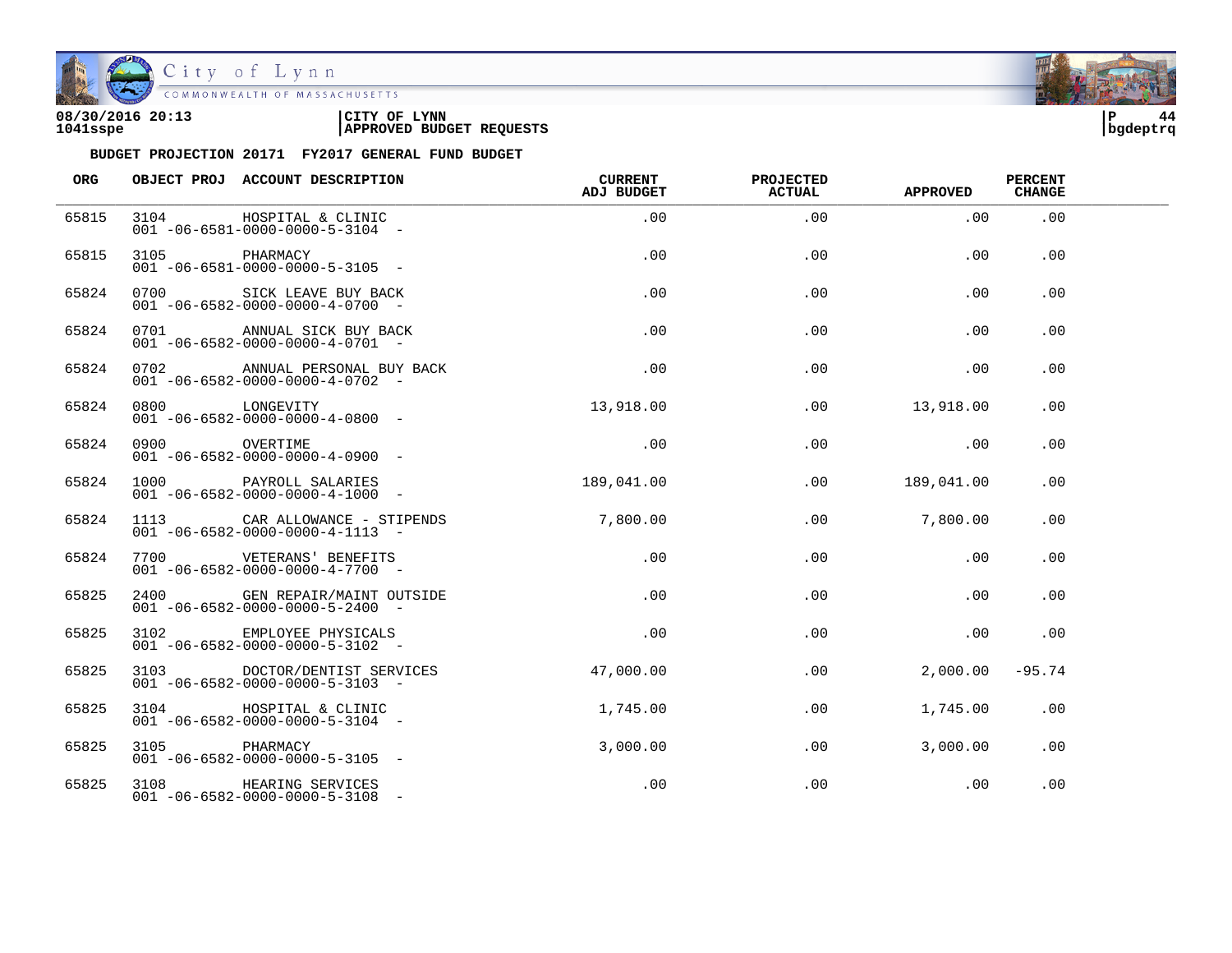

COMMONWEALTH OF MASSACHUSETTS

#### **08/30/2016 20:13 |CITY OF LYNN |P 45 1041sspe |APPROVED BUDGET REQUESTS |bgdeptrq**



| <b>ORG</b> | OBJECT PROJ ACCOUNT DESCRIPTION                                                             | CURRENT<br>ADJ BUDGET           | <b>PROJECTED</b><br><b>ACTUAL</b> | APPROVED         | <b>PERCENT</b><br><b>CHANGE</b> |  |
|------------|---------------------------------------------------------------------------------------------|---------------------------------|-----------------------------------|------------------|---------------------------------|--|
| 65825      | 3400 OUTSIDE-COMMUN & MEDIA (00<br>$001 - 06 - 6582 - 0000 - 0000 - 5 - 3400 -$             |                                 | .00                               | .00              | .00                             |  |
| 65825      | 3500 MEM & VETS DAY RECREATION 7,200.00<br>$001 - 06 - 6582 - 0000 - 0000 - 5 - 3500$ -     |                                 | .00                               | 7,200.00         | .00                             |  |
| 65825      | 3800 MEM & VETS OUTSIDE PURCHASES<br>$001 - 06 - 6582 - 0000 - 0000 - 5 - 3800$ -           | 4.121.00                        | .00                               | 4,121.00         | .00                             |  |
| 65825      | 4200 GENERAL OFFICE SUPPLIES 300<br>$001 - 06 - 6582 - 0000 - 0000 - 5 - 4200$ -            |                                 | .00                               | .00              | .00                             |  |
| 65825      | 4600 MEM & VETS DAY GROUNDSKEEPING 4,000.00<br>$001 - 06 - 6582 - 0000 - 0000 - 5 - 4600 -$ |                                 |                                   | .00<br>4,000.00  | .00                             |  |
| 65825      | 7100 IN-STATE TRAVEL<br>$001 - 06 - 6582 - 0000 - 0000 - 5 - 7100 -$                        | $.00\,$                         | $.00 \,$                          | .00              | .00                             |  |
| 65825      | 7102 AUTO ALLOWANCE<br>$001 - 06 - 6582 - 0000 - 0000 - 5 - 7102 -$                         | .00                             | .00                               | .00              | .00                             |  |
| 65825      | 7300 DUES/SUBSCRIP/MEMBERSHIPS<br>$001 - 06 - 6582 - 0000 - 0000 - 5 - 7300 -$              | $\overline{0}$ . $\overline{0}$ | .00                               | .00              | .00                             |  |
| 65825      | URG CONFERENCE<br>001-06-6582-0000-0000-5-7301-                                             | $.00 \,$                        | .00                               | .00              | .00                             |  |
| 65825      | 7700 VETERANS BENEFITS 392,197.00<br>$001 - 06 - 6582 - 0000 - 0000 - 5 - 7700$ -           |                                 |                                   | $.00$ 940,000.00 | 5.36                            |  |
| 65855      | 3500 OUTSIDE-RECREATIONAL<br>$001 - 06 - 6585 - 0000 - 0000 - 5 - 3500 -$                   | .00                             | .00                               | .00              | .00                             |  |
| 65855      | 3800 OUTSDE-OTHER PURCH SERV.<br>$001 - 06 - 6585 - 0000 - 0000 - 5 - 3800$ -               | .00                             | .00                               | .00              | .00                             |  |
| 65855      | 4600 SUPPLIES-GROUNDSKEEPING<br>$001 - 06 - 6585 - 0000 - 0000 - 5 - 4600 -$                | .00                             | .00                               | .00              | .00                             |  |
| 65865      | 3800 OUTSDE-OTHER PURCH SERV.<br>$001 - 06 - 6586 - 0000 - 0000 - 5 - 3800$ -               | $.00 \,$                        | .00                               | $.00 \,$         | .00                             |  |
| 76104      | 0700 SICK TIME BUY BACK/RETIRE<br>$001 - 07 - 7610 - 0000 - 0000 - 4 - 0700 -$              | $.00 \,$                        | .00                               | $.00 \,$         | .00                             |  |
| 76104      | 0701 ANNUAL SICK BUY BACK<br>$001 -07 -7610 -0000 -0000 -4 -0701 -$                         | 1,000.00                        | $.00 \,$                          |                  | $.00 - 100.00$                  |  |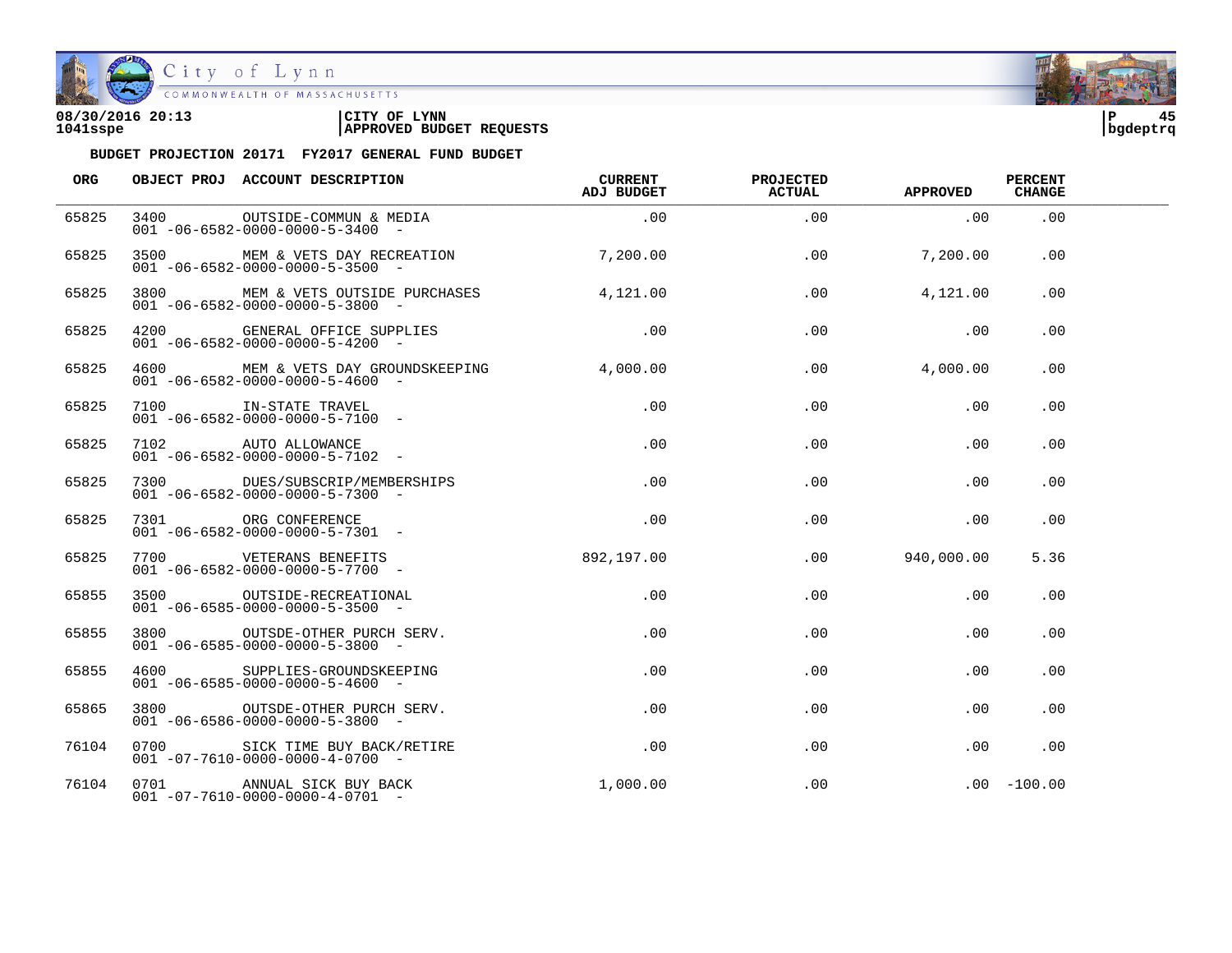

City of Lynn

| 08/30/2016 20:13 | LYNN<br>CITY OF                 | ם ו      | 46 |
|------------------|---------------------------------|----------|----|
| 1041sspe         | <b>APPROVED BUDGET REQUESTS</b> | bqdeptrq |    |

| ORG   |                | OBJECT PROJ ACCOUNT DESCRIPTION                                             | <b>CURRENT</b><br>ADJ BUDGET | PROJECTED<br><b>ACTUAL</b> | <b>APPROVED</b> | <b>PERCENT</b><br><b>CHANGE</b> |  |
|-------|----------------|-----------------------------------------------------------------------------|------------------------------|----------------------------|-----------------|---------------------------------|--|
| 76104 | 0702           | ANNUAL PERSONAL BUY BACK<br>$001 - 07 - 7610 - 0000 - 0000 - 4 - 0702 -$    | .00                          | .00                        | .00             | .00                             |  |
| 76104 | 0800 LONGEVITY | $001 - 07 - 7610 - 0000 - 0000 - 4 - 0800 -$                                | 7,626.00                     | .00                        | 7,626.00        | .00                             |  |
| 76104 | 0900 OVERTIME  | $001 -07 -7610 -0000 -0000 -4 -0900 -$                                      | 3,800.00                     | .00                        | 3,800.00        | .00                             |  |
| 76104 |                | 1000 PAYROLL SALARIES<br>$001 -07 -7610 -0000 -0000 -4 -1000 -$             | 928,764.00                   | .00                        | 928,764.00      | .00                             |  |
| 76104 |                | 1113 CAR ALLOWANCE - STIPENDS<br>$001 -07 -7610 -0000 -0000 -4 -1113 -$     | 3,900.00                     | .00                        | 3,900,00        | $.00 \,$                        |  |
| 76105 |                | 1905 UNIFORM ALLOWANCE<br>$001 - 07 - 7610 - 0000 - 0000 - 5 - 1905$ -      | $.00 \,$                     | $.00 \,$                   | .00             | $.00 \,$                        |  |
| 76105 |                | 2400 REPAIR & MAINTENANCE<br>$001 - 07 - 7610 - 0000 - 0000 - 5 - 2400 -$   | .00                          | .00                        | .00             | .00                             |  |
| 76105 |                | 2602 COMPUTER EQUIPMENT R&M<br>$001 - 07 - 7610 - 0000 - 0000 - 5 - 2602$ - | 77,240.00                    | .00                        | 77,240.00       | .00                             |  |
| 76105 | 3403 POSTAGE   | $001 - 07 - 7610 - 0000 - 0000 - 5 - 3403 -$                                | .00                          | .00                        | $.00 \,$        | $.00 \,$                        |  |
| 76105 |                | 3411 COMPUTER SOFTWARE<br>$001 - 07 - 7610 - 0000 - 0000 - 5 - 3411 -$      | .00                          | .00                        | .00             | .00                             |  |
| 76105 |                | 4200 GENERAL OFFICE SUPPLIES<br>$001 -07 -7610 -0000 -0000 -5 -4200 -$      | .00                          | .00                        | .00             | .00                             |  |
| 76105 |                | 5303 AUDIO VISUAL TAPES<br>$001 -07 -7610 -0000 -0000 -5 -5303 -$           | .00                          | .00                        | .00             | .00                             |  |
| 76105 |                | 5304 LIBRARY BOOKS<br>$001 -07 -7610 -0000 -0000 -5 -5304 -$                | 54,000.00                    | .00                        | 54,000.00       | .00                             |  |
| 76105 |                | 5305 PERIODICALS<br>$001 - 07 - 7610 - 0000 - 0000 - 5 - 5305$ -            | 7,000.00                     | .00                        | 7,000.00        | .00                             |  |
| 76105 |                | 5807 LIBRARY SUPPLIES<br>$001 -07 -7610 -0000 -0000 -5 -5807 -$             | .00                          | .00                        | .00             | .00                             |  |
| 76105 |                | 7102 AUTO ALLOWANCE<br>$001 - 07 - 7610 - 0000 - 0000 - 5 - 7102 -$         | .00                          | .00                        | .00             | .00                             |  |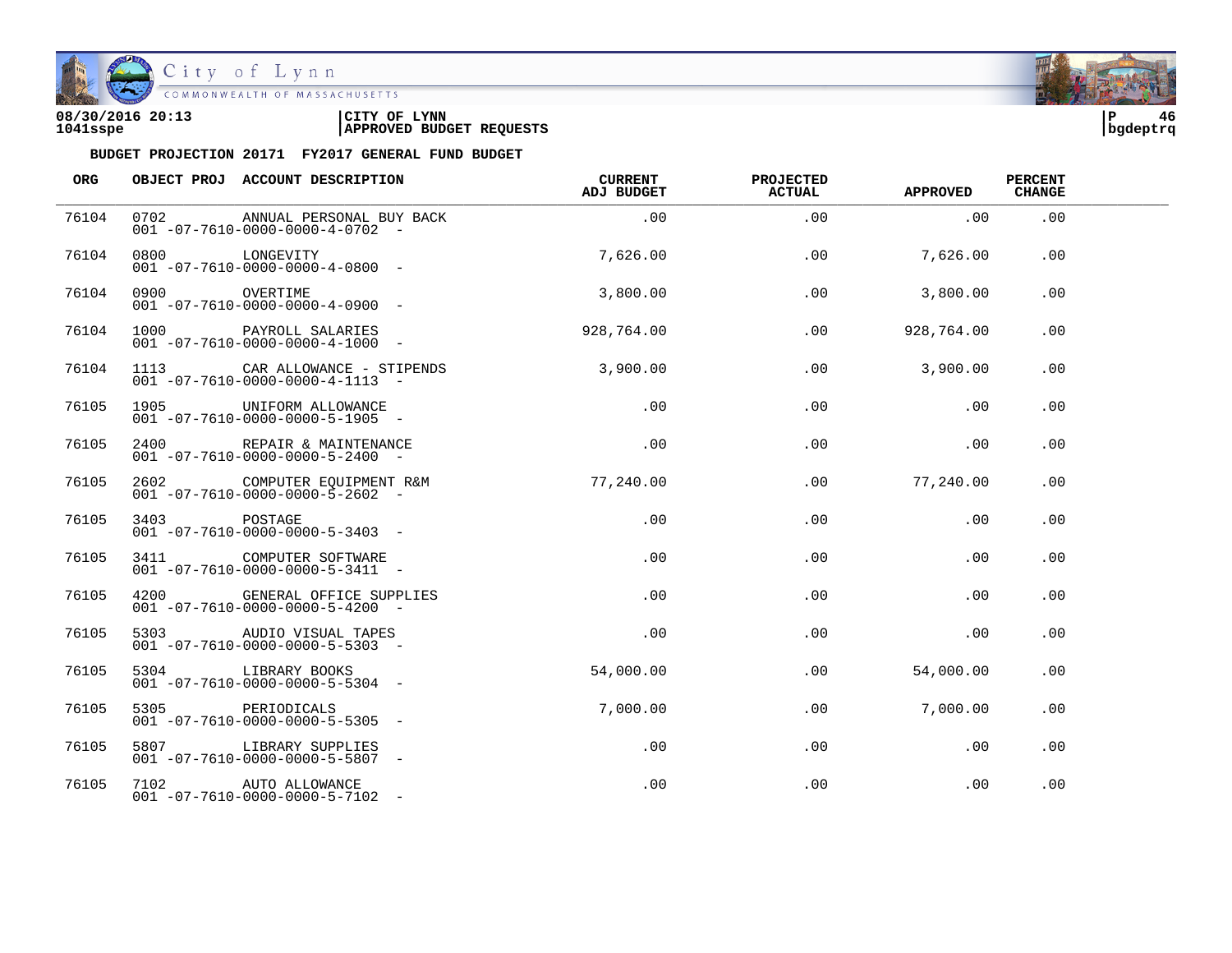

| 08/30/2016 20:13 | CITY OF<br><b>LYNN</b>          | l P      |  |
|------------------|---------------------------------|----------|--|
| 1041sspe         | <b>APPROVED BUDGET REQUESTS</b> | bqdeptrq |  |

| ORG   |               | OBJECT PROJ ACCOUNT DESCRIPTION                                                                     | <b>CURRENT</b><br>ADJ BUDGET    | <b>PROJECTED</b><br><b>ACTUAL</b> | <b>APPROVED</b> | <b>PERCENT</b><br><b>CHANGE</b> |  |
|-------|---------------|-----------------------------------------------------------------------------------------------------|---------------------------------|-----------------------------------|-----------------|---------------------------------|--|
| 76105 |               | 8802 Repairs to Branch Library<br>$001 - 07 - 7610 - 0000 - 0000 - 5 - 8802$ -                      | .00                             | .00                               | .00             | .00                             |  |
| 76335 |               | 7800 OTHERWISE UNCLASSIFIED 10,500.00<br>$001 - 07 - 7633 - 0000 - 0000 - 5 - 7800$ -               |                                 | .00                               | 10,500.00       | .00                             |  |
| 76424 |               | 0701 ANNUAL SICK BUY BACK<br>$001 - 07 - 7642 - 0000 - 0000 - 4 - 0701 -$                           | .00                             | .00                               | .00             | .00                             |  |
| 76424 |               | 0702 ANNUAL PERSONAL BUY BACK<br>$001 - 07 - 7642 - 0000 - 0000 - 4 - 0702 -$                       | $\overline{0}$ . $\overline{0}$ | .00                               | $\sim 00$       | .00                             |  |
| 76424 |               | 0800 LONGEVITY<br>$001 - 07 - 7642 - 0000 - 0000 - 4 - 0800 -$                                      | 8,574.00                        |                                   | .00<br>8,574.00 | .00                             |  |
| 76424 | 0900 OVERTIME | $001 - 07 - 7642 - 0000 - 0000 - 4 - 0900 -$                                                        | .00                             | .00                               | $\sim$ 00       | .00                             |  |
| 76424 |               | 1000 PAYROLL SALARIES<br>$001 - 07 - 7642 - 0000 - 0000 - 4 - 1000 -$                               | 53,582.00                       | .00                               | 53,582.00       | .00.                            |  |
| 76425 |               | 2101 ELECTRICITY<br>001 -07-7642-0000-0000-5-2101 -<br>$001 - 07 - 7642 - 0000 - 0000 - 5 - 2101 -$ | 300.00                          | $.00 \,$                          | 300.00          | .00                             |  |
| 76425 |               | 2400 GEN REPAIR/MAINT OUTSIDE<br>$001 - 07 - 7642 - 0000 - 0000 - 5 - 2400 -$                       | 120.00                          | .00                               | 120.00          | .00                             |  |
| 76425 |               | 2405 HVAC REPAIR & MAINT.<br>$001 - 07 - 7642 - 0000 - 0000 - 5 - 2405$ -                           | 200.00                          | $.00 \,$                          | 200.00          | .00.                            |  |
| 76425 |               | 2710 WATER COOLER RENTAL/LEASE<br>$001 - 07 - 7642 - 0000 - 0000 - 5 - 2710 -$                      | 187.00                          | .00                               | 187.00          | .00.                            |  |
| 76425 |               | 4103 #2 HEATING OIL<br>$001 - 07 - 7642 - 0000 - 0000 - 5 - 4103 -$                                 | 14,287.00                       | .00                               | 14,287.00       | .00                             |  |
| 76425 |               | 4200 GENERAL OFFICE SUPPLIES<br>$001 - 07 - 7642 - 0000 - 0000 - 5 - 4200 -$                        | 375.00                          | .00                               | 375.00          | $.00 \,$                        |  |
| 76425 |               | 4300 BUILDING R&M SUPPLIES<br>$001 - 07 - 7642 - 0000 - 0000 - 5 - 4300 -$                          | 540.00                          | .00                               | 540.00          | .00.                            |  |
| 76425 |               | 4500 CUSTD & HSEKPPNG SUPPLIES<br>$001 - 07 - 7642 - 0000 - 0000 - 5 - 4500 -$                      | 500.00                          | .00                               | 500.00          | .00                             |  |
| 76425 |               | 5800 OTHER EXPENDABLE SUPPLIES<br>$001 - 07 - 7642 - 0000 - 0000 - 5 - 5800 -$                      | $.00 \,$                        | .00                               | .00             | .00                             |  |

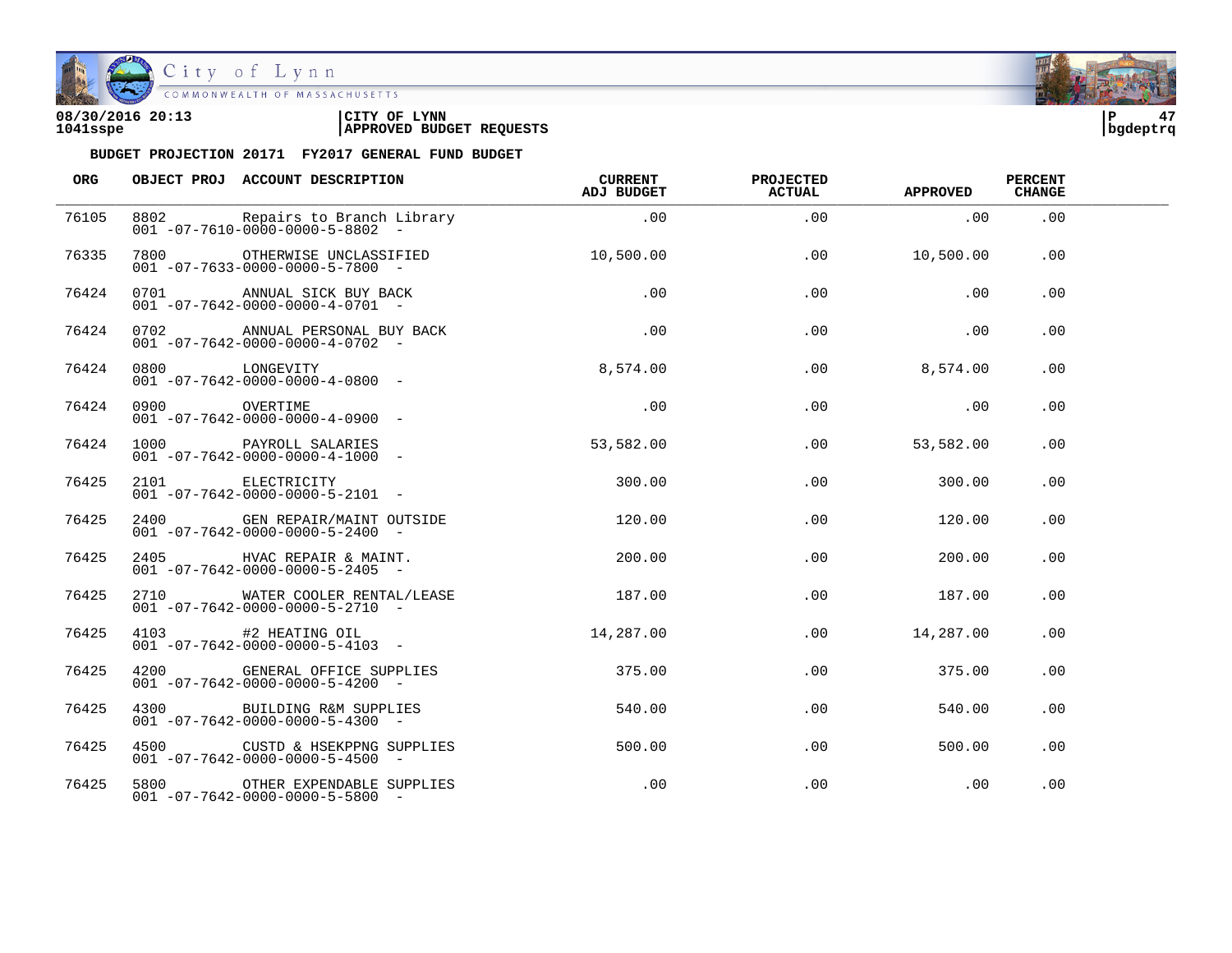

| 08/30/2016 20:13 | CITY OF<br><b>LYNN</b>          | l P      | 48 |
|------------------|---------------------------------|----------|----|
| 1041sspe         | <b>APPROVED BUDGET REQUESTS</b> | bqdeptrq |    |

| ORG   |      | OBJECT PROJ ACCOUNT DESCRIPTION                                                              | CURRENT<br>ADJ BUDGET | <b>PROJECTED</b><br><b>ACTUAL</b> | <b>APPROVED</b> | <b>PERCENT</b><br><b>CHANGE</b> |  |
|-------|------|----------------------------------------------------------------------------------------------|-----------------------|-----------------------------------|-----------------|---------------------------------|--|
| 76425 | 7306 | PERIODICAL SUBSCRIPTION<br>$001 - 07 - 7642 - 0000 - 0000 - 5 - 7306 -$                      | 38.00                 | .00                               | 38.00           | .00                             |  |
| 76425 |      | 7800 OTHERWISE UNCLASSIFIED<br>$001 - 07 - 7642 - 0000 - 0000 - 5 - 7800 -$                  | 800.00                | .00                               | 800.00          | .00                             |  |
| 89505 |      | 7800 OTHERWISE UNCLASSIFIED<br>$001 - 10 - 8950 - 0000 - 0000 - 5 - 7800 -$                  | 27,227,177.00         | .00                               | 27, 227, 177.00 | .00                             |  |
| 91505 |      | 9911 INTEREST - INSIDE DEBT LI<br>$001 - 09 - 9150 - 0000 - 0000 - 5 - 9911 -$               | 2,673,726.00          | .00                               | 2,673,726.00    | .00                             |  |
| 91505 |      | 9913 INTEREST - REVENUE NOTES 100,000.00<br>$001 - 09 - 9150 - 0000 - 0000 - 5 - 9913 -$     |                       | .00                               | 100,000.00      | .00                             |  |
| 91505 |      | 9924 INTEREST 5M BAN<br>$001 - 09 - 9150 - 0000 - 0000 - 5 - 9924 -$                         | .00                   | .00                               | .00             | .00                             |  |
| 91505 |      | 9925             INTEREST MANNING FIELD BAN<br>$001 - 09 - 9150 - 0000 - 0000 - 5 - 9925 -$  | .00                   | .00                               | .00             | .00                             |  |
| 91505 |      | 9940 INTEREST EXPENSE<br>$001 - 09 - 9150 - 0000 - 0000 - 5 - 9940 -$                        | 5,000.00              | .00                               | 5,000.00        | .00                             |  |
| 91605 |      | 9911 SERIAL LOANS INSIDE PRINC 10,140,000.00<br>$001 - 09 - 9160 - 0000 - 0000 - 5 - 9911 -$ |                       | .00                               | 10,140,000.00   | .00                             |  |
| 98005 |      | 7400 INSURANCE PREMIUMS<br>$001 - 08 - 9800 - 0000 - 0000 - 5 - 7400 -$                      | 1,320,000.00          | .00                               | 1,320,000.00    | .00                             |  |
| 98005 |      | 7407 SNOW INSURANCE PREMIUM<br>001 -08-9800-0000-0000-5-7407 -                               | .00                   | .00                               | .00             | .00                             |  |
| 98005 |      | 7409 BOND INSURANCE PREM. 1,590.00<br>$001 - 08 - 9800 - 0000 - 0000 - 5 - 7409$ -           |                       | .00                               | 1,590.00        | .00                             |  |
| 98015 |      | 7406 LIFE INSURANCE<br>$001 - 08 - 9801 - 0000 - 0000 - 5 - 7406 -$                          | 370,000.00            | .00                               | 370,000.00      | .00                             |  |
| 98015 |      | 9959 OTHER FINANCE USES<br>$001 - 08 - 9801 - 0000 - 0000 - 5 - 9959 -$                      | 37,300,000.00         | .00                               | 37,300,000.00   | .00                             |  |
| 98025 |      | 1111 INCIDENTAL/MAYOR<br>$001 - 08 - 9802 - 0000 - 0000 - 5 - 1111 -$                        | 950.00                | .00                               |                 | $.00 - 100.00$                  |  |
| 98025 |      | 11115 MAYOR'S OFFICE<br>$001 - 08 - 9802 - 0000 - 0000 - 5 - 11115 -$                        | .00                   | .00                               | .00             | .00                             |  |

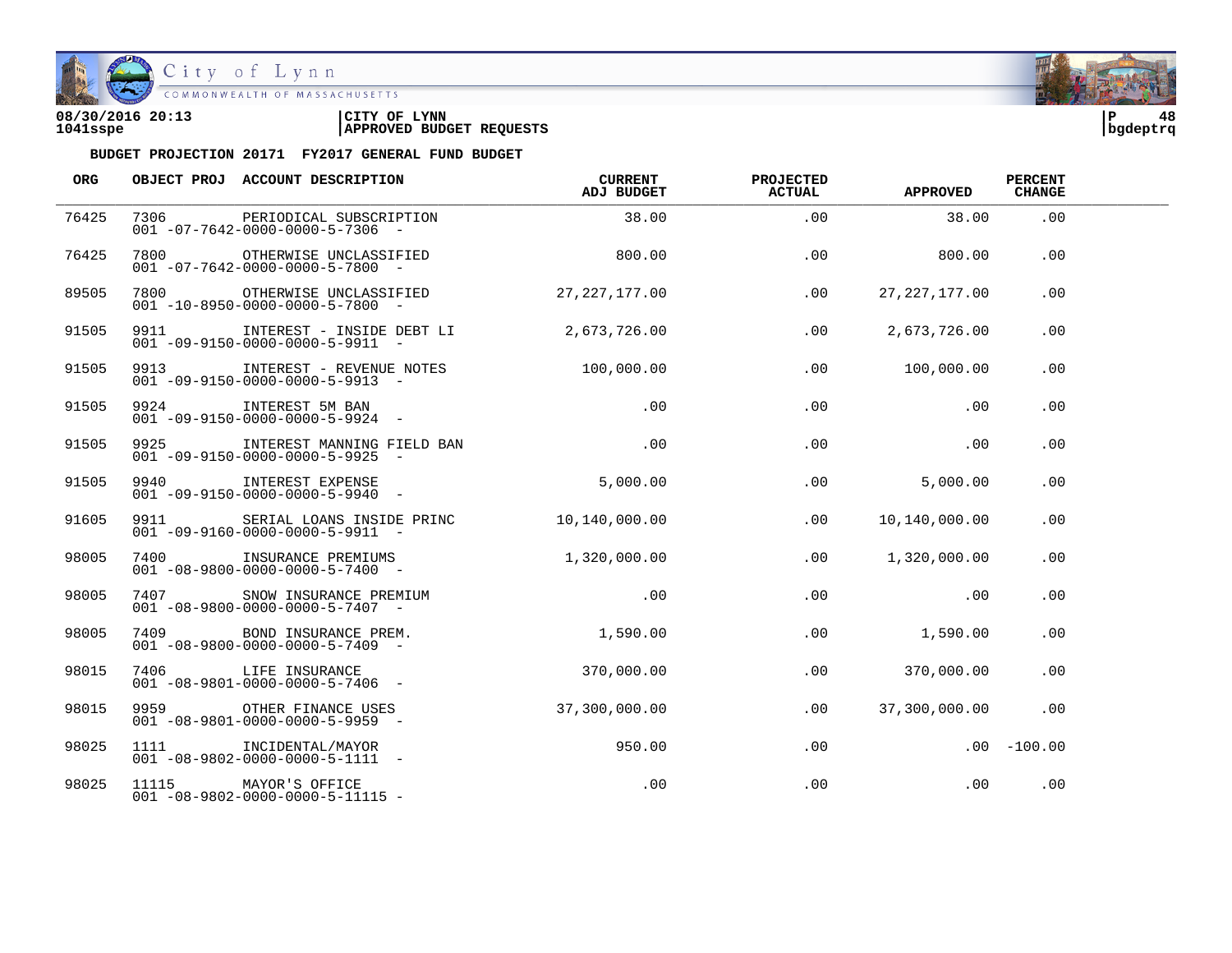

City of Lynn

| 08/30/2016 20:13 | LYNN<br>CITY OF                 | ם ו      |  |
|------------------|---------------------------------|----------|--|
| 1041sspe         | <b>APPROVED BUDGET REQUESTS</b> | bqdeptrq |  |

| ORG   |               | OBJECT PROJ ACCOUNT DESCRIPTION CURRENT                                                 | ADJ BUDGET | <b>PROJECTED</b><br>ACTUAL | <b>APPROVED</b> | <b>PERCENT</b><br><b>CHANGE</b> |  |
|-------|---------------|-----------------------------------------------------------------------------------------|------------|----------------------------|-----------------|---------------------------------|--|
| 98025 | 1112 ADM AIDE | 1112 ADM AIDE<br>001 -08-9802-0000-0000-5-1112 -                                        | .00        | .00                        | .00             | .00                             |  |
| 98025 |               | 1130 UNPAID BILLS - COMPTROLLER<br>$001 - 08 - 9802 - 0000 - 0000 - 5 - 1130 -$         | .00        | .00                        | .00             | .00                             |  |
| 98025 |               | 1140 UNPAID BILLS TREASURERS<br>$001 - 08 - 9802 - 0000 - 0000 - 5 - 1140 -$            | .00        | .00                        | .00             | .00                             |  |
| 98025 |               | 1145 UNPAID BILLS COLLECTOR<br>$001 - 08 - 9802 - 0000 - 0000 - 5 - 1145 - -$           | .00        | .00                        | .00             | .00                             |  |
| 98025 |               | 11505 UNPAID BILLS - ASSESSORS<br>$001 - 08 - 9802 - 0000 - 0000 - 5 - 11505 -$         | .00        | .00                        | .00             | .00.                            |  |
| 98025 |               | 1160 CITY CLERK UNPAID BILLS PRIOR<br>$001 - 08 - 9802 - 0000 - 0000 - 5 - 1160 -$      | .00        | .00                        | .00             | .00.                            |  |
| 98025 |               | 1161 UNPAID BILLS OF PY LICENSE BD<br>$001 - 08 - 9802 - 0000 - 0000 - 5 - 1161 -$      | .00        | .00                        | .00             | .00                             |  |
| 98025 |               | 1170 Purchasing Unpd Bill PY .00<br>$001 - 08 - 9802 - 0000 - 0000 - 5 - 1170 -$        |            | .00                        | .00             | .00                             |  |
| 98025 |               | 1172 UNPAID BILLS -DATA PROCES 6,258.60<br>$001 - 08 - 9802 - 0000 - 0000 - 5 - 1172 -$ |            | .00                        |                 | $.00 - 100.00$                  |  |
| 98025 |               | 1175 UNPAID BILL - UNEMPLOYMENT<br>$001 - 08 - 9802 - 0000 - 0000 - 5 - 1175 -$         | $.00 \,$   | .00                        | .00             | .00                             |  |
| 98025 |               | 1176 UNPAID BILLS OF PY - PERSONNEL<br>$001 - 08 - 9802 - 0000 - 0000 - 5 - 1176 -$     | $.00 \,$   | .00                        | $.00 \,$        | .00                             |  |
| 98025 |               | 1190 PERSONNEL DEPT. (OLD BILL<br>$001 - 08 - 9802 - 0000 - 0000 - 5 - 1190 -$          | $.00 \,$   | .00                        | $.00 \,$        | .00                             |  |
| 98025 |               | 1191 UNPAID BILLS LAW DEPT.<br>$001 - 08 - 9802 - 0000 - 0000 - 5 - 1191 -$             | .00        | .00                        | $.00 \,$        | .00                             |  |
| 98025 |               | 1193 BLDG. UNPD BILLS PY<br>$001 - 08 - 9802 - 0000 - 0000 - 5 - 1193 -$                | .00        | $.00 \,$                   | $.00 \,$        | . 00                            |  |
| 98025 |               | 21985 BOARD OF APPEALS<br>$001 - 08 - 9802 - 0000 - 0000 - 5 - 21985 -$                 | .00        | .00                        | $.00 \,$        | .00                             |  |
| 98025 |               | 2210 UNPAID BILLS POLICE DEPT.<br>$001 - 08 - 9802 - 0000 - 0000 - 5 - 2210 -$          | .00        | .00                        | $.00 \,$        | .00                             |  |

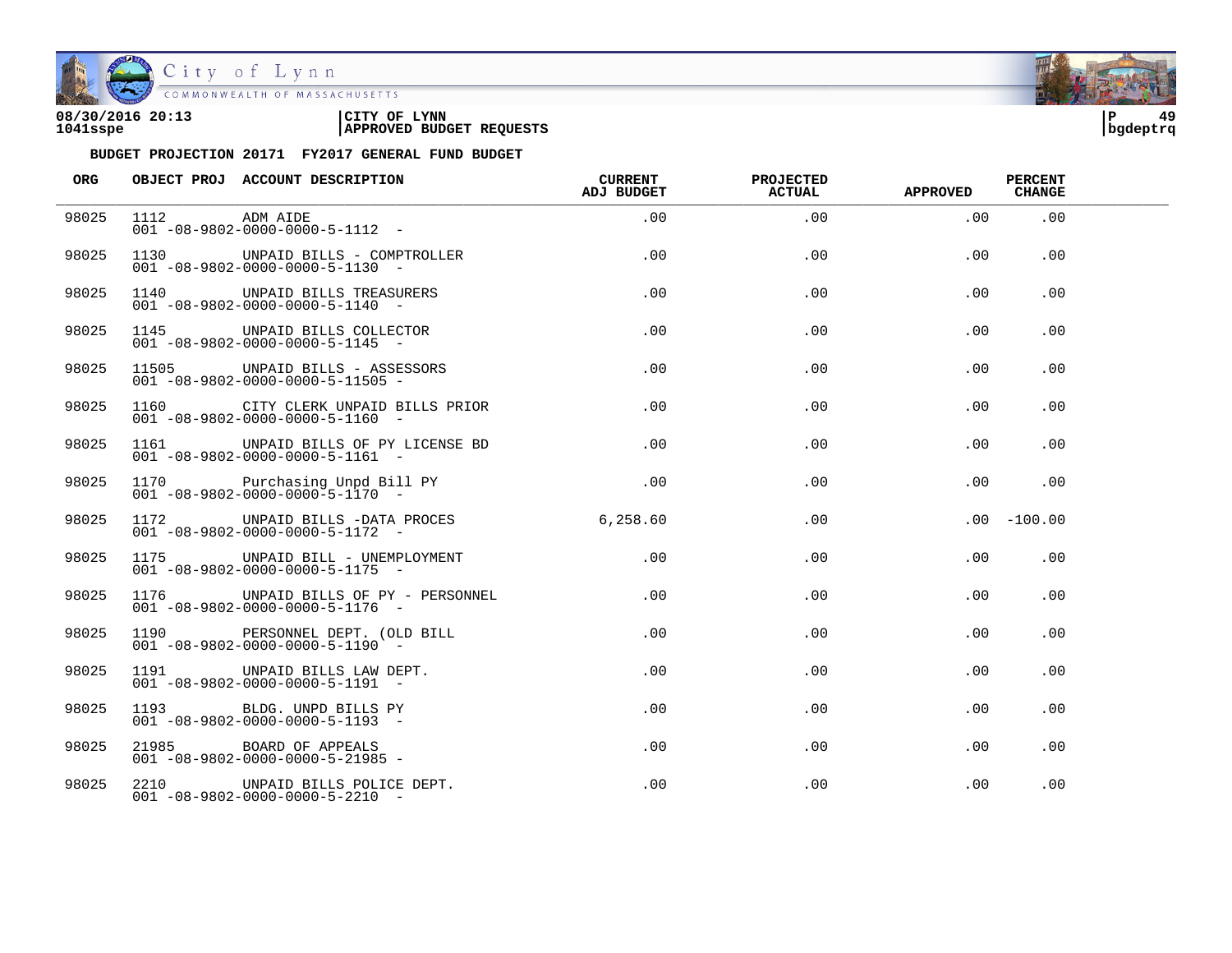

City of Lynn

COMMONWEALTH OF MASSACHUSETTS

#### **08/30/2016 20:13 |CITY OF LYNN |P 50 1041sspe |APPROVED BUDGET REQUESTS |bgdeptrq**

| ORG   | OBJECT PROJ ACCOUNT DESCRIPTION                                                                           | <b>CURRENT</b><br>ADJ BUDGET | <b>PROJECTED</b><br><b>ACTUAL</b> | <b>APPROVED</b> | <b>PERCENT</b><br><b>CHANGE</b> |  |
|-------|-----------------------------------------------------------------------------------------------------------|------------------------------|-----------------------------------|-----------------|---------------------------------|--|
| 98025 | 2240 UNPAID BILLS FIRE DEPT. 312.15<br>$001 - 08 - 9802 - 0000 - 0000 - 5 - 2240 -$                       |                              | .00                               |                 | $.00 - 100.00$                  |  |
| 98025 | 2251 CLECTRICAL UNPAID BILLS PR YRS .00<br>$001 - 08 - 9802 - 0000 - 0000 - 5 - 2251 -$                   |                              | .00                               | .00             | .00                             |  |
| 98025 | 2252 STREET LIGHTING<br>$001 - 08 - 9802 - 0000 - 0000 - 5 - 2252 -$                                      | .00                          | .00                               | .00             | .00                             |  |
| 98025 | 2290 HARBOR MASTER<br>$001 - 08 - 9802 - 0000 - 0000 - 5 - 2290 -$                                        | .00                          | .00                               | .00             | .00                             |  |
| 98025 | 4390 UNPAID BILLS DOG OFFICER<br>$001 - 08 - 9802 - 0000 - 0000 - 5 - 4390 -$                             | .00                          | .00                               | .00             | .00.                            |  |
| 98025 | 4391 UNPAID BILLS - ABAND. VEHICLES<br>$001 - 08 - 9802 - 0000 - 0000 - 5 - 4391 -$                       | .00                          | .00                               | .00             | .00                             |  |
| 98025 | 4392 UNPAID BILLS PARKING<br>$001 - 08 - 9802 - 0000 - 0000 - 5 - 4392 -$                                 | .00                          | .00                               | .00             | .00                             |  |
| 98025 | $\begin{array}{lll} 4400 & {\rm DPW/ADMIN.} \\ 001 & -08 - 9802 - 0000 - 0000 - 5 - 4400 & - \end{array}$ | 487.96                       | .00                               |                 | $.00 - 100.00$                  |  |
| 98025 | 4402 DPW UNPAID PY FACILITIES<br>$001 - 08 - 9802 - 0000 - 0000 - 5 - 4402 -$                             | .00                          | .00                               | .00             | .00                             |  |
| 98025 | 4404 DPW/MAINTENANCE OF EOUIPMENT<br>$001 - 08 - 9802 - 0000 - 0000 - 5 - 4404 -$                         | .00                          | .00                               | .00             | .00                             |  |
| 98025 | 4406 UNPAID BILLS DPW/HIGHWAY<br>$001 - 08 - 9802 - 0000 - 0000 - 5 - 4406 -$                             | $.00 \,$                     | .00                               | .00             | .00                             |  |
| 98025 | 4410 UNPAID BILLS SANITATION<br>$001 - 08 - 9802 - 0000 - 0000 - 5 - 4410 -$                              | .00                          | .00                               | .00             | .00                             |  |
| 98025 | 4412 UNPD BILL PY/DPW PARK REC<br>$001 - 08 - 9802 - 0000 - 0000 - 5 - 4412 -$                            | $.00 \,$                     | .00.                              | $.00 \,$        | .00.                            |  |
| 98025 | 4424 DPW CEMETERY/UNPD BILL PY<br>$001 - 08 - 9802 - 0000 - 0000 - 5 - 4424 -$                            | .00                          | $.00 \,$                          | $.00 \,$        | .00.                            |  |
| 98025 | 6510 HEALTH DEPT.<br>$001 - 08 - 9802 - 0000 - 0000 - 5 - 6510 -$                                         | $.00\,$                      | .00                               | $.00 \,$        | .00                             |  |
| 98025 | 6532 COUNCIL ON AGING UNPD BILLS PY<br>$001 - 08 - 9802 - 0000 - 0000 - 5 - 6532 -$                       | $.00 \,$                     | .00                               | .00             | .00                             |  |

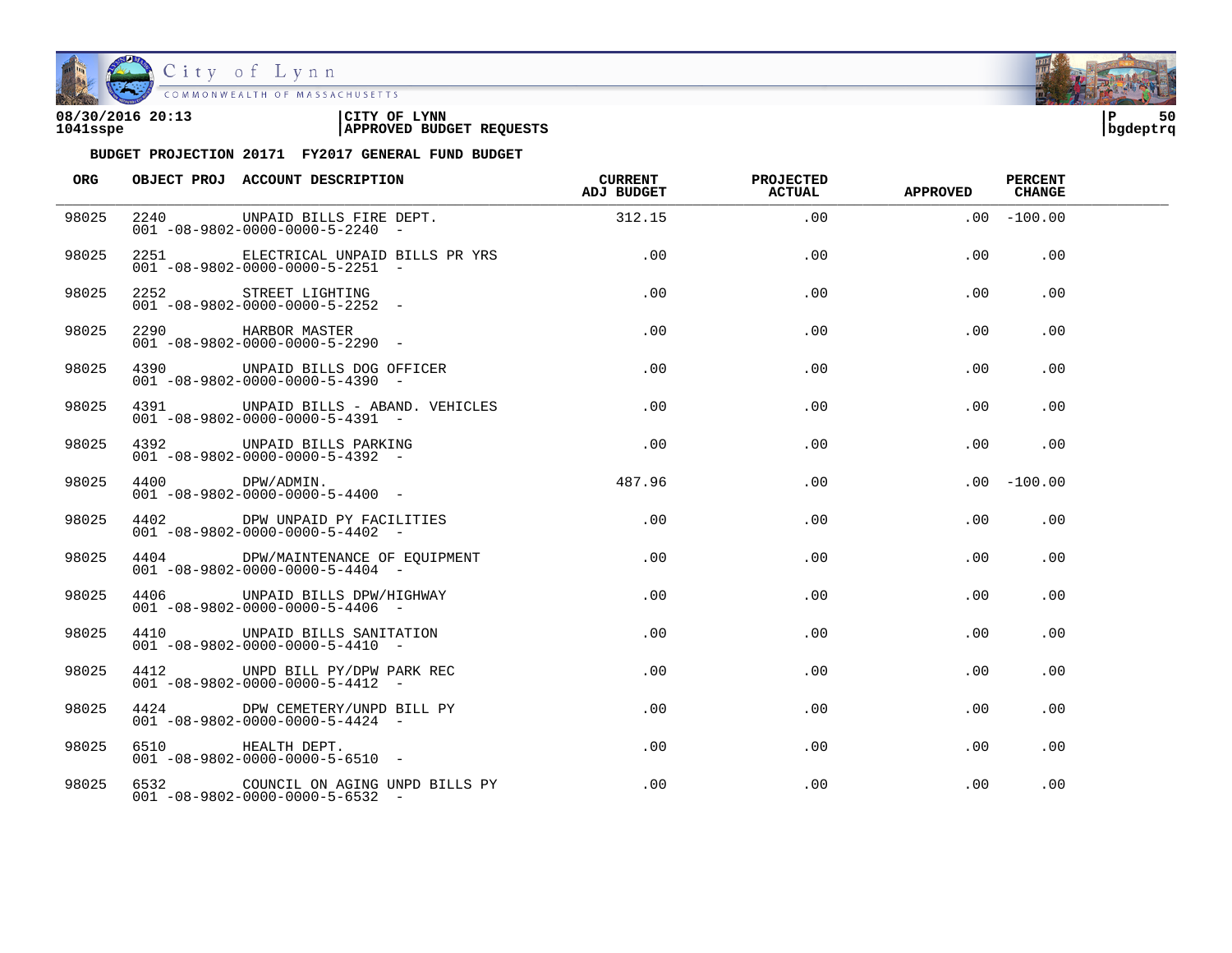

City of Lynn COMMONWEALTH OF MASSACHUSETTS

#### **08/30/2016 20:13 |CITY OF LYNN |P 51 1041sspe |APPROVED BUDGET REQUESTS |bgdeptrq**



| <b>ORG</b> |      | OBJECT PROJ ACCOUNT DESCRIPTION                                                         | <b>CURRENT</b><br>ADJ BUDGET | <b>PROJECTED</b><br><b>ACTUAL</b> | <b>APPROVED</b>              | <b>PERCENT</b><br><b>CHANGE</b> |  |
|------------|------|-----------------------------------------------------------------------------------------|------------------------------|-----------------------------------|------------------------------|---------------------------------|--|
| 98025      | 6533 | UNPAID BILLS TRANSPORTATI<br>$001 - 08 - 9802 - 0000 - 0000 - 5 - 6533$ -               | .00                          | .00                               | .00                          | .00                             |  |
| 98025      |      | 6581 Veterans' Benefits Meds<br>$001 - 08 - 9802 - 0000 - 0000 - 5 - 6581$ -            | .00                          | .00                               | .00                          | .00                             |  |
| 98025      |      | 6582 VETERANS OFFICE PRIOR YR BILLS<br>$001 - 08 - 9802 - 0000 - 0000 - 5 - 6582 -$     | .00                          | .00                               | $.00 \,$                     | .00                             |  |
| 98025      |      | 7633 UNPAID BILL 4TH OF JULY<br>$001 - 08 - 9802 - 0000 - 0000 - 5 - 7633$ -            | $.00\,$                      | .00                               | .00                          | .00                             |  |
| 98025      |      | 7642 GAR BLDG UNPD BILLS PY<br>$001 - 08 - 9802 - 0000 - 0000 - 5 - 7642 -$             | .00                          | .00                               | .00                          | .00                             |  |
| 98025      |      | 9801 HEALTH & LIFE INSURANCE<br>$001 - 08 - 9802 - 0000 - 0000 - 5 - 9801 -$            | .00                          | .00                               | .00                          | .00                             |  |
| 98035      |      | 7800 OTHERWISE UNCLASSIFIED 949,000.00<br>$001 - 08 - 9803 - 0000 - 0000 - 5 - 7800 -$  |                              | .00                               | 1,000,000.00                 | 5.37                            |  |
| 98035      |      | 9510 TRANSFER ACCOUNTS/RESERVE FUND .00<br>$001 - 08 - 9803 - 0000 - 0000 - 5 - 9510 -$ |                              | .00                               | $\overline{\phantom{0}}$ .00 | .00                             |  |
| 98045      |      | 7400 INSURANCE PREMIUMS<br>$001 - 08 - 9804 - 0000 - 0000 - 5 - 7400 -$                 | 2,010,000.00                 | .00                               | 2,010,000.00                 | .00                             |  |
| 99204      |      | 1000 PAYROLL SALARIES<br>001 -09-9920-0000-0000-4-1000 -                                | 9,234.00                     | .00                               | 9,234.00                     | .00                             |  |
| 99205      |      | 6900 OTHER INTERGOVERNMENTAL<br>$001 - 09 - 9920 - 0000 - 0000 - 5 - 6900 -$            | 100.00                       | .00                               | 100.00                       | .00                             |  |
| 99305      |      | 3200 OUTSIDE-TUITION<br>$001 - 09 - 9930 - 0000 - 0000 - 5 - 3200 -$                    | 1,076,568.00                 | .00                               | 1,076,568.00                 | .00                             |  |
| 99999      |      | 1000 PAYROLL SALARIES<br>001 -01- -0000-0000-4-1000 -                                   | .00                          | .00                               | .00                          | .00                             |  |
| 99999      |      | 99999 UNDEFINED OBJECT<br>$001 - 01 - 0000 - 0000 - 4 - 99999 -$                        | .00                          | .00                               | .00                          | .00                             |  |
| D0014      |      | 1101 REGULAR TEACHER SALARIES<br>$001 - 03 - 3000 - 3001 - 0000 - 4 - 1101 -$           | 887,433.00                   | .00                               | 887,433.00                   | .00                             |  |
| D0014      |      | 1101B SPED TEACHER SALARIES<br>$001 - 03 - 3000 - 3001 - 0000 - 4 - 1101B -$            | 134,990.00                   | .00                               | 134,990.00                   | .00                             |  |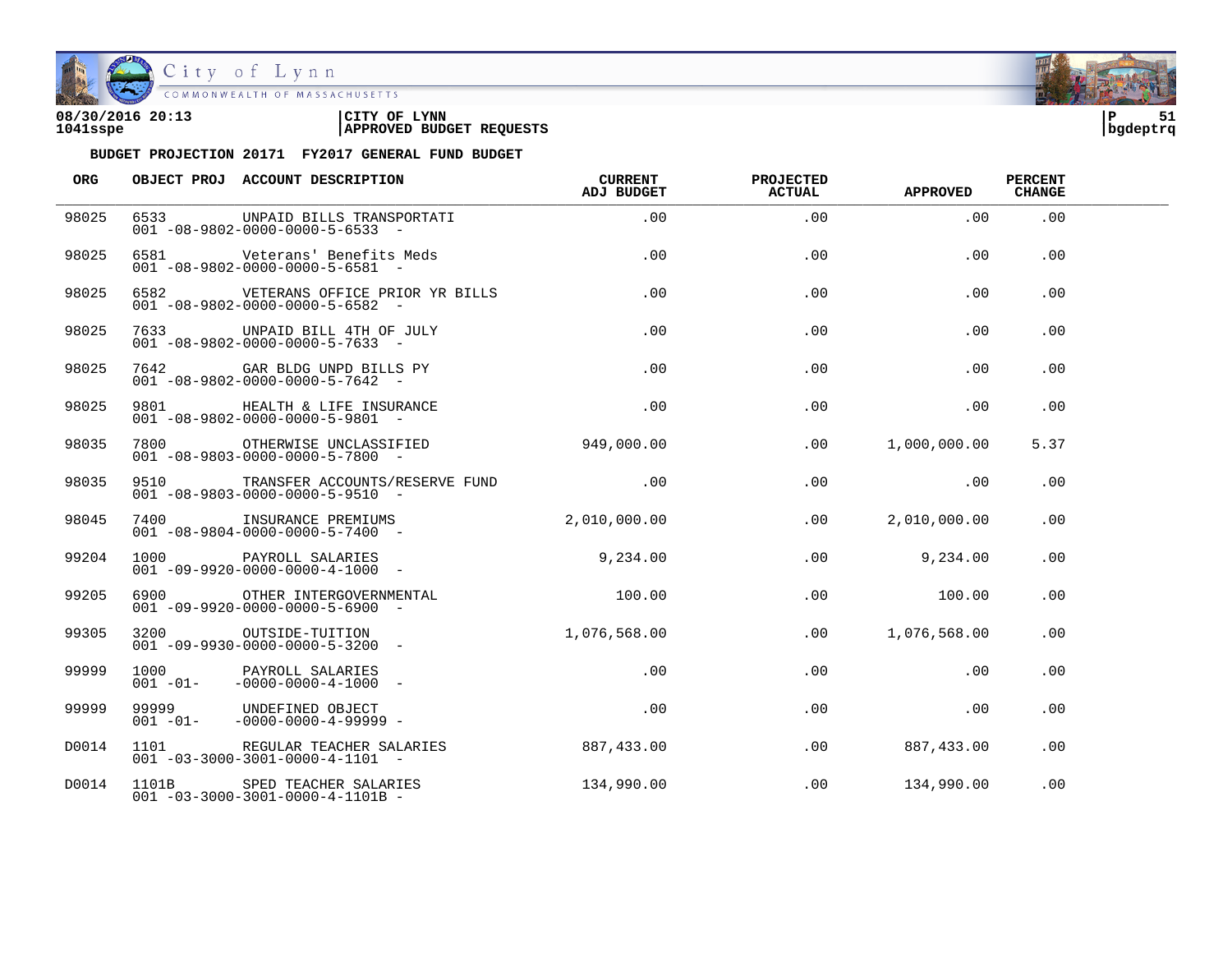

| 08/30/2016 20:13<br>1041sspe | CITY OF LYNN<br><b>APPROVED BUDGET REQUESTS</b> | bqdeptrq | 52 |
|------------------------------|-------------------------------------------------|----------|----|
|------------------------------|-------------------------------------------------|----------|----|

| ORG   |                 | OBJECT PROJ ACCOUNT DESCRIPTION                                                     | CURRENT<br>ADJ BUDGET | <b>PROJECTED</b><br><b>ACTUAL</b> | <b>APPROVED</b> | <b>PERCENT</b><br><b>CHANGE</b> |  |
|-------|-----------------|-------------------------------------------------------------------------------------|-----------------------|-----------------------------------|-----------------|---------------------------------|--|
| D0014 |                 | 1101C TBE TEACHER SALARIES<br>$001 - 03 - 3000 - 3001 - 0000 - 4 - 1101C -$         | 26,998.00             | .00                               | 26,998.00       | .00                             |  |
| D0014 |                 | 1105 PRINCIPAL SALARIES<br>$001 - 03 - 3000 - 3001 - 0000 - 4 - 1105$ -             | 101,000.00            | .00                               | 101,000.00      | .00                             |  |
| D0014 |                 | 1107 CLERICAL SALARIES<br>$001 - 03 - 3000 - 3001 - 0000 - 4 - 1107$ -              | 43,832.00             | .00                               | 43,832.00       | .00                             |  |
| D0014 |                 | 1108 CUSTODIAL SALARIES<br>$001 - 03 - 3000 - 3001 - 0000 - 4 - 1108 -$             | .00                   | .00                               | $\sim$ 00       | .00                             |  |
| D0014 |                 | 1110 REGULAR PARA SALARIES<br>$001 - 03 - 3000 - 3001 - 0000 - 4 - 1110 -$          | 62,090.00             |                                   | $.00$ 62,090.00 | .00                             |  |
| D0014 |                 | 1110B SPED PARA SALARIES<br>$001 - 03 - 3000 - 3001 - 0000 - 4 - 1110B -$           | .00                   | .00                               | .00             | .00                             |  |
| D0014 |                 | 1113 ABORN SUMMER PROF DEVEL STIPEN<br>$001 - 03 - 3000 - 3001 - 0000 - 4 - 1113 -$ | .00                   | .00                               | .00             | .00                             |  |
| D0014 |                 | 1113G ABORN ADD'L HRS FOR TUTORING<br>$001 - 03 - 3000 - 3001 - 0000 - 4 - 1113G -$ | .00                   | .00                               | .00             | .00                             |  |
| D0014 |                 | 1114 SUBSTITUTES SALARIES<br>$001 - 03 - 3000 - 3001 - 0000 - 4 - 1114 -$           | .00                   | .00                               | .00             | .00                             |  |
| D0014 |                 | 1129 LUNCH AIDES SALARIES<br>$001 - 03 - 3000 - 3001 - 0000 - 4 - 1129 -$           | 36,787.00             | $.00 \,$                          | 36,787.00       | .00                             |  |
| D0014 | 5109 TECHNOLOGY | $001 - 03 - 3000 - 3001 - 0000 - 4 - 5109$ -                                        | .00                   | .00                               | .00             | .00                             |  |
| D0015 |                 | 2101 ABORN/ELECTRICITY<br>$001 - 03 - 3000 - 3001 - 0000 - 5 - 2101 -$              | $.00 \,$              | .00                               | .00             | .00                             |  |
| D0015 | 2102 ABORN/GAS  | $001 - 03 - 3000 - 3001 - 0000 - 5 - 2102 -$                                        | $.00 \,$              | .00                               | .00             | .00                             |  |
| D0015 |                 | 3404 ABORN/TELEPHONE<br>$001 - 03 - 3000 - 3001 - 0000 - 5 - 3404 -$                | $.00 \,$              | .00                               | .00             | .00                             |  |
| D0015 |                 | 4103 ABORN/#2 FUEL OIL<br>$001 - 03 - 3000 - 3001 - 0000 - 5 - 4103 -$              | $.00 \,$              | .00                               | .00             | .00                             |  |
| D0015 |                 | 5100 ABORN/COMPU.HDW.SUPPLIES<br>$001 - 03 - 3000 - 3001 - 0000 - 5 - 5100 -$       | $.00 \,$              | .00                               | .00             | .00                             |  |

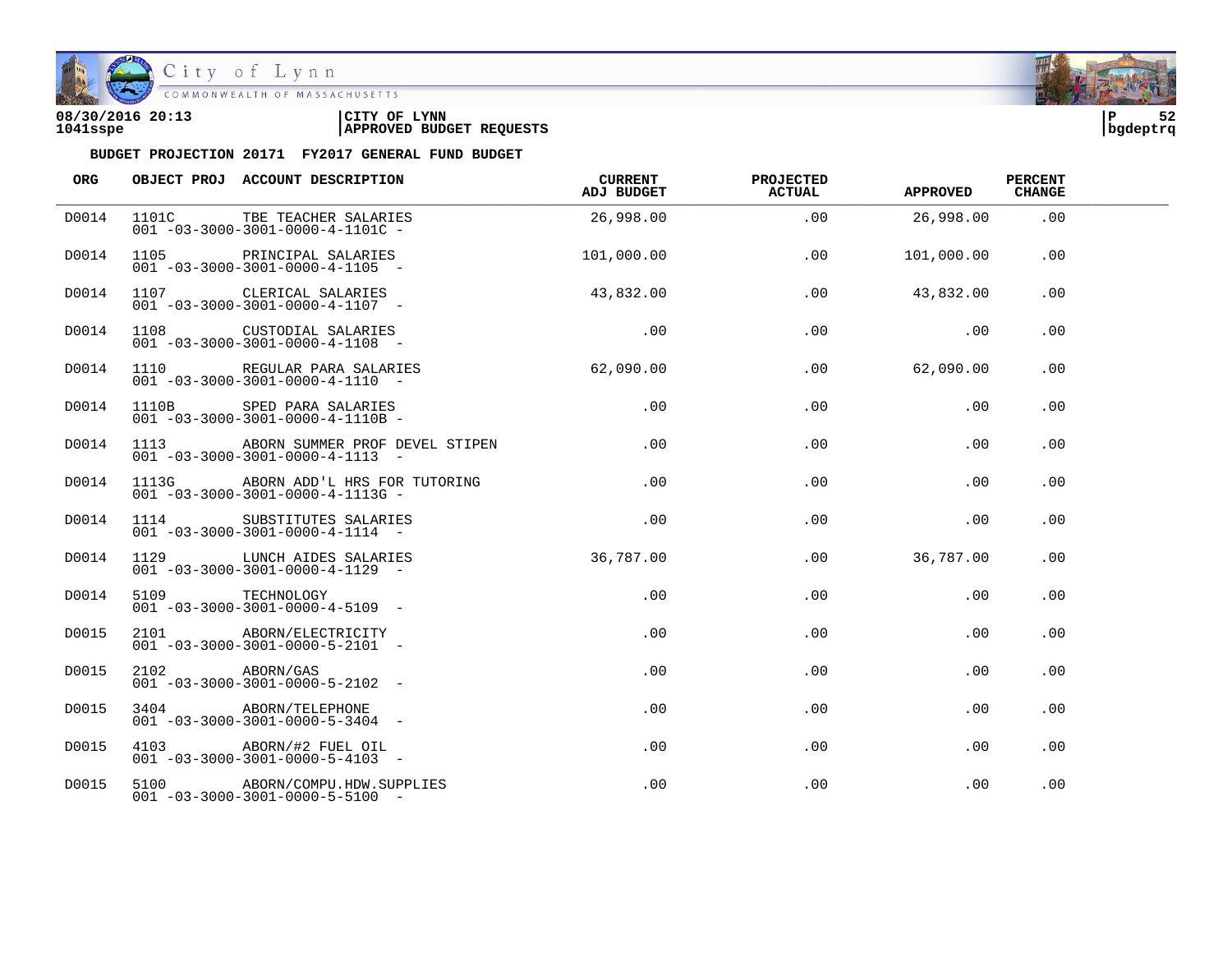

| 08/30/2016 20:13 | LYNN<br>CITY OF                 | ם ו      | - - |
|------------------|---------------------------------|----------|-----|
| 1041sspe         | <b>APPROVED BUDGET REQUESTS</b> | bqdeptrq |     |

| ORG   |      | OBJECT PROJ ACCOUNT DESCRIPTION                                                       | <b>CURRENT</b><br>ADJ BUDGET | <b>PROJECTED</b><br><b>ACTUAL</b> | <b>APPROVED</b> | <b>PERCENT</b><br><b>CHANGE</b> |  |
|-------|------|---------------------------------------------------------------------------------------|------------------------------|-----------------------------------|-----------------|---------------------------------|--|
| D0015 |      | 5101 ABORN/BOOKS<br>$001 - 03 - 3000 - 3001 - 0000 - 5 - 5101 -$                      | .00                          | .00                               | .00             | .00                             |  |
| D0015 |      | 5102 ABORN/SUPPLIES<br>$001 - 03 - 3000 - 3001 - 0000 - 5 - 5102 -$                   | 7,744.00                     | .00                               | 7,744.00        | .00                             |  |
| D0015 |      | 5103 ABORN/LIBRARY MATS.<br>$001 - 03 - 3000 - 3001 - 0000 - 5 - 5103 -$              | 1,000.00                     | .00                               | 1,000.00        | .00                             |  |
| D0015 |      | 5109 TECHNOLOGY<br>001 -03-3000-3001-0000-5-5109 -                                    | .00                          | .00                               | .00             | .00                             |  |
| D0015 |      | 5120 ABORN/PRINC. INCENTIVES<br>$001 - 03 - 3000 - 3001 - 0000 - 5 - 5120 -$          | .00                          | .00                               | .00             | .00                             |  |
| D0054 |      | 1101 REGULAR TEACHER SALARIES<br>$001 - 03 - 3000 - 3005 - 0000 - 4 - 1101 -$         | 1,079,920.00                 | .00                               | 1,079,920.00    | .00.                            |  |
| D0054 |      | UPBU IEACHER SALARIES<br>- 001 -03-3000-3005-0000-4-1101B                             | 67,495.00                    | .00                               | 67,495.00       | .00                             |  |
| D0054 |      | 1101C TBE TEACHER SALARIES<br>$001 - 03 - 3000 - 3005 - 0000 - 4 - 1101C -$           | 134,990.00                   | .00                               | 134,990.00      | .00                             |  |
| D0054 | 1105 | PRINCIPAL SALARIES<br>$001 - 03 - 3000 - 3005 - 0000 - 4 - 1105$ -                    | 115,633.00                   | .00                               | 115,633.00      | .00                             |  |
| D0054 |      | 1107 CLERICAL SALARIES<br>$001 - 03 - 3000 - 3005 - 0000 - 4 - 1107 -$                | 43,832.00                    | $.00 \,$                          | 43,832.00       | .00                             |  |
| D0054 |      | 1108 CUSTODIAL SALARIES<br>$001 - 03 - 3000 - 3005 - 0000 - 4 - 1108 -$               | .00                          | .00                               | .00             | .00                             |  |
| D0054 |      | 1110 REGULAR PARA SALARIES<br>$001 - 03 - 3000 - 3005 - 0000 - 4 - 1110 -$            | $.00 \,$                     | .00                               | .00             | .00                             |  |
| D0054 |      | 1110B SPED PARA SALARIES<br>$001 - 03 - 3000 - 3005 - 0000 - 4 - 1110B -$             | 62,090.00                    | .00                               | 62,090.00       | .00                             |  |
| D0054 |      | 1113 BRICKETT SUMMER PROF DEVEL STI<br>$001 - 03 - 3000 - 3005 - 0000 - 4 - 1113 - -$ | $.00\,$                      | $.00 \,$                          | .00             | .00                             |  |
| D0054 |      | 1113G BRICKETT ADDL HRS FOR TUTORING<br>$001 - 03 - 3000 - 3005 - 0000 - 4 - 1113G -$ | $.00 \,$                     | .00                               | .00             | .00                             |  |
| D0054 |      | 1114 SUBSTITUTES SALARIES<br>$001 - 03 - 3000 - 3005 - 0000 - 4 - 1114 -$             | $.00 \,$                     | .00                               | .00             | .00                             |  |

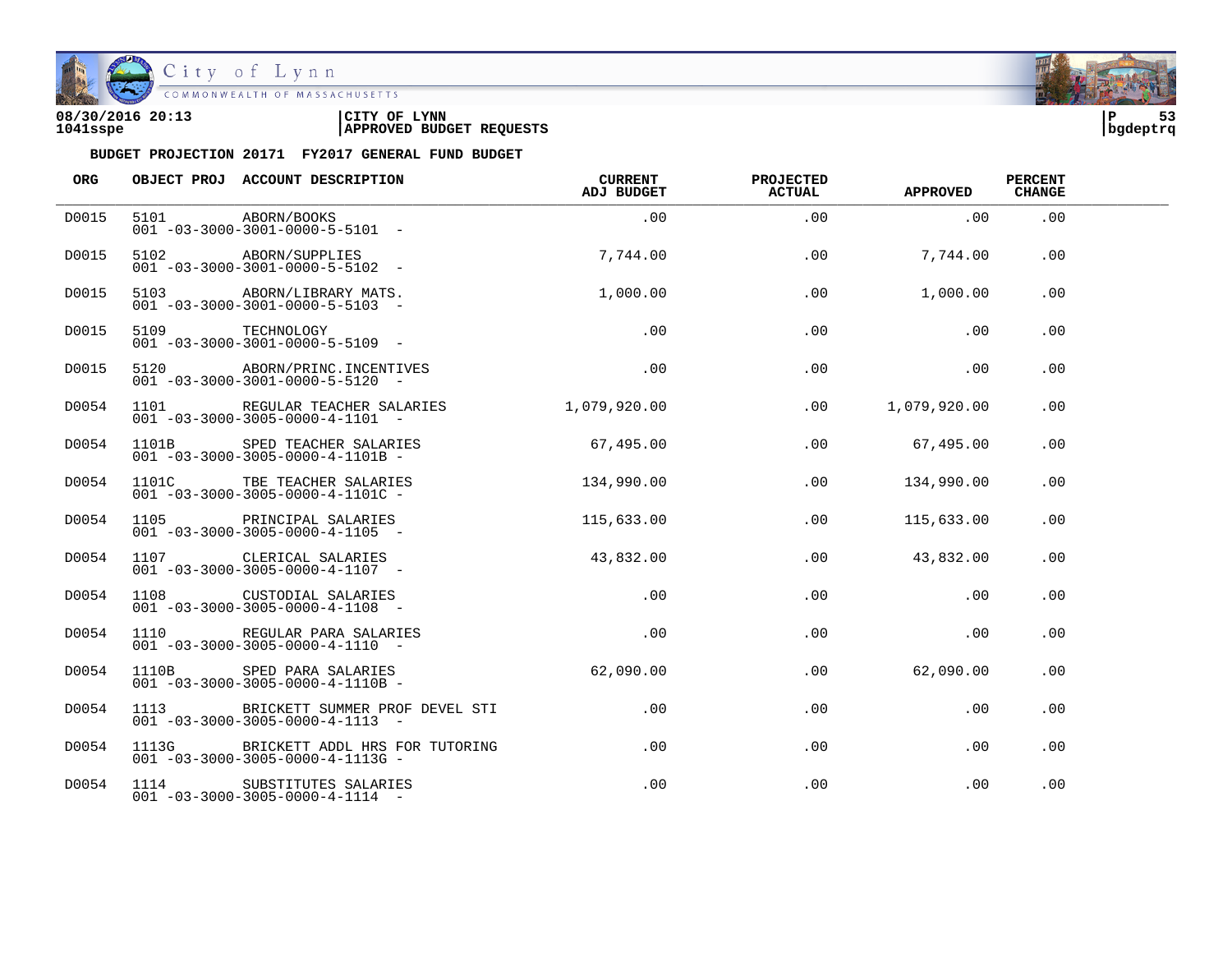

City of Lynn COMMONWEALTH OF MASSACHUSETTS

#### **08/30/2016 20:13 |CITY OF LYNN |P 54 1041sspe |APPROVED BUDGET REQUESTS |bgdeptrq**

| ORG   |                 | OBJECT PROJ ACCOUNT DESCRIPTION                                                | CURRENT<br>ADJ BUDGET | <b>PROJECTED</b><br><b>ACTUAL</b> | <b>APPROVED</b> | <b>PERCENT</b><br><b>CHANGE</b> |  |
|-------|-----------------|--------------------------------------------------------------------------------|-----------------------|-----------------------------------|-----------------|---------------------------------|--|
| D0054 | 1129            | LUNCH AIDES SALARIES<br>$001 - 03 - 3000 - 3005 - 0000 - 4 - 1129 -$           | 31,069.00             | .00                               | 31,069.00       | .00                             |  |
| D0054 | 5109 TECHNOLOGY | $001 - 03 - 3000 - 3005 - 0000 - 4 - 5109$ -                                   | .00                   | .00                               | .00             | .00                             |  |
| D0055 |                 | 2101 BRICKETT/ELECTRICITY<br>$001 - 03 - 3000 - 3005 - 0000 - 5 - 2101 -$      | .00                   | .00                               | .00             | .00                             |  |
| D0055 |                 | 2102 BRICKETT/GAS<br>$001 - 03 - 3000 - 3005 - 0000 - 5 - 2102 -$              | .00                   | .00                               | .00             | .00                             |  |
| D0055 |                 | 3404 BRICKETT/TELEPHONE<br>$001 - 03 - 3000 - 3005 - 0000 - 5 - 3404 -$        | .00                   | .00                               | .00             | .00                             |  |
| D0055 |                 | 4103 BRICKETT/#2 FUEL OIL<br>$001 - 03 - 3000 - 3005 - 0000 - 5 - 4103$ -      | $.00 \,$              | .00                               | .00             | .00                             |  |
| D0055 |                 | 5100 BRICKETT/COMPU.HDW.SUPPLS<br>$001 - 03 - 3000 - 3005 - 0000 - 5 - 5100 -$ | .00                   | .00                               | .00             | .00                             |  |
| D0055 |                 | 5101 BRICKETT/BOOKS<br>$001 - 03 - 3000 - 3005 - 0000 - 5 - 5101 -$            | .00                   | .00                               | .00             | .00                             |  |
| D0055 |                 | 5102 BRICKETT/SUPPLIES<br>$001 - 03 - 3000 - 3005 - 0000 - 5 - 5102 -$         | 8,336.00              | $.00 \,$                          | 8,336.00        | .00                             |  |
| D0055 |                 | 5103 BRICKETT/LIBR.MATS.<br>$001 - 03 - 3000 - 3005 - 0000 - 5 - 5103 -$       | 1,000.00              | .00                               | 1,000.00        | .00                             |  |
| D0055 | 5109 TECHNOLOGY | $001 - 03 - 3000 - 3005 - 0000 - 5 - 5109$ -                                   | .00                   | .00                               | .00             | .00                             |  |
| D0055 |                 | 5120 BRICKETT/PRINC.INCENTIVES<br>$001 - 03 - 3000 - 3005 - 0000 - 5 - 5120 -$ | .00                   | .00                               | .00             | .00                             |  |
| D0104 |                 | 1101 REGULAR TEACHER SALARIES<br>$001 - 03 - 3000 - 3010 - 0000 - 4 - 1101 -$  | 1,256,905.00          | .00                               | 1,256,905.00    | .00                             |  |
| D0104 |                 | 1101B SPED TEACHER SALARIES<br>$001 - 03 - 3000 - 3010 - 0000 - 4 - 1101B -$   | 607, 455.00           | .00                               | 607,455.00      | .00                             |  |
| D0104 |                 | 1101C TBE TEACHER SALARIES<br>$001 - 03 - 3000 - 3010 - 0000 - 4 - 1101C -$    | 67,495.00             | .00                               | 67,495.00       | .00                             |  |
| D0104 |                 | 1105 PRINCIPAL SALARIES<br>$001 - 03 - 3000 - 3010 - 0000 - 4 - 1105$ -        | 119,059.00            | .00                               | 119,059.00      | .00                             |  |

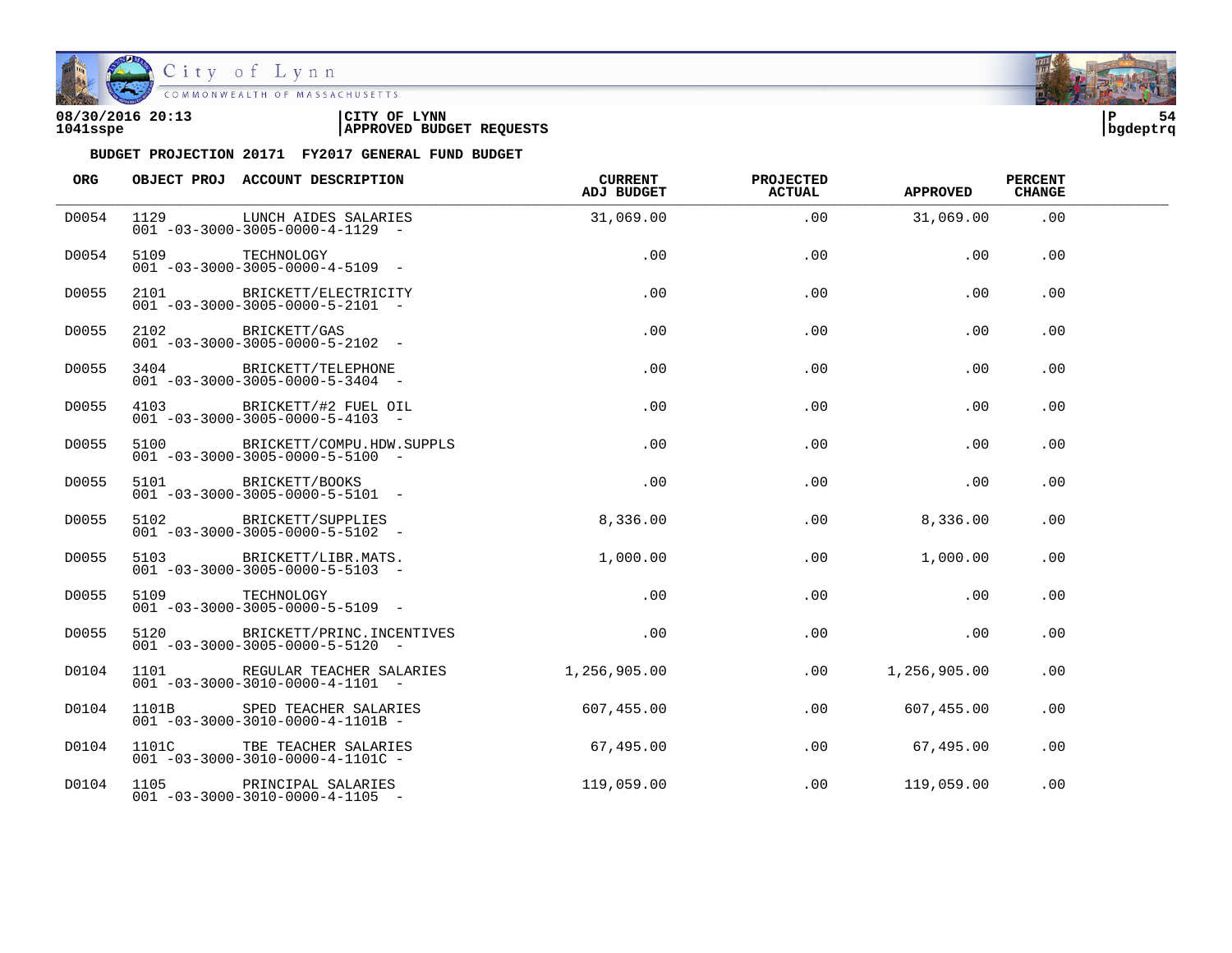

| 08/30/2016 20:13 | CITY OF<br><b>LYNN</b>          | l P      | $ -$ |
|------------------|---------------------------------|----------|------|
| 1041sspe         | <b>APPROVED BUDGET REQUESTS</b> | bqdeptrq |      |

| ORG   |                 | OBJECT PROJ ACCOUNT DESCRIPTION                                                       | CURRENT<br>ADJ BUDGET | <b>PROJECTED</b><br><b>ACTUAL</b> | <b>APPROVED</b> | <b>PERCENT</b><br><b>CHANGE</b> |  |
|-------|-----------------|---------------------------------------------------------------------------------------|-----------------------|-----------------------------------|-----------------|---------------------------------|--|
| D0104 |                 | 1105A PROGRAM SPECIALIST<br>$001 - 03 - 3000 - 3010 - 0000 - 4 - 1105A -$             | 92,738.00             | .00                               | 92,738.00       | .00                             |  |
| D0104 |                 | 1107 CLERICAL SALARIES<br>$001 - 03 - 3000 - 3010 - 0000 - 4 - 1107$ -                | 43,832.00             | .00                               | 43,832.00       | .00                             |  |
| D0104 |                 | 1108 CUSTODIAL SALARIES<br>$001 - 03 - 3000 - 3010 - 0000 - 4 - 1108 -$               | .00                   | .00                               | .00             | .00                             |  |
| D0104 |                 | 1110 REGULAR PARA SALARIES<br>$001 - 03 - 3000 - 3010 - 0000 - 4 - 1110 - -$          | 93, 135, 00           | .00                               | 93,135.00       | .00                             |  |
| D0104 |                 | 1110B SPED PARA SALARIES<br>$001 - 03 - 3000 - 3010 - 0000 - 4 - 1110B -$             | 217,315.00            | .00                               | 217,315.00      | .00                             |  |
| D0104 |                 | 1110C TBE PARA SALARIES<br>$001 - 03 - 3000 - 3010 - 0000 - 4 - 1110C -$              | .00                   | .00                               | .00             | .00                             |  |
| D0104 |                 | 1113 CALLAHAN SUMMER PROF DEVEL STI<br>$001 - 03 - 3000 - 3010 - 0000 - 4 - 1113 - -$ | .00                   | .00                               | .00             | .00                             |  |
| D0104 |                 | 1113G CALLAHAN ADDL HRS FOR TUTORING<br>$001 - 03 - 3000 - 3010 - 0000 - 4 - 1113G -$ | .00                   | .00                               | .00             | .00                             |  |
| D0104 |                 | 1114 SUBSTITUTES SALARIES<br>$001 - 03 - 3000 - 3010 - 0000 - 4 - 1114 -$             | .00                   | .00                               | .00             | .00                             |  |
| D0104 |                 | 1129 LUNCH AIDES SALARIES<br>$001 - 03 - 3000 - 3010 - 0000 - 4 - 1129 -$             | 46,948.00             | $.00 \,$                          | 46,948.00       | .00                             |  |
| D0104 | 5109 TECHNOLOGY | $001 - 03 - 3000 - 3010 - 0000 - 4 - 5109$ -                                          | .00                   | .00                               | .00             | .00                             |  |
| D0105 |                 | 2101 CALLAHAN/ELECTRICITY<br>$001 - 03 - 3000 - 3010 - 0000 - 5 - 2101 -$             | $.00 \,$              | .00                               | .00             | .00                             |  |
| D0105 |                 | 2102 CALLAHAN/GAS<br>$001 - 03 - 3000 - 3010 - 0000 - 5 - 2102 -$                     | $.00 \,$              | .00                               | .00             | .00                             |  |
| D0105 |                 | 3404 CALLAHAN/TELEPHONE<br>$001 - 03 - 3000 - 3010 - 0000 - 5 - 3404 -$               | $.00 \,$              | $.00 \,$                          | .00             | .00                             |  |
| D0105 |                 | 4104 CALLAHAN/#4 FUEL OIL<br>$001 - 03 - 3000 - 3010 - 0000 - 5 - 4104 -$             | $.00 \,$              | .00                               | .00             | .00                             |  |
| D0105 |                 | 5100 CALLAHAN/COMPU.HDW.SUPPLS<br>$001 - 03 - 3000 - 3010 - 0000 - 5 - 5100 -$        | $.00 \,$              | .00                               | .00             | .00                             |  |

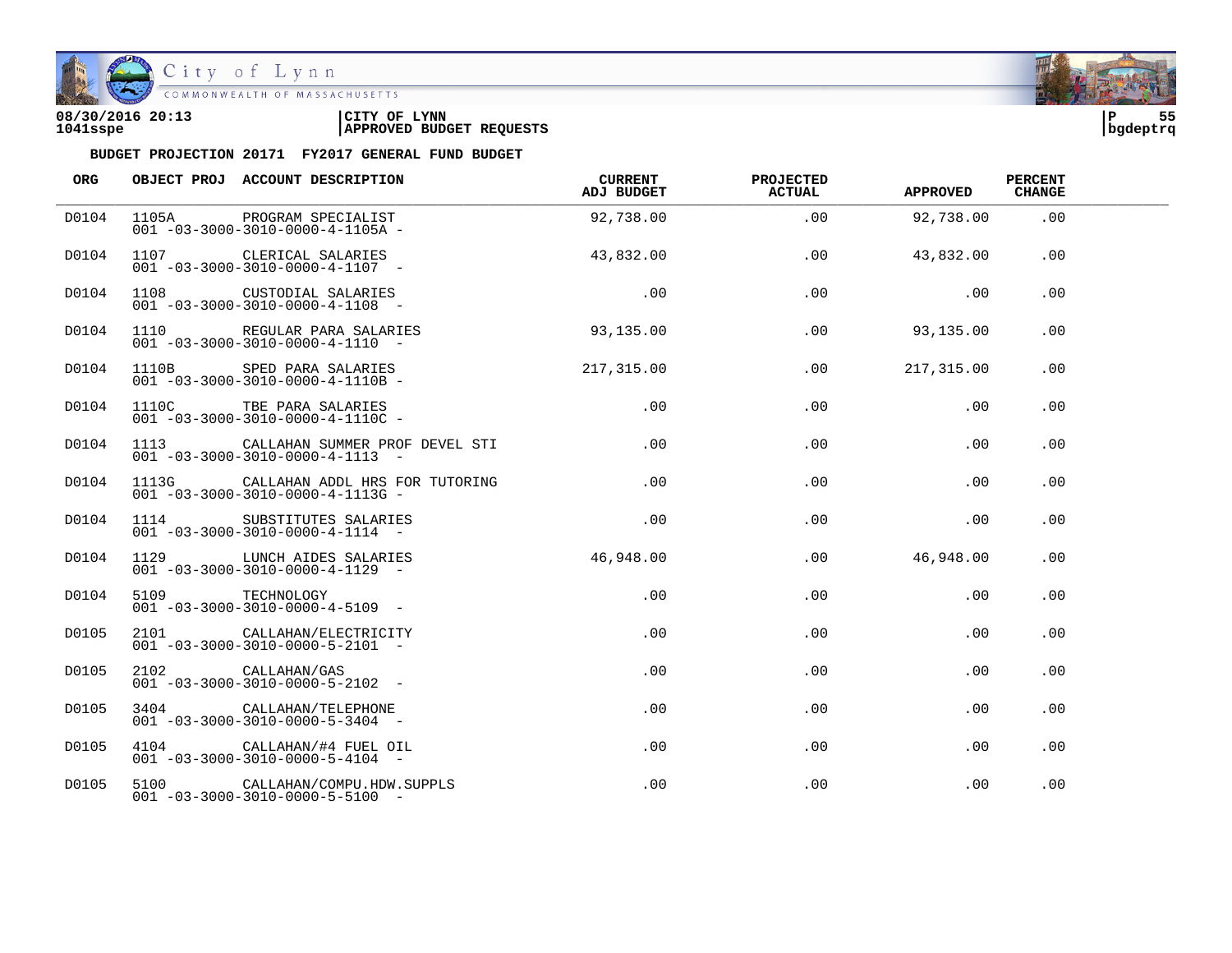

| 08/30/2016 20:13 | CITY OF<br><b>LYNN</b>          | l P      | - - |
|------------------|---------------------------------|----------|-----|
| 1041sspe         | <b>APPROVED BUDGET REQUESTS</b> | bgdeptrq |     |

| ORG   |       | OBJECT PROJ ACCOUNT DESCRIPTION                                                | <b>CURRENT</b><br>ADJ BUDGET | <b>PROJECTED</b><br><b>ACTUAL</b> | <b>APPROVED</b> | <b>PERCENT</b><br><b>CHANGE</b> |  |
|-------|-------|--------------------------------------------------------------------------------|------------------------------|-----------------------------------|-----------------|---------------------------------|--|
| D0105 |       | 5101 CALLAHAN/BOOKS<br>$001 - 03 - 3000 - 3010 - 0000 - 5 - 5101 -$            | .00                          | .00                               | .00             | .00                             |  |
| D0105 |       | 5102 CALLAHAN/SUPPLIES<br>$001 - 03 - 3000 - 3010 - 0000 - 5 - 5102$ -         | 14,050.00                    | .00                               | 14,050.00       | $.00 \,$                        |  |
| D0105 |       | 5103 CALLAHAN/LIBR.MATS.<br>$001 - 03 - 3000 - 3010 - 0000 - 5 - 5103 -$       | 1,000.00                     | .00                               | 1,000.00        | .00                             |  |
| D0105 |       | 5109 TECHNOLOGY<br>001 -03-3000-3010-0000-5-5109 -                             | .00                          | .00                               | .00             | .00                             |  |
| D0105 |       | 5120 CALLAHAN/PRINC.INCENTIVES<br>$001 - 03 - 3000 - 3010 - 0000 - 5 - 5120 -$ | .00                          | .00                               | .00             | .00                             |  |
| D0154 | 1100C | SALARIES<br>$001 - 03 - 3000 - 3015 - 0000 - 4 - 1100C$ -                      | .00                          | .00                               | .00             | .00                             |  |
| D0154 |       | 1100S BUILDING SUBS<br>$001 - 03 - 3000 - 3015 - 0000 - 4 - 1100S -$           | 18,000.00                    | .00                               | 18,000.00       | .00                             |  |
| D0154 |       | 1101 REGULAR TEACHER SALARIES<br>$001 - 03 - 3000 - 3015 - 0000 - 4 - 1101 -$  | 1,687,123.00                 | .00                               | 1,687,123.00    | .00                             |  |
| D0154 |       | 1101B SPED TEACHER SALARIES<br>$001 - 03 - 3000 - 3015 - 0000 - 4 - 1101B -$   | 404,970.00                   | .00                               | 404,970.00      | .00                             |  |
| D0154 |       | 1101C TBE TEACHER SALARIES<br>$001 - 03 - 3000 - 3015 - 0000 - 4 - 1101C -$    | 337, 475.00                  | $.00 \,$                          | 337,475.00      | .00                             |  |
| D0154 |       | COUNSELOR SALARIES<br>001 -03-3000-3015-0000-4-1102 -                          | .00                          | .00                               | .00             | .00                             |  |
| D0154 |       | 1105 PRINCIPAL SALARIES<br>$0.01 - 0.3 - 30.00 - 30.15 - 0.000 - 4 - 1.105 -$  | 112,843.00                   | .00                               | 112,843.00      | .00                             |  |
| D0154 |       | 1105A PROGRAM SPECIALIST<br>$001 - 03 - 3000 - 3015 - 0000 - 4 - 1105A -$      | 90,160.00                    | .00                               | 90,160.00       | .00                             |  |
| D0154 |       | 1107 CLERICAL SALARIES<br>$001 - 03 - 3000 - 3015 - 0000 - 4 - 1107 -$         | 65,748.00                    | .00                               | 65,748.00       | .00                             |  |
| D0154 |       | 1108 CUSTODIAL SALARIES<br>$001 - 03 - 3000 - 3015 - 0000 - 4 - 1108 -$        | .00                          | $.00 \,$                          | $\sim 00$       | .00                             |  |
| D0154 |       | 1110 REGULAR PARA SALARIES<br>$001 - 03 - 3000 - 3015 - 0000 - 4 - 1110 -$     | 155, 225.00                  | .00                               | 155,225.00      | .00                             |  |

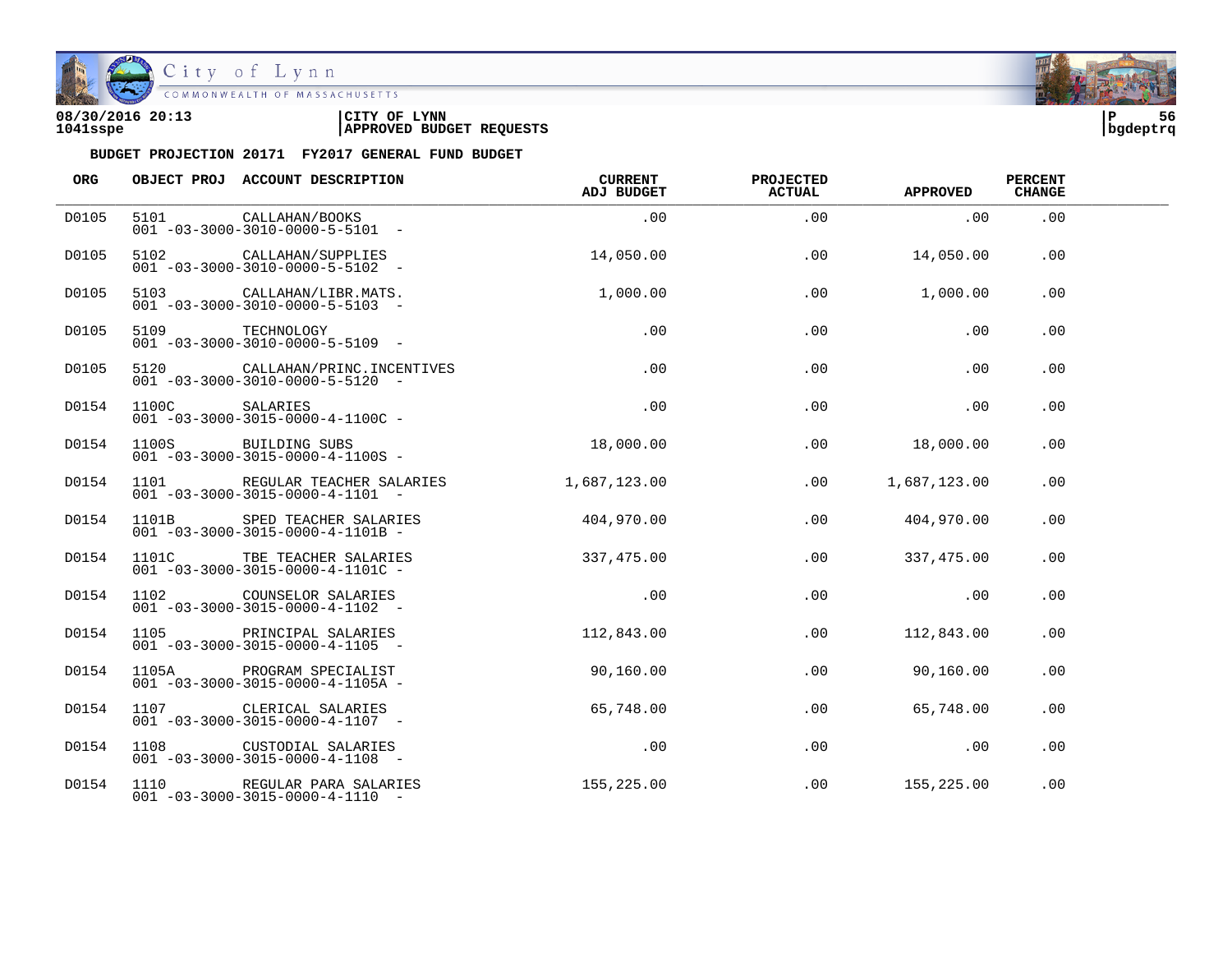

| 08/30/2016 20:13 | CITY OF<br><b>LYNN</b>          | l P      | -- |
|------------------|---------------------------------|----------|----|
| 1041sspe         | <b>APPROVED BUDGET REQUESTS</b> | bqdeptrq |    |

| ORG   |                 | OBJECT PROJ ACCOUNT DESCRIPTION                                                      | CURRENT<br>ADJ BUDGET | <b>PROJECTED</b><br><b>ACTUAL</b> | <b>APPROVED</b> | <b>PERCENT</b><br><b>CHANGE</b> |  |
|-------|-----------------|--------------------------------------------------------------------------------------|-----------------------|-----------------------------------|-----------------|---------------------------------|--|
| D0154 | 1110B           | SPED PARA SALARIES<br>$001 - 03 - 3000 - 3015 - 0000 - 4 - 1110B -$                  | 31,045.00             | .00                               | 31,045.00       | .00                             |  |
| D0154 |                 | 1113 COBBET SUMMER PROF DEVEL STIP<br>$001 - 03 - 3000 - 3015 - 0000 - 4 - 1113 - -$ | .00                   | .00                               | .00             | .00                             |  |
| D0154 |                 | 1113G COBBET ADD'L HRS FOR TUTORING<br>$001 - 03 - 3000 - 3015 - 0000 - 4 - 1113G -$ | .00                   | .00                               | .00             | .00                             |  |
| D0154 |                 | 1114 SUBSTITUTES SALARIES<br>$001 - 03 - 3000 - 3015 - 0000 - 4 - 1114 -$            | .00                   | .00                               | .00             | .00                             |  |
| D0154 |                 | 1129 LUNCH AIDES SALARIES<br>$001 - 03 - 3000 - 3015 - 0000 - 4 - 1129 -$            | 49,023.00             | $.00 \,$                          | 49,023.00       | .00                             |  |
| D0154 |                 | 1134 INTRAMURALS SALARIES<br>$001 - 03 - 3000 - 3015 - 0000 - 4 - 1134 -$            | .00                   | .00                               | .00             | .00                             |  |
| D0154 | 5109 TECHNOLOGY | $001 - 03 - 3000 - 3015 - 0000 - 4 - 5109$ -                                         | .00                   | .00                               | .00             | .00                             |  |
| D0155 |                 | 2101 COBBET/ELECTRICITY<br>$001 - 03 - 3000 - 3015 - 0000 - 5 - 2101 -$              | .00                   | .00                               | .00             | .00                             |  |
| D0155 | 2102 COBBET/GAS | $001 - 03 - 3000 - 3015 - 0000 - 5 - 2102 -$                                         | .00                   | .00                               | .00             | .00                             |  |
| D0155 |                 | 3404 COBBET/TELEPHONE<br>$001 - 03 - 3000 - 3015 - 0000 - 5 - 3404 -$                | $.00 \,$              | .00                               | .00             | .00                             |  |
| D0155 |                 | 5100 COBBET/COMPU.HDW.SUPPLIES<br>$001 - 03 - 3000 - 3015 - 0000 - 5 - 5100 -$       | $.00 \,$              | .00                               | .00             | .00                             |  |
| D0155 |                 | 5101 COBBET/BOOKS<br>$001 - 03 - 3000 - 3015 - 0000 - 5 - 5101 -$                    | .00                   | .00                               | .00             | .00                             |  |
| D0155 |                 | 5102 COBBET/SUPPLIES<br>$001 - 03 - 3000 - 3015 - 0000 - 5 - 5102 -$                 | 16,485.00             | $.00 \,$                          | 16,485.00       | .00                             |  |
| D0155 |                 | 5103 COBBET/LIBRAR.MATS.<br>$001 - 03 - 3000 - 3015 - 0000 - 5 - 5103 -$             | 1,000.00              | $.00 \,$                          | 1,000.00        | .00                             |  |
| D0155 |                 | 5106 ATHLETIC SUPPLIES<br>$001 - 03 - 3000 - 3015 - 0000 - 5 - 5106$ -               | $.00 \,$              | .00                               | .00             | .00                             |  |
| D0155 | 5109 TECHNOLOGY | $001 - 03 - 3000 - 3015 - 0000 - 5 - 5109$ -                                         | $.00 \,$              | .00                               | .00             | .00                             |  |

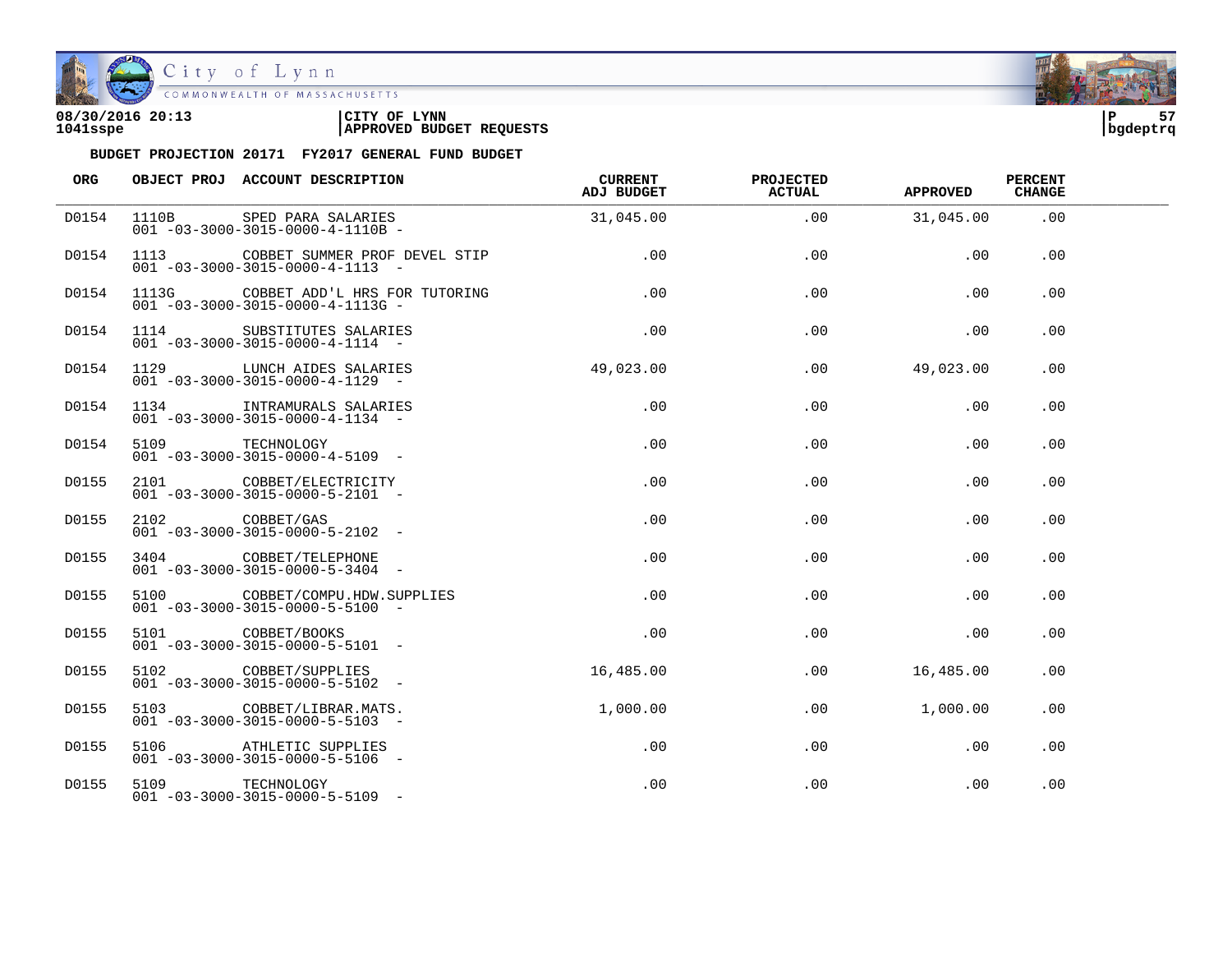

COMMONWEALTH OF MASSACHUSETTS

#### **08/30/2016 20:13 |CITY OF LYNN |P 58 1041sspe |APPROVED BUDGET REQUESTS |bgdeptrq**

| ORG   | OBJECT PROJ ACCOUNT DESCRIPTION                                                       | CURRENT<br>ADJ BUDGET | <b>PROJECTED</b><br><b>ACTUAL</b> | <b>APPROVED</b> | <b>PERCENT</b><br><b>CHANGE</b> |  |
|-------|---------------------------------------------------------------------------------------|-----------------------|-----------------------------------|-----------------|---------------------------------|--|
| D0155 | 5120 COBBET/PRINC.INCENTIVES<br>$001 - 03 - 3000 - 3015 - 0000 - 5 - 5120 -$          | .00                   | .00                               | .00             | .00                             |  |
| D0204 | 1100S BUILDING SUBS<br>$001 - 03 - 3000 - 3020 - 0000 - 4 - 1100S -$                  | 18,000.00             | .00                               | 18,000.00       | .00                             |  |
| D0204 | 1101 REGULAR TEACHER SALARIES<br>$001 - 03 - 3000 - 3020 - 0000 - 4 - 1101 -$         | 1,990,850.00          | .00                               | 1,990,850.00    | .00                             |  |
| D0204 | 1101B SPED TEACHER SALARIES<br>$001 - 03 - 3000 - 3020 - 0000 - 4 - 1101B -$          | 202,485.00            | .00                               | 202,485.00      | .00                             |  |
| D0204 | 1101C TBE TEACHER SALARIES<br>$001 - 03 - 3000 - 3020 - 0000 - 4 - 1101C -$           | 337,475.00            | .00                               | 337,475.00      | .00                             |  |
| D0204 | 1105 PRINCIPAL SALARIES<br>$001 - 03 - 3000 - 3020 - 0000 - 4 - 1105$ -               | 124,159.00            | .00                               | 124,159.00      | .00                             |  |
| D0204 |                                                                                       | 85,531.00             | .00                               | 85,531.00       | .00                             |  |
| D0204 | 1107 CLERICAL SALARIES<br>$001 - 03 - 3000 - 3020 - 0000 - 4 - 1107 -$                | 43,832.00             | .00                               | 43,832.00       | .00                             |  |
| D0204 | 1108 CUSTODIAL SALARIES<br>$001 - 03 - 3000 - 3020 - 0000 - 4 - 1108 -$               | .00                   | .00                               | .00             | .00                             |  |
| D0204 | 1110 REGULAR PARA SALARIES<br>$001 - 03 - 3000 - 3020 - 0000 - 4 - 1110 -$            | 155, 225.00           | .00                               | 155,225.00      | .00                             |  |
| D0204 | 1110B SPED PARA SALARIES<br>$001 - 03 - 3000 - 3020 - 0000 - 4 - 1110B$               | 93,135.00             | .00                               | 93,135.00       | .00                             |  |
| D0204 | 1110C TBE PARA SALARIES<br>$001 - 03 - 3000 - 3020 - 0000 - 4 - 1110C -$              | $.00\,$               | .00                               | $.00 \,$        | .00                             |  |
| D0204 | 1110S BUILDING SUBS<br>$001 - 03 - 3000 - 3020 - 0000 - 4 - 1110S -$                  | $.00\,$               | .00                               | .00             | .00                             |  |
| D0204 | 1113 CONNERY SUMMER PROF DEVEL STIP<br>$001 - 03 - 3000 - 3020 - 0000 - 4 - 1113 - -$ | $.00\,$               | $.00 \,$                          | $.00 \,$        | .00                             |  |
| D0204 | $001 - 03 - 3000 - 3020 - 0000 - 4 - 1113G -$                                         | $.00\,$               | .00                               | .00             | .00                             |  |
| D0204 | 1114 SUBSTITUTES SALARIES<br>$001 - 03 - 3000 - 3020 - 0000 - 4 - 1114 -$             | .00                   | .00                               | .00             | .00                             |  |

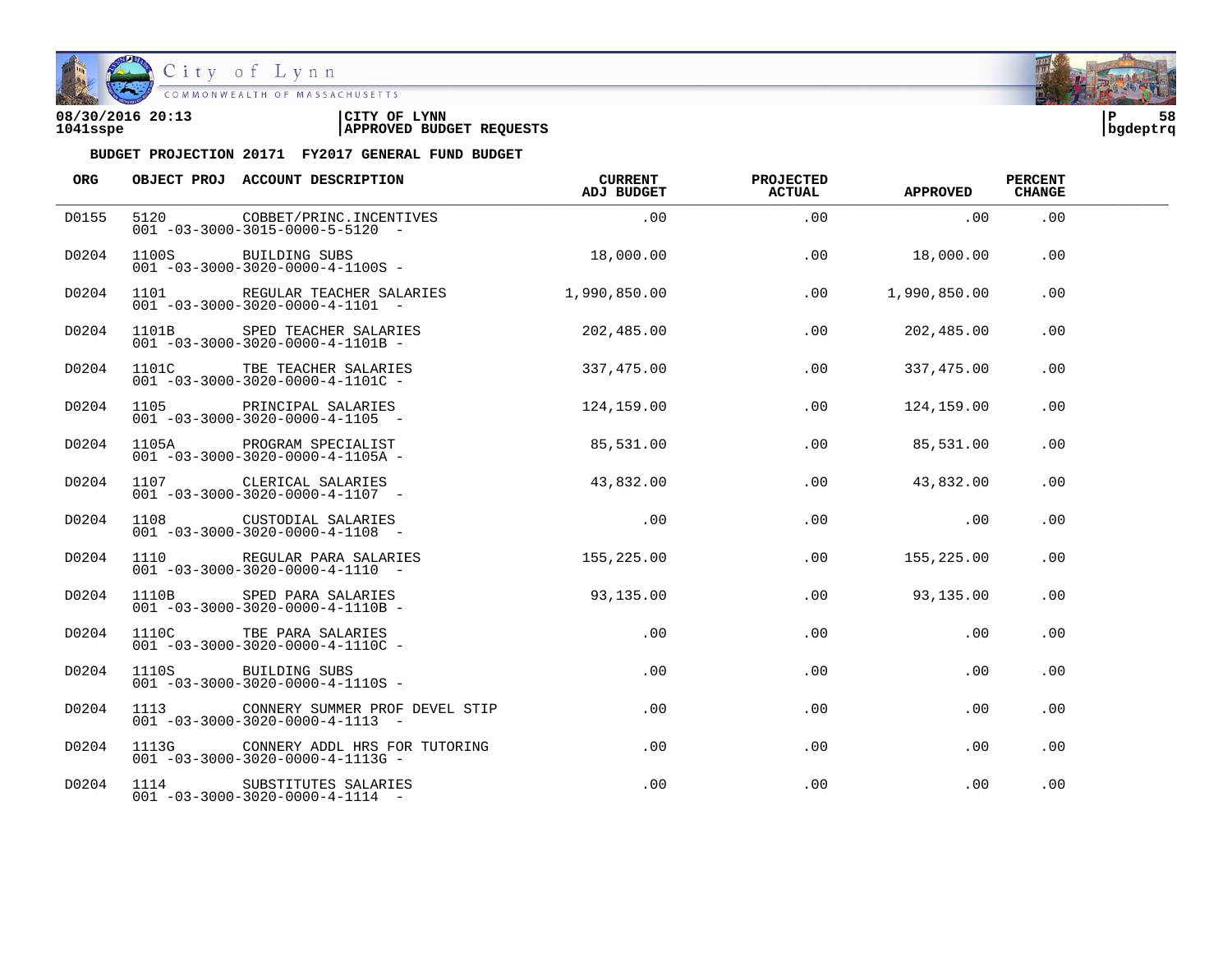

| 08/30/2016 20:13 | CITY OF<br><b>LYNN</b>          | l P      | 59 |
|------------------|---------------------------------|----------|----|
| 1041sspe         | <b>APPROVED BUDGET REQUESTS</b> | bgdeptrq |    |

| ORG   |                 | OBJECT PROJ ACCOUNT DESCRIPTION                                                | CURRENT<br>ADJ BUDGET | <b>PROJECTED</b><br>ACTUAL | <b>APPROVED</b> | <b>PERCENT</b><br><b>CHANGE</b> |  |
|-------|-----------------|--------------------------------------------------------------------------------|-----------------------|----------------------------|-----------------|---------------------------------|--|
| D0204 | 1129            | LUNCH AIDES SALARIES<br>$001 - 03 - 3000 - 3020 - 0000 - 4 - 1129 -$           | 62,647.00             | .00                        | 62,647.00       | .00                             |  |
| D0204 | 5109 TECHNOLOGY | $001 - 03 - 3000 - 3020 - 0000 - 4 - 5109$ -                                   | .00                   | .00                        | .00             | $.00 \,$                        |  |
| D0205 |                 | 2101 CONNERY/ELECTRICITY<br>$001 - 03 - 3000 - 3020 - 0000 - 5 - 2101 -$       | .00                   | .00                        | .00             | .00                             |  |
| D0205 |                 | 2102 CONNERY/GAS<br>$0.01 - 0.3 - 30.00 - 30.20 - 0.000 - 5 - 21.02 - 1$       | .00                   | .00                        | .00             | .00                             |  |
| D0205 |                 | 3000 NURSING SERVICES 1:1<br>$001 - 03 - 3000 - 3020 - 0000 - 5 - 3000 -$      | $.00 \,$              | .00                        | .00             | .00                             |  |
| D0205 |                 | 3404 CONNERY/TELEPHONE<br>$001 - 03 - 3000 - 3020 - 0000 - 5 - 3404 -$         | $.00 \,$              | .00                        | .00             | .00                             |  |
| D0205 |                 | 4103 CONNERY/#2 FUEL OIL<br>$001 - 03 - 3000 - 3020 - 0000 - 5 - 4103 -$       | .00                   | .00                        | .00             | .00                             |  |
| D0205 |                 | 5100 CONNERY/COMPU.HDW.SUPPLS.<br>$001 - 03 - 3000 - 3020 - 0000 - 5 - 5100 -$ | .00                   | .00                        | .00             | .00                             |  |
| D0205 |                 | 5101 CONNERY/BOOKS<br>$001 - 03 - 3000 - 3020 - 0000 - 5 - 5101 -$             | .00                   | .00                        | .00             | .00                             |  |
| D0205 |                 | 5102 CONNERY/SUPPLIES<br>$001 - 03 - 3000 - 3020 - 0000 - 5 - 5102 -$          | 17,127.00             | .00                        | 17,302.00       | 1.02                            |  |
| D0205 |                 | 5103 CONNERY/LIBR.MATS.<br>$001 - 03 - 3000 - 3020 - 0000 - 5 - 5103$ -        | 1,000.00              | .00                        | 1,000.00        | .00                             |  |
| D0205 |                 | 5109 TECHNOLOGY<br>$001 - 03 - 3000 - 3020 - 0000 - 5 - 5109$ -                | 175.00                | .00                        |                 | $.00 - 100.00$                  |  |
| D0205 |                 | 5120 CONNERY/PRINC. INCENTIVES<br>$001 - 03 - 3000 - 3020 - 0000 - 5 - 5120 -$ | $.00 \,$              | .00                        | .00             | .00                             |  |
| D0224 | 1101            | REGULAR TEACHER SALARIES<br>$001 - 03 - 3000 - 3022 - 0000 - 4 - 1101 -$       | .00                   | .00                        | .00             | .00                             |  |
| D0224 |                 | 1101B SPED TEACHER SALARIES<br>$001 - 03 - 3000 - 3022 - 0000 - 4 - 1101B -$   | .00                   | .00                        | .00             | .00                             |  |
| D0224 |                 | 1101C TBE TEACHER SALARIES<br>$001 - 03 - 3000 - 3022 - 0000 - 4 - 1101C -$    | .00                   | .00                        | .00             | .00                             |  |

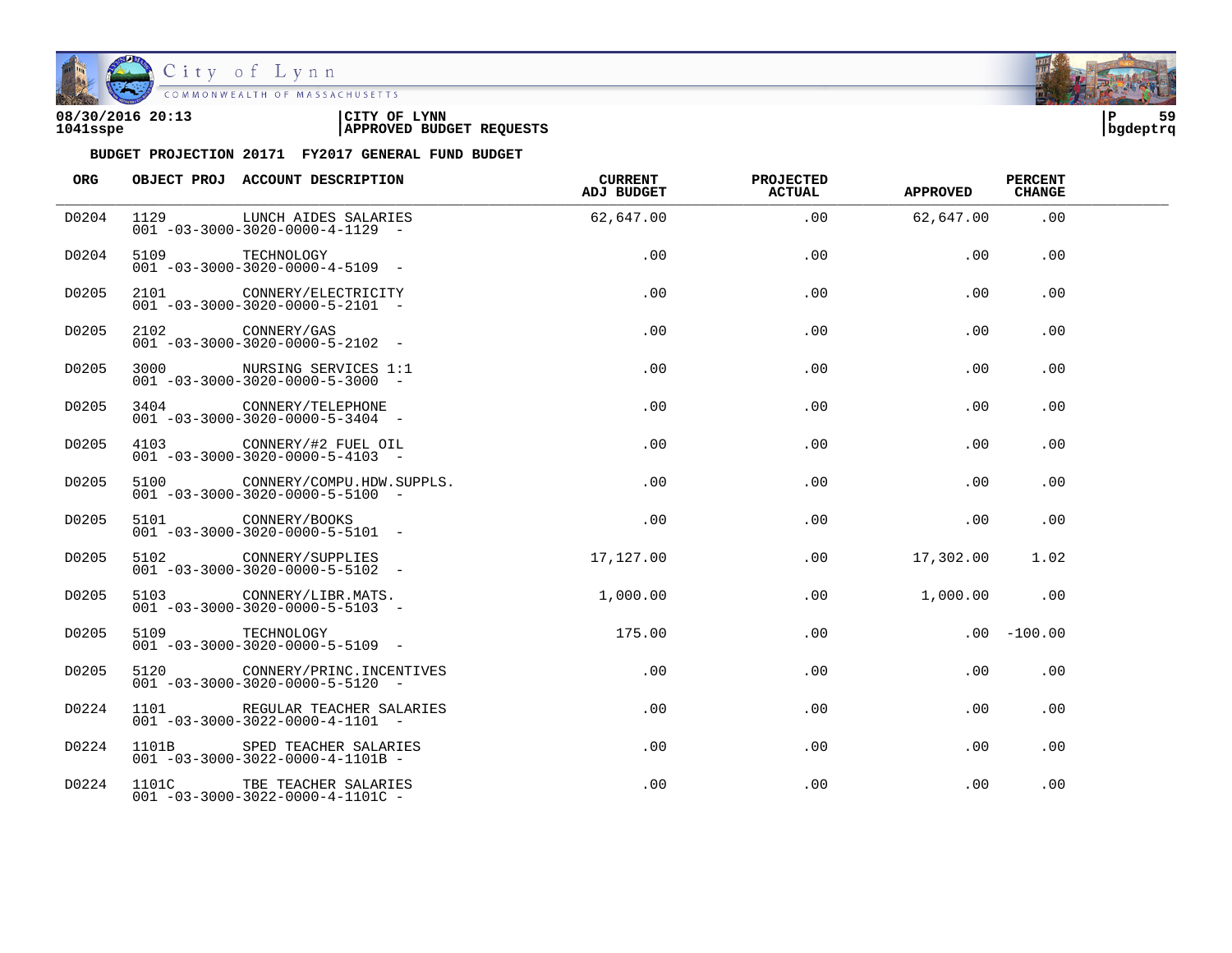

| 08/30/2016 20:13 | CITY OF<br><b>LYNN</b>          | ם ו      | 60 |
|------------------|---------------------------------|----------|----|
| 1041sspe         | <b>APPROVED BUDGET REQUESTS</b> | bgdeptrq |    |

| ORG   |                  | OBJECT PROJ ACCOUNT DESCRIPTION                                               | <b>CURRENT</b><br><b>ADJ BUDGET</b> | <b>PROJECTED</b><br><b>ACTUAL</b> | <b>APPROVED</b> | <b>PERCENT</b><br><b>CHANGE</b> |  |
|-------|------------------|-------------------------------------------------------------------------------|-------------------------------------|-----------------------------------|-----------------|---------------------------------|--|
| D0224 |                  | 1107 CLERICAL SALARIES<br>$001 - 03 - 3000 - 3022 - 0000 - 4 - 1107 -$        | .00                                 | .00                               | .00             | .00                             |  |
| D0224 |                  | 1108 CUSTODIAL/MAINT.SALARIES<br>$001 - 03 - 3000 - 3022 - 0000 - 4 - 1108$ - | .00                                 | .00                               | .00             | .00                             |  |
| D0224 |                  | 1110 REGULAR PARA SALARIES<br>$001 - 03 - 3000 - 3022 - 0000 - 4 - 1110 -$    | .00                                 | .00                               | .00             | .00                             |  |
| D0224 |                  | 1110B SPED PARA SALARIES<br>$001 - 03 - 3000 - 3022 - 0000 - 4 - 1110B -$     | .00                                 | .00                               | .00             | .00                             |  |
| D0224 | 1114 SUBSTITUTES | $001 - 03 - 3000 - 3022 - 0000 - 4 - 1114 -$                                  | .00                                 | .00                               | .00             | .00                             |  |
| D0224 | 5109 TECHNOLOGY  | $001 - 03 - 3000 - 3022 - 0000 - 4 - 5109$ -                                  | .00                                 | .00                               | .00             | .00                             |  |
| D0225 |                  | 5101 EDUCATIONAL-BOOKS<br>$001 - 03 - 3000 - 3022 - 0000 - 5 - 5101 -$        | .00                                 | .00                               | .00             | .00                             |  |
| D0225 |                  | 5102 EDUCATIONAL-SUPPLIES<br>$001 - 03 - 3000 - 3022 - 0000 - 5 - 5102 -$     | .00                                 | .00                               | .00             | .00                             |  |
| D0225 |                  | 5103 LIBRARY-MATERIALS<br>$001 - 03 - 3000 - 3022 - 0000 - 5 - 5103$ -        | .00                                 | .00                               | .00             | .00                             |  |
| D0225 | 5109             | TECHNOLOGY<br>$001 - 03 - 3000 - 3022 - 0000 - 5 - 5109$ -                    | .00                                 | .00                               | .00             | .00                             |  |
| D0225 |                  | 5110 STUDENT SUPPLIES<br>$001 - 03 - 3000 - 3022 - 0000 - 5 - 5110 -$         | .00                                 | .00                               | .00             | .00                             |  |
| D0254 |                  | 1101 REGULAR TEACHER SALARIES<br>$001 - 03 - 3000 - 3025 - 0000 - 4 - 1101 -$ | 1,526,885.00                        | .00                               | 1,526,885.00    | .00                             |  |
| D0254 | 1101B            | SPED TEACHER SALARIES<br>$001 - 03 - 3000 - 3025 - 0000 - 4 - 1101B -$        | 202,485.00                          | .00                               | 202,485.00      | .00                             |  |
| D0254 | 1101C            | TBE TEACHER SALARIES<br>$001 - 03 - 3000 - 3025 - 0000 - 4 - 1101C -$         | 269,980.00                          | .00                               | 269,980.00      | .00                             |  |
| D0254 |                  | 1105 PRINCIPAL SALARIES<br>$001 - 03 - 3000 - 3025 - 0000 - 4 - 1105$ -       | 109,247.00                          | .00                               | 109,247.00      | .00                             |  |
| D0254 | 1105A            | PROGRAM SPECIALIST<br>$001 - 03 - 3000 - 3025 - 0000 - 4 - 1105A -$           | 91,078.00                           | .00                               | 91,078.00       | .00                             |  |

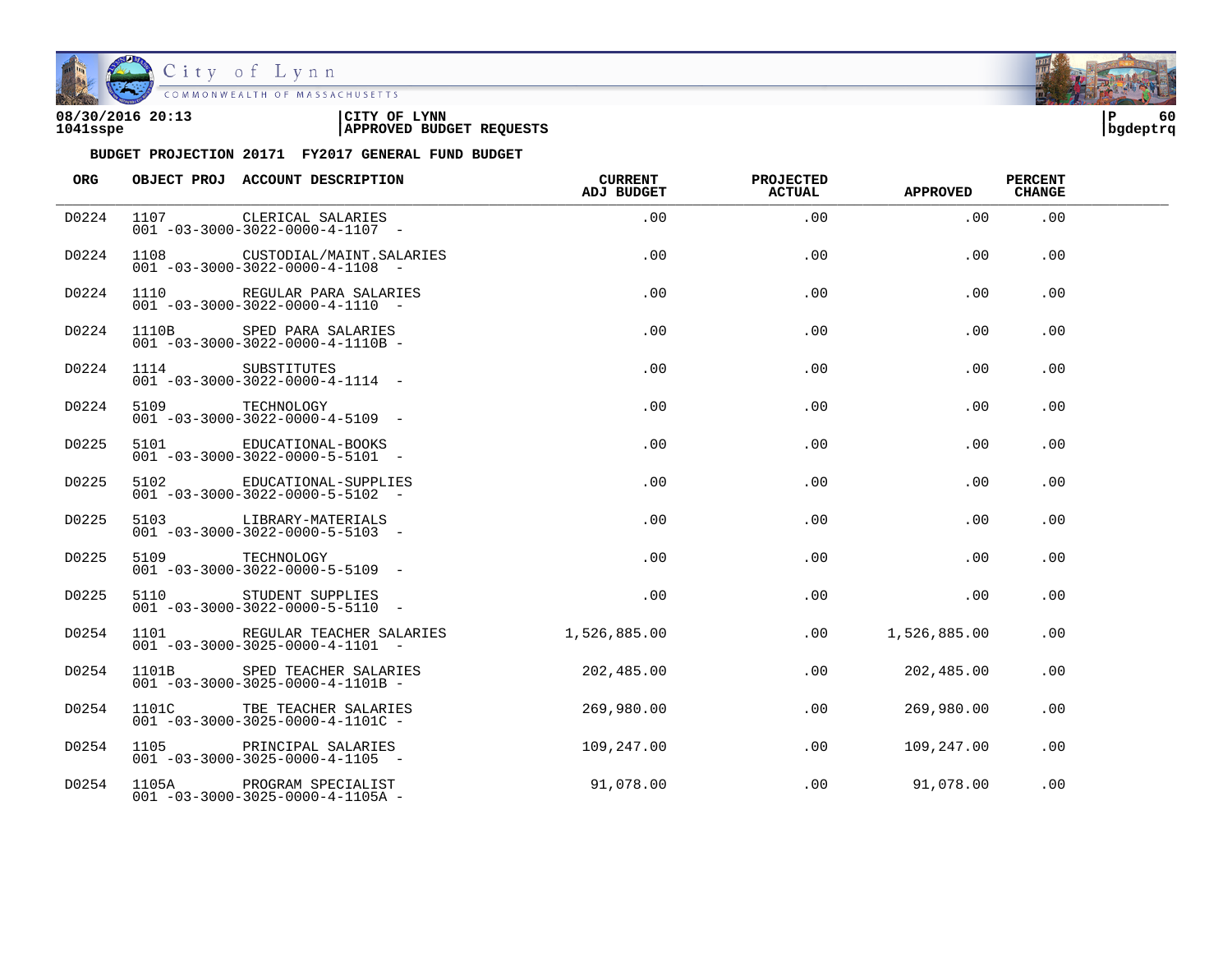

| 08/30/2016 20:13 | CITY OF<br><b>LYNN</b>          | l P      | 61 |
|------------------|---------------------------------|----------|----|
| 1041sspe         | <b>APPROVED BUDGET REQUESTS</b> | bqdeptrq |    |

| ORG   |                 | OBJECT PROJ ACCOUNT DESCRIPTION                                                       | CURRENT<br>ADJ BUDGET | <b>PROJECTED</b><br><b>ACTUAL</b> | <b>APPROVED</b> | <b>PERCENT</b><br><b>CHANGE</b> |  |
|-------|-----------------|---------------------------------------------------------------------------------------|-----------------------|-----------------------------------|-----------------|---------------------------------|--|
| D0254 |                 | 1107 CLERICAL SALARIES<br>$001 - 03 - 3000 - 3025 - 0000 - 4 - 1107$ -                | 43,832.00             | .00                               | 43,832.00       | .00                             |  |
| D0254 |                 | 1108 CUSTODIAL SALARIES<br>$001 - 03 - 3000 - 3025 - 0000 - 4 - 1108 -$               | .00                   | .00                               | .00             | .00                             |  |
| D0254 |                 | 1110 REGULAR PARA SALARIES<br>$001 - 03 - 3000 - 3025 - 0000 - 4 - 1110 -$            | 124,180.00            | .00                               | 124,180.00      | .00                             |  |
| D0254 |                 | 1110B SPED PARA SALARIES<br>$001 - 03 - 3000 - 3025 - 0000 - 4 - 1110B -$             | 31,045.00             | .00                               | 31,045.00       | .00                             |  |
| D0254 |                 | 1110C TBE PARA SALARIES<br>$001 - 03 - 3000 - 3025 - 0000 - 4 - 1110C -$              | $.00 \,$              | .00                               | .00             | .00                             |  |
| D0254 |                 | 1113 DREWICZ SUMMER PROF DEV STIPEN<br>$001 - 03 - 3000 - 3025 - 0000 - 4 - 1113 - -$ | .00                   | .00                               | .00             | .00                             |  |
| D0254 |                 | 1113G DREWICZ ADDL HRS FOR TUTORING<br>$001 - 03 - 3000 - 3025 - 0000 - 4 - 1113G -$  | .00                   | .00                               | .00             | .00                             |  |
| D0254 |                 | 1114 SUBSTITUTES SALARIES<br>$001 - 03 - 3000 - 3025 - 0000 - 4 - 1114 -$             | .00                   | .00                               | .00             | .00                             |  |
| D0254 |                 | 1129 LUNCH AIDES SALARIES<br>$001 - 03 - 3000 - 3025 - 0000 - 4 - 1129$ -             | 56,755.00             | $.00 \,$                          | 56,755.00       | $.00 \,$                        |  |
| D0254 | 5109 TECHNOLOGY | $001 - 03 - 3000 - 3025 - 0000 - 4 - 5109$ -                                          | $.00 \,$              | $.00 \,$                          | .00             | .00                             |  |
| D0255 |                 | 2101 DREWICZ/ELECTRICITY<br>$001 - 03 - 3000 - 3025 - 0000 - 5 - 2101 -$              | .00                   | .00                               | .00             | .00                             |  |
| D0255 |                 | 2102 DREWICZ/GAS<br>$001 - 03 - 3000 - 3025 - 0000 - 5 - 2102 -$                      | .00                   | $.00 \,$                          | .00             | .00                             |  |
| D0255 |                 | 3404 DREWICZ/TELEPHONE<br>$001 - 03 - 3000 - 3025 - 0000 - 5 - 3404 -$                | $.00 \,$              | .00                               | .00             | .00                             |  |
| D0255 |                 | 4104 DREWICZ/#4 FUEL OIL<br>$001 - 03 - 3000 - 3025 - 0000 - 5 - 4104 -$              | .00                   | $.00 \,$                          | $.00 \,$        | $.00 \,$                        |  |
| D0255 |                 | 5100 DREWICZ/COMPU.HDW.SUPPLS.<br>$001 - 03 - 3000 - 3025 - 0000 - 5 - 5100$ -        | $.00 \,$              | .00                               | .00             | .00                             |  |
| D0255 |                 | 5101 DREWICZ/BOOKS<br>$001 - 03 - 3000 - 3025 - 0000 - 5 - 5101 -$                    | $.00 \,$              | .00                               | .00             | .00                             |  |

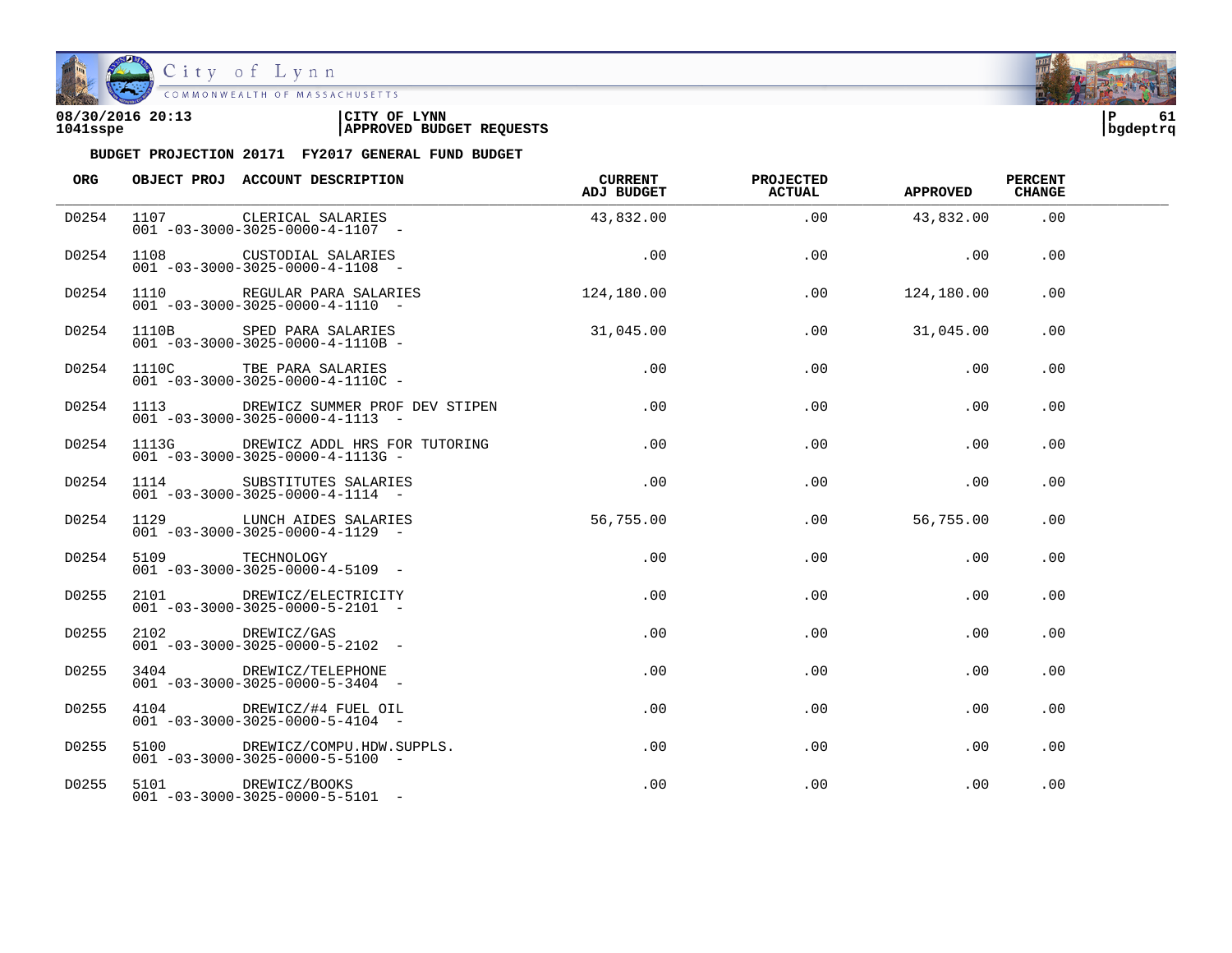

COMMONWEALTH OF MASSACHUSETTS

#### **08/30/2016 20:13 |CITY OF LYNN |P 62 1041sspe |APPROVED BUDGET REQUESTS |bgdeptrq**

| ORG   |                 | OBJECT PROJ ACCOUNT DESCRIPTION                                                    | CURRENT<br>ADJ BUDGET | <b>PROJECTED</b><br><b>ACTUAL</b> | <b>APPROVED</b> | <b>PERCENT</b><br><b>CHANGE</b> |  |
|-------|-----------------|------------------------------------------------------------------------------------|-----------------------|-----------------------------------|-----------------|---------------------------------|--|
| D0255 |                 | 5102 DREWICZ/SUPPLIES<br>$001 - 03 - 3000 - 3025 - 0000 - 5 - 5102 -$              | 14,255.00             | .00                               | 14,255.00       | .00                             |  |
| D0255 |                 | 5103 DREWICZ/LIBR.MATS.<br>$001 - 03 - 3000 - 3025 - 0000 - 5 - 5103 -$            | 1,000.00              | .00                               | 1,000.00        | .00                             |  |
| D0255 |                 | 5109 TECHNOLOGY<br>$001 - 03 - 3000 - 3025 - 0000 - 5 - 5109$ -                    | .00                   | .00                               | .00             | .00                             |  |
| D0255 |                 | 5120 DREWICZ/PRINC.INCENTIVES<br>$001 - 03 - 3000 - 3025 - 0000 - 5 - 5120 -$      | .00                   | .00                               | .00             | .00                             |  |
| D0264 |                 | 1101 DREWICZ ANNEX/REGULAR TEACHER<br>$001 - 03 - 3000 - 3026 - 0000 - 4 - 1101 -$ | $.00 \,$              | .00                               | .00             | $.00 \,$                        |  |
| D0264 |                 | 1101B SPED TEACHER SALARIES<br>$001 - 03 - 3000 - 3026 - 0000 - 4 - 1101B -$       | $.00 \,$              | $.00 \,$                          | .00             | .00                             |  |
| D0264 |                 | 1110 REGULAR PARA SALARIES<br>$001 - 03 - 3000 - 3026 - 0000 - 4 - 1110 -$         | .00                   | .00                               | .00             | .00                             |  |
| D0264 |                 | 1110B SPED PARA SALARIES<br>$001 - 03 - 3000 - 3026 - 0000 - 4 - 1110B -$          | .00                   | .00                               | .00             | .00                             |  |
| D0264 |                 | 1114 SUBSTITUTES<br>$001 - 03 - 3000 - 3026 - 0000 - 4 - 1114 -$                   | .00                   | .00                               | .00             | .00                             |  |
| D0264 | 5109 TECHNOLOGY | $001 - 03 - 3000 - 3026 - 0000 - 4 - 5109$ -                                       | .00                   | .00                               | .00             | .00                             |  |
| D0304 |                 | 1100 FORD/SUMMR./PM/WKSH/&PROG<br>$001 - 03 - 3000 - 3030 - 0000 - 4 - 1100 -$     | $.00 \,$              | .00                               | .00             | .00                             |  |
| D0304 |                 | 1100S BUILDING SUBS<br>$001 - 03 - 3000 - 3030 - 0000 - 4 - 1100S -$               | .00                   | .00                               | .00             | .00                             |  |
| D0304 |                 | 1101 REGULAR TEACHER SALARIES<br>$001 - 03 - 3000 - 3030 - 0000 - 4 - 1101 -$      | 1,464,642.00          | .00                               | 1,464,642.00    | .00                             |  |
| D0304 |                 | 1101A TCHR/CATH.CHAR/EVE.SCHOOL<br>$001 - 03 - 3000 - 3030 - 0000 - 4 - 1101A -$   | .00                   | .00                               | .00             | .00                             |  |
| D0304 |                 | 1101B SPED TEACHER SALARIES<br>$001 - 03 - 3000 - 3030 - 0000 - 4 - 1101B -$       | 134,990.00            | .00                               | 134,990.00      | .00                             |  |
| D0304 |                 | 1101C FORD/TBE TCHR.SALS.<br>$001 - 03 - 3000 - 3030 - 0000 - 4 - 1101C -$         | 269,980.00            | .00                               | 269,980.00      | .00                             |  |

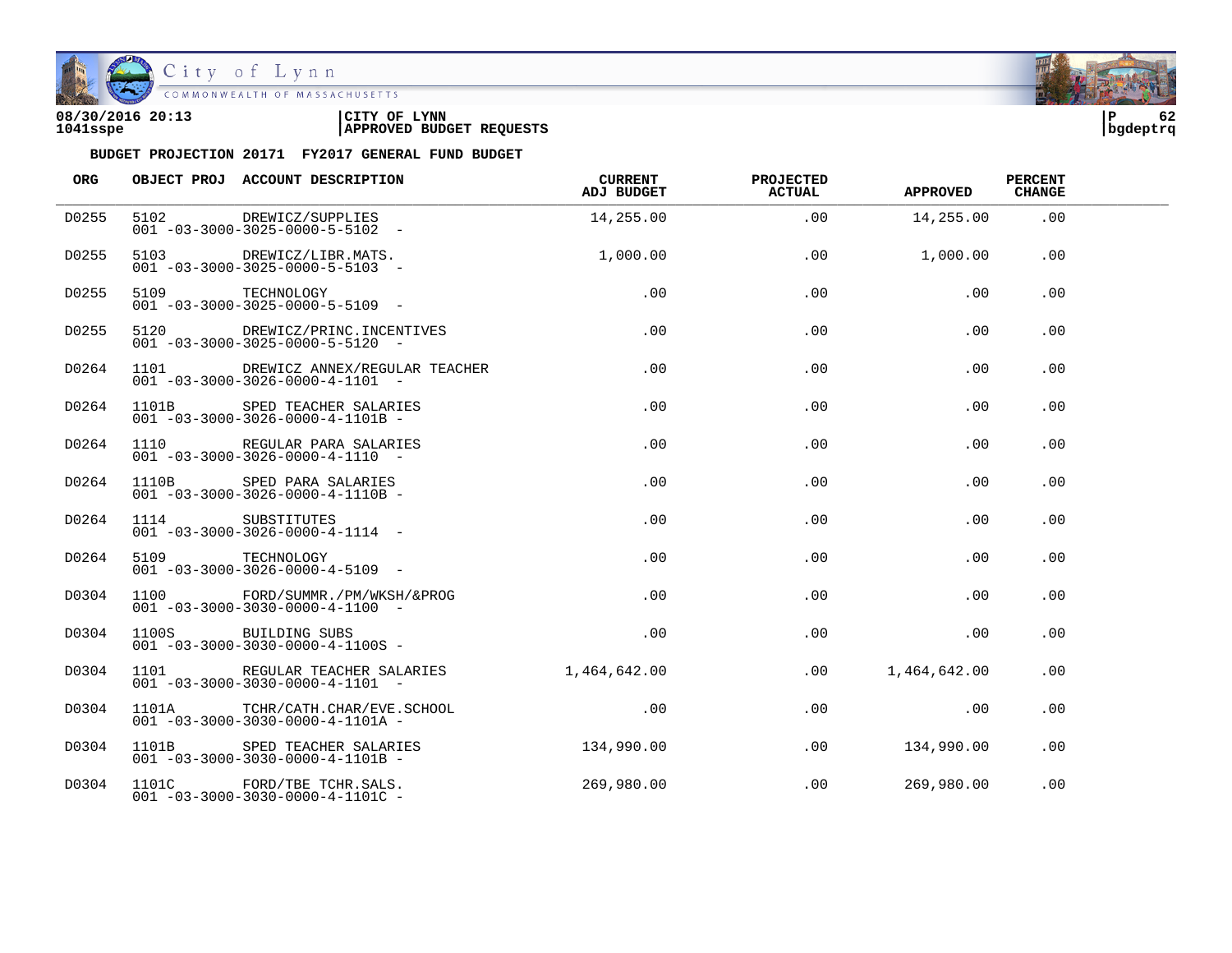

| 08/30/2016 20:13 | 'CITY OF<br><b>LYNN</b>         | l P      | - - |
|------------------|---------------------------------|----------|-----|
| 1041sspe         | <b>APPROVED BUDGET REQUESTS</b> | bgdeptrq |     |

| ORG   |                 | OBJECT PROJ ACCOUNT DESCRIPTION                                                       | CURRENT<br>ADJ BUDGET | <b>PROJECTED</b><br><b>ACTUAL</b> | <b>APPROVED</b> | <b>PERCENT</b><br><b>CHANGE</b> |  |
|-------|-----------------|---------------------------------------------------------------------------------------|-----------------------|-----------------------------------|-----------------|---------------------------------|--|
| D0304 |                 | 1101E FORD ANNEX/ACADEM.TAL.TCH<br>$001 - 03 - 3000 - 3030 - 0000 - 4 - 1101E -$      | .00                   | .00                               | .00             | .00                             |  |
| D0304 |                 | 1102 FORD/COUNCILOR<br>$001 - 03 - 3000 - 3030 - 0000 - 4 - 1102$ -                   | .00                   | .00                               | .00             | .00                             |  |
| D0304 |                 | 1105 PRINCIPAL SALARIES<br>$001 - 03 - 3000 - 3030 - 0000 - 4 - 1105 -$               | 105,752.00            | .00                               | 105,752.00      | .00                             |  |
| D0304 |                 | 1105A PROGRAM SPECIALIST<br>$001 - 03 - 3000 - 3030 - 0000 - 4 - 1105A -$             | 87,148.00             | .00                               | 87,148.00       | .00                             |  |
| D0304 |                 | 1107 CLERICAL SALARIES<br>$001 - 03 - 3000 - 3030 - 0000 - 4 - 1107 -$                | 65,748.00             | .00                               | 65,748.00       | .00                             |  |
| D0304 |                 | 1108 CUSTODIAL SALARIES<br>$001 - 03 - 3000 - 3030 - 0000 - 4 - 1108 -$               | .00                   | .00                               | .00             | .00                             |  |
| D0304 |                 | 1108A CUST/CATH.CHAR/EVE.SCHOOL<br>$001 - 03 - 3000 - 3030 - 0000 - 4 - 1108A -$      | $\overline{00}$       | .00                               | .00             | .00                             |  |
| D0304 |                 | 1110 REGULAR PARA SALARIES<br>$001 - 03 - 3000 - 3030 - 0000 - 4 - 1110 -$            | 31,045.00             | .00                               | 31,045.00       | .00                             |  |
| D0304 |                 | 1110B SPED PARA SALARIES<br>$001 - 03 - 3000 - 3030 - 0000 - 4 - 1110B -$             | 124,180.00            |                                   | .00 124,180.00  | .00                             |  |
| D0304 |                 | 1113 FORD SUMMER PROF DEVEL STIPEND<br>$001 - 03 - 3000 - 3030 - 0000 - 4 - 1113 - -$ | $.00 \,$              | .00                               | $.00 \,$        | .00                             |  |
| D0304 |                 | $001 - 03 - 3000 - 3030 - 0000 - 4 - 1113$ G -                                        | .00                   | .00                               | .00             | .00                             |  |
| D0304 |                 | 1114 SUBSTITUTES SALARIES<br>$001 - 03 - 3000 - 3030 - 0000 - 4 - 1114 -$             | $.00 \,$              | .00                               | .00             | .00                             |  |
| D0304 |                 | 1129 LUNCH AIDES SALARIES<br>$001 - 03 - 3000 - 3030 - 0000 - 4 - 1129 -$             | 30,390.00             | .00                               | 30,390.00       | .00.                            |  |
| D0304 |                 | 1134 FORD/INTRAMURALS<br>$001 - 03 - 3000 - 3030 - 0000 - 4 - 1134 -$                 | $.00\,$               | $.00 \,$                          | .00             | .00                             |  |
| D0304 | 5109 TECHNOLOGY | $001 - 03 - 3000 - 3030 - 0000 - 4 - 5109$ -                                          | .00                   | .00                               | .00             | .00                             |  |
| D0305 |                 | 2101 FORD/ELECTRICITY<br>$001 - 03 - 3000 - 3030 - 0000 - 5 - 2101 -$                 | $.00 \,$              | .00                               | .00             | .00                             |  |

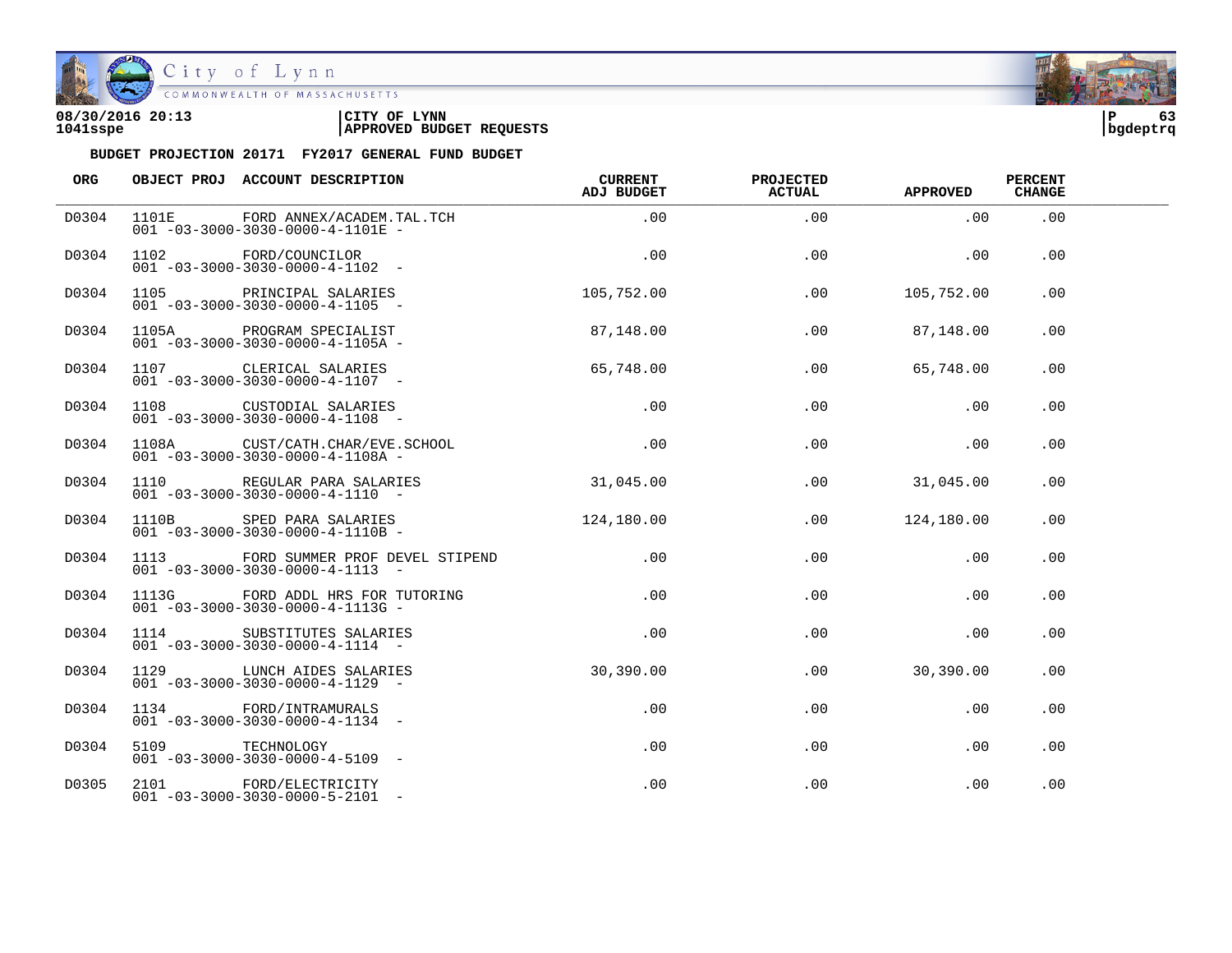

City of Lynn<br>
COMMONWEALTH OF MASSACHUSETTS

| 08/30/2016 20:13 | LYNN<br>CITY OF                 | ם ו      | 60 |
|------------------|---------------------------------|----------|----|
| 1041sspe         | <b>APPROVED BUDGET REQUESTS</b> | bqdeptrq |    |

| ORG   |                 | OBJECT PROJ ACCOUNT DESCRIPTION                                               | <b>CURRENT</b><br><b>ADJ BUDGET</b> | <b>PROJECTED</b><br>ACTUAL | <b>APPROVED</b> | <b>PERCENT</b><br><b>CHANGE</b> |  |
|-------|-----------------|-------------------------------------------------------------------------------|-------------------------------------|----------------------------|-----------------|---------------------------------|--|
| D0305 | 2102 FORD/GAS   | $001 - 03 - 3000 - 3030 - 0000 - 5 - 2102 -$                                  | .00                                 | .00                        | .00             | .00                             |  |
| D0305 |                 | 3404 FORD/TELEPHONE<br>$001 - 03 - 3000 - 3030 - 0000 - 5 - 3404 -$           | .00                                 | .00                        | .00             | .00                             |  |
| D0305 |                 | 4103 FORD/#2 FUEL OIL<br>$001 - 03 - 3000 - 3030 - 0000 - 5 - 4103 -$         | .00                                 | .00                        | .00             | .00                             |  |
| D0305 |                 | 5100 FORD/COMPU.HDW.SUPPLIES<br>$001 - 03 - 3000 - 3030 - 0000 - 5 - 5100 -$  | .00                                 | .00                        | .00             | .00                             |  |
| D0305 | 5101 FORD/BOOKS | $001 - 03 - 3000 - 3030 - 0000 - 5 - 5101 -$                                  | .00                                 | .00                        | .00             | $.00 \,$                        |  |
| D0305 |                 | 5102 FORD/SUPPLIES<br>$001 - 03 - 3000 - 3030 - 0000 - 5 - 5102 -$            | 14,151.00                           | .00                        | 14,151.00       | .00                             |  |
| D0305 |                 | 5103 FORD/LIBRARY MATS.<br>$001 - 03 - 3000 - 3030 - 0000 - 5 - 5103 -$       | 1,000.00                            | .00                        | 1,000.00        | .00                             |  |
| D0305 |                 | 5104 FORD/PROJ.SUMMIT PROGRAM<br>$001 - 03 - 3000 - 3030 - 0000 - 5 - 5104 -$ | $.00 \,$                            | .00                        | .00             | .00                             |  |
| D0305 |                 | 5106 ATHLETIC SUPPLIES<br>$001 - 03 - 3000 - 3030 - 0000 - 5 - 5106 -$        | .00                                 | .00                        | .00             | .00                             |  |
| D0305 | 5109 TECHNOLOGY | $001 - 03 - 3000 - 3030 - 0000 - 5 - 5109$ -                                  | .00                                 | .00                        | .00             | .00                             |  |
| D0305 |                 | 5120 FORD/PRINC. INCENTIVES<br>$001 - 03 - 3000 - 3030 - 0000 - 5 - 5120 -$   | .00                                 | .00                        | .00             | .00                             |  |
| D0354 | 1100C SALARIES  | $001 - 03 - 3000 - 3035 - 0000 - 4 - 1100C -$                                 | .00                                 | .00                        | .00             | .00                             |  |
| D0354 |                 | 1100S BUILDING SUBS<br>$001 - 03 - 3000 - 3035 - 0000 - 4 - 1100S -$          | 18,000.00                           | .00                        | 18,000.00       | .00                             |  |
| D0354 | 1101            | REGULAR TEACHER SALARIES<br>$001 - 03 - 3000 - 3035 - 0000 - 4 - 1101 -$      | 1,788,365.00                        | .00                        | 1,788,365.00    | .00                             |  |
| D0354 |                 | 1101B SPED TEACHER SALARIES<br>$001 - 03 - 3000 - 3035 - 0000 - 4 - 1101B -$  | 506,213.00                          | .00                        | 506,213.00      | .00                             |  |
| D0354 |                 | 1101C TBE TEACHER SALARIES<br>$001 - 03 - 3000 - 3035 - 0000 - 4 - 1101C -$   | 337,475.00                          | .00                        | 337,475.00      | .00                             |  |

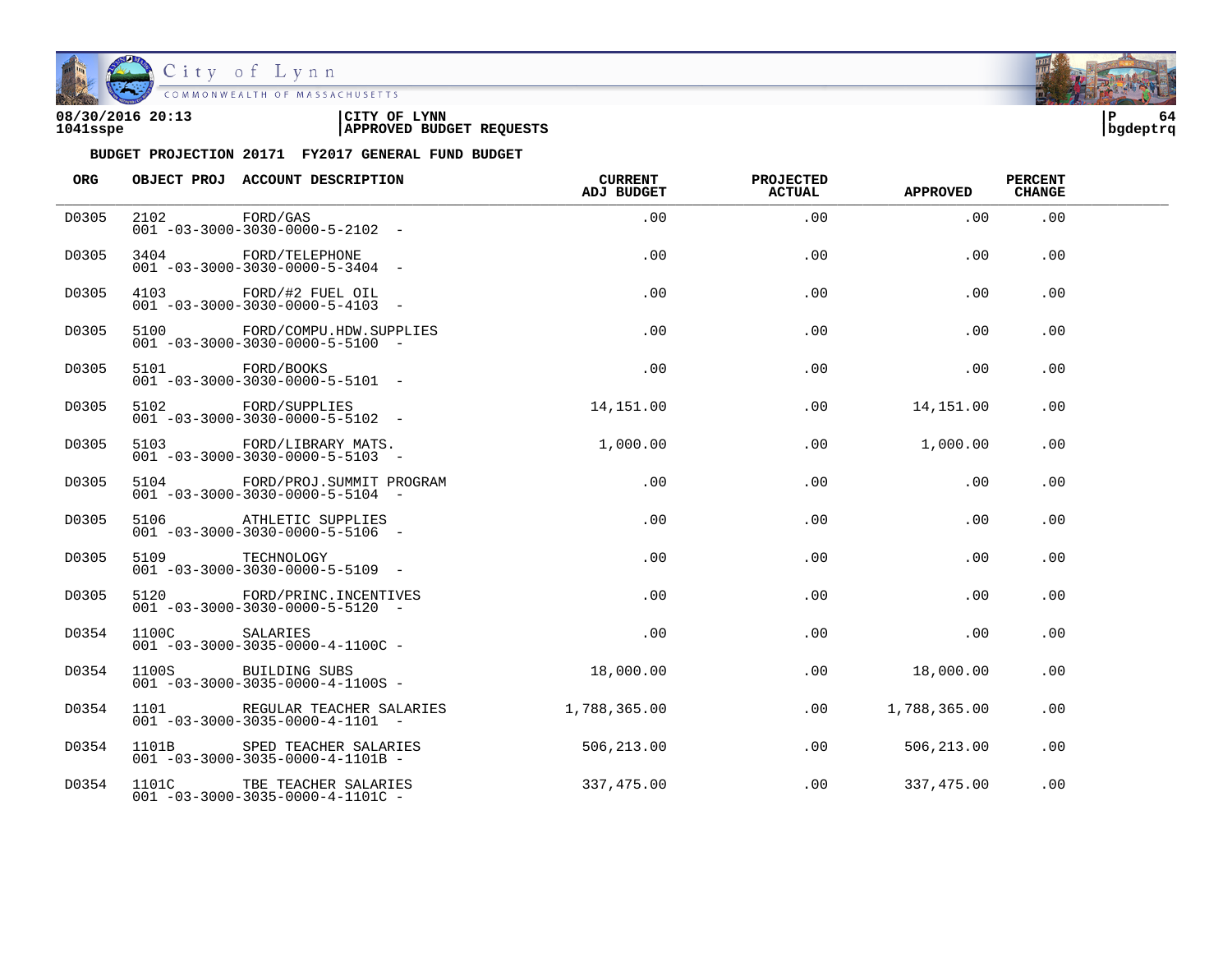

| 08/30/2016 20:13 | CITY OF<br><b>LYNN</b>          | l P      | -- |
|------------------|---------------------------------|----------|----|
| 1041sspe         | <b>APPROVED BUDGET REQUESTS</b> | bqdeptrq |    |

| ORG   |                 | OBJECT PROJ ACCOUNT DESCRIPTION                                                       | CURRENT<br>ADJ BUDGET | <b>PROJECTED</b><br><b>ACTUAL</b> | <b>APPROVED</b> | <b>PERCENT</b><br><b>CHANGE</b> |  |
|-------|-----------------|---------------------------------------------------------------------------------------|-----------------------|-----------------------------------|-----------------|---------------------------------|--|
| D0354 |                 | 1101E GIFTED PROG.TCHR.SALARIES<br>$001 - 03 - 3000 - 3035 - 0000 - 4 - 1101E -$      | .00                   | .00                               | .00             | .00                             |  |
| D0354 |                 | 1105 PRINCIPAL SALARIES<br>$001 - 03 - 3000 - 3035 - 0000 - 4 - 1105$ -               | 122, 215.00           | .00                               | 122,215.00      | .00                             |  |
| D0354 |                 |                                                                                       | 88,982.00             | .00                               | 88,982.00       | .00                             |  |
| D0354 |                 | 1107 CLERICAL SALARIES<br>$001 - 03 - 3000 - 3035 - 0000 - 4 - 1107$ -                | 65,748.00             | .00                               | 65,748.00       | .00                             |  |
| D0354 |                 | 1108 CUSTODIAL SALARIES<br>$001 - 03 - 3000 - 3035 - 0000 - 4 - 1108 -$               | .00                   | .00                               | $\overline{00}$ | .00                             |  |
| D0354 |                 | 1110 REGULAR PARA SALARIES<br>$001 - 03 - 3000 - 3035 - 0000 - 4 - 1110 -$            | 186,270.00            | .00                               | 186,270.00      | .00.                            |  |
| D0354 |                 | 1110B SPED PARA SALARIES<br>001 -03-3000-3035-0000-4-1110B -                          | 217,315.00            | .00                               | 217,315.00      | .00                             |  |
| D0354 |                 | 1110C TBE PARA SALARIES<br>$001 - 03 - 3000 - 3035 - 0000 - 4 - 1110C -$              | .00                   | .00                               | .00             | .00                             |  |
| D0354 |                 | 1113 HARRINGTON SUMMER PROF DEVEL<br>$001 - 03 - 3000 - 3035 - 0000 - 4 - 1113 -$     | .00                   | .00                               | .00             | .00                             |  |
| D0354 |                 | 1113G HARRIGTON ADD HRS FOR TUTORING<br>$001 - 03 - 3000 - 3035 - 0000 - 4 - 1113G -$ | .00                   | .00                               | .00             | .00                             |  |
| D0354 |                 | 1114 SUBSTITUTES SALARIES<br>$001 - 03 - 3000 - 3035 - 0000 - 4 - 1114 -$             | .00                   | .00                               | .00             | .00                             |  |
| D0354 |                 | 1129 LUNCH AIDES SALARIES<br>$001 - 03 - 3000 - 3035 - 0000 - 4 - 1129$ -             | 72,036.00             | .00                               | 72,036.00       | .00                             |  |
| D0354 | 5109 TECHNOLOGY | $001 - 03 - 3000 - 3035 - 0000 - 4 - 5109$ -                                          | .00                   | .00                               | .00             | .00                             |  |
| D0355 |                 | 1114 SUBSTITUTES<br>$001 - 03 - 3000 - 3035 - 0000 - 5 - 1114 -$                      | .00                   | $.00 \,$                          | $.00 \,$        | .00                             |  |
| D0355 |                 | 2101 HARRINGTON/ELECTRICITY<br>$001 - 03 - 3000 - 3035 - 0000 - 5 - 2101 -$           | .00                   | .00                               | .00             | .00                             |  |
| D0355 |                 | 2102 HARRINGTON/GAS<br>$001 - 03 - 3000 - 3035 - 0000 - 5 - 2102 -$                   | $.00 \,$              | .00                               | .00             | .00                             |  |

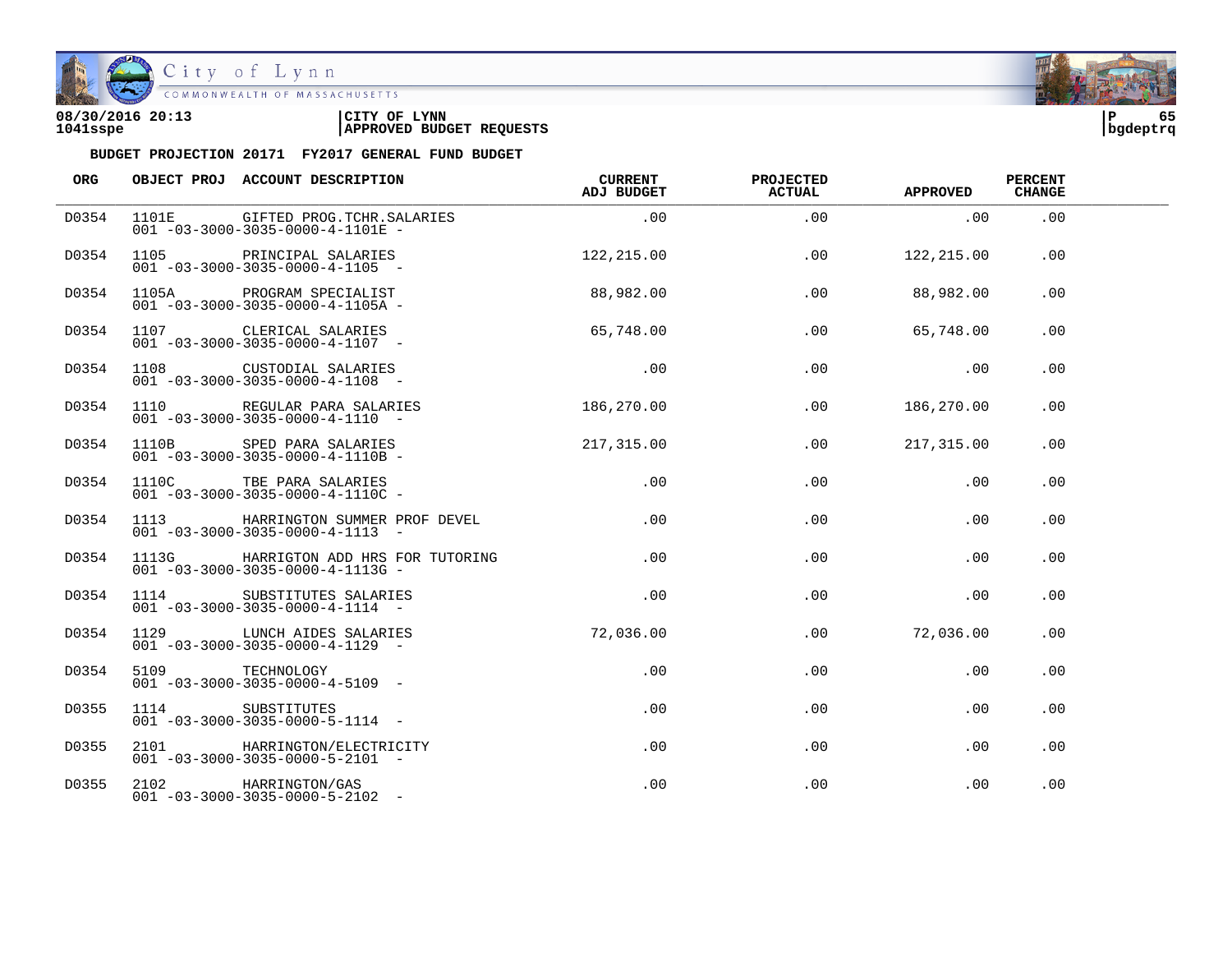

| 08/30/2016 20:13 | CITY OF<br><b>LYNN</b>          | ם ו      | 66 |
|------------------|---------------------------------|----------|----|
| 1041sspe         | <b>APPROVED BUDGET REQUESTS</b> | bqdeptrq |    |

| ORG   |      | OBJECT PROJ ACCOUNT DESCRIPTION                                               | <b>CURRENT</b><br>ADJ BUDGET | <b>PROJECTED</b><br><b>ACTUAL</b> | <b>APPROVED</b> | <b>PERCENT</b><br><b>CHANGE</b> |  |
|-------|------|-------------------------------------------------------------------------------|------------------------------|-----------------------------------|-----------------|---------------------------------|--|
| D0355 | 3404 | HARRINGTON/TELEPHONE<br>$001 - 03 - 3000 - 3035 - 0000 - 5 - 3404 -$          | .00                          | .00                               | .00             | .00                             |  |
| D0355 | 4103 | HARRINGTON/#2 FUEL OIL<br>$001 - 03 - 3000 - 3035 - 0000 - 5 - 4103 -$        | .00                          | .00                               | .00             | .00                             |  |
| D0355 | 5100 | HARRINGTON/COMPU.HDW.SUPL<br>$001 - 03 - 3000 - 3035 - 0000 - 5 - 5100$ -     | .00                          | .00                               | .00             | .00                             |  |
| D0355 |      | 5101 HARRINGTON/BOOKS<br>$001 - 03 - 3000 - 3035 - 0000 - 5 - 5101 -$         | .00                          | .00                               | .00             | .00                             |  |
| D0355 |      | 5102 HARRINGTON/SUPPLIES<br>$001 - 03 - 3000 - 3035 - 0000 - 5 - 5102 -$      | 17,860.00                    | .00                               | 17,860.00       | .00                             |  |
| D0355 | 5103 | HARRINGTON/LIB.MATERIALS<br>$001 - 03 - 3000 - 3035 - 0000 - 5 - 5103 -$      | 1,000.00                     | .00                               | 1,000.00        | .00                             |  |
| D0355 |      | 5104 @HARR./PROJ.SUMMIT<br>$001 - 03 - 3000 - 3035 - 0000 - 5 - 5104 -$       | .00                          | .00                               | .00             | .00                             |  |
| D0355 |      | 5109 TECHNOLOGY<br>$001 - 03 - 3000 - 3035 - 0000 - 5 - 5109$ -               | .00                          | .00                               | .00             | .00                             |  |
| D0355 |      | 5120 HARRINGTON/PR.INCENTIVES<br>$001 - 03 - 3000 - 3035 - 0000 - 5 - 5120 -$ | .00                          | .00                               | .00             | .00                             |  |
| D0404 |      | 1100S BUILDING SUBS<br>$001 - 03 - 3000 - 3040 - 0000 - 4 - 1100S -$          | .00                          | .00                               | .00             | .00                             |  |
| D0404 |      | 1101 REGULAR TEACHER SALARIES<br>$001 - 03 - 3000 - 3040 - 0000 - 4 - 1101 -$ | 1,526,885.00                 | .00                               | 1,526,885.00    | .00                             |  |
| D0404 |      | 1101B SPED TEACHER SALARIES<br>$001 - 03 - 3000 - 3040 - 0000 - 4 - 1101B -$  | 337,475.00                   | .00                               | 337,475.00      | .00                             |  |
| D0404 |      | 1101C TBE TEACHER SALARIES<br>$001 - 03 - 3000 - 3040 - 0000 - 4 - 1101C -$   | 134,990.00                   | .00                               | 134,990.00      | .00                             |  |
| D0404 | 1105 | PRINCIPAL SALARIES<br>$001 - 03 - 3000 - 3040 - 0000 - 4 - 1105 -$            | 111,343.00                   | .00                               | 111,343.00      | .00                             |  |
| D0404 |      | 1105A PROGRAM SPECIALIST<br>$001 - 03 - 3000 - 3040 - 0000 - 4 - 1105A -$     | 91,105.00                    | .00                               | 91,105.00       | .00                             |  |
| D0404 |      | 1107 CLERICAL SALARIES<br>$001 - 03 - 3000 - 3040 - 0000 - 4 - 1107$ -        | 43,835.00                    | .00                               | 43,835.00       | .00                             |  |

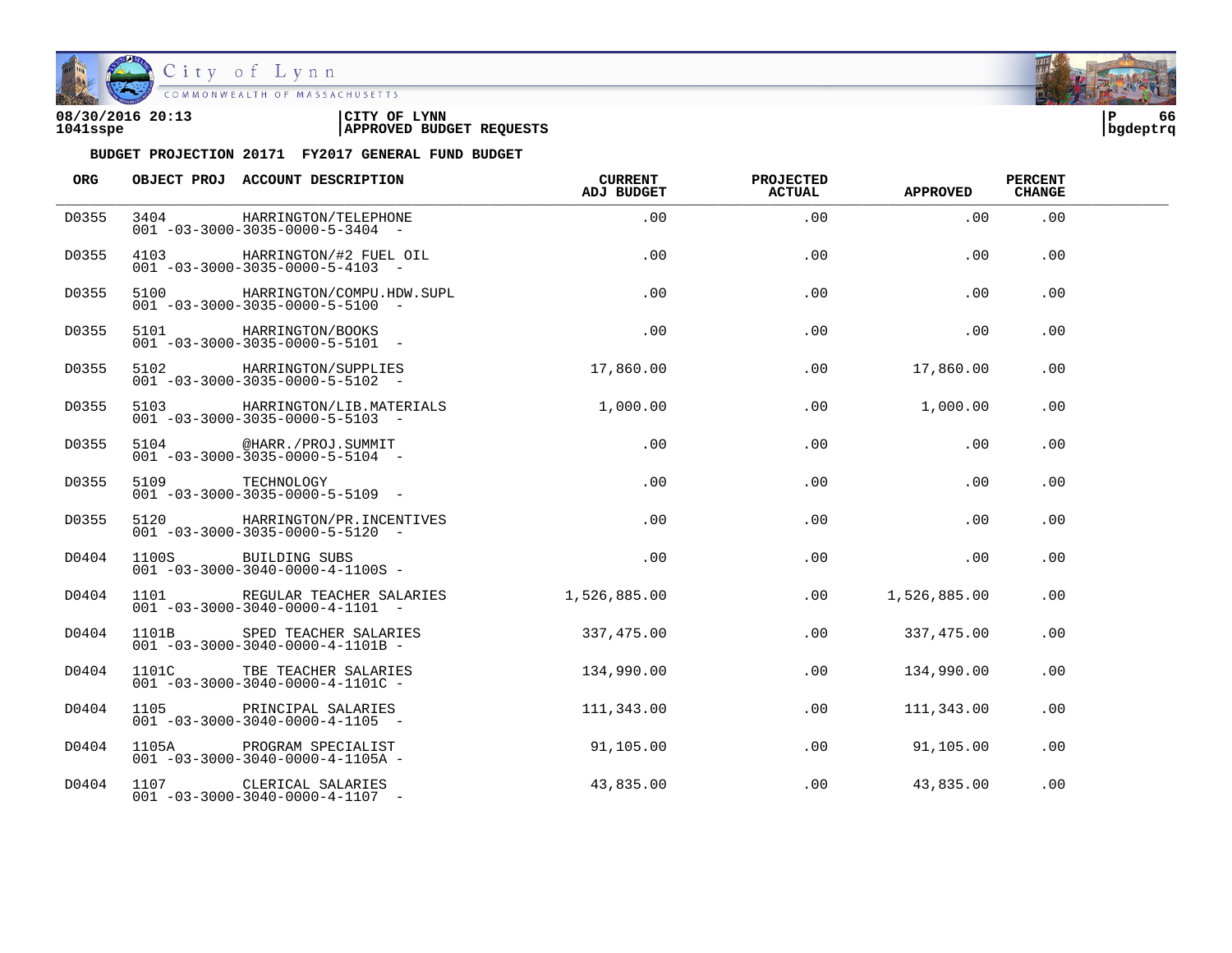

| 08/30/2016 20:13 | CITY OF<br><b>LYNN</b>          | l P      | -- |
|------------------|---------------------------------|----------|----|
| 1041sspe         | <b>APPROVED BUDGET REQUESTS</b> | bqdeptrq |    |

| ORG   |                 | OBJECT PROJ ACCOUNT DESCRIPTION                                                                              | CURRENT<br>ADJ BUDGET | <b>PROJECTED</b><br><b>ACTUAL</b> | <b>APPROVED</b> | <b>PERCENT</b><br><b>CHANGE</b> |  |
|-------|-----------------|--------------------------------------------------------------------------------------------------------------|-----------------------|-----------------------------------|-----------------|---------------------------------|--|
| D0404 |                 | 1108 CUSTODIAL SALARIES<br>$001 - 03 - 3000 - 3040 - 0000 - 4 - 1108 -$                                      | .00                   | .00                               | .00             | .00                             |  |
| D0404 |                 | 1110 REGULAR PARA SALARIES<br>$001 - 03 - 3000 - 3040 - 0000 - 4 - 1110 -$                                   | 124, 180.00           | .00                               | 124,180.00      | $.00 \,$                        |  |
| D0404 |                 | 1110B SPED PARA SALARIES<br>001 -03-3000-3040-0000-4-1110B -                                                 | 62,090.00             | .00                               | 62,090.00       | .00                             |  |
| D0404 |                 | 1110C TBE PARA SALARIES<br>001 -03-3000-3040-0000-4-1110C -<br>$001 - 03 - 3000 - 3040 - 0000 - 4 - 1110C -$ | .00                   | .00                               | .00             | .00                             |  |
| D0404 |                 | 1113 HOOD SUMMER PROF DEVEL STIPEND<br>$001 - 03 - 3000 - 3040 - 0000 - 4 - 1113 -$                          | $.00 \,$              | .00                               | .00             | .00                             |  |
| D0404 |                 | 1113G HOOD ADD'L HRS FOR TUTORING<br>$001 - 03 - 3000 - 3040 - 0000 - 4 - 1113G -$                           | .00                   | .00                               | .00             | .00                             |  |
| D0404 |                 | 1114 SUBSTITUTES SALARIES<br>$001 - 03 - 3000 - 3040 - 0000 - 4 - 1114 -$                                    | .00                   | .00                               | .00             | .00                             |  |
| D0404 |                 | 1129 LUNCH AIDES SALARIES<br>$\overline{001}$ -03-3000-3040-0000-4-1129 -                                    | 52,820.00             | .00                               | 52,820.00       | .00                             |  |
| D0404 |                 | 5109 TECHNOLOGY<br>$001 - 03 - 3000 - 3040 - 0000 - 4 - 5109$ -                                              | .00                   | .00                               | .00             | .00                             |  |
| D0405 |                 | 2101 HOOD/ELECTRICITY<br>$001 - 03 - 3000 - 3040 - 0000 - 5 - 2101 -$                                        | .00                   | .00                               | .00             | .00                             |  |
| D0405 | 2102 HOOD/GAS   | $001 - 03 - 3000 - 3040 - 0000 - 5 - 2102 -$                                                                 | .00                   | .00                               | .00             | .00                             |  |
| D0405 |                 | 3404 HOOD/TELEPHONE<br>$0.01 - 0.3 - 30.00 - 30.40 - 0.000 - 5 - 34.04 -$                                    | .00                   | .00                               | .00             | .00                             |  |
| D0405 |                 | 4103 HOOD/#2 FUEL OIL<br>$001 - 03 - 3000 - 3040 - 0000 - 5 - 4103 -$                                        | $.00 \,$              | .00                               | .00             | .00                             |  |
| D0405 |                 | 5100 HOOD/COMPU.HDW.SUPPLIES<br>$001 - 03 - 3000 - 3040 - 0000 - 5 - 5100 -$                                 | .00                   | .00                               | .00             | .00                             |  |
| D0405 | 5101 HOOD/BOOKS | $001 - 03 - 3000 - 3040 - 0000 - 5 - 5101 -$                                                                 | .00                   | .00                               | .00             | .00                             |  |
| D0405 |                 | 5102 HOOD/SUPPLIES<br>$001 - 03 - 3000 - 3040 - 0000 - 5 - 5102 -$                                           | 13,621.00             | .00                               | 13,621.00       | .00                             |  |

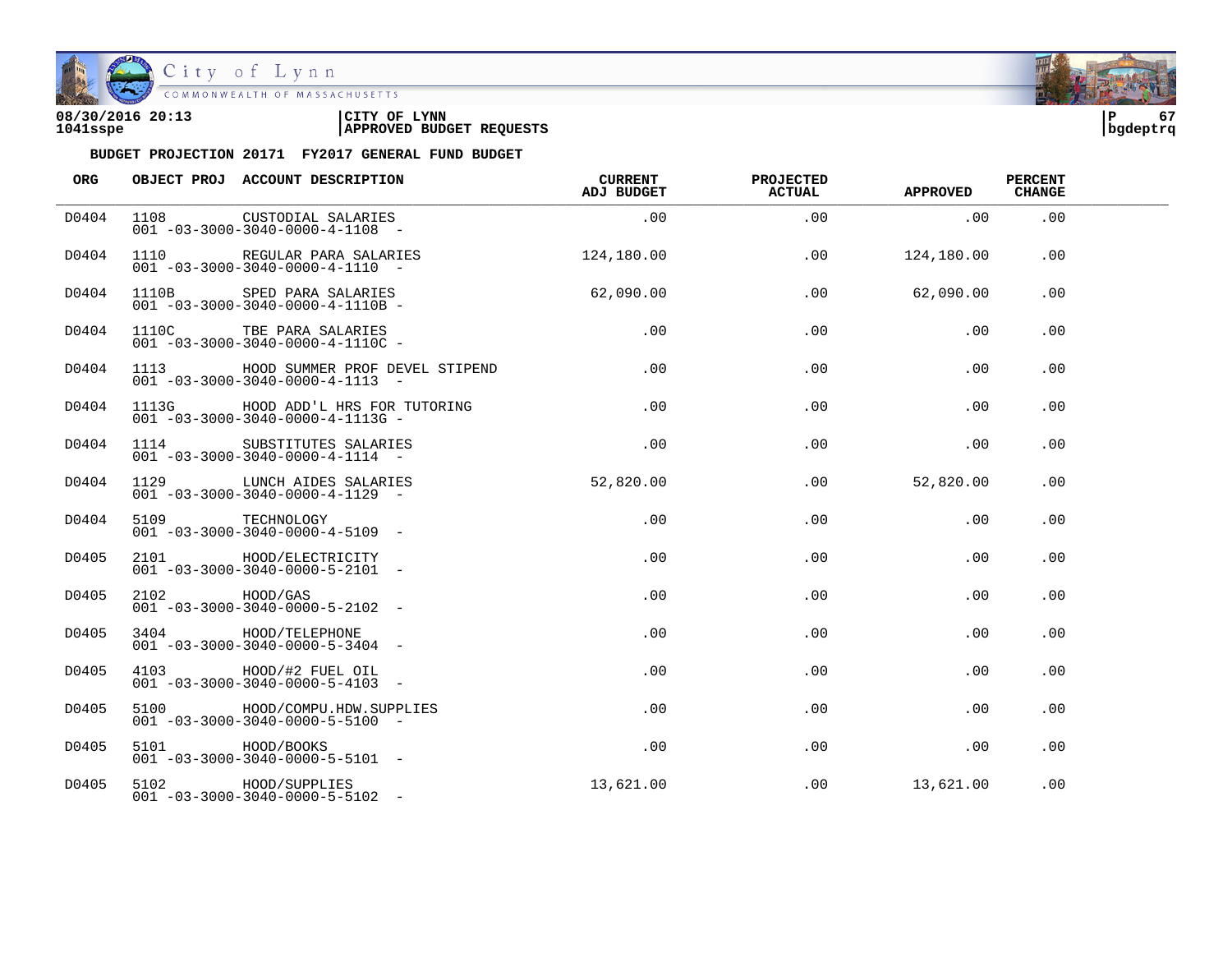

| 08/30/2016 20:13 | LYNN<br>CITY OF                 | ם ו      | 68 |
|------------------|---------------------------------|----------|----|
| 1041sspe         | <b>APPROVED BUDGET REQUESTS</b> | bqdeptrq |    |

| ORG   |       | OBJECT PROJ ACCOUNT DESCRIPTION                                                                  | CURRENT<br>ADJ BUDGET | <b>PROJECTED</b><br><b>ACTUAL</b> | <b>APPROVED</b> | <b>PERCENT</b><br><b>CHANGE</b> |  |
|-------|-------|--------------------------------------------------------------------------------------------------|-----------------------|-----------------------------------|-----------------|---------------------------------|--|
| D0405 |       | 5103 HOOD/LIBRARY MATS.<br>$001 - 03 - 3000 - 3040 - 0000 - 5 - 5103 -$                          | 1,000.00              | .00                               | 1,000.00        | .00                             |  |
| D0405 | 5109  | TECHNOLOGY<br>$001 - 03 - 3000 - 3040 - 0000 - 5 - 5109$ -                                       | .00                   | .00                               | .00             | .00                             |  |
| D0405 |       | 5120 HOOD/PRINC.INCENTIVES<br>$001 - 03 - 3000 - 3040 - 0000 - 5 - 5120 -$                       | .00                   | .00                               | .00             | .00                             |  |
| D0454 |       | 1100S BUILDING SUBSTITUTE<br>$001 - 03 - 3000 - 3045 - 0000 - 4 - 1100S -$                       | 36,000.00             | .00                               | 36,000.00       | .00                             |  |
| D0454 |       | 1101 REGULAR TEACHER SALARIES<br>$001 - 03 - 3000 - 3045 - 0000 - 4 - 1101 -$                    | 1,990,850.00          | .00                               | 1,990,850.00    | .00                             |  |
| D0454 |       | 1101B SPED TEACHER SALARIES<br>$001 - 03 - 3000 - 3045 - 0000 - 4 - 1101B -$                     | 472,465.00            | .00                               | 472,465.00      | .00                             |  |
| D0454 |       | 1101C TBE TEACHER SALARIES<br>$001 - 03 - 3000 - 3045 - 0000 - 4 - 1101C -$                      | 269,980.00            | .00                               | 269,980.00      | .00                             |  |
| D0454 |       | 1105 PRINCIPAL SALARIES<br>$001 - 03 - 3000 - 3045 - 0000 - 4 - 1105$ -                          | 111,091.00            | .00                               | 111,091.00      | .00                             |  |
| D0454 |       | 1105A PROGRAM SPECIALIST<br>$001 - 03 - 3000 - 3045 - 0000 - 4 - 1105A -$                        | 88,326.00             | .00                               | 88,326.00       | .00                             |  |
| D0454 |       | 1107 CLERICAL SALARIES<br>$001 - 03 - 3000 - 3045 - 0000 - 4 - 1107 -$                           | 87,664.00             | .00                               | 87,664.00       | .00                             |  |
| D0454 |       | 1108 CUSTODIAL SALARIES<br>$001 - 03 - 3000 - 3045 - 0000 - 4 - 1108 -$                          | .00                   | .00                               | $.00 \,$        | .00                             |  |
| D0454 |       | 1110 REGULAR PARA SALARIES<br>$001 - 03 - 3000 - 3045 - 0000 - 4 - 1110 -$                       | 155,225.00            | .00                               | 155,225.00      | .00                             |  |
| D0454 | 1110B | SPED PARA SALARIES<br>$001 - 03 - 3000 - 3045 - 0000 - 4 - 1110B -$                              | 93,135.00             | .00                               | 93,135.00       | .00.                            |  |
| D0454 | 1110C | TBE PARA SALARIES<br>$001 - 03 - 3000 - 3045 - 0000 - 4 - 1110C -$                               | .00                   | .00                               | .00             | .00.                            |  |
| D0454 |       | 1113            INGALLS SUMMER PROF DEVEL STIP<br>$001 - 03 - 3000 - 3045 - 0000 - 4 - 1113 - -$ | .00                   | .00                               | .00             | .00                             |  |
| D0454 |       | 1113G INGALLS ADD'L HRS FOR TUTORING<br>$001 - 03 - 3000 - 3045 - 0000 - 4 - 1113G -$            | $.00\,$               | $.00 \,$                          | .00             | .00.                            |  |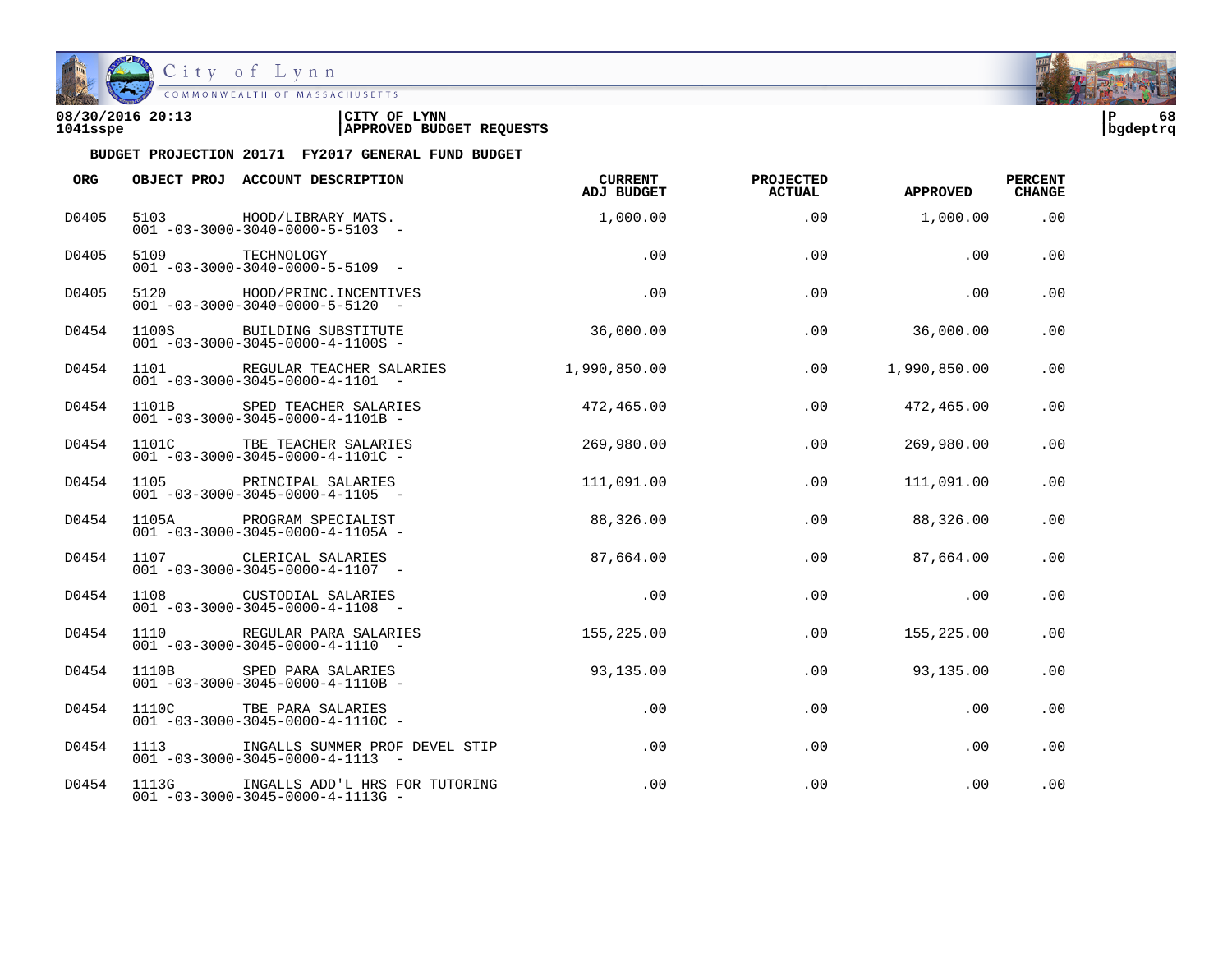

| 08/30/2016 20:13 | CITY OF<br><b>LYNN</b>          | l P      | 69 |
|------------------|---------------------------------|----------|----|
| 1041sspe         | <b>APPROVED BUDGET REQUESTS</b> | bqdeptrq |    |

| ORG   |                 | OBJECT PROJ ACCOUNT DESCRIPTION                                                | <b>CURRENT</b><br><b>ADJ BUDGET</b> | <b>PROJECTED</b><br>ACTUAL | <b>APPROVED</b> | <b>PERCENT</b><br><b>CHANGE</b> |  |
|-------|-----------------|--------------------------------------------------------------------------------|-------------------------------------|----------------------------|-----------------|---------------------------------|--|
| D0454 | 1114            | SUBSTITUTES SALARIES<br>$001 - 03 - 3000 - 3045 - 0000 - 4 - 1114 -$           | .00                                 | .00                        | .00             | .00                             |  |
| D0454 |                 | 1129 LUNCH AIDES SALARIES<br>$001 - 03 - 3000 - 3045 - 0000 - 4 - 1129$ -      | 68,345.00                           | .00                        | 68,345.00       | .00                             |  |
| D0454 | 5109 TECHNOLOGY | $001 - 03 - 3000 - 3045 - 0000 - 4 - 5109$ -                                   | .00                                 | .00                        | .00             | .00                             |  |
| D0455 |                 | 2101 INGALLS/ELECTRICITY<br>$001 - 03 - 3000 - 3045 - 0000 - 5 - 2101 -$       | .00                                 | .00                        | .00             | .00                             |  |
| D0455 |                 | 2102 INGALLS/GAS<br>$001 - 03 - 3000 - 3045 - 0000 - 5 - 2102 -$               | .00                                 | .00                        | .00             | .00                             |  |
| D0455 | 3000 000        | NURSING SERVICES 1:1<br>$001 - 03 - 3000 - 3045 - 0000 - 5 - 3000 -$           | .00                                 | .00                        | .00             | .00                             |  |
| D0455 |                 | 3404 INGALLS/TELEPHONE<br>$001 - 03 - 3000 - 3045 - 0000 - 5 - 3404 -$         | .00                                 | .00                        | .00             | .00                             |  |
| D0455 |                 | 4103 INGALLS/#2 FUEL OIL<br>$001 - 03 - 3000 - 3045 - 0000 - 5 - 4103$ -       | .00                                 | .00                        | .00             | .00                             |  |
| D0455 |                 | 5100 INGALLS/COMPU.HDW.SUPPLS.<br>$001 - 03 - 3000 - 3045 - 0000 - 5 - 5100 -$ | .00                                 | .00                        | .00             | .00                             |  |
| D0455 | 5101            | INGALLS/BOOKS<br>$001 - 03 - 3000 - 3045 - 0000 - 5 - 5101 -$                  | .00                                 | .00                        | .00             | .00                             |  |
| D0455 |                 | 5102 INGALLS/SUPPLIES<br>$001 - 03 - 3000 - 3045 - 0000 - 5 - 5102 -$          | 18,567.00                           | .00                        | 18,567.00       | .00                             |  |
| D0455 |                 | 5103 INGALLS/LIBRA.MATS.<br>$001 - 03 - 3000 - 3045 - 0000 - 5 - 5103 -$       | 1,000.00                            | .00                        | 1,000.00        | .00                             |  |
| D0455 | 5109 TECHNOLOGY | $001 - 03 - 3000 - 3045 - 0000 - 5 - 5109$ -                                   | .00                                 | .00                        | .00             | .00                             |  |
| D0455 | 5120            | INGALLS/PRINC.INCENTIVES<br>$001 - 03 - 3000 - 3045 - 0000 - 5 - 5120 -$       | .00                                 | .00                        | .00             | .00                             |  |
| D0504 |                 | 1101 REGULAR TEACHER SALARIES<br>$001 - 03 - 3000 - 3050 - 0000 - 4 - 1101 -$  | 1,008,924.00                        | .00                        | 1,008,924.00    | .00                             |  |
| D0504 |                 | 1101B SPED TEACHER SALARIES<br>$001 - 03 - 3000 - 3050 - 0000 - 4 - 1101B -$   | 134,990.00                          | $.00\,$                    | 134,990.00      | .00                             |  |

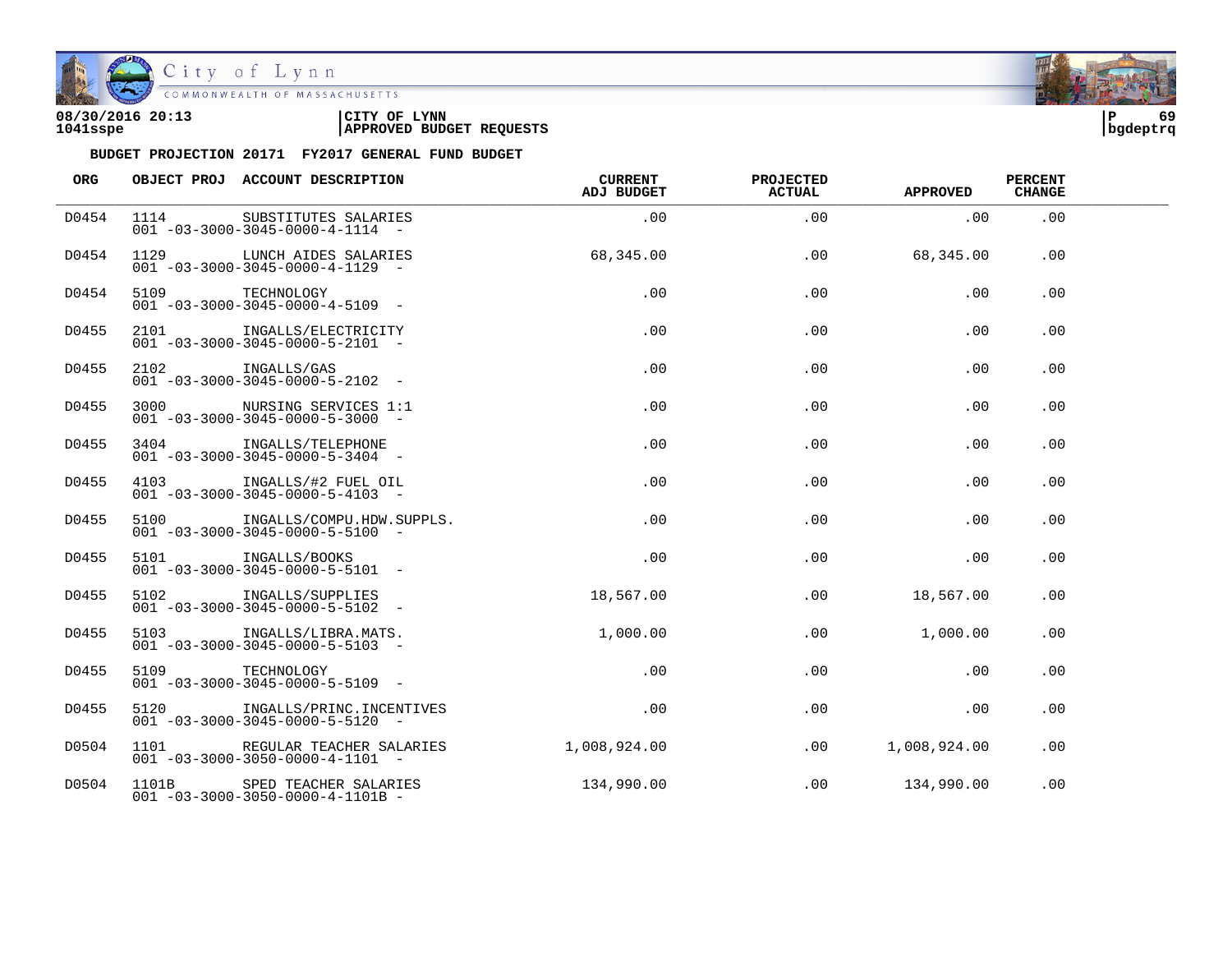

| 08/30/2016 20:13 | CITY OF<br><b>LYNN</b>          | l P      | 70 |
|------------------|---------------------------------|----------|----|
| 1041sspe         | <b>APPROVED BUDGET REQUESTS</b> | bqdeptrq |    |

| ORG   |                  | OBJECT PROJ ACCOUNT DESCRIPTION                                                       | CURRENT<br>ADJ BUDGET | <b>PROJECTED</b><br><b>ACTUAL</b> | <b>APPROVED</b>  | <b>PERCENT</b><br><b>CHANGE</b> |  |
|-------|------------------|---------------------------------------------------------------------------------------|-----------------------|-----------------------------------|------------------|---------------------------------|--|
| D0504 |                  | 1101C TBE TEACHER SALARIES<br>$001 - 03 - 3000 - 3050 - 0000 - 4 - 1101C -$           | 67,495.00             | .00                               | 67,495.00        | .00                             |  |
| D0504 |                  | 1105 PRINCIPAL SALARIES<br>$001 - 03 - 3000 - 3050 - 0000 - 4 - 1105$ -               | 114,799.00            | .00                               | 114,799.00       | .00                             |  |
| D0504 |                  | 1107 CLERICAL SALARIES<br>$001 - 03 - 3000 - 3050 - 0000 - 4 - 1107$ -                | 43,832.00             | .00                               | 43,832.00        | .00                             |  |
| D0504 |                  | 1108 CUSTODIAL SALARIES<br>$001 - 03 - 3000 - 3050 - 0000 - 4 - 1108$ -               | .00                   | .00                               | .00              | .00                             |  |
| D0504 |                  | 1110 REGULAR PARA SALARIES<br>$001 - 03 - 3000 - 3050 - 0000 - 4 - 1110 - -$          | 62,090.00             |                                   | .00<br>62,090.00 | .00                             |  |
| D0504 |                  | 1110B SPED PARA SALARIES<br>$001 - 03 - 3000 - 3050 - 0000 - 4 - 1110B -$             | .00                   | .00                               | .00              | .00                             |  |
| D0504 |                  | 1113 CLINCOLN THOM SUMM PROF DEVEL<br>$001 - 03 - 3000 - 3050 - 0000 - 4 - 1113 - -$  | .00                   | .00                               | .00              | .00                             |  |
| D0504 |                  | 1113G THOMSON ADD'L HRS FOR TUTORING<br>$001 - 03 - 3000 - 3050 - 0000 - 4 - 1113G -$ | .00                   | .00                               | .00              | .00                             |  |
| D0504 | 1114             | SUBSTITUTES SALARIES<br>$001 - 03 - 3000 - 3050 - 0000 - 4 - 1114 -$                  | .00                   | .00                               | .00              | .00                             |  |
| D0504 |                  | 1129 LUNCH AIDES SALARIES<br>$001 - 03 - 3000 - 3050 - 0000 - 4 - 1129 -$             | 28,133.00             | .00                               | 28,133.00        | .00                             |  |
| D0504 | 5109 TECHNOLOGY  | $001 - 03 - 3000 - 3050 - 0000 - 4 - 5109$ -                                          | .00                   | .00                               | .00              | .00                             |  |
| D0505 |                  | 2101 THOMSON/ELECTRICITY<br>$001 - 03 - 3000 - 3050 - 0000 - 5 - 2101 -$              | $.00 \,$              | .00                               | .00              | .00                             |  |
| D0505 | 2102 THOMSON/GAS | $001 - 03 - 3000 - 3050 - 0000 - 5 - 2102 -$                                          | $.00 \,$              | .00                               | .00              | .00                             |  |
| D0505 |                  | 3404 THOMSON/TELEPHONE<br>$001 - 03 - 3000 - 3050 - 0000 - 5 - 3404 -$                | $.00 \,$              | .00                               | .00              | .00                             |  |
| D0505 |                  | 4103 THOMSON/#2 FUEL OIL<br>$001 - 03 - 3000 - 3050 - 0000 - 5 - 4103 -$              | $.00 \,$              | .00                               | .00              | .00                             |  |
| D0505 |                  | 5100 THOMSON/COMPU.HDW.SUPPLS.<br>$001 - 03 - 3000 - 3050 - 0000 - 5 - 5100 -$        | $.00 \,$              | .00                               | .00              | .00                             |  |

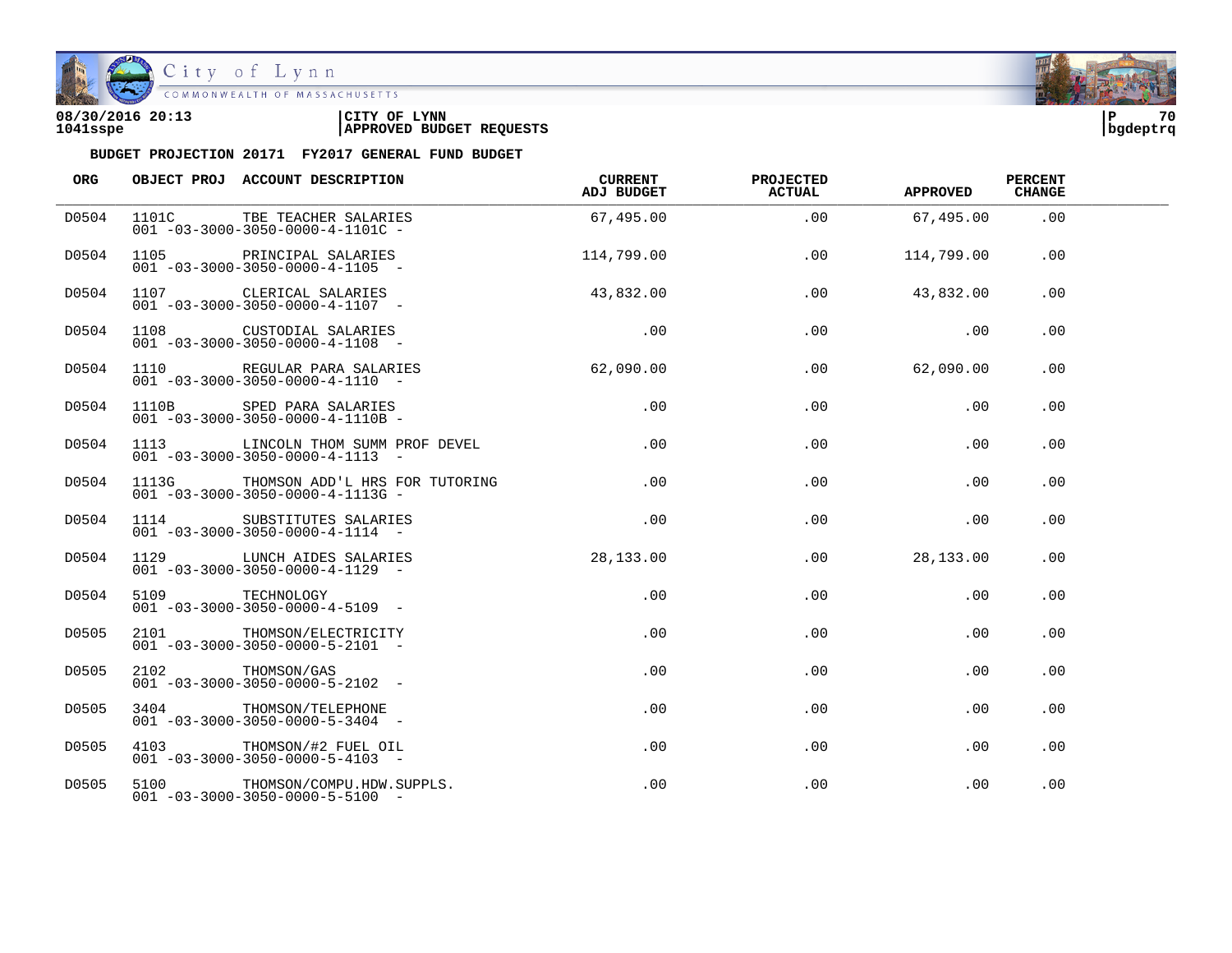

City of Lynn<br>COMMONWEALTH OF MASSACHUSETTS

| 08/30/2016 20:13 | LYNN<br>CITY OF                 | ם ו      | 71 |
|------------------|---------------------------------|----------|----|
| 1041sspe         | <b>APPROVED BUDGET REQUESTS</b> | bqdeptrq |    |

| ORG   |       | OBJECT PROJ ACCOUNT DESCRIPTION                                                          | CURRENT<br>ADJ BUDGET           | <b>PROJECTED</b><br><b>ACTUAL</b> | <b>APPROVED</b> | <b>PERCENT</b><br><b>CHANGE</b> |  |
|-------|-------|------------------------------------------------------------------------------------------|---------------------------------|-----------------------------------|-----------------|---------------------------------|--|
| D0505 |       | 5101 THOMSON/BOOKS<br>$001 - 03 - 3000 - 3050 - 0000 - 5 - 5101 -$                       | .00                             | .00                               | .00             | .00                             |  |
| D0505 |       | 5102 THOMSON/SUPPLIES<br>$001 - 03 - 3000 - 3050 - 0000 - 5 - 5102 -$                    | 7,599.00                        | .00                               | 7,599.00        | .00                             |  |
| D0505 |       | 5103 THOMSON/LIBRA.MATS.<br>$001 - 03 - 3000 - 3050 - 0000 - 5 - 5103$ -                 | 1,000.00                        | .00                               | 1,000.00        | .00                             |  |
| D0505 |       | 5109 TECHNOLOGY<br>001 -03-3000-3050-0000-5-5109 -                                       | .00                             | .00                               | .00             | .00                             |  |
| D0505 |       | 5120 THOMSON/PRINC. INCENTIVES<br>$001 - 03 - 3000 - 3050 - 0000 - 5 - 5120 -$           | $\overline{0}$ . $\overline{0}$ | .00                               | .00             | $.00 \,$                        |  |
| D0554 |       | 1101 REGULAR TEACHER SALARIES 490,963.00<br>$001 - 03 - 3000 - 3055 - 0000 - 4 - 1101 -$ |                                 | $.00\,$                           | 490,963.00      | $.00 \,$                        |  |
| D0554 |       | 1101B SPED TEACHER SALARIES<br>$001 - 03 - 3000 - 3055 - 0000 - 4 - 1101B -$             | 94,493.00                       | $.00 \,$                          | 94,493.00       | .00                             |  |
| D0554 |       | 1101C TBE TEACHER SALARIES<br>$001 - 03 - 3000 - 3055 - 0000 - 4 - 1101C -$              | 13,499.00                       | .00                               | 13,499.00       | .00                             |  |
| D0554 |       | 1105 PRINCIPAL SALARIES<br>$001 - 03 - 3000 - 3055 - 0000 - 4 - 1105$ -                  | 112,737.00                      | $.00\,$                           | 112,737.00      | $.00 \,$                        |  |
| D0554 |       | 1107 CLERICAL SALARIES<br>$001 - 03 - 3000 - 3055 - 0000 - 4 - 1107$ -                   | 43,832.00                       | .00                               | 43,832.00       | .00                             |  |
| D0554 |       | 1108 CUSTODIAL SALARIES<br>$001 - 03 - 3000 - 3055 - 0000 - 4 - 1108 -$                  | .00                             | .00                               | .00             | .00                             |  |
| D0554 |       | 1110 REGULAR PARA SALARIES<br>$001 - 03 - 3000 - 3055 - 0000 - 4 - 1110 - -$             | 31,045.00                       | .00                               | 31,045.00       | .00                             |  |
| D0554 | 1110B | SPED PARA SALARIES<br>$001 - 03 - 3000 - 3055 - 0000 - 4 - 1110B -$                      | .00                             | .00                               | .00             | .00                             |  |
| D0554 |       | 1110C TBE PARA SALARIES<br>$001 - 03 - 3000 - 3055 - 0000 - 4 - 1110C -$                 | .00                             | $.00 \,$                          | .00             | .00                             |  |
| D0554 |       | 1113G LYNNWOODS ADD HRS FOR TUTORING<br>$001 - 03 - 3000 - 3055 - 0000 - 4 - 1113G -$    | .00                             | .00                               | .00             | .00                             |  |
| D0554 |       | 1114 SUBSTITUTES SALARIES<br>$001 - 03 - 3000 - 3055 - 0000 - 4 - 1114 -$                | .00                             | .00                               | .00             | .00                             |  |

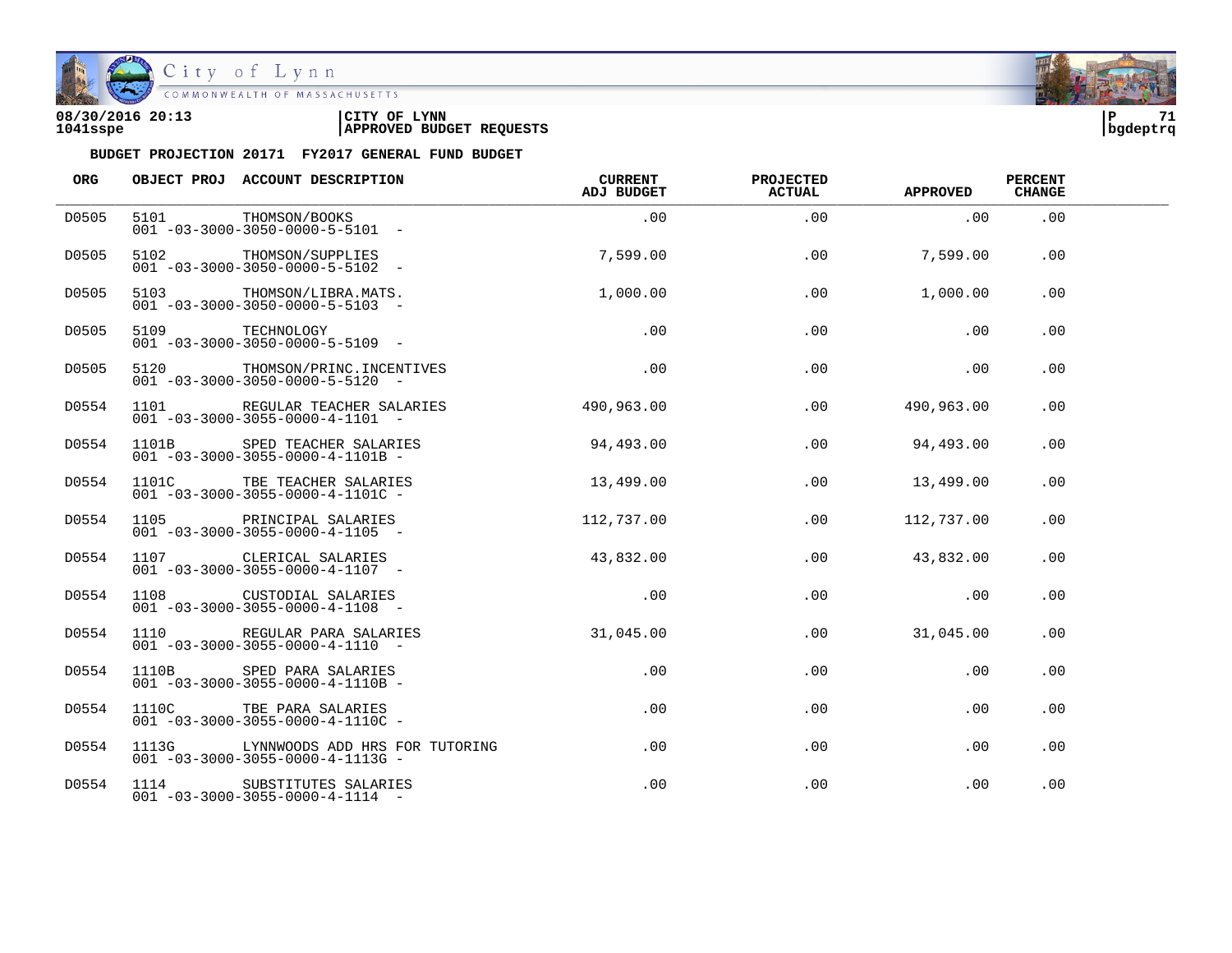

| 08/30/2016 20:13 | CITY OF<br><b>LYNN</b>          | l P      | $\sim$ |
|------------------|---------------------------------|----------|--------|
| 1041sspe         | <b>APPROVED BUDGET REQUESTS</b> | bgdeptrq |        |

| ORG   |                 | OBJECT PROJ ACCOUNT DESCRIPTION                                                                             | <b>CURRENT</b><br>ADJ BUDGET | <b>PROJECTED</b><br><b>ACTUAL</b> | <b>APPROVED</b> | <b>PERCENT</b><br><b>CHANGE</b> |  |
|-------|-----------------|-------------------------------------------------------------------------------------------------------------|------------------------------|-----------------------------------|-----------------|---------------------------------|--|
| D0554 |                 | 1129 LUNCH AIDES SALARIES<br>$001 - 03 - 3000 - 3055 - 0000 - 4 - 1129 -$                                   | 22,386.00                    | .00                               | 22,386.00       | .00                             |  |
| D0554 | 5109 TECHNOLOGY | $001 - 03 - 3000 - 3055 - 0000 - 4 - 5109$ -                                                                | .00                          | .00                               | .00             | .00                             |  |
| D0555 |                 | 2101 LYNN WOODS/ELECTRICITY<br>$001 - 03 - 3000 - 3055 - 0000 - 5 - 2101 -$                                 | .00                          | .00                               | .00             | .00                             |  |
| D0555 |                 | 2102 LYNN WOODS/GAS<br>$001 - 03 - 3000 - 3055 - 0000 - 5 - 2102 -$                                         | $.00 \,$                     | .00                               | .00             | .00                             |  |
| D0555 |                 | 3404 LYNN WOODS/TELEPHONE<br>$001 - 03 - 3000 - 3055 - 0000 - 5 - 3404 -$                                   | .00                          | .00                               | .00             | $.00 \,$                        |  |
| D0555 |                 | 4103 LYNN WOODS/#2 FUEL OIL<br>$001 - 03 - 3000 - 3055 - 0000 - 5 - 4103$ -                                 | $.00 \,$                     | $.00 \,$                          | .00             | .00                             |  |
| D0555 |                 | 5100 LYNN WOODS/COMPU.HDW.SUPL<br>$001 - 03 - 3000 - 3055 - 0000 - 5 - 5100$ -                              | .00                          | .00                               | .00             | .00                             |  |
| D0555 |                 | 5101 LYNN WOODS/BOOKS<br>$001 - 03 - 3000 - 3055 - 0000 - 5 - 5101 -$                                       | .00                          | .00                               | .00             | .00                             |  |
| D0555 |                 | 5102 LYNN WOODS/SUPPLIES<br>001 -03-3000-3055-0000-5-5102 -<br>$001 - 03 - 3000 - 3055 - 0000 - 5 - 5102 -$ | 5,318.00                     | $.00 \,$                          | 5,318.00        | .00                             |  |
| D0555 |                 | 5103 LYNN WOODS/LIB.MATS.<br>$001 - 03 - 3000 - 3055 - 0000 - 5 - 5103 -$                                   | 1,000.00                     | $.00 \,$                          | 1,000.00        | .00                             |  |
| D0555 | 5109 TECHNOLOGY | $001 - 03 - 3000 - 3055 - 0000 - 5 - 5109$ -                                                                | .00                          | .00                               | .00             | .00                             |  |
| D0555 |                 | 5120 LYNN WOODS/PR.INCENTIVES<br>$001 - 03 - 3000 - 3055 - 0000 - 5 - 5120 -$                               | .00                          | .00                               | .00             | .00                             |  |
| D0584 |                 | 1101 REGULAR TEACHER SALARIES<br>$001 - 03 - 3000 - 3058 - 0000 - 4 - 1101 -$                               | .00                          | .00                               | .00             | .00                             |  |
| D0584 |                 | 1101B SPED TEACHER SALARIES<br>$001 - 03 - 3000 - 3058 - 0000 - 4 - 1101B -$                                | 573,707.00                   | .00                               | 573,707.00      | .00                             |  |
| D0584 |                 | 1101C TBE TEACHER SALARIES<br>$001 - 03 - 3000 - 3058 - 0000 - 4 - 1101C -$                                 | 13,499.00                    | .00                               | 13,499.00       | .00                             |  |
| D0584 |                 | 1105 PRINCIPAL SALARIES<br>$001 - 03 - 3000 - 3058 - 0000 - 4 - 1105$ -                                     | 110,337.00                   | .00                               | 110,337.00      | .00                             |  |

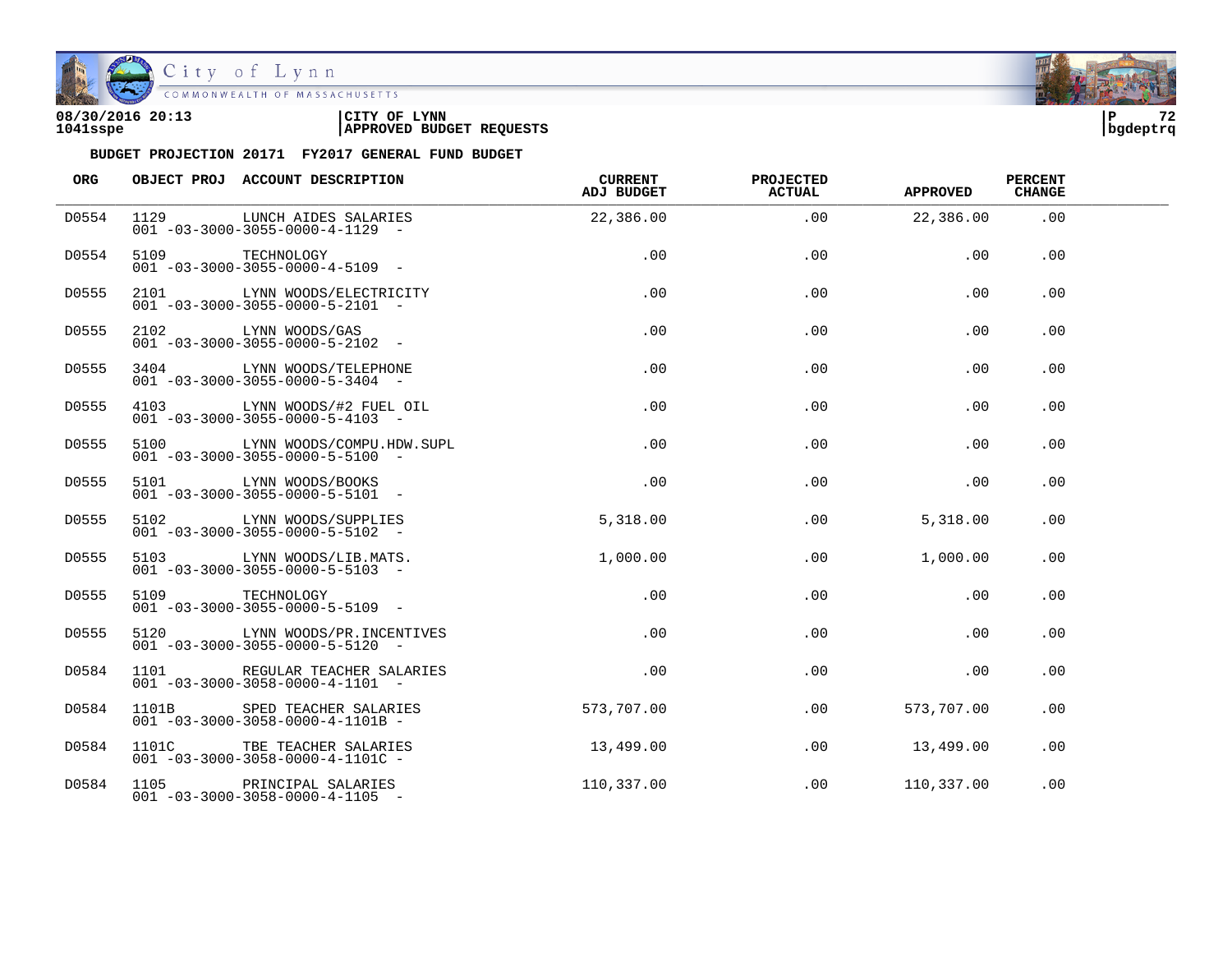

| 08/30/2016 20:13 | CITY OF<br><b>LYNN</b>          | l P      | 72 |
|------------------|---------------------------------|----------|----|
| 1041sspe         | <b>APPROVED BUDGET REQUESTS</b> | bqdeptrq |    |

| ORG   | OBJECT PROJ ACCOUNT DESCRIPTION                                                       | <b>CURRENT</b><br>ADJ BUDGET | <b>PROJECTED</b><br><b>ACTUAL</b> | <b>APPROVED</b> | <b>PERCENT</b><br><b>CHANGE</b> |  |
|-------|---------------------------------------------------------------------------------------|------------------------------|-----------------------------------|-----------------|---------------------------------|--|
| D0584 | 1107 CLERICAL SALARIES<br>$001 - 03 - 3000 - 3058 - 0000 - 4 - 1107 -$                | 43,832.00                    | .00                               | 43,832.00       | .00                             |  |
| D0584 | 1108 CUSTODIAL SALARIES<br>$001 - 03 - 3000 - 3058 - 0000 - 4 - 1108 -$               | .00                          | .00                               | .00             | .00                             |  |
| D0584 | 1110 REGULAR PARA SALARIES<br>$001 - 03 - 3000 - 3058 - 0000 - 4 - 1110 -$            | $\sim$ 00                    | .00                               | .00             | .00                             |  |
| D0584 | 1110B SPED PARA SALARIES<br>$001 - 03 - 3000 - 3058 - 0000 - 4 - 1110B -$             | 155,225.00                   | .00                               | 155,225.00      | .00                             |  |
| D0584 | 1110C TBE PARA SALARIES<br>$001 - 03 - 3000 - 3058 - 0000 - 4 - 1110C -$              | .00                          | .00                               | .00             | .00                             |  |
| D0584 | 1113 FALLON SUMMER PROF DEVEL STIPE<br>$001 - 03 - 3000 - 3058 - 0000 - 4 - 1113 - -$ | .00                          | .00                               | .00             | .00.                            |  |
| D0584 | 1113G FALLON ADD'L HRS FOR TUTORING<br>$001 - 03 - 3000 - 3058 - 0000 - 4 - 1113G -$  | .00                          | .00                               | .00             | .00                             |  |
| D0584 | 1114 SUBSTITUTES SALARIES<br>$001 - 03 - 3000 - 3058 - 0000 - 4 - 1114 -$             | .00                          | .00                               | .00             | .00                             |  |
| D0584 | 1129 LUNCH AIDES SALARIES<br>$001 - 03 - 3000 - 3058 - 0000 - 4 - 1129 -$             | 5,782.00                     | .00                               | 5,782.00        | .00.                            |  |
| D0584 | 901 -03-3000-3058-0000-4-5109<br>001 -03-3000-3058-0000-4-5109                        | $.00 \,$                     | .00                               | .00             | .00                             |  |
| D0584 | 5127 TECHNOLOGY EQUIP/SUPPLIES<br>$001 - 03 - 3000 - 3058 - 0000 - 4 - 5127$ -        | .00                          | .00                               | .00             | .00                             |  |
| D0585 | 2101 FALLON/ELECTRICITY<br>$001 - 03 - 3000 - 3058 - 0000 - 5 - 2101 -$               | $.00 \,$                     | .00                               | .00             | .00                             |  |
| D0585 | 2102 NATURAL GAS<br>$001 - 03 - 3000 - 3058 - 0000 - 5 - 2102 -$                      | $.00 \,$                     | .00                               | .00             | .00                             |  |
| D0585 | 3404 FALLON/TELEPHONE<br>$001 - 03 - 3000 - 3058 - 0000 - 5 - 3404 -$                 | .00                          | $.00 \,$                          | $.00 \,$        | .00                             |  |
| D0585 | 4103 FALLON/#2 FUEL OIL<br>$001 - 03 - 3000 - 3058 - 0000 - 5 - 4103 -$               | .00                          | .00                               | .00             | .00                             |  |
| D0585 | 5100 FALLON/COMPU.HDW.SUPPLIES<br>$001 - 03 - 3000 - 3058 - 0000 - 5 - 5100 -$        | $.00 \,$                     | .00                               | .00             | .00                             |  |

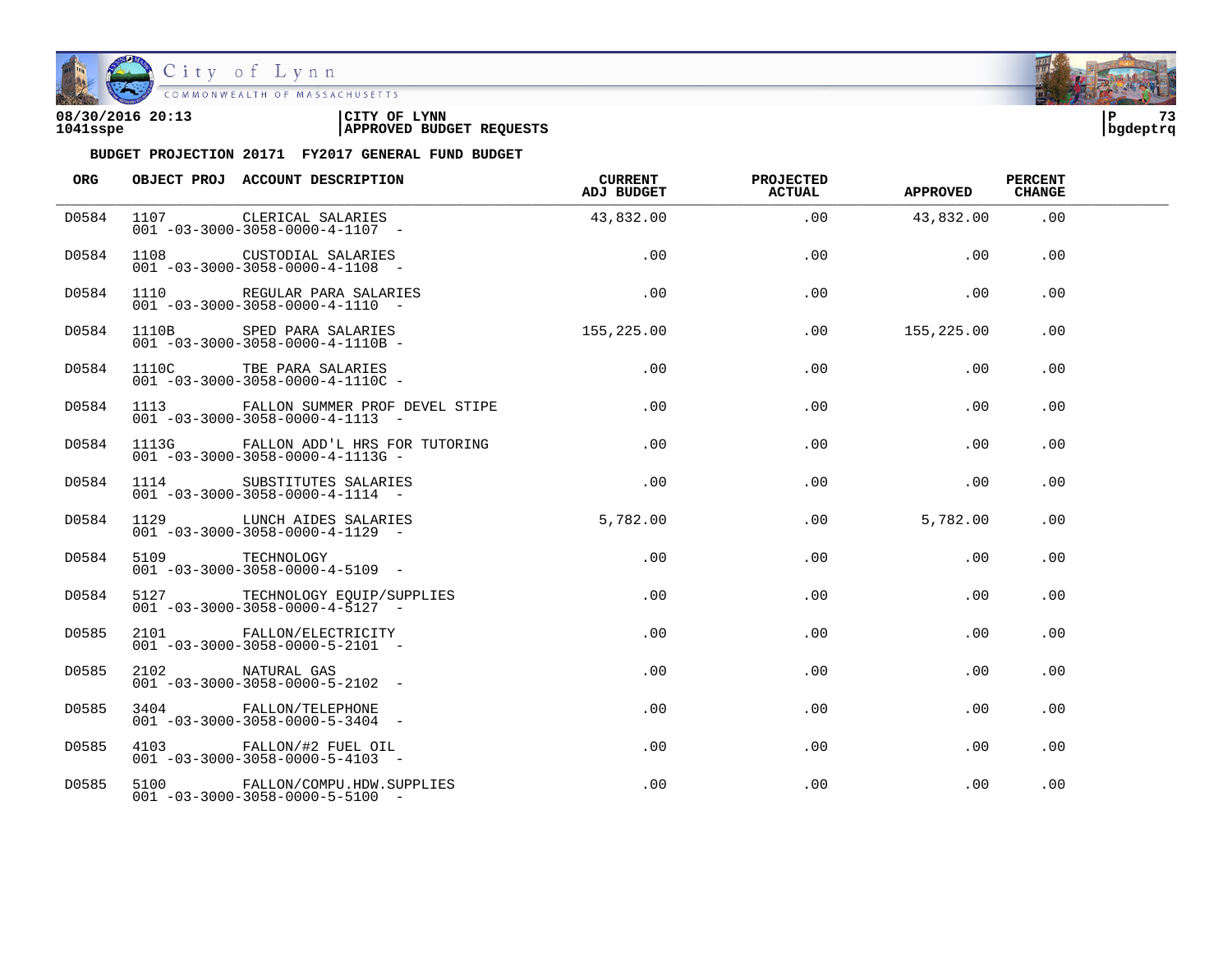

City of Lynn<br>COMMONWEALTH OF MASSACHUSETTS

| 08/30/2016 20:13 | LYNN<br>CITY OF                 | l P      | 74 |
|------------------|---------------------------------|----------|----|
| 1041sspe         | <b>APPROVED BUDGET REQUESTS</b> | bqdeptrq |    |

| ORG   |      | OBJECT PROJ ACCOUNT DESCRIPTION                                                      | <b>CURRENT</b><br>ADJ BUDGET | <b>PROJECTED</b><br><b>ACTUAL</b> | <b>APPROVED</b> | <b>PERCENT</b><br><b>CHANGE</b> |  |
|-------|------|--------------------------------------------------------------------------------------|------------------------------|-----------------------------------|-----------------|---------------------------------|--|
| D0585 |      | 5101 FALLON/BOOKS<br>$001 - 03 - 3000 - 3058 - 0000 - 5 - 5101 -$                    | .00                          | .00                               | .00             | .00                             |  |
| D0585 |      | 5102 FALLON/SUPPLIES<br>$001 - 03 - 3000 - 3058 - 0000 - 5 - 5102 -$                 | 2,688.00                     | .00                               | 2,688.00        | .00                             |  |
| D0585 |      | 5103 FALLON/LIBRAR.MATS.<br>$001 - 03 - 3000 - 3058 - 0000 - 5 - 5103$ -             | 1,000.00                     | .00                               | 1,000.00        | .00                             |  |
| D0585 |      | 5109 TECHNOLOGY<br>$001 - 03 - 3000 - 3058 - 0000 - 5 - 5109$ -                      | .00                          | .00                               | .00             | .00                             |  |
| D0585 |      | 5120 FALLON/PRINC.INCENTIVES<br>$001 - 03 - 3000 - 3058 - 0000 - 5 - 5120 -$         | .00                          | .00                               | .00             | .00                             |  |
| D0604 | 1100 | SALARIES<br>$001 - 03 - 3000 - 3060 - 0000 - 4 - 1100 -$                             | .00                          | .00                               | .00             | .00                             |  |
| D0604 |      | 1101 REGULAR TEACHER SALARIES<br>$001 - 03 - 3000 - 3060 - 0000 - 4 - 1101 -$        | 927,930.00                   | .00                               | 927,930.00      | .00                             |  |
| D0604 |      | 1101B SPED TEACHER SALARIES<br>$001 - 03 - 3000 - 3060 - 0000 - 4 - 1101B -$         | 337,475.00                   | .00                               | 337,475.00      | .00                             |  |
| D0604 |      | 1101C TBE TEACHER SALARIES<br>$001 - 03 - 3000 - 3060 - 0000 - 4 - 1101C -$          | 67,495.00                    | .00                               | 67,495.00       | .00                             |  |
| D0604 | 1105 | PRINCIPAL SALARIES<br>$001 - 03 - 3000 - 3060 - 0000 - 4 - 1105$ -                   | 113,715.00                   | $.00 \,$                          | 113,715.00      | .00                             |  |
| D0604 |      | 1107 CLERICAL SALARIES<br>$001 - 03 - 3000 - 3060 - 0000 - 4 - 1107 -$               | 43,832.00                    | .00                               | 43,832.00       | .00                             |  |
| D0604 |      | 1108 CUSTODIAL SALARIES<br>$001 - 03 - 3000 - 3060 - 0000 - 4 - 1108 -$              | $.00 \,$                     | .00                               | .00             | .00                             |  |
| D0604 |      | 1110 REGULAR PARA SALARIES<br>$001 - 03 - 3000 - 3060 - 0000 - 4 - 1110 -$           | 62,090.00                    | .00                               | 62,090.00       | .00                             |  |
| D0604 |      | 1110B SPED PARA SALARIES<br>$001 - 03 - 3000 - 3060 - 0000 - 4 - 1110B -$            | 155,225.00                   | $.00\,$                           | 155,225.00      | .00                             |  |
| D0604 |      | 1110C TBE PARA SALARIES<br>$001 - 03 - 3000 - 3060 - 0000 - 4 - 1110C -$             | .00                          | .00                               | .00             | .00                             |  |
| D0604 |      | 1113 SEWELL-ANDERSON SUMM PROF DEV<br>$001 - 03 - 3000 - 3060 - 0000 - 4 - 1113 - -$ | .00                          | .00                               | .00             | .00                             |  |

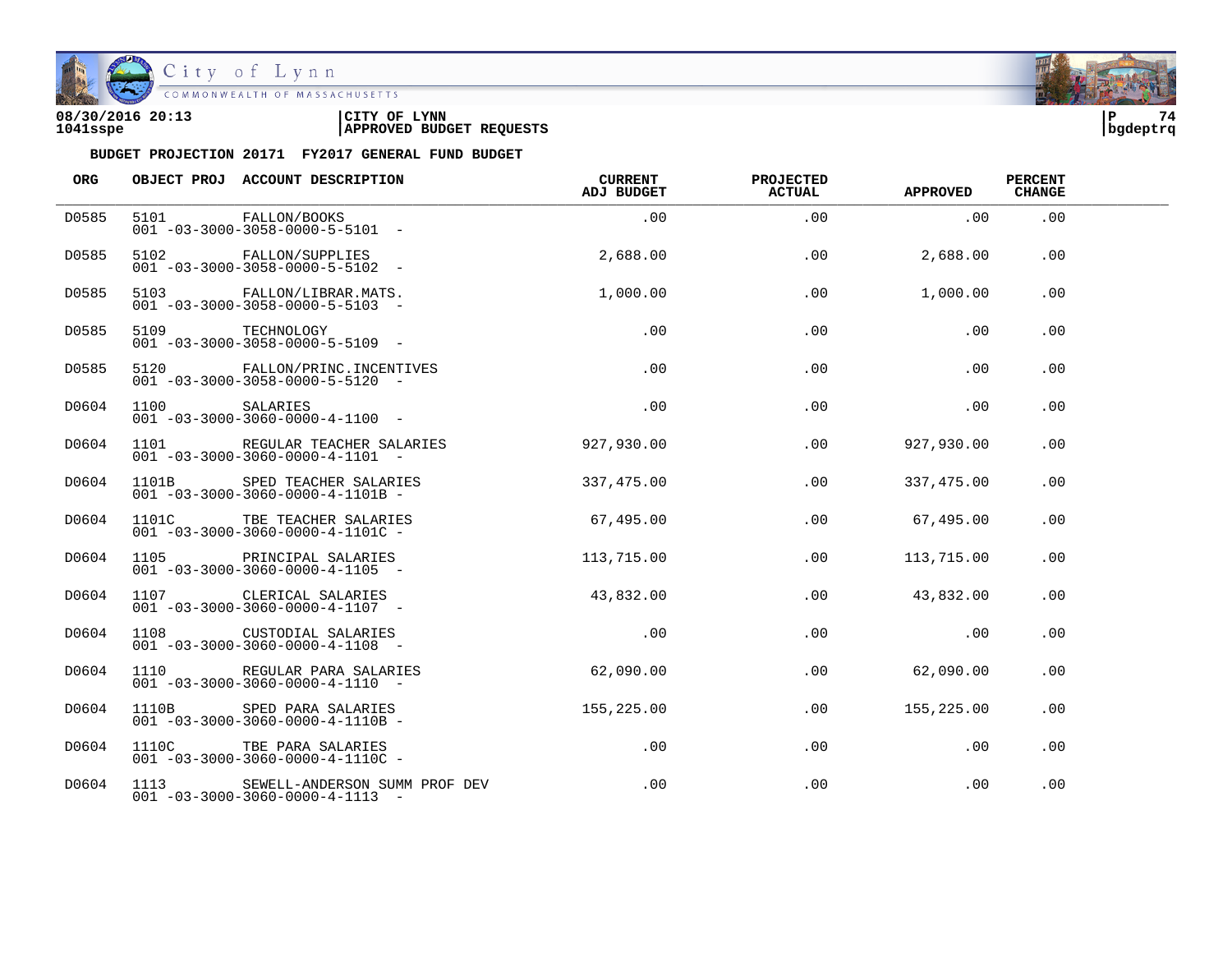

| 08/30/2016 20:13 | CITY OF<br><b>LYNN</b>          | l P      | 75 |
|------------------|---------------------------------|----------|----|
| 1041sspe         | <b>APPROVED BUDGET REQUESTS</b> | bqdeptrq |    |

| ORG   |       | OBJECT PROJ ACCOUNT DESCRIPTION                                                | CURRENT<br><b>ADJ BUDGET</b> | PROJECTED<br><b>ACTUAL</b> | <b>APPROVED</b> | <b>PERCENT</b><br><b>CHANGE</b> |  |
|-------|-------|--------------------------------------------------------------------------------|------------------------------|----------------------------|-----------------|---------------------------------|--|
| D0604 | 1113G | SEWELL-ANDR ADD HRS TUTORING<br>$001 - 03 - 3000 - 3060 - 0000 - 4 - 1113G -$  | .00                          | .00                        | .00             | .00                             |  |
| D0604 | 1114  | SUBSTITUTES SALARIES<br>$001 - 03 - 3000 - 3060 - 0000 - 4 - 1114 -$           | .00                          | .00                        | .00             | .00                             |  |
| D0604 |       | 1129 LUNCH AIDES SALARIES<br>$001 - 03 - 3000 - 3060 - 0000 - 4 - 1129$ -      | 42,438.00                    | .00                        | 42,438.00       | .00                             |  |
| D0604 |       | 5109 TECHNOLOGY<br>$001 - 03 - 3000 - 3060 - 0000 - 4 - 5109$ -                | $.00 \,$                     | .00                        | .00             | .00                             |  |
| D0605 | 2101  | SEWELL-AND./ELECTRICITY<br>$001 - 03 - 3000 - 3060 - 0000 - 5 - 2101 -$        | $.00 \,$                     | .00                        | .00             | $.00 \,$                        |  |
| D0605 | 2102  | SEWELL-AND./GAS<br>$001 - 03 - 3000 - 3060 - 0000 - 5 - 2102$ -                | $.00 \,$                     | $.00 \,$                   | .00             | .00.                            |  |
| D0605 |       | 3404 SEWELL-AND./TELEPHONE<br>$001 - 03 - 3000 - 3060 - 0000 - 5 - 3404 -$     | $.00 \,$                     | .00                        | .00             | .00                             |  |
| D0605 |       | 5100 SEWELL-AND./COMPU.HDW.SUP<br>$001 - 03 - 3000 - 3060 - 0000 - 5 - 5100 -$ | $.00 \,$                     | .00                        | .00             | .00                             |  |
| D0605 |       | 5101 SEWELL-AND./BOOKS<br>$001 - 03 - 3000 - 3060 - 0000 - 5 - 5101 -$         | $.00 \,$                     | .00                        | .00             | .00                             |  |
| D0605 | 5102  | SEWELL-AND./SUPPLIES<br>$001 - 03 - 3000 - 3060 - 0000 - 5 - 5102 -$           | 8,155.00                     | $.00 \,$                   | 8,155.00        | $.00 \,$                        |  |
| D0605 |       | 5103 SEWELL-AND./LIB.MATS.<br>$001 - 03 - 3000 - 3060 - 0000 - 5 - 5103 -$     | 1,000.00                     | .00                        | 1,000.00        | .00                             |  |
| D0605 |       | 5109 TECHNOLOGY<br>$001 - 03 - 3000 - 3060 - 0000 - 5 - 5109$ -                | .00                          | .00                        | .00             | .00                             |  |
| D0605 |       | 5120 SEWELL-AND./PR.INCENTIVES<br>$001 - 03 - 3000 - 3060 - 0000 - 5 - 5120 -$ | .00                          | .00                        | .00             | .00                             |  |
| D0654 |       | 1101 REGULAR TEACHER SALARIES<br>$001 - 03 - 3000 - 3065 - 0000 - 4 - 1101 -$  | 894,183.00                   | .00                        | 894,183.00      | .00                             |  |
| D0654 |       | 1101B SPED TEACHER SALARIES<br>$001 - 03 - 3000 - 3065 - 0000 - 4 - 1101B -$   | 1,012,425.00                 | .00                        | 1,012,425.00    | .00                             |  |
| D0654 |       | 1101C TBE TEACHER SALARIES<br>$001 - 03 - 3000 - 3065 - 0000 - 4 - 1101C -$    | 13,499.00                    | .00                        | 13,499.00       | .00                             |  |

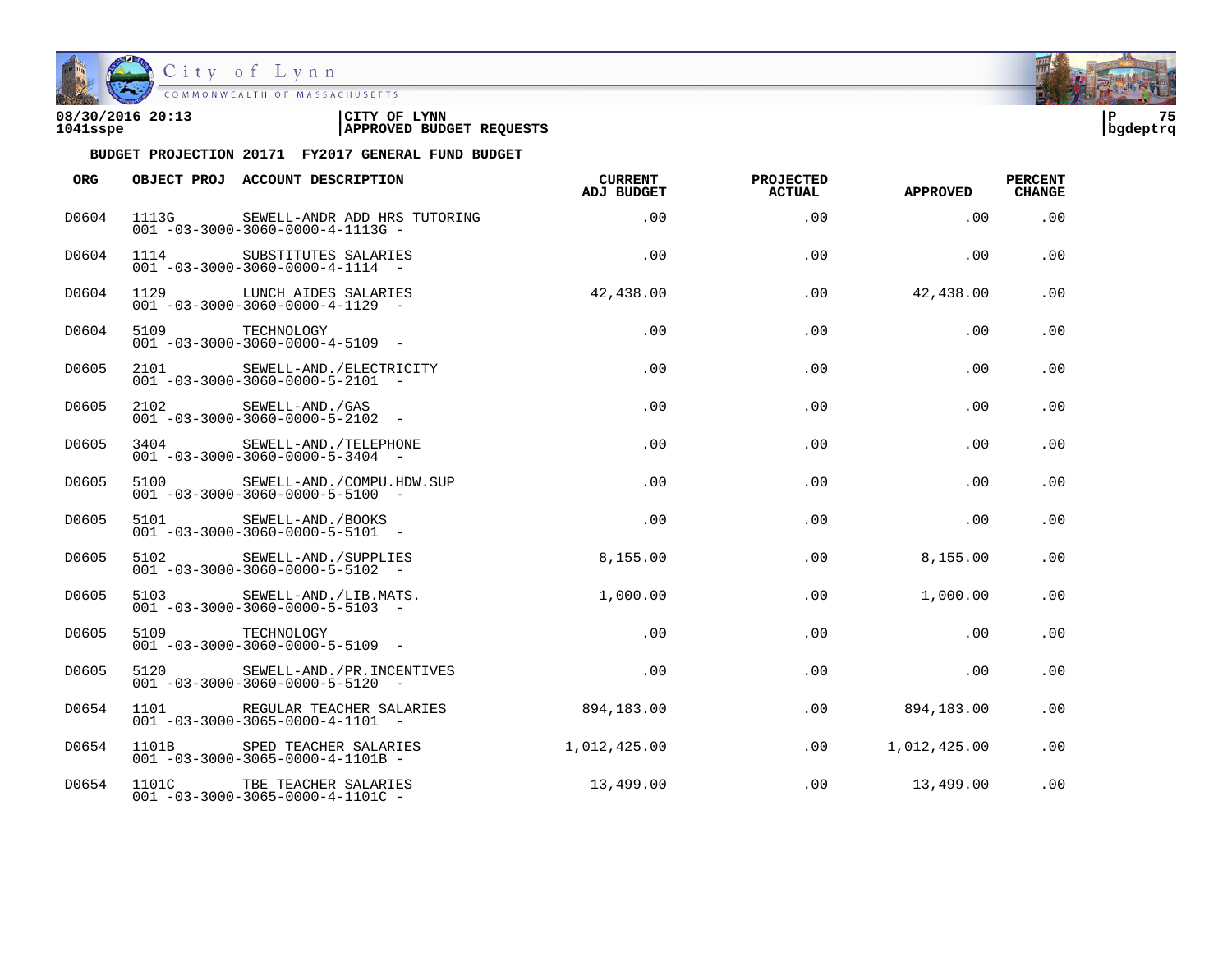

| 08/30/2016 20:13 | CITY OF<br><b>LYNN</b>          | l P      | 76 |
|------------------|---------------------------------|----------|----|
| 1041sspe         | <b>APPROVED BUDGET REQUESTS</b> | bqdeptrq |    |

| ORG   |                 | OBJECT PROJ ACCOUNT DESCRIPTION                                                     | CURRENT<br>ADJ BUDGET | <b>PROJECTED</b><br><b>ACTUAL</b> | <b>APPROVED</b> | <b>PERCENT</b><br><b>CHANGE</b> |  |
|-------|-----------------|-------------------------------------------------------------------------------------|-----------------------|-----------------------------------|-----------------|---------------------------------|--|
| D0654 |                 | 1105 PRINCIPAL SALARIES<br>$001 - 03 - 3000 - 3065 - 0000 - 4 - 1105 -$             | 106,247.00            | .00                               | 106,247.00      | .00                             |  |
| D0654 |                 | 1107 CLERICAL SALARIES<br>$001 - 03 - 3000 - 3065 - 0000 - 4 - 1107$ -              | 43,832.00             | .00                               | 43,832.00       | .00                             |  |
| D0654 |                 | 1108 CUSTODIAL SALARIES<br>$001 - 03 - 3000 - 3065 - 0000 - 4 - 1108 -$             | .00                   | .00                               | .00             | .00                             |  |
| D0654 |                 | 1110 REGULAR PARA SALARIES<br>$001 - 03 - 3000 - 3065 - 0000 - 4 - 1110 - -$        | 31,045.00             | .00                               | 31,045.00       | .00                             |  |
| D0654 |                 | 1110B SPED PARA SALARIES<br>001 -03-3000-3065-0000-4-1110B -                        | 651,945.00            | .00                               | 651,945.00      | .00                             |  |
| D0654 |                 | 1110C TBE PARA SALARIES<br>$001 - 03 - 3000 - 3065 - 0000 - 4 - 1110C -$            | .00                   | .00                               | .00             | .00                             |  |
| D0654 |                 | 1113 SHOEMAKER SUMMER PROF DEVEL<br>$001 - 03 - 3000 - 3065 - 0000 - 4 - 1113 - -$  | .00                   | .00                               | .00             | .00                             |  |
| D0654 |                 | 1113G SHOEMAKER ADD'L HRS TUTORING<br>$001 - 03 - 3000 - 3065 - 0000 - 4 - 1113G -$ | .00                   | .00                               | .00             | .00                             |  |
| D0654 |                 | 1114 SUBSTITUTES SALARIES<br>$001 - 03 - 3000 - 3065 - 0000 - 4 - 1114 -$           | .00                   | .00                               | .00             | .00                             |  |
| D0654 |                 | 1129 LUNCH AIDES SALARIES<br>$001 - 03 - 3000 - 3065 - 0000 - 4 - 1129$ -           | 36,409.00             | $.00 \,$                          | 36,409.00       | .00                             |  |
| D0654 | 5109 TECHNOLOGY | $001 - 03 - 3000 - 3065 - 0000 - 4 - 5109$ -                                        | .00                   | .00                               | .00             | .00                             |  |
| D0655 |                 | 2101 SHOEMAKER/ELECTRICITY<br>$001 - 03 - 3000 - 3065 - 0000 - 5 - 2101 -$          | .00                   | .00                               | .00             | .00                             |  |
| D0655 |                 | 2102 SHOEMAKER/GAS<br>$001 - 03 - 3000 - 3065 - 0000 - 5 - 2102 -$                  | $.00 \,$              | .00                               | .00             | .00                             |  |
| D0655 |                 | 3404 SHOEMAKER/TELEPHONE<br>$001 - 03 - 3000 - 3065 - 0000 - 5 - 3404 -$            | $.00 \,$              | $.00 \,$                          | .00             | .00                             |  |
| D0655 |                 | 5100 SHOEMAKER/COMPU.HDW.SUPLS<br>$001 - 03 - 3000 - 3065 - 0000 - 5 - 5100$ -      | $.00 \,$              | .00                               | .00             | .00                             |  |
| D0655 |                 | 5101 SHOEMAKER/BOOKS<br>$001 - 03 - 3000 - 3065 - 0000 - 5 - 5101 -$                | $.00 \,$              | .00                               | .00             | .00                             |  |

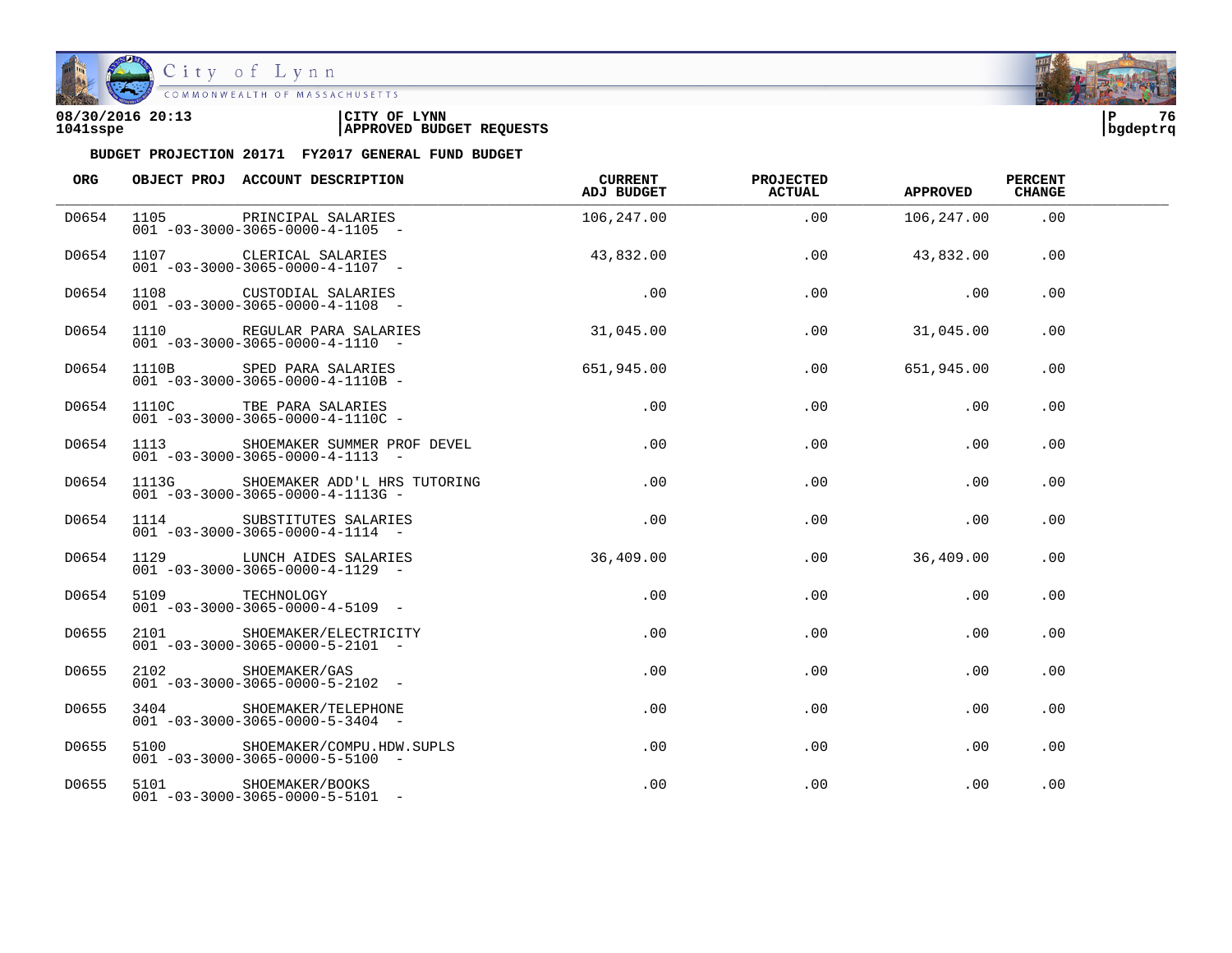

COMMONWEALTH OF MASSACHUSETTS

### **08/30/2016 20:13 |CITY OF LYNN |P 77 1041sspe |APPROVED BUDGET REQUESTS |bgdeptrq**



| <b>ORG</b> |      | OBJECT PROJ ACCOUNT DESCRIPTION                                                      | <b>CURRENT</b><br>ADJ BUDGET | <b>PROJECTED</b><br><b>ACTUAL</b> | <b>APPROVED</b> | <b>PERCENT</b><br><b>CHANGE</b> |  |
|------------|------|--------------------------------------------------------------------------------------|------------------------------|-----------------------------------|-----------------|---------------------------------|--|
| D0655      | 5102 | SHOEMAKER/SUPPLIES<br>$001 - 03 - 3000 - 3065 - 0000 - 5 - 5102 -$                   | 8,823.00                     | .00                               | 8,823.00        | .00                             |  |
| D0655      |      | 5103 SHOEMAKER/LIB.MATS.<br>$001 - 03 - 3000 - 3065 - 0000 - 5 - 5103$ -             | 1,000.00                     | .00                               | 1,000.00        | .00                             |  |
| D0655      |      | 5109 TECHNOLOGY<br>$001 - 03 - 3000 - 3065 - 0000 - 5 - 5109$ -                      | .00                          | .00                               | .00             | .00                             |  |
| D0655      |      | 5120 SHOEMAKER/PR.INCENTIVES<br>$001 - 03 - 3000 - 3065 - 0000 - 5 - 5120 -$         | .00                          | .00                               | .00             | .00                             |  |
| D0704      |      | 1101 REGULAR TEACHER SALARIES<br>$001 - 03 - 3000 - 3070 - 0000 - 4 - 1101 -$        | 1,425,643.00                 | $.00\,$                           | 1,425,643.00    | .00                             |  |
| D0704      |      | 1101B SPED TEACHER SALARIES<br>$001 - 03 - 3000 - 3070 - 0000 - 4 - 1101B -$         | 337,475.00                   | .00                               | 337,475.00      | .00                             |  |
| D0704      |      | 1101C TBE TEACHER SALARIES<br>$001 - 03 - 3000 - 3070 - 0000 - 4 - 1101C -$          | 67,495.00                    | .00                               | 67,495.00       | .00                             |  |
| D0704      |      | 1101E GIFTED & TALENTED PROGRAM<br>$001 - 03 - 3000 - 3070 - 0000 - 4 - 1101E -$     | .00                          | .00                               | .00             | .00                             |  |
| D0704      |      | 1105 PRINCIPAL SALARIES<br>$001 - 03 - 3000 - 3070 - 0000 - 4 - 1105 -$              | 118,633.00                   | $.00 \,$                          | 118,633.00      | .00                             |  |
| D0704      |      | 1107 CLERICAL SALARIES<br>$001 - 03 - 3000 - 3070 - 0000 - 4 - 1107$ -               | 43,832.00                    | .00                               | 43,832.00       | .00                             |  |
| D0704      |      | 1108 CUSTODIAL SALARIES<br>$001 - 03 - 3000 - 3070 - 0000 - 4 - 1108 -$              | .00                          | .00                               | .00             | .00                             |  |
| D0704      |      | 1110 REGULAR PARA SALARIES<br>$001 - 03 - 3000 - 3070 - 0000 - 4 - 1110 -$           | 93,135.00                    | .00                               | 93,135.00       | .00                             |  |
| D0704      |      | 1110B SPED PARA SALARIES<br>$001 - 03 - 3000 - 3070 - 0000 - 4 - 1110B -$            | 124,180.00                   | .00                               | 124,180.00      | .00                             |  |
| D0704      |      | 1110C TBE PARA SALARIES<br>$001 - 03 - 3000 - 3070 - 0000 - 4 - 1110C -$             | $.00 \,$                     | .00                               | .00             | .00                             |  |
| D0704      |      | 1113 SISSON SUMMER PROF DEVEL STIP<br>$001 - 03 - 3000 - 3070 - 0000 - 4 - 1113 - -$ | $.00\,$                      | .00                               | .00             | .00                             |  |
| D0704      |      | 1113G SISSON ADD'L HRS FOR TUTORING<br>$001 - 03 - 3000 - 3070 - 0000 - 4 - 1113G -$ | $.00 \,$                     | .00                               | $.00 \,$        | .00                             |  |

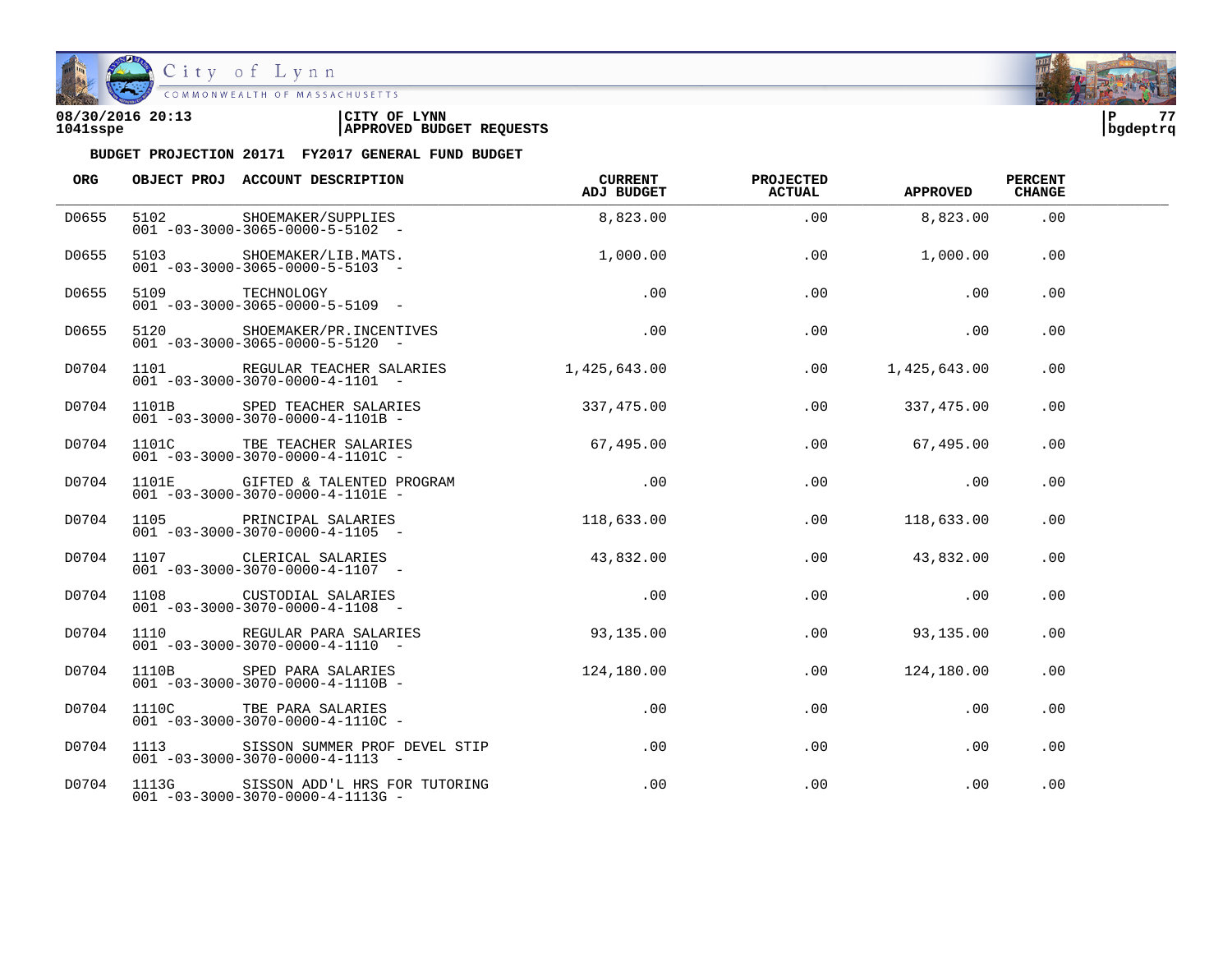

| 08/30/2016 20:13 | CITY OF<br><b>LYNN</b>          | l P      | 78 |
|------------------|---------------------------------|----------|----|
| 1041sspe         | <b>APPROVED BUDGET REQUESTS</b> | bqdeptrq |    |

| ORG   |                  | OBJECT PROJ ACCOUNT DESCRIPTION                                                | <b>CURRENT</b><br><b>ADJ BUDGET</b> | <b>PROJECTED</b><br><b>ACTUAL</b> | <b>APPROVED</b> | <b>PERCENT</b><br><b>CHANGE</b> |  |
|-------|------------------|--------------------------------------------------------------------------------|-------------------------------------|-----------------------------------|-----------------|---------------------------------|--|
| D0704 | 1114             | SUBSTITUTES SALARIES<br>$001 - 03 - 3000 - 3070 - 0000 - 4 - 1114 -$           | .00                                 | .00                               | .00             | .00                             |  |
| D0704 |                  | 1129 LUNCH AIDES SALARIES<br>$001 - 03 - 3000 - 3070 - 0000 - 4 - 1129 -$      | 41,633.00                           | .00                               | 41,633.00       | .00                             |  |
| D0704 | 5109 TECHNOLOGY  | $001 - 03 - 3000 - 3070 - 0000 - 4 - 5109$ -                                   | .00                                 | .00                               | .00             | .00                             |  |
| D0705 |                  | 2101 ELECTRICITY<br>$001 - 03 - 3000 - 3070 - 0000 - 5 - 2101 -$               | .00                                 | .00                               | .00             | .00                             |  |
| D0705 | 2102 SISSON/GAS  | $001 - 03 - 3000 - 3070 - 0000 - 5 - 2102 -$                                   | .00                                 | .00                               | .00             | .00                             |  |
| D0705 | 3404             | SISSON/TELEPHONE<br>$001 - 03 - 3000 - 3070 - 0000 - 5 - 3404 -$               | .00                                 | .00                               | .00             | .00                             |  |
| D0705 |                  | 5100 SISSON/COMPU.HDW.SUPPLIES<br>$001 - 03 - 3000 - 3070 - 0000 - 5 - 5100 -$ | .00                                 | .00                               | .00             | .00                             |  |
| D0705 |                  | 5101 SISSON/BOOKS<br>$001 - 03 - 3000 - 3070 - 0000 - 5 - 5101 -$              | .00                                 | .00                               | .00             | .00                             |  |
| D0705 |                  | 5102 SISSON/SUPPLIES<br>$001 - 03 - 3000 - 3070 - 0000 - 5 - 5102 -$           | 12,629.00                           | .00                               | 12,629.00       | .00                             |  |
| D0705 | 5103             | SISSON/LIBRAR.MATS.<br>$001 - 03 - 3000 - 3070 - 0000 - 5 - 5103$ -            | 1,000.00                            | .00                               | 1,000.00        | .00                             |  |
| D0705 | 5109 TECHNOLOGY  | $001 - 03 - 3000 - 3070 - 0000 - 5 - 5109$ -                                   | .00                                 | .00                               | .00             | .00                             |  |
| D0705 |                  | 5120 SISSON/PRINC. INCENTIVES<br>$001 - 03 - 3000 - 3070 - 0000 - 5 - 5120 -$  | $.00 \,$                            | .00                               | .00             | .00                             |  |
| D0724 | 1101             | SISSON ANNEX/REGULAR TEACHER<br>$001 - 03 - 3000 - 3072 - 0000 - 4 - 1101 -$   | $.00 \,$                            | .00                               | .00             | .00                             |  |
| D0724 | 1101B            | SPED TEACHER SALARIES<br>$001 - 03 - 3000 - 3072 - 0000 - 4 - 1101B -$         | $.00 \,$                            | .00                               | .00             | .00                             |  |
| D0724 |                  | 1110B SPED PARA SALARIES<br>$001 - 03 - 3000 - 3072 - 0000 - 4 - 1110B -$      | $.00 \,$                            | .00                               | .00             | .00                             |  |
| D0724 | 1114 SUBSTITUTES | $001 - 03 - 3000 - 3072 - 0000 - 4 - 1114 -$                                   | $.00 \,$                            | .00                               | .00             | .00                             |  |

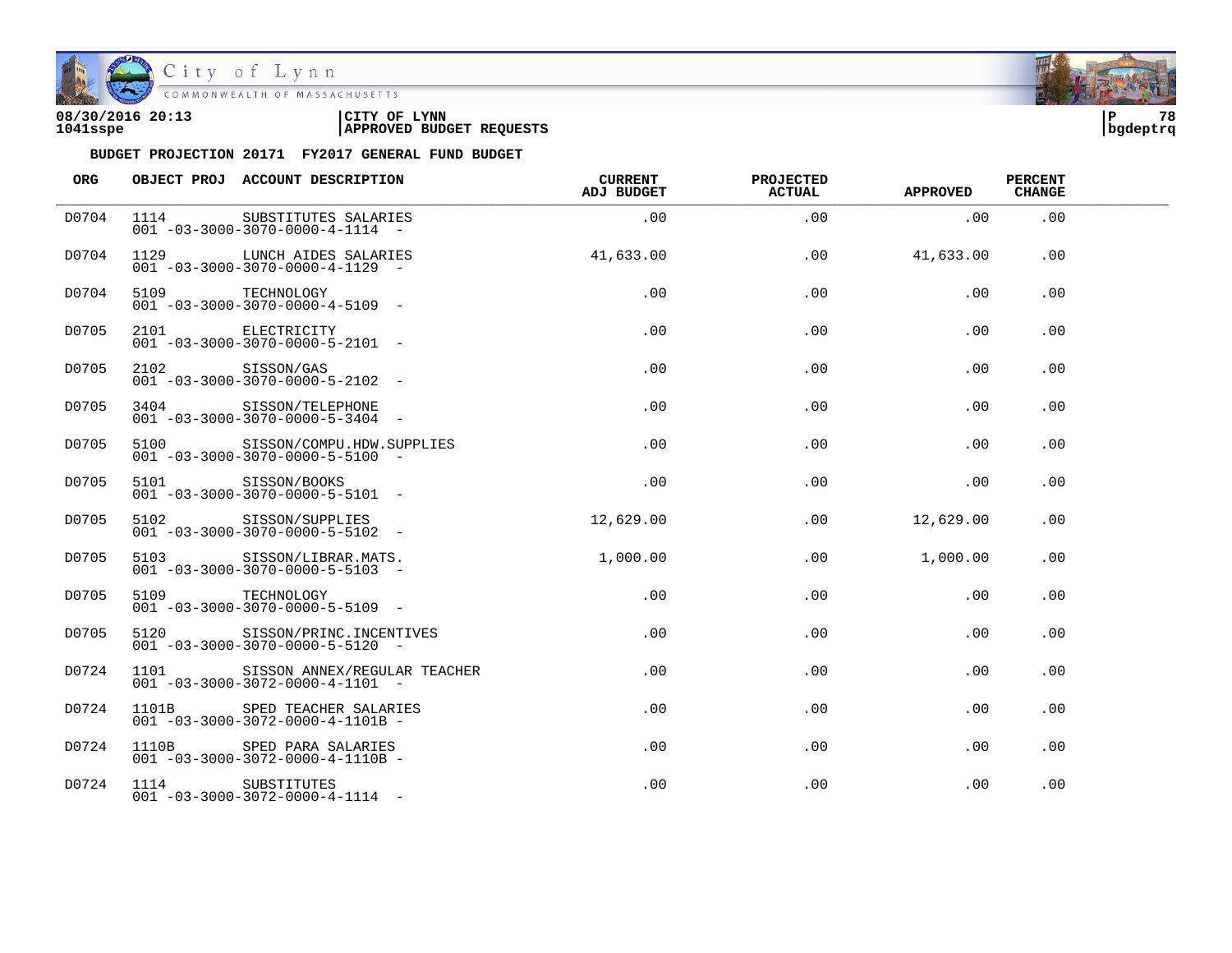

City of Lynn<br>COMMONWEALTH OF MASSACHUSETTS

| 08/30/2016 20:13 | LYNN<br>CITY OF                 | ם ו      | 70 |
|------------------|---------------------------------|----------|----|
| 1041sspe         | <b>APPROVED BUDGET REQUESTS</b> | bqdeptrq |    |

| ORG   |                 | OBJECT PROJ ACCOUNT DESCRIPTION                                                       | <b>CURRENT</b><br>ADJ BUDGET | <b>PROJECTED</b><br><b>ACTUAL</b> | <b>APPROVED</b> | <b>PERCENT</b><br><b>CHANGE</b> |  |
|-------|-----------------|---------------------------------------------------------------------------------------|------------------------------|-----------------------------------|-----------------|---------------------------------|--|
| D0724 |                 | 5109 TECHNOLOGY<br>$001 - 03 - 3000 - 3072 - 0000 - 4 - 5109$ -                       | .00                          | .00                               | .00             | .00                             |  |
| D0734 |                 | 1101B SPED TEACHER SALARIES<br>$001 - 03 - 3000 - 3073 - 0000 - 4 - 1101B -$          | .00                          | .00                               | .00             | .00                             |  |
| D0734 |                 | 1110B SPED PARA SALARIES<br>$001 - 03 - 3000 - 3073 - 0000 - 4 - 1110B$               | .00                          | .00                               | .00             | .00                             |  |
| D0754 |                 | 1101 REGULAR TEACHER SALARIES<br>$001 - 03 - 3000 - 3075 - 0000 - 4 - 1101 -$         | 1,417,395.00                 | .00                               | 1,417,395.00    | .00                             |  |
| D0754 |                 | 1101B SPED TEACHER SALARIES<br>$001 - 03 - 3000 - 3075 - 0000 - 4 - 1101B -$          | 134,990.00                   | .00                               | 134,990.00      | .00                             |  |
| D0754 |                 | 1101C TBE TEACHER SALARIES<br>$001 - 03 - 3000 - 3075 - 0000 - 4 - 1101C -$           | 202,485.00                   | .00                               | 202,485.00      | .00                             |  |
| D0754 |                 | $001 - 03 - 3000 - 3075 - 0000 - 4 - 1105$                                            | 117,633.00                   | .00                               | 117,633.00      | .00                             |  |
| D0754 |                 | 1107 CLERICAL SALARIES<br>$001 - 03 - 3000 - 3075 - 0000 - 4 - 1107 -$                | 43,832.00                    | .00                               | 43,832.00       | .00                             |  |
| D0754 |                 | 1108 CUSTODIAL SALARIES<br>$001 - 03 - 3000 - 3075 - 0000 - 4 - 1108 -$               | .00                          | .00                               | .00             | .00                             |  |
| D0754 |                 | 1110 REGULAR PARA SALARIES<br>$001 - 03 - 3000 - 3075 - 0000 - 4 - 1110 -$            | 31,045.00                    | .00                               | 31,045.00       | .00                             |  |
| D0754 |                 | 1110B SPED PARA SALARIES<br>$001 - 03 - 3000 - 3075 - 0000 - 4 - 1110B -$             | 124,180.00                   | .00                               | 124,180.00      | .00                             |  |
| D0754 |                 | 1113 TRACY SUMMER PROF DEVEL STIPEN<br>$001 - 03 - 3000 - 3075 - 0000 - 4 - 1113 - -$ | $.00\,$                      | .00                               | $.00 \,$        | .00                             |  |
| D0754 | 1113G           | TRACY ADD'L HRS FOR TUTORING<br>$001 - 03 - 3000 - 3075 - 0000 - 4 - 1113G -$         | .00                          | .00                               | $.00 \,$        | $.00 \,$                        |  |
| D0754 | 1114            | SUBSTITUTES SALARIES<br>$001 - 03 - 3000 - 3075 - 0000 - 4 - 1114 -$                  | $.00 \,$                     | .00                               | $.00 \,$        | $.00 \,$                        |  |
| D0754 |                 | 1129 LUNCH AIDES SALARIES<br>$001 - 03 - 3000 - 3075 - 0000 - 4 - 1129 -$             | 41,760.00                    | .00                               | 41,760.00       | .00                             |  |
| D0754 | 5109 TECHNOLOGY | $001 - 03 - 3000 - 3075 - 0000 - 4 - 5109$ -                                          | .00                          | .00                               | .00             | .00                             |  |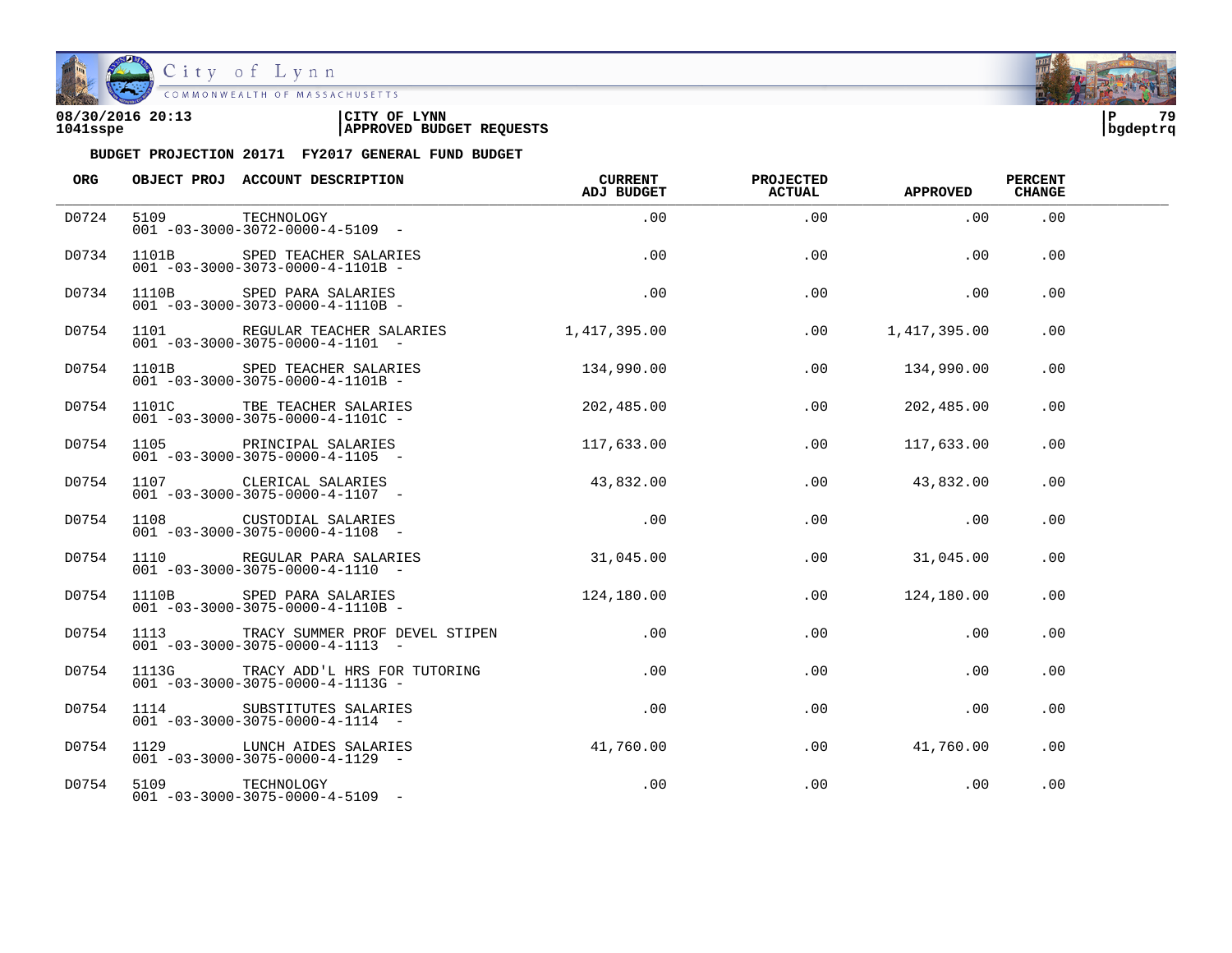

| 08/30/2016 20:13 | LYNN<br>CITY OF                 | ם ו      | 80 |
|------------------|---------------------------------|----------|----|
| 1041sspe         | <b>APPROVED BUDGET REQUESTS</b> | bqdeptrq |    |

| ORG   |                | OBJECT PROJ ACCOUNT DESCRIPTION                                          | <b>CURRENT</b><br><b>ADJ BUDGET</b> | <b>PROJECTED</b><br><b>ACTUAL</b> | <b>APPROVED</b> | <b>PERCENT</b><br><b>CHANGE</b> |  |
|-------|----------------|--------------------------------------------------------------------------|-------------------------------------|-----------------------------------|-----------------|---------------------------------|--|
| D0755 | 2101           | TRACY/ELECTRICITY<br>$001 - 03 - 3000 - 3075 - 0000 - 5 - 2101 -$        | .00                                 | .00                               | .00             | .00                             |  |
| D0755 | 2102           | TRACY/GAS<br>$001 - 03 - 3000 - 3075 - 0000 - 5 - 2102 -$                | .00                                 | .00                               | .00             | .00                             |  |
| D0755 | 3404           | TRACY/TELEPHONE<br>$001 - 03 - 3000 - 3075 - 0000 - 5 - 3404 -$          | .00                                 | .00                               | .00             | .00                             |  |
| D0755 |                | 4104 TRACY/#4 FUEL OIL<br>$001 - 03 - 3000 - 3075 - 0000 - 5 - 4104 -$   | .00                                 | .00                               | .00             | .00                             |  |
| D0755 | 5100           | TRACY/COMPU.HDW.SUPPLIES<br>$001 - 03 - 3000 - 3075 - 0000 - 5 - 5100 -$ | .00                                 | .00                               | .00             | .00                             |  |
| D0755 | 5101           | TRACY/BOOKS<br>$001 - 03 - 3000 - 3075 - 0000 - 5 - 5101 -$              | .00                                 | .00                               | .00             | .00                             |  |
| D0755 | 5102           | TRACY/SUPPLIES<br>$001 - 03 - 3000 - 3075 - 0000 - 5 - 5102 -$           | 12,385.00                           | .00                               | 12,385.00       | .00                             |  |
| D0755 | 5103           | TRACY/LIBRARY MATS.<br>$001 - 03 - 3000 - 3075 - 0000 - 5 - 5103$ -      | 1,000.00                            | .00                               | 1,000.00        | .00                             |  |
| D0755 | 5109           | TECHNOLOGY<br>$001 - 03 - 3000 - 3075 - 0000 - 5 - 5109$ -               | .00                                 | .00                               | .00             | .00                             |  |
| D0755 | 5120           | TRACY/PRINC.INCENTIVES<br>$001 - 03 - 3000 - 3075 - 0000 - 5 - 5120 -$   | .00                                 | .00                               | .00             | .00                             |  |
| D0804 | 1100           | SALARIES<br>$001 - 03 - 3000 - 3080 - 0000 - 4 - 1100 -$                 | .00                                 | .00                               | .00             | .00                             |  |
| D0804 | 1100C SALARIES | $001 - 03 - 3000 - 3080 - 0000 - 4 - 1100C -$                            | .00                                 | .00                               | .00             | .00                             |  |
| D0804 | 1101           | REGULAR TEACHER SALARIES<br>$001 - 03 - 3000 - 3080 - 0000 - 4 - 1101 -$ | 1,391,895.00                        | .00                               | 1,391,895.00    | .00                             |  |
| D0804 | 1101B          | SPED TEACHER SALARIES<br>$001 - 03 - 3000 - 3080 - 0000 - 4 - 1101B -$   | 337,475.00                          | .00                               | 337, 475.00     | .00                             |  |
| D0804 | 1101C          | TBE TEACHER SALARIES<br>$001 - 03 - 3000 - 3080 - 0000 - 4 - 1101C -$    | 202,485.00                          | .00                               | 202,485.00      | .00                             |  |
| D0804 | 1105           | PRINCIPAL SALARIES<br>$001 - 03 - 3000 - 3080 - 0000 - 4 - 1105$ -       | 105,995.00                          | .00                               | 105,995.00      | .00                             |  |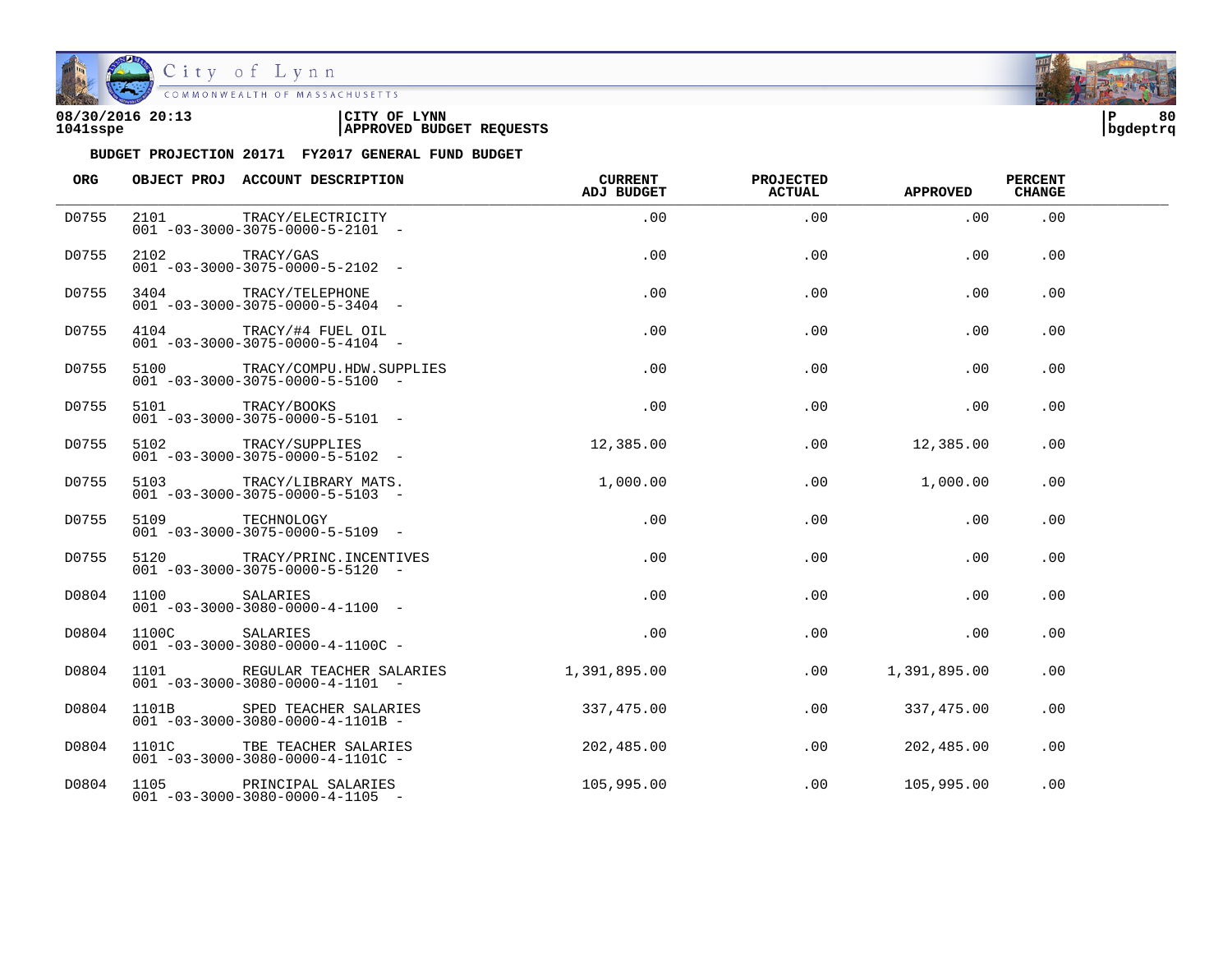

| 08/30/2016 20:13 | CITY OF<br><b>LYNN</b>          | l P      | o. |
|------------------|---------------------------------|----------|----|
| 1041sspe         | <b>APPROVED BUDGET REQUESTS</b> | bqdeptrq |    |

| ORG   |                 | OBJECT PROJ ACCOUNT DESCRIPTION                                                               | CURRENT<br>ADJ BUDGET | <b>PROJECTED</b><br><b>ACTUAL</b> | <b>APPROVED</b> | <b>PERCENT</b><br><b>CHANGE</b> |  |
|-------|-----------------|-----------------------------------------------------------------------------------------------|-----------------------|-----------------------------------|-----------------|---------------------------------|--|
| D0804 |                 | 1107 CLERICAL SALARIES<br>$001 - 03 - 3000 - 3080 - 0000 - 4 - 1107 -$                        | 43,832.00             | .00                               | 43,832.00       | .00                             |  |
| D0804 |                 | 1108 CUSTODIAL SALARIES<br>$001 - 03 - 3000 - 3080 - 0000 - 4 - 1108 -$                       | .00                   | .00                               | $\sim$ 00       | .00                             |  |
| D0804 |                 | 1110 REGULAR PARA SALARIES<br>$001 - 03 - 3000 - 3080 - 0000 - 4 - 1110 -$                    | 124,180.00            | .00                               | 124,180.00      | .00                             |  |
| D0804 |                 | 1110B SPED PARA SALARIES<br>$001 - 03 - 3000 - 3080 - 0000 - 4 - 1110B -$                     | 62,090.00             | .00                               | 62,090.00       | .00                             |  |
| D0804 |                 | 1110C TBE PARA SALARIES<br>$001 - 03 - 3000 - 3080 - 0000 - 4 - 1110C -$                      | .00                   | .00                               | .00             | .00                             |  |
| D0804 |                 | 1113 WASHINGTON SUMMER PROF DEVEL<br>$001 - 03 - 3000 - 3080 - 0000 - 4 - 1113 - -$           | .00                   | .00                               | .00             | .00                             |  |
| D0804 |                 | 1113G WASHINGTON ADD HRS TUTORING<br>$001 - 03 - 3000 - 3080 - 0000 - 4 - 1113$ G -           | .00                   | .00                               | .00             | .00                             |  |
| D0804 |                 | 1114 SUBSTITUTES SALARIES<br>$001 - 03 - 3000 - 3080 - 0000 - 4 - 1114 -$                     | .00                   | .00                               | .00             | .00                             |  |
| D0804 |                 | 1129 LUNCH AIDES SALARIES<br>$001 - 03 - 3000 - 3080 - 0000 - 4 - 1129 -$                     | 40,493.00             | .00                               | 40,493.00       | .00                             |  |
| D0804 | 5109 TECHNOLOGY | $001 - 03 - 3000 - 3080 - 0000 - 4 - 5109$ -                                                  | .00                   | .00                               | .00             | .00                             |  |
| D0805 |                 | 2101 WASHINGTON/ELECTRICITY<br>$001 - 03 - 3000 - 3080 - 0000 - 5 - 2101 -$                   | .00                   | .00                               | .00             | .00                             |  |
| D0805 |                 | 2102 WASHINGTON/GAS<br>$001 - 03 - 3000 - 3080 - 0000 - 5 - 2102 -$                           | $.00 \,$              | .00                               | .00             | .00                             |  |
| D0805 |                 | 3000 STEM LAB-SCIENCE FRM SCIENTIST 15,000.00<br>$001 - 03 - 3000 - 3080 - 0000 - 5 - 3000 -$ |                       | .00                               | 15,000.00       | .00.                            |  |
| D0805 |                 | 3404 WASHINGTON/TELEPHONE<br>$001 - 03 - 3000 - 3080 - 0000 - 5 - 3404 -$                     | .00                   | $.00 \,$                          | .00             | .00                             |  |
| D0805 |                 | 4104 WASHINGTON/#4 FUEL OIL<br>$001 - 03 - 3000 - 3080 - 0000 - 5 - 4104 -$                   | $.00 \,$              | .00                               | .00             | .00                             |  |
| D0805 |                 | 5100 WASHINGTON/COMPU.HDW.SUPL<br>$001 - 03 - 3000 - 3080 - 0000 - 5 - 5100 -$                | $.00 \,$              | .00                               | .00             | .00                             |  |

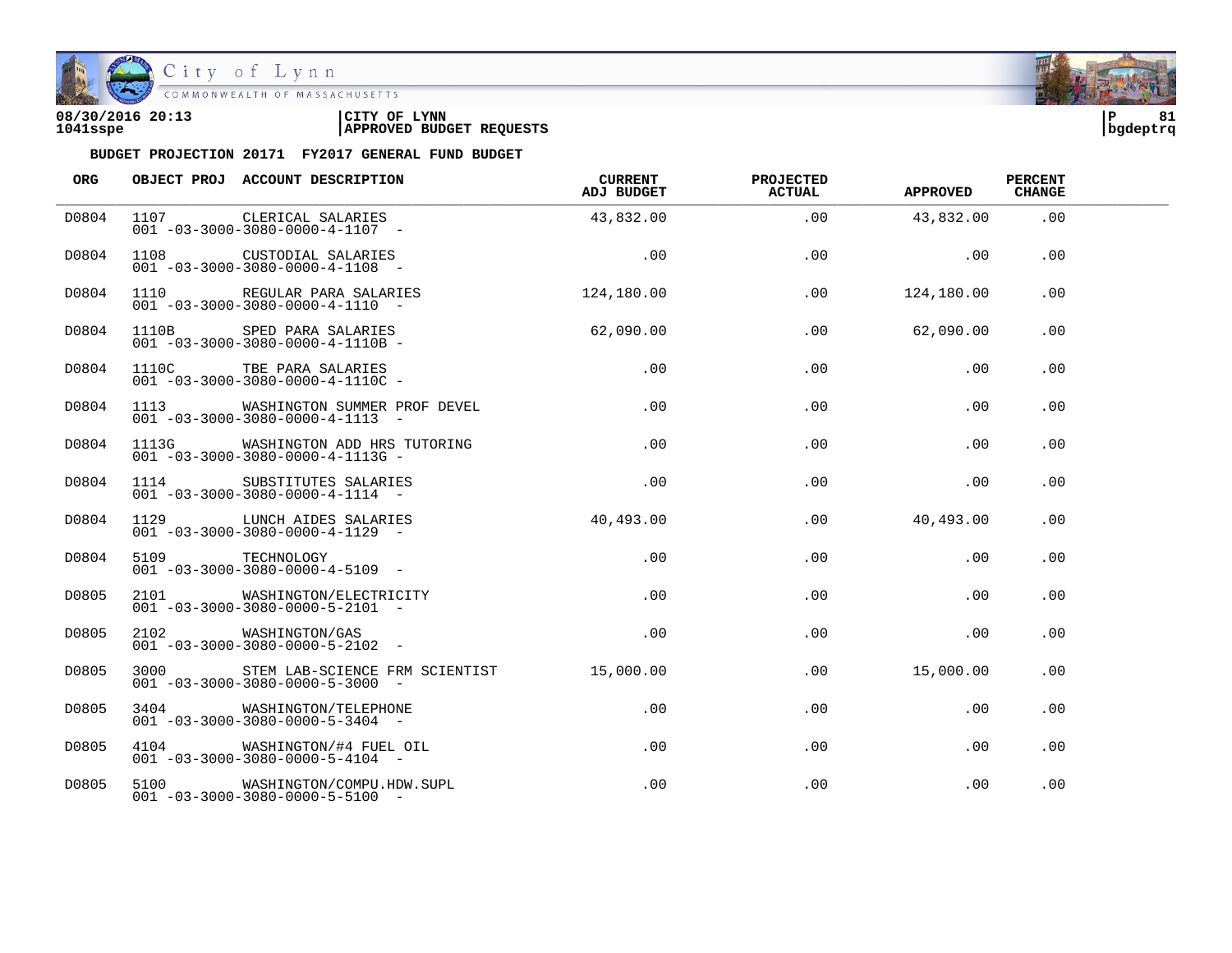

COMMONWEALTH OF MASSACHUSETTS

### **08/30/2016 20:13 |CITY OF LYNN |P 82 1041sspe |APPROVED BUDGET REQUESTS |bgdeptrq**

| <b>ORG</b> |                 | OBJECT PROJ ACCOUNT DESCRIPTION                                                  | <b>CURRENT</b><br>ADJ BUDGET | <b>PROJECTED</b><br><b>ACTUAL</b> | <b>APPROVED</b> | <b>PERCENT</b><br><b>CHANGE</b> |  |
|------------|-----------------|----------------------------------------------------------------------------------|------------------------------|-----------------------------------|-----------------|---------------------------------|--|
| D0805      | 5101            | WASHINGTON/BOOKS<br>$001 - 03 - 3000 - 3080 - 0000 - 5 - 5101 -$                 | .00                          | .00                               | .00             | .00                             |  |
| D0805      |                 | 5102 WASHINGTON/SUPPLIES<br>$001 - 03 - 3000 - 3080 - 0000 - 5 - 5102 -$         | 12,603.00                    | .00                               | 12,603.00       | .00                             |  |
| D0805      |                 | 5102B STEM LAB MAT'L & SUPPLIES<br>$001 - 03 - 3000 - 3080 - 0000 - 5 - 5102B -$ | 15,000.00                    | .00                               | 15,000.00       | .00                             |  |
| D0805      |                 | 5103 WASHINGTON/LIB.MATS.<br>$001 - 03 - 3000 - 3080 - 0000 - 5 - 5103 -$        | 1,000.00                     | $.00\,$                           | 1,000.00        | .00                             |  |
| D0805      | 5109 TECHNOLOGY | $001 - 03 - 3000 - 3080 - 0000 - 5 - 5109$ -                                     | .00                          | .00                               | .00             | .00                             |  |
| D0805      |                 | 5120 WASHINGTON/PR.INCENTIVES<br>$001 - 03 - 3000 - 3080 - 0000 - 5 - 5120 -$    | .00                          | .00                               | .00             | .00                             |  |
| D1104      |                 | 1100S BUILDING SUBS<br>$001 - 03 - 3000 - 3110 - 0000 - 4 - 1100S -$             | 54,000.00                    | .00                               | 54,000.00       | .00                             |  |
| D1104      |                 | 1101 REGULAR TEACHER SALARIES<br>$001 - 03 - 3000 - 3110 - 0000 - 4 - 1101 -$    | 4,319,680.00                 | .00                               | 4,319,680.00    | .00                             |  |
| D1104      | 1101B           | SPED TEACHER SALARIES<br>$001 - 03 - 3000 - 3110 - 0000 - 4 - 1101B -$           | 944,930.00                   | .00                               | 944,930.00      | .00                             |  |
| D1104      | 1101C           | TBE TEACHER SALARIES<br>$001 - 03 - 3000 - 3110 - 0000 - 4 - 1101C -$            | 404,970.00                   | .00                               | 404,970.00      | .00                             |  |
| D1104      |                 | 1102 COUNSELOR SALARIES<br>$001 - 03 - 3000 - 3110 - 0000 - 4 - 1102$ -          | 262,860.00                   | .00                               | 262,860.00      | .00                             |  |
| D1104      |                 | 1105 PRINCIPAL SALARIES<br>$001 - 03 - 3000 - 3110 - 0000 - 4 - 1105 -$          | 324,417.00                   | .00                               | 324,417.00      | .00                             |  |
| D1104      |                 | 1105A PROGRAM SPECIALIST<br>$001 - 03 - 3000 - 3110 - 0000 - 4 - 1105A -$        | 91,804.00                    | .00                               | 91,804.00       | .00                             |  |
| D1104      |                 | 1105B ACADEMIC SUPPORT<br>$001 - 03 - 3000 - 3110 - 0000 - 4 - 1105B -$          | .00                          | .00                               | .00             | .00                             |  |
| D1104      |                 | 1107 CLERICAL SALARIES<br>$001 - 03 - 3000 - 3110 - 0000 - 4 - 1107$ -           | 169,635.00                   | .00                               | 169,635.00      | .00                             |  |
| D1104      |                 | 1108 CUSTODIAL SALARIES<br>$001 - 03 - 3000 - 3110 - 0000 - 4 - 1108$ -          | .00                          | .00                               | .00             | .00                             |  |

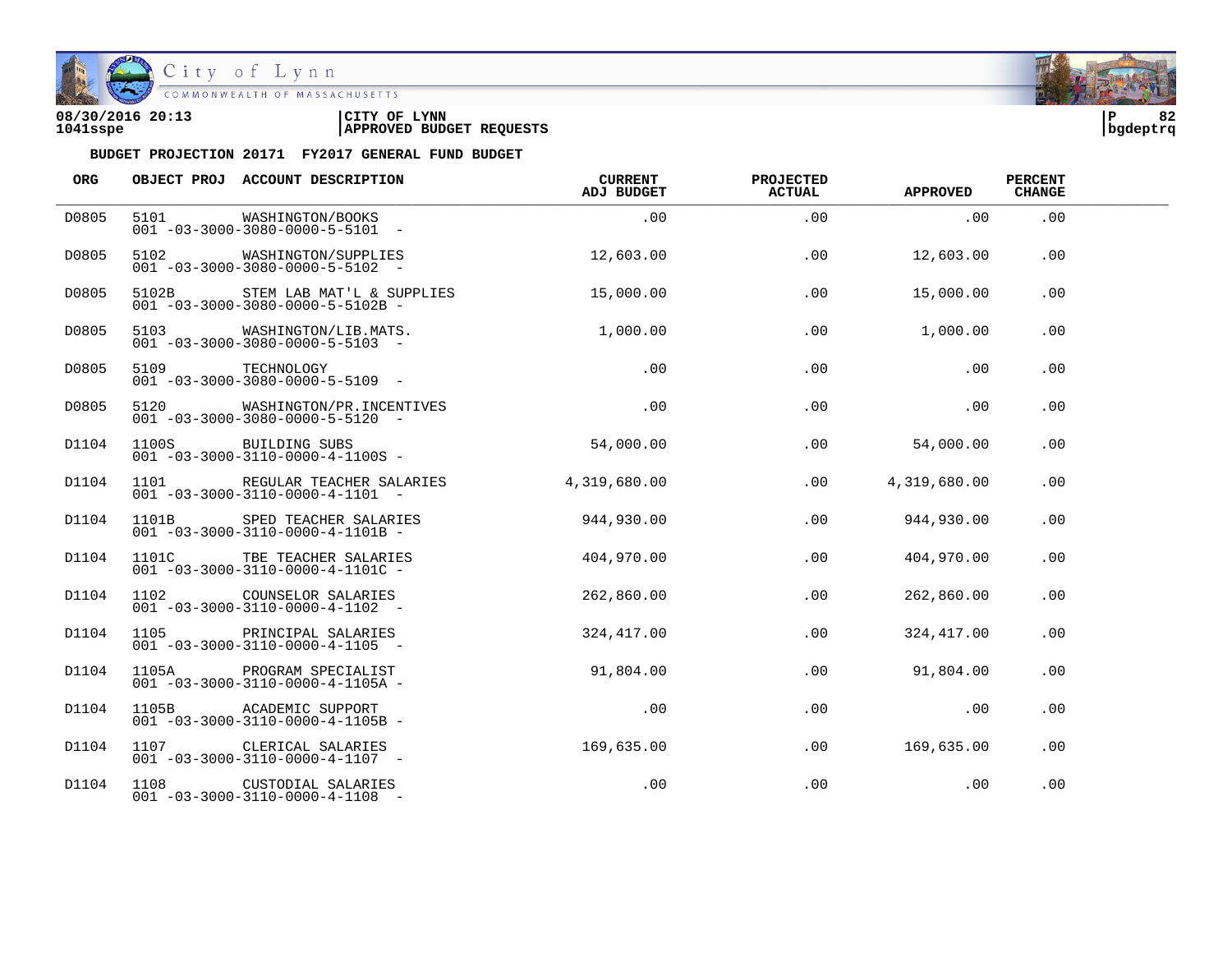

| 08/30/2016 20:13 | CITY OF<br><b>LYNN</b>          | l P      |  |
|------------------|---------------------------------|----------|--|
| 1041sspe         | <b>APPROVED BUDGET REQUESTS</b> | bqdeptrq |  |

| ORG   | OBJECT PROJ ACCOUNT DESCRIPTION                                                                                 | <b>CURRENT</b><br>ADJ BUDGET | <b>PROJECTED</b><br><b>ACTUAL</b> | <b>APPROVED</b> | <b>PERCENT</b><br><b>CHANGE</b> |  |
|-------|-----------------------------------------------------------------------------------------------------------------|------------------------------|-----------------------------------|-----------------|---------------------------------|--|
| D1104 | 1110 BREED/REG.PARA SALARIES<br>$001 - 03 - 3000 - 3110 - 0000 - 4 - 1110 -$                                    | .00                          | .00                               | $\sim$ 00       | .00                             |  |
| D1104 | 1110B SPED PARA SALARIES 279,405.00<br>$001 - 03 - 3000 - 3110 - 0000 - 4 - 1110B -$                            |                              | .00                               | 279,405.00      | .00                             |  |
| D1104 | 1113 BREED SUMM PROF DEVEL STIPEND<br>$001 - 03 - 3000 - 3110 - 0000 - 4 - 1113 -$                              | .00                          | .00                               | .00             | .00                             |  |
| D1104 | 1113G BREED ADD'L HRS FOR TUTORING<br>$001 - 03 - 3000 - 3110 - 0000 - 4 - 1113G -$                             | $\sim$ 00                    | .00                               | .00             | .00                             |  |
| D1104 | 1114 SUBSTITUTES SALARIES<br>001 -03-3000-3110-0000-4-1114 -                                                    | .00                          | .00                               | .00             | .00                             |  |
| D1104 | 1134 INTRAMURAL ATHL.SALARIES 33,289.00<br>$001 - 03 - 3000 - 3110 - 0000 - 4 - 1134 -$                         |                              | .00                               | 33,289.00       | .00.                            |  |
| D1104 | 1135 BREED MIDDLE SCH/MONITOR SAL<br>$001 - 03 - 3000 - 3110 - 0000 - 4 - 1135$ -                               | .00                          | .00                               | .00             | .00                             |  |
| D1104 | 5109 TECHNOLOGY<br>001 -03-3000-3110-0000-4-5109 -                                                              | .00                          | .00                               | .00             | .00.                            |  |
| D1104 | 5127 TECHNOLOGY EQUIP/SUPPLIES<br>001 -03-3000 3110 0000 4 F107<br>$001 - 03 - 3000 - 3110 - 0000 - 4 - 5127 -$ | .00                          | .00                               | .00             | .00                             |  |
| D1105 | 2101 BREED/ELECTRICITY<br>$001 - 03 - 3000 - 3110 - 0000 - 5 - 2101 -$                                          | .00                          | .00                               | .00             | .00                             |  |
| D1105 | 2102 BREED/GAS<br>$001 - 03 - 3000 - 3110 - 0000 - 5 - 2102$ -                                                  | .00                          | .00                               | .00             | .00                             |  |
| D1105 | 2601 BREED/MNT.CONTR.OFF./CL.T<br>$001 - 03 - 3000 - 3110 - 0000 - 5 - 2601 -$                                  | $.00 \,$                     | .00                               | .00             | .00                             |  |
| D1105 | 3000 ALL STAR PROGRAM<br>$001 - 03 - 3000 - 3110 - 0000 - 5 - 3000 -$                                           | 50,000.00                    | .00                               | 50,000.00       | .00.                            |  |
| D1105 | 3404 BREED/TELEPHONE<br>001 -03-3000-3110-0000-5-3404 -                                                         | $.00 \,$                     | $.00 \,$                          | .00             | .00.                            |  |
| D1105 | 5100 BREED/COMPU.HDW.SUPPLIES<br>$001 - 03 - 3000 - 3110 - 0000 - 5 - 5100$ -                                   | $\,$ .00 $\,$                | .00                               | .00             | .00                             |  |
| D1105 | 5101 BREED/BOOKS<br>$001 - 03 - 3000 - 3110 - 0000 - 5 - 5101 -$                                                | 5.000.00                     | $.00\,$                           | 5,000.00        | .00                             |  |

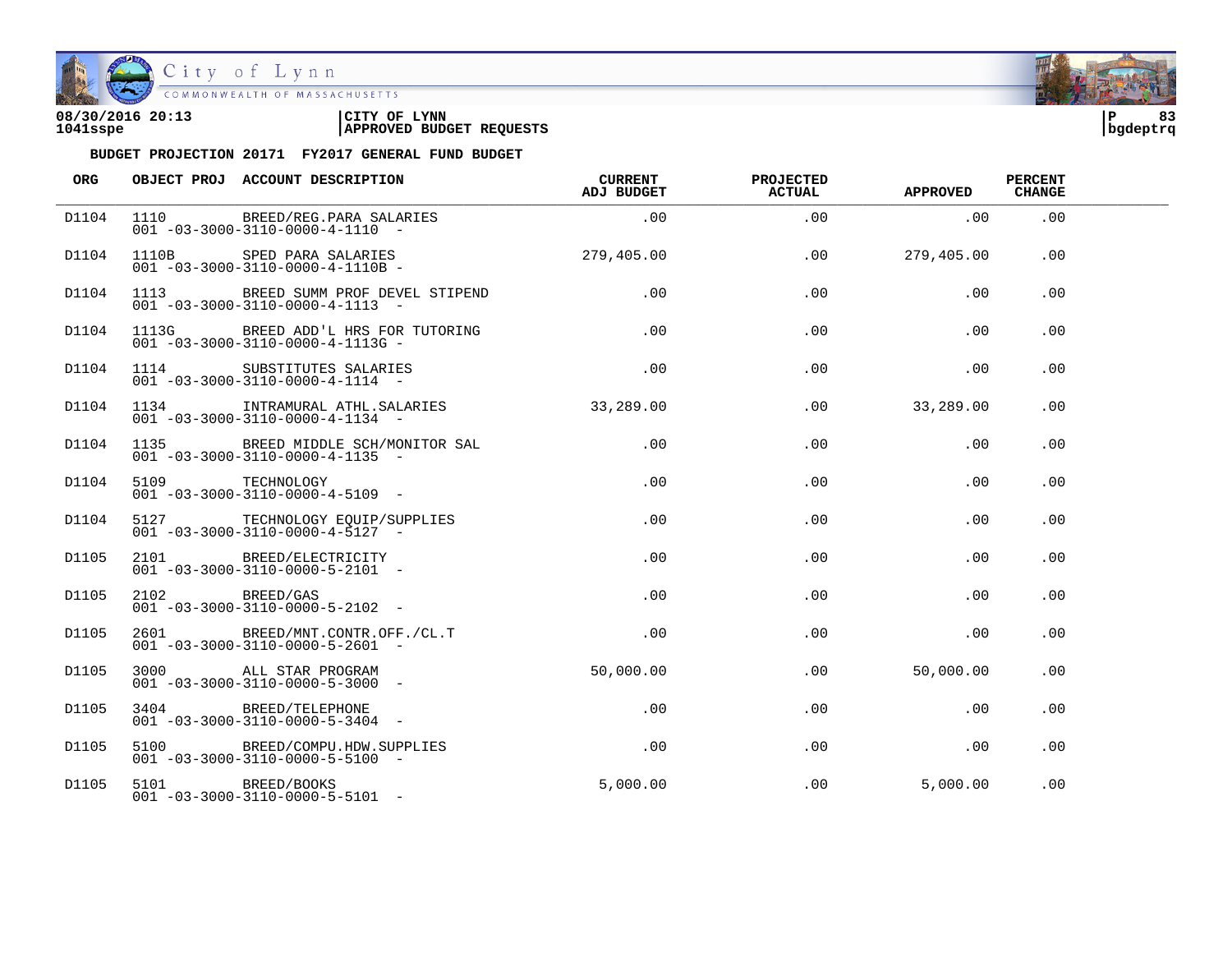

| 08/30/2016 20:13 | CITY OF<br><b>LYNN</b>          | l P      | 84 |
|------------------|---------------------------------|----------|----|
| 1041sspe         | <b>APPROVED BUDGET REQUESTS</b> | bgdeptrq |    |

| <b>ORG</b> |                | OBJECT PROJ ACCOUNT DESCRIPTION                                                         | CURRENT<br>ADJ BUDGET | <b>PROJECTED</b><br><b>ACTUAL</b> | APPROVED     | <b>PERCENT</b><br><b>CHANGE</b> |  |
|------------|----------------|-----------------------------------------------------------------------------------------|-----------------------|-----------------------------------|--------------|---------------------------------|--|
| D1105      |                | 5102 BREED/SUPPLIES<br>$001 - 03 - 3000 - 3110 - 0000 - 5 - 5102 -$                     | 33, 221.46            | .00                               | 33,332.00    | .33                             |  |
| D1105      |                | 5103 BREED/LIBRAR.MATS./SUPPLS<br>$001 - 03 - 3000 - 3110 - 0000 - 5 - 5103 -$          | 5,272.00              | .00                               | 5,272.00     | .00                             |  |
| D1105      |                | 5106 BREED/ATHLETIC SUPPLIES<br>$001 - 03 - 3000 - 3110 - 0000 - 5 - 5106$ -            | .00                   | .00                               | .00          | .00                             |  |
| D1105      |                | 5109 TECHNOLOGY 110.54<br>001 -03-3000-3110-0000-5-5109 -                               |                       | .00                               |              | $.00 - 100.00$                  |  |
| D1105      |                | 5116 BREED/JR.HS.SHOP SUPPLIES 4,872.00<br>$001 - 03 - 3000 - 3110 - 0000 - 5 - 5116 -$ |                       | .00                               | 4,872.00     | .00                             |  |
| D1105      |                | 5120 BREED/PRINC. INCENTIVES<br>$001 - 03 - 3000 - 3110 - 0000 - 5 - 5120 -$            | .00                   | .00                               | .00          | .00                             |  |
| D1204      |                | 1000 PAYROLL SALARIES<br>$001 - 03 - 3000 - 3120 - 0000 - 4 - 1000 -$                   | .00                   | .00                               | .00          | .00                             |  |
| D1204      |                | 1100 SALARIES<br>$001 - 03 - 3000 - 3120 - 0000 - 4 - 1100 -$                           | .00                   | .00                               | .00          | .00                             |  |
| D1204      | 1100C SALARIES | $001 - 03 - 3000 - 3120 - 0000 - 4 - 1100C -$                                           | .00                   | .00                               | $.00 \,$     | $.00 \,$                        |  |
| D1204      |                | 1100S BUILDING SUBS<br>$001 - 03 - 3000 - 3120 - 0000 - 4 - 1100S -$                    | 54,000.00             | $.00 \,$                          | 54,000.00    | .00                             |  |
| D1204      |                | 1101 REGULAR TEACHER SALARIES<br>$001 - 03 - 3000 - 3120 - 0000 - 4 - 1101 -$           | 3,712,225.00          | .00                               | 3,712,225.00 | .00                             |  |
| D1204      |                | 1101B SPED TEACHER SALARIES<br>$001 - 03 - 3000 - 3120 - 0000 - 4 - 1101B -$            | 742,445.00            | .00                               | 742,445.00   | .00                             |  |
| D1204      |                | 1101C TBE TEACHER SALARIES<br>$001 - 03 - 3000 - 3120 - 0000 - 4 - 1101C -$             | 472,465.00            | .00                               | 472,465.00   | .00                             |  |
| D1204      |                | 1102 COUNSELOR SALARIES<br>$001 - 03 - 3000 - 3120 - 0000 - 4 - 1102 -$                 | 175,240.00            | .00                               | 175,240.00   | .00                             |  |
| D1204      |                | 1102B TBE COUNSELOR SALARIES<br>$001 - 03 - 3000 - 3120 - 0000 - 4 - 1102B -$           | .00                   | .00                               | .00          | .00                             |  |
| D1204      |                | 1102C ELL GUIDANCE COUNSELORS<br>$001 - 03 - 3000 - 3120 - 0000 - 4 - 1102C$            | 87,620.00             | .00                               | 87,620.00    | .00                             |  |

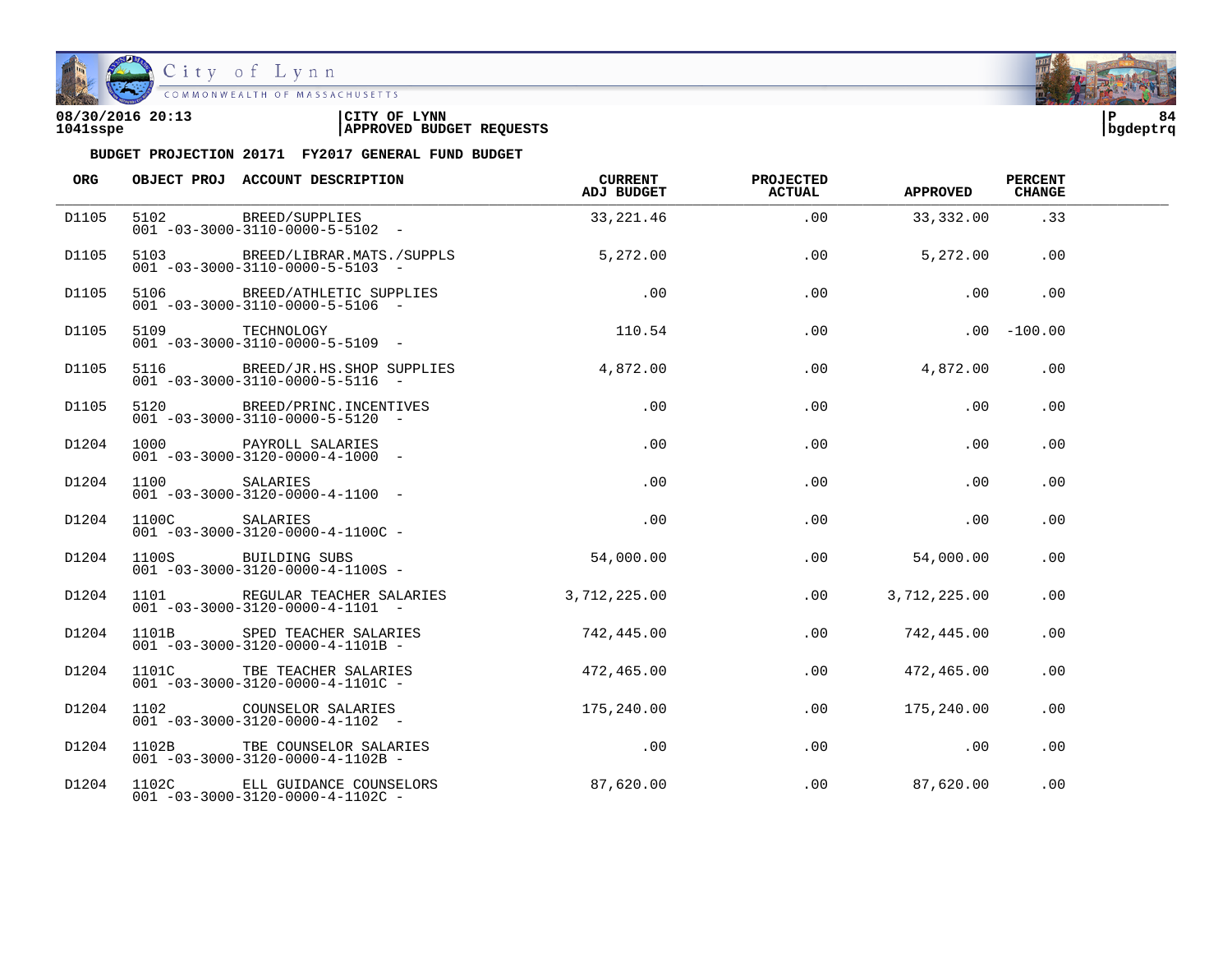

| 08/30/2016 20:13 | CITY OF<br><b>LYNN</b>          | l P      | 85 |
|------------------|---------------------------------|----------|----|
| 1041sspe         | <b>APPROVED BUDGET REQUESTS</b> | bqdeptrq |    |

| ORG   |                  | OBJECT PROJ ACCOUNT DESCRIPTION                                                       | CURRENT<br>ADJ BUDGET | <b>PROJECTED</b><br><b>ACTUAL</b> | <b>APPROVED</b> | <b>PERCENT</b><br><b>CHANGE</b> |  |
|-------|------------------|---------------------------------------------------------------------------------------|-----------------------|-----------------------------------|-----------------|---------------------------------|--|
| D1204 | 1104A SUPERVISOR | $001 - 03 - 3000 - 3120 - 0000 - 4 - 1104A -$                                         | .00                   | .00                               | .00             | .00                             |  |
| D1204 |                  | 1105 PRINCIPAL SALARIES<br>$001 - 03 - 3000 - 3120 - 0000 - 4 - 1105$ -               | 324,578.00            | .00                               | 324,578.00      | .00                             |  |
| D1204 |                  | FILOGRAM SPECIALIST<br>001-03-3000-3120-0000-4-1105A-                                 | 88,283.00             | .00                               | 88,283.00       | .00                             |  |
| D1204 |                  | 1107 CLERICAL SALARIES 169,635.00<br>$001 - 03 - 3000 - 3120 - 0000 - 4 - 1107 -$     |                       | .00                               | 169,635.00      | .00                             |  |
| D1204 |                  | 1108 CUSTODIAL SALARIES<br>$001 - 03 - 3000 - 3120 - 0000 - 4 - 1108 -$               | .00                   | .00                               | .00             | .00                             |  |
| D1204 |                  | 1110 REGULAR PARA SALARIES<br>$001 - 03 - 3000 - 3120 - 0000 - 4 - 1110 -$            | .00                   | .00                               | .00             | .00                             |  |
| D1204 |                  | 1110B SPED PARA SALARIES<br>001 -03-3000-3120-0000-4-1110B -                          | 248,360.00            | .00                               | 248,360.00      | .00                             |  |
| D1204 |                  | 1110C TBE PARA SALARIES<br>$001 - 03 - 3000 - 3120 - 0000 - 4 - 1110C -$              | .00                   | .00                               | .00             | .00                             |  |
| D1204 |                  | 1113 MARSHALL SUMMER PROF DEVEL STI<br>$001 - 03 - 3000 - 3120 - 0000 - 4 - 1113 - -$ | .00                   | .00                               | .00             | .00                             |  |
| D1204 |                  | 1113G MARSHALL ADD'L HRS TUTORING<br>$001 - 03 - 3000 - 3120 - 0000 - 4 - 1113G -$    | .00                   | .00                               | .00             | .00                             |  |
| D1204 |                  | 1114 SUBSTITUTES SALARIES<br>$001 - 03 - 3000 - 3120 - 0000 - 4 - 1114 - -$           | .00                   | .00                               | .00             | .00                             |  |
| D1204 | 1125 DEANS       | $001 - 03 - 3000 - 3120 - 0000 - 4 - 1125 -$                                          | .00                   | .00                               | .00             | .00                             |  |
| D1204 |                  | 1134 INTRAMURAL ATHL.SALARIES<br>$001 - 03 - 3000 - 3120 - 0000 - 4 - 1134 -$         | 33,289.00             | .00                               | 33,289.00       | .00                             |  |
| D1204 |                  | 1135 CAMPUS MONITOR<br>$001 - 03 - 3000 - 3120 - 0000 - 4 - 1135 -$                   | .00                   | $.00 \,$                          | .00             | .00                             |  |
| D1204 | 5109 TECHNOLOGY  | $001 - 03 - 3000 - 3120 - 0000 - 4 - 5109$ -                                          | .00                   | .00                               | .00             | .00                             |  |
| D1204 |                  | 5127 TECHNOLOGY EQUIP/SUPPLIES<br>$001 - 03 - 3000 - 3120 - 0000 - 4 - 5127 -$        | .00                   | .00                               | .00             | .00                             |  |

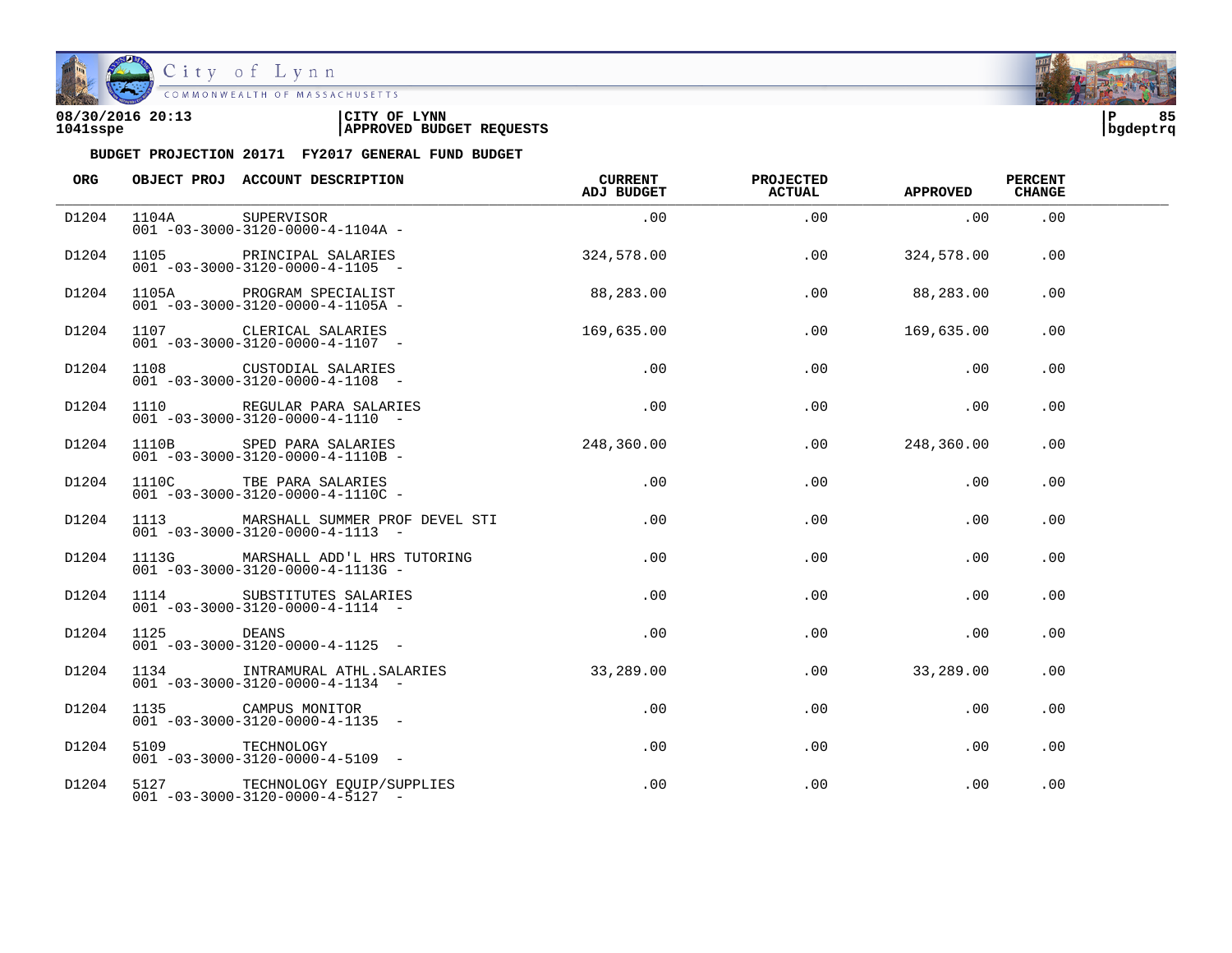

| 08/30/2016 20:13 | CITY OF<br><b>LYNN</b>          | l P      | 86 |
|------------------|---------------------------------|----------|----|
| 1041sspe         | <b>APPROVED BUDGET REQUESTS</b> | bqdeptrq |    |

| ORG   |      | OBJECT PROJ ACCOUNT DESCRIPTION                                                | <b>CURRENT</b><br><b>ADJ BUDGET</b> | <b>PROJECTED</b><br>ACTUAL | <b>APPROVED</b> | <b>PERCENT</b><br><b>CHANGE</b> |  |
|-------|------|--------------------------------------------------------------------------------|-------------------------------------|----------------------------|-----------------|---------------------------------|--|
| D1205 | 2101 | MARSHALL/ELECTRICITY<br>$001 - 03 - 3000 - 3120 - 0000 - 5 - 2101 -$           | .00                                 | .00                        | .00             | .00                             |  |
| D1205 |      | 2102 MARSHALL/GAS<br>$001 - 03 - 3000 - 3120 - 0000 - 5 - 2102 -$              | .00                                 | .00                        | .00             | .00                             |  |
| D1205 |      | 3000 Y.E.S. PROGRAM<br>$001 - 03 - 3000 - 3120 - 0000 - 5 - 3000 -$            | 50,000.00                           | .00                        | 50,000.00       | .00                             |  |
| D1205 |      | 3404 MARSHALL/TELEPHONE<br>$001 - 03 - 3000 - 3120 - 0000 - 5 - 3404 -$        | .00                                 | .00                        | .00             | .00                             |  |
| D1205 |      | 4103 MARSHALL/#2 FUEL OIL<br>$001 - 03 - 3000 - 3120 - 0000 - 5 - 4103 -$      | .00                                 | .00                        | .00             | .00                             |  |
| D1205 |      | 4104 MARSHALL/#4 FUEL OIL<br>$001 - 03 - 3000 - 3120 - 0000 - 5 - 4104 -$      | .00                                 | .00                        | .00             | .00                             |  |
| D1205 |      | 5100 MARSHALL/COMPU.HDW.SUPPLS<br>$001 - 03 - 3000 - 3120 - 0000 - 5 - 5100 -$ | .00                                 | .00                        | .00             | .00                             |  |
| D1205 |      | 5101 MARSHALL/BOOKS<br>$001 - 03 - 3000 - 3120 - 0000 - 5 - 5101 -$            | 5,000.00                            | .00                        | 5,000.00        | .00.                            |  |
| D1205 |      | 5102 MARSHALL/SUPPLIES<br>$001 - 03 - 3000 - 3120 - 0000 - 5 - 5102 -$         | 27,618.90                           | .00                        | 28,582.00       | 3.49                            |  |
| D1205 | 5103 | MARSHALL/LIB.MATS./SUPPLS<br>$001 - 03 - 3000 - 3120 - 0000 - 5 - 5103$ -      | 4,155.00                            | $.00 \,$                   | 4,155.00        | .00                             |  |
| D1205 |      | 5106 MARSHALL/ATHLETIC SUPPLS.<br>$001 - 03 - 3000 - 3120 - 0000 - 5 - 5106$ - | .00                                 | .00                        | .00             | .00                             |  |
| D1205 |      | 5109 TECHNOLOGY<br>$001 - 03 - 3000 - 3120 - 0000 - 5 - 5109$ -                | 963.10                              | .00                        |                 | $.00 - 100.00$                  |  |
| D1205 |      | 5115 CONSUMER SCIENCE SUPPLIES<br>$001 - 03 - 3000 - 3120 - 0000 - 5 - 5115 -$ | 10,000.00                           | .00                        | 10,000.00       | .00                             |  |
| D1205 | 5116 | MARSHALL/JR HS SHOP SUPPLIES<br>$001 - 03 - 3000 - 3120 - 0000 - 5 - 5116 -$   | 4,872.00                            | .00                        | 4,872.00        | .00                             |  |
| D1205 |      | 5120 MARSHALL/PR.INCENTIVES<br>$001 - 03 - 3000 - 3120 - 0000 - 5 - 5120 -$    | .00                                 | .00                        | .00             | .00                             |  |
| D1304 |      | 1100S BUILDING SUBS<br>$001 - 03 - 3000 - 3130 - 0000 - 4 - 1100S -$           | 36,000.00                           | .00                        | 36,000.00       | .00                             |  |

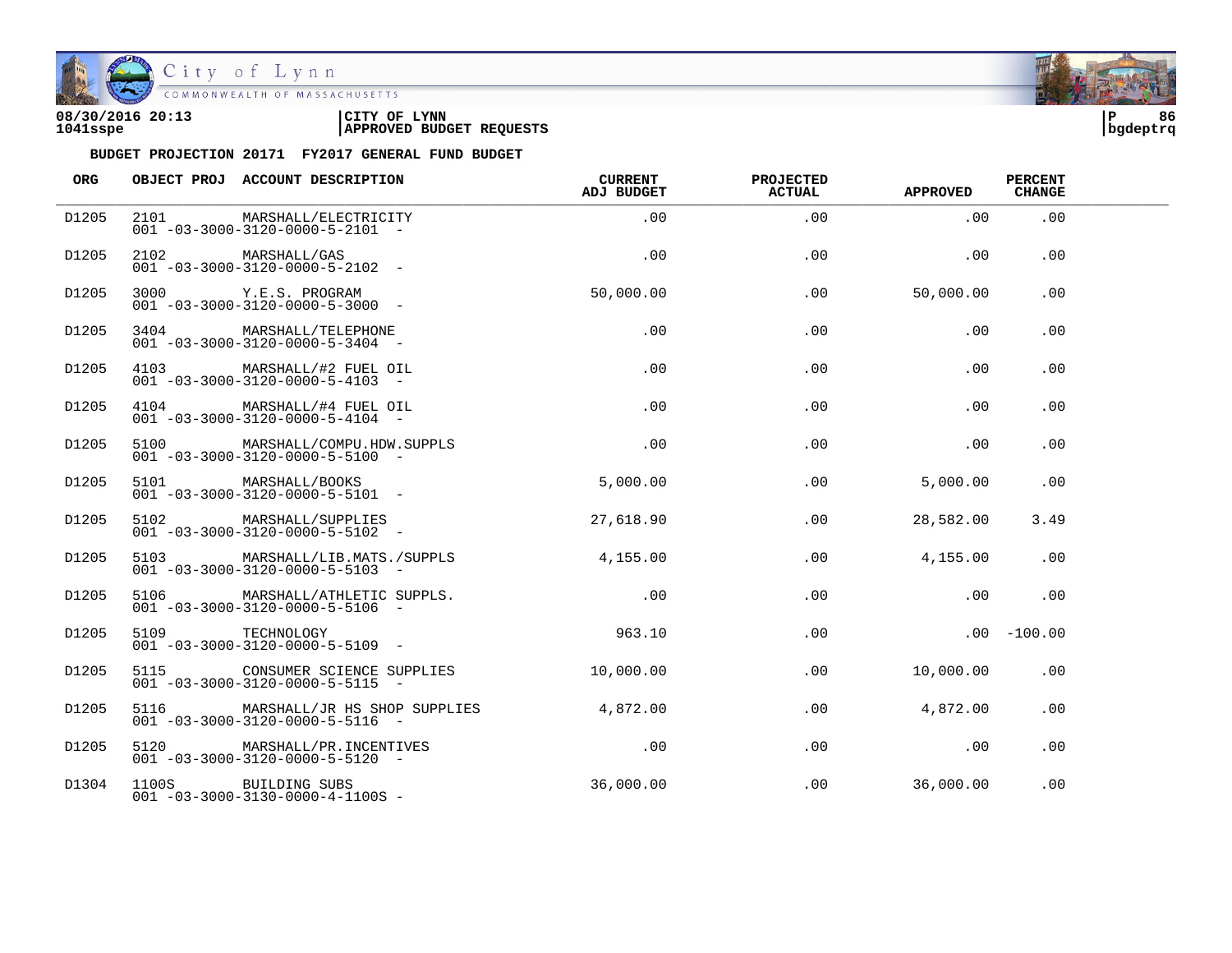

| 08/30/2016 20:13 | CITY OF<br><b>LYNN</b>          | l P      | 0 <sub>7</sub> |
|------------------|---------------------------------|----------|----------------|
| 1041sspe         | <b>APPROVED BUDGET REQUESTS</b> | bqdeptrq |                |

| ORG   | OBJECT PROJ ACCOUNT DESCRIPTION                                                     | CURRENT<br>ADJ BUDGET | <b>PROJECTED</b><br><b>ACTUAL</b> | <b>APPROVED</b> | <b>PERCENT</b><br><b>CHANGE</b> |  |
|-------|-------------------------------------------------------------------------------------|-----------------------|-----------------------------------|-----------------|---------------------------------|--|
| D1304 | 1101 REGULAR TEACHER SALARIES<br>$001 - 03 - 3000 - 3130 - 0000 - 4 - 1101 -$       | 2,598,558.00          | .00                               | 2,598,558.00    | .00                             |  |
| D1304 | 1101B SPED TEACHER SALARIES<br>$001 - 03 - 3000 - 3130 - 0000 - 4 - 1101B -$        | 674,950.00            | .00                               | 674,950.00      | .00                             |  |
| D1304 | TEACHER SALARIES<br>- 02011-03-3000-3130-0000-4-11010-                              | 67,495.00             | .00                               | 67,495.00       | .00                             |  |
| D1304 | 1102 COUNSELOR SALARIES<br>$001 - 03 - 3000 - 3130 - 0000 - 4 - 1102 -$             | 175,240.00            | .00                               | 175,240.00      | .00                             |  |
| D1304 | $001 - 03 - 3000 - 3130 - 0000 - 4 - 1105$ -                                        | 223,085.00            | .00                               | 223,085.00      | .00                             |  |
| D1304 | 1105A PROGRAM SPECIALIST<br>$001 - 03 - 3000 - 3130 - 0000 - 4 - 1105A -$           | 91,078.00             | .00                               | 91,078.00       | .00                             |  |
| D1304 | 1105B    ACADEMIC SUPPORT<br>001 -03-3000-3130-0000-4-1105B -                       | .00                   | .00                               | .00             | .00                             |  |
| D1304 | 1107 CLERICAL SALARIES 113,090.00<br>$001 - 03 - 3000 - 3130 - 0000 - 4 - 1107$ -   |                       | .00                               | 113,090.00      | .00                             |  |
| D1304 | 1108 CUSTODIAL SALARIES<br>$001 - 03 - 3000 - 3130 - 0000 - 4 - 1108 -$             | .00                   | .00                               | .00             | .00                             |  |
| D1304 | 1110 REGULAR PARA SALARIES<br>$001 - 03 - 3000 - 3130 - 0000 - 4 - 1110 -$          | .00                   | .00                               | .00             | .00                             |  |
| D1304 | 1110B SPED PARA SALARIES<br>001 -03-3000-3130-0000-4-1110B -                        | 155,225.00            | .00                               | 155,225.00      | .00                             |  |
| D1304 | 1110C TBE PARA SALARIES<br>$001 - 03 - 3000 - 3130 - 0000 - 4 - 1110C -$            | $.00\,$               | .00                               | $.00 \,$        | .00                             |  |
| D1304 | 1113 PICKERING SUMMER PROF DEVEL<br>$001 - 03 - 3000 - 3130 - 0000 - 4 - 1113 - -$  | $.00\,$               | .00                               | .00             | .00                             |  |
| D1304 | 1113G PICKERING ADD'L HRS TUTORING<br>$001 - 03 - 3000 - 3130 - 0000 - 4 - 1113G -$ | .00                   | $.00 \,$                          | .00             | .00                             |  |
| D1304 | 1114 SUBSTITUTES SALARIES<br>$001 - 03 - 3000 - 3130 - 0000 - 4 - 1114 -$           | $.00 \,$              | .00                               | .00             | .00                             |  |
| D1304 | 1134 INTRAMURAL ATHL. SALARIES<br>$001 - 03 - 3000 - 3130 - 0000 - 4 - 1134 -$      | 33,289.00             | .00                               | 33,289.00       | .00                             |  |

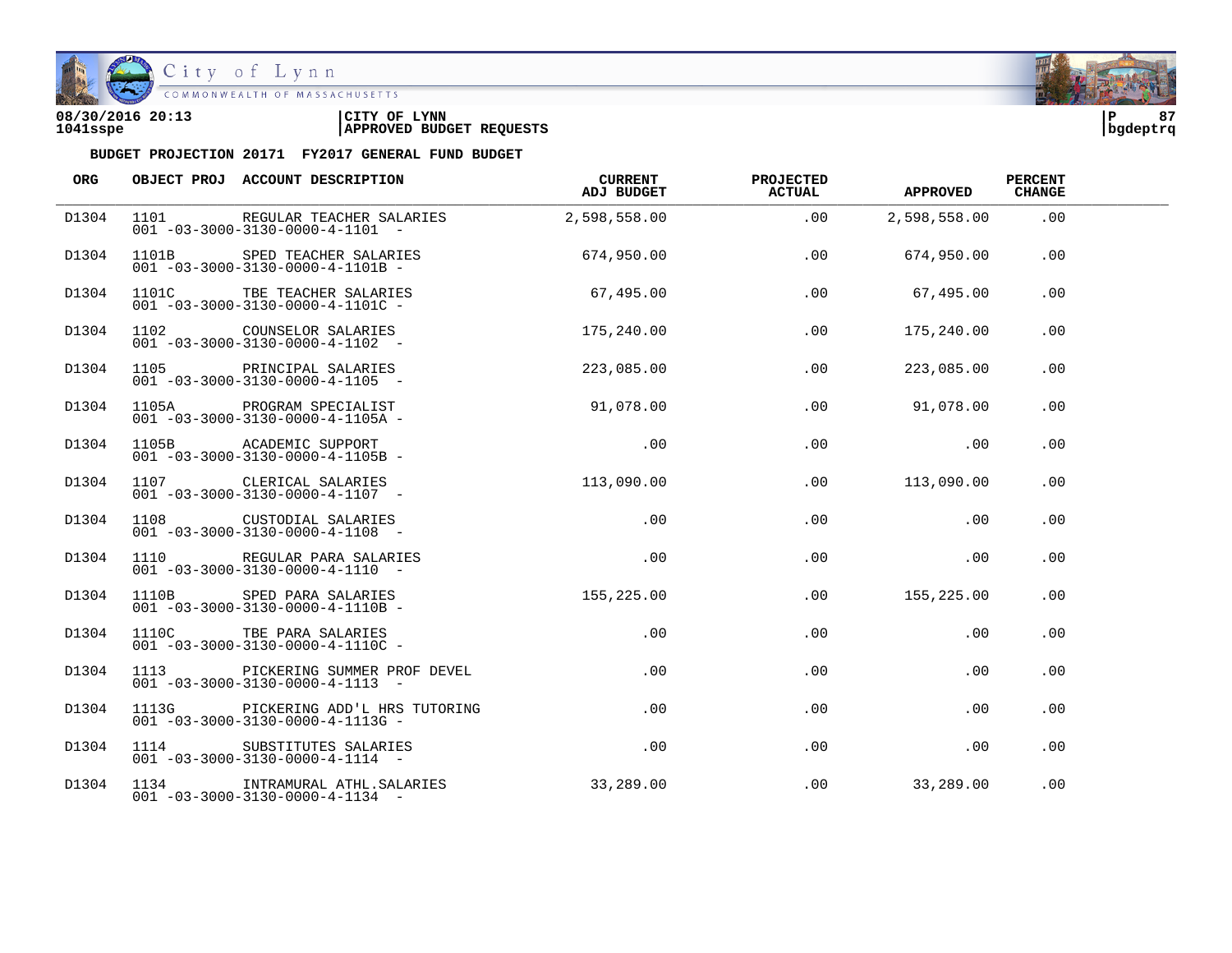

| 08/30/2016 20:13 | 'CITY OF<br><b>LYNN</b>         | l P      | 88 |
|------------------|---------------------------------|----------|----|
| 1041sspe         | <b>APPROVED BUDGET REQUESTS</b> | bgdeptrq |    |

| <b>ORG</b>        |      | OBJECT PROJ ACCOUNT DESCRIPTION                                                | <b>CURRENT</b><br>ADJ BUDGET | <b>PROJECTED</b><br><b>ACTUAL</b> | <b>APPROVED</b> | <b>PERCENT</b><br><b>CHANGE</b> |  |
|-------------------|------|--------------------------------------------------------------------------------|------------------------------|-----------------------------------|-----------------|---------------------------------|--|
| D1304             | 1135 | CAMPUS MONITOR SALARIES<br>$0.01 - 0.3 - 30.00 - 31.30 - 0.000 - 4 - 11.35$ -  | .00                          | .00                               | .00             | .00                             |  |
| D1304             | 5109 | TECHNOLOGY<br>$001 - 03 - 3000 - 3130 - 0000 - 4 - 5109$ -                     | .00                          | .00                               | .00             | .00                             |  |
| D1304             |      | 5127 TECHNOLOGY EQUIP/SUPPLIES<br>$001 - 03 - 3000 - 3130 - 0000 - 4 - 5127 -$ | .00                          | .00                               | .00             | .00                             |  |
| D1305             |      | 2101 PICKERING/ELECTRICITY<br>$001 - 03 - 3000 - 3130 - 0000 - 5 - 2101 -$     | .00                          | .00                               | .00             | $.00 \,$                        |  |
| D1305             |      | 2102 PICKERING/GAS<br>$001 - 03 - 3000 - 3130 - 0000 - 5 - 2102 -$             | .00                          | .00                               | .00             | .00                             |  |
| D1305             |      | 3404 PICKERING/TELEPHONE<br>$001 - 03 - 3000 - 3130 - 0000 - 5 - 3404 -$       | .00                          | .00                               | .00             | .00                             |  |
| D1305             |      | 4104 PICKERING/#4 FUEL OIL<br>$001 - 03 - 3000 - 3130 - 0000 - 5 - 4104 -$     | .00                          | .00                               | .00             | .00                             |  |
| D1305             |      | 5100 PICKERING/COMPU.HDW.SUPLS<br>$001 - 03 - 3000 - 3130 - 0000 - 5 - 5100$ - | .00                          | .00                               | .00             | .00                             |  |
| D1305             |      | 5101 PICKERING/BOOKS<br>$001 - 03 - 3000 - 3130 - 0000 - 5 - 5101 -$           | 5,000.00                     | .00                               | 5,000.00        | .00                             |  |
| D1305             |      | 5102 PICKERING/SUPPLIES<br>$001 - 03 - 3000 - 3130 - 0000 - 5 - 5102 -$        | 16,281.00                    | .00                               | 16,281.00       | .00.                            |  |
| D <sub>1305</sub> |      | 5103 PICKERING/LIB.MATS./SUPPL<br>$001 - 03 - 3000 - 3130 - 0000 - 5 - 5103 -$ | 2,911.00                     | .00                               | 2,911.00        | .00.                            |  |
| D1305             |      | 5106 PICKERING/ATHLETIC SUPPLS<br>$001 - 03 - 3000 - 3130 - 0000 - 5 - 5106 -$ | .00                          | .00                               | .00             | .00                             |  |
| D1305             | 5109 | TECHNOLOGY<br>$001 - 03 - 3000 - 3130 - 0000 - 5 - 5109$ -                     | .00                          | .00                               | .00             | .00                             |  |
| D1305             | 5116 | PICKERING/JR HS SHOP SUPPLIES<br>$001 - 03 - 3000 - 3130 - 0000 - 5 - 5116 -$  | 54,872.00                    | $.00 \,$                          | 54,872.00       | $.00 \,$                        |  |
| D1305             |      | 5120 PICKERING/PR.INCENTIVES<br>$001 - 03 - 3000 - 3130 - 0000 - 5 - 5120 -$   | $.00 \,$                     | $.00 \,$                          | .00             | .00                             |  |
| D1354             |      | 1100S BUILDING SUBS<br>$001 - 03 - 3000 - 3135 - 0000 - 4 - 1100S -$           | .00                          | .00                               | .00             | .00                             |  |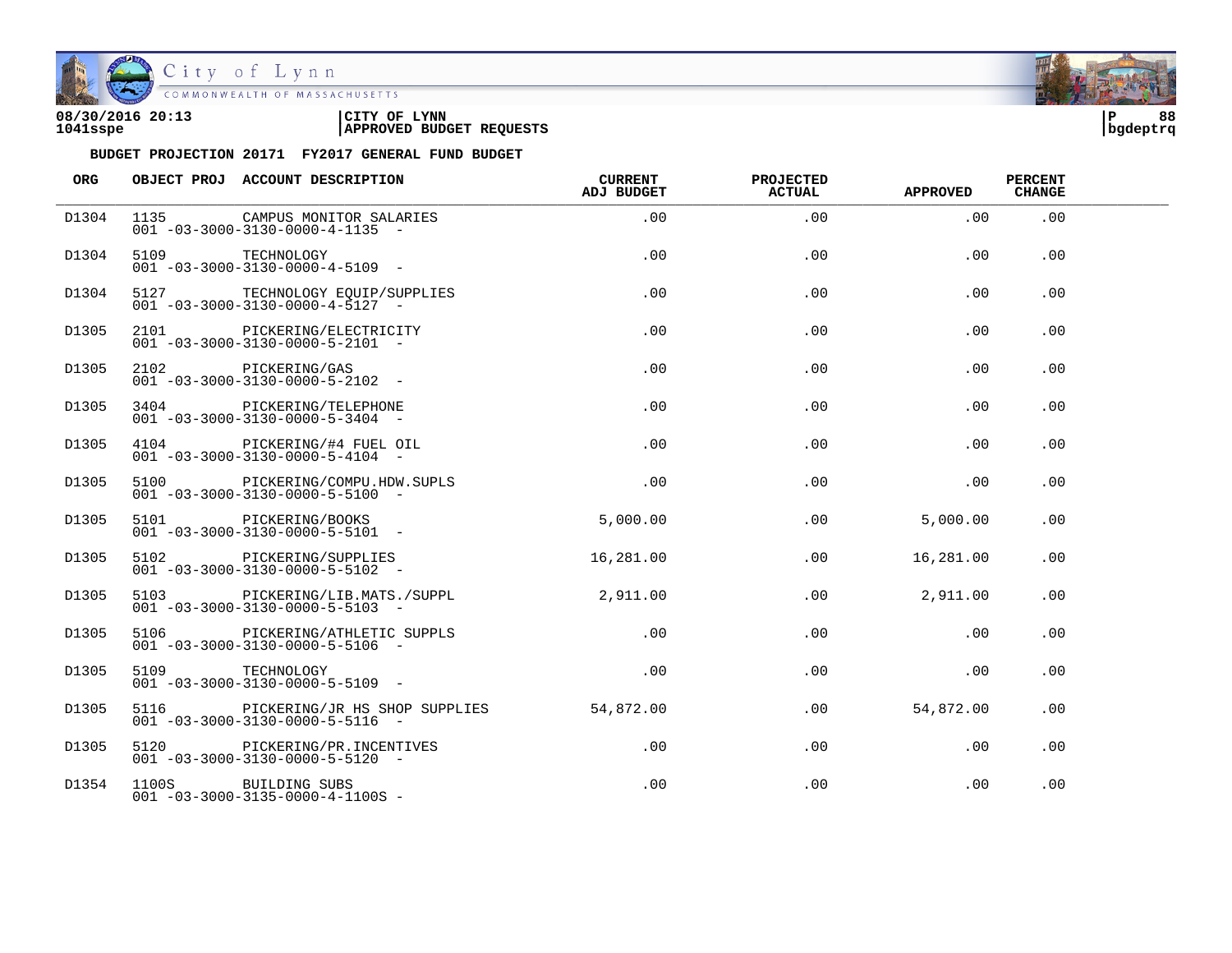

| 08/30/2016 20:13 | CITY OF<br><b>LYNN</b>          | l P      | 89 |
|------------------|---------------------------------|----------|----|
| 1041sspe         | <b>APPROVED BUDGET REQUESTS</b> | bqdeptrq |    |

| ORG   |                  | OBJECT PROJ ACCOUNT DESCRIPTION                                                | <b>CURRENT</b><br><b>ADJ BUDGET</b> | <b>PROJECTED</b><br>ACTUAL | <b>APPROVED</b> | <b>PERCENT</b><br><b>CHANGE</b> |  |
|-------|------------------|--------------------------------------------------------------------------------|-------------------------------------|----------------------------|-----------------|---------------------------------|--|
| D1354 |                  | 1101 REGULAR TEACHER SALARIES<br>$001 - 03 - 3000 - 3135 - 0000 - 4 - 1101 -$  | .00                                 | .00                        | .00             | .00                             |  |
| D1354 |                  | 1101B SPED TEACHER SALARIES<br>$001 - 03 - 3000 - 3135 - 0000 - 4 - 1101B -$   | .00                                 | .00                        | .00             | .00                             |  |
| D1354 |                  | 1101C TBE TEACHER SALARIES<br>$001 - 03 - 3000 - 3135 - 0000 - 4 - 1101C -$    | .00                                 | .00                        | .00             | .00                             |  |
| D1354 |                  | 1102 COUNSELOR SALARIES<br>$001 - 03 - 3000 - 3135 - 0000 - 4 - 1102 -$        | .00                                 | .00                        | .00             | .00                             |  |
| D1354 |                  | 1102B TBE COUNSELORS<br>$001 - 03 - 3000 - 3135 - 0000 - 4 - 1102B -$          | .00                                 | .00                        | .00             | .00                             |  |
| D1354 |                  | 1105 PRINCIPAL SALARIES<br>$001 - 03 - 3000 - 3135 - 0000 - 4 - 1105$ -        | .00                                 | .00                        | .00             | .00.                            |  |
| D1354 |                  | 1107 CLERICAL SALARIES<br>$001 - 03 - 3000 - 3135 - 0000 - 4 - 1107$ -         | .00                                 | .00                        | .00             | .00                             |  |
| D1354 |                  | 1108 CUSTODIAL/MAINT.SALARIES<br>$001 - 03 - 3000 - 3135 - 0000 - 4 - 1108$ -  | .00                                 | .00                        | .00             | .00                             |  |
| D1354 |                  | 1110 REGULAR PARA SALARIES<br>$001 - 03 - 3000 - 3135 - 0000 - 4 - 1110 -$     | .00                                 | .00                        | .00             | .00                             |  |
| D1354 |                  | 1110B SPED PARA SALARIES<br>$001 - 03 - 3000 - 3135 - 0000 - 4 - 1110B -$      | .00                                 | .00                        | .00             | .00                             |  |
| D1354 |                  | 1110S BUILDING SUBS<br>$001 - 03 - 3000 - 3135 - 0000 - 4 - 1110S -$           | $.00 \,$                            | .00                        | .00             | .00                             |  |
| D1354 | 1114 SUBSTITUTES | $001 - 03 - 3000 - 3135 - 0000 - 4 - 1114 -$                                   | $.00 \,$                            | .00                        | .00             | .00                             |  |
| D1354 | 1125 DEANS       | $001 - 03 - 3000 - 3135 - 0000 - 4 - 1125$ -                                   | $.00 \,$                            | .00                        | .00             | .00                             |  |
| D1354 |                  | 1134 ATHLETICS SALARIES<br>$001 - 03 - 3000 - 3135 - 0000 - 4 - 1134 -$        | $.00 \,$                            | .00                        | .00             | .00                             |  |
| D1354 | 5109 TECHNOLOGY  | $001 - 03 - 3000 - 3135 - 0000 - 4 - 5109$ -                                   | $.00 \,$                            | .00                        | .00             | .00                             |  |
| D1354 |                  | 5127 TECHNOLOGY EQUIP/SUPPLIES<br>$001 - 03 - 3000 - 3135 - 0000 - 4 - 5127 -$ | $.00 \,$                            | .00                        | .00             | .00                             |  |

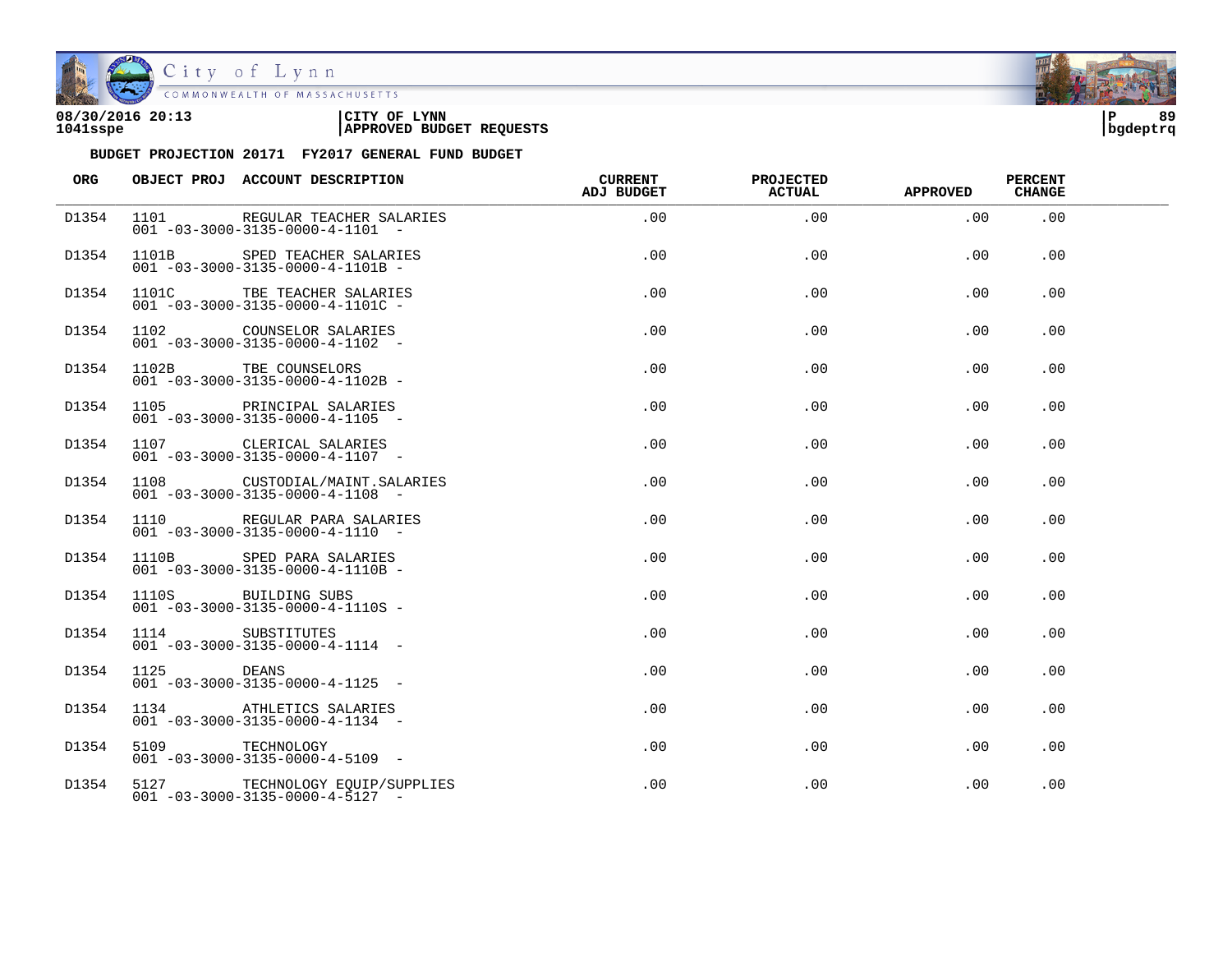

| 08/30/2016 20:13 | LYNN<br>CITY OF                 | l P      | 90 |
|------------------|---------------------------------|----------|----|
| 1041sspe         | <b>APPROVED BUDGET REQUESTS</b> | bqdeptrq |    |

| ORG   |                  | OBJECT PROJ ACCOUNT DESCRIPTION                                                  | <b>CURRENT</b><br><b>ADJ BUDGET</b> | <b>PROJECTED</b><br>ACTUAL | <b>APPROVED</b> | <b>PERCENT</b><br><b>CHANGE</b> |  |
|-------|------------------|----------------------------------------------------------------------------------|-------------------------------------|----------------------------|-----------------|---------------------------------|--|
| D1355 |                  | 2101 ELECTRICITY<br>$001 - 03 - 3000 - 3135 - 0000 - 5 - 2101 -$                 | .00                                 | .00                        | .00             | .00                             |  |
| D1355 | 2102 NATURAL GAS | $001 - 03 - 3000 - 3135 - 0000 - 5 - 2102 -$                                     | .00                                 | .00                        | .00             | .00                             |  |
| D1355 |                  | 3404 TELEPHONE - LOCAL<br>$001 - 03 - 3000 - 3135 - 0000 - 5 - 3404 -$           | .00                                 | .00                        | .00             | .00                             |  |
| D1355 |                  | 4104 #4 HEATING OIL<br>$001 - 03 - 3000 - 3135 - 0000 - 5 - 4104 -$              | .00                                 | .00                        | .00             | .00                             |  |
| D1355 |                  | 5101 EDUCATIONAL-BOOKS<br>$001 - 03 - 3000 - 3135 - 0000 - 5 - 5101 -$           | .00                                 | .00                        | .00             | .00                             |  |
| D1355 | 5102             | EDUCATIONAL-SUPPLIES<br>$001 - 03 - 3000 - 3135 - 0000 - 5 - 5102 -$             | .00                                 | .00                        | .00             | .00.                            |  |
| D1355 |                  | 5103 LIBRARY-MATERIALS<br>$001 - 03 - 3000 - 3135 - 0000 - 5 - 5103 -$           | .00                                 | .00                        | .00             | .00                             |  |
| D1355 |                  | 5106 ATHLETIC SUPPLIES<br>$001 - 03 - 3000 - 3135 - 0000 - 5 - 5106 -$           | .00                                 | .00                        | .00             | .00                             |  |
| D1355 | 5109 TECHNOLOGY  | $001 - 03 - 3000 - 3135 - 0000 - 5 - 5109$ -                                     | .00                                 | .00                        | .00             | .00                             |  |
| D1404 |                  | 1101 PRE-VOC.MID.@ZB/TEACHERS<br>$001 - 03 - 3000 - 3140 - 0000 - 4 - 1101 -$    | $.00 \,$                            | .00                        | .00             | .00                             |  |
| D1404 |                  | 1105 PRE-VOC.MID.@ZB/PRINCIPAL<br>$001 - 03 - 3000 - 3140 - 0000 - 4 - 1105$ -   | $.00 \,$                            | .00                        | .00             | .00                             |  |
| D1404 |                  | 1107 PRE-VOC.MID.@ZB/CLERICAL<br>$001 - 03 - 3000 - 3140 - 0000 - 4 - 1107 -$    | $.00 \,$                            | .00                        | .00             | .00                             |  |
| D1404 |                  | 1113 PRE-VOC.MID.@ZB/STIP&HRLY<br>$001 - 03 - 3000 - 3140 - 0000 - 4 - 1113 - -$ | $.00 \,$                            | .00                        | .00             | .00                             |  |
| D1404 |                  | 1113A PRE-VOC.MID.@ZB/HD.TCH.ST<br>$001 - 03 - 3000 - 3140 - 0000 - 4 - 1113A -$ | $.00 \,$                            | .00                        | .00             | .00.                            |  |
| D1404 |                  | 1114 PRE-VOC.MID.@ZB/SUBSTITUT<br>$001 - 03 - 3000 - 3140 - 0000 - 4 - 1114 -$   | $.00 \,$                            | .00                        | .00             | .00                             |  |
| D1404 |                  | 1129 PRE-VOC.MID.@ZB/LUNCH AID<br>$001 - 03 - 3000 - 3140 - 0000 - 4 - 1129$ -   | $.00 \,$                            | .00                        | .00             | .00                             |  |

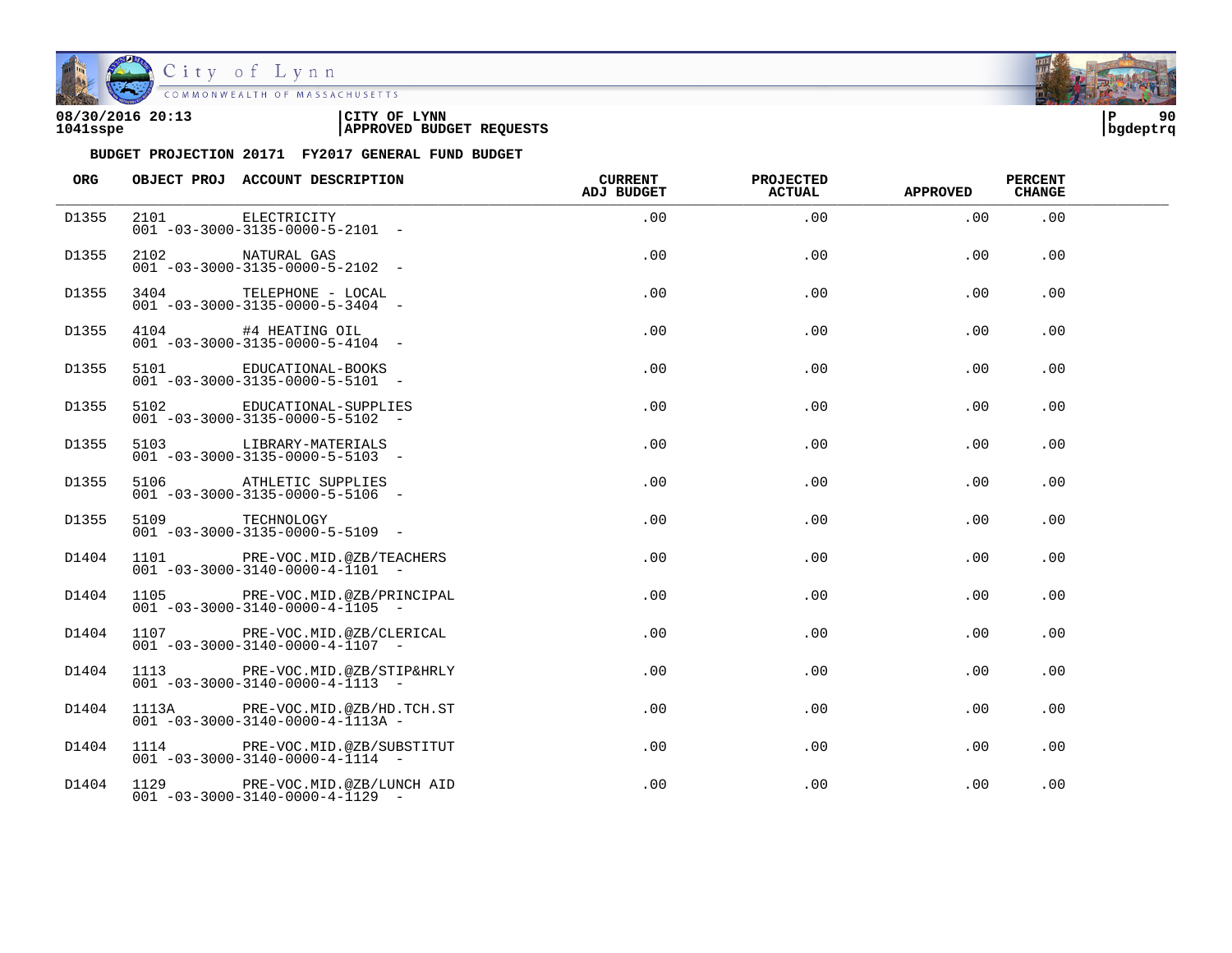

City of Lynn<br>COMMONWEALTH OF MASSACHUSETTS

| 08/30/2016 20:13 | LYNN<br>CITY OF                 | ΙP       | 01 |
|------------------|---------------------------------|----------|----|
| 1041sspe         | <b>APPROVED BUDGET REQUESTS</b> | bqdeptrq |    |



| ORG   |                 | OBJECT PROJ ACCOUNT DESCRIPTION                                                 | <b>CURRENT</b><br>ADJ BUDGET | PROJECTED<br><b>ACTUAL</b> | <b>APPROVED</b> | <b>PERCENT</b><br><b>CHANGE</b> |  |
|-------|-----------------|---------------------------------------------------------------------------------|------------------------------|----------------------------|-----------------|---------------------------------|--|
| D1404 | 5109 TECHNOLOGY | $001 - 03 - 3000 - 3140 - 0000 - 4 - 5109$ -                                    | .00                          | .00                        | .00             | .00                             |  |
| D1404 |                 | 5127 TECHNOLOGY EQUIP/SUPPLIES<br>$001 - 03 - 3000 - 3140 - 0000 - 4 - 5127$ -  | .00                          | .00                        | .00             | .00                             |  |
| D1405 |                 | 2702 PRE-VOC.MID.@ZB/LEASE/REN<br>$001 - 03 - 3000 - 3140 - 0000 - 5 - 2702$ -  | $.00 \,$                     | .00                        | $.00 \,$        | .00                             |  |
| D1405 |                 | 3004 PRE-VOC.MID.@ZB/JOB COACH<br>$001 - 03 - 3000 - 3140 - 0000 - 5 - 3004$ -  | $.00 \,$                     | .00                        | $.00 \,$        | .00                             |  |
| D1405 |                 | 3302 PRE-VOC.MID.@ZB/TRANSPORT<br>$001 - 03 - 3000 - 3140 - 0000 - 5 - 3302$ -  | $.00 \,$                     | .00                        | $.00 \,$        | .00                             |  |
| D1405 |                 | 3404 PRE-VOC.MID.@ZB/TELEPHONE<br>$001 - 03 - 3000 - 3140 - 0000 - 5 - 3404 -$  | .00.                         | .00                        | $.00 \,$        | .00.                            |  |
| D1405 |                 | 5100 PRE-VOC.MID.@ZB/KITS/INST<br>$001 - 03 - 3000 - 3140 - 0000 - 5 - 5100 -$  | .00                          | .00                        | $.00 \,$        | .00.                            |  |
| D1405 |                 | 5101 PRE-VOC.MID.@ZB/BOOKS<br>$001 - 03 - 3000 - 3140 - 0000 - 5 - 5101 -$      | .00                          | .00                        | $.00 \,$        | .00                             |  |
| D1405 |                 | 5102 PRE-VOC.MID.@ZB/SUPPLIES<br>$001 - 03 - 3000 - 3140 - 0000 - 5 - 5102 -$   | $.00 \,$                     | .00                        | $.00 \,$        | .00                             |  |
| D1405 | 5109 TECHNOLOGY | $001 - 03 - 3000 - 3140 - 0000 - 5 - 5109$ -                                    | $.00 \,$                     | .00                        | $.00 \,$        | .00                             |  |
| D1405 |                 | 7801 PRE-VOC.MID.@ZB/MISCELLAN<br>$001 - 03 - 3000 - 3140 - 0000 - 5 - 7801$ -  | $.00 \,$                     | .00                        | .00             | .00                             |  |
| D1504 |                 | 1101 8TH GR.SKL.DEV.TCH.SALAR.<br>$001 - 03 - 3000 - 3150 - 0000 - 4 - 1101 -$  | $.00 \,$                     | .00                        | .00             | .00                             |  |
| D1504 |                 | 1101B SPED TEACHER SALARIES<br>$001 - 03 - 3000 - 3150 - 0000 - 4 - 1101B -$    | .00                          | .00                        | .00             | .00                             |  |
| D1504 |                 | 1102 8TH GR.SKL.DEV.VOC.CS.MGR<br>$001 - 03 - 3000 - 3150 - 0000 - 4 - 1102 -$  | .00                          | .00                        | .00             | .00                             |  |
| D1504 |                 | 1107 8TH GR.SKL.DEV.CLERICAL<br>$001 - 03 - 3000 - 3150 - 0000 - 4 - 1107 -$    | $.00 \,$                     | .00                        | $.00 \,$        | .00                             |  |
| D1504 |                 | 1110 8TH GR.SKL.DEV.AIDE/REG.<br>$001 - 03 - 3000 - 3150 - 0000 - 4 - 1110 - -$ | .00                          | .00                        | .00             | .00                             |  |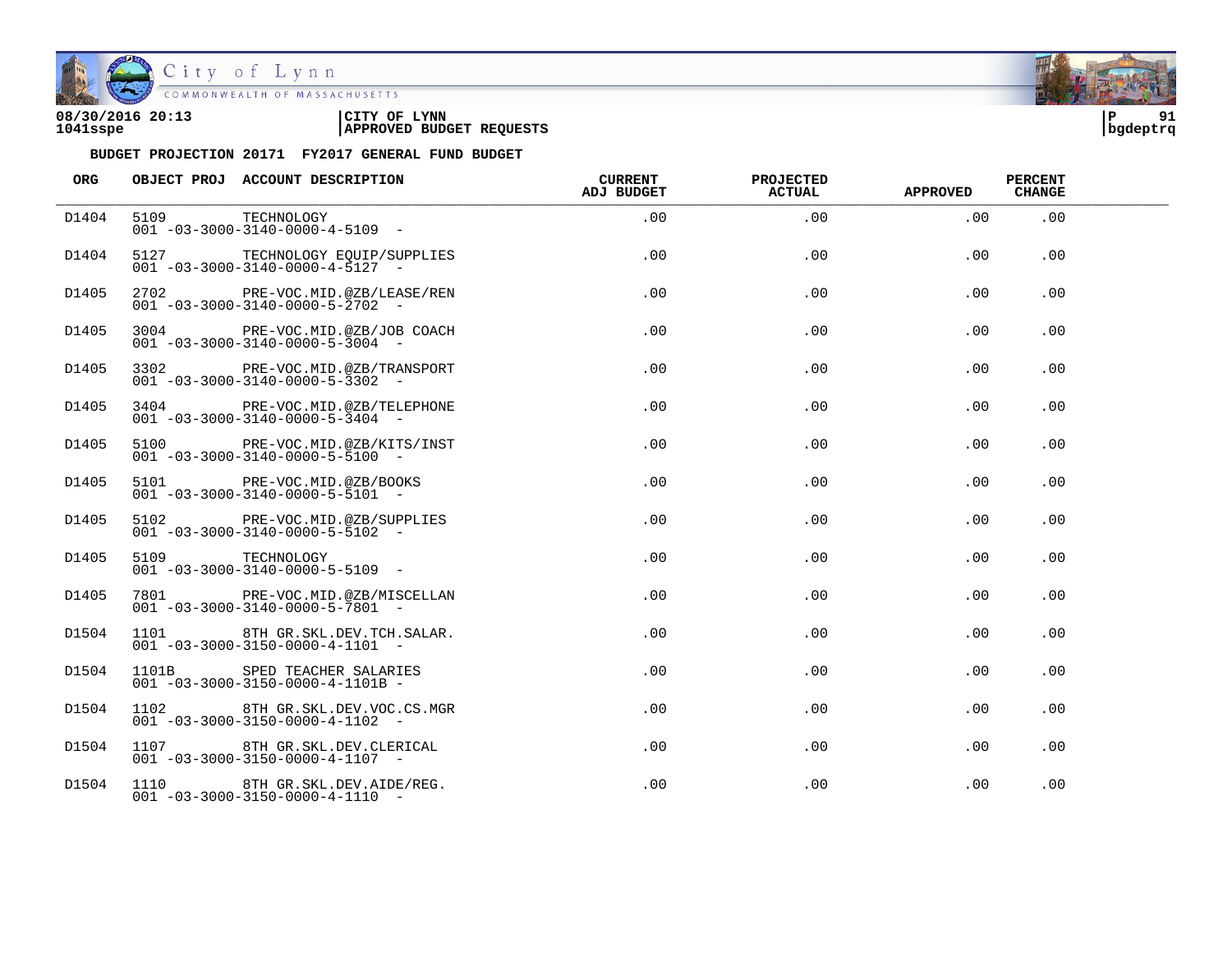

| 08/30/2016 20:13 | CITY OF<br><b>LYNN</b>          | l P      | ດາ |
|------------------|---------------------------------|----------|----|
| 1041sspe         | <b>APPROVED BUDGET REQUESTS</b> | bqdeptrq |    |

| ORG   |                 | OBJECT PROJ ACCOUNT DESCRIPTION                                                  | <b>CURRENT</b><br>ADJ BUDGET | <b>PROJECTED</b><br><b>ACTUAL</b> | <b>APPROVED</b> | <b>PERCENT</b><br><b>CHANGE</b> |  |
|-------|-----------------|----------------------------------------------------------------------------------|------------------------------|-----------------------------------|-----------------|---------------------------------|--|
| D1504 |                 | 1113 8TH GR.SKL.DEV.STIPENDS<br>$001 - 03 - 3000 - 3150 - 0000 - 4 - 1113 - -$   | .00                          | .00                               | .00             | .00                             |  |
| D1504 |                 | 1113A 8TH GR.SKL.DEV.HD.TCH.STI<br>$001 - 03 - 3000 - 3150 - 0000 - 4 - 1113A -$ | .00                          | .00                               | .00             | .00                             |  |
| D1504 |                 | 1114 8TH GR.SKL.DEV.SUBSTITUTE<br>$001 - 03 - 3000 - 3150 - 0000 - 4 - 1114 -$   | .00                          | .00                               | .00             | .00                             |  |
| D1504 |                 | 2702 LEASES - SKILLS DEV.<br>$001 - 03 - 3000 - 3150 - 0000 - 4 - 2702 -$        | .00                          | .00                               | $.00 \,$        | .00                             |  |
| D1504 | 5109 TECHNOLOGY | $001 - 03 - 3000 - 3150 - 0000 - 4 - 5109$ -                                     | $.00 \,$                     | .00                               | $.00 \,$        | .00                             |  |
| D1504 |                 | 5127 TECHNOLOGY EQUIP/SUPPLIES<br>$001 - 03 - 3000 - 3150 - 0000 - 4 - 5127 -$   | .00                          | .00                               | $.00 \,$        | .00.                            |  |
| D1505 |                 | 2702 8TH GR.SKL.DEV.LEASING<br>$001 - 03 - 3000 - 3150 - 0000 - 5 - 2702 -$      | .00                          | .00                               | .00             | .00.                            |  |
| D1505 |                 | 3404 8TH GR.SKL.DEV.TELEPHONE<br>$001 - 03 - 3000 - 3150 - 0000 - 5 - 3404 -$    | $.00 \,$                     | .00                               | $.00 \,$        | .00                             |  |
| D1505 |                 | 4900 FOOD & FOOD SERVICE SUPP<br>$001 - 03 - 3000 - 3150 - 0000 - 5 - 4900 -$    | $.00 \,$                     | .00                               | $.00 \,$        | .00                             |  |
| D1505 |                 | 5100 COMPUTER HARDWARE<br>$001 - 03 - 3000 - 3150 - 0000 - 5 - 5100 -$           | $.00 \,$                     | .00                               | .00             | .00                             |  |
| D1505 |                 | 5101 EDUCATIONAL-BOOKS<br>$001 - 03 - 3000 - 3150 - 0000 - 5 - 5101 -$           | $.00 \,$                     | .00                               | .00             | .00                             |  |
| D1505 |                 | 5102 EDUCATIONAL-SUPPLIES<br>$001 - 03 - 3000 - 3150 - 0000 - 5 - 5102 -$        | $.00 \,$                     | .00                               | .00             | .00                             |  |
| D1505 |                 | 5103 SKILLS DEV/LIBRARY<br>$001 - 03 - 3000 - 3150 - 0000 - 5 - 5103$ -          | .00                          | .00                               | .00             | .00                             |  |
| D1505 | 5109            | TECHNOLOGY<br>$001 - 03 - 3000 - 3150 - 0000 - 5 - 5109$ -                       | .00                          | .00                               | .00             | .00                             |  |
| D1505 |                 | 7800 8TH GR.SKL.DEV.N-SAL.EXP.<br>$001 - 03 - 3000 - 3150 - 0000 - 5 - 7800$ -   | $.00 \,$                     | .00                               | $.00 \,$        | .00                             |  |
| D1604 |                 | 1100 TEACHERS TBD<br>$001 - 03 - 3000 - 3160 - 0000 - 4 - 1100 -$                | .00                          | .00                               | .00             | .00                             |  |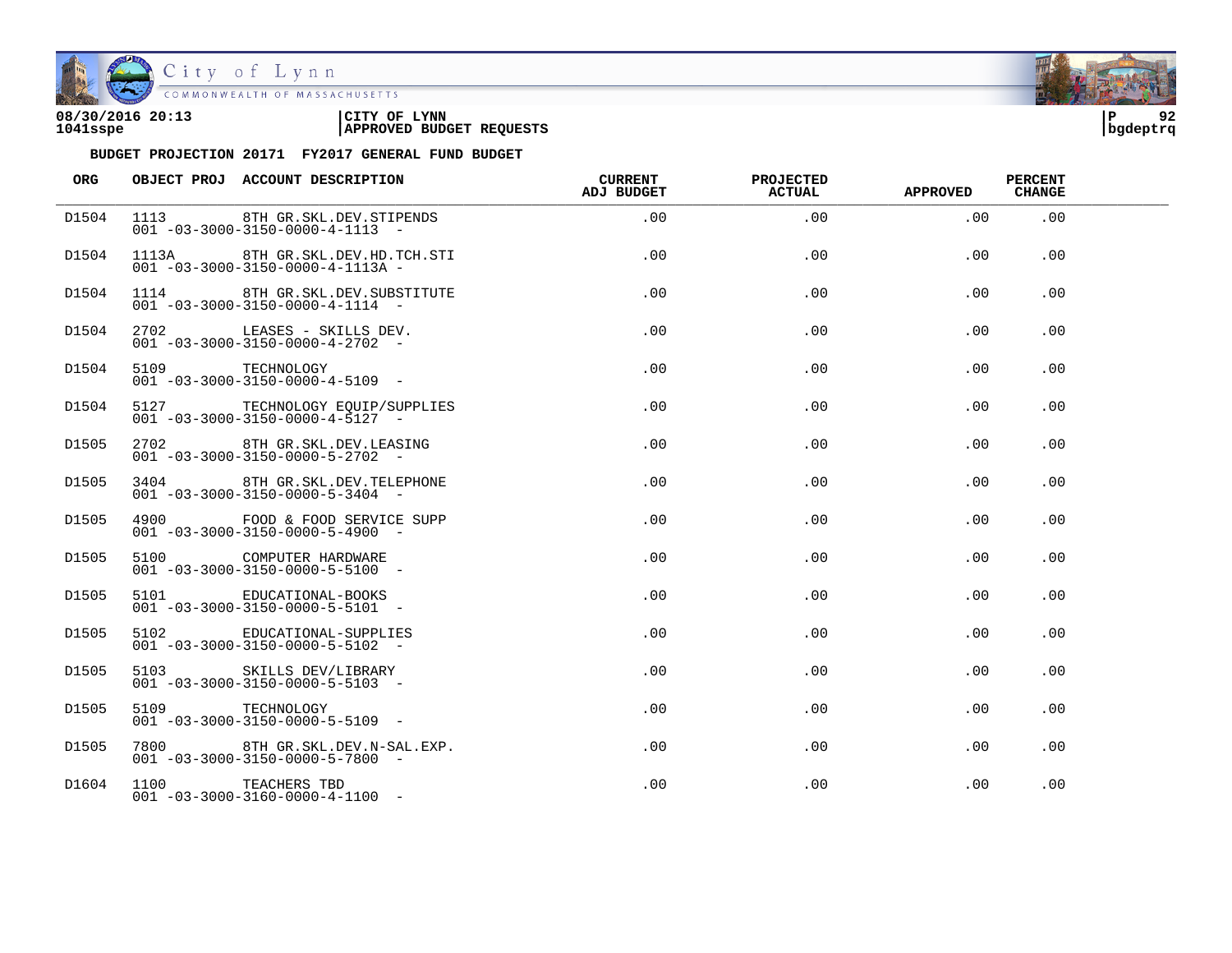

| 08/30/2016 20:13 | CITY OF<br><b>LYNN</b>          | l P      | n, |
|------------------|---------------------------------|----------|----|
| 1041sspe         | <b>APPROVED BUDGET REQUESTS</b> | bqdeptrq |    |

| ORG   |                 | OBJECT PROJ ACCOUNT DESCRIPTION                                                      | <b>CURRENT</b><br><b>ADJ BUDGET</b> | <b>PROJECTED</b><br>ACTUAL | <b>APPROVED</b> | <b>PERCENT</b><br><b>CHANGE</b> |  |
|-------|-----------------|--------------------------------------------------------------------------------------|-------------------------------------|----------------------------|-----------------|---------------------------------|--|
| D1604 |                 | 1100S BUILDING SUBS<br>$001 - 03 - 3000 - 3160 - 0000 - 4 - 1100S -$                 | .00                                 | .00                        | .00             | .00                             |  |
| D1604 |                 | 1101 REGULAR TEACHER SALARIES<br>$001 - 03 - 3000 - 3160 - 0000 - 4 - 1101 -$        | .00                                 | .00                        | .00             | .00                             |  |
| D1604 | 1101B           | SPED TEACHER SALARIES<br>$001 - 03 - 3000 - 3160 - 0000 - 4 - 1101B -$               | .00                                 | .00                        | .00             | .00                             |  |
| D1604 |                 | 1102    VOCATIONAL CASE MGR SALARIES<br>$001 - 03 - 3000 - 3160 - 0000 - 4 - 1102 -$ | $.00 \,$                            | .00                        | .00             | .00                             |  |
| D1604 |                 | 1104 SUPERVISORS SALARIES<br>$001 - 03 - 3000 - 3160 - 0000 - 4 - 1104 -$            | $.00 \,$                            | .00                        | .00             | .00                             |  |
| D1604 |                 | 1107 CLERICAL SALARIES<br>$001 - 03 - 3000 - 3160 - 0000 - 4 - 1107 -$               | .00                                 | .00                        | .00             | .00                             |  |
| D1604 |                 | 1110B SPED PARA SALARIES<br>$001 - 03 - 3000 - 3160 - 0000 - 4 - 1110B -$            | .00                                 | .00                        | .00             | .00                             |  |
| D1604 |                 | 1114 SUBSTITUTES<br>$001 - 03 - 3000 - 3160 - 0000 - 4 - 1114 -$                     | .00                                 | .00                        | .00             | .00                             |  |
| D1604 |                 | 1135 CAMPUS MONITOR SALARIES<br>$001 - 03 - 3000 - 3160 - 0000 - 4 - 1135$ -         | .00                                 | .00                        | .00             | .00                             |  |
| D1604 | 5109 TECHNOLOGY | $001 - 03 - 3000 - 3160 - 0000 - 4 - 5109$ -                                         | .00                                 | .00                        | .00             | .00                             |  |
| D1604 |                 | 5127 TECHNOLOGY EOUIP/SUPPLIES<br>$001 - 03 - 3000 - 3160 - 0000 - 4 - 5127 -$       | $.00 \,$                            | .00                        | .00             | .00                             |  |
| D1605 |                 | 5101 EDUCATIONAL-BOOKS<br>$001 - 03 - 3000 - 3160 - 0000 - 5 - 5101 -$               | $.00 \,$                            | .00                        | .00             | .00                             |  |
| D1605 |                 | 5102 EDUCATIONAL-SUPPLIES<br>$0.01 - 0.3 - 30.00 - 3160 - 0.000 - 5 - 5102 -$        | .00                                 | .00                        | .00             | .00                             |  |
| D1605 |                 | 5103 LIBRARY-MATERIALS<br>$001 - 03 - 3000 - 3160 - 0000 - 5 - 5103 -$               | .00                                 | .00                        | .00             | .00                             |  |
| D1605 | 5109 TECHNOLOGY | $001 - 03 - 3000 - 3160 - 0000 - 5 - 5109$ -                                         | $.00 \,$                            | .00                        | .00             | .00                             |  |
| D1605 |                 | 5110    VOCATIONAL SUPPLIES<br>$001 - 03 - 3000 - 3160 - 0000 - 5 - 5110 -$          | $.00 \,$                            | .00                        | .00             | .00                             |  |

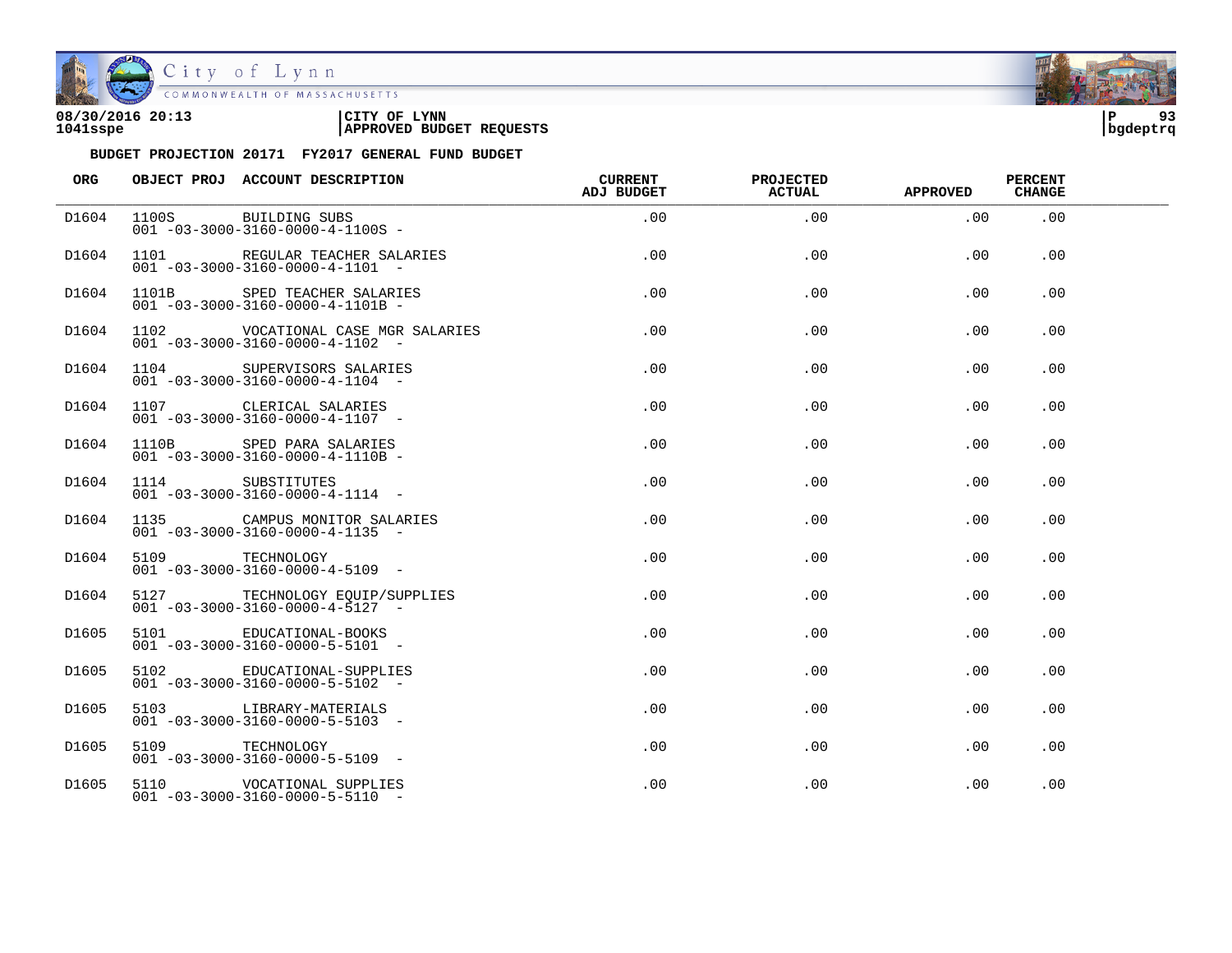

| 08/30/2016 20:13 | 'CITY OF<br><b>LYNN</b>         |          | 94 |
|------------------|---------------------------------|----------|----|
| 1041sspe         | <b>APPROVED BUDGET REQUESTS</b> | bgdeptrq |    |

| ORG   |                 | OBJECT PROJ ACCOUNT DESCRIPTION                                                          | CURRENT<br>ADJ BUDGET | <b>PROJECTED</b><br><b>ACTUAL</b> | <b>APPROVED</b> | <b>PERCENT</b><br><b>CHANGE</b> |  |
|-------|-----------------|------------------------------------------------------------------------------------------|-----------------------|-----------------------------------|-----------------|---------------------------------|--|
| D2104 |                 | 1100C CONFLICT MEDIATOR/LCHS<br>$001 - 03 - 3000 - 3210 - 0000 - 4 - 1100C -$            | .00                   | .00                               | .00             | .00                             |  |
| D2104 |                 | 1100S BUILDING SUBS<br>$001 - 03 - 3000 - 3210 - 0000 - 4 - 1100S -$                     | 72,000.00             | .00                               | 72,000.00       | .00                             |  |
| D2104 |                 | 1101 REGULAR TEACHER SALARIES<br>$001 - 03 - 3000 - 3210 - 0000 - 4 - 1101 -$            | 5, 353, 405.00        | .00                               | 5, 353, 405.00  | .00                             |  |
| D2104 |                 | 1101B SPED TEACHER SALARIES<br>$001 - 03 - 3000 - 3210 - 0000 - 4 - 1101B -$             | 962,689.00            | .00                               | 962,689.00      | .00                             |  |
| D2104 |                 | 1101C TBE TEACHER SALARIES<br>$001 - 03 - 3000 - 3210 - 0000 - 4 - 1101C -$              | 624,764.00            | .00                               | 624,764.00      | .00                             |  |
| D2104 |                 | 1102 COUNSELOR SALARIES 438,100.00<br>$001 - 03 - 3000 - 3210 - 0000 - 4 - 1102$ -       |                       | .00                               | 438,100.00      | .00                             |  |
| D2104 |                 | 1102B TBE COUNSELOR SALARIES<br>$001 - 03 - 3000 - 3210 - 0000 - 4 - 1102B -$            | .00                   | .00                               | .00             | .00                             |  |
| D2104 |                 | 1102C ELL GUIDANCE COUNSELORS 87,620.00<br>$001 - 03 - 3000 - 3210 - 0000 - 4 - 1102C -$ |                       | $.00 \,$                          | 87,620.00       | .00                             |  |
| D2104 | 1104B           | SPED DEPT HEAD<br>$001 - 03 - 3000 - 3210 - 0000 - 4 - 1104B -$                          | .00                   | .00                               | .00             | .00                             |  |
| D2104 |                 | 1104C ELL DEPT HEAD<br>$001 - 03 - 3000 - 3210 - 0000 - 4 - 1104C -$                     | .00                   | .00                               | .00             | .00                             |  |
| D2104 | 1104D DEPT HEAD | $001 - 03 - 3000 - 3210 - 0000 - 4 - 1104D -$                                            | $.00 \,$              | .00                               | .00             | .00                             |  |
| D2104 |                 | 1105 PRINCIPAL SALARIES<br>$001 - 03 - 3000 - 3210 - 0000 - 4 - 1105$ -                  | 441,618.00            | .00                               | 441,618.00      | .00                             |  |
| D2104 |                 | 1105A PROG SPEC/DATA ASSESSMENTS<br>$001 - 03 - 3000 - 3210 - 0000 - 4 - 1105A -$        | .00                   | .00                               | .00             | .00                             |  |
| D2104 |                 | 1107 CLERICAL SALARIES<br>$001 - 03 - 3000 - 3210 - 0000 - 4 - 1107 -$                   | 282,725.00            | .00                               | 282,725.00      | .00                             |  |
| D2104 |                 | 1108 CUSTODIAL SALARIES<br>$001 - 03 - 3000 - 3210 - 0000 - 4 - 1108 -$                  | $.00\,$               | .00                               | .00             | .00                             |  |
| D2104 |                 | 1110 CLASSICAL/REG. PARA SALAR.<br>$001 - 03 - 3000 - 3210 - 0000 - 4 - 1110 -$          | .00                   | .00                               | .00             | .00                             |  |

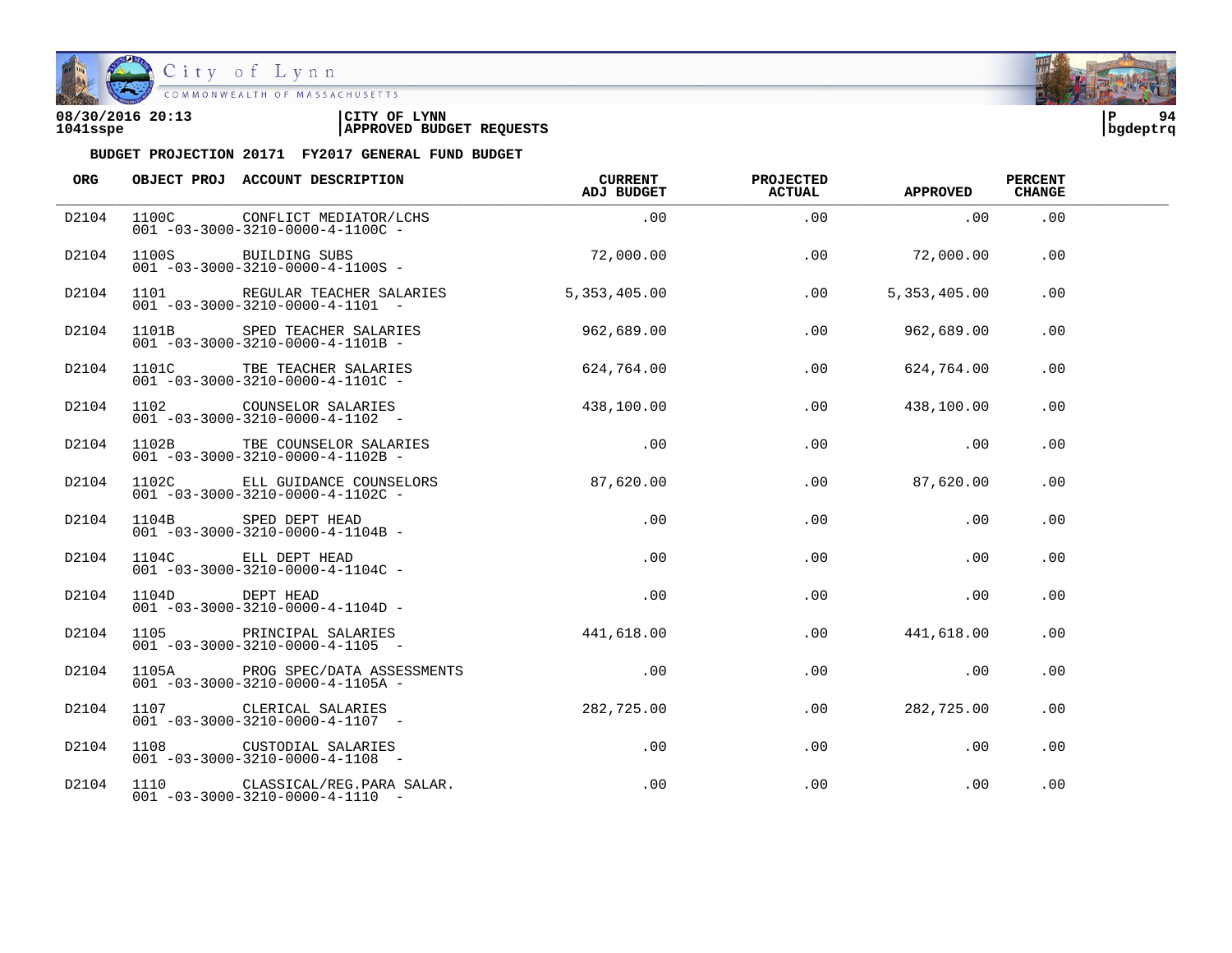

| 08/30/2016 20:13 | CITY OF LYNN                    | 95       |
|------------------|---------------------------------|----------|
| 1041sspe         | <b>APPROVED BUDGET REQUESTS</b> | bqdeptrq |
|                  |                                 |          |

| ORG   | OBJECT PROJ ACCOUNT DESCRIPTION                                                         | <b>CURRENT</b><br>ADJ BUDGET | <b>PROJECTED</b><br><b>ACTUAL</b> | <b>APPROVED</b>  | <b>PERCENT</b><br><b>CHANGE</b> |  |
|-------|-----------------------------------------------------------------------------------------|------------------------------|-----------------------------------|------------------|---------------------------------|--|
| D2104 | 1110B SPED PARA SALARIES<br>$001 - 03 - 3000 - 3210 - 0000 - 4 - 1110B -$               | 403,585.00                   | .00                               | 403,585.00       | .00                             |  |
| D2104 | 1110C TBE PARA SALARIES<br>$001 - 03 - 3000 - 3210 - 0000 - 4 - 1110C$ -                | .00                          | .00                               | .00              | .00                             |  |
| D2104 | 1110S BUILDING SUBS<br>$001 - 03 - 3000 - 3210 - 0000 - 4 - 1110S -$                    | .00                          | .00                               | .00              | .00                             |  |
| D2104 | 1113 CLASSICAL SUMMER PROF DEVEL<br>$001 - 03 - 3000 - 3210 - 0000 - 4 - 1113 - -$      | .00                          | .00                               | .00              | .00                             |  |
| D2104 | 1113G CLASSICAL ADD'L HRS TUTORING<br>$001 - 03 - 3000 - 3210 - 0000 - 4 - 1113G -$     | .00                          | .00                               | .00              | .00                             |  |
| D2104 | 1114 SUBSTITUTES SALARIES<br>$001 - 03 - 3000 - 3210 - 0000 - 4 - 1114 -$               | .00                          | .00                               | .00              | .00                             |  |
| D2104 | 1115 CONSTRUCTION SUPPORT/LCHS<br>$001 - 03 - 3000 - 3210 - 0000 - 4 - 1115 -$          | .00                          | .00                               | .00              | .00                             |  |
| D2104 | 1125 DEANS<br>001 -03-3000-3210-0000-4-1125 -                                           | .00                          | .00                               | .00              | .00                             |  |
| D2104 | 1134 FACULTY MANAGER SALARIES 20,000.00<br>$001 - 03 - 3000 - 3210 - 0000 - 4 - 1134 -$ |                              |                                   | .00<br>20,000.00 | .00                             |  |
| D2104 | 1135 CAMPUS MONITOR SALARIES<br>$001 - 03 - 3000 - 3210 - 0000 - 4 - 1135$ -            | .00                          | .00                               | .00              | .00                             |  |
| D2104 | 1150 SCHOOL NURSE SALARIES<br>$001 - 03 - 3000 - 3210 - 0000 - 4 - 1150 -$              | .00                          | .00                               | .00              | .00                             |  |
| D2104 | 5109 TECHNOLOGY<br>$001 - 03 - 3000 - 3210 - 0000 - 4 - 5109$ -                         | .00                          | .00                               | .00              | .00                             |  |
| D2104 | 5127 TECHNOLOGY EOUIP/SUPPLIES<br>$001 - 03 - 3000 - 3210 - 0000 - 4 - 5127$ -          | .00                          | .00                               | .00              | .00                             |  |
| D2105 | 2101 CLASSICAL/ELECTRICITY<br>$001 - 03 - 3000 - 3210 - 0000 - 5 - 2101 -$              | .00                          | .00                               | .00              | .00                             |  |
| D2105 | 2102 CLASSICAL/GAS<br>$001 - 03 - 3000 - 3210 - 0000 - 5 - 2102 -$                      | .00                          | .00                               | .00              | .00                             |  |
| D2105 | 3004 CLASSICAL/PEER MEDIATION0<br>$001 - 03 - 3000 - 3210 - 0000 - 5 - 3004$ -          | 43,000.00                    | .00                               | 43,000.00        | .00                             |  |

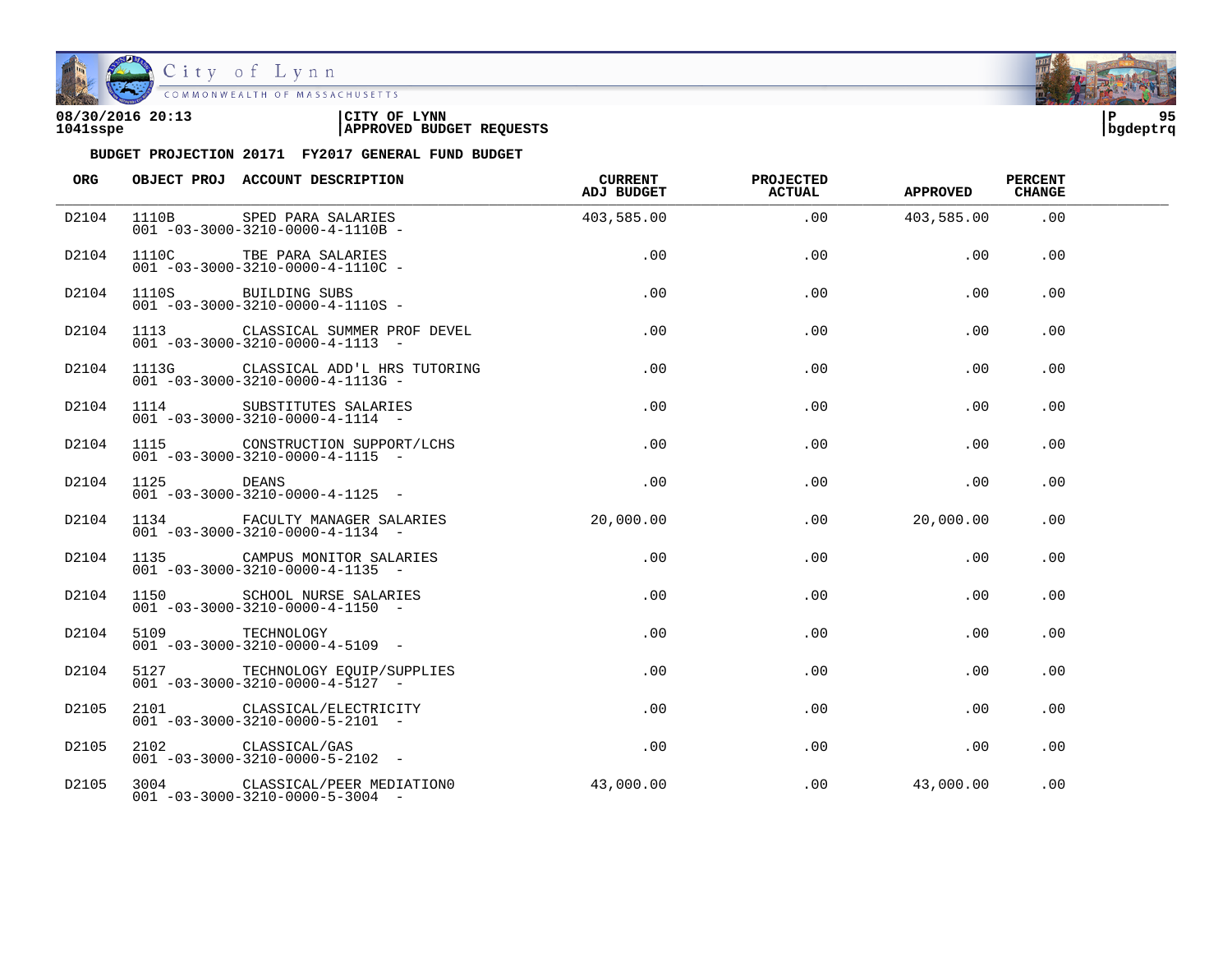

| 08/30/2016 20:13 | CITY OF<br><b>LYNN</b>          | l P      | 96 |
|------------------|---------------------------------|----------|----|
| 1041sspe         | <b>APPROVED BUDGET REQUESTS</b> | bgdeptrq |    |



| <b>ORG</b> | OBJECT PROJ ACCOUNT DESCRIPTION                                                     | <b>CURRENT</b><br>ADJ BUDGET | <b>PROJECTED</b><br><b>ACTUAL</b> | <b>APPROVED</b> | <b>PERCENT</b><br><b>CHANGE</b> |  |
|------------|-------------------------------------------------------------------------------------|------------------------------|-----------------------------------|-----------------|---------------------------------|--|
| D2105      | 3404 CLASSICAL/TELEPHONE<br>$001 - 03 - 3000 - 3210 - 0000 - 5 - 3404 -$            | .00                          | .00                               | .00             | .00                             |  |
| D2105      | 4104 CLASSICAL/#4 FUEL OIL<br>$001 - 03 - 3000 - 3210 - 0000 - 5 - 4104 -$          | .00                          | .00                               | .00             | .00                             |  |
| D2105      | 5100 CLASSICAL/COMPU.HDW.SUPLS<br>$001 - 03 - 3000 - 3210 - 0000 - 5 - 5100 -$      | .00                          | .00                               | .00             | .00                             |  |
| D2105      | 5101 CLASSICAL/BOOKS<br>$001 - 03 - 3000 - 3210 - 0000 - 5 - 5101 -$                | 5,000.00                     | .00                               | 5,000.00        | .00.                            |  |
| D2105      | 5102 CLASSICAL/SUPPLIES<br>$001 - 03 - 3000 - 3210 - 0000 - 5 - 5102 -$             | 47,351.00                    | .00                               | 47,351.00       | .00.                            |  |
| D2105      | 5103 CLASSICAL/LIB.MATS./SUPPL<br>$001 - 03 - 3000 - 3210 - 0000 - 5 - 5103$ -      | 15,666.00                    | $.00 \,$                          | 15,666.00       | .00                             |  |
| D2105      | 5107 CLASSICAL/EX-CURR.ACTIVIT<br>$001 - 03 - 3000 - 3210 - 0000 - 5 - 5107 -$      | .00                          | .00                               | .00             | .00                             |  |
| D2105      | 5109 TECHNOLOGY<br>$001 - 03 - 3000 - 3210 - 0000 - 5 - 5109$ -                     | 4,257.00                     | .00                               | 4,257.00        | .00.                            |  |
| D2105      | 5115 CLASSICAL/SCIENCE DEPT SUPPLIE<br>$001 - 03 - 3000 - 3210 - 0000 - 5 - 5115$ - | 2,012,00                     | .00                               | 2,012.00        | .00                             |  |
| D2105      | 5120 CLASSICAL/PR.INCENTIVES<br>$001 - 03 - 3000 - 3210 - 0000 - 5 - 5120 -$        | .00                          | .00                               | .00             | .00                             |  |
| D2105      | 5127 CLASSICAL/THEATER ARTS SUPP<br>$001 - 03 - 3000 - 3210 - 0000 - 5 - 5127 -$    | 10,000.00                    | .00                               | 10,000.00       | .00                             |  |
| D2204      | 1100 ENGLISH/MC/JR/ROTC/DRILLS<br>$001 - 03 - 3000 - 3220 - 0000 - 4 - 1100 -$      | 99,523.00                    | .00                               | 99,523.00       | .00                             |  |
| D2204      | 1100B EHS/LEEP/LY.EVE.ED.PROGR.<br>$001 - 03 - 3000 - 3220 - 0000 - 4 - 1100B -$    | .00                          | .00                               | .00             | .00                             |  |
| D2204      | 1100C CONFLICT MEDIATOR/LEHS<br>$001 - 03 - 3000 - 3220 - 0000 - 4 - 1100C -$       | .00                          | .00                               | .00             | .00                             |  |
| D2204      | 1100S BUILDING SUBS<br>$001 - 03 - 3000 - 3220 - 0000 - 4 - 1100S -$                | 72,000.00                    | .00                               | 72,000.00       | .00                             |  |
| D2204      | 1101 REGULAR TEACHER SALARIES<br>$001 - 03 - 3000 - 3220 - 0000 - 4 - 1101 -$       | 5,285,910.00                 | .00                               | 5,285,910.00    | .00                             |  |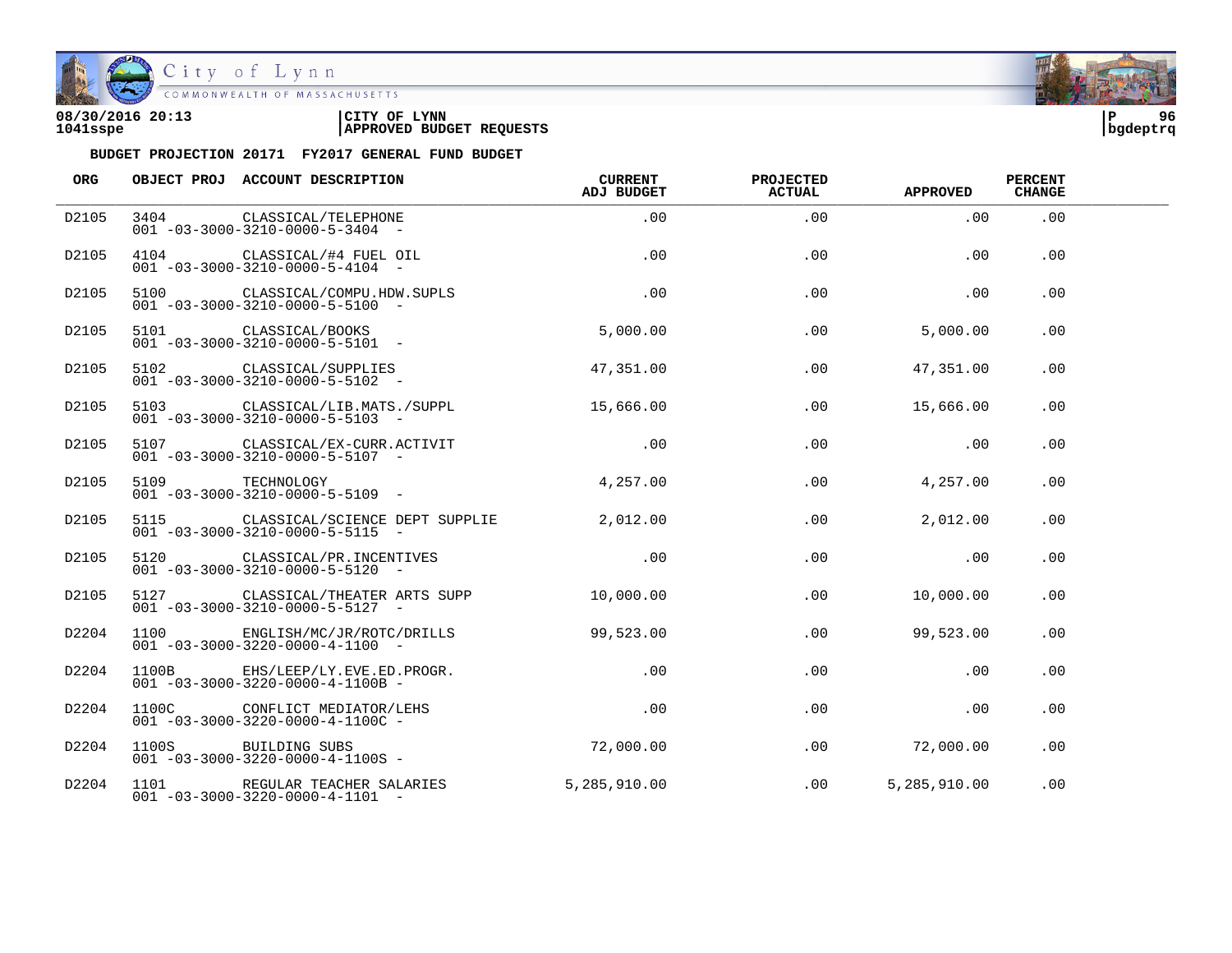

| 08/30/2016 20:13 | CITY OF<br><b>LYNN</b>          | l P      | 07 |
|------------------|---------------------------------|----------|----|
| 1041sspe         | <b>APPROVED BUDGET REQUESTS</b> | bqdeptrq |    |

| ORG   |      | OBJECT PROJ ACCOUNT DESCRIPTION                                                      | CURRENT<br>ADJ BUDGET | <b>PROJECTED</b><br><b>ACTUAL</b> | <b>APPROVED</b> | <b>PERCENT</b><br><b>CHANGE</b> |  |
|-------|------|--------------------------------------------------------------------------------------|-----------------------|-----------------------------------|-----------------|---------------------------------|--|
| D2204 |      | 1101B SPED TEACHER SALARIES<br>$001 - 03 - 3000 - 3220 - 0000 - 4 - 1101B -$         | 962,689.00            | .00                               | 962,689.00      | .00                             |  |
| D2204 |      | 1101C TBE TEACHER SALARIES<br>$001 - 03 - 3000 - 3220 - 0000 - 4 - 1101C$            | 760,204.00            | .00                               | 760,204.00      | .00                             |  |
| D2204 |      |                                                                                      | 394,290.00            | .00                               | 394,290.00      | .00                             |  |
| D2204 |      | 1102B TBE COUNSELOR SALARIES<br>$001 - 03 - 3000 - 3220 - 0000 - 4 - 1102B -$        | .00                   | .00                               | .00             | .00                             |  |
| D2204 |      | 1102C ELL GUIDANCE COUNSELORS<br>$001 - 03 - 3000 - 3220 - 0000 - 4 - 1102C$ -       | 131,430.00            |                                   | .00 131,430.00  | .00                             |  |
| D2204 |      | $1104B$ SPED DEPT HEAD<br>001 -03-3000-3220-0000-4-1104B -                           | .00                   | .00                               | .00             | .00                             |  |
| D2204 |      | 1104C ELL DEPT HEAD<br>$001 - 03 - 3000 - 3220 - 0000 - 4 - 1104C -$                 | .00                   | .00                               | .00             | .00                             |  |
| D2204 |      | $1104D$ DEPT HEAD<br>001 -03-3000-3220-0000-4-1104D -                                | $.00\,$               | .00                               | .00             | .00                             |  |
| D2204 | 1105 | PRINCIPAL SALARIES<br>$001 - 03 - 3000 - 3220 - 0000 - 4 - 1105$ -                   | 498,363.00            | .00                               | 498,363.00      | .00                             |  |
| D2204 |      | 1105A PROG SPEC/DATA ASSESSMENT<br>$001 - 03 - 3000 - 3220 - 0000 - 4 - 1105A -$     | .00                   | .00                               | $\sim$ 00       | .00                             |  |
| D2204 |      | 1107 CLERICAL SALARIES<br>$001 - 03 - 3000 - 3220 - 0000 - 4 - 1107$ -               | 282,725.00            | .00                               | 282,725.00      | .00                             |  |
| D2204 |      | 1108 CUSTODIAL SALARIES<br>$001 - 03 - 3000 - 3220 - 0000 - 4 - 1108 -$              | $.00\,$               | .00                               | .00             | .00                             |  |
| D2204 |      | 1110 REGULAR PARA SALARIES<br>$001 - 03 - 3000 - 3220 - 0000 - 4 - 1110 - -$         | $.00 \,$              | .00                               | .00             | .00                             |  |
| D2204 |      | 1110B SPED PARA SALARIES 124,180.00<br>$001 - 03 - 3000 - 3220 - 0000 - 4 - 1110B -$ |                       | $.00\,$                           | 124,180.00      | .00                             |  |
| D2204 |      | 1110C TBE PARA SALARIES<br>$001 - 03 - 3000 - 3220 - 0000 - 4 - 1110C -$             | $.00\,$               | .00                               | .00             | .00                             |  |
| D2204 |      | 1110S BUILDING SUBS<br>$001 - 03 - 3000 - 3220 - 0000 - 4 - 1110S -$                 | .00                   | .00                               | .00             | .00                             |  |

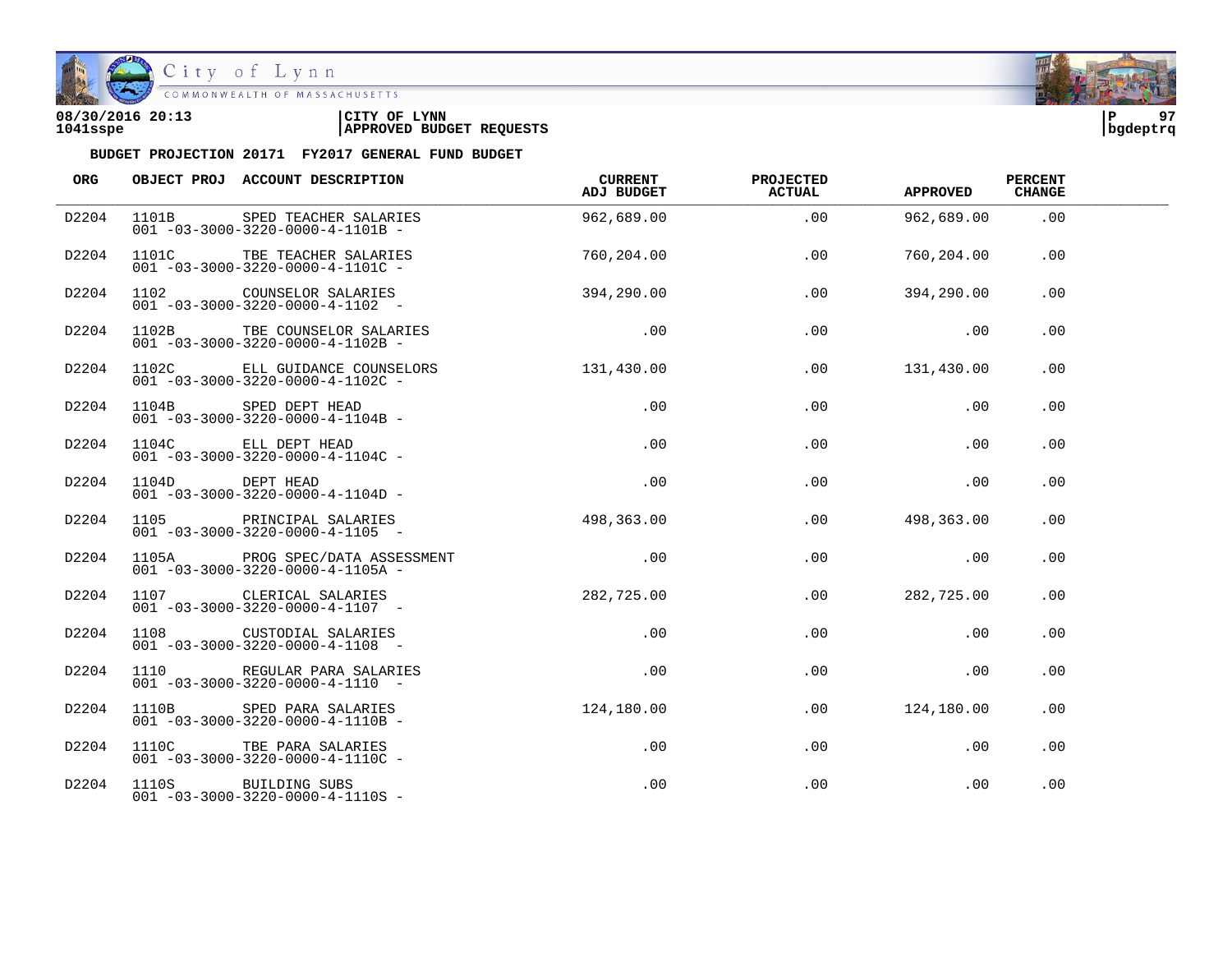

City of Lynn<br>COMMONWEALTH OF MASSACHUSETTS

| 08/30/2016 20:13 | 'CITY OF<br><b>LYNN</b>         | l P      | 98 |
|------------------|---------------------------------|----------|----|
| 1041sspe         | <b>APPROVED BUDGET REQUESTS</b> | bgdeptrq |    |

| <b>ORG</b> |       | OBJECT PROJ ACCOUNT DESCRIPTION                                                 | <b>CURRENT</b><br>ADJ BUDGET | <b>PROJECTED</b><br><b>ACTUAL</b> | <b>APPROVED</b> | <b>PERCENT</b><br><b>CHANGE</b> |  |
|------------|-------|---------------------------------------------------------------------------------|------------------------------|-----------------------------------|-----------------|---------------------------------|--|
| D2204      | 1113  | ENGLISH SUMMER PROF DEVEL STIP<br>$001 - 03 - 3000 - 3220 - 0000 - 4 - 1113 -$  | .00                          | .00                               | .00             | .00                             |  |
| D2204      | 1113G | ENGLISH ADD'L HRS FOR TUTORING<br>$001 - 03 - 3000 - 3220 - 0000 - 4 - 1113G -$ | .00                          | .00                               | .00             | .00.                            |  |
| D2204      |       | 1114 SUBSTITUTES SALARIES<br>$001 - 03 - 3000 - 3220 - 0000 - 4 - 1114 -$       | .00                          | .00                               | .00             | .00                             |  |
| D2204      |       | 1115 CONSTRUCTION SUPPORT/LEHS<br>$001 - 03 - 3000 - 3220 - 0000 - 4 - 1115 -$  | .00                          | .00                               | .00             | .00                             |  |
| D2204      |       | 1134 FACULTY MANAGER SALARIES<br>$001 - 03 - 3000 - 3220 - 0000 - 4 - 1134 -$   | 20,000.00                    | .00                               | 20,000.00       | .00                             |  |
| D2204      |       | 1135 CAMPUS MONITOR SALARIES<br>$001 - 03 - 3000 - 3220 - 0000 - 4 - 1135$ -    | $.00 \,$                     | $.00 \,$                          | .00             | .00                             |  |
| D2204      |       | 1150 SCHOOL NURSE SALARIES<br>$001 - 03 - 3000 - 3220 - 0000 - 4 - 1150 -$      | .00                          | .00                               | .00             | .00                             |  |
| D2204      |       | 5109 TECHNOLOGY<br>$001 - 03 - 3000 - 3220 - 0000 - 4 - 5109$ -                 | .00                          | .00                               | .00             | .00                             |  |
| D2204      |       | 5127 TECHNOLOGY EQUIP/SUPPLIES<br>$001 - 03 - 3000 - 3220 - 0000 - 4 - 5127 -$  | .00                          | .00                               | .00             | .00                             |  |
| D2205      |       | 2101 ENGLISH/ELECTRICITY<br>$001 - 03 - 3000 - 3220 - 0000 - 5 - 2101 -$        | $.00 \,$                     | $.00 \,$                          | .00             | $.00 \,$                        |  |
| D2205      |       | 2102 ENGLISH/GAS<br>$001 - 03 - 3000 - 3220 - 0000 - 5 - 2102$ -                | $.00 \,$                     | .00                               | .00             | .00                             |  |
| D2205      |       | 3000 CONTRACT SVS THEATER ARTS<br>$001 - 03 - 3000 - 3220 - 0000 - 5 - 3000$ -  | 3.000.00                     | .00                               | 3,000.00        | .00                             |  |
| D2205      |       | 3004 ENGLISH/PEER MEDIATOR<br>$001 - 03 - 3000 - 3220 - 0000 - 5 - 3004$ -      | 43,000.00                    | $.00 \,$                          | 43,000.00       | .00.                            |  |
| D2205      |       | 3404 ENGLISH/TELEPHONE<br>$001 - 03 - 3000 - 3220 - 0000 - 5 - 3404 -$          | .00                          | .00                               | .00             | .00                             |  |
| D2205      |       | 4103 ENGLISH/#2 FUEL OIL<br>$001 - 03 - 3000 - 3220 - 0000 - 5 - 4103$ -        | .00                          | .00                               | .00             | .00                             |  |
| D2205      |       | 4104 ENGLISH/#4 FUEL OIL<br>$001 - 03 - 3000 - 3220 - 0000 - 5 - 4104 -$        | .00                          | .00                               | .00             | .00                             |  |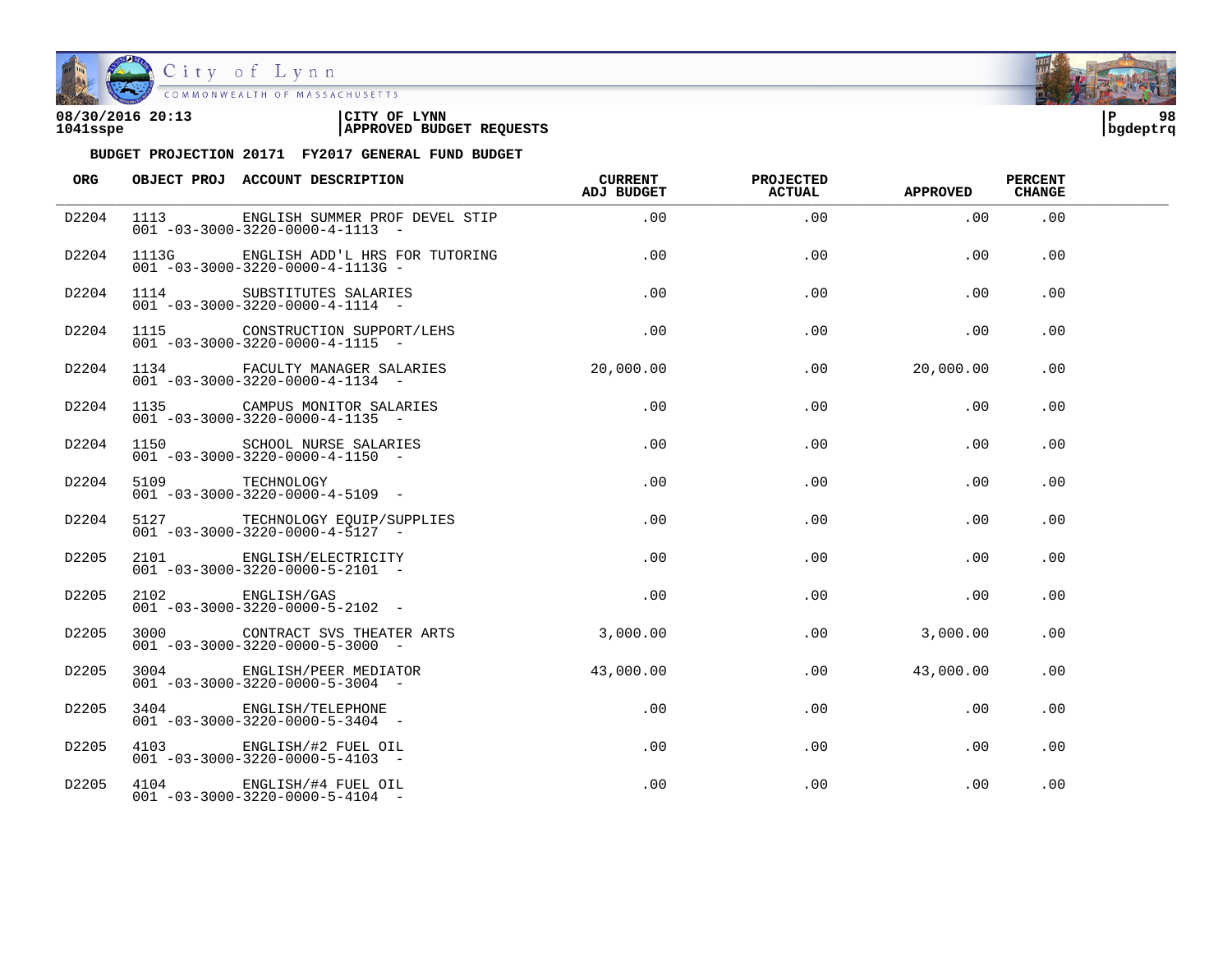

City of Lynn

| 08/30/2016 20:13 | LYNN<br>CITY OF                 | ΙP       | $\alpha$ |
|------------------|---------------------------------|----------|----------|
| 1041sspe         | <b>APPROVED BUDGET REQUESTS</b> | bqdeptrq |          |

| ORG   | OBJECT PROJ ACCOUNT DESCRIPTION                                                              | CURRENT<br>ADJ BUDGET | <b>PROJECTED</b><br><b>ACTUAL</b> | <b>APPROVED</b>              | <b>PERCENT</b><br><b>CHANGE</b> |  |
|-------|----------------------------------------------------------------------------------------------|-----------------------|-----------------------------------|------------------------------|---------------------------------|--|
| D2205 | 5100 ENGLISH/COMPU.HDW.SUPPLS.<br>$001 - 03 - 3000 - 3220 - 0000 - 5 - 5100 -$               | .00                   | .00                               | .00                          | .00                             |  |
| D2205 | 5101 ENGLISH/BOOKS<br>$001 - 03 - 3000 - 3220 - 0000 - 5 - 5101$ -                           | 5,000.00              | .00                               | 5,000.00                     | .00                             |  |
| D2205 | 5102 ENGLISH/SUPPLIES<br>$001 - 03 - 3000 - 3220 - 0000 - 5 - 5102 -$                        | 48,353.00             | .00                               | 48,353.00                    | .00                             |  |
| D2205 | 5103 ENGLISH/LIB.MATS./SUPPLIE<br>$001 - 03 - 3000 - 3220 - 0000 - 5 - 5103 -$               | 18,927.00             | $.00 \,$                          | 18,927.00                    | .00                             |  |
| D2205 | 5104 ENGLISH/SUPLS/PM LEAP PRO<br>$001 - 03 - 3000 - 3220 - 0000 - 5 - 5104 -$               | .00                   | .00                               | $\overline{\phantom{0}}$ .00 | $.00 \,$                        |  |
| D2205 | 5105 CISCO PROGRAM<br>$001 - 03 - 3000 - 3220 - 0000 - 5 - 5105$ -                           | 4,447.00              | .00                               | 4,447.00                     | .00.                            |  |
| D2205 | 5107 ENGLISH/EX-CURR.ACTIVITIE<br>$001 - 03 - 3000 - 3220 - 0000 - 5 - 5107 -$               | .00                   | .00                               | .00                          | .00.                            |  |
| D2205 | 5109 TECHNOLOGY<br>$001 - 03 - 3000 - 3220 - 0000 - 5 - 5109$ -                              | $\sim$ 00             | .00                               | $.00 \,$                     | .00                             |  |
| D2205 | 5115 ENGLISH/SCIENCE DEPT SUPPLIES 2,012.00<br>$001 - 03 - 3000 - 3220 - 0000 - 5 - 5115 -$  |                       | $.00 \,$                          | 2,012.00                     | .00                             |  |
| D2205 | 5120 ENGLISH/PRINC. INCENTIVES<br>$001 - 03 - 3000 - 3220 - 0000 - 5 - 5120 -$               | .00                   | .00                               | .00                          | $.00 \,$                        |  |
| D2205 | 5127 ENGLISH/THEATER ARTS SUPPLIES 10,000.00<br>$001 - 03 - 3000 - 3220 - 0000 - 5 - 5127 -$ |                       | .00                               | 10,000.00                    | .00                             |  |
| D2205 | 7800 ENGLISH/ROTC MISC NON SAL EXP 7,300.00<br>$001 - 03 - 3000 - 3220 - 0000 - 5 - 7800$ -  |                       | .00                               | 7,300.00                     | .00                             |  |
| D2304 | 1101 REGULAR TEACHER SALARIES<br>$001 - 03 - 3000 - 3230 - 0000 - 4 - 1101 -$                | 230,671.00            | .00                               | 230,671,00                   | .00                             |  |
| D2304 | 1101B SPED TEACHER SALARIES 27,088.00<br>$001 - 03 - 3000 - 3230 - 0000 - 4 - 1101B -$       |                       | .00                               | 27,088.00                    | .00                             |  |
| D2304 | 1101C TBE TEACHER SALARIES<br>$001 - 03 - 3000 - 3230 - 0000 - 4 - 1101C -$                  | .00                   | .00                               | .00                          | .00                             |  |
| D2304 | 1113G LEEP ADD'L HRS FOR TUTORING<br>$001 - 03 - 3000 - 3230 - 0000 - 4 - 1113G -$           | .00                   | .00                               | .00                          | .00                             |  |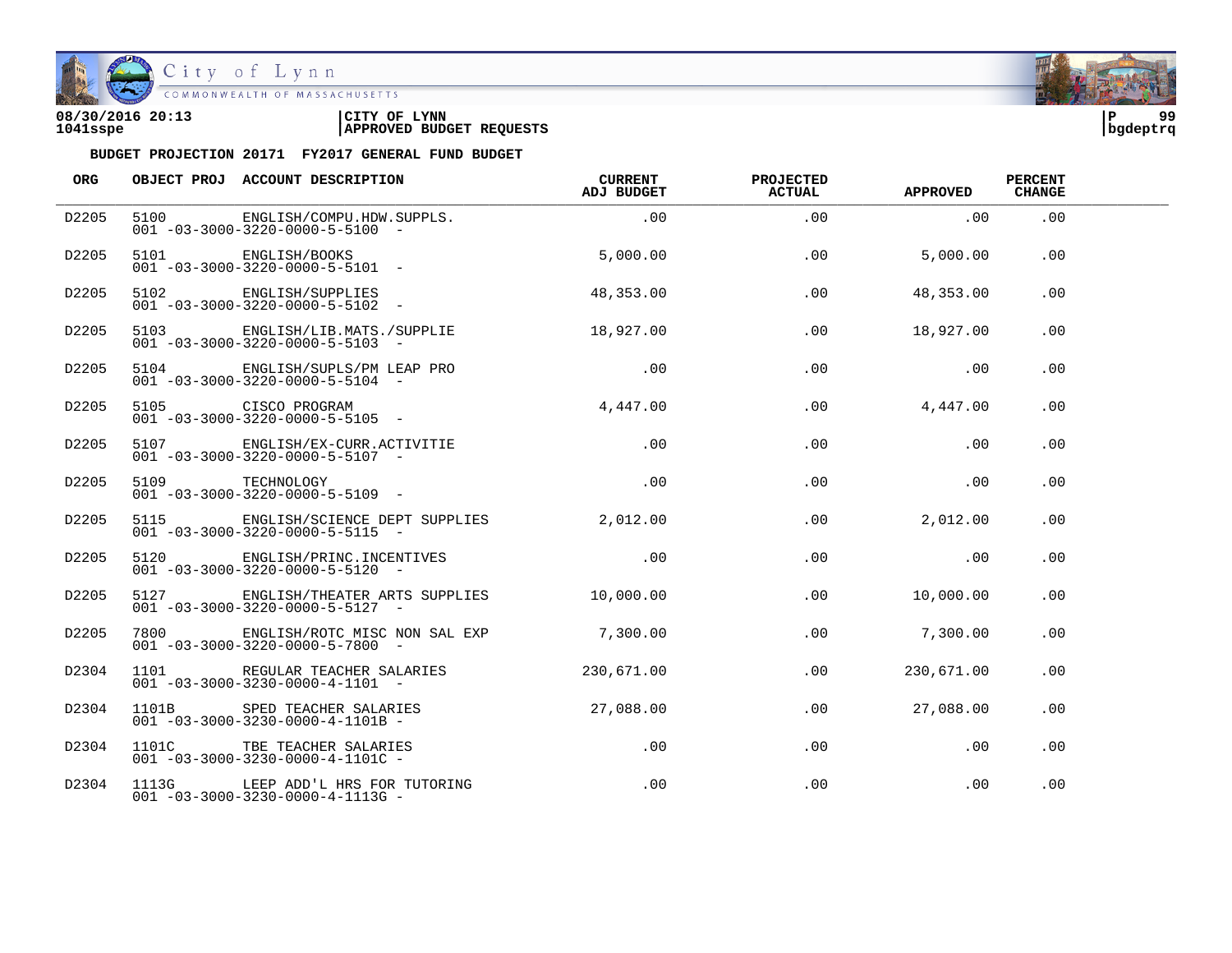

| 08/30/2016 20:13 | LYNN<br>CITY OF                 | ם ו      | 100 |
|------------------|---------------------------------|----------|-----|
| 1041sspe         | <b>APPROVED BUDGET REQUESTS</b> | bqdeptrq |     |



| <b>ORG</b> |                 | OBJECT PROJ ACCOUNT DESCRIPTION                                                  | <b>CURRENT</b><br><b>ADJ BUDGET</b> | <b>PROJECTED</b><br><b>ACTUAL</b> | <b>APPROVED</b> | <b>PERCENT</b><br><b>CHANGE</b> |  |
|------------|-----------------|----------------------------------------------------------------------------------|-------------------------------------|-----------------------------------|-----------------|---------------------------------|--|
| D2304      | 5109            | TECHNOLOGY<br>$001 - 03 - 3000 - 3230 - 0000 - 4 - 5109$ -                       | $.00 \,$                            | $.00 \,$                          | .00             | $.00 \,$                        |  |
| D2304      |                 | 5127 TECHNOLOGY EQUIP/SUPPLIES<br>$001 - 03 - 3000 - 3230 - 0000 - 4 - 5127$ -   | .00                                 | $.00 \,$                          | .00             | $.00 \,$                        |  |
| D2305      |                 | 3007 PUBLIC SAFETY PROF/TECH<br>$001 - 03 - 3000 - 3230 - 0000 - 5 - 3007$ -     | 19,940.00                           | .00                               | 19,940.00       | .00                             |  |
| D2305      |                 | 5101 EDUCATIONAL-BOOKS<br>$001 - 03 - 3000 - 3230 - 0000 - 5 - 5101 -$           | .00                                 | .00                               | .00             | .00                             |  |
| D2305      |                 | 5102 EDUCATIONAL-SUPPLIES<br>$001 - 03 - 3000 - 3230 - 0000 - 5 - 5102 -$        | 1,904,00                            | .00                               | 1,904.00        | .00                             |  |
| D2305      | 5109            | TECHNOLOGY<br>$001 - 03 - 3000 - 3230 - 0000 - 5 - 5109$ -                       | $.00 \,$                            | $.00 \,$                          | .00             | .00                             |  |
| D2404      |                 | 1101 REGULAR TEACHER SALARIES<br>$001 - 03 - 3000 - 3240 - 0000 - 4 - 1101 -$    | $.00 \,$                            | .00                               | .00             | .00                             |  |
| D2404      |                 | 1110 REGULAR PARA SALARIES<br>$001 - 03 - 3000 - 3240 - 0000 - 4 - 1110 -$       | $.00 \,$                            | .00                               | .00             | .00                             |  |
| D2404      |                 | 1110C SECOND CHANCE/TBE PARA SA<br>$001 - 03 - 3000 - 3240 - 0000 - 4 - 1110C -$ | .00                                 | .00                               | .00             | .00                             |  |
| D2404      |                 | 1114 SUBSTITUTES SALARIES<br>$001 - 03 - 3000 - 3240 - 0000 - 4 - 1114 -$        | .00                                 | .00                               | .00             | .00                             |  |
| D2404      | 5109 TECHNOLOGY | $001 - 03 - 3000 - 3240 - 0000 - 4 - 5109$ -                                     | .00                                 | .00                               | .00             | .00                             |  |
| D2404      |                 | 5127 TECHNOLOGY EQUIP/SUPPLIES<br>$001 - 03 - 3000 - 3240 - 0000 - 4 - 5127 -$   | .00                                 | .00                               | .00             | .00                             |  |
| D2405      | 3004 CONSULTANT | $001 - 03 - 3000 - 3240 - 0000 - 5 - 3004$ -                                     | $.00 \,$                            | .00                               | .00             | .00                             |  |
| D2405      |                 | 3302 SECOND CHANCE/TRANSPORTA.<br>$001 - 03 - 3000 - 3240 - 0000 - 5 - 3302 -$   | $.00 \,$                            | $.00 \,$                          | .00             | .00                             |  |
| D2405      |                 | 3404 SECOND CHANCE/TELEPHONE<br>$001 - 03 - 3000 - 3240 - 0000 - 5 - 3404 -$     | $.00 \,$                            | .00                               | .00             | .00                             |  |
| D2405      |                 | 5100 SECOND CHANCE/COMPU.HDW.S<br>$001 - 03 - 3000 - 3240 - 0000 - 5 - 5100$ -   | $.00 \,$                            | .00                               | .00             | .00                             |  |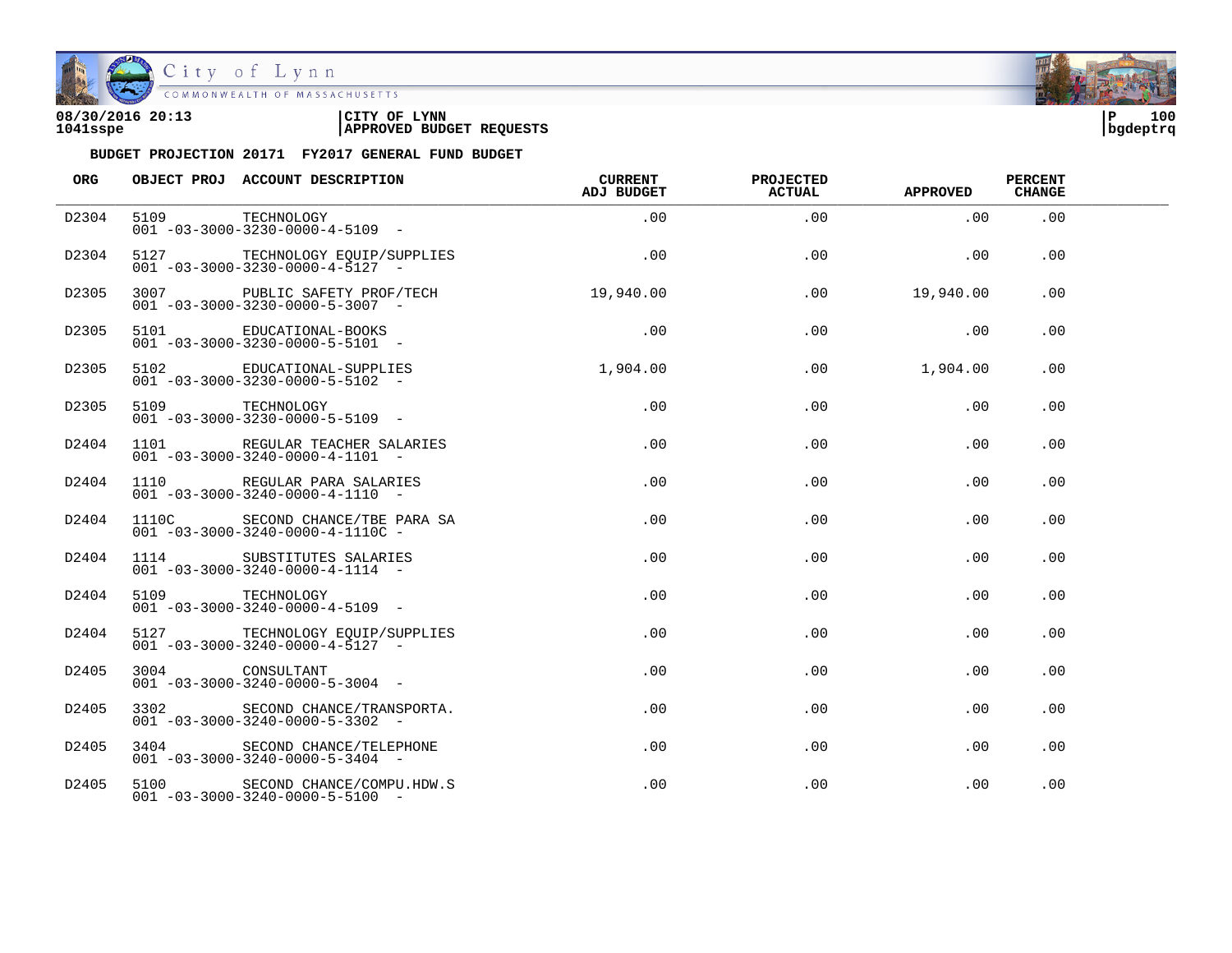

| 08/30/2016 20:13 | CITY OF<br><b>LYNN</b>          | l P      | 101 |
|------------------|---------------------------------|----------|-----|
| 1041sspe         | <b>APPROVED BUDGET REQUESTS</b> | bgdeptrq |     |

| ORG               |                 | OBJECT PROJ ACCOUNT DESCRIPTION                                                            | <b>CURRENT</b><br>ADJ BUDGET | <b>PROJECTED</b><br>ACTUAL | <b>APPROVED</b> | <b>PERCENT</b><br><b>CHANGE</b> |  |
|-------------------|-----------------|--------------------------------------------------------------------------------------------|------------------------------|----------------------------|-----------------|---------------------------------|--|
| D2405             |                 | 5101 SECOND CHANCE/BOOKS<br>001 -03-3000-3240-0000-5-5101 -<br>5102 SECOND CHANCE/SUPPLIES | .00                          | .00                        | .00             | .00                             |  |
| D2405             |                 | $001 - 03 - 3000 - 3240 - 0000 - 5 - 5102 -$                                               | .00                          | $.00 \,$                   | $.00 \,$        | .00                             |  |
| D2405             |                 | 5103 LIBRARY-MATERIALS<br>$001 - 03 - 3000 - 3240 - 0000 - 5 - 5103$ -                     | .00                          | .00                        | .00             | .00.                            |  |
| D2405             |                 | 5109 TECHNOLOGY<br>$0.01 - 0.3 - 30.00 - 3240 - 0.000 - 5 - 51.09$ -                       | .00                          | .00                        | .00             | .00.                            |  |
| D2454             |                 | 1101 ENVIRON. SCH. / REG/TCH. SALS<br>$001 - 03 - 3000 - 3245 - 0000 - 4 - 1101 -$         | .00                          | .00                        | $.00 \,$        | $.00 \,$                        |  |
| D2454             |                 | 1102 ENVIRON.SCH./VOC.CASE MGR<br>$001 - 03 - 3000 - 3245 - 0000 - 4 - 1102 -$             | .00                          | .00                        | .00             | .00                             |  |
| D2454             |                 | 1107 ENVIRON.SCH./CLERICAL SAL<br>$001 - 03 - 3000 - 3245 - 0000 - 4 - 1107$ -             | .00.                         | .00                        | .00             | .00.                            |  |
| D2454             |                 | 1110B ENVIRON.SCH./SPED PARA SA<br>$001 - 03 - 3000 - 3245 - 0000 - 4 - 1110B -$           | .00                          | .00                        | .00             | .00                             |  |
| D2454             |                 | 1110C ENVIRON.SCH./TBE PARA SAL<br>$001 - 03 - 3000 - 3245 - 0000 - 4 - 1110C -$           | .00                          | .00                        | .00             | .00                             |  |
| D2454             |                 | 1114 ENVIRON. SCH. / SUBSTIT. SALS<br>$001 - 03 - 3000 - 3245 - 0000 - 4 - 1114 -$         | .00                          | .00                        | .00.            | .00.                            |  |
| D2454             | 5109 TECHNOLOGY | $001 - 03 - 3000 - 3245 - 0000 - 4 - 5109$ -                                               | $.00 \,$                     | .00                        | .00             | .00.                            |  |
| D2454             |                 | 5127 TECHNOLOGY EQUIP/SUPPLIES<br>$001 - 03 - 3000 - 3245 - 0000 - 4 - 5127$ -             | .00                          | .00                        | .00             | .00                             |  |
| D2455             |                 | 3004 ENVIRON. SCH. / PROF. / TECHN.<br>$001 - 03 - 3000 - 3245 - 0000 - 5 - 3004$ -        | $.00 \,$                     | .00                        | .00             | . 00                            |  |
| D <sub>2455</sub> | 3299 and $\sim$ | ENVIRON.SCH./TUIT.OUTSIDE<br>$001 - 03 - 3000 - 3245 - 0000 - 5 - 3299$ -                  | .00                          | .00                        | .00.            | .00.                            |  |
| D2455             |                 | 3302 ENVIRON. SCH. / TRANSPORTA.<br>$001 - 03 - 3000 - 3245 - 0000 - 5 - 3302$ -           | $.00 \,$                     | .00                        | .00             | .00.                            |  |
| D2455             |                 | 3404 ENVIRON. SCH. / TELEPHONE<br>$001 - 03 - 3000 - 3245 - 0000 - 5 - 3404 -$             | .00                          | .00                        | .00             | .00                             |  |

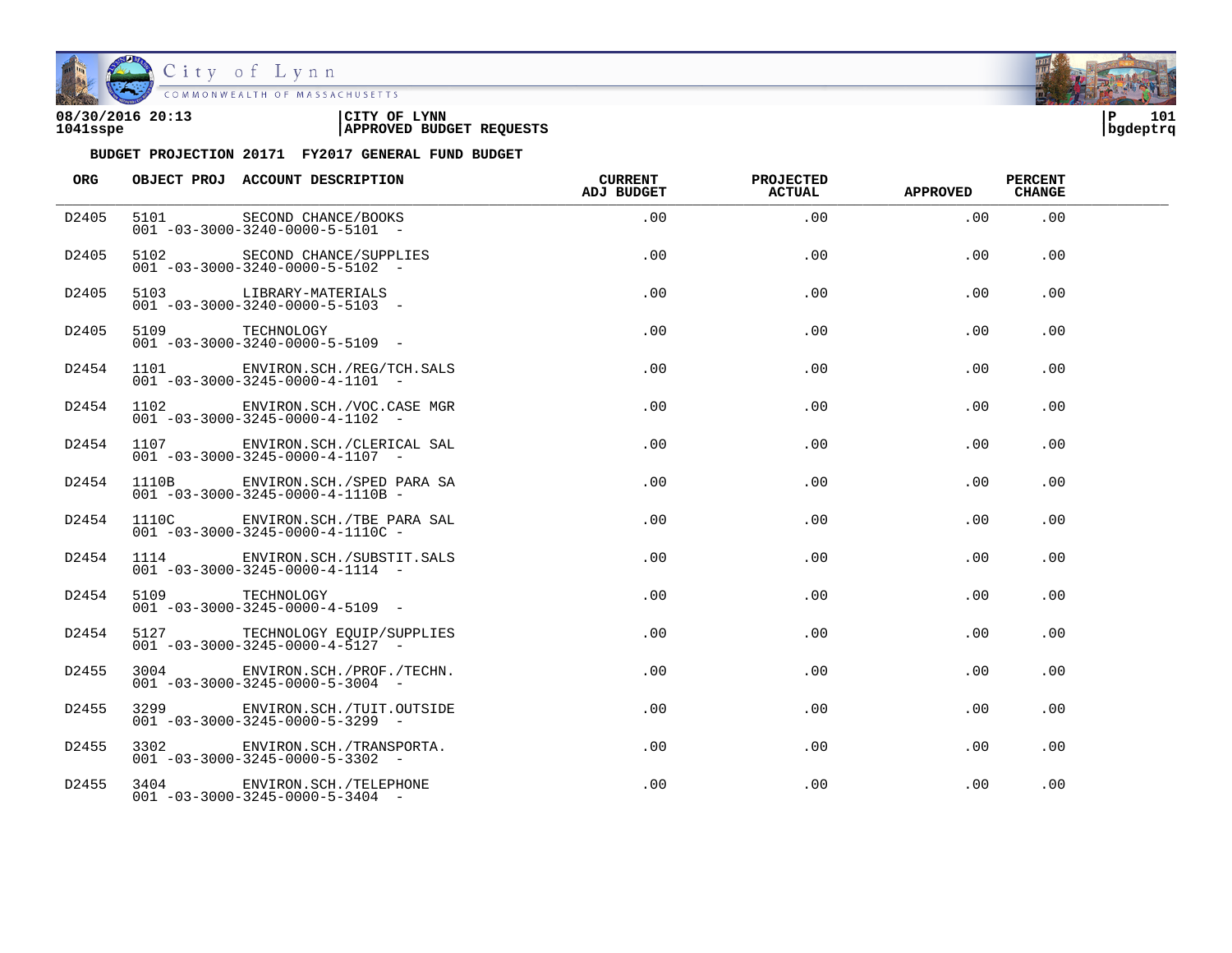

| 08/30/2016 20:13 | CITY OF<br><b>LYNN</b>          | l P      | 102 |
|------------------|---------------------------------|----------|-----|
| 1041sspe         | <b>APPROVED BUDGET REQUESTS</b> | bgdeptrq |     |

| ORG   |          | OBJECT PROJ ACCOUNT DESCRIPTION                                                  | CURRENT<br>ADJ BUDGET | <b>PROJECTED</b><br><b>ACTUAL</b> | APPROVED     | <b>PERCENT</b><br><b>CHANGE</b> |  |
|-------|----------|----------------------------------------------------------------------------------|-----------------------|-----------------------------------|--------------|---------------------------------|--|
| D2455 | 4900     | ENVIRON.SCH./FOOD & SVCS.<br>$001 - 03 - 3000 - 3245 - 0000 - 5 - 4900 -$        | .00                   | .00                               | .00          | .00                             |  |
| D2455 | 5100 710 | ENVIRON. SCH. / COMPU. HDW. SU<br>$001 - 03 - 3000 - 3245 - 0000 - 5 - 5100 -$   | .00                   | .00                               | .00          | .00                             |  |
| D2455 |          | 5101 ENVIRON.SCH./BOOKS<br>$001 - 03 - 3000 - 3245 - 0000 - 5 - 5101 -$          | .00                   | .00                               | .00          | .00                             |  |
| D2455 |          | 5102 ENVIRON. SCH. / SUPPLIES<br>$001 - 03 - 3000 - 3245 - 0000 - 5 - 5102 -$    | $.00 \,$              | .00                               | .00          | .00                             |  |
| D2455 |          | 5103 ENVIRON.SCH./LIB.MATS.<br>$001 - 03 - 3000 - 3245 - 0000 - 5 - 5103 -$      | .00                   | .00                               | .00          | .00                             |  |
| D2455 | 5109     | TECHNOLOGY<br>$001 - 03 - 3000 - 3245 - 0000 - 5 - 5109$ -                       | .00                   | .00                               | .00          | .00                             |  |
| D3004 |          | 1100 LVTI STAFF DEVEL - MAVA<br>$001 - 03 - 3000 - 3300 - 0000 - 4 - 1100 -$     | 62,798.00             | .00                               | 62,798.00    | .00                             |  |
| D3004 |          | 1100B LVTI/LEEP/LY.EVE.ED.PROG.<br>$001 - 03 - 3000 - 3300 - 0000 - 4 - 1100B -$ | .00                   | .00                               | .00          | .00                             |  |
| D3004 |          | 1100C CONFLICT MEDIATOR/LVTI<br>$001 - 03 - 3000 - 3300 - 0000 - 4 - 1100C -$    | $.00\,$               | $.00 \,$                          | .00          | $.00 \,$                        |  |
| D3004 |          | 1100S BUILDING SUBS<br>$001 - 03 - 3000 - 3300 - 0000 - 4 - 1100S -$             | 54,000.00             | .00                               | 54,000.00    | .00                             |  |
| D3004 |          | 1101 REGULAR TEACHERS SALARIES<br>$001 - 03 - 3000 - 3300 - 0000 - 4 - 1101 -$   | 2,095,886.00          | .00                               | 2,095,886.00 | .00                             |  |
| D3004 |          | 1101B SPED TEACHER SALARIES<br>$001 - 03 - 3000 - 3300 - 0000 - 4 - 1101B -$     | 962,689.00            | .00                               | 962,689.00   | .00                             |  |
| D3004 |          | 1101C TBE TEACHER SALARIES<br>$001 - 03 - 3000 - 3300 - 0000 - 4 - 1101C -$      | 337,475.00            | .00                               | 337,475.00   | .00                             |  |
| D3004 |          | 1101D OCC TEACHER SALARIES<br>$001 - 03 - 3000 - 3300 - 0000 - 4 - 1101D -$      | 2,618,087.00          | .00                               | 2,618,087.00 | .00                             |  |
| D3004 |          | 1102 COUNSELOR SALARIES<br>$001 - 03 - 3000 - 3300 - 0000 - 4 - 1102$ -          | 262,860.00            | .00                               | 262,860.00   | .00                             |  |
| D3004 |          | 1102B TBE COUNSELOR SALARIES<br>$001 - 03 - 3000 - 3300 - 0000 - 4 - 1102B -$    | .00                   | .00                               | .00          | .00                             |  |

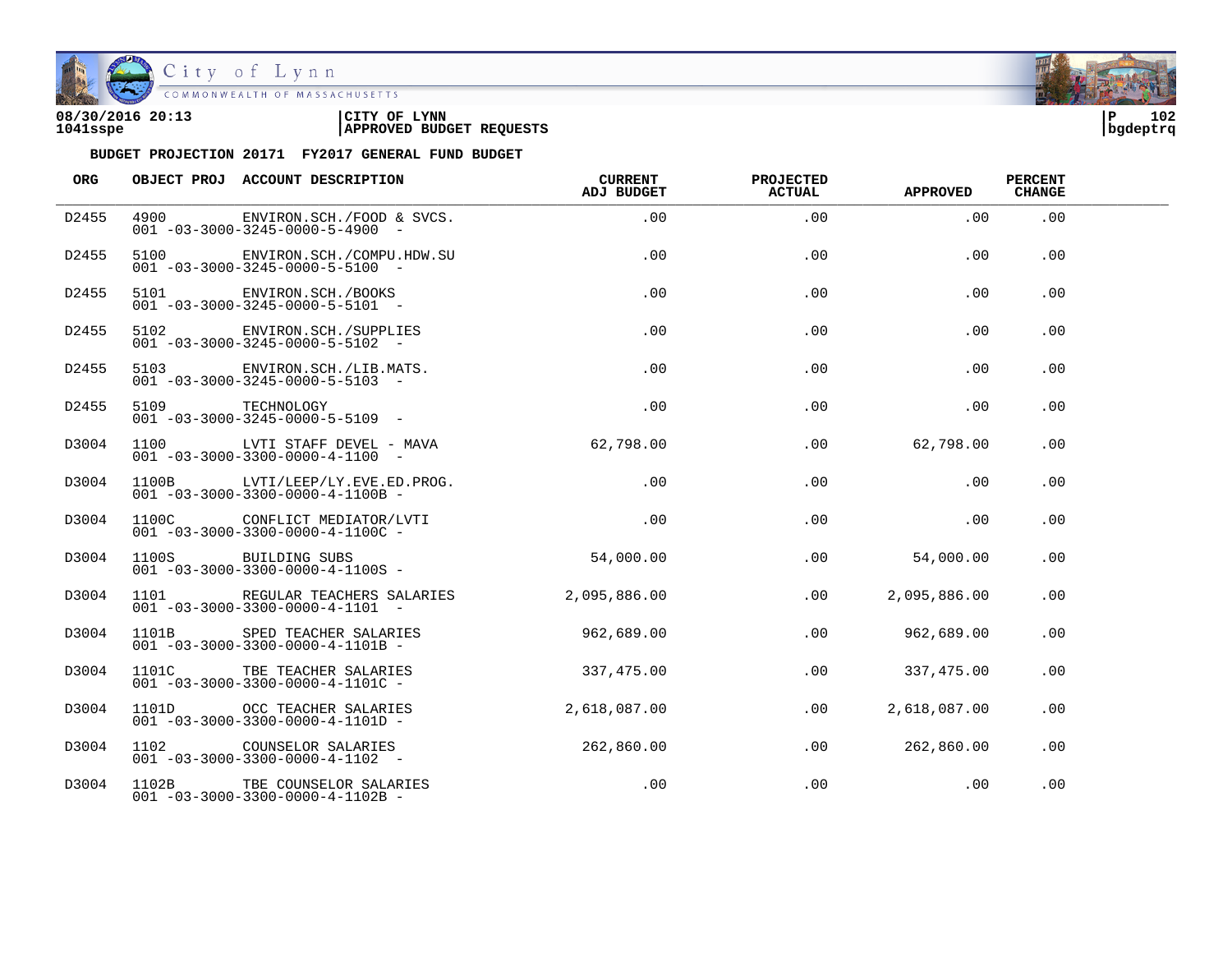

| 08/30/2016 20:13 | CITY OF<br><b>LYNN</b>          | 10 <sup>3</sup><br>l P |
|------------------|---------------------------------|------------------------|
| 1041sspe         | <b>APPROVED BUDGET REQUESTS</b> | bgdeptrq               |

| ORG   |                 | OBJECT PROJ ACCOUNT DESCRIPTION                                                           | CURRENT<br>ADJ BUDGET | <b>PROJECTED</b><br><b>ACTUAL</b> | <b>APPROVED</b> | <b>PERCENT</b><br><b>CHANGE</b> |  |
|-------|-----------------|-------------------------------------------------------------------------------------------|-----------------------|-----------------------------------|-----------------|---------------------------------|--|
| D3004 |                 | 1102C ELL GUIDANCE COUNSELORS<br>$001 - 03 - 3000 - 3300 - 0000 - 4 - 1102C -$            | 87,620.00             | .00                               | 87,620.00       | .00                             |  |
| D3004 |                 | 1104 SUPERVISORS SALARIES<br>$001 - 03 - 3000 - 3300 - 0000 - 4 - 1104$ -                 | .00                   | .00                               | .00             | .00                             |  |
| D3004 |                 | 1104B SPED DEPT HEAD<br>$001 - 03 - 3000 - 3300 - 0000 - 4 - 1104B -$                     | .00                   | .00                               | .00             | .00                             |  |
| D3004 |                 | 1104C ELL DEPT HEAD<br>$001 - 03 - 3000 - 3300 - 0000 - 4 - 1104C -$                      | .00                   | .00                               | .00             | .00                             |  |
| D3004 | 1104D DEPT HEAD | $001 - 03 - 3000 - 3300 - 0000 - 4 - 1104D -$                                             | .00                   | .00                               | .00             | .00                             |  |
| D3004 |                 | 1104E SHOP DEPT HEAD<br>$001 - 03 - 3000 - 3300 - 0000 - 4 - 1104E -$                     | .00                   | .00                               | .00             | .00                             |  |
| D3004 |                 | 1105 DIRECTOR/ASST.DEAN/SALAR. 340,953.00<br>$001 - 03 - 3000 - 3300 - 0000 - 4 - 1105$ - |                       | .00                               | 340,953.00      | .00                             |  |
| D3004 |                 | 1105A PROG SPEC/DATA ASSESSMENT<br>$001 - 03 - 3000 - 3300 - 0000 - 4 - 1105A -$          | .00                   | .00                               | .00             | .00                             |  |
| D3004 |                 | 1107 CLERICAL SALARIES<br>$001 - 03 - 3000 - 3300 - 0000 - 4 - 1107 -$                    | 282,725.00            | .00                               | 282,725.00      | $.00 \,$                        |  |
| D3004 |                 | 1108 CUSTODIAL SALARIES<br>001 -03-3000-3300-0000-4-1108 -                                | $.00 \,$              | $.00 \,$                          | .00             | .00                             |  |
| D3004 |                 | 1110 REGULAR PARA SALARIES<br>$001 - 03 - 3000 - 3300 - 0000 - 4 - 1110 - -$              | $.00 \,$              | .00                               | .00             | .00                             |  |
| D3004 |                 | 1110B SPED PARA SALARIES<br>$001 - 03 - 3000 - 3300 - 0000 - 4 - 1110B -$                 | 403,585.00            | .00                               | 403,585.00      | .00                             |  |
| D3004 |                 | 1110C TBE PARA SALARIES<br>$001 - 03 - 3000 - 3300 - 0000 - 4 - 1110C -$                  | 62,090.00             | .00                               | 62,090.00       | .00                             |  |
| D3004 | 1112 ADMIN AIDE | $001 - 03 - 3000 - 3300 - 0000 - 4 - 1112 -$                                              | .00                   | $.00 \,$                          | .00             | .00                             |  |
| D3004 |                 | 1113 LVTI SUMMER PROF DEVEL STIPEND<br>$001 - 03 - 3000 - 3300 - 0000 - 4 - 1113 - -$     | $.00 \,$              | .00                               | .00             | .00                             |  |
| D3004 |                 | 1113G LVTI ADD'L HRS FOR TUTORING<br>$001 - 03 - 3000 - 3300 - 0000 - 4 - 1113$ G -       | .00                   | .00                               | $.00 \,$        | .00                             |  |

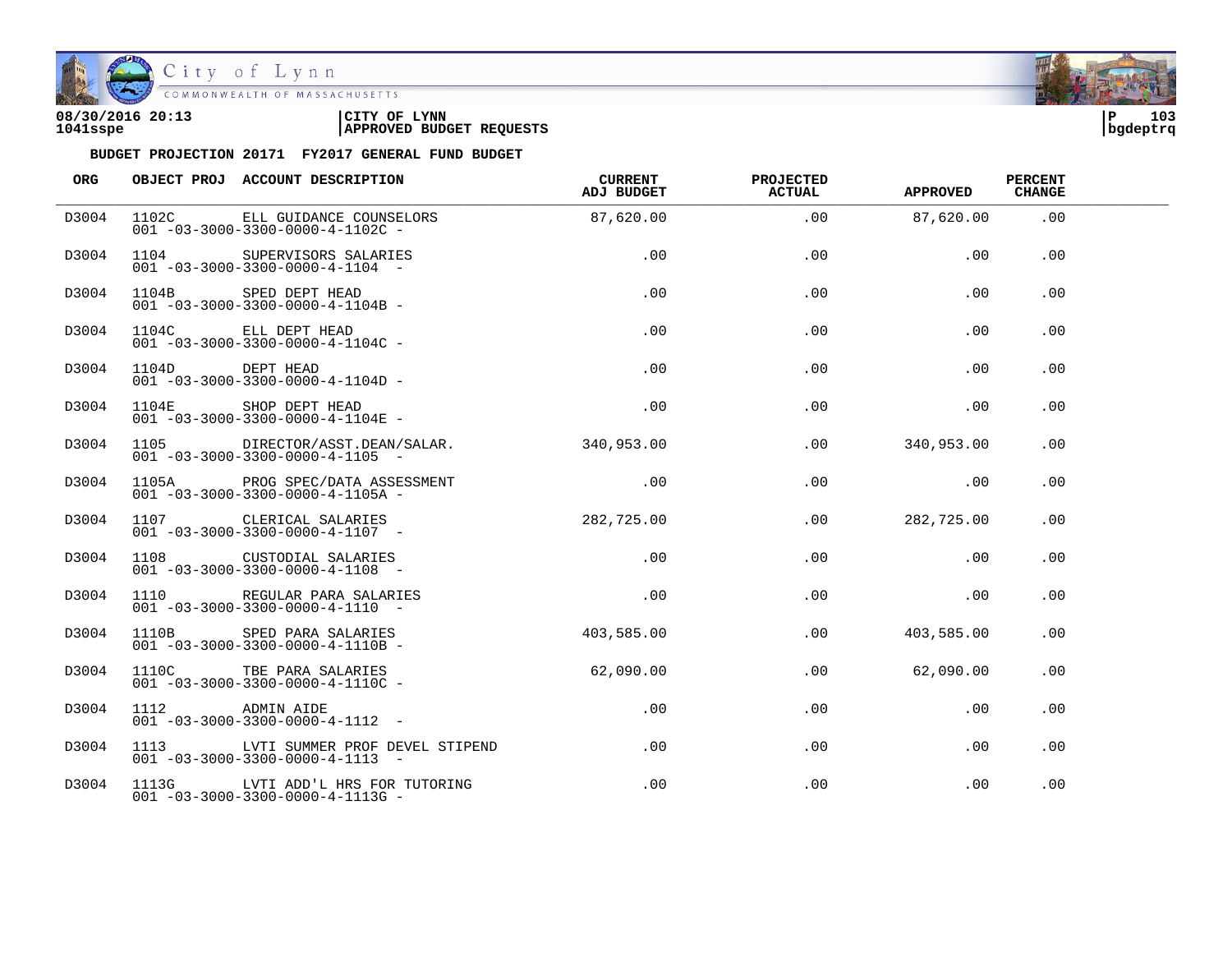

| 08/30/2016 20:13 | CITY OF<br><b>LYNN</b>          | l P      | 104 |
|------------------|---------------------------------|----------|-----|
| 1041sspe         | <b>APPROVED BUDGET REQUESTS</b> | bgdeptrq |     |



| ORG   |                      | OBJECT PROJ ACCOUNT DESCRIPTION                                                | <b>CURRENT</b><br>ADJ BUDGET | <b>PROJECTED</b><br><b>ACTUAL</b> | <b>APPROVED</b> | <b>PERCENT</b><br><b>CHANGE</b> |  |
|-------|----------------------|--------------------------------------------------------------------------------|------------------------------|-----------------------------------|-----------------|---------------------------------|--|
| D3004 | 1114                 | SUBSTITUTES SALARIES<br>$001 - 03 - 3000 - 3300 - 0000 - 4 - 1114 -$           | .00                          | .00                               | .00             | .00                             |  |
| D3004 | 1115                 | CONSTRUCTION SUPPORT/LVTI<br>$001 - 03 - 3000 - 3300 - 0000 - 4 - 1115 - -$    | .00                          | .00                               | .00             | .00                             |  |
| D3004 | 1125<br><b>DEANS</b> | $001 - 03 - 3000 - 3300 - 0000 - 4 - 1125 -$                                   | .00                          | .00                               | .00             | .00                             |  |
| D3004 |                      | 1134 FACULTY MANAGER SALARIES<br>$001 - 03 - 3000 - 3300 - 0000 - 4 - 1134 -$  | 20,000.00                    | $.00 \,$                          | 20,000.00       | $.00 \,$                        |  |
| D3004 |                      | 1135 CAMPUS MONITOR SALARIES<br>$001 - 03 - 3000 - 3300 - 0000 - 4 - 1135$ -   | .00                          | .00                               | $.00 \,$        | .00                             |  |
| D3004 | 5109                 | TECHNOLOGY<br>$001 - 03 - 3000 - 3300 - 0000 - 4 - 5109$ -                     | .00                          | .00                               | .00             | .00                             |  |
| D3005 |                      | 1102C ELL GUIDANCE COUNSELORS<br>$001 - 03 - 3000 - 3300 - 0000 - 5 - 1102C$ - | .00                          | .00                               | .00             | .00                             |  |
| D3005 |                      | 2101 LVTI/ELECTRICITY<br>$001 - 03 - 3000 - 3300 - 0000 - 5 - 2101 -$          | $.00 \,$                     | .00                               | .00             | .00                             |  |
| D3005 | 2102 LVTI/GAS        | $001 - 03 - 3000 - 3300 - 0000 - 5 - 2102 -$                                   | .00                          | .00                               | .00             | .00                             |  |
| D3005 |                      | 2600 LVTI/EQUIPMENT/REPAIRS<br>$001 - 03 - 3000 - 3300 - 0000 - 5 - 2600$ -    | 35,000.00                    | .00                               | 35,000.00       | .00                             |  |
| D3005 |                      | 2601 LVTI/MNT.CONTR./OFF/CL.TY<br>$001 - 03 - 3000 - 3300 - 0000 - 5 - 2601 -$ | 10,000.00                    | .00                               | 10,000.00       | .00                             |  |
| D3005 |                      | 3000 SKILLS USA COMPETITION<br>$001 - 03 - 3000 - 3300 - 0000 - 5 - 3000 -$    | 15,000.00                    | .00                               | 15,000.00       | .00                             |  |
| D3005 | 3004                 | LVTI/PEER MEDIATOR<br>$001 - 03 - 3000 - 3300 - 0000 - 5 - 3004$ -             | .00                          | .00                               | .00             | .00                             |  |
| D3005 |                      | 3201 LVTI/VOC.ED.TUITION<br>$001 - 03 - 3000 - 3300 - 0000 - 5 - 3201 -$       | .00                          | .00                               | .00             | .00                             |  |
| D3005 |                      | 3404 LVTI/TELEPHONE<br>$001 - 03 - 3000 - 3300 - 0000 - 5 - 3404 -$            | $.00 \,$                     | .00                               | $.00 \,$        | .00                             |  |
| D3005 |                      | 4104 LVTI/#4 FUEL OIL<br>$001 - 03 - 3000 - 3300 - 0000 - 5 - 4104 -$          | $.00 \,$                     | .00                               | .00             | .00                             |  |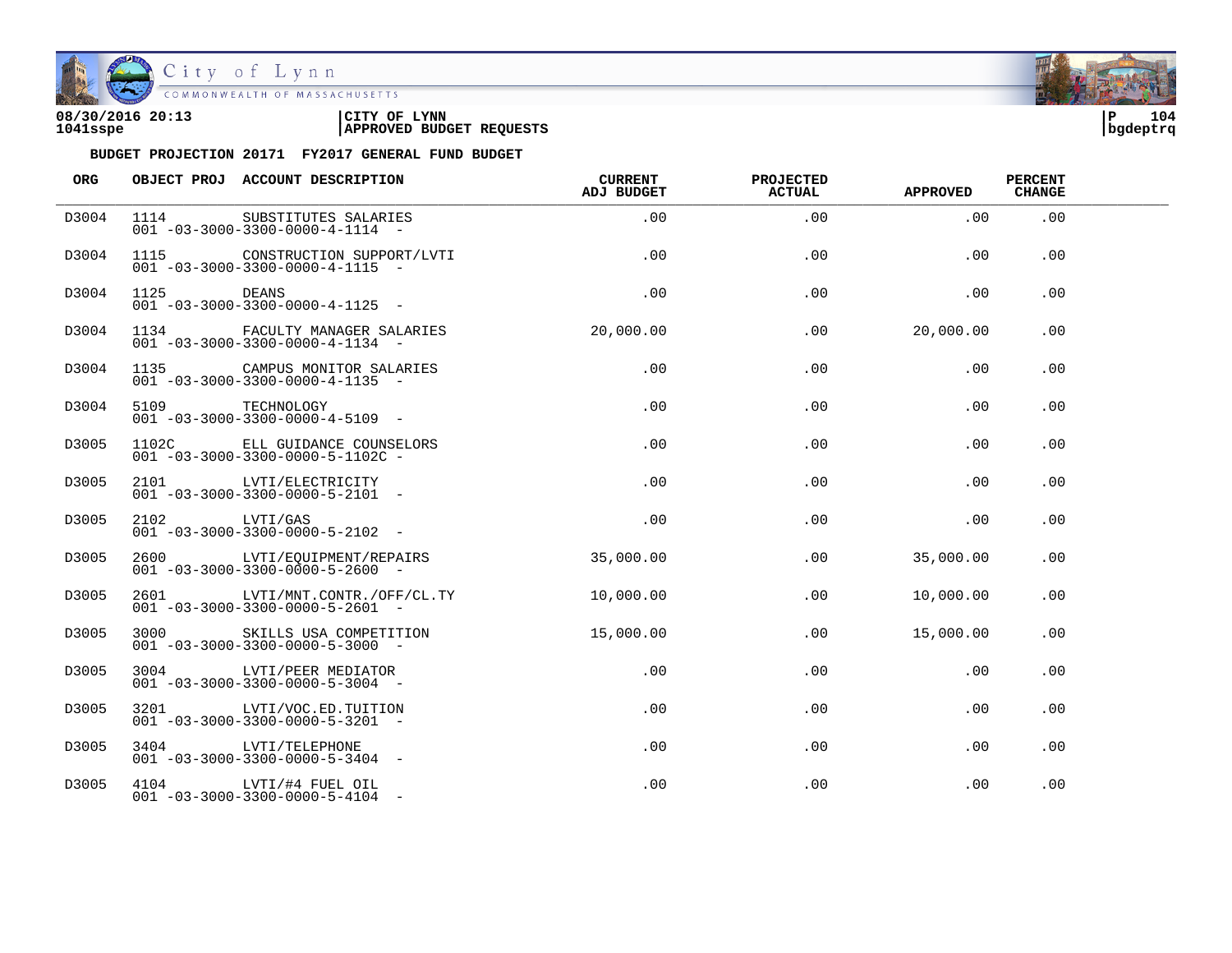

| 08/30/2016 20:13 | 'CITY OF<br><b>LYNN</b>         | l P      | 105 |
|------------------|---------------------------------|----------|-----|
| 1041sspe         | <b>APPROVED BUDGET REQUESTS</b> | bgdeptrq |     |



| ORG   |                 | OBJECT PROJ ACCOUNT DESCRIPTION                                                 | <b>CURRENT</b><br>ADJ BUDGET | <b>PROJECTED</b><br><b>ACTUAL</b> | <b>APPROVED</b> | <b>PERCENT</b><br><b>CHANGE</b> |  |
|-------|-----------------|---------------------------------------------------------------------------------|------------------------------|-----------------------------------|-----------------|---------------------------------|--|
| D3005 | 4800            | VEHICULAR SUPPLIES/MAINT<br>$001 - 03 - 3000 - 3300 - 0000 - 5 - 4800$ -        | .00                          | .00                               | .00             | .00                             |  |
| D3005 |                 | 5100 LVTI/COMPU.HDW.SUPPLIES<br>$001 - 03 - 3000 - 3300 - 0000 - 5 - 5100$ -    | .00                          | .00                               | .00             | .00                             |  |
| D3005 | 5101 LVTI/BOOKS | $001 - 03 - 3000 - 3300 - 0000 - 5 - 5101$ -                                    | 5,000.00                     | .00                               | 5,000.00        | .00                             |  |
| D3005 |                 | 5102 LVTI/SUPPLIES<br>$001 - 03 - 3000 - 3300 - 0000 - 5 - 5102 -$              | 25,238.00                    | .00                               | 25,238.00       | .00                             |  |
| D3005 |                 | 5103 LVTI/LIB.MATS./SUPPLIES<br>$001 - 03 - 3000 - 3300 - 0000 - 5 - 5103$ -    | 8,549.00                     | .00                               | 8,549.00        | .00                             |  |
| D3005 |                 | 5104 LVTI/EVE.PROG.SUPPLIES<br>$001 - 03 - 3000 - 3300 - 0000 - 5 - 5104 -$     | $.00 \,$                     | .00                               | $.00 \,$        | .00.                            |  |
| D3005 |                 | 5107 LVTI/EX-CURR.ACTIVITIES<br>$001 - 03 - 3000 - 3300 - 0000 - 5 - 5107 -$    | .00                          | .00                               | .00             | .00                             |  |
| D3005 |                 | 5109 TECHNOLOGY<br>$001 - 03 - 3000 - 3300 - 0000 - 5 - 5109$ -                 | 120,000.00                   | .00                               | 120,000.00      | .00                             |  |
| D3005 |                 | 5110 VOCATIONAL SUPPLIES<br>$001 - 03 - 3000 - 3300 - 0000 - 5 - 5110 -$        | 168,497.00                   | .00                               | 168,497.00      | .00                             |  |
| D3005 |                 | 5115 LVTI/SCIENCE DEPT SUPPLIES<br>$001 - 03 - 3000 - 3300 - 0000 - 5 - 5115 -$ | 2,011.00                     | $.00 \,$                          | 2,011.00        | $.00 \,$                        |  |
| D3005 |                 | 5120 LVTI/PRINC. INCENTIVES<br>$001 - 03 - 3000 - 3300 - 0000 - 5 - 5120 -$     | .00                          | .00                               | .00             | .00                             |  |
| D3005 |                 | 8500 LVTI/ADD. 'L EQUIPMENT<br>$001 - 03 - 3000 - 3300 - 0000 - 5 - 8500$ -     | .00                          | .00                               | .00             | .00                             |  |
| D3005 |                 | 8509 PURCHASE OF VEHICLES<br>$001 - 03 - 3000 - 3300 - 0000 - 5 - 8509$ -       | .00                          | .00                               | .00             | .00                             |  |
| D4204 |                 | 1101 ECC/REG TEACHER SALARIES<br>$001 - 03 - 3000 - 3420 - 0000 - 4 - 1101 -$   | 598,490.00                   | .00                               | 598,490.00      | .00                             |  |
| D4204 |                 | 1101B EC/SPED TCHR.SA<br>$001 - 03 - 3000 - 3420 - 0000 - 4 - 1101B -$          | 647,952.00                   | .00                               | 647,952.00      | .00                             |  |
| D4204 |                 | 1101C ECC/TBE TEACHER SALARIES<br>$001 - 03 - 3000 - 3420 - 0000 - 4 - 1101C -$ | 134,990.00                   | .00                               | 134,990.00      | .00                             |  |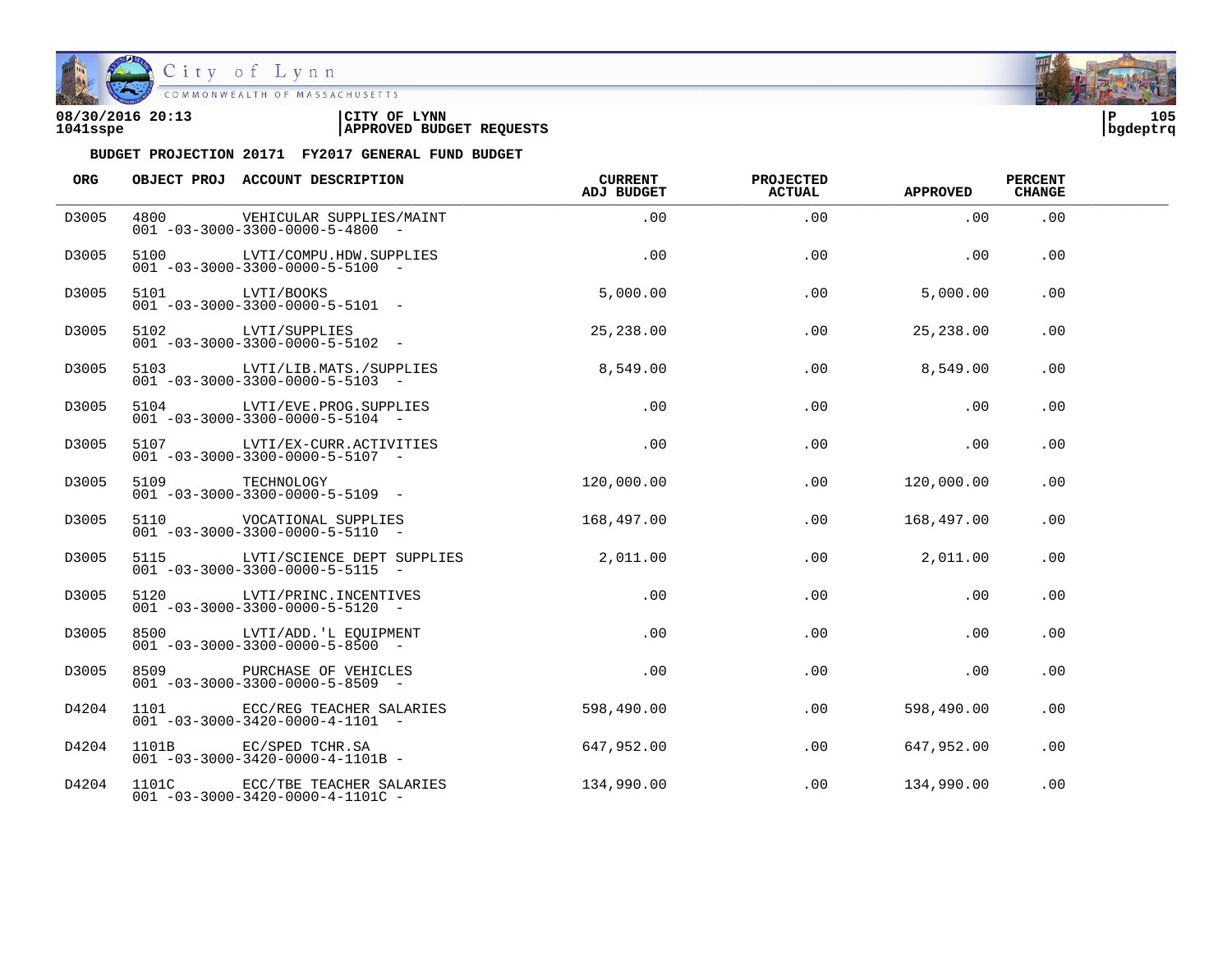

| 08/30/2016 20:13 | LYNN<br>CITY OF                 | םו       | 106 |
|------------------|---------------------------------|----------|-----|
| 1041sspe         | <b>APPROVED BUDGET REQUESTS</b> | bqdeptrq |     |

| <b>ORG</b> |              | OBJECT PROJ ACCOUNT DESCRIPTION                                                    | CURRENT<br>ADJ BUDGET | <b>PROJECTED</b><br><b>ACTUAL</b> | <b>APPROVED</b> | <b>PERCENT</b><br><b>CHANGE</b> |  |
|------------|--------------|------------------------------------------------------------------------------------|-----------------------|-----------------------------------|-----------------|---------------------------------|--|
| D4204      |              | 1103 ECC/PSYCHOLIGIST<br>$001 - 03 - 3000 - 3420 - 0000 - 4 - 1103 -$              | .00                   | .00                               | .00             | .00                             |  |
| D4204      |              | 1104 ECC/SUPERVISOR<br>$001 - 03 - 3000 - 3420 - 0000 - 4 - 1104$ -                | .00                   | .00                               | .00             | .00                             |  |
| D4204      |              | 1105 ECC/PRINCIPAL/VP SALARIES<br>$001 - 03 - 3000 - 3420 - 0000 - 4 - 1105$ -     | 113,215.00            | .00                               | 113,215.00      | .00                             |  |
| D4204      |              | 1107 ECC/CLERICAL SAL<br>$001 - 03 - 3000 - 3420 - 0000 - 4 - 1107$ -              | 43,832.00             | .00                               | 43,832.00       | .00                             |  |
| D4204      |              | 1108 ECC/CUSTODIAL<br>$001 - 03 - 3000 - 3420 - 0000 - 4 - 1108 -$                 | .00                   | .00                               | .00             | .00                             |  |
| D4204      |              | 1110 ECC/REGULAR PARA SALARIES<br>$001 - 03 - 3000 - 3420 - 0000 - 4 - 1110 -$     | 310,450.00            | .00                               | 310,450.00      | .00                             |  |
| D4204      |              | 1110B $\text{ECC/SRED}$ PARA SAL.<br>$001 - 03 - 3000 - 3420 - 0000 - 4 - 1110B -$ | 186,270.00            | .00                               | 186,270.00      | .00                             |  |
| D4204      |              | 1113G ECC ADD'L HRS FRO TUTORING<br>$001 - 03 - 3000 - 3420 - 0000 - 4 - 1113$ G - | $.00\,$               | .00                               | $.00 \,$        | .00                             |  |
| D4204      |              | 1114 ECC/SUBSTITUTE<br>$001 - 03 - 3000 - 3420 - 0000 - 4 - 1114 -$                | .00                   | .00                               | .00             | .00                             |  |
| D4204      |              | 1129 ECC/LUNCH AIDES SALARIES<br>$001 - 03 - 3000 - 3420 - 0000 - 4 - 1129$ -      | 23,364.00             | .00                               | 23,364.00       | .00                             |  |
| D4204      |              | 1135 CAMPUS MONITOR SALARIES<br>$001 - 03 - 3000 - 3420 - 0000 - 4 - 1135$ -       | .00                   | .00                               | $.00 \,$        | .00                             |  |
| D4204      |              | 5109 TECHNOLOGY<br>$001 - 03 - 3000 - 3420 - 0000 - 4 - 5109$ -                    | $.00\,$               | .00                               | $.00 \,$        | .00                             |  |
| D4204      |              | 5127 ECC/TECHNOLOGY EQUIP/SUPPLIES<br>$001 - 03 - 3000 - 3420 - 0000 - 4 - 5127$ - | .00                   | .00                               | $.00 \,$        | .00                             |  |
| D4205      |              | 2101 ECC/ELECTRICITY<br>$001 - 03 - 3000 - 3420 - 0000 - 5 - 2101 -$               | .00                   | $.00 \,$                          | $.00 \,$        | $.00 \,$                        |  |
| D4205      | 2102 ECC/GAS | $001 - 03 - 3000 - 3420 - 0000 - 5 - 2102$ -                                       | .00                   | .00                               | $.00 \,$        | .00                             |  |
| D4205      |              | 3000 OUTSDE PROF/TECH-GENERAL<br>$001 - 03 - 3000 - 3420 - 0000 - 5 - 3000 -$      | .00                   | $.00 \,$                          | .00             | .00                             |  |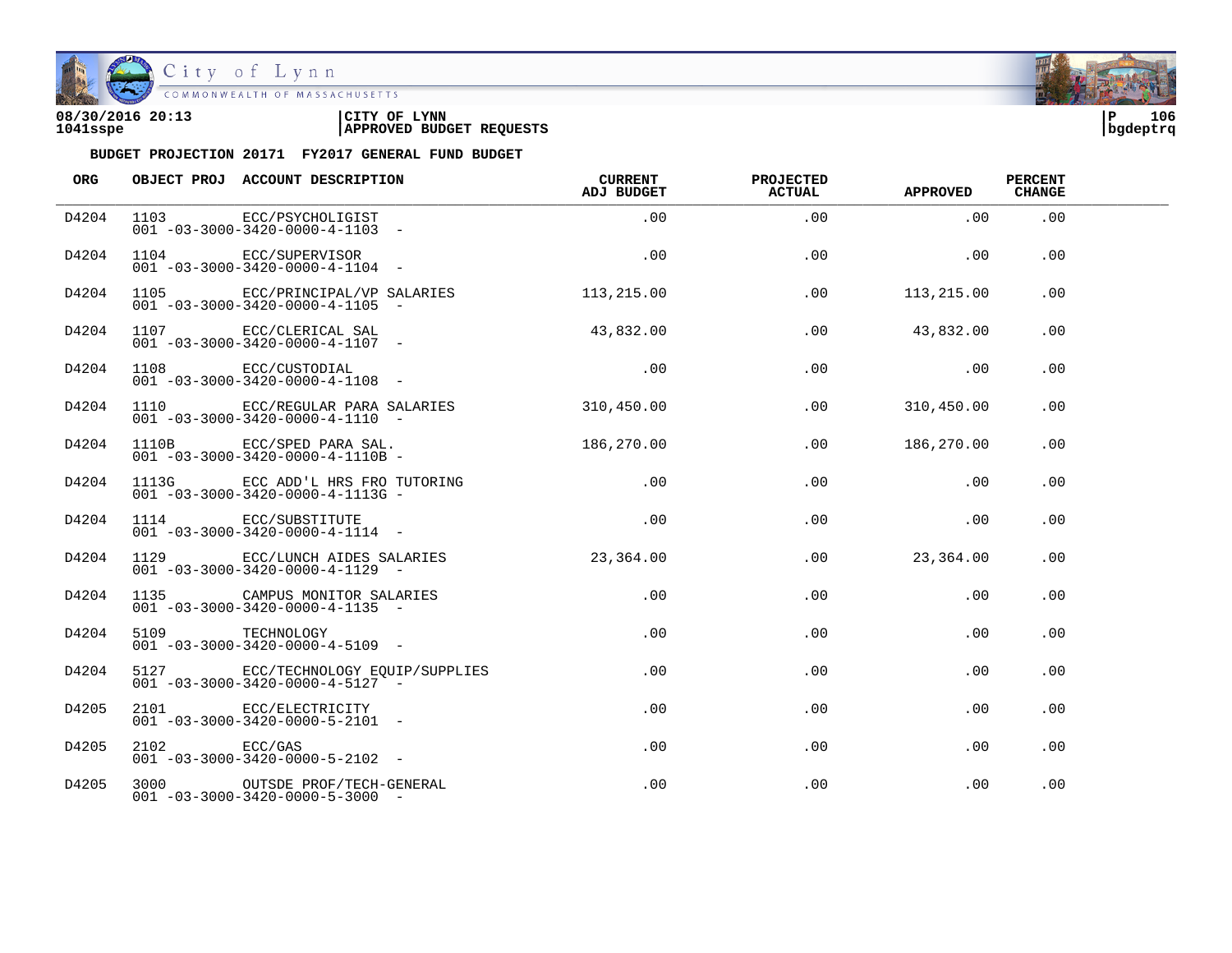

| 08/30/2016 20:13 | LYNN<br>CITY OF                 | םו       | 107 |
|------------------|---------------------------------|----------|-----|
| 1041sspe         | <b>APPROVED BUDGET REQUESTS</b> | bqdeptrq |     |

| ORG   |                 | OBJECT PROJ ACCOUNT DESCRIPTION                                                 | <b>CURRENT</b><br><b>ADJ BUDGET</b> | <b>PROJECTED</b><br>ACTUAL | <b>APPROVED</b> | <b>PERCENT</b><br><b>CHANGE</b> |  |
|-------|-----------------|---------------------------------------------------------------------------------|-------------------------------------|----------------------------|-----------------|---------------------------------|--|
| D4205 | 3404            | ECC/TELEPHONE<br>$001 - 03 - 3000 - 3420 - 0000 - 5 - 3404 -$                   | .00                                 | .00                        | .00             | .00                             |  |
| D4205 |                 | 4103 ECC/#2 FUEL OIL<br>$001 - 03 - 3000 - 3420 - 0000 - 5 - 4103$ -            | .00                                 | .00                        | .00             | .00                             |  |
| D4205 | 5101 ECC/BOOKS  | $001 - 03 - 3000 - 3420 - 0000 - 5 - 5101 -$                                    | .00                                 | .00                        | .00             | .00                             |  |
| D4205 |                 | 5102 ECC/SUPPLIES<br>$001 - 03 - 3000 - 3420 - 0000 - 5 - 5102$ -               | 7,650.00                            | .00                        | 7,650.00        | .00                             |  |
| D4205 |                 | 5103 ECC/LIBR. MATS.<br>$001 - 03 - 3000 - 3420 - 0000 - 5 - 5103 -$            | 1,000.00                            | .00                        | 1,000.00        | $.00 \,$                        |  |
| D4205 | 5109 TECHNOLOGY | $001 - 03 - 3000 - 3420 - 0000 - 5 - 5109$ -                                    | .00                                 | .00                        | .00             | .00                             |  |
| D4205 |                 | 5126 ECC/CLINCAL ART SVS<br>$001 - 03 - 3000 - 3420 - 0000 - 5 - 5126 -$        | .00                                 | .00                        | .00             | .00                             |  |
| D4254 |                 | 1101B SPED TEACHER SALARIES<br>$001 - 03 - 3000 - 3425 - 0000 - 4 - 1101B -$    | .00                                 | .00                        | .00             | .00                             |  |
| D4254 |                 | 1104 ASST DIRECTOR<br>$001 - 03 - 3000 - 3425 - 0000 - 4 - 1104 -$              | .00                                 | .00                        | .00             | .00                             |  |
| D4254 |                 | 1107 CLERICAL SALARIES<br>$001 - 03 - 3000 - 3425 - 0000 - 4 - 1107$ -          | .00                                 | .00                        | .00             | .00                             |  |
| D4254 |                 | 1108 CUSTODIAL/MAINT.SALARIES<br>$001 - 03 - 3000 - 3425 - 0000 - 4 - 1108 -$   | $.00 \,$                            | .00                        | .00             | .00                             |  |
| D4254 |                 | 1110B SPED PARA SALARIES<br>$001 - 03 - 3000 - 3425 - 0000 - 4 - 1110B -$       | .00                                 | .00                        | .00             | .00                             |  |
| D4254 | 1114            | SUBSTITUTES<br>$001 - 03 - 3000 - 3425 - 0000 - 4 - 1114 -$                     | .00                                 | .00                        | .00             | .00                             |  |
| D4254 |                 | 1129 LUNCH AIDES SALARIES<br>$0.01 - 0.3 - 30.00 - 34.25 - 0.000 - 4 - 11.29 -$ | .00                                 | .00                        | .00             | .00                             |  |
| D4255 |                 | 2101 ELECTRICITY<br>$001 - 03 - 3000 - 3425 - 0000 - 5 - 2101 -$                | .00                                 | .00                        | .00             | .00                             |  |
| D4255 |                 | 2102 NATURAL GAS<br>$001 - 03 - 3000 - 3425 - 0000 - 5 - 2102 -$                | $.00 \,$                            | .00                        | .00             | .00                             |  |

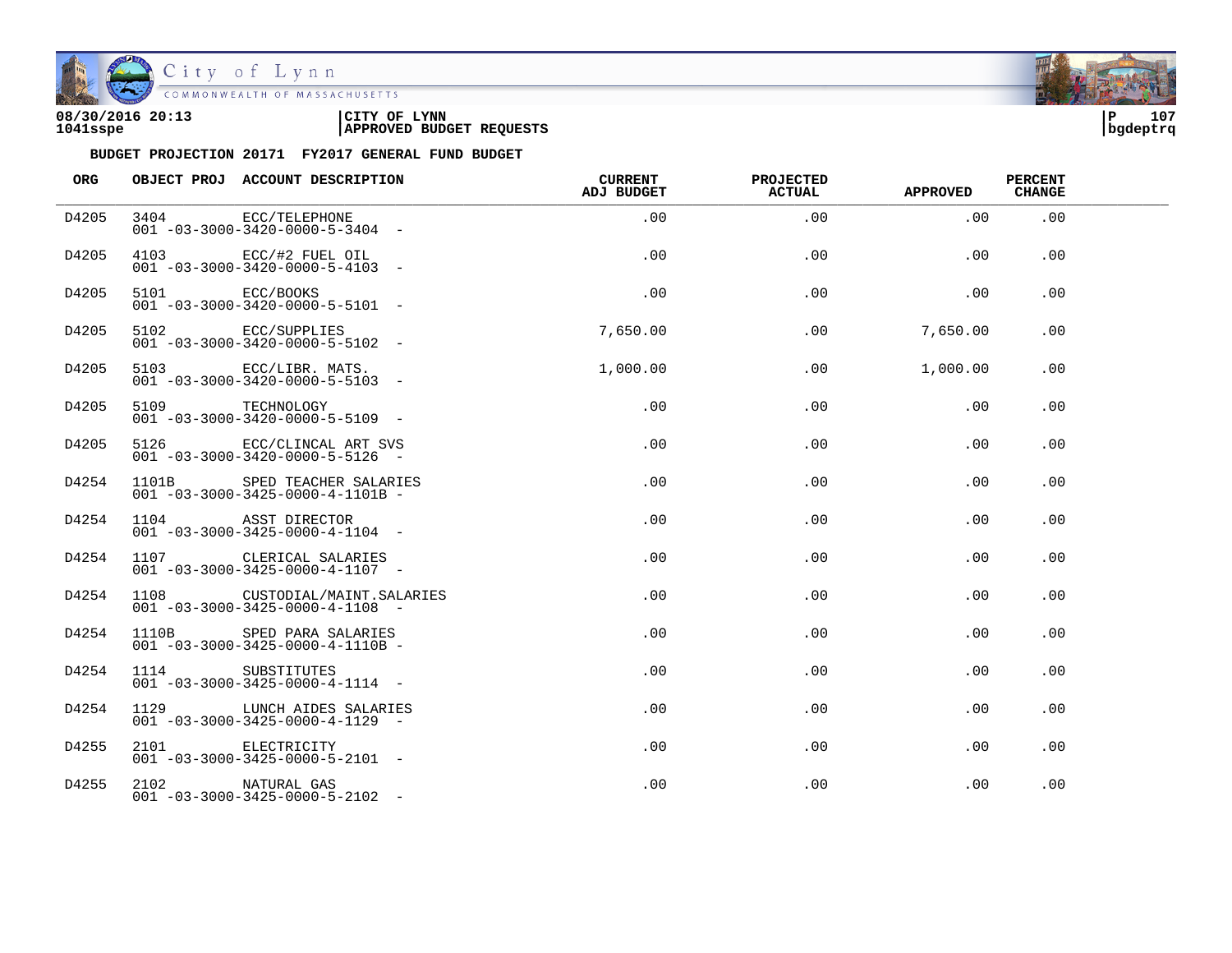

| 08/30/2016 20:13 | CITY OF<br><b>LYNN</b>          | 108<br>l P |
|------------------|---------------------------------|------------|
| 1041sspe         | <b>APPROVED BUDGET REQUESTS</b> | bqdeptrq   |

| ORG   |                  | OBJECT PROJ ACCOUNT DESCRIPTION                                                      | <b>CURRENT</b><br><b>ADJ BUDGET</b> | <b>PROJECTED</b><br>ACTUAL | <b>APPROVED</b> | <b>PERCENT</b><br><b>CHANGE</b> |  |
|-------|------------------|--------------------------------------------------------------------------------------|-------------------------------------|----------------------------|-----------------|---------------------------------|--|
| D4255 | 3404             | TELEPHONE - LOCAL<br>$001 - 03 - 3000 - 3425 - 0000 - 5 - 3404 -$                    | .00                                 | .00                        | .00             | .00                             |  |
| D4255 | 5101             | EDUCATIONAL-BOOKS<br>$001 - 03 - 3000 - 3425 - 0000 - 5 - 5101 -$                    | .00                                 | .00                        | .00             | .00                             |  |
| D4255 |                  | 5102 EDUCATIONAL-SUPPLIES<br>$001 - 03 - 3000 - 3425 - 0000 - 5 - 5102 -$            | .00                                 | .00                        | .00             | .00                             |  |
| D4255 |                  | 5103 LIBRARY-MATERIALS<br>$001 - 03 - 3000 - 3425 - 0000 - 5 - 5103 -$               | .00                                 | .00                        | .00             | .00                             |  |
| D4255 | 5109 TECHNOLOGY  | $001 - 03 - 3000 - 3425 - 0000 - 5 - 5109$ -                                         | $.00 \,$                            | .00                        | .00             | $.00 \,$                        |  |
| D4294 | 1100             | SALARIES<br>$001 - 03 - 3000 - 3429 - 0000 - 4 - 1100 -$                             | .00                                 | .00                        | .00             | .00                             |  |
| D4294 |                  | 1101 REGULAR TEACHER SALARIES<br>$001 - 03 - 3000 - 3429 - 0000 - 4 - 1101 -$        | .00                                 | .00                        | .00             | .00                             |  |
| D4294 |                  | 1101B SPED TEACHER SALARIES<br>$001 - 03 - 3000 - 3429 - 0000 - 4 - 1101B -$         | .00                                 | .00                        | .00             | .00                             |  |
| D4294 | 1104             | SUPERVISORS SALARIES<br>$001 - 03 - 3000 - 3429 - 0000 - 4 - 1104 -$                 | .00                                 | .00                        | .00             | .00                             |  |
| D4294 |                  | 1107 CLERICAL SALARIES<br>$001 - 03 - 3000 - 3429 - 0000 - 4 - 1107$ -               | .00                                 | .00                        | .00             | .00.                            |  |
| D4294 |                  | 1110B SPED PARA SALARIES<br>$001 - 03 - 3000 - 3429 - 0000 - 4 - 1110B -$            | $.00 \,$                            | .00                        | .00             | .00                             |  |
| D4294 | 1114 SUBSTITUTES | $001 - 03 - 3000 - 3429 - 0000 - 4 - 1114 -$                                         | $.00 \,$                            | .00                        | .00             | .00                             |  |
| D4294 | 5109 TECHNOLOGY  | $0.01 - 0.3 - 30.00 - 34.29 - 0.000 - 4 - 51.09 - 6.000$                             | .00                                 | .00                        | .00             | .00                             |  |
| D4294 |                  | 5127 TECHNOLOGY EQUIP/SUPPLIES<br>$0.01 - 0.3 - 30.00 - 34.29 - 0.000 - 4 - 51.27 -$ | .00                                 | .00                        | .00             | .00                             |  |
| D4295 |                  | 5101 EDUCATIONAL-BOOKS<br>$001 - 03 - 3000 - 3429 - 0000 - 5 - 5101 -$               | .00                                 | .00                        | .00             | .00                             |  |
| D4295 | 5102 SUPPLIES    | $001 - 03 - 3000 - 3429 - 0000 - 5 - 5102 -$                                         | .00                                 | .00                        | .00             | .00                             |  |

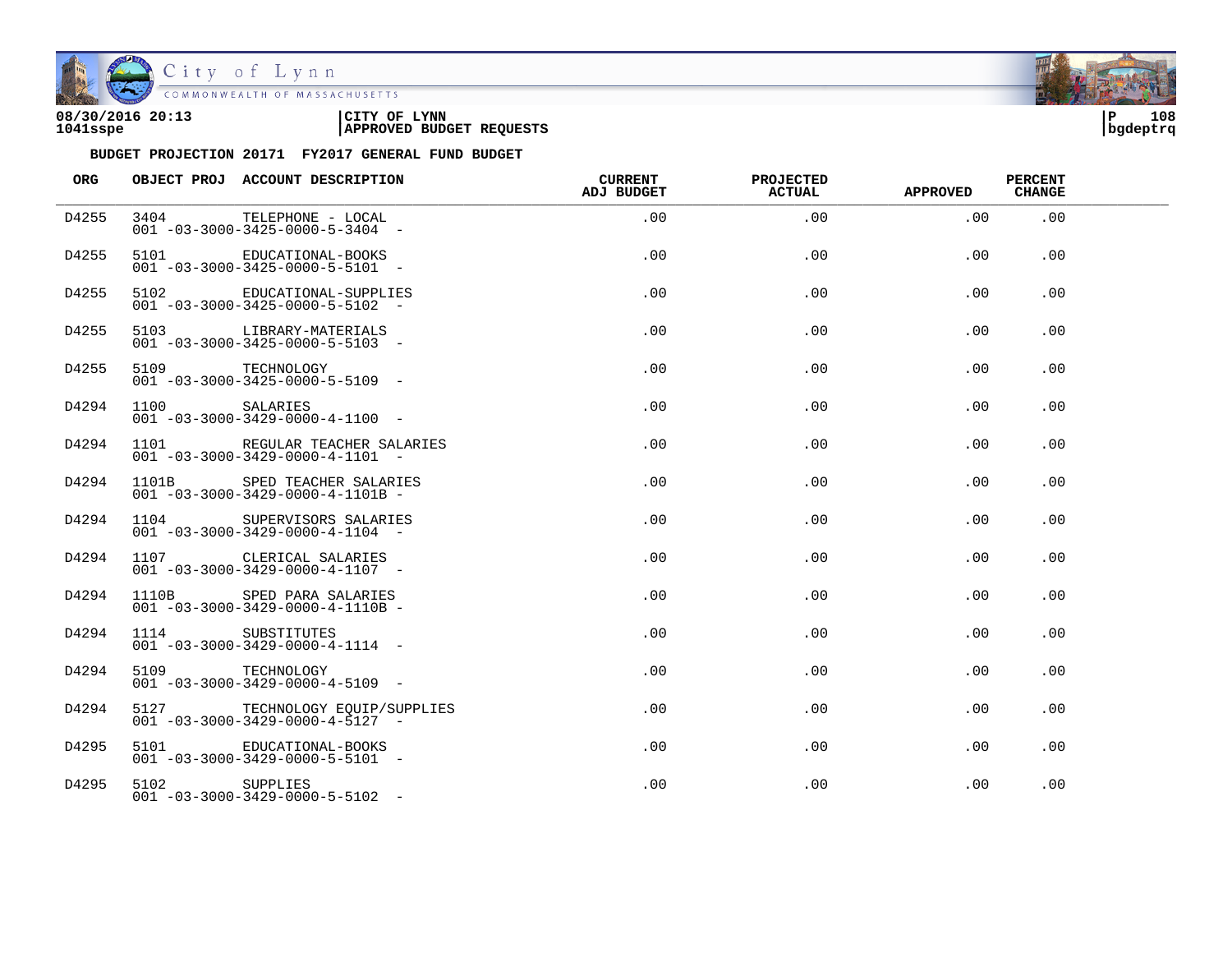

City of Lynn<br>COMMONWEALTH OF MASSACHUSETTS

| 08/30/2016 20:13 | LYNN<br>CITY OF                 | ם ו      | 109 |
|------------------|---------------------------------|----------|-----|
| 1041sspe         | <b>APPROVED BUDGET REQUESTS</b> | bqdeptrq |     |

| ORG   |                | OBJECT PROJ ACCOUNT DESCRIPTION                                                                  | <b>CURRENT</b><br>ADJ BUDGET | <b>PROJECTED</b><br><b>ACTUAL</b> | APPROVED   | <b>PERCENT</b><br><b>CHANGE</b> |  |
|-------|----------------|--------------------------------------------------------------------------------------------------|------------------------------|-----------------------------------|------------|---------------------------------|--|
| D4295 | 5103 MATERIALS | $001 - 03 - 3000 - 3429 - 0000 - 5 - 5103 -$                                                     | .00                          | .00                               | .00        | .00                             |  |
| D4295 |                | 5109 TECHNOLOGY<br>$001 - 03 - 3000 - 3429 - 0000 - 5 - 5109$ -                                  | .00                          | .00                               | .00        | .00                             |  |
| D4295 |                | 5110 STUDENT SUPPLIES<br>$001 - 03 - 3000 - 3429 - 0000 - 5 - 5110 -$                            | .00                          | .00                               | .00        | .00                             |  |
| D4304 |                | 1100S BUILDING SUBSTITUTE<br>$001 - 03 - 3000 - 3430 - 0000 - 4 - 1100S -$                       | 18,000.00                    | .00                               | 18,000.00  | .00                             |  |
| D4304 |                | 1101 REGULAR TEACHER SALARIES 708,698.00<br>$001 - 03 - 3000 - 3430 - 0000 - 4 - 1101 -$         |                              | .00                               | 708,698.00 | .00                             |  |
| D4304 |                | 1101B FECTEAU-LEARY JR/SPED TCHR SAL 809,940.00<br>$001 - 03 - 3000 - 3430 - 0000 - 4 - 1101B -$ |                              | .00                               | 809,940.00 | .00                             |  |
| D4304 |                | 1101C ELL TEACHER SALARIES<br>$001 - 03 - 3000 - 3430 - 0000 - 4 - 1101C -$                      | 674,950.00                   | .00                               | 674,950.00 | .00                             |  |
| D4304 |                | $1101D$ OCC TEACHERS $472,465.00$<br>$001 - 03 - 3000 - 3430 - 0000 - 4 - 1101D -$               |                              | .00                               | 472,465.00 | .00.                            |  |
| D4304 |                | 1102 FECTEAU-LEARY JR.SR/COUNSELORS 150,679.00<br>$001 - 03 - 3000 - 3430 - 0000 - 4 - 1102 -$   |                              | .00                               | 150,679.00 | .00                             |  |
| D4304 |                | 1104 FECTEAU-LEARY / SUPERVISORS SAL .00<br>$001 - 03 - 3000 - 3430 - 0000 - 4 - 1104 -$         |                              | .00                               | $\sim$ 00  | .00                             |  |
| D4304 |                | 1105 PRINCIPAL/VP SALARIES 220,333.00<br>$001 - 03 - 3000 - 3430 - 0000 - 4 - 1105$ -            |                              | .00                               | 220,333.00 | .00                             |  |
| D4304 |                | 1107 FECTEAU-LEARY / CLERICAL SAL 56,545.00<br>$001 - 03 - 3000 - 3430 - 0000 - 4 - 1107 -$      |                              | .00                               | 56,545.00  | .00                             |  |
| D4304 |                | 1108 FECTEAU-LEARY / CUSTODIAL SAL .00<br>$001 - 03 - 3000 - 3430 - 0000 - 4 - 1108 -$           |                              | .00                               | .00        | .00                             |  |
| D4304 |                | 1110B FECTEAU-LEARY / SPED PARA SAL 310,450.00<br>$001 - 03 - 3000 - 3430 - 0000 - 4 - 1110B -$  |                              | .00                               | 310,450.00 | .00.                            |  |
| D4304 |                | 1113G FECTEAU LEARY ADD HRS TUTORING<br>$001 - 03 - 3000 - 3430 - 0000 - 4 - 1113G -$            | $.00\,$                      | .00                               | .00        | .00                             |  |
| D4304 |                | 1114 FECTEAU-LEARY / SUBSTITUTES SAL<br>$001 - 03 - 3000 - 3430 - 0000 - 4 - 1114 -$             | $.00\,$                      | $.00 \,$                          | .00        | .00                             |  |

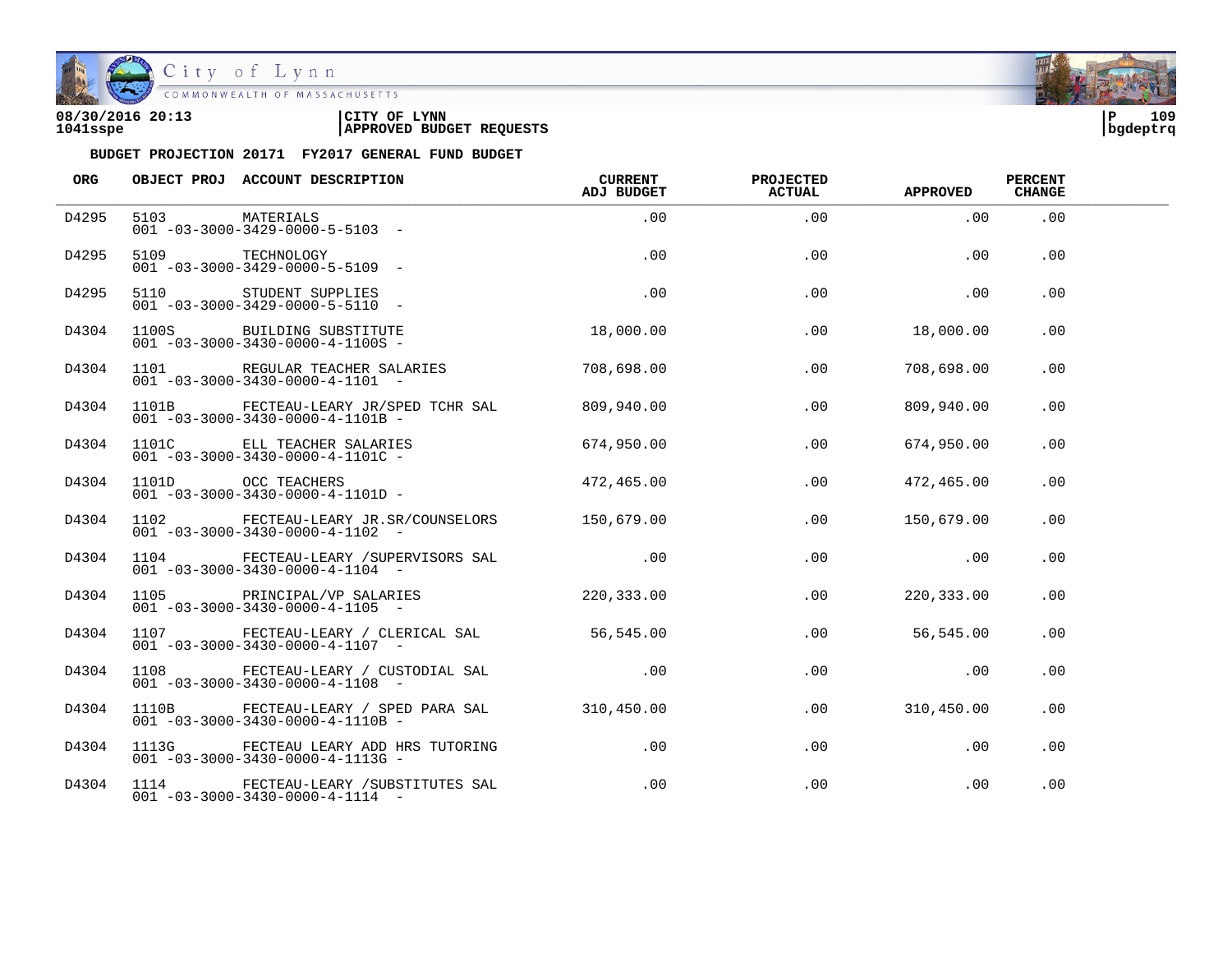

| 08/30/2016 20:13 | LYNN<br>CITY OF                 | ם ו      | 110 |
|------------------|---------------------------------|----------|-----|
| 1041sspe         | <b>APPROVED BUDGET REQUESTS</b> | bqdeptrq |     |

| <b>ORG</b> |                 | OBJECT PROJ ACCOUNT DESCRIPTION                                                           | CURRENT<br>ADJ BUDGET | <b>PROJECTED</b><br><b>ACTUAL</b> | APPROVED  | <b>PERCENT</b><br><b>CHANGE</b> |  |
|------------|-----------------|-------------------------------------------------------------------------------------------|-----------------------|-----------------------------------|-----------|---------------------------------|--|
| D4304      |                 | 1135 FECTEAU-LEARY JR.S/MONITOR SAL<br>$001 - 03 - 3000 - 3430 - 0000 - 4 - 1135$ -       | .00                   | .00                               | .00       | .00                             |  |
| D4304      |                 | $001 - 03 - 3000 - 3430 - 0000 - 4 - 5109 -$                                              | .00                   | .00                               | .00       | .00                             |  |
| D4304      |                 | 5127 TECHNOLOGY EQUIP/SUPPLIES<br>$001 - 03 - 3000 - 3430 - 0000 - 4 - 5127 -$            | .00                   | .00                               | .00       | .00                             |  |
| D4305      |                 | 2101 FEACTEAU JR/SR HS/ELECTRICITY<br>$001 - 03 - 3000 - 3430 - 0000 - 5 - 2101 -$        | .00                   | .00                               | $.00 \,$  | .00                             |  |
| D4305      |                 | 2102 FEACTEAU JR/SR HS/GAS<br>001 -03-3000-3430-0000-5-2102 -                             | .00                   | .00                               | .00       | .00                             |  |
| D4305      |                 | 3404 FEACTEAU JR/SR HS/TELEPHONE<br>$001 - 03 - 3000 - 3430 - 0000 - 5 - 3404 -$          | .00                   | .00                               | .00       | .00                             |  |
| D4305      |                 | 4103 FEACTEAU JR/SR HS/#2 FUEL OIL<br>$001 - 03 - 3000 - 3430 - 0000 - 5 - 4103 -$        | .00                   | .00                               | .00       | .00                             |  |
| D4305      |                 | 4900 FEACTEAU JR/SR H/FOOD SUPPLIES<br>$001 - 03 - 3000 - 3430 - 0000 - 5 - 4900$ -       | $.00\,$               | .00                               | $.00 \,$  | .00                             |  |
| D4305      |                 | 4901 FEACTEAU/NONPERISH FOOD SUPP<br>$001 - 03 - 3000 - 3430 - 0000 - 5 - 4901 -$         | .00                   | .00                               | $.00 \,$  | $.00 \,$                        |  |
| D4305      |                 | 5100 FEACTEAU JR/SR H/COMPU.HDW.SUP<br>$001 - 03 - 3000 - 3430 - 0000 - 5 - 5100$ -       | $.00 \,$              | $.00 \,$                          | $.00 \,$  | .00.                            |  |
| D4305      |                 | 5101 FEACTEAU JR/SR HS/BOOKS<br>$001 - 03 - 3000 - 3430 - 0000 - 5 - 5101 -$              | $.00 \,$              | .00                               | $.00 \,$  | .00.                            |  |
| D4305      |                 | 5102 FEACTEAU JR/SR HS/SUPPLIES<br>$001 - 03 - 3000 - 3430 - 0000 - 5 - 5102 -$           | 41,115.00             | .00                               | 41,115.00 | .00.                            |  |
| D4305      |                 | 5103 FEACTEAU JR/SR HS/LIB.MATS. 1,161.00<br>$001 - 03 - 3000 - 3430 - 0000 - 5 - 5103 -$ |                       | .00                               | 1,161.00  | .00.                            |  |
| D4305      | 5109 TECHNOLOGY | $001 - 03 - 3000 - 3430 - 0000 - 5 - 5109$ -                                              | $.00 \,$              | $.00 \,$                          | $.00 \,$  | $.00 \,$                        |  |
| D4305      |                 | 5110 FEACTEAU JR/SR HS/STUDNT SUPPL<br>$001 - 03 - 3000 - 3430 - 0000 - 5 - 5110 -$       | .00                   | .00                               | $.00 \,$  | .00                             |  |
| D4305      |                 | 5120 FEACTEAU JR/SR H/PR. INCENTIVES<br>$001 - 03 - 3000 - 3430 - 0000 - 5 - 5120 -$      | $.00 \,$              | $.00 \,$                          | .00       | .00                             |  |

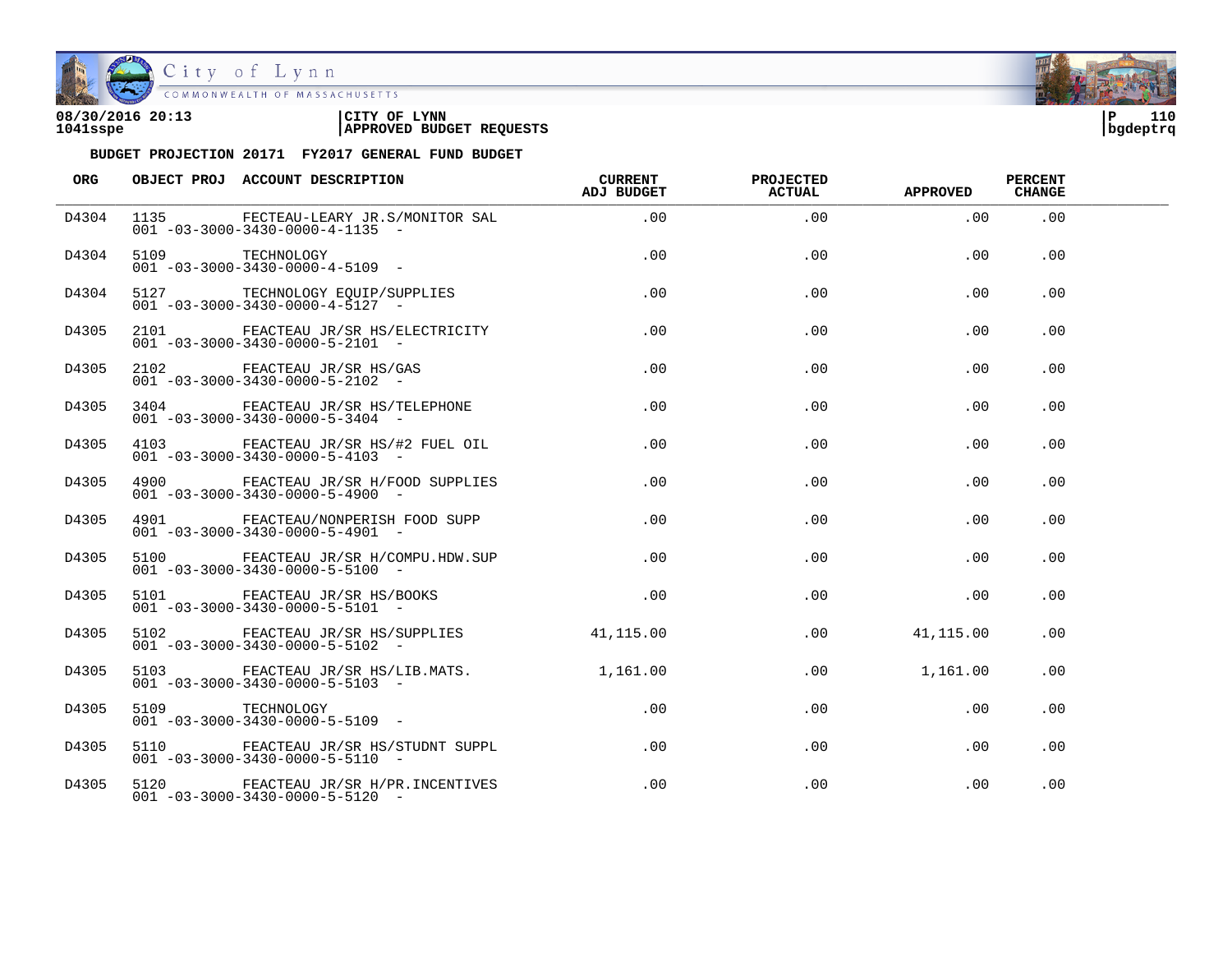

| 08/30/2016 20:13 | CITY OF<br><b>LYNN</b>          | ם י      | 111 |  |
|------------------|---------------------------------|----------|-----|--|
| 1041sspe         | <b>APPROVED BUDGET REQUESTS</b> | bgdeptrq |     |  |

| <b>ORG</b> |       | OBJECT PROJ ACCOUNT DESCRIPTION                                                             | CURRENT<br><b>ADJ BUDGET</b> | <b>PROJECTED</b><br><b>ACTUAL</b> | APPROVED       | <b>PERCENT</b><br><b>CHANGE</b> |  |
|------------|-------|---------------------------------------------------------------------------------------------|------------------------------|-----------------------------------|----------------|---------------------------------|--|
| D4305      |       | 5126 CLINICAL ART SERVICES<br>$001 - 03 - 3000 - 3430 - 0000 - 5 - 5126 -$                  | .00                          | .00                               | .00            | .00                             |  |
| D4354      | 1101B | BROADWY.METH.SP.TCH.SALAR<br>$001 - 03 - 3000 - 3435 - 0000 - 4 - 1101B -$                  | .00                          | .00                               | .00            | .00                             |  |
| D4354      |       | 1110B BROADWY.METH.SP.PARA SALS<br>$001 - 03 - 3000 - 3435 - 0000 - 4 - 1110B -$            | .00                          | .00                               | .00            | .00                             |  |
| D4354      |       | 1114 BROADWY.METH.TCH.SUBSTITU<br>$001 - 03 - 3000 - 3435 - 0000 - 4 - 1114 -$              | .00                          | .00                               | .00            | .00                             |  |
| D4404      |       | 1100 SPED SUMM SCHL PROGRAMS 309,000.00<br>$001 - 03 - 3000 - 3440 - 0000 - 4 - 1100 -$     |                              |                                   | .00 309,000.00 | .00                             |  |
| D4404      |       | 1101 SPED/TBE/ITIN./TCHR.SALS.<br>$001 - 03 - 3000 - 3440 - 0000 - 4 - 1101 -$              | .00                          | .00                               | .00            | $.00 \,$                        |  |
| D4404      |       | 1101B SPED TEACHER SALARIES<br>$001 - 03 - 3000 - 3440 - 0000 - 4 - 1101B -$                | 271,888.00                   | .00                               | 271,888.00     | .00                             |  |
| D4404      |       | 1101C VISION IMP./TCHR.SALARIES<br>$001 - 03 - 3000 - 3440 - 0000 - 4 - 1101C -$            | 67,495.00                    | .00                               | 67,495.00      | .00                             |  |
| D4404      |       | 1101D SPEECH IMP./TCHR.SALARIES<br>$001 - 03 - 3000 - 3440 - 0000 - 4 - 1101D -$            | 944,930.00                   | .00                               | 944,930.00     | .00                             |  |
| D4404      |       | 1101E .4 HRNG.IMP.TCHR.SALARIES 134,990.00<br>$001 - 03 - 3000 - 3440 - 0000 - 4 - 1101E -$ |                              | .00                               | 134,990.00     | .00                             |  |
| D4404      |       | 1101F ADAP.PHYS.ED.TCHR.SALAR.<br>$001 - 03 - 3000 - 3440 - 0000 - 4 - 1101F -$             | 67,495.00                    | .00                               | 67,495.00      | .00                             |  |
| D4404      |       | 1101G HOME CLASS/TCHR.SALARIES<br>$001 - 03 - 3000 - 3440 - 0000 - 4 - 1101G -$             | .00                          | .00                               | .00            | .00                             |  |
| D4404      |       | 1101H CHAIRPERSONS SALARIES<br>$001 - 03 - 3000 - 3440 - 0000 - 4 - 1101H -$                | 877, 435, 00                 | .00                               | 877,435.00     | .00                             |  |
| D4404      |       | 1102 SCHL ADJUSTMENT COUNCELORS<br>$001 - 03 - 3000 - 3440 - 0000 - 4 - 1102 -$             | 652,925.00                   | .00                               | 652,925.00     | .00                             |  |
| D4404      |       | 1103 PSYCHOLOGIST SALARIES<br>$001 - 03 - 3000 - 3440 - 0000 - 4 - 1103 -$                  | 603,420.00                   | .00                               | 603,420.00     | .00                             |  |
| D4404      | 1103B | BEH INTERVENT SPEC<br>$001 - 03 - 3000 - 3440 - 0000 - 4 - 1103B -$                         | .00                          | .00                               | .00            | .00                             |  |

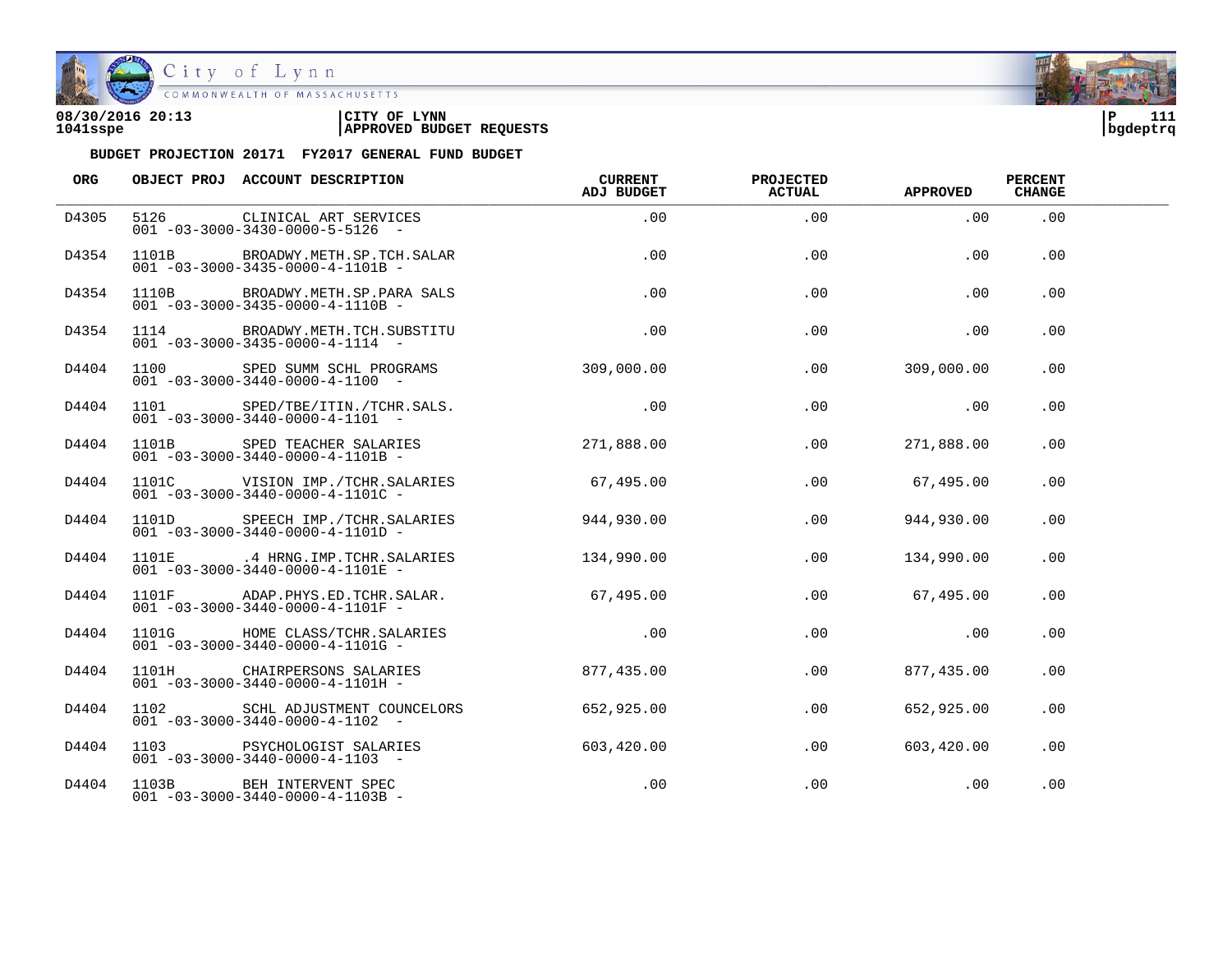

| 08/30/2016 20:13 | CITY OF<br><b>LYNN</b>          | ΙP       | .<br>∸∸∠ |
|------------------|---------------------------------|----------|----------|
| 1041sspe         | <b>APPROVED BUDGET REQUESTS</b> | bgdeptrq |          |

| ORG   | OBJECT PROJ ACCOUNT DESCRIPTION                                                                                 | <b>CURRENT</b><br>ADJ BUDGET | <b>PROJECTED</b><br><b>ACTUAL</b> | <b>APPROVED</b> | <b>PERCENT</b><br>CHANGE |  |
|-------|-----------------------------------------------------------------------------------------------------------------|------------------------------|-----------------------------------|-----------------|--------------------------|--|
| D4404 | 1103C PSYCHOLOGISTS BILINGUAL<br>$001 - 03 - 3000 - 3440 - 0000 - 4 - 1103C -$                                  | 301,710.00                   | .00                               | 301,710.00      | .00                      |  |
| D4404 | 1104 SUPERVISORS SALARIES<br>$001 - 03 - 3000 - 3440 - 0000 - 4 - 1104 -$                                       |                              | 251,515.00<br>.00                 | 251,515.00      | .00                      |  |
| D4404 | 1105A PROGRAM SPECIALIST<br>001 -03-3000-3440-0000-4-1105A -                                                    | 271,398.00                   | .00                               | 271,398.00      | .00                      |  |
| D4404 | 1107 CLERICAL SALARIES 282,725.00<br>$001 - 03 - 3000 - 3440 - 0000 - 4 - 1107$ -                               |                              | .00                               | 282,725.00      | .00                      |  |
| D4404 | 1110B SPED/ITIN.PARA/IEPSTRANSL<br>$001 - 03 - 3000 - 3440 - 0000 - 4 - 1110B -$                                |                              | .00<br>.00                        | .00             | $.00 \,$                 |  |
| D4404 |                                                                                                                 | .00                          | .00                               | .00             | .00                      |  |
| D4404 | 1113 STIPENDS<br>001 -03-3000-3440-0000-4-1113 -<br>1113HT HOME TUTORING<br>001 -03-3000-3440-0000-4-1113HT-    | .00                          | .00                               | .00             | .00                      |  |
| D4404 | 1113LT LEAD TEACHER STIPENDS<br>$001 - 03 - 3000 - 3440 - 0000 - 4 - 1113L$ T-                                  | 82,549.00                    | .00                               | 82,549.00       | .00                      |  |
| D4404 | 1114 SPED/SPEECH/SUB TCHR.<br>001 -03-3000-3440-0000-4-1114 -                                                   |                              | .00<br>.00                        | .00             | .00.                     |  |
| D4404 | 1130 COMMUNITY SERVICE SALARIE 30,000.00<br>$001 - 03 - 3000 - 3440 - 0000 - 4 - 1130 -$                        |                              | .00                               | 30,000.00       | .00                      |  |
| D4404 | 1131 OCC. THERAPISTS SALARIES<br>$001 - 03 - 3000 - 3440 - 0000 - 4 - 1131 -$                                   | 250,448.00                   | .00                               | 250,448.00      | .00                      |  |
| D4404 | 1131B OCC. THERAP. ASSIST. SALAR.<br>$001 - 03 - 3000 - 3440 - 0000 - 4 - 1131B -$                              | 524,352.00                   | .00                               | 524,352.00      | .00                      |  |
| D4404 | 1131C PHYS. THERAPIST SALARIES 148, 416.00<br>$001 - 03 - 3000 - 3440 - 0000 - 4 - 1131C -$                     |                              | .00                               | 148,416.00      | .00                      |  |
| D4404 | 1131D PHYS.THERAP.ASSIST.SALAR. 131,633.00<br>$001 - 03 - 3000 - 3440 - 0000 - 4 - 1131D -$                     |                              | .00                               | 131,633.00      | .00                      |  |
| D4404 | 113A SPECIAL OLYMPIC STIPEND<br>001 -03-3000-3440-0000-4-113A -<br>$001 - 03 - 3000 - 3440 - 0000 - 4 - 113A -$ | .00                          | .00                               | .00             | .00                      |  |
| D4404 | 1150 SCHOOL NURSE SALARIES<br>$001 - 03 - 3000 - 3440 - 0000 - 4 - 1150 -$                                      | .00                          | .00                               | .00             | .00                      |  |

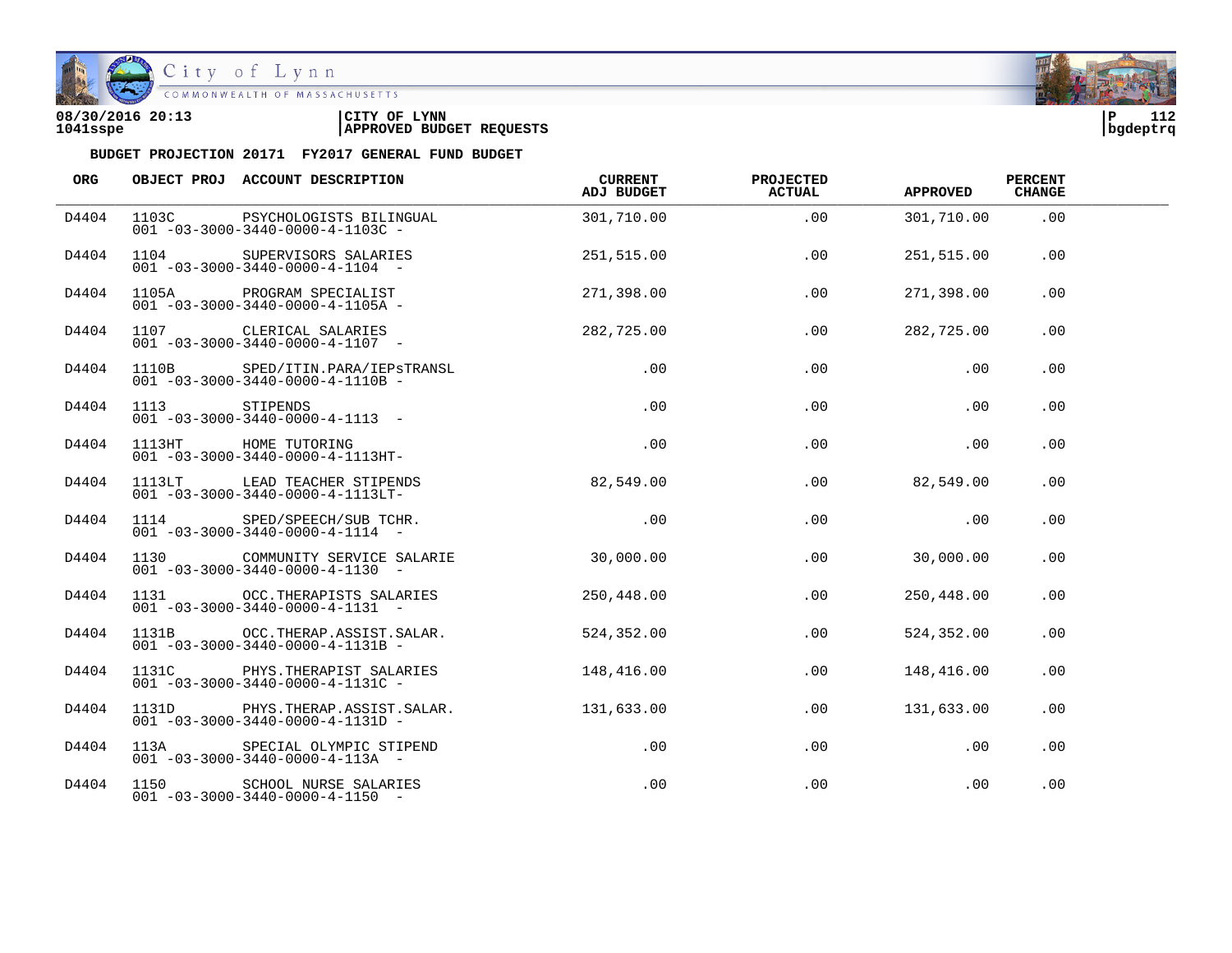

City of Lynn

| 08/30/2016 20:13 | LYNN<br>CITY OF                 | ם ו      | $-1$ |  |
|------------------|---------------------------------|----------|------|--|
| 1041sspe         | <b>APPROVED BUDGET REQUESTS</b> | bqdeptrq |      |  |

| ORG   |                 | OBJECT PROJ ACCOUNT DESCRIPTION                                                                                      | CURRENT<br>ADJ BUDGET | <b>PROJECTED</b><br><b>ACTUAL</b> | <b>APPROVED</b>   | <b>PERCENT</b><br><b>CHANGE</b> |  |
|-------|-----------------|----------------------------------------------------------------------------------------------------------------------|-----------------------|-----------------------------------|-------------------|---------------------------------|--|
| D4404 |                 | 1160 CITY CLERK UNPAID BILLS PRIOR<br>$001 - 03 - 3000 - 3440 - 0000 - 4 - 1160 -$                                   | .00                   | .00                               | .00               | .00                             |  |
| D4404 |                 | TECHNOLOGY<br>001 -03-3000-3440-0000-4-5109 -                                                                        | .00                   | .00                               | .00               | .00                             |  |
| D4404 |                 | 5127 TECHNOLOGY EQUIP/SUPPLIES<br>$001 - 03 - 3000 - 3440 - 0000 - 4 - 5127 -$                                       | .00                   | .00                               | .00               | .00                             |  |
| D4504 |                 | 1101 EARL.CHILD./TEACHER SAL.<br>$001 - 03 - 3000 - 3450 - 0000 - 4 - 1101 -$                                        | $.00\,$               | .00                               | $.00 \,$          | .00                             |  |
| D4504 |                 | 1101B SPED/EAR.DIAG.@ST.STEPHEN<br>$001 - 03 - 3000 - 3450 - 0000 - 4 - 1101B -$                                     | $.00\,$               | .00                               | .00               | $.00 \,$                        |  |
| D4504 |                 | 1104 EARL.CHILD./DIRECTOR SAL.<br>$001 - 03 - 3000 - 3450 - 0000 - 4 - 1104 -$                                       | $.00\,$               | $.00 \,$                          | $.00 \,$          | .00                             |  |
| D4504 |                 | 1107 EARL.CHILD./CLERICAL SAL.<br>$001 - 03 - 3000 - 3450 - 0000 - 4 - 1107$ -                                       | .00                   | .00                               | .00               | .00.                            |  |
| D4504 |                 | 1109 SPED/EAR.DIAG.CHF.LNCH.AI<br>$001 - 03 - 3000 - 3450 - 0000 - 4 - 1109$ -                                       | .00                   | .00                               | .00               | .00                             |  |
| D4504 |                 | 1110B SPED/PARA/EAR.DIAG.@ST.ST<br>001 -03-3000-3450-0000-4-1110B -<br>$001 - 03 - 3000 - 3450 - 0000 - 4 - 1110B -$ | $.00 \,$              | .00                               | .00               | .00                             |  |
| D4504 |                 | 1114 SPED/EAR.DIAG./SUBS.TCHR.<br>$001 - 03 - 3000 - 3450 - 0000 - 4 - 1114 -$                                       | $.00 \,$              | .00                               | .00               | .00                             |  |
| D4504 | 5109 TECHNOLOGY | $001 - 03 - 3000 - 3450 - 0000 - 4 - 5109$ -                                                                         | $.00 \,$              | .00                               | .00               | .00                             |  |
| D4504 |                 | 5127 TECHNOLOGY EQUIP/SUPPLIES .00<br>$001 - 03 - 3000 - 3450 - 0000 - 4 - 5127 -$                                   |                       | .00                               | .00               | .00                             |  |
| D5904 |                 | 1101C ITIN.TBE TCHR.SALARIES<br>$001 - 03 - 3000 - 3590 - 0000 - 4 - 1101C -$                                        | 47,893.00             | .00                               | 47,893.00         | .00                             |  |
| D5904 |                 | 1104 SUPERVISORS SALARIES 102,538.00<br>001 -03-3000-3590-0000-4-1104 -                                              |                       |                                   | .00<br>102,538.00 | .00                             |  |
| D5904 |                 | 1105A PROGRAM SPECIALIST<br>$001 - 03 - 3000 - 3590 - 0000 - 4 - 1105A$ -                                            | 177,964.00            | .00                               | 177,964.00        | .00                             |  |
| D5904 |                 | 1107 CLERICAL SALARIES<br>$001 - 03 - 3000 - 3590 - 0000 - 4 - 1107 -$                                               | 56, 545.00            |                                   | 56,545.00<br>.00  | .00                             |  |

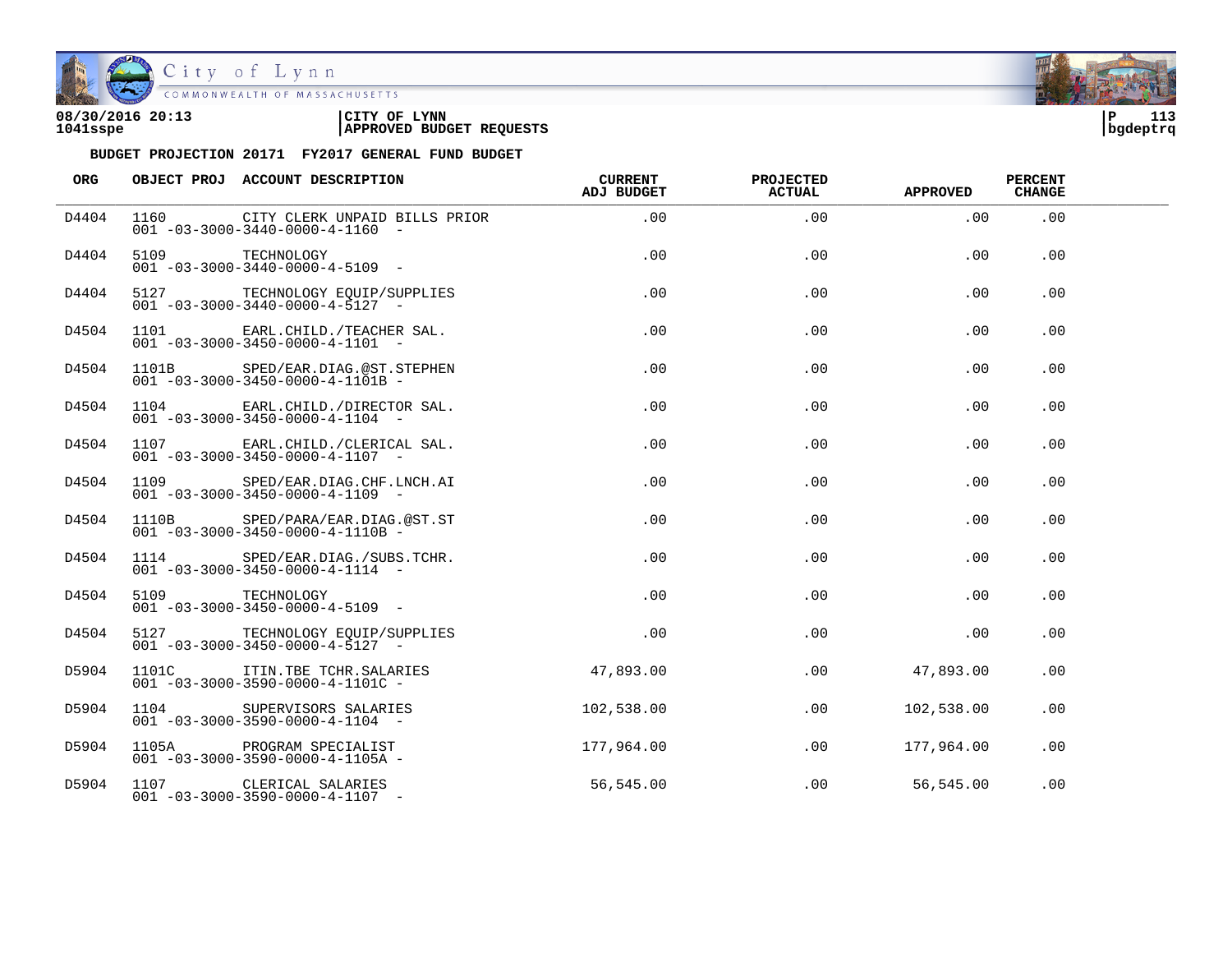

City of Lynn<br>COMMONWEALTH OF MASSACHUSETTS

| 08/30/2016 20:13 | LYNN<br>CITY OF                 | ם ו      | 114 |
|------------------|---------------------------------|----------|-----|
| 1041sspe         | <b>APPROVED BUDGET REQUESTS</b> | bqdeptrq |     |



| ORG   |               | OBJECT PROJ ACCOUNT DESCRIPTION                                                | <b>CURRENT</b><br><b>ADJ BUDGET</b> | <b>PROJECTED</b><br><b>ACTUAL</b> | <b>APPROVED</b> | <b>PERCENT</b><br><b>CHANGE</b> |  |
|-------|---------------|--------------------------------------------------------------------------------|-------------------------------------|-----------------------------------|-----------------|---------------------------------|--|
| D5904 | 1113 STIPENDS | $001 - 03 - 3000 - 3590 - 0000 - 4 - 1113 - -$                                 | .00                                 | .00                               | .00             | .00                             |  |
| D5904 |               | 1130 PARENT CRDNTR./COMM.SVCS.<br>$001 - 03 - 3000 - 3590 - 0000 - 4 - 1130 -$ | .00                                 | .00                               | .00             | .00                             |  |
| D5904 |               | 1130B TBE LANG. CHAIRPERSON<br>$001 - 03 - 3000 - 3590 - 0000 - 4 - 1130B -$   | .00                                 | .00                               | .00             | .00                             |  |
| D5905 |               | 2600 ELL/EQUIP.R&M/OUTS.SVCS.<br>$001 - 03 - 3000 - 3590 - 0000 - 5 - 2600 -$  | $.00 \,$                            | .00                               | .00             | .00                             |  |
| D5905 |               | 2603 ELL/CONT.SVCS.EQUIPMENT<br>$001 - 03 - 3000 - 3590 - 0000 - 5 - 2603$ -   | $.00 \,$                            | .00                               | .00             | .00                             |  |
| D5905 |               | 2703 ELL/COPIER/LEASE/3-YEAR<br>$001 - 03 - 3000 - 3590 - 0000 - 5 - 2703$ -   | .00                                 | .00                               | .00             | .00                             |  |
| D5905 |               | 3005 ELL/TRANSLATIONS<br>$001 - 03 - 3000 - 3590 - 0000 - 5 - 3005$ -          | .00                                 | .00                               | .00             | .00                             |  |
| D5905 |               | 3403 ELL/POSTAGE<br>$001 - 03 - 3000 - 3590 - 0000 - 5 - 3403 -$               | 750.00                              | .00                               | 750.00          | .00                             |  |
| D5905 |               | 3404 ELL/TELEPHONE<br>$001 - 03 - 3000 - 3590 - 0000 - 5 - 3404 -$             | .00                                 | .00                               | .00             | .00                             |  |
| D5905 |               | 4201 ELL/OFFICE SUPPLIES<br>$001 - 03 - 3000 - 3590 - 0000 - 5 - 4201 -$       | 50,000.00                           | $.00 \,$                          | 50,000.00       | .00                             |  |
| D5905 |               | 5100 ELL/COMPU.HDW.SUPLS.<br>$001 - 03 - 3000 - 3590 - 0000 - 5 - 5100 -$      | .00                                 | .00                               | .00             | .00                             |  |
| D5905 |               | 5101 ELL/BOOKS/MATERIALS<br>$001 - 03 - 3000 - 3590 - 0000 - 5 - 5101 -$       | $.00 \,$                            | .00                               | .00             | .00                             |  |
| D5905 |               | 5102 ELL/SUPPLIES/STUDENTS<br>$001 - 03 - 3000 - 3590 - 0000 - 5 - 5102 -$     | .00                                 | .00                               | .00             | .00                             |  |
| D5905 | 5109          | TECHNOLOGY<br>$0.01 - 0.3 - 30.00 - 3590 - 0.000 - 5 - 51.09 - 5$              | .00                                 | .00                               | .00             | .00                             |  |
| D5905 |               | 5204 ELL/TESTING SUPPLIES/MATS<br>$001 - 03 - 3000 - 3590 - 0000 - 5 - 5204 -$ | 3,288.00                            | .00                               | 3,288.00        | .00                             |  |
| D5905 |               | 7800 ELL/PAC EXPENSES<br>$001 - 03 - 3000 - 3590 - 0000 - 5 - 7800$ -          | 300.00                              | .00                               | 300.00          | .00                             |  |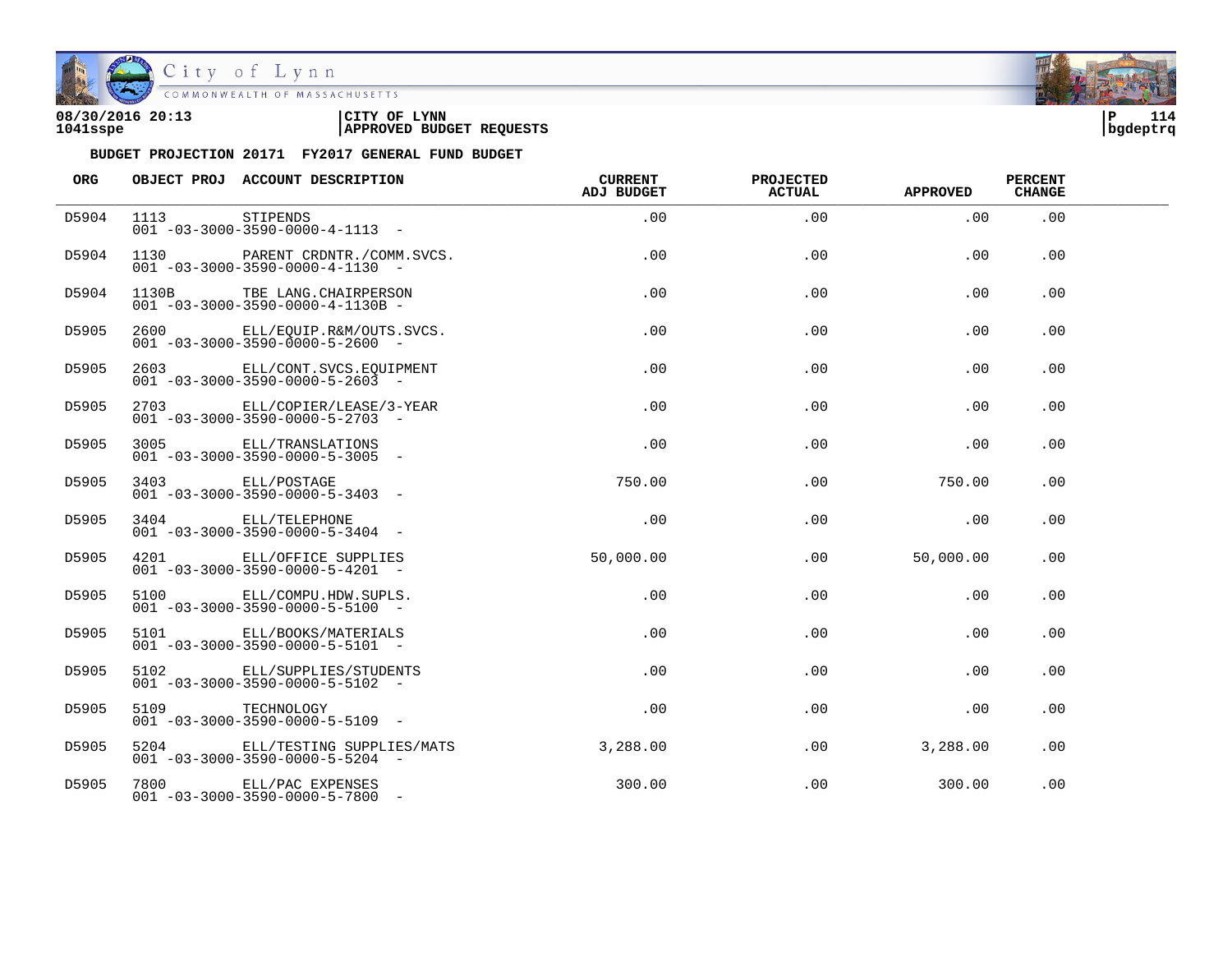

| 08/30/2016 20:13 | 'CITY OF<br><b>LYNN</b>         | ם ו      | 115<br>--- |
|------------------|---------------------------------|----------|------------|
| 1041sspe         | <b>APPROVED BUDGET REQUESTS</b> | bgdeptrq |            |

| ORG   |       | OBJECT PROJ ACCOUNT DESCRIPTION                                                | <b>CURRENT</b><br><b>ADJ BUDGET</b> | <b>PROJECTED</b><br>ACTUAL | <b>APPROVED</b> | <b>PERCENT</b><br><b>CHANGE</b> |  |
|-------|-------|--------------------------------------------------------------------------------|-------------------------------------|----------------------------|-----------------|---------------------------------|--|
| D6024 | 1101  | TEACHER SUB ABUSE<br>$001 - 03 - 3000 - 3602 - 0000 - 4 - 1101 -$              | .00                                 | .00                        | .00             | .00                             |  |
| D6024 |       | 1101F TEACHER SALARIES<br>$001 - 03 - 3000 - 3602 - 0000 - 4 - 1101F -$        | 1,079,920.00                        | .00                        | 1,079,920.00    | .00                             |  |
| D6024 | 1102  | INSTRUCTIONAL SALARIES<br>$001 - 03 - 3000 - 3602 - 0000 - 4 - 1102 -$         | .00                                 | .00                        | .00             | .00                             |  |
| D6024 |       | 1104 HEALTH DIRECTOR SALARY<br>$001 - 03 - 3000 - 3602 - 0000 - 4 - 1104 -$    | .00                                 | .00                        | .00             | .00                             |  |
| D6024 | 1104A | SUPERVISOR<br>$001 - 03 - 3000 - 3602 - 0000 - 4 - 1104A -$                    | 92,713.00                           | .00                        | 92,713.00       | .00                             |  |
| D6024 | 1105A | PROGRAM SPECIALIST<br>$001 - 03 - 3000 - 3602 - 0000 - 4 - 1105A -$            | 91,078.00                           | .00                        | 91,078.00       | .00                             |  |
| D6024 |       | 1107 CLERICAL SALARIES<br>$001 - 03 - 3000 - 3602 - 0000 - 4 - 1107 -$         | 56,545.00                           | .00                        | 56,545.00       | .00                             |  |
| D6024 |       | 1107F HEALTH/PHYSICAL ED<br>$001 - 03 - 3000 - 3602 - 0000 - 4 - 1107F -$      | .00                                 | .00                        | .00             | .00                             |  |
| D6024 | 1113B | STIPENDS<br>$001 - 03 - 3000 - 3602 - 0000 - 4 - 1113B -$                      | 10,000.00                           | .00                        | 10,000.00       | .00                             |  |
| D6024 | 1113C | STIPENDS<br>$001 - 03 - 3000 - 3602 - 0000 - 4 - 1113C -$                      | $.00 \,$                            | $.00 \,$                   | .00             | .00                             |  |
| D6024 |       | 1113NC NURSE CHAMPION<br>$001 - 03 - 3000 - 3602 - 0000 - 4 - 1113N$ C-        | .00                                 | .00                        | .00             | .00                             |  |
| D6024 |       | 1150 SCHOOL NURSE SALARIES<br>$001 - 03 - 3000 - 3602 - 0000 - 4 - 1150 -$     | 2,350,521.00                        | $.00 \,$                   | 2,350,521.00    | .00                             |  |
| D6024 |       | 1150A NURSING ASSISTANT<br>$001 - 03 - 3000 - 3602 - 0000 - 4 - 1150A -$       | 39,314.00                           | $.00 \,$                   | 39,314.00       | .00                             |  |
| D6024 | 5109  | TECHNOLOGY<br>$001 - 03 - 3000 - 3602 - 0000 - 4 - 5109$ -                     | $.00 \,$                            | $.00 \,$                   | .00             | .00                             |  |
| D6024 |       | 5127 TECHNOLOGY EOUIP/SUPPLIES<br>$001 - 03 - 3000 - 3602 - 0000 - 4 - 5127 -$ | $.00 \,$                            | .00                        | .00             | .00                             |  |
| D6025 |       | 1904 HEALTH/TUIT.REIMBURSEMENT<br>$001 - 03 - 3000 - 3602 - 0000 - 5 - 1904 -$ | .00                                 | .00                        | .00             | .00                             |  |

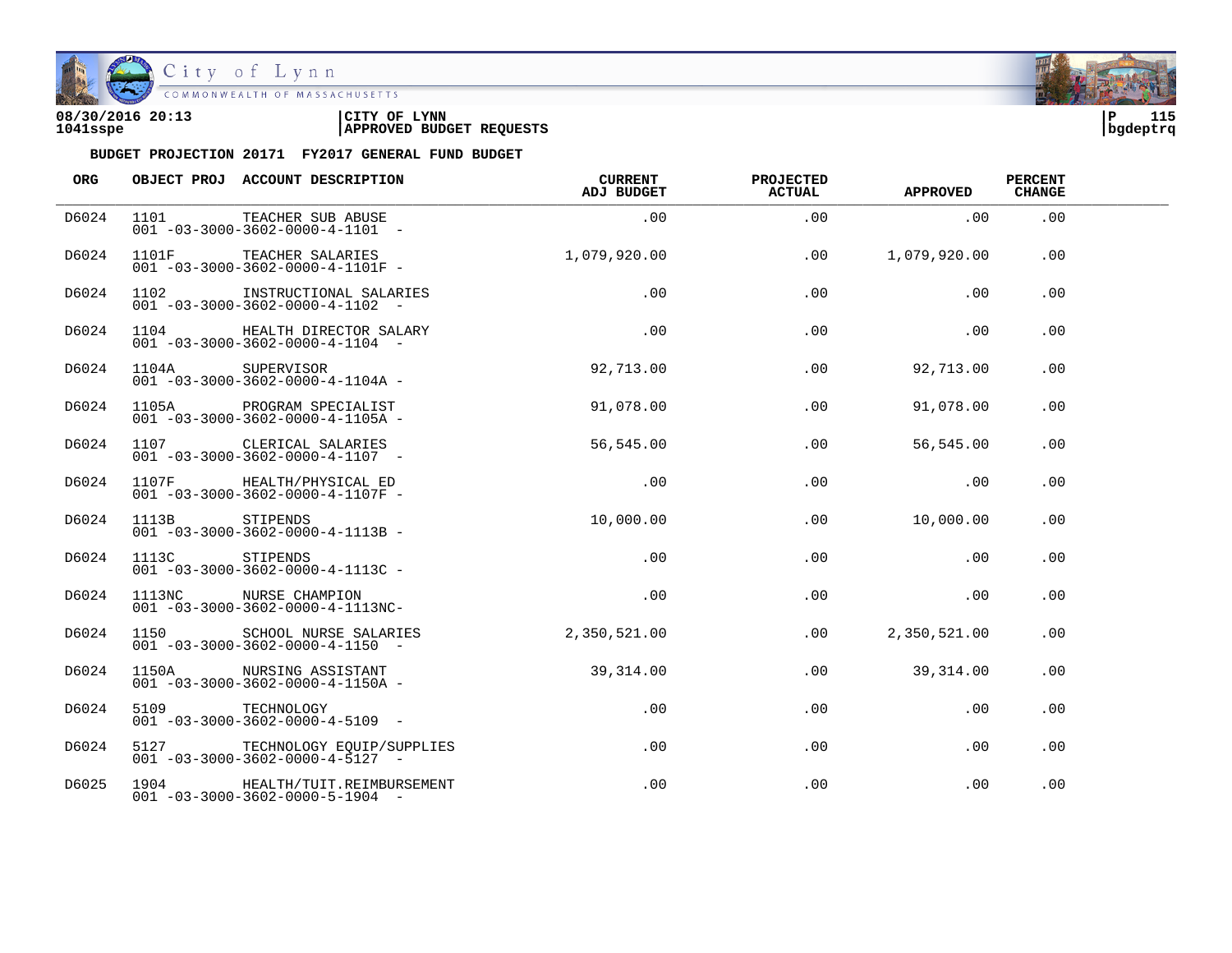

| 08/30/2016 20:13 | CITY OF<br><b>LYNN</b>          | l P      | 116 |
|------------------|---------------------------------|----------|-----|
| 1041sspe         | <b>APPROVED BUDGET REQUESTS</b> | bgdeptrq |     |

| ORG   |            | OBJECT PROJ ACCOUNT DESCRIPTION                                                 | CURRENT<br>ADJ BUDGET | <b>PROJECTED</b><br><b>ACTUAL</b> | <b>APPROVED</b> | <b>PERCENT</b><br><b>CHANGE</b> |  |
|-------|------------|---------------------------------------------------------------------------------|-----------------------|-----------------------------------|-----------------|---------------------------------|--|
| D6025 | 3000       | NURSING SERVICES 1:1<br>$001 - 03 - 3000 - 3602 - 0000 - 5 - 3000 -$            | 280,655.00            | .00                               | 280,655.00      | .00                             |  |
| D6025 |            | 3004 ED. SERV. PROF/TECH<br>$001 - 03 - 3000 - 3602 - 0000 - 5 - 3004 -$        | .00                   | .00                               | .00             | .00                             |  |
| D6025 |            | 4201 NON-INSTRUCTIONAL SUPPLIES<br>$001 - 03 - 3000 - 3602 - 0000 - 5 - 4201 -$ | 4,500.00              | .00                               | 4,500.00        | .00                             |  |
| D6025 |            | 5002 HEALTH/FIRST AID SUPPLIES<br>$001 - 03 - 3000 - 3602 - 0000 - 5 - 5002 -$  | 40,000.00             | .00                               | 40,000.00       | .00                             |  |
| D6025 |            | 5102C SPED NURSING SUPPLIES<br>$001 - 03 - 3000 - 3602 - 0000 - 5 - 5102C -$    | 10,000.00             | .00                               | 10,000.00       | .00                             |  |
| D6025 | 5108A      | PROFESSIONAL DEVELOPMENT<br>$001 - 03 - 3000 - 3602 - 0000 - 5 - 5108A -$       | 10,000.00             | .00                               | 10,000.00       | .00                             |  |
| D6025 |            | 5109 TECHNOLOGY<br>$001 - 03 - 3000 - 3602 - 0000 - 5 - 5109$ -                 | .00                   | .00                               | .00             | .00                             |  |
| D6025 |            | 7102 HEALTH/NURSES TRAVEL EXP.<br>$001 - 03 - 3000 - 3602 - 0000 - 5 - 7102 -$  | 28,320.00             | .00                               | 28,320.00       | .00                             |  |
| D6025 |            | 7402 HEALTH/LIABIL.INSURANCES<br>$001 - 03 - 3000 - 3602 - 0000 - 5 - 7402 -$   | 4.500.00              | .00                               | 4,500.00        | .00                             |  |
| D6025 |            | 7800 HEALTH/NON-SAL.BENEF.NEW<br>$001 - 03 - 3000 - 3602 - 0000 - 5 - 7800$ -   | .00                   | .00                               | .00             | .00                             |  |
| D6025 |            | 7804 HEALTH/UNIFORM ALLOTMENT<br>$001 - 03 - 3000 - 3602 - 0000 - 5 - 7804 -$   | 11,520.00             | .00                               | 11,520.00       | .00                             |  |
| D6025 |            | 7805 HEALTH/LICENSES/CEU'S<br>$001 - 03 - 3000 - 3602 - 0000 - 5 - 7805$ -      | .00                   | .00                               | .00             | .00                             |  |
| D6055 |            | 2601 JRHS SHOP REPAIRS<br>$001 - 03 - 3000 - 3605 - 0000 - 5 - 2601 -$          | $.00 \,$              | .00                               | .00             | .00                             |  |
| D6055 | 3007       | POLICE/PUBLIC SAFETY<br>$001 - 03 - 3000 - 3605 - 0000 - 5 - 3007$ -            | $.00 \,$              | $.00 \,$                          | .00             | .00                             |  |
| D6055 | 3019 NBPTS | $001 - 03 - 3000 - 3605 - 0000 - 5 - 3019$ -                                    | 1,600.00              | .00                               | 1,600.00        | .00                             |  |
| D6055 |            | 3099 HIGH SCHL.SECURITY DETAIL<br>$001 - 03 - 3000 - 3605 - 0000 - 5 - 3099$ -  | .00                   | .00                               | .00             | .00                             |  |

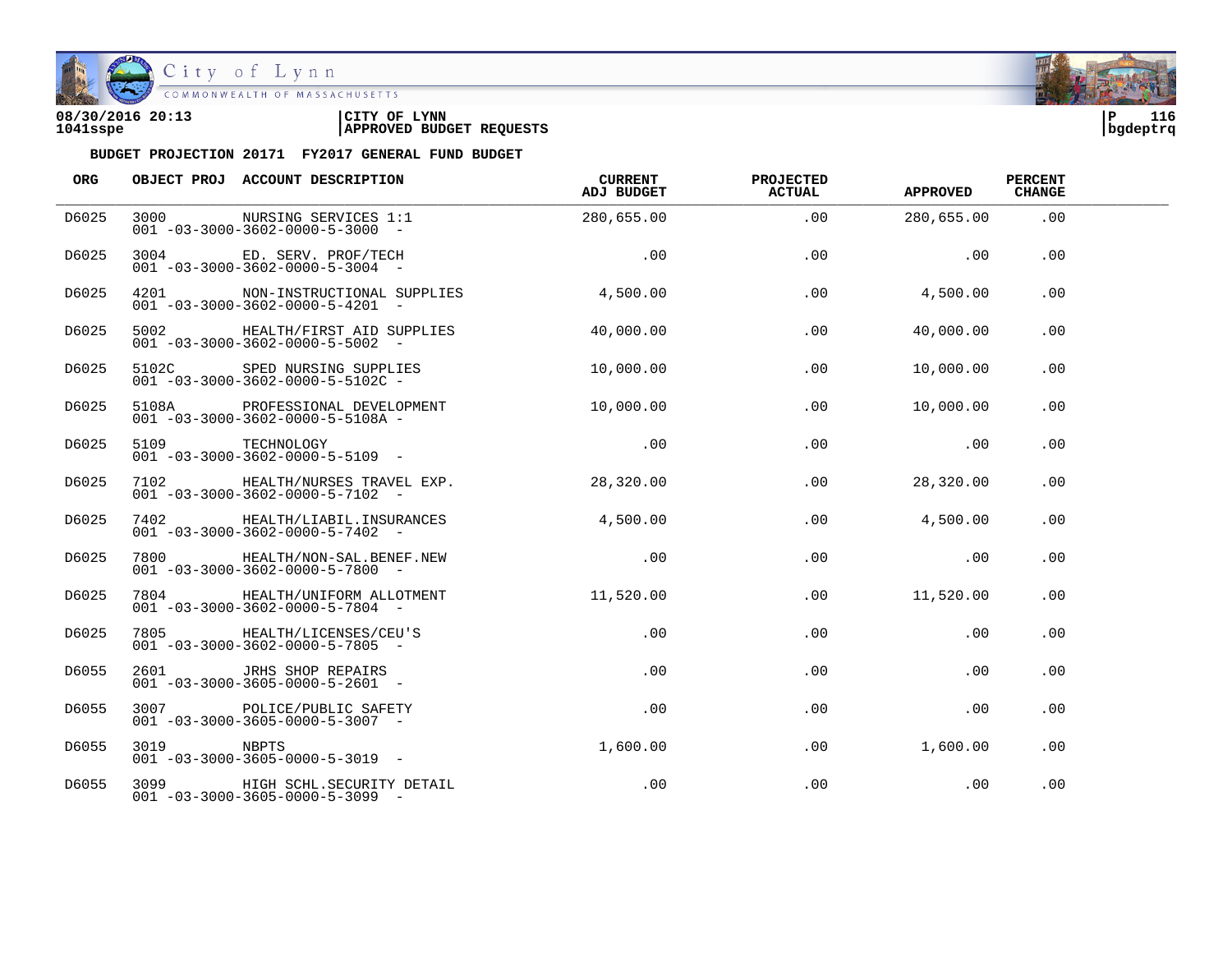

COMMONWEALTH OF MASSACHUSETTS

### **08/30/2016 20:13 |CITY OF LYNN |P 117 1041sspe |APPROVED BUDGET REQUESTS |bgdeptrq**

| <b>ORG</b> |          | OBJECT PROJ ACCOUNT DESCRIPTION                                                          | <b>CURRENT</b><br>ADJ BUDGET | <b>PROJECTED</b><br><b>ACTUAL</b> | <b>APPROVED</b> | <b>PERCENT</b><br><b>CHANGE</b> |  |
|------------|----------|------------------------------------------------------------------------------------------|------------------------------|-----------------------------------|-----------------|---------------------------------|--|
| D6055      | 3302     | REGULAR ED TRANSPORTATION<br>$001 - 03 - 3000 - 3605 - 0000 - 5 - 3302 -$                | .00                          | .00                               | .00             | .00                             |  |
| D6055      | 3801 200 | BINDING<br>$001 - 03 - 3000 - 3605 - 0000 - 5 - 3801$ -                                  | 15,000.00                    | .00                               | 15,000.00       | .00                             |  |
| D6055      |          | 4904 HOME EC. SUPPL/UTENS<br>$001 - 03 - 3000 - 3605 - 0000 - 5 - 4904 -$                | .00                          | .00                               | .00             | .00                             |  |
| D6055      |          | 5002 FIRST AID SUPPLIES<br>$001 - 03 - 3000 - 3605 - 0000 - 5 - 5002$ -                  | .00                          | .00                               | .00             | .00                             |  |
| D6055      |          | 5100 MISC.SUPLS.ORG.NOTEBKS4-6<br>$001 - 03 - 3000 - 3605 - 0000 - 5 - 5100 -$           | 200,000,00                   | .00                               | 200,000.00      | .00                             |  |
| D6055      | 5101     | EDUCATIONAL-BOOKS<br>$001 - 03 - 3000 - 3605 - 0000 - 5 - 5101 -$                        | .00                          | .00                               | .00             | .00                             |  |
| D6055      |          | 5101B STANDARDS BASED<br>$001 - 03 - 3000 - 3605 - 0000 - 5 - 5101B -$                   | 74,051.25                    | .00                               | 70,000.00       | $-5.47$                         |  |
| D6055      |          | 5102 SUPPLIES-NEW CLASSES<br>$001 - 03 - 3000 - 3605 - 0000 - 5 - 5102$ -                | .00                          | .00                               | .00             | .00                             |  |
| D6055      | 5102A    | ELEM STEM AFTER SCHL PROG SUPP 5,000.00<br>$001 - 03 - 3000 - 3605 - 0000 - 5 - 5102A -$ |                              | .00                               | 5.000.00        | .00                             |  |
| D6055      |          | 5103 RISO/CONTR./SUPPLS./MATS.<br>$001 - 03 - 3000 - 3605 - 0000 - 5 - 5103 -$           | $.00 \,$                     | $.00 \,$                          | .00             | .00                             |  |
| D6055      |          | 5104 RISO/CONTR./SUPPLS.<br>$001 - 03 - 3000 - 3605 - 0000 - 5 - 5104 -$                 | $.00 \,$                     | .00                               | .00             | .00                             |  |
| D6055      |          | 5105 TEXTS NEW CLASSES<br>$001 - 03 - 3000 - 3605 - 0000 - 5 - 5105$ -                   | $.00 \,$                     | .00                               | .00             | .00                             |  |
| D6055      | 5109     | TECHNOLOGY<br>$001 - 03 - 3000 - 3605 - 0000 - 5 - 5109$ -                               | $.00 \,$                     | .00                               | .00             | $.00 \,$                        |  |
| D6055      | 5111     | ELEMENTARY PHYS.ED.SUPPLS<br>$001 - 03 - 3000 - 3605 - 0000 - 5 - 5111 -$                | 28,700.00                    | $.00 \,$                          | 28,700.00       | $.00 \,$                        |  |
| D6055      |          | 5112 JUNIOR HIGH PHYS.ED.SUPLS<br>$001 - 03 - 3000 - 3605 - 0000 - 5 - 5112 -$           | 10,000.00                    | .00                               | 10,000.00       | .00                             |  |
| D6055      |          | 5113 SENIOR HIGH PHYS.ED.SUPLS<br>$001 - 03 - 3000 - 3605 - 0000 - 5 - 5113 -$           | .00                          | .00                               | .00             | .00                             |  |

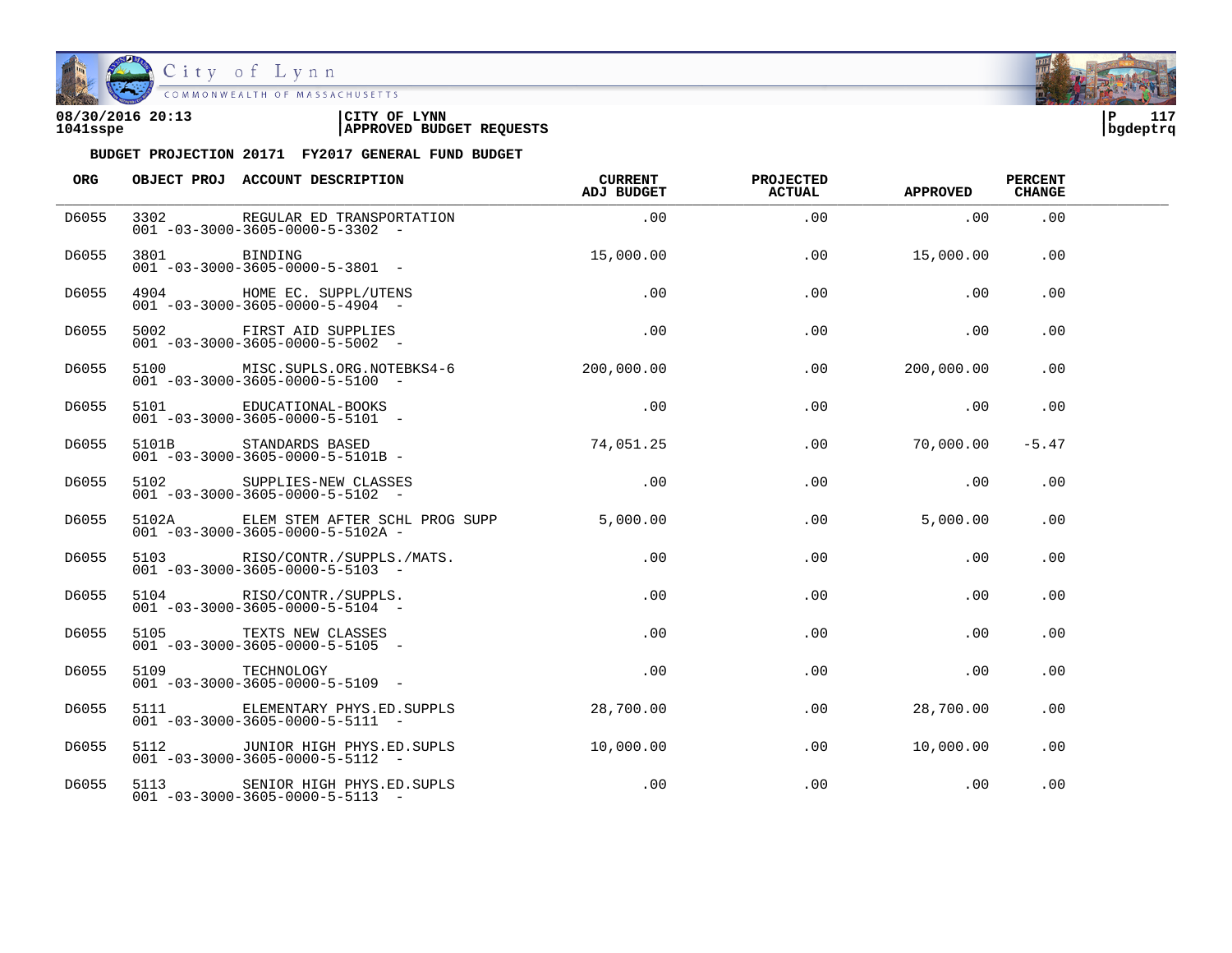

| 08/30/2016 20:13 | CITY OF<br><b>LYNN</b>          | l P      | 118 |
|------------------|---------------------------------|----------|-----|
| 1041sspe         | <b>APPROVED BUDGET REQUESTS</b> | bgdeptrq |     |

| <b>ORG</b> | OBJECT PROJ ACCOUNT DESCRIPTION                                                          | <b>CURRENT</b><br>ADJ BUDGET | <b>PROJECTED</b><br><b>ACTUAL</b> | <b>APPROVED</b>  | <b>PERCENT</b><br><b>CHANGE</b> |  |
|------------|------------------------------------------------------------------------------------------|------------------------------|-----------------------------------|------------------|---------------------------------|--|
| D6055      | 5114 BUSINESS DEPT. SUPPLIES<br>$001 - 03 - 3000 - 3605 - 0000 - 5 - 5114 -$             | .00                          | .00                               | .00              | .00                             |  |
| D6055      | 5115 SCIENCE DEPT. SUPPLIES<br>$001 - 03 - 3000 - 3605 - 0000 - 5 - 5115 -$              | .00                          | .00                               | .00              | .00                             |  |
| D6055      | 5116 SENIOR HIGH SHOP SUPPLIES<br>$001 - 03 - 3000 - 3605 - 0000 - 5 - 5116$ -           | .00                          | .00                               | .00              | .00                             |  |
| D6055      | 5117 JUNIOR HIGH SHOP SUPPLIES<br>$001 - 03 - 3000 - 3605 - 0000 - 5 - 5117 -$           | $.00\,$                      | .00                               | $.00 \,$         | .00.                            |  |
| D6055      | 5118 MECHANICAL DRAWING SUPPLS<br>$001 - 03 - 3000 - 3605 - 0000 - 5 - 5118 -$           | .00                          | .00                               | .00              | .00                             |  |
| D6055      | 5119 GRADUATION EXPENSES<br>$001 - 03 - 3000 - 3605 - 0000 - 5 - 5119$ -                 | 32,000.00                    |                                   | .00<br>32,000.00 | .00.                            |  |
| D6055      | 5120 PRINCIPAL INCENTIVES<br>$001 - 03 - 3000 - 3605 - 0000 - 5 - 5120 -$                | .00                          | .00                               | .00              | .00                             |  |
| D6055      | 5124 NEWSPAPERS IN EDUCATION<br>$001 - 03 - 3000 - 3605 - 0000 - 5 - 5124 -$             | .00                          | .00                               | .00              | .00                             |  |
| D6055      | 5125 HISTORICAL SOCIETY PROG.<br>$001 - 03 - 3000 - 3605 - 0000 - 5 - 5125 -$            | .00                          | .00                               | .00              | .00                             |  |
| D6055      | 5203 ADVANCE PLACEMENT/TESTING 44,000.00<br>$001 - 03 - 3000 - 3605 - 0000 - 5 - 5203$ - |                              | .00                               | 44,000.00        | .00                             |  |
| D6064      | 1101C PARENT INVLV FAM LIT/ESL TEACH<br>$001 - 03 - 3000 - 3606 - 0000 - 4 - 1101C -$    | 67,495.00                    | .00                               | 67,495.00        | .00                             |  |
| D6064      | 1113 PARENT INVOLVMNT STIPENDS<br>$001 - 03 - 3000 - 3606 - 0000 - 4 - 1113 -$           | 5.000.00                     | .00                               | 5.000.00         | .00                             |  |
| D6064      | 1130 PARENT INVLVEMENT LIASON<br>$001 - 03 - 3000 - 3606 - 0000 - 4 - 1130 -$            | $\overline{0}$ .             | .00                               | $.00 \,$         | .00                             |  |
| D6065      | 5102 PARENT INVOLV-SUPPLIES<br>$001 - 03 - 3000 - 3606 - 0000 - 5 - 5102$ -              | 500.00                       | .00                               | 500.00           | .00                             |  |
| D6074      | 1103 NON INSTRUCTIONAL SALARIES<br>$001 - 03 - 3000 - 3607 - 0000 - 4 - 1103 -$          | .00                          | $.00\,$                           | $\overline{00}$  | $.00 \,$                        |  |
| D6074      | 1104 COMPLIANCE OFICER SALARY<br>$001 - 03 - 3000 - 3607 - 0000 - 4 - 1104 -$            | 162,206.00                   |                                   | .00 162, 206.00  | .00                             |  |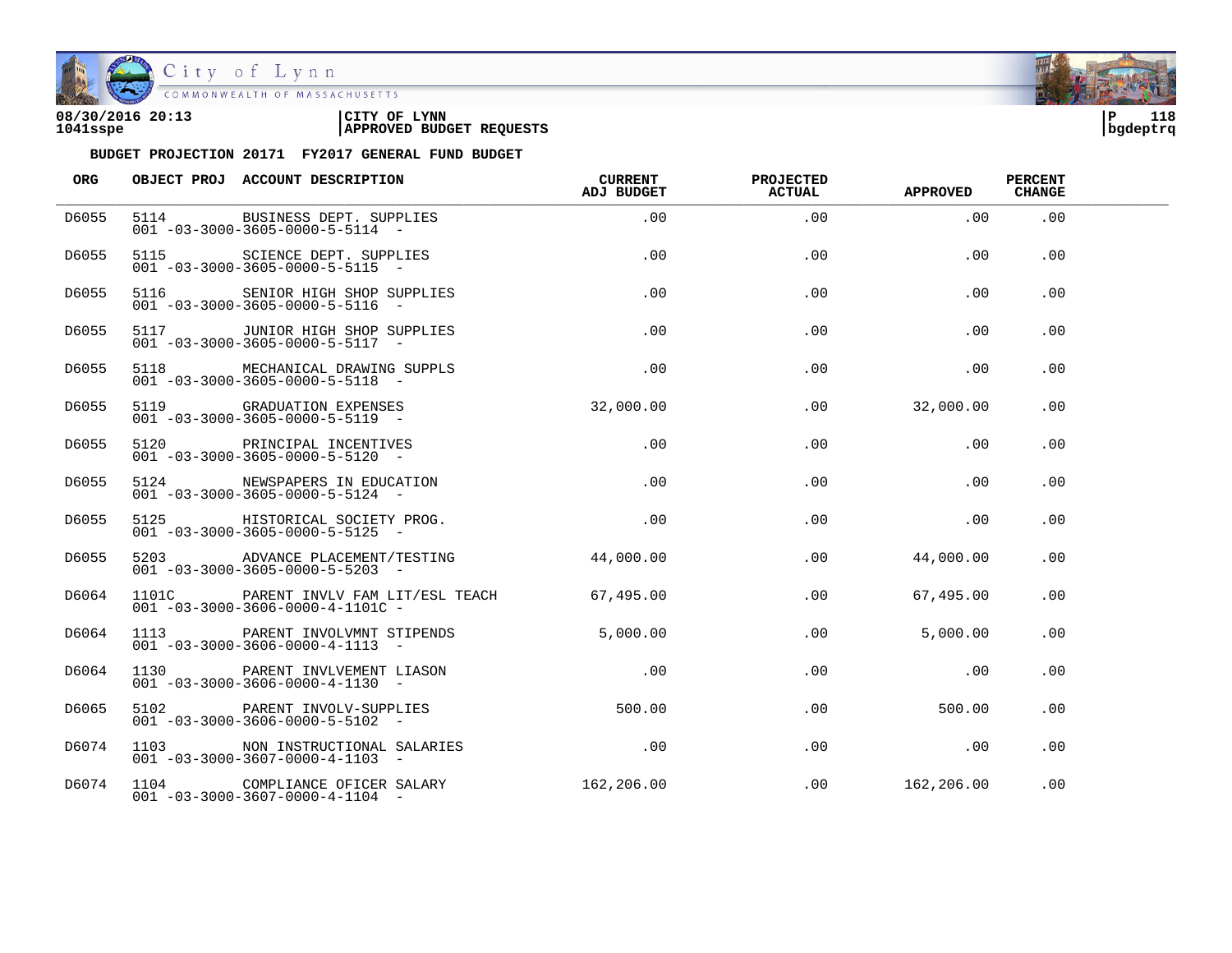

| 08/30/2016 20:13 | CITY OF<br><b>LYNN</b>          | ∣P       | 119 |
|------------------|---------------------------------|----------|-----|
| 1041sspe         | <b>APPROVED BUDGET REQUESTS</b> | bgdeptrq |     |

| ORG   |      | OBJECT PROJ ACCOUNT DESCRIPTION                                                     | CURRENT<br>ADJ BUDGET | <b>PROJECTED</b><br><b>ACTUAL</b> | <b>APPROVED</b> | <b>PERCENT</b><br><b>CHANGE</b> |  |
|-------|------|-------------------------------------------------------------------------------------|-----------------------|-----------------------------------|-----------------|---------------------------------|--|
| D6074 |      | 1113 504 STIPENDS<br>$001 - 03 - 3000 - 3607 - 0000 - 4 - 1113 - -$                 | 54,000.00             | .00                               | 54,000.00       | .00                             |  |
| D6074 |      | 1113A NURSING-AFTER SCHOOL<br>$001 - 03 - 3000 - 3607 - 0000 - 4 - 1113A -$         | 10,000.00             | .00                               | 10,000.00       | .00                             |  |
| D6074 |      | 1113G TRANSLATION SVS ADD'L HOURS<br>$001 - 03 - 3000 - 3607 - 0000 - 4 - 1113G -$  | 10,000.00             | .00                               | 10,000.00       | .00                             |  |
| D6074 |      | 1113SS STUDENT STUDY TEAM STIPEND<br>$001 - 03 - 3000 - 3607 - 0000 - 4 - 1113SS -$ | .00                   | .00                               | .00             | .00                             |  |
| D6074 |      | 1130B LS PARENT TRANSLATOR<br>$001 - 03 - 3000 - 3607 - 0000 - 4 - 1130B -$         | 67,177.00             | .00                               | 67,177.00       | .00                             |  |
| D6075 |      | 3000 EASY IEP/504'S<br>$001 - 03 - 3000 - 3607 - 0000 - 5 - 3000$ -                 | 7,000.00              | .00                               | 7,000.00        | .00                             |  |
| D6075 |      | 3001 TRANSLATION/CONTRACTED SVS<br>$001 - 03 - 3000 - 3607 - 0000 - 5 - 3001 -$     | 150,000.00            | .00                               | 150,000.00      | .00                             |  |
| D6075 |      | 3003 LEGAL SERVICES<br>$001 - 03 - 3000 - 3607 - 0000 - 5 - 3003$ -                 | 30,000.00             | .00                               | 30,000.00       | .00                             |  |
| D6075 |      | 3004 ED. SERV. PROF/TECH<br>$001 - 03 - 3000 - 3607 - 0000 - 5 - 3004 -$            | .00                   | .00                               | .00             | .00                             |  |
| D6075 | 3008 | PROFESSIONAL DEVELOPMENT<br>$001 - 03 - 3000 - 3607 - 0000 - 5 - 3008$ -            | 1,500.00              | .00                               | 1,500.00        | .00                             |  |
| D6075 |      | 3403 COMPLIANCE-POSTAGE<br>$001 - 03 - 3000 - 3607 - 0000 - 5 - 3403 -$             | 3,200.00              | .00                               | 3,200.00        | .00                             |  |
| D6075 |      | 4204 COMPLIANCE-PRINTING/TRANSLAT<br>$001 - 03 - 3000 - 3607 - 0000 - 5 - 4204 -$   | 130.000.00            | .00                               | 130,000.00      | .00                             |  |
| D6075 |      | 5102 COMPLIANCE-SUPPLIES<br>$001 - 03 - 3000 - 3607 - 0000 - 5 - 5102 -$            | 1,000.00              | .00                               | 1,000.00        | .00                             |  |
| D6174 | 1101 | INSTR.TECH./TCHR.SALARIES .00<br>$001 - 03 - 3000 - 3617 - 0000 - 4 - 1101 -$       |                       | .00                               | $\sim$ 00       | .00                             |  |
| D6174 |      | 1104 INSTR.TECH./CO-ORDINATOR<br>$001 - 03 - 3000 - 3617 - 0000 - 4 - 1104 -$       | 111,024.00            | .00                               | 111,024.00      | .00                             |  |
| D6174 |      | 1107 INSTR.TECH./CLERICAL<br>$001 - 03 - 3000 - 3617 - 0000 - 4 - 1107 -$           | 56,545.00             | .00                               | 56,545.00       | .00                             |  |

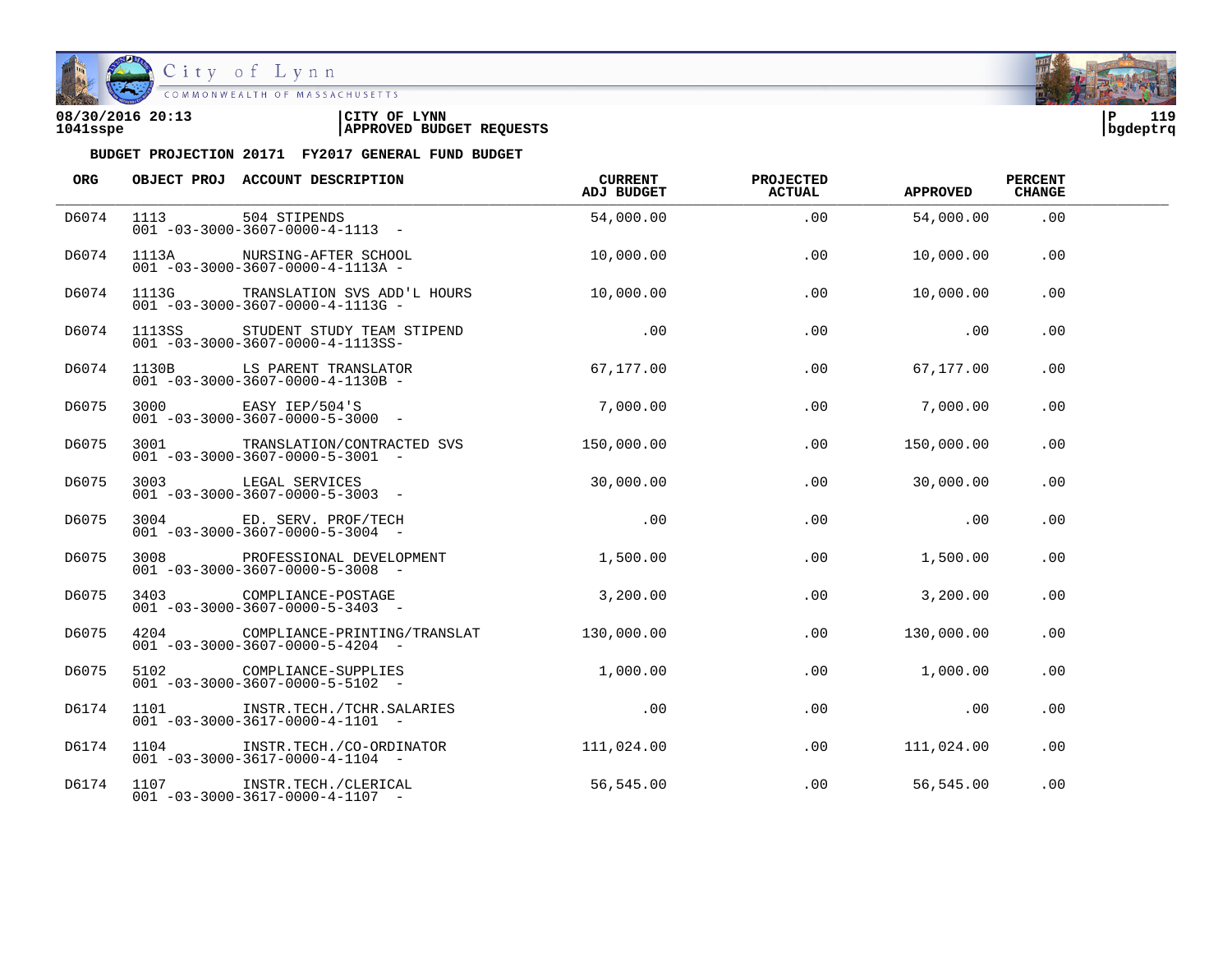

City of Lynn COMMONWEALTH OF MASSACHUSETTS

## **08/30/2016 20:13 |CITY OF LYNN |P 120 1041sspe |APPROVED BUDGET REQUESTS |bgdeptrq**





| ORG   |       | OBJECT PROJ ACCOUNT DESCRIPTION                                                | CURRENT<br>ADJ BUDGET | <b>PROJECTED</b><br><b>ACTUAL</b> | <b>APPROVED</b> | <b>PERCENT</b><br><b>CHANGE</b> |  |
|-------|-------|--------------------------------------------------------------------------------|-----------------------|-----------------------------------|-----------------|---------------------------------|--|
| D6174 | 1108B | INSTR.TECH./ELECTRICIANS<br>$001 - 03 - 3000 - 3617 - 0000 - 4 - 1108B -$      | 495,080.00            | .00                               | 495,080.00      | .00                             |  |
| D6174 |       | 1108C CABLE CREW<br>$001 - 03 - 3000 - 3617 - 0000 - 4 - 1108C -$              | 75,184.00             | .00                               | 75,184.00       | .00                             |  |
| D6174 |       | 5109 TECHNOLOGY<br>$001 - 03 - 3000 - 3617 - 0000 - 4 - 5109$ -                | .00                   | .00                               | .00             | .00                             |  |
| D6174 |       | 5127 TECHNOLOGY EQUIP/SUPPLIES<br>$001 - 03 - 3000 - 3617 - 0000 - 4 - 5127 -$ | .00                   | .00                               | .00             | .00                             |  |
| D6175 |       | 2602 INSTRL.COMPUT.MAINTENANCE<br>$001 - 03 - 3000 - 3617 - 0000 - 5 - 2602$ - | .00                   | .00                               | .00             | .00                             |  |
| D6175 |       | 4201 OFFICE SUPPLIES<br>$001 - 03 - 3000 - 3617 - 0000 - 5 - 4201$ -           | 1,500.00              | .00                               | 1,500.00        | .00                             |  |
| D6175 |       | 4301 NETWORK+ELECTR.SUPPLIES<br>$001 - 03 - 3000 - 3617 - 0000 - 5 - 4301 -$   | 403,300.00            | .00                               | 403,300.00      | .00                             |  |
| D6175 |       | 5100 TV MEDIA SUPPLS./MATERIAL<br>$001 - 03 - 3000 - 3617 - 0000 - 5 - 5100 -$ | .00                   | .00                               | .00             | .00                             |  |
| D6175 |       | 5102 INSTRL.COMPUT.SUPLS.<br>$001 - 03 - 3000 - 3617 - 0000 - 5 - 5102 -$      | 25,000.00             | .00                               | 25,000.00       | .00                             |  |
| D6175 | 5103  | SEC.COMP.LAB SOFTWARE<br>$001 - 03 - 3000 - 3617 - 0000 - 5 - 5103$ -          | 95,875.00             | $.00 \,$                          | 95,875.00       | .00                             |  |
| D6175 |       | 5104 WEB SITE HOSTING<br>$001 - 03 - 3000 - 3617 - 0000 - 5 - 5104 -$          | .00                   | .00                               | .00             | .00                             |  |
| D6175 |       | 5105 INTERNET SERVICES<br>$001 - 03 - 3000 - 3617 - 0000 - 5 - 5105$ -         | 25,000.00             | .00                               | 25,000.00       | .00                             |  |
| D6175 | 5109  | TECHNOLOGY<br>$001 - 03 - 3000 - 3617 - 0000 - 5 - 5109$ -                     | 100,000.00            | $.00 \,$                          | 100,000.00      | .00                             |  |
| D6175 | 5405  | TOOLS ALLOWANCE<br>$001 - 03 - 3000 - 3617 - 0000 - 5 - 5405$ -                | 225.00                | .00                               | 225.00          | .00                             |  |
| D6175 |       | 7102 AUTO ALLOWANCE<br>$001 - 03 - 3000 - 3617 - 0000 - 5 - 7102 -$            | 30,720.00             | .00                               | 30,720.00       | .00                             |  |
| D6175 | 7800  | TECHNOLOGY INTEGRATION<br>$001 - 03 - 3000 - 3617 - 0000 - 5 - 7800$ -         | 8,500.00              | .00                               | 8,500.00        | .00                             |  |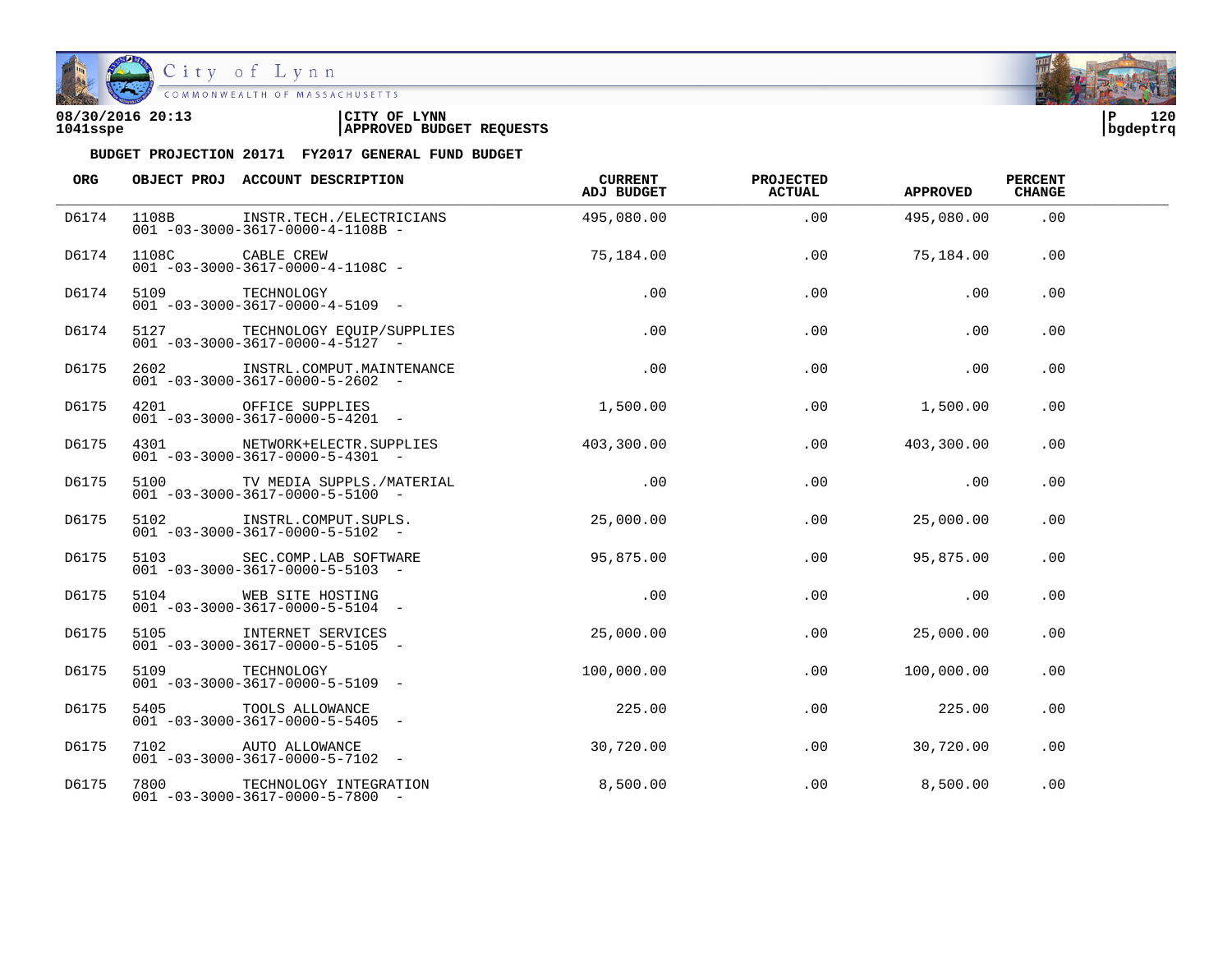

City of Lynn<br>
COMMONWEALTH OF MASSACHUSETTS

| 08/30/2016 20:13 | LYNN<br>CITY OF                 | חי       | 121 |
|------------------|---------------------------------|----------|-----|
| 1041sspe         | <b>APPROVED BUDGET REQUESTS</b> | bqdeptrq |     |

| <b>ORG</b> |                 | <b>OBJECT PROJ ACCOUNT DESCRIPTION</b>                                            | <b>CURRENT</b><br>ADJ BUDGET | <b>PROJECTED</b><br><b>ACTUAL</b> | <b>APPROVED</b> | <b>PERCENT</b><br><b>CHANGE</b> |  |
|------------|-----------------|-----------------------------------------------------------------------------------|------------------------------|-----------------------------------|-----------------|---------------------------------|--|
| D6175      | 8502            | FURNITURE<br>$001 - 03 - 3000 - 3617 - 0000 - 5 - 8502 -$                         | .00                          | .00                               | .00             | .00                             |  |
| D6214      |                 | 1101 ELEM.ART TCHR.SALARIES<br>$001 - 03 - 3000 - 3621 - 0000 - 4 - 1101 -$       | 877,435.00                   | .00                               | 877,435.00      | .00                             |  |
| D6214      |                 | 1101B ELEM. MUSIC TCHR. SALARIES<br>$001 - 03 - 3000 - 3621 - 0000 - 4 - 1101B -$ | 877,435.00                   | .00                               | 877,435.00      | .00                             |  |
| D6214      |                 | 1101C INSTRMTL.MUSIC TCHR.SALS.<br>$001 - 03 - 3000 - 3621 - 0000 - 4 - 1101C -$  | 404,970.00                   | .00                               | 404,970.00      | .00                             |  |
| D6214      | 1104            | DIRECTOR OF MUSIC/SALARY<br>$001 - 03 - 3000 - 3621 - 0000 - 4 - 1104 -$          | 109,461.00                   | $.00 \,$                          | 109,461.00      | .00.                            |  |
| D6214      |                 | 1105A PROGRAM SPECIALIST<br>$001 - 03 - 3000 - 3621 - 0000 - 4 - 1105A -$         | 91,078.00                    | .00                               | 91,078.00       | .00                             |  |
| D6214      |                 | 1107 DIR.MUSIC/CLERICAL SALARY<br>$001 - 03 - 3000 - 3621 - 0000 - 4 - 1107 -$    | .00                          | .00                               | .00             | .00                             |  |
| D6214      |                 | 1113 DRILL INSTRUCT.STIPEND<br>$001 - 03 - 3000 - 3621 - 0000 - 4 - 1113 - -$     | 3,500.00                     | .00                               | 3,500.00        | .00                             |  |
| D6214      |                 | 1113B ART/HD.TCHR.STIPEND<br>$001 - 03 - 3000 - 3621 - 0000 - 4 - 1113B -$        | .00                          | .00                               | .00             | .00                             |  |
| D6214      |                 | 1113C BAND DIRECTR.STPND.<br>$001 - 03 - 3000 - 3621 - 0000 - 4 - 1113C -$        | 8,000.00                     | $.00 \,$                          | 8,000.00        | .00.                            |  |
| D6214      |                 | 1113D MUSIC/HD.TCHR.STIPEND<br>$001 - 03 - 3000 - 3621 - 0000 - 4 - 1113D -$      | .00                          | .00                               | .00             | .00                             |  |
| D6214      |                 | 1113E MIDDLE SCHOOL BAND<br>$001 - 03 - 3000 - 3621 - 0000 - 4 - 1113E -$         | 5,250.00                     | .00                               | 5,250.00        | .00                             |  |
| D6214      | 1113F           | BAND STIPENDS<br>$001 - 03 - 3000 - 3621 - 0000 - 4 - 1113F -$                    | 20,000.00                    | .00                               | 20,000.00       | .00                             |  |
| D6214      |                 | 1114 EL.ART/MUS.SUB TCHR.<br>$001 - 03 - 3000 - 3621 - 0000 - 4 - 1114 -$         | .00                          | .00                               | .00             | .00                             |  |
| D6214      | 5109 TECHNOLOGY | $001 - 03 - 3000 - 3621 - 0000 - 4 - 5109$ -                                      | $.00 \,$                     | $.00 \,$                          | .00             | $.00 \,$                        |  |
| D6214      |                 | 5127 TECHNOLOGY EQUIP/SUPPLIES<br>$001 - 03 - 3000 - 3621 - 0000 - 4 - 5127 -$    | $.00 \,$                     | .00                               | $.00 \,$        | .00                             |  |

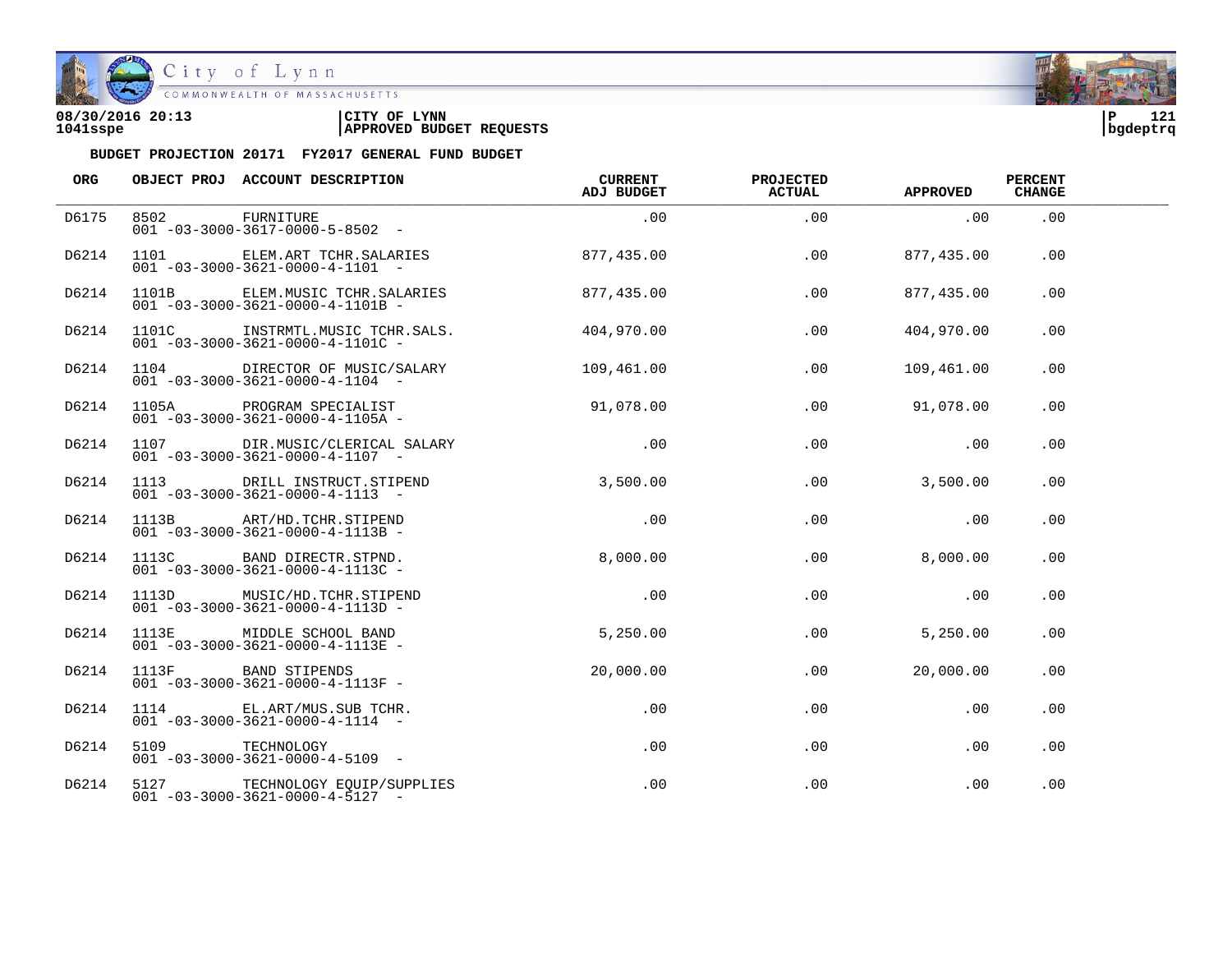

| 08/30/2016 20:13 | LYNN                            | ם ו      | າ ຕຸດ |
|------------------|---------------------------------|----------|-------|
|                  | CITY OF                         |          | -47   |
| 1041sspe         | <b>APPROVED BUDGET REQUESTS</b> | bqdeptrq |       |

| ORG   |                | OBJECT PROJ ACCOUNT DESCRIPTION                                                                | <b>CURRENT</b><br>ADJ BUDGET | <b>PROJECTED</b><br><b>ACTUAL</b> | <b>APPROVED</b> | <b>PERCENT</b><br><b>CHANGE</b> |  |
|-------|----------------|------------------------------------------------------------------------------------------------|------------------------------|-----------------------------------|-----------------|---------------------------------|--|
| D6215 |                | 3000 FINE ARTS CONTRACT SVS/RAW ART 117,500.00<br>$001 - 03 - 3000 - 3621 - 0000 - 5 - 3000 -$ |                              | .00                               | 117,500.00      | .00                             |  |
| D6215 |                | 3301 MBTA TRANSPORTATION<br>$001 - 03 - 3000 - 3621 - 0000 - 5 - 3301$ -                       | .00                          | .00                               | .00             | .00                             |  |
| D6215 |                | 3302 FINE ARTS/BAND TRANSPORT.<br>$001 - 03 - 3000 - 3621 - 0000 - 5 - 3302 -$                 | $\overline{00}$              | .00                               | .00             | .00                             |  |
| D6215 |                | 4102 MUSIC OFFICE SUPPLIES<br>$001 - 03 - 3000 - 3621 - 0000 - 5 - 4102 -$                     | 3,000.00                     | .00                               | 3,000.00        | .00                             |  |
| D6215 |                | 5101 MUSIC TEXTBOOKS<br>001 -03-3000-3621-0000-5-5101 -                                        | .00                          | .00                               | .00             | .00                             |  |
| D6215 |                | 5107 FINE ARTS/BAND UNIFORMS<br>$001 - 03 - 3000 - 3621 - 0000 - 5 - 5107$ -                   | 53,000.00                    | $.00 \,$                          | 53,000.00       | .00.                            |  |
| D6215 |                | 5108 MUSIC TEACHER SUPPLIES<br>$001 - 03 - 3000 - 3621 - 0000 - 5 - 5108$ -                    | 38,000.00                    | .00                               | 38,000.00       | .00                             |  |
| D6215 |                | 5109<br>001 -03-3000-3621-0000-5-5109 -                                                        | .00                          | .00                               | $\sim$ 00       | .00                             |  |
| D6215 |                | 5121 FINE ARTS/SUPPLIES<br>$001 - 03 - 3000 - 3621 - 0000 - 5 - 5121 -$                        | 60,000.00                    |                                   | $.00$ 60.000.00 | .00                             |  |
| D6215 |                | 5125 ARTS CAN TEACH PROGRAM<br>$001 - 03 - 3000 - 3621 - 0000 - 5 - 5125$ -                    | .00                          | $.00 \,$                          | $.00 \,$        | .00                             |  |
| D6305 |                | 5101 ELEM. MATERIALS/BRANCHES<br>$001 - 03 - 3000 - 3630 - 0000 - 5 - 5101 -$                  | $.00 \,$                     | .00                               | .00             | .00                             |  |
| D6305 |                | 5105 ELEM LIBRARY MATL'/MNPWR<br>$001 - 03 - 3000 - 3630 - 0000 - 5 - 5105$ -                  | .00                          | .00                               | .00             | .00                             |  |
| D6314 |                | 1101 ELEM. PHYS. ED. TCH. SALARIES<br>$001 - 03 - 3000 - 3631 - 0000 - 4 - 1101 -$             | $.00 \,$                     | .00                               | .00             | .00                             |  |
| D6314 |                | 1104 ELEM.SCI.PROG.SPECIALIST<br>$001 - 03 - 3000 - 3631 - 0000 - 4 - 1104 -$                  | .00                          | $.00 \,$                          | $.00 \,$        | .00                             |  |
| D6314 |                | 1113 ELEM.HD.TCHR.STPNDS.(18)<br>$001 - 03 - 3000 - 3631 - 0000 - 4 - 1113 -$                  | .00                          | .00                               | .00             | .00                             |  |
| D6314 | 1113B STIPENDS | $001 - 03 - 3000 - 3631 - 0000 - 4 - 1113B -$                                                  | $.00 \,$                     | .00                               | .00             | .00                             |  |

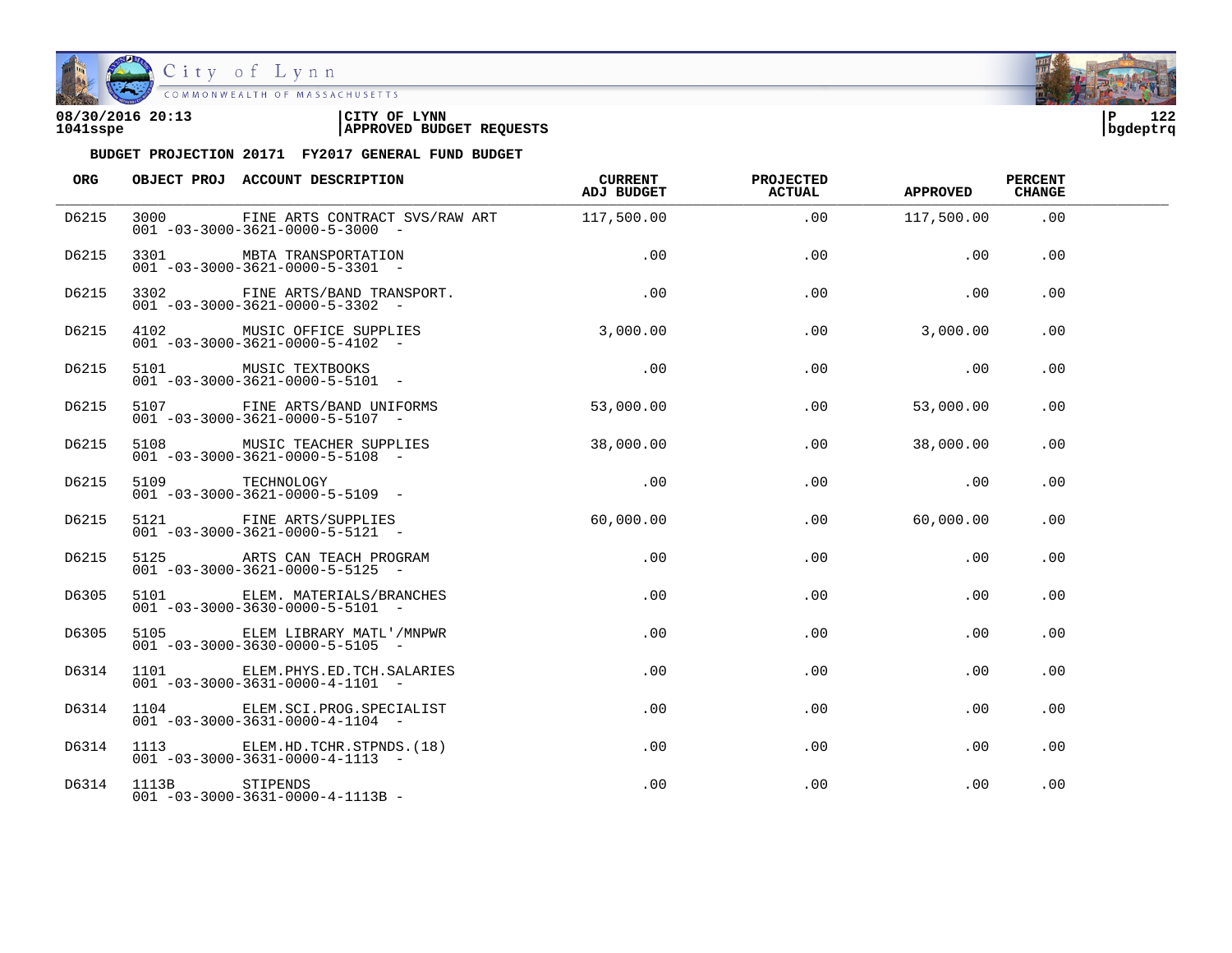

| 08/30/2016 20:13 | CITY OF<br><b>LYNN</b>          | l P      | 123 |
|------------------|---------------------------------|----------|-----|
| 1041sspe         | <b>APPROVED BUDGET REQUESTS</b> | bgdeptrq |     |

| ORG   |                 | OBJECT PROJ ACCOUNT DESCRIPTION                                                           | <b>CURRENT</b><br>ADJ BUDGET | <b>PROJECTED</b><br><b>ACTUAL</b> | <b>APPROVED</b>   | <b>PERCENT</b><br><b>CHANGE</b> |  |
|-------|-----------------|-------------------------------------------------------------------------------------------|------------------------------|-----------------------------------|-------------------|---------------------------------|--|
| D6314 |                 | 1113C HD ELEM PE TCH/STIPEND<br>001 -03-3000-3631-0000-4-1113C -                          | .00                          | .00                               | .00               | .00                             |  |
| D6314 |                 | 1114 ELEM. PHYS. ED. SUBSTITUTES<br>$001 - 03 - 3000 - 3631 - 0000 - 4 - 1114 -$          | .00                          | .00                               | .00               | .00                             |  |
| D6314 | 5109 TECHNOLOGY | $001 - 03 - 3000 - 3631 - 0000 - 4 - 5109$ -                                              | .00                          | .00                               | .00               | .00                             |  |
| D6314 |                 | 5127 TECHNOLOGY EQUIP/SUPPLIES<br>$001 - 03 - 3000 - 3631 - 0000 - 4 - 5127$ -            | .00                          | .00                               | .00               | .00                             |  |
| D6354 |                 | 1113 AFT.SCH.LD.TCH/STIPENDS<br>$001 - 03 - 3000 - 3635 - 0000 - 4 - 1113 - -$            | $.00\,$                      | .00                               | $.00 \,$          | .00                             |  |
| D6354 |                 | 1113B BREAKFAST PROG/STIPENDS<br>$001 - 03 - 3000 - 3635 - 0000 - 4 - 1113B -$            | $.00 \,$                     | .00                               | .00               | .00                             |  |
| D6355 |                 | 5102 AFT.SCHL.PROG./SUPPLIES<br>$001 - 03 - 3000 - 3635 - 0000 - 5 - 5102 -$              | .00                          | .00                               | .00               | .00                             |  |
| D6395 |                 | 5122 SHS GUID. DEPT. / SUPPLIES<br>$001 - 03 - 3000 - 3639 - 0000 - 5 - 5122 -$           | $.00\,$                      | .00                               | .00               | .00                             |  |
| D6395 |                 | 5123 JHS GUID. DEPT. / SUPPLIES<br>$001 - 03 - 3000 - 3639 - 0000 - 5 - 5123 -$           | .00                          | .00                               | .00               | .00                             |  |
| D6404 |                 | 1100 CURRIC.DEV./SALARIES<br>$001 - 03 - 3000 - 3640 - 0000 - 4 - 1100 -$                 | .00                          | .00                               | .00               | .00                             |  |
| D6404 |                 | 1100B STAFF DEVELOPMENT/SALARIE<br>$001 - 03 - 3000 - 3640 - 0000 - 4 - 1100B -$          | .00                          | .00                               | .00               | .00.                            |  |
| D6404 |                 | 1101 ITINERANT TEACHERS SALARIES<br>$001 - 03 - 3000 - 3640 - 0000 - 4 - 1101 -$          | 337,475.00                   | .00                               | 337,475.00        | .00.                            |  |
| D6404 |                 | 1101G TUTORIAL TEACHER SALARIES<br>$001 - 03 - 3000 - 3640 - 0000 - 4 - 1101G -$          | .00                          | .00                               | .00               | .00.                            |  |
| D6404 |                 | 1104 CURRIC.DEV./EXEC.DIR.SAL. 990,319.00<br>$001 - 03 - 3000 - 3640 - 0000 - 4 - 1104 -$ |                              |                                   | .00<br>990,319.00 | .00.                            |  |
| D6404 |                 | 1105A PROGRAM SPECIALIST<br>$001 - 03 - 3000 - 3640 - 0000 - 4 - 1105A -$                 | 84,881.00                    |                                   | .00 84,881.00     | .00                             |  |
| D6404 |                 | 1107 CURRIC.DEV./CLERICAL SAL.<br>$001 - 03 - 3000 - 3640 - 0000 - 4 - 1107$ -            | 113,090.00                   |                                   | .00 113,090.00    | .00                             |  |

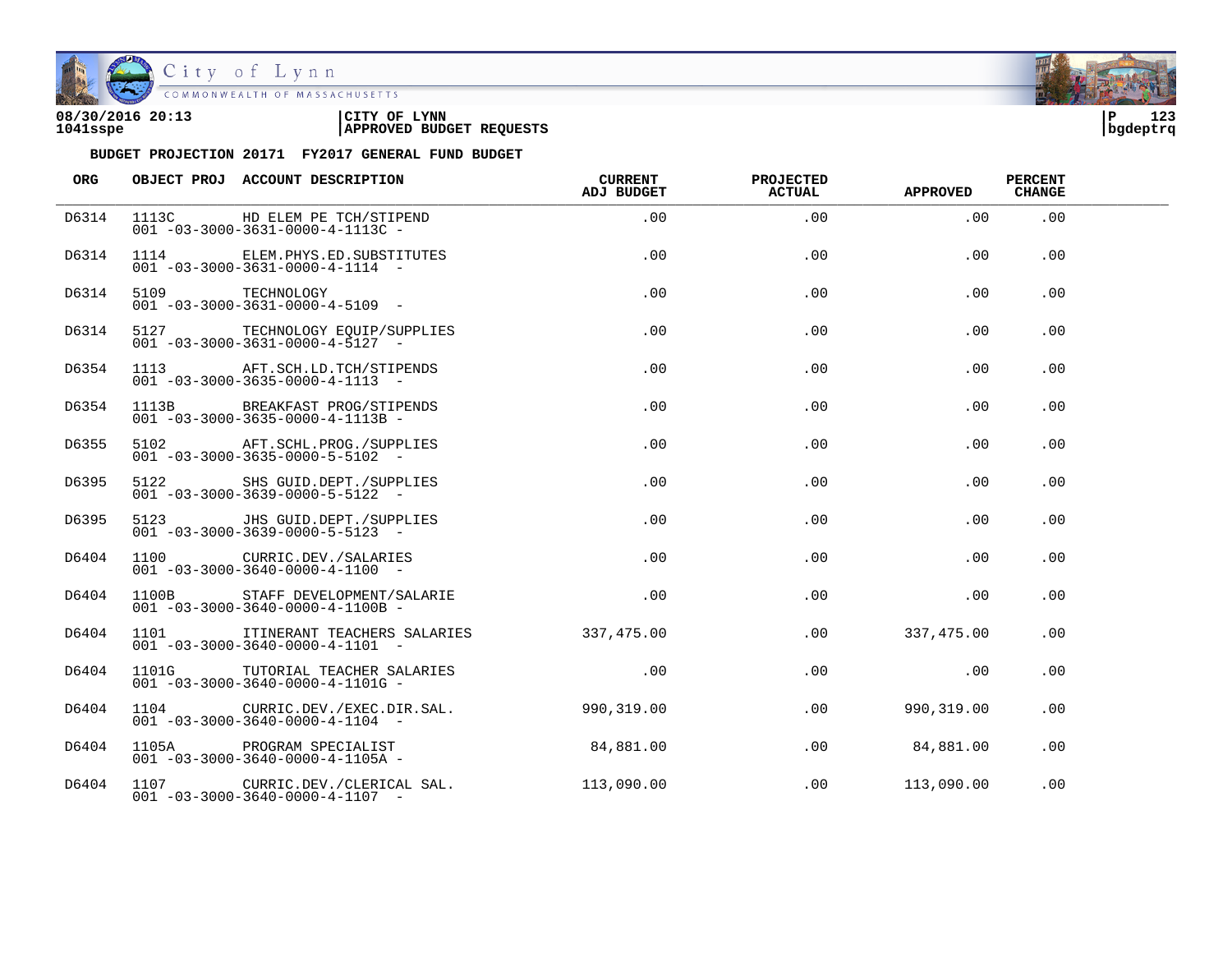

| 08/30/2016 20:13 | CITY OF<br><b>LYNN</b>          | l P      | 124 |
|------------------|---------------------------------|----------|-----|
| 1041sspe         | <b>APPROVED BUDGET REQUESTS</b> | bgdeptrq |     |

| ORG   | OBJECT PROJ ACCOUNT DESCRIPTION                                                                                                                                      | <b>CURRENT</b><br>ADJ BUDGET | <b>PROJECTED</b><br><b>ACTUAL</b> | <b>APPROVED</b> | <b>PERCENT</b><br><b>CHANGE</b> |  |
|-------|----------------------------------------------------------------------------------------------------------------------------------------------------------------------|------------------------------|-----------------------------------|-----------------|---------------------------------|--|
| D6404 | 1113 STAFF DEVELOPMENT STIPENDS 488,626.00<br>$001 - 03 - 3000 - 3640 - 0000 - 4 - 1113 -$                                                                           |                              | .00                               | 488,626.00      | .00                             |  |
| D6404 | 1113BS BULLYING STIPENDS<br>001 -03-3000-3640-0000-4-1113BS-<br>1113BS BULLYING STIPENDS                                                                             | .00                          | .00                               | .00             | .00                             |  |
| D6404 | 1113CL CLUSTER LEADER STIPENDS<br>$001 - 03 - 3000 - 3640 - 0000 - 4 - 1113CL -$                                                                                     | .00                          | .00                               | .00             | .00                             |  |
| D6404 | 1113CP COMMON PLANNING STIPENDS<br>$001 - 03 - 3000 - 3640 - 0000 - 4 - 1113CP$                                                                                      | $.00 \,$                     | .00                               | .00             | .00                             |  |
| D6404 | 1113H ELEM.STEM.AFTER SCL PROG STIP<br>$001 - 03 - 3000 - 3640 - 0000 - 4 - 1113H -$                                                                                 | $.00 \,$                     | .00                               | .00             | $.00 \,$                        |  |
| D6404 | 1113KA KNOW ATOM STIPENDS<br>$001 - 03 - 3000 - 3640 - 0000 - 4 - 1113KA$                                                                                            | .00                          | $.00 \,$                          | $.00 \,$        | .00                             |  |
| D6404 | 1113LT LEAD TEACHER STIPENDS<br>$001 - 03 - 3000 - 3640 - 0000 - 4 - 1113$ LT-                                                                                       | .00                          | .00                               | .00             | .00                             |  |
| D6404 | 1113SC SAFETY CARE RESTRAIN TRAIN STI<br>$001 - 03 - 3000 - 3640 - 0000 - 4 - 11135C -$                                                                              | $.00 \,$                     | .00                               | .00             | .00                             |  |
| D6404 | 1114 SUBSTITUTES<br>$001 - 03 - 3000 - 3640 - 0000 - 4 - 1114 - -$                                                                                                   | $.00 \,$                     | .00                               | .00             | .00                             |  |
| D6404 | 1114CO MSCOLLECTION ELA MS SUBS                                                                                                                                      | .00                          | .00                               | .00             | .00                             |  |
| D6404 | $\begin{array}{cccc}\n & -2 & 0 & 0 & 0 & -4 & -1 & 1 & 4 & 0 \\ \hline\n11141R & 1READ SUBSTITUTES & 001 & -03 & -3000 & -3640 & -0000 & -4 & -11141R\n\end{array}$ | $.00 \,$                     | .00                               | .00             | .00                             |  |
| D6404 | 1114M MENTORING SUBSTITUTES<br>$001 - 03 - 3000 - 3640 - 0000 - 4 - 1114M -$                                                                                         | .00                          | .00                               | .00             | .00                             |  |
| D6404 | 1140 INSERVICE DAYS<br>$001 - 03 - 3000 - 3640 - 0000 - 4 - 1140 -$                                                                                                  | 326,682.00                   | .00                               | 326,682.00      | .00                             |  |
| D6405 | 3000 MIDDLE SCHOOL-ENDICOTT PROG<br>$001 - 03 - 3000 - 3640 - 0000 - 5 - 3000 -$                                                                                     | 115,000.00                   | .00                               | 115,000.00      | .00                             |  |
| D6405 | 3000DP DROP OUT PREVENTION<br>$001 - 03 - 3000 - 3640 - 0000 - 5 - 3000$ DP-                                                                                         | 40,000.00                    | .00                               | 40,000.00       | .00                             |  |
| D6405 | 3004 ED. SERV. PROF/TECH<br>$001 - 03 - 3000 - 3640 - 0000 - 5 - 3004$ -                                                                                             | 15,500.00                    | .00                               | 15,500.00       | .00                             |  |

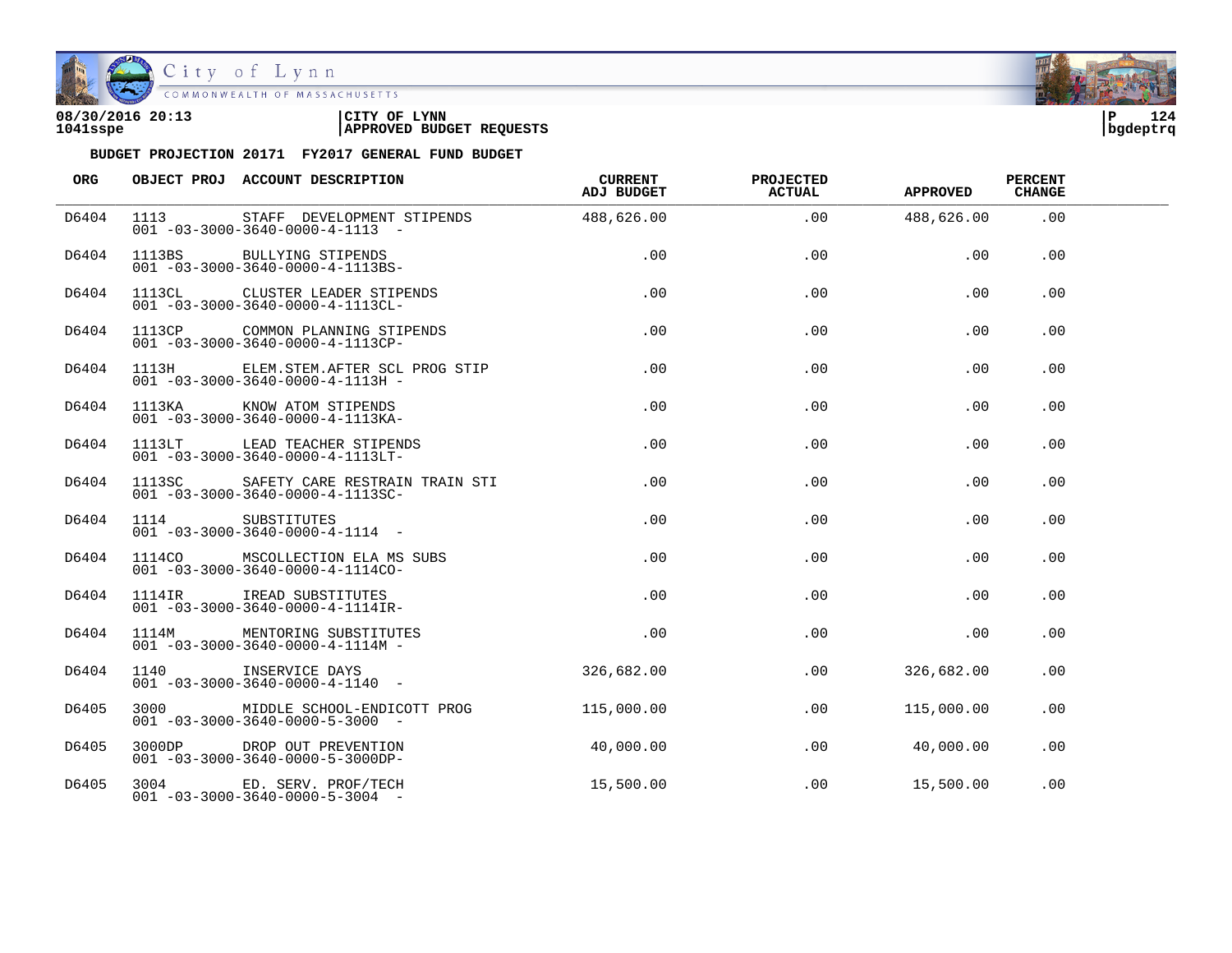

| 08/30/2016 20:13 | CITY OF<br><b>LYNN</b>          | l P      | 125 |
|------------------|---------------------------------|----------|-----|
| 1041sspe         | <b>APPROVED BUDGET REQUESTS</b> | bgdeptrq |     |

| ORG   |      | OBJECT PROJ ACCOUNT DESCRIPTION                                                                          | <b>CURRENT</b><br>ADJ BUDGET | <b>PROJECTED</b><br><b>ACTUAL</b> | <b>APPROVED</b> | <b>PERCENT</b><br><b>CHANGE</b> |  |
|-------|------|----------------------------------------------------------------------------------------------------------|------------------------------|-----------------------------------|-----------------|---------------------------------|--|
| D6405 | 3404 | CURRIC.DEV./TELEPHONE<br>$001 - 03 - 3000 - 3640 - 0000 - 5 - 3404 -$                                    | .00                          | .00                               | .00             | .00                             |  |
| D6405 |      | 4201 CURRIC.DEV./SUPPLIES<br>$001 - 03 - 3000 - 3640 - 0000 - 5 - 4201$ -                                | 8,000.00                     | .00                               | 8,000.00        | .00                             |  |
| D6405 |      | 5100 CURRIC.DEV./NON-SALARY<br>$001 - 03 - 3000 - 3640 - 0000 - 5 - 5100 -$                              | .00                          | .00                               | .00             | .00                             |  |
| D6405 |      | 5101 EDUCATIONAL-BOOKS<br>$001 - 03 - 3000 - 3640 - 0000 - 5 - 5101 -$                                   | 736,110.00                   | .00                               | 736,110.00      | .00                             |  |
| D6405 |      | 5101B STANDARDS BASED<br>001 -03-3000-3640-0000-5-5101P<br>$001 - 03 - 3000 - 3640 - 0000 - 5 - 5101B -$ | 528,436.75                   | .00                               | 532,488.00      | . 77                            |  |
| D6405 |      | 5101E ELEMENTARY SCIENCE<br>$001 - 03 - 3000 - 3640 - 0000 - 5 - 5101E$ -                                | 282,000.00                   | .00                               | 282,000.00      | .00.                            |  |
| D6405 |      | 5109 TECHNOLOGY<br>$001 - 03 - 3000 - 3640 - 0000 - 5 - 5109$ -                                          | 16,800.00                    | .00                               | 16,800.00       | .00                             |  |
| D6405 |      | 5204 CURRIC.DEV./CAT TEST PROG<br>$001 - 03 - 3000 - 3640 - 0000 - 5 - 5204 -$                           | .00                          | .00                               | .00             | .00                             |  |
| D6434 |      | 1100 SEC.ED./TCHR.SALARIES<br>$001 - 03 - 3000 - 3643 - 0000 - 4 - 1100 -$                               | .00                          | .00                               | .00             | .00                             |  |
| D6434 | 1104 | SEC.ED./EXEC.DIRECT.SALAR<br>$001 - 03 - 3000 - 3643 - 0000 - 4 - 1104 -$                                | .00                          | .00                               | .00             | .00                             |  |
| D6434 |      | 1107 SEC.ED./CLERICAL SALARIES<br>$001 - 03 - 3000 - 3643 - 0000 - 4 - 1107 -$                           | $.00 \,$                     | .00                               | .00             | .00                             |  |
| D6434 |      | 1113 SEC.ED./POZZI/STIPEND<br>$001 - 03 - 3000 - 3643 - 0000 - 4 - 1113 -$                               | .00                          | .00                               | .00             | .00                             |  |
| D6434 |      | 1114 SEC.ED./WRITING PROGRAMS<br>$001 - 03 - 3000 - 3643 - 0000 - 4 - 1114 -$                            | $.00 \,$                     | .00                               | .00             | .00                             |  |
| D6435 | 3002 | SEC.ED./LEADERSHIP DEVEL.<br>$001 - 03 - 3000 - 3643 - 0000 - 5 - 3002$ -                                | .00                          | $.00 \,$                          | .00             | .00                             |  |
| D6435 |      | 3004 SEC.ED./VOC.SVCS./BAY ST.<br>$001 - 03 - 3000 - 3643 - 0000 - 5 - 3004 -$                           | $.00 \,$                     | .00                               | .00             | .00                             |  |
| D6435 |      | 3005 SEC.ED./NORTHEAST.PROGR.<br>$001 - 03 - 3000 - 3643 - 0000 - 5 - 3005$ -                            | $.00 \,$                     | .00                               | .00             | .00                             |  |

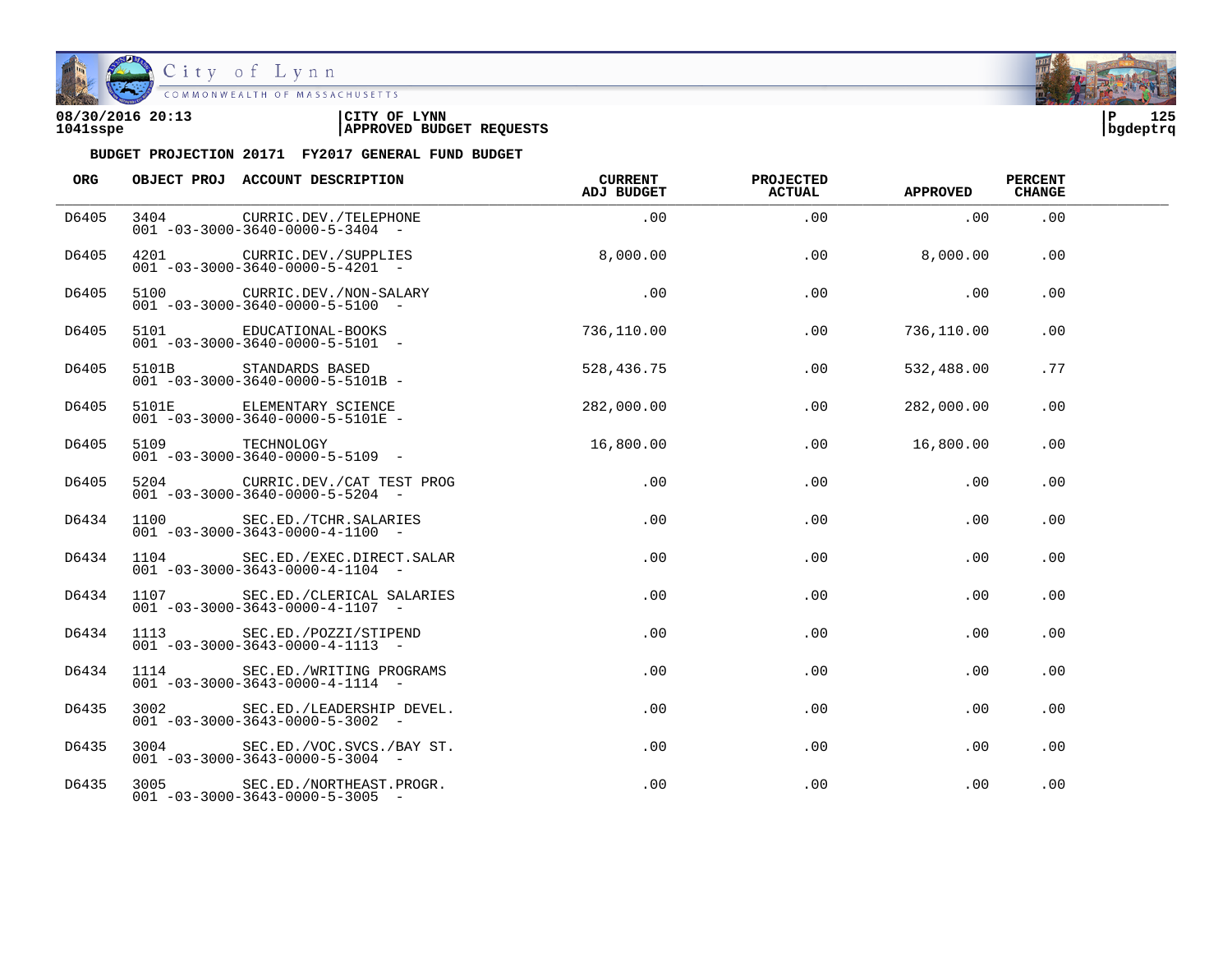

| 08/30/2016 20:13 | CITY OF<br><b>LYNN</b>          | l P      | 126 |
|------------------|---------------------------------|----------|-----|
| 1041sspe         | <b>APPROVED BUDGET REQUESTS</b> | bgdeptrq |     |

| <b>ORG</b> |      | OBJECT PROJ ACCOUNT DESCRIPTION                                                | <b>CURRENT</b><br>ADJ BUDGET | PROJECTED<br><b>ACTUAL</b> | APPROVED  | <b>PERCENT</b><br><b>CHANGE</b> |  |
|------------|------|--------------------------------------------------------------------------------|------------------------------|----------------------------|-----------|---------------------------------|--|
| D6435      |      | 3006 SEC.ED./WRI./LIB.PROGRAM<br>$001 - 03 - 3000 - 3643 - 0000 - 5 - 3006$ -  | $.00 \,$                     | .00                        | .00       | $.00 \,$                        |  |
| D6435      |      | 3007 SEC.ED./MENTOR TRAINING<br>$001 - 03 - 3000 - 3643 - 0000 - 5 - 3007$ -   | .00                          | .00                        | .00       | .00.                            |  |
| D6435      |      | 3404 SEC.ED./TELEPHONE<br>$001 - 03 - 3000 - 3643 - 0000 - 5 - 3404 -$         | .00                          | .00                        | .00       | .00                             |  |
| D6435      |      | 4201 SEC.ED./SUPPLIES<br>$001 - 03 - 3000 - 3643 - 0000 - 5 - 4201 -$          | 6,000.00                     | $.00 \,$                   | 6,000.00  | .00                             |  |
| D6435      |      | 4204 SEC.ED./PRINTING HANDBKS.<br>$001 - 03 - 3000 - 3643 - 0000 - 5 - 4204 -$ | .00                          | .00                        | .00       | .00                             |  |
| D6435      |      | 5108 SEC.ED./NON-SALARY<br>$001 - 03 - 3000 - 3643 - 0000 - 5 - 5108$ -        | .00                          | .00                        | .00       | .00                             |  |
| D6435      |      | 5119 SEC.ED./ACCREDITATION<br>$001 - 03 - 3000 - 3643 - 0000 - 5 - 5119$ -     | 15,027.00                    | .00                        | 15,027.00 | .00                             |  |
| D6435      |      | 5204 SEC.ED./TESTING SUPPLIES<br>$001 - 03 - 3000 - 3643 - 0000 - 5 - 5204 -$  | .00                          | .00                        | .00       | .00                             |  |
| D6435      |      | 5205 SEC.ED./CAT SUPLS./EQUIP.<br>$001 - 03 - 3000 - 3643 - 0000 - 5 - 5205$ - | .00                          | .00                        | .00       | .00                             |  |
| D6435      | 7100 | SEC.ED./TRAVEL/CONFERENCE<br>$001 - 03 - 3000 - 3643 - 0000 - 5 - 7100 -$      | 3,600.00                     | $.00 \,$                   | 3,600.00  | .00.                            |  |
| D6435      |      | 7800 OTHERWISE UNCLASSIFIED<br>$001 - 03 - 3000 - 3643 - 0000 - 5 - 7800$ -    | 10,000.00                    | .00                        | 10,000.00 | .00.                            |  |
| D6474      |      | 1100 SUM.SCHL.TCHRS.&AIDES TCH<br>$001 - 03 - 3000 - 3647 - 0000 - 4 - 1100 -$ | .00                          | $.00 \,$                   | .00       | $.00 \,$                        |  |
| D6474      | 1105 | SUM.SCHL.PRINCIPAL SALARY<br>$001 - 03 - 3000 - 3647 - 0000 - 4 - 1105$ -      | .00                          | $.00 \,$                   | .00       | $.00 \,$                        |  |
| D6474      | 1107 | SUM. SCHL. CLKS. / CUSTODIANS<br>$001 - 03 - 3000 - 3647 - 0000 - 4 - 1107 -$  | .00                          | $.00 \,$                   | .00       | $.00 \,$                        |  |
| D6475      |      | 4201 SUMMR.SCH./OFF.SUPPLIES<br>$001 - 03 - 3000 - 3647 - 0000 - 5 - 4201$ -   | $.00 \,$                     | .00                        | .00       | .00                             |  |
| D6475      |      | 5102 SUMMR.SCH./STU.SUPPLIES<br>$001 - 03 - 3000 - 3647 - 0000 - 5 - 5102 -$   | $.00 \,$                     | $.00 \,$                   | .00       | .00                             |  |

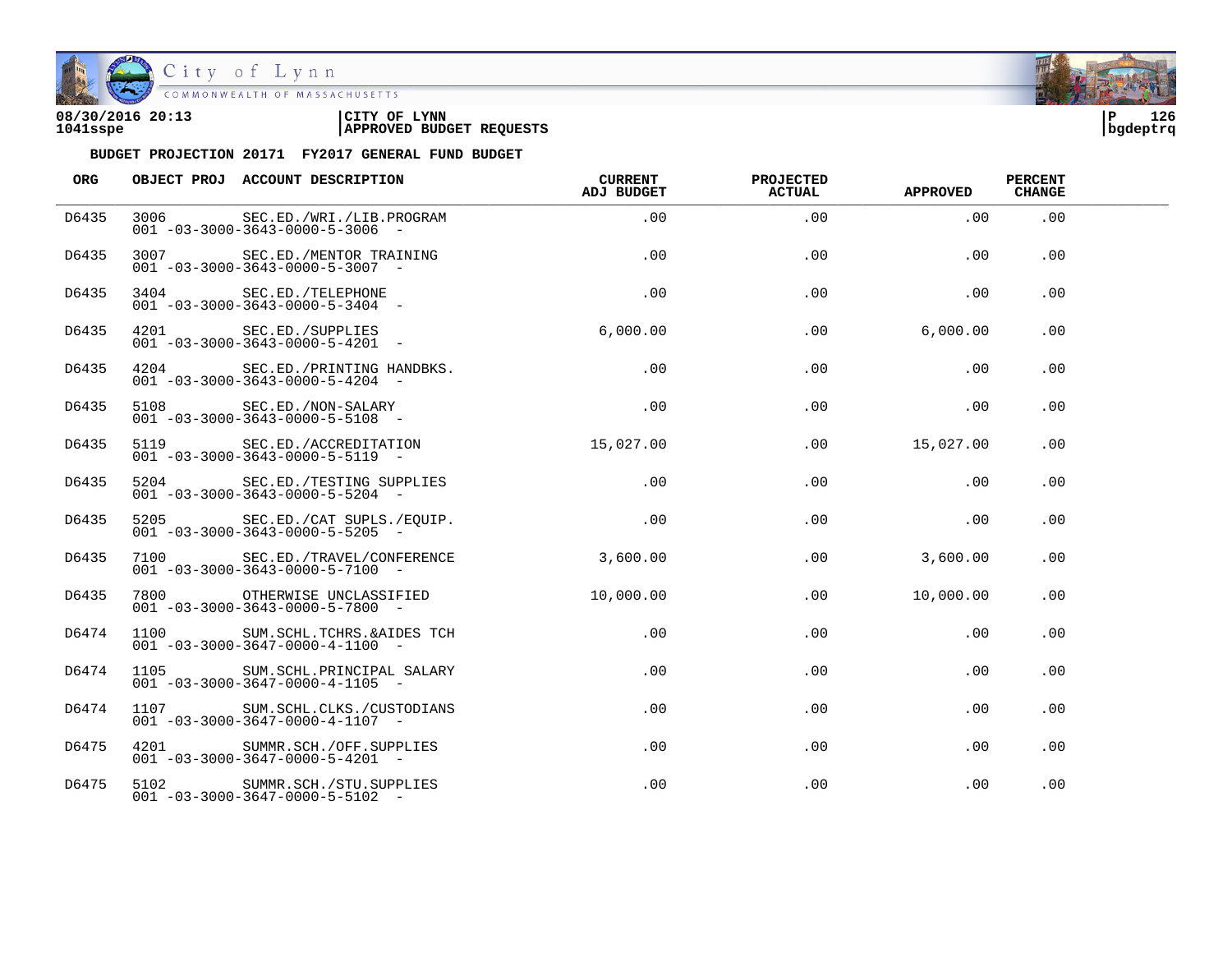

| 08/30/2016 20:13 | CITY OF<br><b>LYNN</b>          | l P      | 127 |
|------------------|---------------------------------|----------|-----|
| 1041sspe         | <b>APPROVED BUDGET REQUESTS</b> | bgdeptrq |     |

| <b>ORG</b> | OBJECT PROJ ACCOUNT DESCRIPTION                                                  | <b>CURRENT</b><br>ADJ BUDGET | <b>PROJECTED</b><br><b>ACTUAL</b> | <b>APPROVED</b> | <b>PERCENT</b><br><b>CHANGE</b> |  |
|------------|----------------------------------------------------------------------------------|------------------------------|-----------------------------------|-----------------|---------------------------------|--|
| D6494      | 1100 STAFF DEV./FACILITATORS<br>$001 - 03 - 3000 - 3649 - 0000 - 4 - 1100 -$     | .00                          | .00                               | .00             | .00                             |  |
| D6494      | 1100C STAFF DEV./SCH.ALLOCATION<br>$001 - 03 - 3000 - 3649 - 0000 - 4 - 1100C -$ | $.00 \,$                     | $.00 \,$                          | $.00 \,$        | $.00 \,$                        |  |
| D6494      | 1104 STAFF DEV./SUPERVISOR SAL<br>$001 - 03 - 3000 - 3649 - 0000 - 4 - 1104 -$   | .00                          | .00.                              | .00             | .00.                            |  |
| D6494      | 1105 PRINCIPAL SALARIES<br>$001 - 03 - 3000 - 3649 - 0000 - 4 - 1105$ -          | $.00 \,$                     | .00                               | $.00 \,$        | .00                             |  |
| D6494      | 1107 STAFF DEV./CLERICAL SALS.<br>$001 - 03 - 3000 - 3649 - 0000 - 4 - 1107$ -   | .00                          | .00                               | $.00 \,$        | .00                             |  |
| D6494      | 1110 REGULAR PARA SALARIES<br>$001 - 03 - 3000 - 3649 - 0000 - 4 - 1110 -$       | .00                          | .00                               | $.00 \,$        | .00                             |  |
| D6494      | 1113 STAFF DEV./STIPENDS<br>$001 - 03 - 3000 - 3649 - 0000 - 4 - 1113 -$         | .00                          | .00                               | .00             | .00                             |  |
| D6494      | 1114 STAFF DEV./SUBSTITUTES<br>$001 - 03 - 3000 - 3649 - 0000 - 4 - 1114 -$      | .00                          | .00                               | .00             | .00                             |  |
| D6494      | 1140 EXTRA HOURS<br>$001 - 03 - 3000 - 3649 - 0000 - 4 - 1140 -$                 | $.00 \,$                     | .00                               | $.00 \,$        | $.00 \,$                        |  |
| D6495      | 3000 OUTSDE PROF/TECH-GENERAL<br>$001 - 03 - 3000 - 3649 - 0000 - 5 - 3000 -$    | $.00 \,$                     | .00                               | $.00 \,$        | .00                             |  |
| D6495      | 3002 STAFF DEV./CONSULTANTS<br>$001 - 03 - 3000 - 3649 - 0000 - 5 - 3002$ -      | .00                          | .00                               | .00             | .00                             |  |
| D6495      | 3004 ED. SERV. PROF/TECH<br>$001 - 03 - 3000 - 3649 - 0000 - 5 - 3004 -$         | .00                          | .00                               | $.00 \,$        | .00                             |  |
| D6495      | 3004A TECH CURRIC REVISION<br>$001 - 03 - 3000 - 3649 - 0000 - 5 - 3004A -$      | .00                          | .00                               | $.00 \,$        | .00                             |  |
| D6495      | 3004B INSTRUCTOR, 504/CHAIR TR<br>$001 - 03 - 3000 - 3649 - 0000 - 5 - 3004B -$  | .00                          | .00                               | .00             | .00                             |  |
| D6495      | 3004C ASSESSMENT TECH SUPPORT<br>$001 - 03 - 3000 - 3649 - 0000 - 5 - 3004C -$   | $.00 \,$                     | .00                               | $.00 \,$        | .00                             |  |
| D6495      | 3004D ASSSESSMENT TECH SUPPORT<br>$001 - 03 - 3000 - 3649 - 0000 - 5 - 3004D -$  | .00                          | .00                               | .00             | .00                             |  |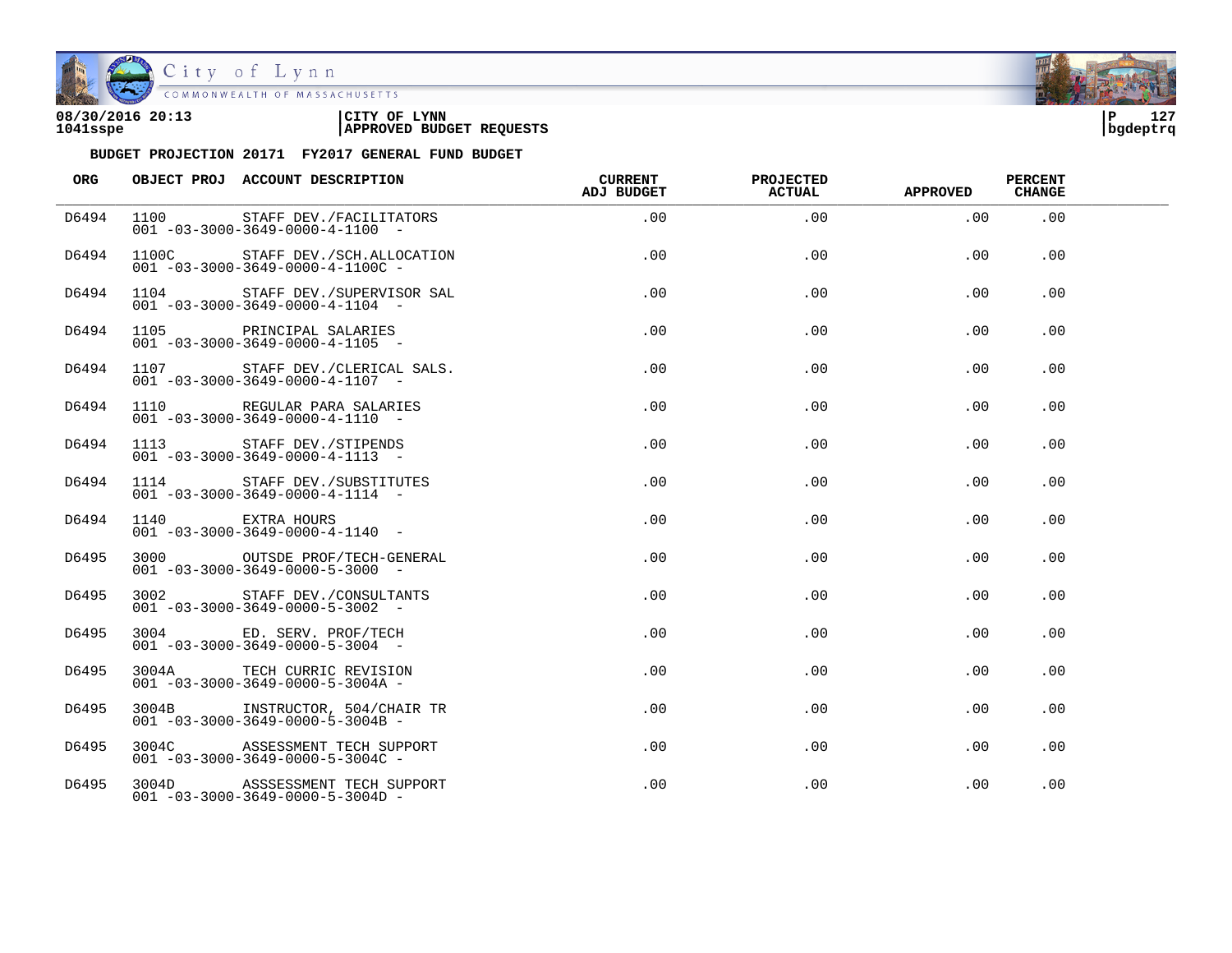

| 08/30/2016 20:13 | CITY OF<br><b>LYNN</b>          | l P      | 128 |
|------------------|---------------------------------|----------|-----|
| 1041sspe         | <b>APPROVED BUDGET REQUESTS</b> | bgdeptrq |     |

| ORG   |                  | OBJECT PROJ ACCOUNT DESCRIPTION                                                | <b>CURRENT</b><br><b>ADJ BUDGET</b> | <b>PROJECTED</b><br>ACTUAL | <b>APPROVED</b> | <b>PERCENT</b><br><b>CHANGE</b> |  |
|-------|------------------|--------------------------------------------------------------------------------|-------------------------------------|----------------------------|-----------------|---------------------------------|--|
| D6495 | 4201             | PAPER FOR NEW REPORT<br>$001 - 03 - 3000 - 3649 - 0000 - 5 - 4201 -$           | .00                                 | .00                        | .00             | .00                             |  |
| D6495 |                  | 4204 STAFF DEV./PRINTING<br>$001 - 03 - 3000 - 3649 - 0000 - 5 - 4204 -$       | .00                                 | .00                        | .00             | .00                             |  |
| D6495 |                  | 4204A NEW CUMULATIVE CARDS<br>$001 - 03 - 3000 - 3649 - 0000 - 5 - 4204A -$    | .00                                 | .00                        | .00             | .00                             |  |
| D6495 |                  | 5101 EDUCATIONAL-BOOKS<br>$001 - 03 - 3000 - 3649 - 0000 - 5 - 5101 -$         | .00                                 | .00                        | .00             | .00                             |  |
| D6495 |                  | 5101A MATHEMATICS TEXT UPDATE<br>$001 - 03 - 3000 - 3649 - 0000 - 5 - 5101A -$ | .00                                 | .00                        | .00             | .00                             |  |
| D6495 | 5101B            | STANDARDS BASED<br>$001 - 03 - 3000 - 3649 - 0000 - 5 - 5101B -$               | .00                                 | .00                        | .00             | .00.                            |  |
| D6495 |                  | 5101C MATH BOOKS 1+2<br>$001 - 03 - 3000 - 3649 - 0000 - 5 - 5101C -$          | .00                                 | .00                        | .00             | .00                             |  |
| D6495 |                  | 5101D FOREIGN LANGUAGE TEXTS<br>$001 - 03 - 3000 - 3649 - 0000 - 5 - 5101D -$  | .00                                 | .00                        | .00             | .00                             |  |
| D6495 | 5101E            | ELEMENTARY SCIENCE<br>$001 - 03 - 3000 - 3649 - 0000 - 5 - 5101E -$            | .00                                 | .00                        | .00             | .00                             |  |
| D6495 | 5101F CBL PROBES | $001 - 03 - 3000 - 3649 - 0000 - 5 - 5101F -$                                  | $.00 \,$                            | .00                        | .00             | .00                             |  |
| D6495 |                  | $001 - 03 - 3000 - 3649 - 0000 - 5 - 5101G -$                                  | $.00 \,$                            | .00                        | .00             | .00                             |  |
| D6495 |                  | 5101H ADD'L MTLS INGALLS<br>$001 - 03 - 3000 - 3649 - 0000 - 5 - 5101H -$      | $.00 \,$                            | .00                        | .00             | .00                             |  |
| D6495 |                  | 5101I SCIENCE SUPP/BKS HS'S<br>$001 - 03 - 3000 - 3649 - 0000 - 5 - 5101I -$   | $.00 \,$                            | .00                        | .00             | .00                             |  |
| D6495 |                  | 5101J LEHS LIBRARY MTLS<br>$001 - 03 - 3000 - 3649 - 0000 - 5 - 5101J -$       | $.00 \,$                            | .00                        | .00             | .00                             |  |
| D6495 |                  | 5101K GR 6 SOCIAL STUDIES BKS<br>$001 - 03 - 3000 - 3649 - 0000 - 5 - 5101K -$ | $.00 \,$                            | .00                        | .00             | .00                             |  |
| D6495 |                  | 5101L GOV'T BKS, EHS, LCHS<br>$001 - 03 - 3000 - 3649 - 0000 - 5 - 5101L -$    | $.00 \,$                            | .00                        | .00             | .00                             |  |

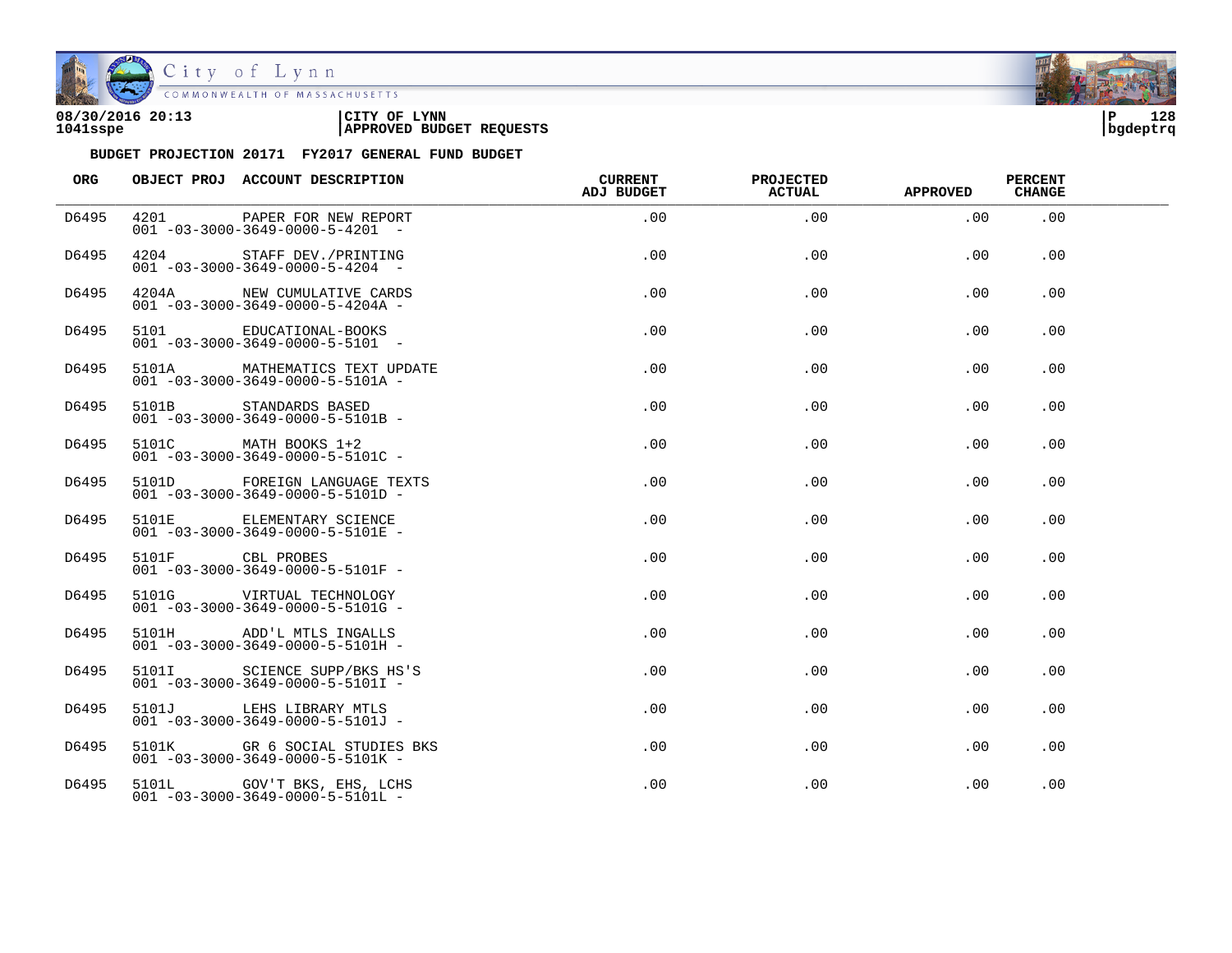

| 08/30/2016 20:13 | CITY OF<br><b>LYNN</b>          | ∣P       | 129 |
|------------------|---------------------------------|----------|-----|
| 1041sspe         | <b>APPROVED BUDGET REQUESTS</b> | bgdeptrq |     |

| ORG   |                 | OBJECT PROJ ACCOUNT DESCRIPTION                                                   | <b>CURRENT</b><br>ADJ BUDGET | <b>PROJECTED</b><br><b>ACTUAL</b> | <b>APPROVED</b> | <b>PERCENT</b><br><b>CHANGE</b> |  |
|-------|-----------------|-----------------------------------------------------------------------------------|------------------------------|-----------------------------------|-----------------|---------------------------------|--|
| D6495 |                 | 5101M STUDENT SETS, LANGUAGE<br>$001 - 03 - 3000 - 3649 - 0000 - 5 - 5101M -$     | .00                          | .00                               | .00             | .00                             |  |
| D6495 | 5108            | STAFF DEV./SUPPLIES<br>$001 - 03 - 3000 - 3649 - 0000 - 5 - 5108$ -               | .00                          | .00                               | .00             | .00                             |  |
| D6495 | 5109 TECHNOLOGY | $001 - 03 - 3000 - 3649 - 0000 - 5 - 5109$ -                                      | .00                          | .00                               | .00             | .00                             |  |
| D6495 |                 | 5109A ELEMENTARY SCHOOL<br>$001 - 03 - 3000 - 3649 - 0000 - 5 - 5109A -$          | .00                          | .00                               | .00             | .00                             |  |
| D6495 |                 | 5109B COMPUTERS SPED<br>$001 - 03 - 3000 - 3649 - 0000 - 5 - 5109B -$             | .00                          | .00                               | .00             | .00                             |  |
| D6495 | 7100            | STAFF DEV./TRAV./CONFER.<br>$001 - 03 - 3000 - 3649 - 0000 - 5 - 7100 -$          | .00                          | .00                               | .00             | .00                             |  |
| D6495 |                 | 7102A NCTM MATH CONF, 6 STAFF<br>$001 - 03 - 3000 - 3649 - 0000 - 5 - 7102A -$    | .00                          | .00                               | .00             | .00                             |  |
| D6495 |                 | 7102B NSTC SCIENCE CONF, 6 STAFF<br>$001 - 03 - 3000 - 3649 - 0000 - 5 - 7102B$ - | .00                          | .00                               | .00             | .00                             |  |
| D6495 |                 | 7301 ORG CONFERENCE<br>$001 - 03 - 3000 - 3649 - 0000 - 5 - 7301 -$               | .00                          | .00                               | .00             | .00                             |  |
| D6654 | 1108            | DPW OT MANNING FIELD<br>$001 - 03 - 3000 - 3665 - 0000 - 4 - 1108 -$              | 20,000.00                    | $.00 \,$                          | 20,000.00       | .00                             |  |
| D6654 | 1113 STIPENDS   | $001 - 03 - 3000 - 3665 - 0000 - 4 - 1113 -$                                      | 472,317.00                   | .00                               | 472,317.00      | .00                             |  |
| D6654 |                 | 1134 ATHLETICS SALARIES<br>$001 - 03 - 3000 - 3665 - 0000 - 4 - 1134 -$           | 579,964.00                   | .00                               | 579,964.00      | .00                             |  |
| D6654 |                 | 1134B ATHL./OFFICLS./REFEREES<br>$001 - 03 - 3000 - 3665 - 0000 - 4 - 1134B -$    | 25,457.00                    | .00                               | 25,457.00       | .00                             |  |
| D6654 |                 | 1134C ATHLETICS/DIRECTORS<br>$001 - 03 - 3000 - 3665 - 0000 - 4 - 1134C -$        | .00                          | $.00 \,$                          | .00             | $.00 \,$                        |  |
| D6704 |                 | 1101B SPED TEACHER SALARIES<br>$001 - 03 - 3000 - 3670 - 0000 - 4 - 1101B -$      | $.00 \,$                     | .00                               | .00             | .00                             |  |
| D6704 |                 | 1104 SUPERVISORS SALARIES<br>$001 - 03 - 3000 - 3670 - 0000 - 4 - 1104 -$         | .00                          | .00                               | .00             | .00                             |  |

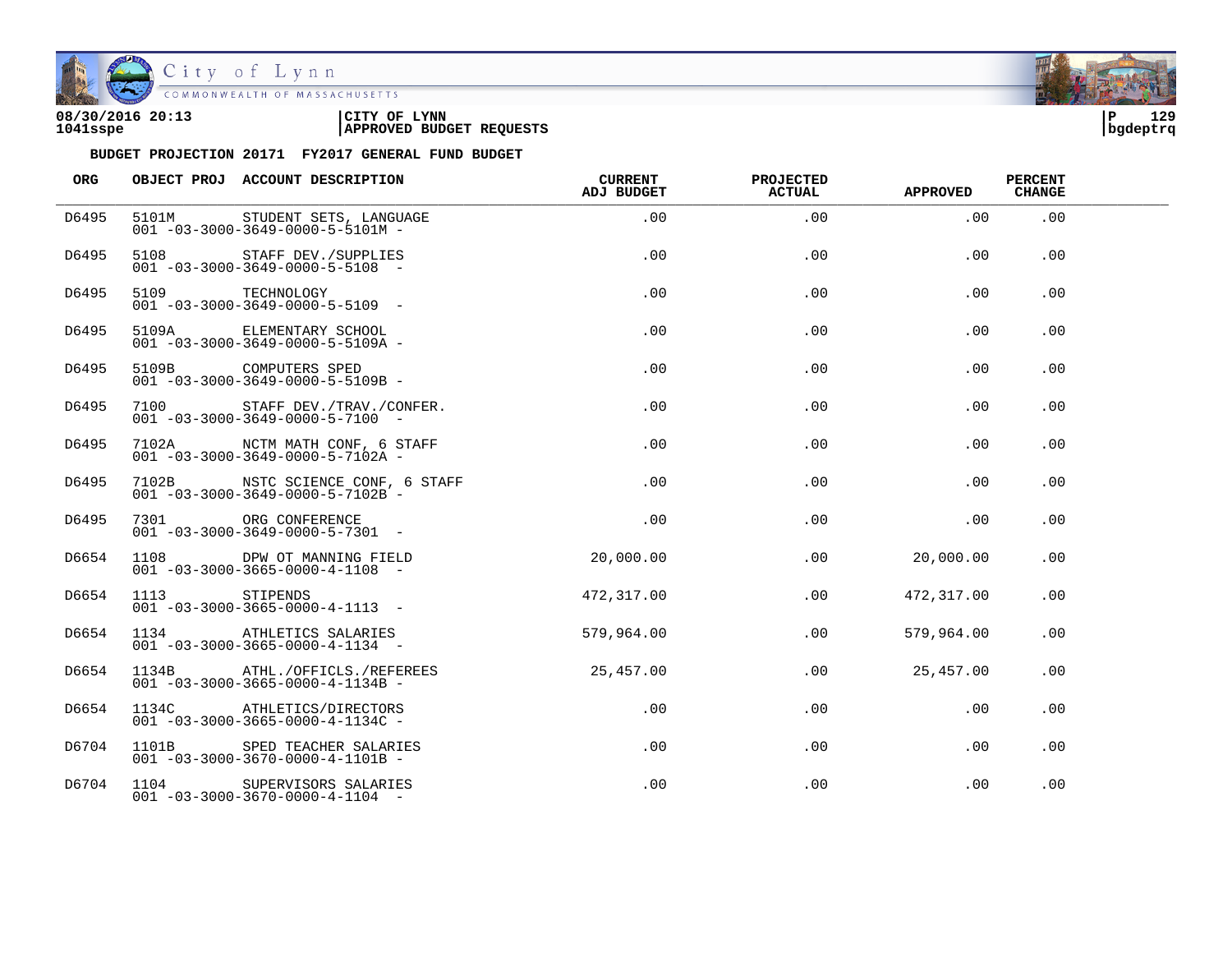

City of Lynn COMMONWEALTH OF MASSACHUSETTS

## **08/30/2016 20:13 |CITY OF LYNN |P 130 1041sspe |APPROVED BUDGET REQUESTS |bgdeptrq**

| ORG   |                 | OBJECT PROJ ACCOUNT DESCRIPTION                                                                                    | CURRENT<br>ADJ BUDGET | <b>PROJECTED</b><br><b>ACTUAL</b> | APPROVED   | PERCENT<br><b>CHANGE</b> |  |
|-------|-----------------|--------------------------------------------------------------------------------------------------------------------|-----------------------|-----------------------------------|------------|--------------------------|--|
| D6704 |                 | 1104A MCKINNEY HMLSS ASST SUPERVISOR 60,000.00<br>$001 - 03 - 3000 - 3670 - 0000 - 4 - 1104A -$                    |                       | .00                               | 60,000.00  | .00                      |  |
| D6704 |                 | 1107 PAR.INFO.CTR./CLERICAL SA 226,180.00<br>$001 - 03 - 3000 - 3670 - 0000 - 4 - 1107$ -                          |                       | .00                               | 226,180.00 | .00                      |  |
| D6704 |                 |                                                                                                                    | .00                   | .00                               | .00        | .00                      |  |
| D6704 |                 | 1130 PARENT COORD / REGISTRAR 50,123.00<br>$001 - 03 - 3000 - 3670 - 0000 - 4 - 1130 -$                            |                       | .00                               | 50,123.00  | .00                      |  |
| D6704 |                 |                                                                                                                    | .00                   | .00                               | .00        | $.00 \,$                 |  |
| D6705 |                 | 2600 PARENT INFO CNTR/EQUIPMENT<br>$001 - 03 - 3000 - 3670 - 0000 - 5 - 2600$ -                                    | $.00\,$               | $.00 \,$                          | $\sim$ 00  | .00.                     |  |
| D6705 |                 | 2603 PARENT INFO CNTR/CONT SVS EQP 8,250.00<br>$001 - 03 - 3000 - 3670 - 0000 - 5 - 2603$ -                        |                       | .00                               | 8,250.00   | .00.                     |  |
| D6705 |                 | 3401 ADVERTISING<br>001 -03-3000-3670-0000-5-3401 -                                                                | 4.000.00              | .00                               | 4,000.00   | .00                      |  |
| D6705 |                 | 3403 PARENT INFO CNTR/POSTAGE<br>$001 - 03 - 3000 - 3670 - 0000 - 5 - 3403 -$                                      | 2,505.00              | .00                               | 2,505.00   | .00.                     |  |
| D6705 |                 | 4201 OFFICE SUPPLIES<br>$001 - 03 - 3000 - 3670 - 0000 - 5 - 4201 -$                                               | 4,101.00              | .00                               | 4,101.00   | .00                      |  |
| D6994 |                 | $1101$ EAR.CHILDHD./TCHR.SALARY<br>001 -03-3000-3699-0000-4-1101 -<br>$001 - 03 - 3000 - 3699 - 0000 - 4 - 1101 -$ | .00                   | .00                               | .00        | .00                      |  |
| D6994 |                 | 1104 EAR. CHILDHD. / DIRECTOR SAL<br>$001 - 03 - 3000 - 3699 - 0000 - 4 - 1104 -$                                  | .00                   | .00                               | .00        | .00                      |  |
| D6994 |                 | 1107 EAR. CHILDHD. / CLERICAL SAL<br>$001 - 03 - 3000 - 3699 - 0000 - 4 - 1107$ -                                  | $.00 \,$              | .00                               | .00        | .00                      |  |
| D6994 | 5109 TECHNOLOGY | $001 - 03 - 3000 - 3699 - 0000 - 4 - 5109$ -                                                                       | .00                   | .00                               | .00        | .00                      |  |
| D6994 |                 | 5127 TECHNOLOGY EQUIP/SUPPLIES<br>$001 - 03 - 3000 - 3699 - 0000 - 4 - 5127 -$                                     | $.00\,$               | .00                               | $.00 \,$   | .00                      |  |
| D7144 |                 | 1101 INTERNET-INTRANET MANAGER<br>$001 - 03 - 3000 - 3714 - 0000 - 4 - 1101 -$                                     | $.00 \,$              | .00                               | .00        | .00                      |  |

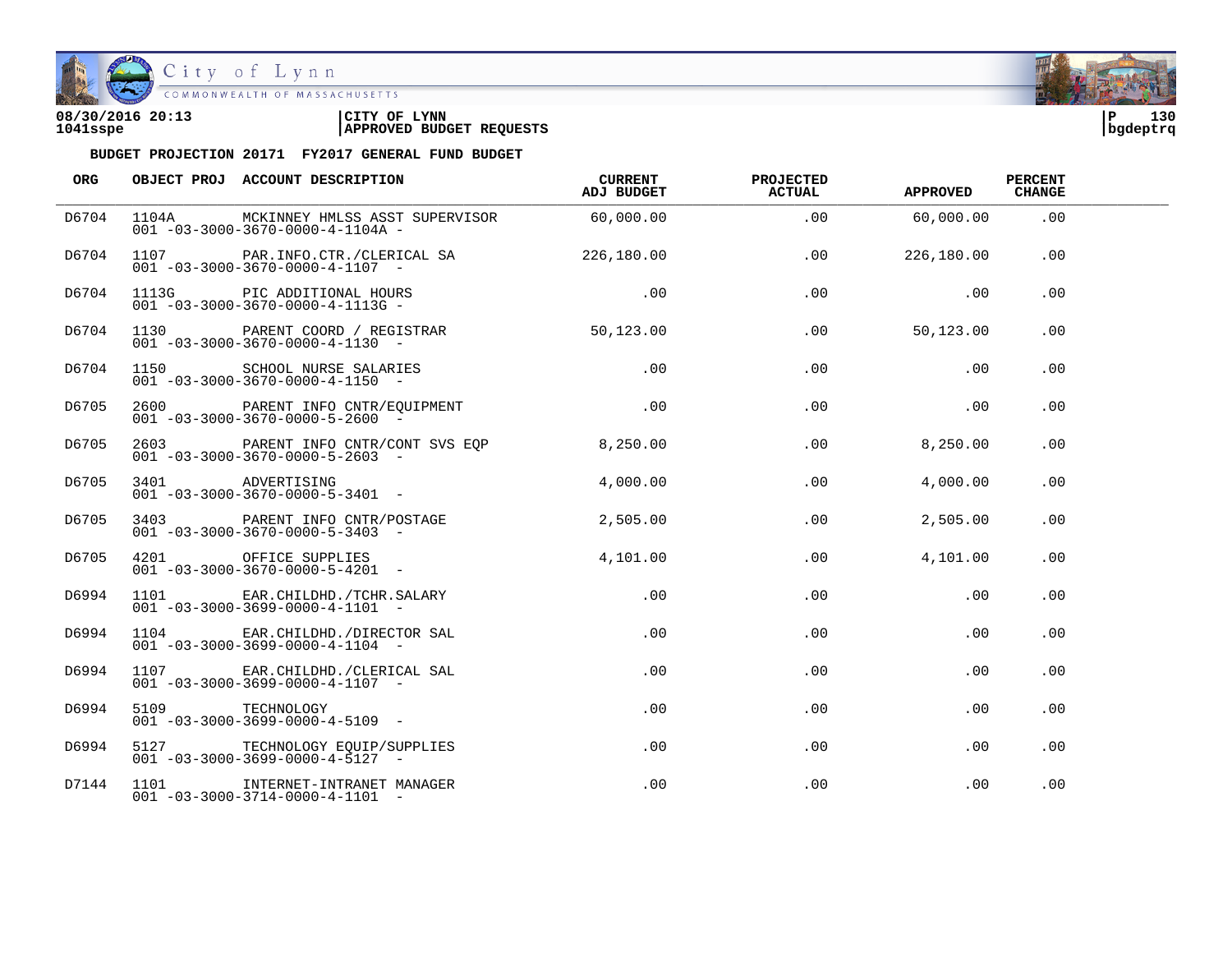

| 08/30/2016 20:13 | CITY OF<br><b>LYNN</b>          | ∣P       | 131 |
|------------------|---------------------------------|----------|-----|
| 1041sspe         | <b>APPROVED BUDGET REQUESTS</b> | bgdeptrq |     |

| ORG   |      | OBJECT PROJ ACCOUNT DESCRIPTION                                                 | CURRENT<br>ADJ BUDGET | <b>PROJECTED</b><br><b>ACTUAL</b> | <b>APPROVED</b> | <b>PERCENT</b><br><b>CHANGE</b> |  |
|-------|------|---------------------------------------------------------------------------------|-----------------------|-----------------------------------|-----------------|---------------------------------|--|
| D7144 |      | 1101A PC REPAIR/LAN TECHNICIAN<br>$001 - 03 - 3000 - 3714 - 0000 - 4 - 1101A -$ | .00                   | .00                               | .00             | .00                             |  |
| D7144 | 1104 | SUPERVISORS SALARIES<br>$001 - 03 - 3000 - 3714 - 0000 - 4 - 1104 -$            | 253, 235.00           | .00                               | 253,235.00      | .00                             |  |
| D7144 |      | 1107 CLERICAL SALARIES<br>$001 - 03 - 3000 - 3714 - 0000 - 4 - 1107$ -          | 56,545.00             | .00                               | 56,545.00       | .00                             |  |
| D7144 |      | 1123 CLERICAL OVERTIME<br>$001 - 03 - 3000 - 3714 - 0000 - 4 - 1123 -$          | .00                   | .00                               | .00             | .00                             |  |
| D7144 |      | 5109 TECHNOLOGY<br>$001 - 03 - 3000 - 3714 - 0000 - 4 - 5109$ -                 | .00                   | .00                               | .00             | .00                             |  |
| D7144 |      | 5127 TECHNOLOGY EQUIP/SUPPLIES<br>$001 - 03 - 3000 - 3714 - 0000 - 4 - 5127 -$  | .00                   | .00                               | .00             | .00                             |  |
| D7145 |      | 2602 DATA/DEC NETWRK./MAINTNCE<br>$001 - 03 - 3000 - 3714 - 0000 - 5 - 2602$ -  | 327,886.00            | .00                               | 327,886.00      | .00.                            |  |
| D7145 |      | 3005 DATA/TRAIN./SUPPORT<br>$001 - 03 - 3000 - 3714 - 0000 - 5 - 3005$ -        | 12,000.00             | .00                               | 12,000.00       | .00                             |  |
| D7145 |      | 3404 DATA/TELEPHONE<br>$001 - 03 - 3000 - 3714 - 0000 - 5 - 3404 -$             | .00                   | .00                               | .00             | .00                             |  |
| D7145 | 3405 | DATA/DATALINE CHARGES<br>$001 - 03 - 3000 - 3714 - 0000 - 5 - 3405$ -           | 37,000.00             | $.00 \,$                          | 37,000.00       | .00                             |  |
| D7145 |      | 4201 DATA/SUPPLS./STORAGE<br>$001 - 03 - 3000 - 3714 - 0000 - 5 - 4201 -$       | 21,968.00             | .00                               | 21,968.00       | .00                             |  |
| D7145 |      | 7100 IN-STATE TRAVEL<br>$001 - 03 - 3000 - 3714 - 0000 - 5 - 7100 -$            | .00                   | .00                               | .00             | .00                             |  |
| D7145 |      | 7301 DATA/CONFERENCES<br>$001 - 03 - 3000 - 3714 - 0000 - 5 - 7301 -$           | $.00 \,$              | .00                               | .00             | .00                             |  |
| D7145 |      | 8500 DATA/DEC REC.SOFTWARE<br>$001 - 03 - 3000 - 3714 - 0000 - 5 - 8500$ -      | 9,000.00              | .00                               | 9,000.00        | .00                             |  |
| D7145 |      | 8503 DATA/DEC REC.HDWARE<br>$001 - 03 - 3000 - 3714 - 0000 - 5 - 8503$ -        | .00                   | .00                               | .00             | .00                             |  |
| D7145 |      | 8510 DATA/DEC UPGRADES/LEASE<br>$001 - 03 - 3000 - 3714 - 0000 - 5 - 8510 -$    | .00                   | .00                               | .00             | .00                             |  |

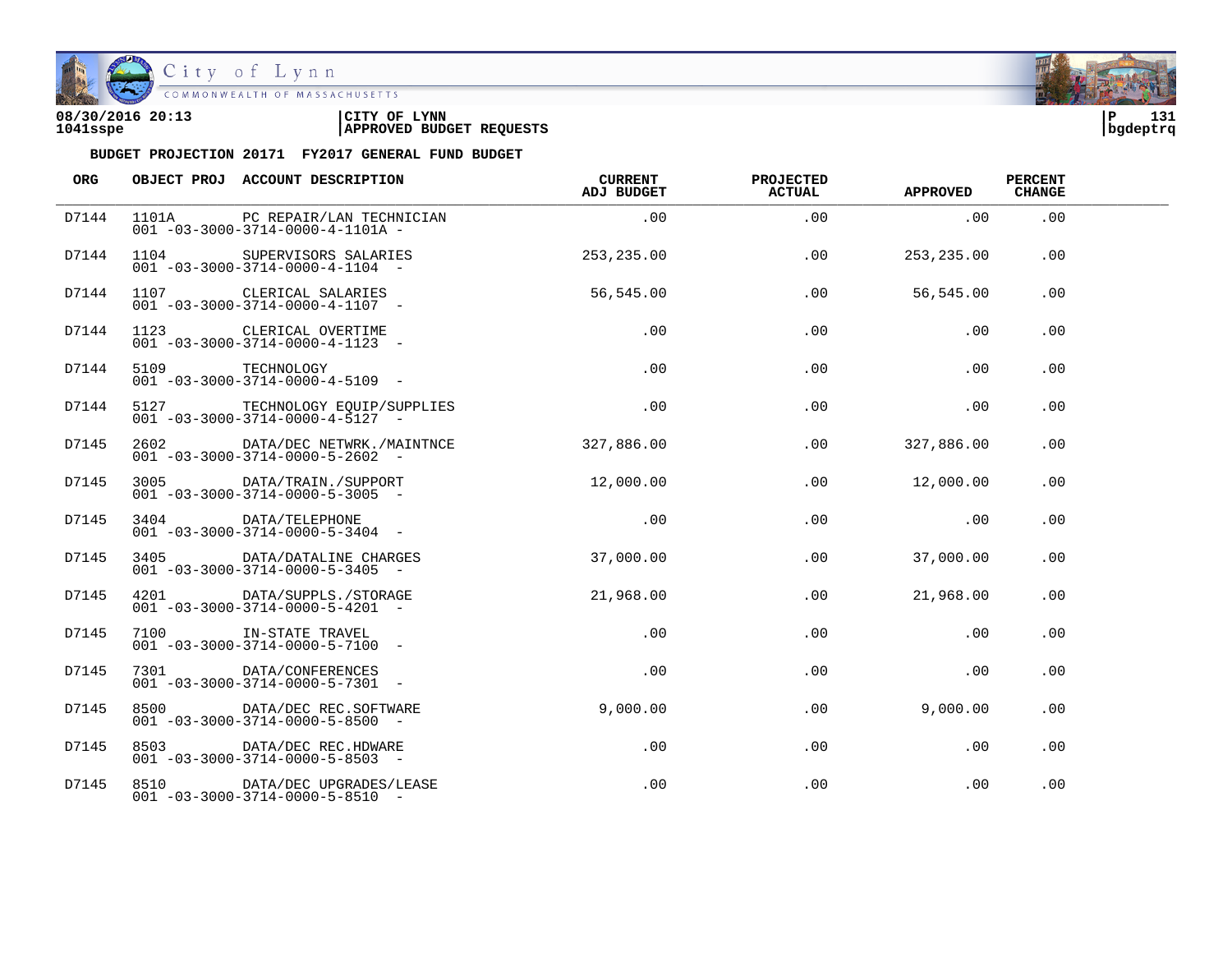

| 08/30/2016 20:13 | 'CITY OF<br><b>LYNN</b>         | ם ו      | 132 |
|------------------|---------------------------------|----------|-----|
| 1041sspe         | <b>APPROVED BUDGET REQUESTS</b> | bgdeptrq |     |

| ORG   |                | OBJECT PROJ ACCOUNT DESCRIPTION                                                  | <b>CURRENT</b><br>ADJ BUDGET | PROJECTED<br><b>ACTUAL</b> | <b>APPROVED</b> | <b>PERCENT</b><br><b>CHANGE</b> |  |
|-------|----------------|----------------------------------------------------------------------------------|------------------------------|----------------------------|-----------------|---------------------------------|--|
| D7174 | 1107           | CLERICAL SALARIES<br>$001 - 03 - 3000 - 3717 - 0000 - 4 - 1107 -$                | .00                          | .00                        | .00             | .00                             |  |
| D7174 |                | 1108 CUSTODIAL/MAINT.SALARIES<br>$001 - 03 - 3000 - 3717 - 0000 - 4 - 1108$ -    | .00                          | .00                        | .00             | .00                             |  |
| D7174 |                | 1108B CUSTODIAL/MAINT.SALARIES<br>$001 - 03 - 3000 - 3717 - 0000 - 4 - 1108B -$  | .00                          | .00                        | .00             | .00.                            |  |
| D7174 |                | 1108C CARPENTER/IMPACT BARGAIN.<br>$001 - 03 - 3000 - 3717 - 0000 - 4 - 1108C -$ | .00                          | .00                        | .00             | .00                             |  |
| D7174 |                | 1122 CUSTODIAL OVERTIME<br>$001 - 03 - 3000 - 3717 - 0000 - 4 - 1122 -$          | $.00 \,$                     | .00                        | .00             | .00                             |  |
| D7175 |                | 2101 PLANT/ELECTRICITY<br>$001 - 03 - 3000 - 3717 - 0000 - 5 - 2101 -$           | $.00 \,$                     | $.00 \,$                   | $.00 \,$        | .00                             |  |
| D7175 | 2102 PLANT/GAS | $001 - 03 - 3000 - 3717 - 0000 - 5 - 2102 -$                                     | $.00 \,$                     | .00                        | $.00 \,$        | .00                             |  |
| D7175 |                | 2411 PLANT/ASBESTOS<br>$001 - 03 - 3000 - 3717 - 0000 - 5 - 2411 -$              | $.00 \,$                     | .00                        | .00             | .00                             |  |
| D7175 |                | 2414 PLANT/ELEC.DPT.TRFRS.<br>$001 - 03 - 3000 - 3717 - 0000 - 5 - 2414 -$       | .00                          | .00                        | .00             | .00                             |  |
| D7175 |                | 2905 PLANT/RESCO/DPW TRANSFERS<br>$001 - 03 - 3000 - 3717 - 0000 - 5 - 2905$ -   | .00                          | .00                        | $.00 \,$        | .00                             |  |
| D7175 |                | 2906 DPW TRNSF./GRNDSKPG.MAINT<br>$001 - 03 - 3000 - 3717 - 0000 - 5 - 2906$ -   | .00                          | .00                        | .00             | .00                             |  |
| D7175 |                | 3404 PLANT/TELEPHONE<br>$0.01 - 0.3 - 30.00 - 3717 - 0.000 - 5 - 3404 -$         | 250,208.00                   | $.00 \,$                   | 250,208.00      | .00                             |  |
| D7175 |                | 4102 PLANT/GASOLINE<br>$001 - 03 - 3000 - 3717 - 0000 - 5 - 4102 -$              | 9,500.00                     | .00.                       | 9,500.00        | .00.                            |  |
| D7175 |                | 4103 PLANT/#2 FUEL OIL<br>$001 - 03 - 3000 - 3717 - 0000 - 5 - 4103 -$           | .00                          | .00.                       | .00             | .00.                            |  |
| D7175 |                | 4104 PLANT/#4 FUEL OIL<br>$001 - 03 - 3000 - 3717 - 0000 - 5 - 4104 -$           | .00                          | .00                        | .00             | .00                             |  |
| D7175 |                | 4301 CLASSICAL HS REPAIRS<br>$001 - 03 - 3000 - 3717 - 0000 - 5 - 4301 -$        | .00                          | .00                        | .00             | .00                             |  |

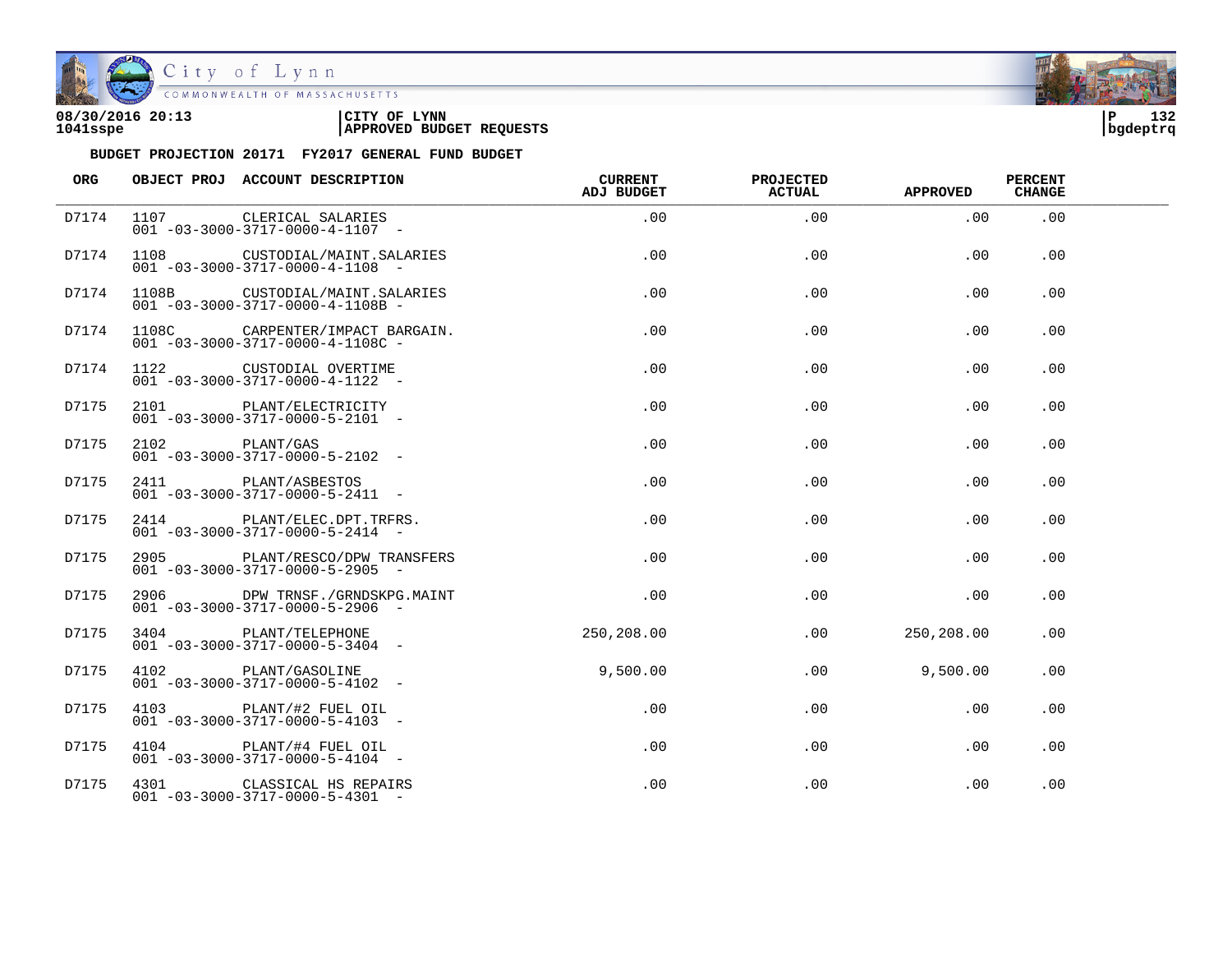

| 08/30/2016 20:13 | CITY OF<br><b>LYNN</b>          | 12 <sup>o</sup><br>ם ו<br>. |  |
|------------------|---------------------------------|-----------------------------|--|
| 1041sspe         | <b>APPROVED BUDGET REQUESTS</b> | bgdeptrq                    |  |

| ORG   | OBJECT PROJ ACCOUNT DESCRIPTION                                                    | CURRENT<br>ADJ BUDGET | <b>PROJECTED</b><br><b>ACTUAL</b> | <b>APPROVED</b> | <b>PERCENT</b><br><b>CHANGE</b> |  |
|-------|------------------------------------------------------------------------------------|-----------------------|-----------------------------------|-----------------|---------------------------------|--|
| D7175 | 4600 DPW TRANSF/SITE IMPROVE<br>$001 - 03 - 3000 - 3717 - 0000 - 5 - 4600$ -       | .00                   | .00                               | .00             | .00                             |  |
| D7204 | 1104 SUPERVISORS SALARIES<br>$001 - 03 - 3000 - 3720 - 0000 - 4 - 1104$ -          | .00                   | .00                               | .00             | .00                             |  |
| D7204 | 1108 CUSTOD./MAINT./SUBSTITUT.<br>$001 - 03 - 3000 - 3720 - 0000 - 4 - 1108$ -     | .00                   | .00                               | .00             | .00                             |  |
| D7204 | 1108B CUSTODIAL/MAINT.SALARIES<br>$001 - 03 - 3000 - 3720 - 0000 - 4 - 1108B -$    | .00                   | .00                               | .00             | .00                             |  |
| D7204 | 1108C MAINTENANCE SALARIES<br>$001 - 03 - 3000 - 3720 - 0000 - 4 - 1108C -$        | .00                   | .00                               | .00             | .00                             |  |
| D7204 | 1160 CITY CLERK UNPAID BILLS PRIOR<br>$001 - 03 - 3000 - 3720 - 0000 - 4 - 1160 -$ | .00                   | .00                               | .00             | .00.                            |  |
| D7205 | 2409 MAINT./VEHICLES R&M<br>$001 - 03 - 3000 - 3720 - 0000 - 5 - 2409$ -           | .00                   | .00                               | .00             | .00                             |  |
| D7205 | 2412 MAINT./MAINT.SVC.CONTRCTS<br>$001 - 03 - 3000 - 3720 - 0000 - 5 - 2412 -$     | .00                   | .00                               | .00             | .00.                            |  |
| D7205 | 2413 MAINT./HVAC ENERGY CONTRC<br>$001 - 03 - 3000 - 3720 - 0000 - 5 - 2413 -$     | $.00 \,$              | .00                               | .00             | .00                             |  |
| D7205 | 2602 MAINT./TELEPH.REPR.<br>$001 - 03 - 3000 - 3720 - 0000 - 5 - 2602$ -           | $.00 \,$              | .00                               | .00             | .00                             |  |
| D7205 | 2904 MAINT./SNOW REMOVAL SVCS.<br>$001 - 03 - 3000 - 3720 - 0000 - 5 - 2904 -$     | $.00 \,$              | .00                               | .00             | .00                             |  |
| D7205 | 3404 MAINT./TEL./MONITOR LINES<br>$001 - 03 - 3000 - 3720 - 0000 - 5 - 3404 -$     | $.00 \,$              | .00                               | .00             | .00                             |  |
| D7205 | 4201 MAINT./OFF.SUPPLIES<br>$001 - 03 - 3000 - 3720 - 0000 - 5 - 4201 -$           | $.00 \,$              | .00                               | .00             | .00                             |  |
| D7205 | 4202 MAINT./COPIER/LEASE<br>$001 - 03 - 3000 - 3720 - 0000 - 5 - 4202 -$           | $.00 \,$              | $.00 \,$                          | $.00 \,$        | .00.                            |  |
| D7205 | 4301 MAINT./ELECTRL.R&M SUPPLS<br>$001 - 03 - 3000 - 3720 - 0000 - 5 - 4301$ -     | $.00 \,$              | .00                               | .00             | .00                             |  |
| D7205 | 4302 MAINT./GLASS/GLAZING R&M<br>$001 - 03 - 3000 - 3720 - 0000 - 5 - 4302$ -      | .00                   | .00                               | .00             | .00                             |  |

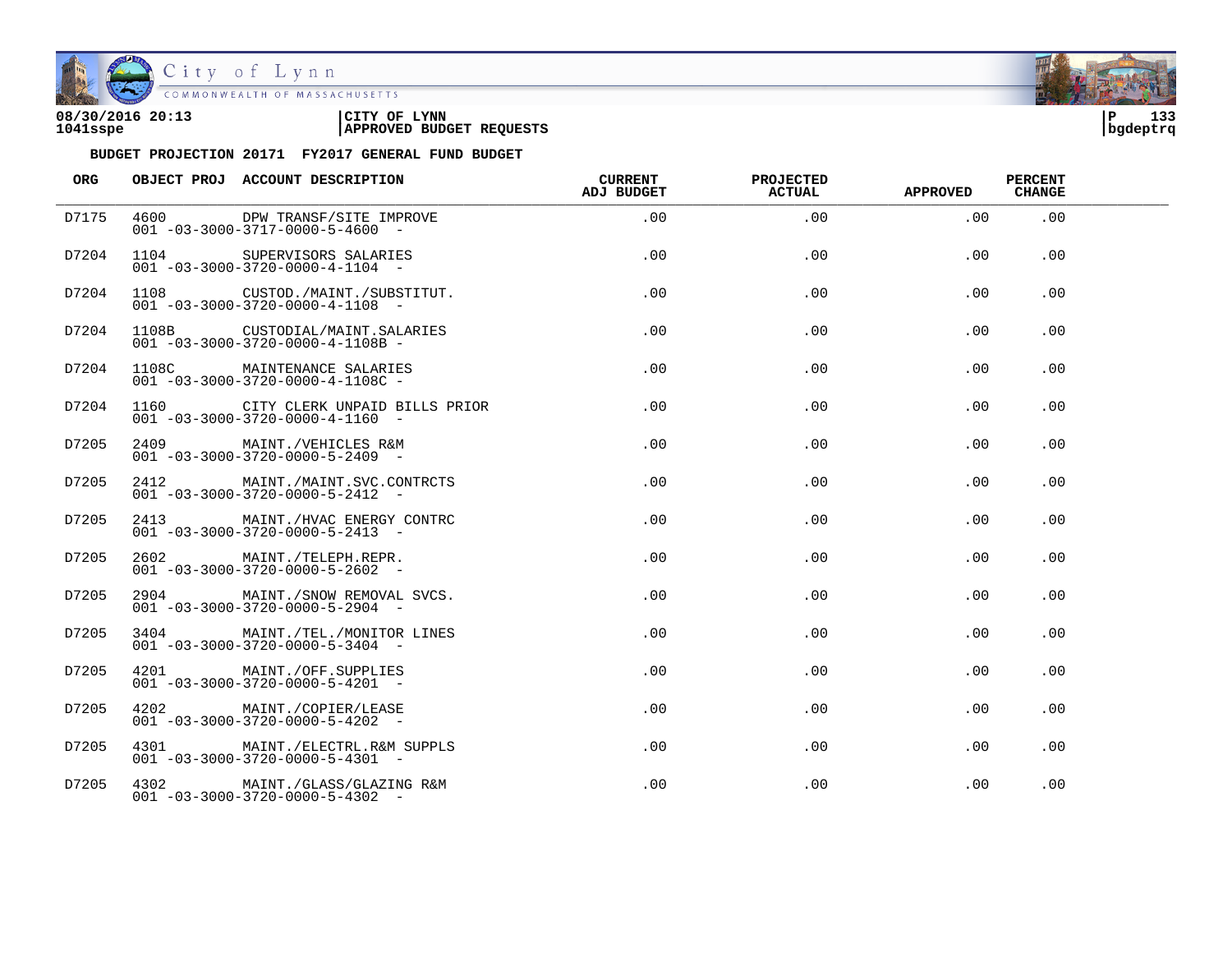

| 08/30/2016 20:13 | 'CITY OF<br><b>LYNN</b>         | i P      | 134 |
|------------------|---------------------------------|----------|-----|
| 1041sspe         | <b>APPROVED BUDGET REQUESTS</b> | bgdeptrq |     |

| ORG   | OBJECT PROJ ACCOUNT DESCRIPTION                                                 | CURRENT<br>ADJ BUDGET | <b>PROJECTED</b><br><b>ACTUAL</b> | <b>APPROVED</b> | <b>PERCENT</b><br><b>CHANGE</b> |  |
|-------|---------------------------------------------------------------------------------|-----------------------|-----------------------------------|-----------------|---------------------------------|--|
| D7205 | 4304 MAINT./HARDWRE.R&M SUPPLS<br>$001 - 03 - 3000 - 3720 - 0000 - 5 - 4304 -$  | .00                   | .00                               | .00             | .00                             |  |
| D7205 | 4306 MAINT./PAINTNG.R&M SUPPLS<br>$001 - 03 - 3000 - 3720 - 0000 - 5 - 4306$ -  | .00                   | .00                               | .00             | .00                             |  |
| D7205 | 4307 MAINT./PLUMBNG.R&M SUPPLS<br>$001 - 03 - 3000 - 3720 - 0000 - 5 - 4307$ -  | $.00 \,$              | .00                               | .00             | .00                             |  |
| D7205 | 4308 MAINT./POWER TOOLS R&M<br>$001 - 03 - 3000 - 3720 - 0000 - 5 - 4308$ -     | $.00\,$               | .00                               | $.00 \,$        | .00                             |  |
| D7205 | 4310 MAINT./EQUIP.RENTLS R&M<br>$001 - 03 - 3000 - 3720 - 0000 - 5 - 4310 -$    | .00                   | .00                               | $.00 \,$        | .00                             |  |
| D7205 | 4311 MAINT./ROOFING R&M SUPPLS<br>$001 - 03 - 3000 - 3720 - 0000 - 5 - 4311 -$  | $.00 \,$              | $.00 \,$                          | .00             | .00.                            |  |
| D7205 | 4312 MAINT./LUMBER R&M SUPPLS<br>$001 - 03 - 3000 - 3720 - 0000 - 5 - 4312 -$   | $.00 \,$              | .00.                              | .00             | .00.                            |  |
| D7205 | 4313 MAINT./ALARM SYSTM.REPAIR<br>$001 - 03 - 3000 - 3720 - 0000 - 5 - 4313 -$  | .00                   | .00                               | .00             | .00                             |  |
| D7205 | 4314 MAINT./CLOCKS, BELLS, P.A.<br>$001 - 03 - 3000 - 3720 - 0000 - 5 - 4314 -$ | .00                   | .00                               | .00             | .00                             |  |
| D7205 | 4315 MAINT./FLOOR.MASONRY R&M<br>$001 - 03 - 3000 - 3720 - 0000 - 5 - 4315 -$   | $.00 \,$              | .00                               | .00             | .00                             |  |
| D7205 | 4316 MAINT./FENCE REPRS.<br>$001 - 03 - 3000 - 3720 - 0000 - 5 - 4316 -$        | $.00 \,$              | .00                               | .00             | .00                             |  |
| D7205 | 4500 MAINT./CUST.HSEKPPNG.SUPL<br>$001 - 03 - 3000 - 3720 - 0000 - 5 - 4500$ -  | .00                   | .00                               | .00             | .00                             |  |
| D7205 | 4509 MAINT./EQUIP.REPRS.<br>$001 - 03 - 3000 - 3720 - 0000 - 5 - 4509$ -        | .00                   | .00                               | .00             | .00                             |  |
| D7205 | 4510 MAINT./EQUIP.3-YR.LSE.PUR<br>$001 - 03 - 3000 - 3720 - 0000 - 5 - 4510 -$  | .00                   | .00                               | .00             | .00                             |  |
| D7205 | 4517 MAINT./EXPENDABLES/SUPPLS<br>$001 - 03 - 3000 - 3720 - 0000 - 5 - 4517 -$  | .00                   | .00                               | $.00 \,$        | .00                             |  |
| D7205 | 4600 MAINT./GROUNDS SUPPLIES<br>$001 - 03 - 3000 - 3720 - 0000 - 5 - 4600$ -    | $.00 \,$              | .00                               | .00             | .00                             |  |

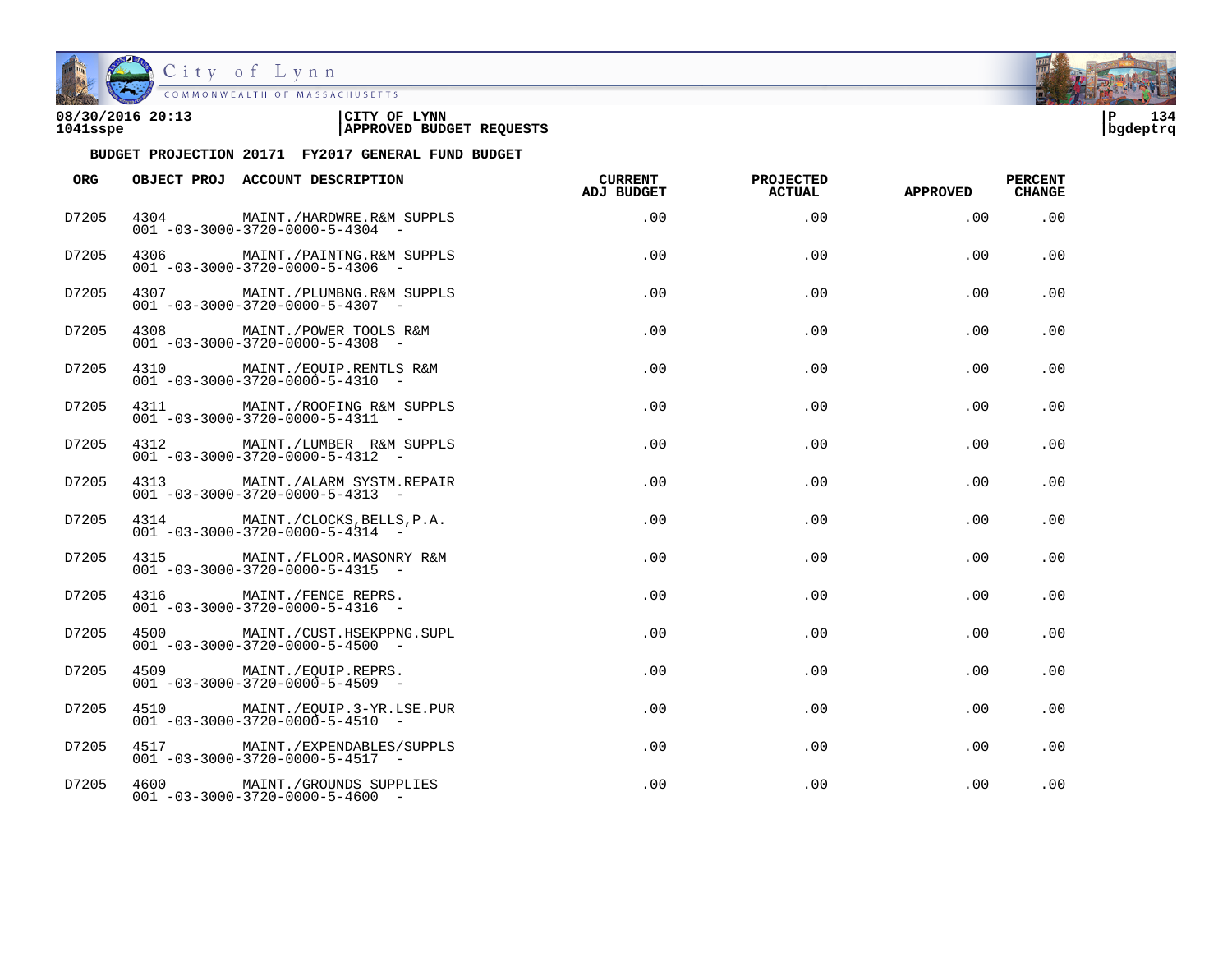

| 08/30/2016 20:13 | CITY OF<br><b>LYNN</b>          | ם ו      | 125<br>. |
|------------------|---------------------------------|----------|----------|
| 1041sspe         | <b>APPROVED BUDGET REQUESTS</b> | bgdeptrq |          |

| ORG   | OBJECT PROJ ACCOUNT DESCRIPTION                                                   | CURRENT<br>ADJ BUDGET | <b>PROJECTED</b><br><b>ACTUAL</b> | <b>APPROVED</b> | <b>PERCENT</b><br><b>CHANGE</b> |  |
|-------|-----------------------------------------------------------------------------------|-----------------------|-----------------------------------|-----------------|---------------------------------|--|
| D7205 | 4610 MAINT./POOL SUPPLS.<br>$001 - 03 - 3000 - 3720 - 0000 - 5 - 4610 -$          | .00                   | .00                               | .00             | .00                             |  |
| D7205 | 4611 MAINT./PAVING/YARDS@SCHLS<br>$001 - 03 - 3000 - 3720 - 0000 - 5 - 4611$ -    | .00                   | .00                               | .00             | .00                             |  |
| D7205 | 5405 MAINT./MNTCE.TOOLS<br>$001 - 03 - 3000 - 3720 - 0000 - 5 - 5405$ -           | .00                   | .00                               | .00             | .00                             |  |
| D7205 | 5416 MAINT./WORK GLOVES<br>$001 - 03 - 3000 - 3720 - 0000 - 5 - 5416 -$           | .00                   | .00                               | .00             | .00                             |  |
| D7205 | 7102 MAINT./TRAVL.ALLOWANCE<br>$001 - 03 - 3000 - 3720 - 0000 - 5 - 7102 -$       | .00                   | .00                               | .00             | .00                             |  |
| D7205 | 8200 MAINT./CAPTL.RPRS./HS BLG<br>$001 - 03 - 3000 - 3720 - 0000 - 5 - 8200$ -    | .00                   | .00                               | .00             | .00.                            |  |
| D7205 | 8400 MAINT./SITE & BLDG.IMPROV<br>$001 - 03 - 3000 - 3720 - 0000 - 5 - 8400$ -    | .00                   | .00                               | .00             | .00                             |  |
| D7205 | 8705 MAINT./FIRE/ALARM/REPL.&R<br>$001 - 03 - 3000 - 3720 - 0000 - 5 - 8705$ -    | .00                   | .00                               | .00             | .00.                            |  |
| D7234 | 1100 SALARIES UNALLOCATED<br>$001 - 03 - 3000 - 3723 - 0000 - 4 - 1100 -$         | 300,000.00            | .00                               | 300,000.00      | .00.                            |  |
| D7234 | 1107 CLERICAL SALARIES<br>$001 - 03 - 3000 - 3723 - 0000 - 4 - 1107 -$            | 56,545.00             | $.00 \,$                          | 56,545.00       | .00                             |  |
| D7234 | 1113B BREAKFAST PROGRAM STIPENDS<br>$001 - 03 - 3000 - 3723 - 0000 - 4 - 1113B -$ | 14,000.00             | $.00 \,$                          | 14,000.00       | .00                             |  |
| D7234 | 1129 LUNCH AIDES SALARIES<br>$001 - 03 - 3000 - 3723 - 0000 - 4 - 1129$ -         | $.00\,$               | .00                               | .00             | .00                             |  |
|       | D723402 1129 LUNCH AIDES SALARIES<br>$001 - 03 - 3000 - 3723 - 2002 - 5 - 1129$ - | $.00 \,$              | .00                               | .00             | .00                             |  |
| D7254 | 1104 SUPERVISORS SALARIES<br>$001 - 03 - 3000 - 3725 - 0000 - 4 - 1104 -$         | 245, 473, 00          | $.00\,$                           | 245,473.00      | .00.                            |  |
| D7254 | 1107 CLERICAL SALARIES<br>$001 - 03 - 3000 - 3725 - 0000 - 4 - 1107$ -            | .00                   | .00                               | .00             | .00                             |  |
| D7255 | 2499 ATTEND. ELECT COMM. TRANSFR<br>$001 - 03 - 3000 - 3725 - 0000 - 5 - 2499$ -  | $.00 \,$              | .00                               | .00             | .00                             |  |

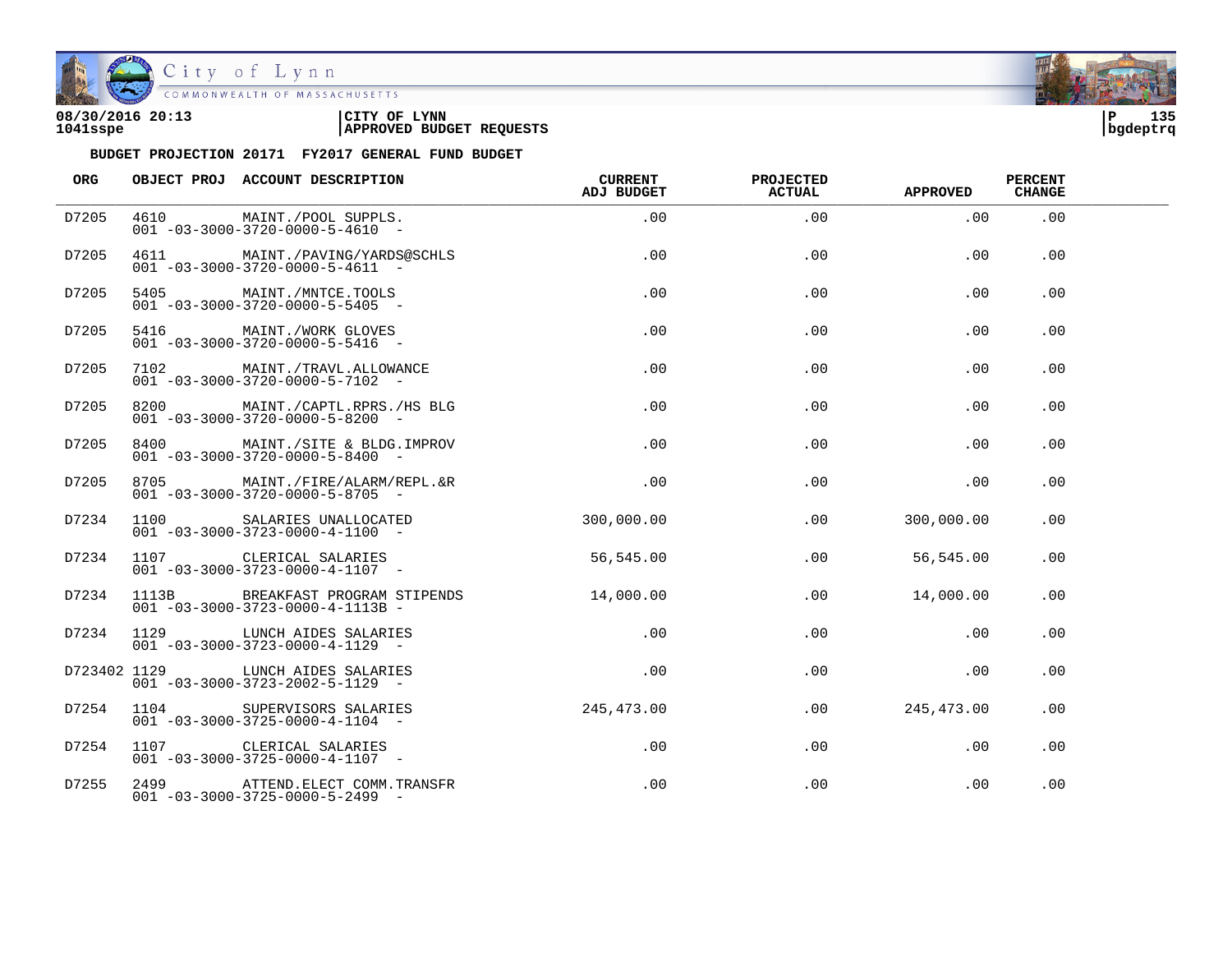

| 08/30/2016 20:13 | LYNN<br>CITY OF                 | ם ו      | 136 |
|------------------|---------------------------------|----------|-----|
| 1041sspe         | <b>APPROVED BUDGET REQUESTS</b> | bqdeptrq |     |

| <b>ORG</b> |                 | OBJECT PROJ ACCOUNT DESCRIPTION                                                         | <b>CURRENT</b><br>ADJ BUDGET | <b>PROJECTED</b><br><b>ACTUAL</b> | <b>APPROVED</b> | <b>PERCENT</b><br><b>CHANGE</b> |  |
|------------|-----------------|-----------------------------------------------------------------------------------------|------------------------------|-----------------------------------|-----------------|---------------------------------|--|
| D7255      |                 | 3404 ATTEND.TELEPHONE<br>$001 - 03 - 3000 - 3725 - 0000 - 5 - 3404 -$                   | .00                          | .00                               | .00             | .00                             |  |
| D7255      | 3405 — 100      | TRANSPO./RADIOS/TELEPHONE<br>$001 - 03 - 3000 - 3725 - 0000 - 5 - 3405$ -               | 1,814.00                     | .00                               | 1,814.00        | $.00 \,$                        |  |
| D7255      |                 | 3801 ATTEND.BINDING/ATT.REGIS.<br>$001 - 03 - 3000 - 3725 - 0000 - 5 - 3801$ -          | .00                          | .00                               | .00             | .00                             |  |
| D7255      |                 | 4201 ATTEND. SUPPLIES<br>$001 - 03 - 3000 - 3725 - 0000 - 5 - 4201 -$                   | 1,667.00                     | .00                               | 1,667.00        | .00                             |  |
| D7255      |                 | 4800 ATTEND./VEHICLE/LS.PURCH. 6,000.00<br>$001 - 03 - 3000 - 3725 - 0000 - 5 - 4800$ - |                              | .00                               | 6.000.00        | .00                             |  |
| D7284      |                 | 1104 SUPERVISORS SALARIES<br>$001 - 03 - 3000 - 3728 - 0000 - 4 - 1104 -$               | 114,076.00                   | .00                               | 114,076.00      | .00                             |  |
| D7284      |                 | 001 -03-3000-3728-0000-4-1107 -                                                         | 56,545.00                    | .00                               | 56,545.00       | .00                             |  |
| D7285      |                 | 3301 TRANSPO./MBTA PASSES<br>$001 - 03 - 3000 - 3728 - 0000 - 5 - 3301$ -               | 15,000.00                    | .00                               | 15,000.00       | .00                             |  |
| D7285      |                 | 3302 TRANSPO./BUSES<br>001 -03-3000-3728-0000-5-3302 -                                  | 600,000.00                   | .00                               | 600,000.00      | .00                             |  |
| D7285      |                 | 3303 SPED TRANSPORTATION<br>$001 - 03 - 3000 - 3728 - 0000 - 5 - 3303$ -                | 5,500,000.00                 | .00                               | 5,600,000.00    | 1.82                            |  |
| D7285      |                 | 3304 FINE ARTS BAND TRANSPORTATION<br>$001 - 03 - 3000 - 3728 - 0000 - 5 - 3304 -$      | 30,000.00                    | .00                               | 30,000.00       | .00                             |  |
| D7285      |                 | 3305 HOMELESS TRANSPORTATION<br>$001 - 03 - 3000 - 3728 - 0000 - 5 - 3305$ -            | 700,000.00                   | .00                               | 600,000.00      | $-14.29$                        |  |
| D7285      |                 | 3308 ATHLETICS TRANSPORTATION<br>$001 - 03 - 3000 - 3728 - 0000 - 5 - 3308$ -           | 165,000.00                   | $.00 \,$                          | 165,000.00      | .00                             |  |
| D7285      | 3309 and $\sim$ | TRANSPO. / ALTERN. TRANSPORT<br>$001 - 03 - 3000 - 3728 - 0000 - 5 - 3309$ -            | .00                          | .00                               | .00             | .00                             |  |
| D7285      |                 | 3405 TRANSPO./RADIOS/TELEPHONE<br>$001 - 03 - 3000 - 3728 - 0000 - 5 - 3405$ -          | .00                          | .00                               | .00             | .00                             |  |
| D7285      |                 | 4201 TRANSPO./SUPPLIES<br>$001 - 03 - 3000 - 3728 - 0000 - 5 - 4201$ -                  | 3,000.00                     | .00                               | 3,000.00        | .00                             |  |

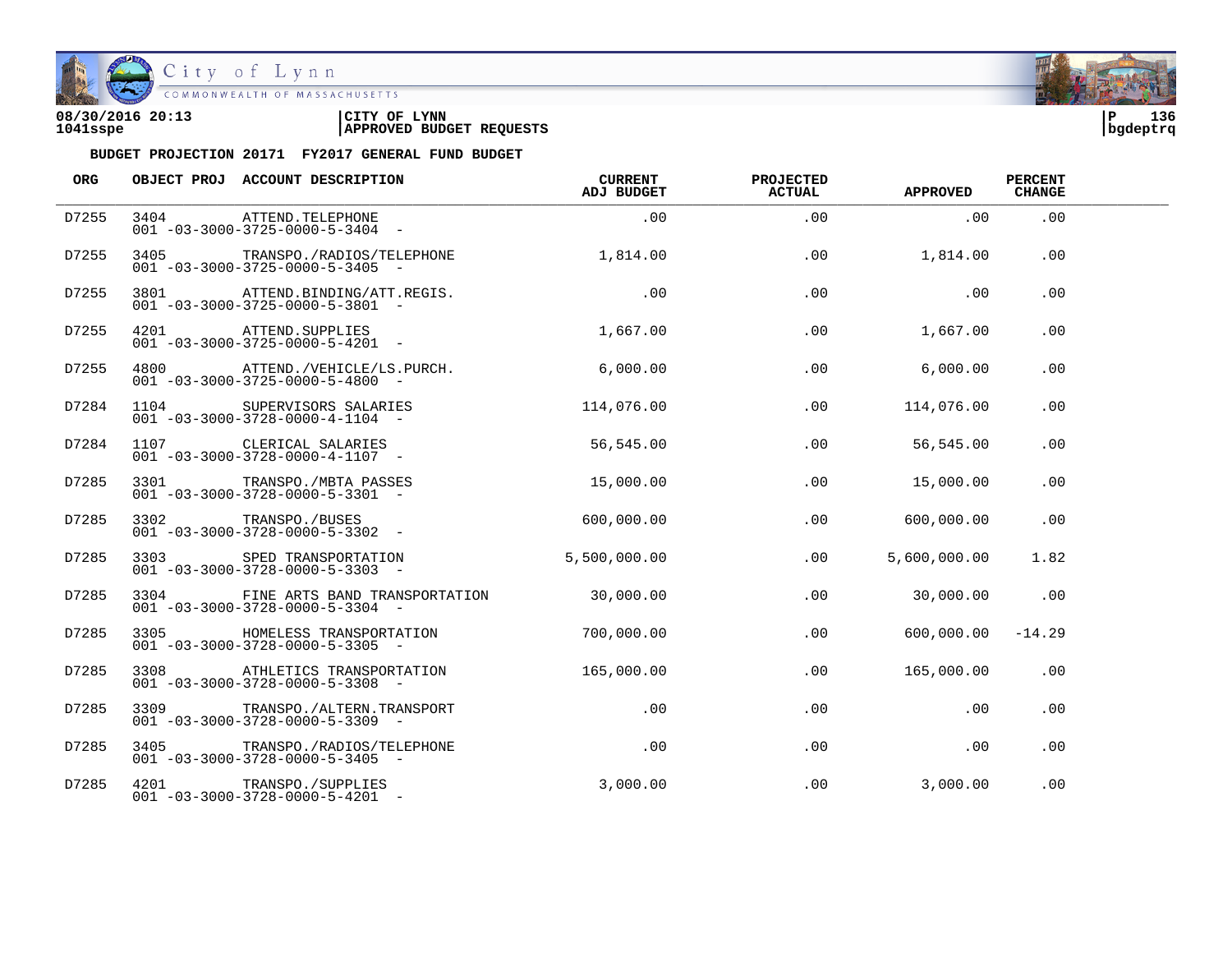

City of Lynn<br>COMMONWEALTH OF MASSACHUSETTS

| 08/30/2016 20:13 | 'CITY OF<br><b>LYNN</b>         | l P      | 127<br>، د ⊥ |
|------------------|---------------------------------|----------|--------------|
| 1041sspe         | <b>APPROVED BUDGET REQUESTS</b> | bgdeptrq |              |

| ORG   | OBJECT PROJ ACCOUNT DESCRIPTION                                                 | CURRENT<br>ADJ BUDGET | <b>PROJECTED</b><br><b>ACTUAL</b> | <b>APPROVED</b> | <b>PERCENT</b><br><b>CHANGE</b> |  |
|-------|---------------------------------------------------------------------------------|-----------------------|-----------------------------------|-----------------|---------------------------------|--|
| D7285 | 5109 TECHNOLOGY<br>$001 - 03 - 3000 - 3728 - 0000 - 5 - 5109$ -                 | .00                   | .00                               | .00             | .00                             |  |
| D7285 | 7303 TRANSPO./MEMBERSHIPS<br>$001 - 03 - 3000 - 3728 - 0000 - 5 - 7303$ -       | .00                   | .00                               | .00             | .00                             |  |
| D7285 | 7405 TRANSPO./INSURANCE<br>$001 - 03 - 3000 - 3728 - 0000 - 5 - 7405$ -         | .00                   | .00                               | .00             | .00                             |  |
| D7285 | 7800 TRANSPO./CAMERA MONITORS<br>$001 - 03 - 3000 - 3728 - 0000 - 5 - 7800$ -   | .00                   | .00                               | .00             | .00                             |  |
| D7285 | 7801 TRANSPO./SOFTWARE<br>$001 - 03 - 3000 - 3728 - 0000 - 5 - 7801 -$          | 4,000.00              | .00                               | 4,000.00        | .00                             |  |
| D7324 | 1100 SALARIES/GENERAL<br>$001 - 03 - 3000 - 3732 - 0000 - 4 - 1100 -$           | $.00 \,$              | .00                               | $.00 \,$        | .00.                            |  |
| D7324 | 1100B SUMMER PRINTING/SALARIES<br>$001 - 03 - 3000 - 3732 - 0000 - 4 - 1100B -$ | .00                   | .00                               | .00             | .00                             |  |
| D7324 | 1100C MAIL CARRIER/SALARIES<br>$001 - 03 - 3000 - 3732 - 0000 - 4 - 1100C -$    | 29,137.00             | .00                               | 29,137.00       | .00                             |  |
| D7324 | 1104 SUPERVISORS SALARIES<br>$001 - 03 - 3000 - 3732 - 0000 - 4 - 1104 -$       | .00                   | .00                               | .00             | .00                             |  |
| D7324 | 1105 PROJECT LEARN/@VTI/SALAR.<br>$001 - 03 - 3000 - 3732 - 0000 - 4 - 1105$ -  | .00                   | .00                               | .00             | .00                             |  |
| D7324 | 1107 CLERICAL SALARIES<br>$001 - 03 - 3000 - 3732 - 0000 - 4 - 1107$ -          | 678,540.00            | .00                               | 678,540.00      | .00                             |  |
| D7324 | 1108B STOREKEEPER SALARIES<br>$001 - 03 - 3000 - 3732 - 0000 - 4 - 1108B -$     | 70,136.00             | .00                               | 70,136.00       | .00                             |  |
| D7324 | 1110 INSTR.AIDES/PARAS/SALARIE<br>$001 - 03 - 3000 - 3732 - 0000 - 4 - 1110$ -  | .00                   | .00                               | .00             | .00                             |  |
| D7324 | 1123 CLERICAL OVERTIME<br>$001 - 03 - 3000 - 3732 - 0000 - 4 - 1123 - -$        | 55,501.00             | .00                               | 55,501.00       | .00                             |  |
| D7324 | 1124 STOREKEEPER OT<br>$001 - 03 - 3000 - 3732 - 0000 - 4 - 1124 -$             | 5,000.00              | .00                               | 5.000.00        | .00                             |  |
| D7324 | 1126 OTHER OVERTIME/GENERAL<br>$001 - 03 - 3000 - 3732 - 0000 - 4 - 1126 -$     | .00                   | .00                               | .00             | .00                             |  |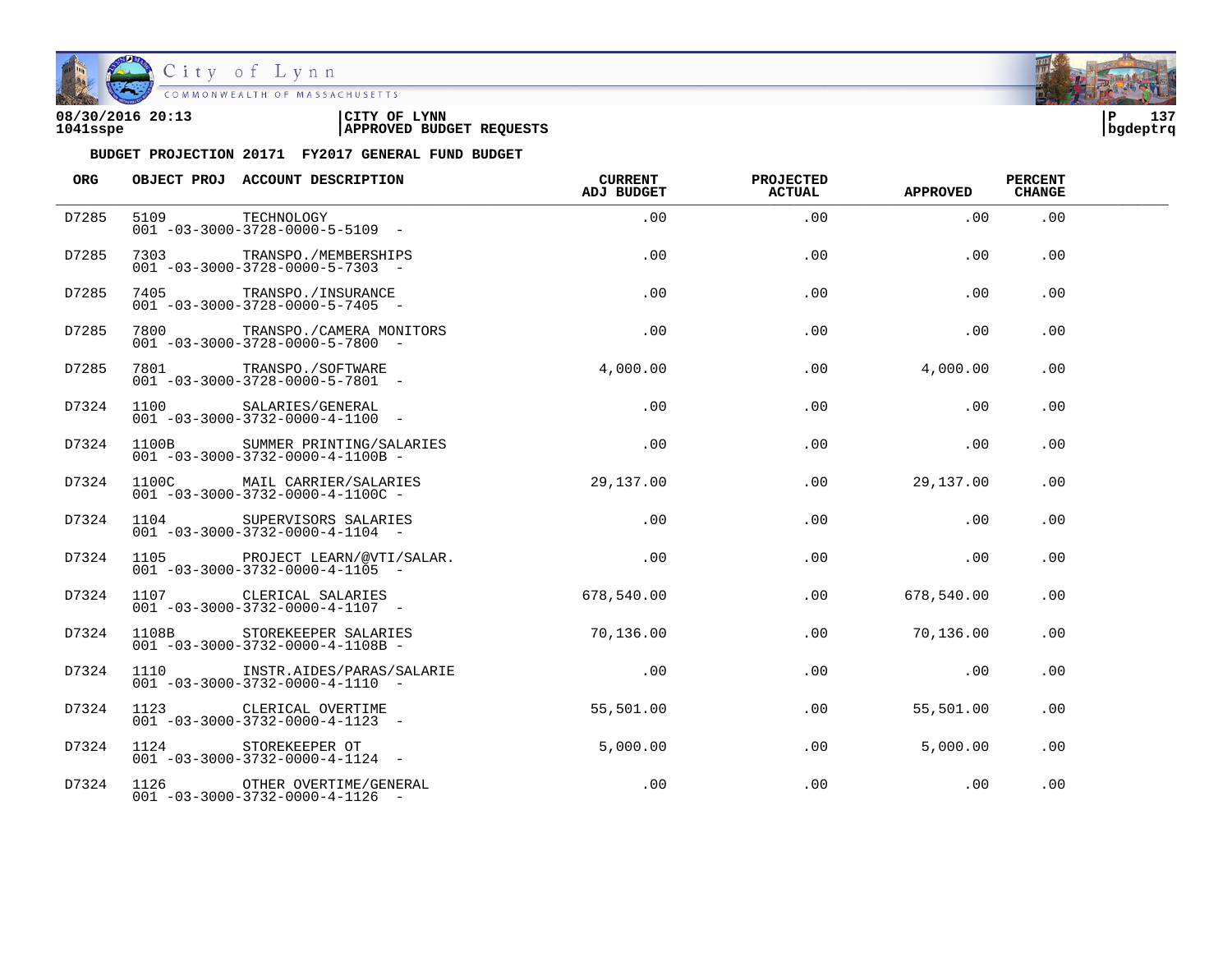

| 08/30/2016 20:13 | 'CITY OF<br><b>LYNN</b>         | ΙÞ       | 138 |
|------------------|---------------------------------|----------|-----|
| 1041sspe         | <b>APPROVED BUDGET REQUESTS</b> | bgdeptrq |     |

| ORG   |      | OBJECT PROJ ACCOUNT DESCRIPTION                                                | <b>CURRENT</b><br>ADJ BUDGET | <b>PROJECTED</b><br><b>ACTUAL</b> | <b>APPROVED</b> | <b>PERCENT</b><br><b>CHANGE</b> |  |
|-------|------|--------------------------------------------------------------------------------|------------------------------|-----------------------------------|-----------------|---------------------------------|--|
| D7325 | 2601 | FINANCE/TYPE.MNT.CONTRACT<br>$001 - 03 - 3000 - 3732 - 0000 - 5 - 2601 -$      | .00                          | .00                               | .00             | .00                             |  |
| D7325 |      | 2602 PLANT OP./TEL.REPRS.<br>$001 - 03 - 3000 - 3732 - 0000 - 5 - 2602$ -      | .00                          | .00                               | .00             | .00                             |  |
| D7325 |      | 2700 RENT & LEASE<br>$001 - 03 - 3000 - 3732 - 0000 - 5 - 2700$ -              | .00                          | .00                               | .00             | .00                             |  |
| D7325 |      | 2702 FINANCE/LEASE/RENT/SPACE<br>$001 - 03 - 3000 - 3732 - 0000 - 5 - 2702$ -  | .00                          | .00                               | .00             | .00                             |  |
| D7325 |      | 2703 FINANCE/LEASE/COPIER/ADMN<br>$001 - 03 - 3000 - 3732 - 0000 - 5 - 2703$ - | .00                          | .00                               | .00             | .00                             |  |
| D7325 | 2705 | FINANCE/DUPLICATOR MAINT.<br>$001 - 03 - 3000 - 3732 - 0000 - 5 - 2705$ -      | 381,420.00                   | .00                               | 381,420.00      | .00.                            |  |
| D7325 |      | 3005 FINANCE/BID TRANSCRIPTION<br>$001 - 03 - 3000 - 3732 - 0000 - 5 - 3005$ - | 500.00                       | .00                               | 500.00          | .00.                            |  |
| D7325 |      | 3006 FINANCE/AUDIT EXPENSES<br>$001 - 03 - 3000 - 3732 - 0000 - 5 - 3006$ -    | 60, 253, 00                  | .00                               | 60, 253, 00     | .00.                            |  |
| D7325 |      | 3403 FINANCE/POSTAGE<br>$001 - 03 - 3000 - 3732 - 0000 - 5 - 3403$ -           | 21,426.00                    | .00                               | 21,426.00       | .00                             |  |
| D7325 |      | 3404 FINANCE/TELEPHONE<br>$001 - 03 - 3000 - 3732 - 0000 - 5 - 3404 -$         | .00                          | .00                               | .00             | .00                             |  |
| D7325 |      | 3405 FINANCE/TEL.@LEASED SPACE<br>$001 - 03 - 3000 - 3732 - 0000 - 5 - 3405$ - | .00                          | .00                               | .00             | .00                             |  |
| D7325 |      | 4201 FINANCE/OFF.SUPPLIES<br>$001 - 03 - 3000 - 3732 - 0000 - 5 - 4201 -$      | 17,702.00                    | .00                               | 17,702.00       | .00                             |  |
| D7325 |      | 4202 FINANCE/SUPPLIES<br>$001 - 03 - 3000 - 3732 - 0000 - 5 - 4202 -$          | .00                          | .00                               | .00             | .00                             |  |
| D7325 | 4204 | FINANCE/PRINTING<br>$001 - 03 - 3000 - 3732 - 0000 - 5 - 4204 -$               | 15,000.00                    | $.00\,$                           | 15,000.00       | .00.                            |  |
| D7325 |      | 4800 VEHICULAR SUPPLIES/MAINT<br>$001 - 03 - 3000 - 3732 - 0000 - 5 - 4800$ -  | $.00 \,$                     | .00                               | .00             | .00                             |  |
| D7325 |      | 7102 AUTO ALLOWANCE<br>$001 - 03 - 3000 - 3732 - 0000 - 5 - 7102 -$            | $.00 \,$                     | .00                               | .00             | .00                             |  |

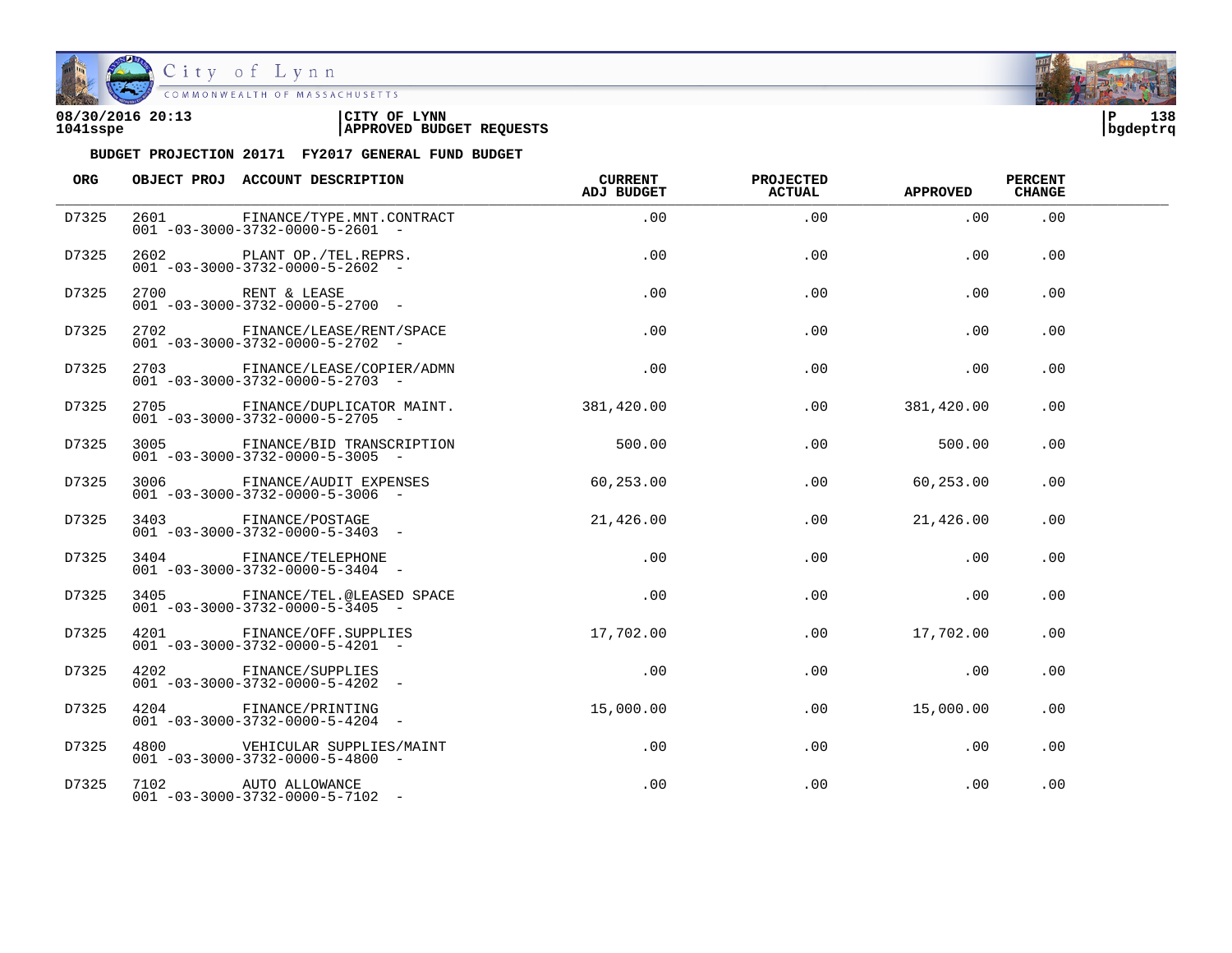

| 08/30/2016 20:13 | CITY OF<br><b>LYNN</b>          | ∣P       | 3۵ 1<br>. |
|------------------|---------------------------------|----------|-----------|
| 1041sspe         | <b>APPROVED BUDGET REQUESTS</b> | bgdeptrq |           |

| ORG   |                 | OBJECT PROJ ACCOUNT DESCRIPTION                                                       | CURRENT<br>ADJ BUDGET | <b>PROJECTED</b><br><b>ACTUAL</b> | <b>APPROVED</b> | <b>PERCENT</b><br><b>CHANGE</b> |  |
|-------|-----------------|---------------------------------------------------------------------------------------|-----------------------|-----------------------------------|-----------------|---------------------------------|--|
| D7325 |                 | 8500 FINANCE/TYPEWR./CALCULATR<br>$001 - 03 - 3000 - 3732 - 0000 - 5 - 8500$ -        | 2,555.00              | .00                               | 2,555.00        | .00                             |  |
| D7325 |                 | 8502 FINANCE/CLASS.FURNITURE<br>$001 - 03 - 3000 - 3732 - 0000 - 5 - 8502$ -          | 30,000.00             | .00                               | 30,000.00       | .00                             |  |
| D7325 |                 | 8509 PURCHASE OF VEHICLES<br>$001 - 03 - 3000 - 3732 - 0000 - 5 - 8509$ -             | .00                   | .00                               | .00             | .00                             |  |
| D7504 |                 | 1104 SUPERVISORS SALARIES<br>$001 - 03 - 3000 - 3750 - 0000 - 4 - 1104 -$             | .00                   | .00                               | .00             | .00                             |  |
| D7504 |                 | 1107 CLERICAL SALARIES<br>$001 - 03 - 3000 - 3750 - 0000 - 4 - 1107 -$                | .00                   | .00                               | .00             | .00                             |  |
| D7504 |                 | 1111 DIRECTOR OF SECURITY<br>$001 - 03 - 3000 - 3750 - 0000 - 4 - 1111 -$             | 424,255.00            | .00                               | 424, 255.00     | .00                             |  |
| D7504 |                 | 1113A HEAD TEACHER STIPENDS<br>$001 - 03 - 3000 - 3750 - 0000 - 4 - 1113A -$          | .00                   | .00                               | .00             | .00                             |  |
| D7504 |                 | 1134A TEMPORARY S/B SECURITY 1135A<br>$001 - 03 - 3000 - 3750 - 0000 - 4 - 1134A -$   | $\sim$ 00             | .00                               | .00             | .00.                            |  |
| D7504 |                 | 1135 CAMPUS MONITOR SALARIES<br>$001 - 03 - 3000 - 3750 - 0000 - 4 - 1135$ -          | 387,974.00            | $.00 \,$                          | 387,974.00      | .00.                            |  |
| D7504 | 1135A SECURITY  | $001 - 03 - 3000 - 3750 - 0000 - 4 - 1135A -$                                         | .00                   | $.00 \,$                          | .00             | .00                             |  |
| D7505 |                 | 2600 OUTSIDE SVS R&M/OTHER<br>$001 - 03 - 3000 - 3750 - 0000 - 5 - 2600$ -            | .00                   | $.00 \,$                          | 5,684.00        | .00                             |  |
| D7505 |                 | 3007 PUBLIC SAFETY PROF/TECH 2,000.00<br>$001 - 03 - 3000 - 3750 - 0000 - 5 - 3007$ - |                       | $.00 \,$                          | 2,000.00        | .00                             |  |
| D7505 |                 | 5100 MISC.EDUCATIONAL SUPPLIES<br>$001 - 03 - 3000 - 3750 - 0000 - 5 - 5100 -$        | .00                   | .00                               | 1,200.00        | .00.                            |  |
| D7505 | 5109 TECHNOLOGY | $001 - 03 - 3000 - 3750 - 0000 - 5 - 5109$ -                                          | .00                   | $.00 \,$                          | .00             | .00.                            |  |
| D7505 |                 | 7102 AUTO ALLOWANCE<br>$001 - 03 - 3000 - 3750 - 0000 - 5 - 7102$ -                   | $.00 \,$              | .00                               | .00             | .00                             |  |
| D7505 |                 | 7800 OTHERWISE UNCLASSIFIED<br>$001 - 03 - 3000 - 3750 - 0000 - 5 - 7800 -$           | 256,884.00            |                                   | .00 250.000.00  | $-2.68$                         |  |

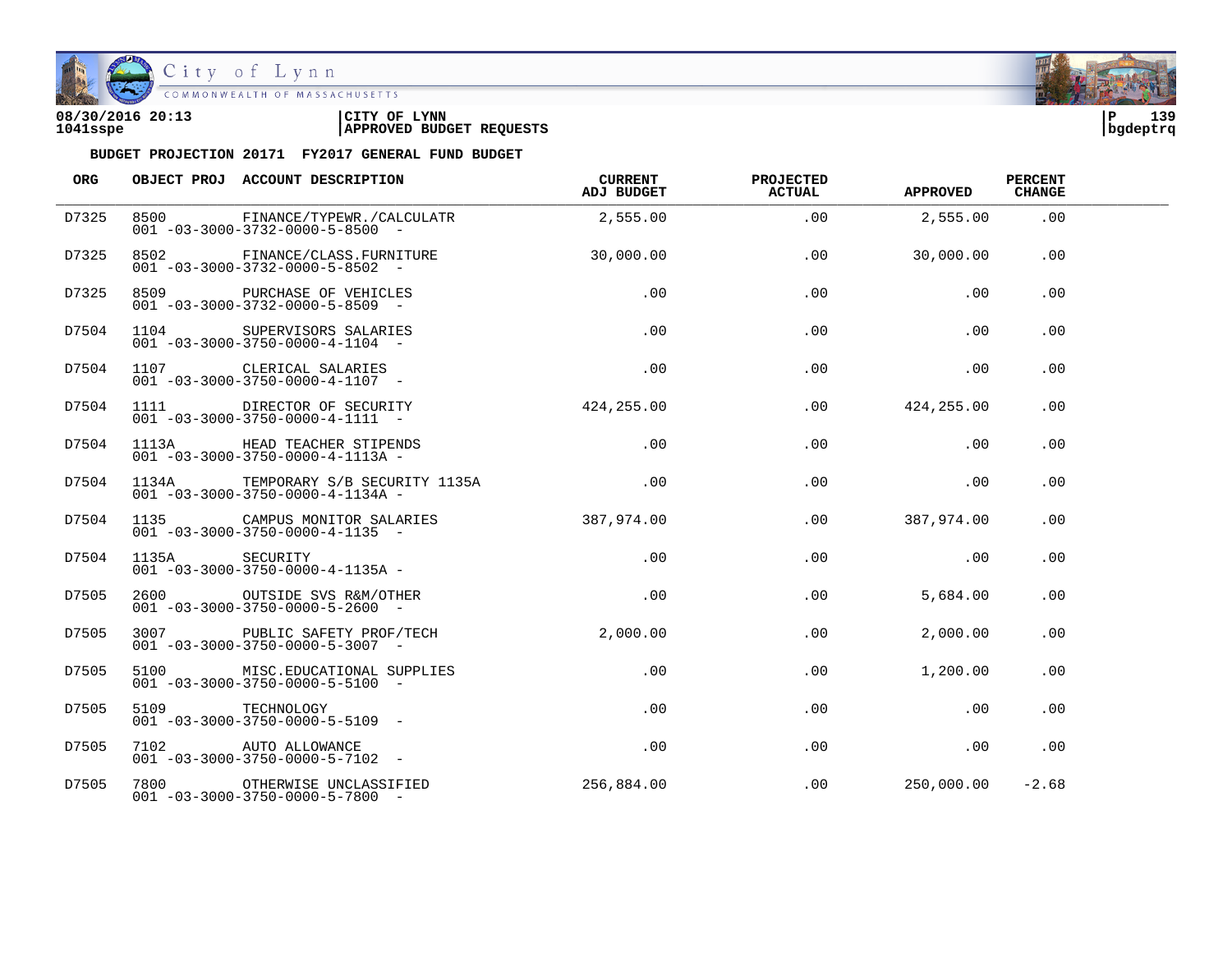

City of Lynn

| 08/30/2016 20:13 | CITY OF<br><b>LYNN</b>          | l P      | 140 |
|------------------|---------------------------------|----------|-----|
| 1041sspe         | <b>APPROVED BUDGET REQUESTS</b> | bgdeptrq |     |

| ORG   |                 | OBJECT PROJ ACCOUNT DESCRIPTION                                                      | <b>CURRENT</b><br>ADJ BUDGET | <b>PROJECTED</b><br><b>ACTUAL</b> | <b>APPROVED</b> | <b>PERCENT</b><br><b>CHANGE</b> |  |
|-------|-----------------|--------------------------------------------------------------------------------------|------------------------------|-----------------------------------|-----------------|---------------------------------|--|
| D7505 |                 | 7801 ED CONNECT PROG<br>$001 - 03 - 3000 - 3750 - 0000 - 5 - 7801 -$                 | 40,000.00                    | .00                               | 40,000.00       | .00                             |  |
| D8034 |                 | 1101 CH.I/REIMB.FOR TCHRS.SAL.<br>$001 - 03 - 3000 - 3803 - 0000 - 4 - 1101 -$       | .00                          | .00                               | .00             | .00                             |  |
| D8034 |                 | 1104 SUPERVISORS SALARIES<br>$001 - 03 - 3000 - 3803 - 0000 - 4 - 1104 -$            | .00                          | .00                               | .00             | .00                             |  |
| D8034 |                 | 1107 CLERICAL SALARIES<br>$001 - 03 - 3000 - 3803 - 0000 - 4 - 1107 -$               | .00                          | .00                               | .00             | .00                             |  |
| D8034 |                 | 1110 CH.I/REIMB./AIDES/SALARIE<br>$001 - 03 - 3000 - 3803 - 0000 - 4 - 1110 - -$     | .00                          | .00                               | .00             | .00                             |  |
| D8034 |                 | 1150 SCHL.NRSE.SAL.REIMBURSBL.<br>$001 - 03 - 3000 - 3803 - 0000 - 4 - 1150 -$       | .00                          | .00                               | .00             | .00.                            |  |
| D8034 | 5109 TECHNOLOGY | $001 - 03 - 3000 - 3803 - 0000 - 4 - 5109$ -                                         | .00                          | .00                               | .00             | .00                             |  |
| D8034 |                 | 5127 TECHNOLOGY EQUIP/SUPPLIES<br>$0.01 - 0.3 - 30.00 - 380.3 - 0.000 - 4 - 51.27 -$ | .00                          | .00                               | .00             | .00.                            |  |
| D8035 |                 | 3404 EXT. GRNT (BENSON) TELEPHONE<br>$001 - 03 - 3000 - 3803 - 0000 - 5 - 3404 -$    | .00                          | .00                               | .00             | .00                             |  |
| D8035 |                 | 4201 EXT. GRNT. SUPPLIES<br>$001 - 03 - 3000 - 3803 - 0000 - 5 - 4201 -$             | $.00 \,$                     | .00                               | .00             | .00                             |  |
| D8084 | 1113 STIPENDS   | $001 - 03 - 3000 - 3808 - 0000 - 4 - 1113 -$                                         | $.00 \,$                     | .00                               | .00             | .00                             |  |
| D8144 |                 | 1100 PRESERVICE FOR TCHRS.<br>$001 - 03 - 3000 - 3814 - 0000 - 4 - 1100 -$           | $.00 \,$                     | .00                               | .00             | .00                             |  |
| D8144 |                 | 1100A MENTORING PROGRAM<br>$001 - 03 - 3000 - 3814 - 0000 - 4 - 1100A -$             | $.00 \,$                     | .00                               | .00             | .00                             |  |
| D8144 |                 | 1100B CURRICULUM DEVELOP./SALAR<br>$001 - 03 - 3000 - 3814 - 0000 - 4 - 1100B -$     | $.00 \,$                     | .00                               | .00             | .00.                            |  |
| D8144 |                 | 1100C STAFF DEVELOP./SCH.ALLOC.<br>$001 - 03 - 3000 - 3814 - 0000 - 4 - 1100C$ -     | $.00 \,$                     | .00                               | .00             | .00                             |  |
| D8144 |                 | 1101 TEACHER SALARIES<br>$001 - 03 - 3000 - 3814 - 0000 - 4 - 1101 -$                | $.00 \,$                     | .00                               | .00             | .00                             |  |

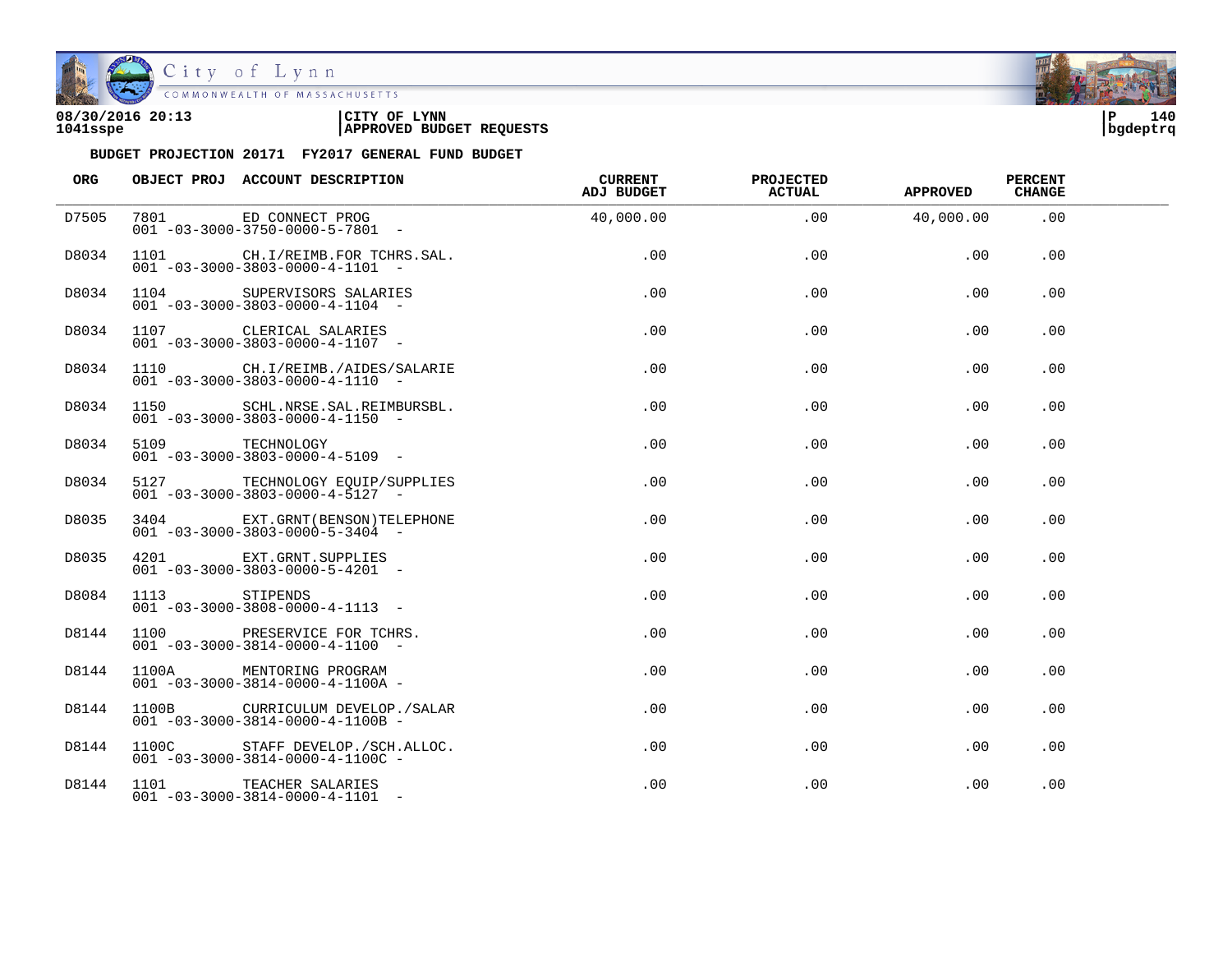

City of Lynn

COMMONWEALTH OF MASSACHUSETTS

## **08/30/2016 20:13 |CITY OF LYNN |P 141 1041sspe |APPROVED BUDGET REQUESTS |bgdeptrq**

| <b>ORG</b> | OBJECT PROJ ACCOUNT DESCRIPTION                                                                | <b>CURRENT</b><br>ADJ BUDGET | <b>PROJECTED</b><br><b>ACTUAL</b> | <b>APPROVED</b> | <b>PERCENT</b><br><b>CHANGE</b> |  |
|------------|------------------------------------------------------------------------------------------------|------------------------------|-----------------------------------|-----------------|---------------------------------|--|
| D8144      | 1104 SUMMER SCHOOL/PERSONNEL<br>$001 - 03 - 3000 - 3814 - 0000 - 4 - 1104 -$                   | $\sim 00$                    | .00                               | .00             | .00                             |  |
| D8144      | 1106 DEPUTY SUPERINTENDENT / SALARY 245,000.00<br>$001 - 03 - 3000 - 3814 - 0000 - 4 - 1106 -$ |                              | .00                               | 245,000.00      | .00                             |  |
| D8144      | 1107 CLERICAL SALARIES<br>$001 - 03 - 3000 - 3814 - 0000 - 4 - 1107 -$                         | 127,872.00                   | .00                               | 127,872.00      | .00                             |  |
| D8144      | 1110 REGULAR PARA SALARIES<br>$001 - 03 - 3000 - 3814 - 0000 - 4 - 1110 -$                     | .00                          | .00                               | .00             | .00                             |  |
| D8144      | 1113 SCHOOL IMPROVEMENT PLANNING<br>$001 - 03 - 3000 - 3814 - 0000 - 4 - 1113 -$               | 50,000.00                    | $.00 \,$                          | 50,000.00       | .00.                            |  |
| D8144      | 1114 WRITING PROGRAM/SUBSTITUT<br>$001 - 03 - 3000 - 3814 - 0000 - 4 - 1114 -$                 | $.00 \,$                     | .00                               | .00             | .00                             |  |
| D8144      | 1123 ADMIN SUPPORT<br>$001 - 03 - 3000 - 3814 - 0000 - 4 - 1123 - -$                           | .00                          | .00                               | .00             | .00                             |  |
| D8144      | 5109 TECHNOLOGY<br>$001 - 03 - 3000 - 3814 - 0000 - 4 - 5109$ -                                | .00                          | .00                               | .00             | .00                             |  |
| D8144      | 5127 TECHNOLOGY EQUIP/SUPPLIES<br>$001 - 03 - 3000 - 3814 - 0000 - 4 - 5127$ -                 | $.00 \,$                     | .00                               | .00             | .00                             |  |
| D8145      | 3004 ASSOC SUPERINTENDENT CONS<br>$001 - 03 - 3000 - 3814 - 0000 - 5 - 3004 -$                 | $.00 \,$                     | .00                               | .00             | .00.                            |  |
| D8145      | 3404 ASST.SUPT./KOSTAN/TELE.<br>$001 - 03 - 3000 - 3814 - 0000 - 5 - 3404 -$                   | $.00 \,$                     | .00                               | .00             | .00                             |  |
| D8145      | 4201 ASST.SUPT./SUPPLIES<br>$001 - 03 - 3000 - 3814 - 0000 - 5 - 4201$ -                       | $.00 \,$                     | .00                               | .00             | .00                             |  |
| D8145      | 5120 ASST. SUPT. / INCENTIVES<br>$001 - 03 - 3000 - 3814 - 0000 - 5 - 5120 -$                  | .00                          | .00                               | .00             | .00                             |  |
| D8145      | 7301 ORG CONFERENCE<br>$001 - 03 - 3000 - 3814 - 0000 - 5 - 7301 -$                            | $.00 \,$                     | .00                               | .00             | $.00 \,$                        |  |
| D8145      | 7800 OTHERWISE UNCLASSIFIED<br>$001 - 03 - 3000 - 3814 - 0000 - 5 - 7800$ -                    | $.00 \,$                     | .00                               | $.00 \,$        | .00                             |  |
| D8174      | 1104 GRANT MANAGER SALARY<br>$001 - 03 - 3000 - 3817 - 0000 - 4 - 1104 -$                      | 70,125.00                    | $.00 \,$                          | 70, 125.00      | .00                             |  |

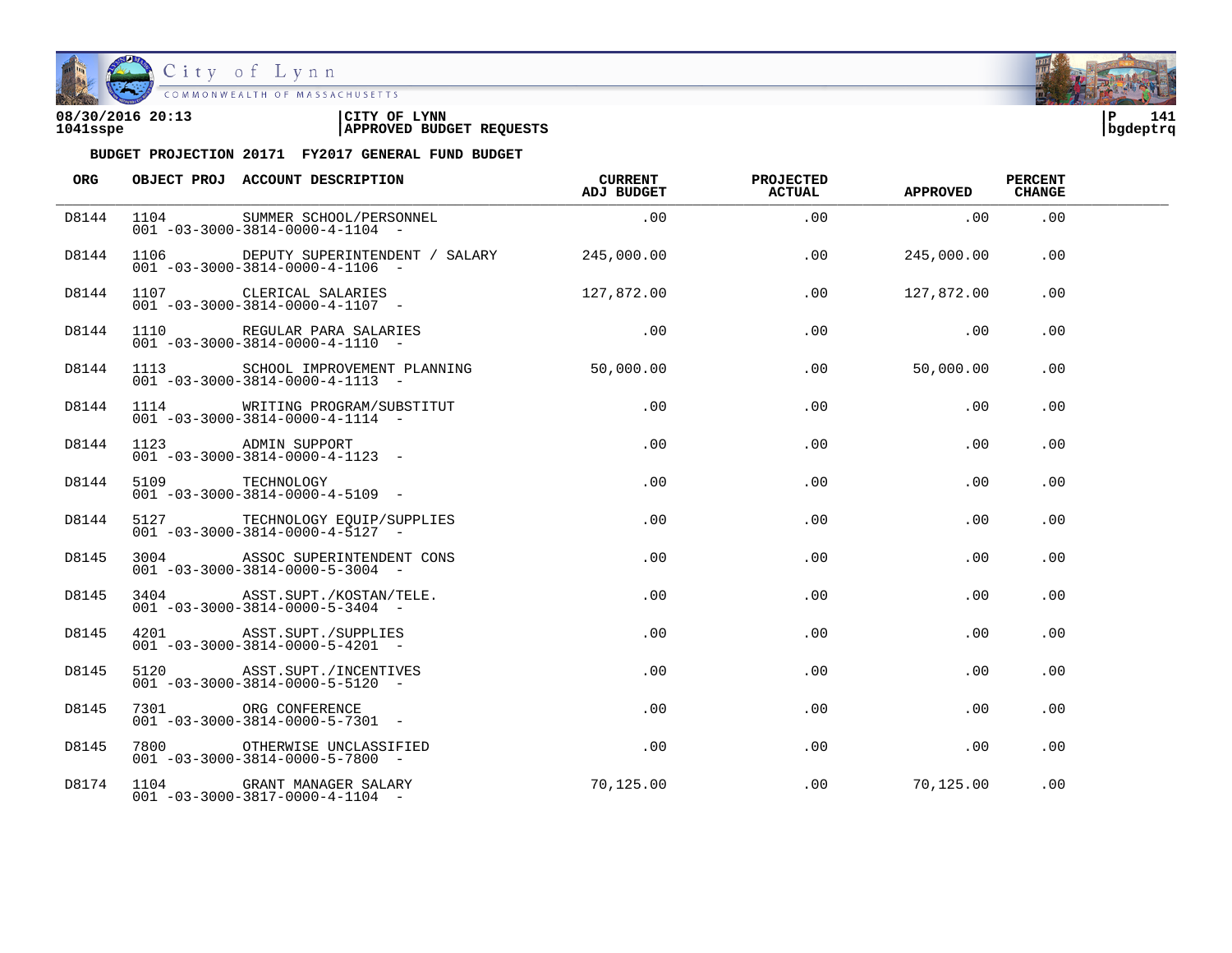

COMMONWEALTH OF MASSACHUSETTS

## **08/30/2016 20:13 |CITY OF LYNN |P 142 1041sspe |APPROVED BUDGET REQUESTS |bgdeptrq**

| ORG   | OBJECT PROJ ACCOUNT DESCRIPTION                                                      | <b>CURRENT</b><br>ADJ BUDGET | <b>PROJECTED</b><br><b>ACTUAL</b> | <b>APPROVED</b>              | <b>PERCENT</b><br><b>CHANGE</b> |  |
|-------|--------------------------------------------------------------------------------------|------------------------------|-----------------------------------|------------------------------|---------------------------------|--|
| D8174 | 1106 ADMINISTRATION SALARIES<br>$001 - 03 - 3000 - 3817 - 0000 - 4 - 1106 -$         | 239,892.00                   | .00                               | 239,892.00                   | .00                             |  |
| D8174 | 1107 CLERICAL SALARIES 130,089.00<br>$001 - 03 - 3000 - 3817 - 0000 - 4 - 1107$ -    |                              | .00                               | 130,089.00                   | .00                             |  |
| D8174 | 1107B CONFIDENTIALS/SECRETARIES<br>$001 - 03 - 3000 - 3817 - 0000 - 4 - 1107B -$     | .00                          | .00                               | .00                          | .00                             |  |
| D8175 | 3000 COORDINATOR OF PRIVATE PARTNER<br>$001 - 03 - 3000 - 3817 - 0000 - 5 - 3000$ -  | $\overline{0}$ . 00          | .00                               | .00                          | .00                             |  |
| D8175 | 3404 MGT.SVCS. (UPTON) TELEPHONE .00<br>$001 - 03 - 3000 - 3817 - 0000 - 5 - 3404 -$ |                              |                                   | .00<br>.00                   | .00                             |  |
| D8175 | 4201 BUSINESS MGT./SUPPLIES 8,484.00<br>$001 - 03 - 3000 - 3817 - 0000 - 5 - 4201 -$ |                              | .00                               | 8,484.00                     | .00                             |  |
| D8175 | 5101 BUSINESS MGMT/BOOKS<br>$001 - 03 - 3000 - 3817 - 0000 - 5 - 5101 -$             | .00                          | .00                               | .00                          | .00                             |  |
| D8175 | 5102 BUSINESS MGMT/SUPPLIES<br>$001 - 03 - 3000 - 3817 - 0000 - 5 - 5102 -$          | $\sim$ 00                    | .00                               | $\sim 00$                    | .00                             |  |
| D8175 |                                                                                      |                              | .00                               | 12,600.00                    | .00                             |  |
| D8175 | 7102B TEACHER/ADM TRAVEL<br>$001 - 03 - 3000 - 3817 - 0000 - 5 - 7102B -$            | 54,589.00                    | .00                               | 54,589.00                    | .00                             |  |
| D8175 | 7800 OTHERWISE UNCLASSIFIED<br>$001 - 03 - 3000 - 3817 - 0000 - 5 - 7800$ -          | 149,165.00                   | .00                               | 149,165.00                   | .00                             |  |
| D8175 | 7811 UNPAID BILLS OF PY 86,000.00<br>$001 - 03 - 3000 - 3817 - 0000 - 5 - 7811 -$    |                              | .00                               | 86,000.00                    | .00                             |  |
| D8204 | 1101 TCHR./SABBATICAL SALARIES .00<br>$001 - 03 - 3000 - 3820 - 0000 - 4 - 1101 -$   |                              | .00                               | $\overline{\phantom{0}}$ .00 | .00                             |  |
| D8204 | 1104 SUPERVISORS SALARIES<br>$001 - 03 - 3000 - 3820 - 0000 - 4 - 1104 -$            | 107,370.00                   | .00                               | 107,370.00                   | . 00                            |  |
| D8204 | 1106A ADMIN AUTO ALLOWANCE<br>$001 - 03 - 3000 - 3820 - 0000 - 4 - 1106A -$          | .00                          | .00                               | .00                          | .00                             |  |
| D8204 | 1107 CLERICAL SALARIES<br>$001 - 03 - 3000 - 3820 - 0000 - 4 - 1107 -$               | 339, 270.00                  |                                   | $.00$ 339,270.00             | .00                             |  |

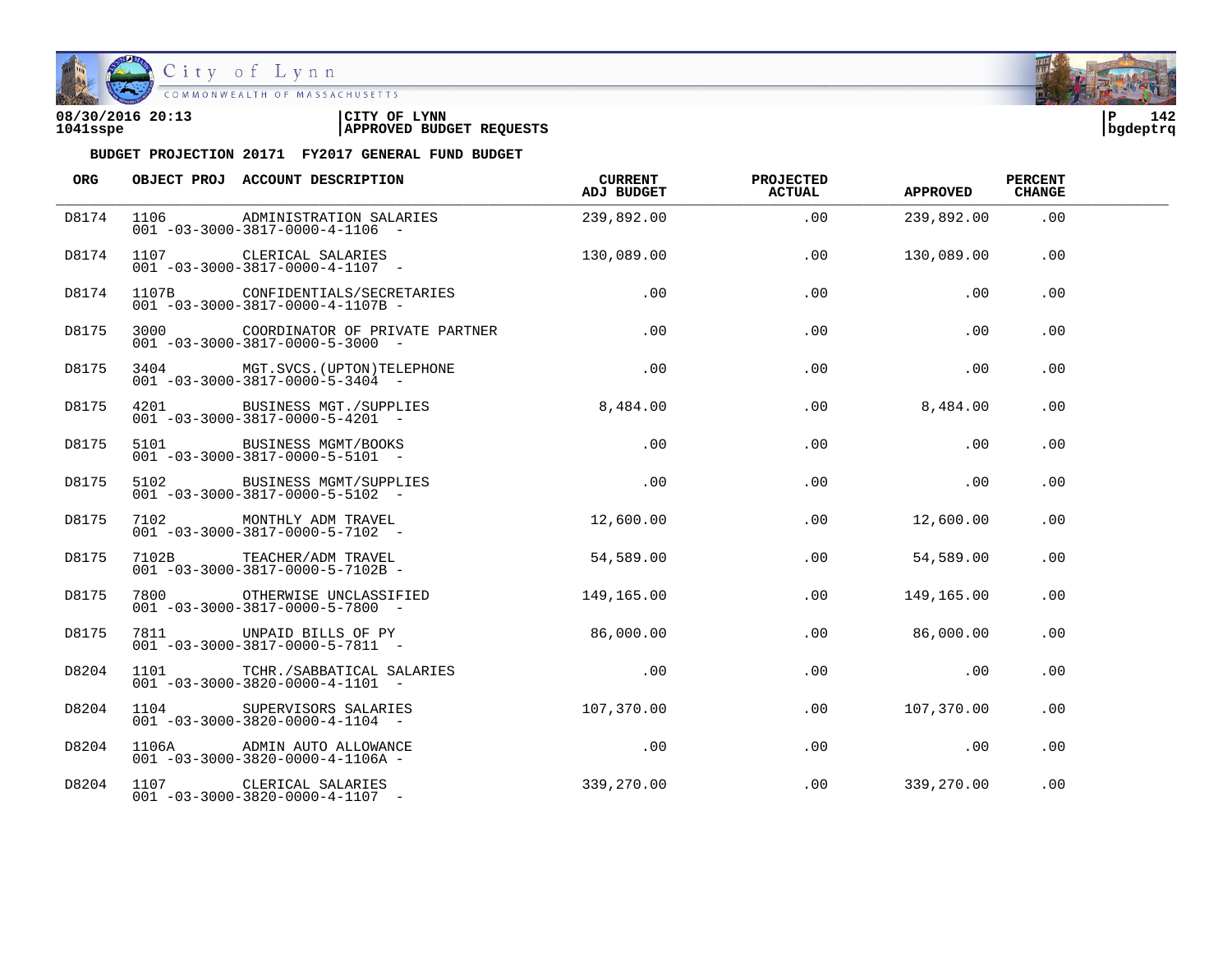

City of Lynn

COMMONWEALTH OF MASSACHUSETTS

## **08/30/2016 20:13 |CITY OF LYNN |P 143 1041sspe |APPROVED BUDGET REQUESTS |bgdeptrq**

| <b>ORG</b> |                 | OBJECT PROJ ACCOUNT DESCRIPTION                                                    | <b>CURRENT</b><br>ADJ BUDGET | PROJECTED<br><b>ACTUAL</b> | APPROVED   | <b>PERCENT</b><br><b>CHANGE</b> |  |
|------------|-----------------|------------------------------------------------------------------------------------|------------------------------|----------------------------|------------|---------------------------------|--|
| D8204      |                 | 1119 SABBATICAL LEAVES<br>$001 - 03 - 3000 - 3820 - 0000 - 4 - 1119 - -$           | .00                          | .00                        | .00        | .00                             |  |
| D8204      |                 | 1160 CITY CLERK UNPAID BILLS PRIOR<br>$001 - 03 - 3000 - 3820 - 0000 - 4 - 1160 -$ | .00                          | .00                        | .00        | .00                             |  |
| D8204      | 5109 TECHNOLOGY | $001 - 03 - 3000 - 3820 - 0000 - 4 - 5109$ -                                       | .00                          | .00                        | .00        | .00                             |  |
| D8204      |                 | 5127 TECHNOLOGY EQUIP/SUPPLIES<br>$001 - 03 - 3000 - 3820 - 0000 - 4 - 5127 -$     | .00                          | .00                        | .00        | .00                             |  |
| D8205      |                 | 1702 UNEMPLOYMENT INS.COSTS<br>$001 - 03 - 3000 - 3820 - 0000 - 5 - 1702$ -        | 600,000.00                   | .00                        | 600,000.00 | .00                             |  |
| D8205      |                 | 3002 PERSONNEL/EMPL.ASST.PROG.<br>$001 - 03 - 3000 - 3820 - 0000 - 5 - 3002$ -     | 16,000.00                    | .00                        | 16,000.00  | .00                             |  |
| D8205      |                 | 3003 LEGAL SERVICES<br>$001 - 03 - 3000 - 3820 - 0000 - 5 - 3003$ -                | .00                          | .00                        | .00        | .00                             |  |
| D8205      | 3021 TESTING    | $001 - 03 - 3000 - 3820 - 0000 - 5 - 3021 -$                                       | .00                          | .00                        | .00        | .00                             |  |
| D8205      |                 | 3022 PERSONNEL/TCHR RECRUITMENT<br>$001 - 03 - 3000 - 3820 - 0000 - 5 - 3022 -$    | .00                          | .00                        | .00        | $.00 \,$                        |  |
| D8205      |                 | 3102 PERSONNEL/PHYSICAL EXAMS<br>$001 - 03 - 3000 - 3820 - 0000 - 5 - 3102 -$      | 50,000.00                    | .00                        | 50,000.00  | .00                             |  |
| D8205      |                 | 3401 PERSONNEL/ADVERTISING<br>$001 - 03 - 3000 - 3820 - 0000 - 5 - 3401$ -         | 37,800.00                    | .00                        | 37,800.00  | .00                             |  |
| D8205      |                 | 3404 PERSONNEL/TELEPHONE<br>$001 - 03 - 3000 - 3820 - 0000 - 5 - 3404 -$           | .00                          | .00                        | .00        | .00                             |  |
| D8205      |                 | 4201 PERSONNEL/SUPPLIES<br>$001 - 03 - 3000 - 3820 - 0000 - 5 - 4201 -$            | 2,799.00                     | .00                        | 2,799.00   | .00                             |  |
| D8205      | 5109            | TECHNOLOGY<br>$001 - 03 - 3000 - 3820 - 0000 - 5 - 5109$ -                         | 41,000.00                    | .00                        | 41,000.00  | .00                             |  |
| D8205      |                 | 7102 PERSONNEL/ADM.TRAVEL CONT<br>$001 - 03 - 3000 - 3820 - 0000 - 5 - 7102 -$     | .00                          | .00                        | .00        | .00                             |  |
| D8205      |                 | 7102B PERSONNEL/TCHR.TRAV.CONTR<br>$001 - 03 - 3000 - 3820 - 0000 - 5 - 7102B -$   | .00                          | .00                        | .00        | .00                             |  |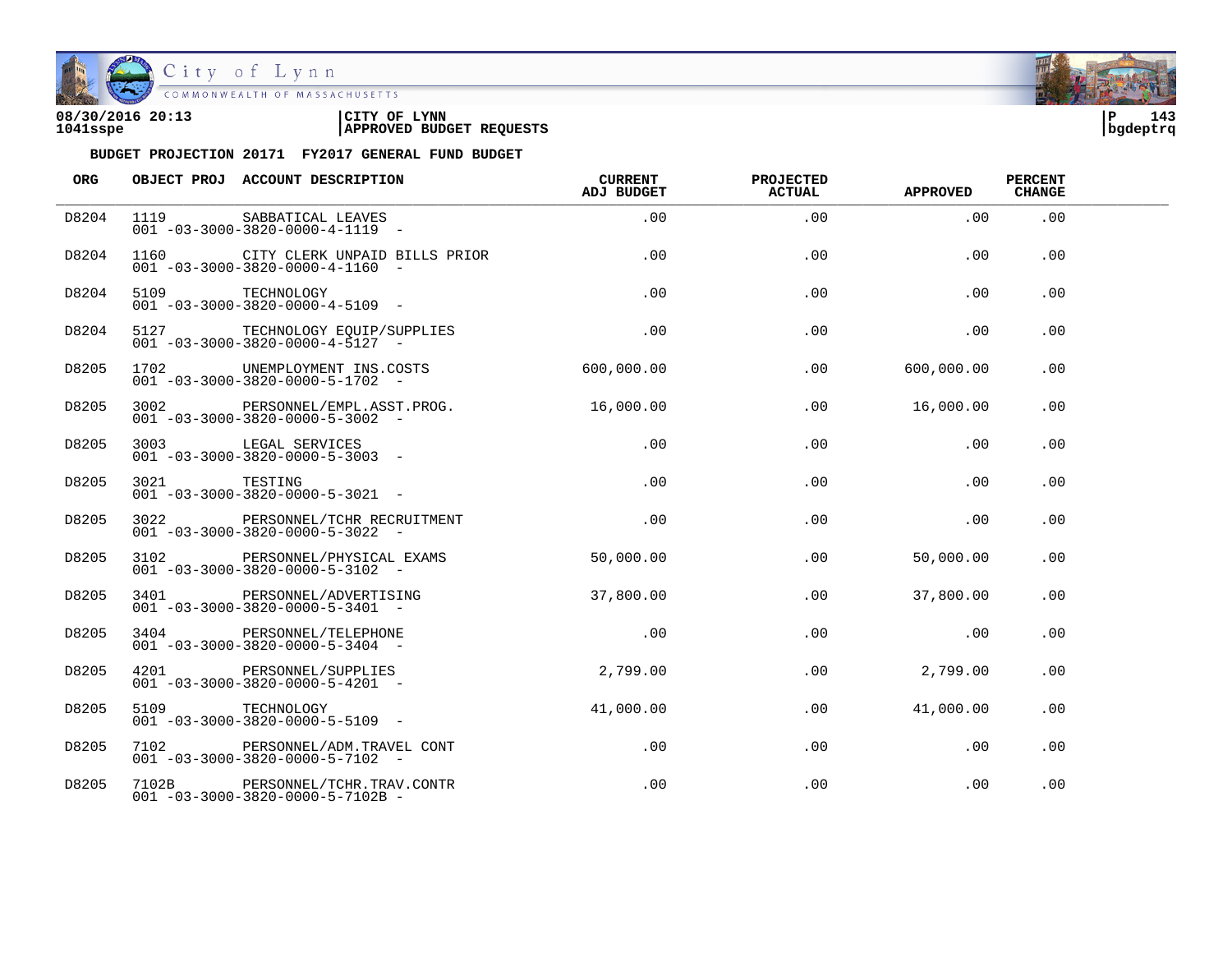

COMMONWEALTH OF MASSACHUSETTS

### **08/30/2016 20:13 |CITY OF LYNN |P 144 1041sspe |APPROVED BUDGET REQUESTS |bgdeptrq**



| ORG   |            | OBJECT PROJ ACCOUNT DESCRIPTION                                                                           | CURRENT<br>ADJ BUDGET | <b>PROJECTED</b><br><b>ACTUAL</b> | <b>APPROVED</b> | <b>PERCENT</b><br><b>CHANGE</b> |  |
|-------|------------|-----------------------------------------------------------------------------------------------------------|-----------------------|-----------------------------------|-----------------|---------------------------------|--|
| D8205 |            | 7301 PERSONNEL/PRINC.CONF.CONT<br>$001 - 03 - 3000 - 3820 - 0000 - 5 - 7301 -$                            | .00                   | .00                               | .00             | .00                             |  |
| D8205 |            | 7800 PERSONNEL/MONITOR UNIFORM<br>$001 - 03 - 3000 - 3820 - 0000 - 5 - 7800$ -                            | 5,400.00              | .00                               | 5,400.00        | .00                             |  |
| D8205 |            | 7805 PERSONNEL/SYSTEM MISCELL.<br>$001 - 03 - 3000 - 3820 - 0000 - 5 - 7805$ -                            | .00                   | .00                               | .00             | .00                             |  |
| D8205 |            | 8200 BUILDINGS .00<br>001 -03-3000-3820-0000-5-8200 -                                                     |                       | .00                               | $\sim 00$       | .00                             |  |
| D8205 |            | 8500 PERSONNEL/EQUIPMENT<br>001 -03-3000-3820-0000-5-8500<br>$001 - 03 - 3000 - 3820 - 0000 - 5 - 8500$ - | 1,345.00              | .00                               | 1,345.00        | .00.                            |  |
| D8234 |            | 1000B NON CONTRACTURAL RAISES 15,000.00<br>$001 - 03 - 3000 - 3823 - 0000 - 4 - 1000B -$                  |                       | .00                               | 15,000.00       | .00                             |  |
| D8234 |            | 1100 SUPERINTENDENT LEGAL SALARIES .00<br>$001 - 03 - 3000 - 3823 - 0000 - 4 - 1100 -$                    |                       | .00                               | .00             | .00                             |  |
| D8234 |            | 1101 TEACHERS TBD<br>$001 - 03 - 3000 - 3823 - 0000 - 4 - 1101 -$                                         | 404,970.00            | .00                               | 404,970.00      | .00.                            |  |
| D8234 |            | 1106 ADMINISTRATION SALARIES 207,000.00<br>$001 - 03 - 3000 - 3823 - 0000 - 4 - 1106 -$                   |                       | .00                               | 207,000.00      | .00                             |  |
| D8234 |            | 1106A SUPERINTEND. SEVERANCE PAY<br>$001 - 03 - 3000 - 3823 - 0000 - 4 - 1106A -$                         | .00                   | $.00 \,$                          | $\sim$ 00       | .00                             |  |
| D8234 |            | 1107 CLERICAL SALARIES<br>$001 - 03 - 3000 - 3823 - 0000 - 4 - 1107$ -                                    | 136,667.00            | .00                               | 136,667.00      | .00                             |  |
| D8234 |            | $1110$ $PARA'S - TBD$ $191,998.00$<br>$001 - 03 - 3000 - 3823 - 0000 - 4 - 1110 -$                        |                       | $.00 \,$                          | 191,998.00      | .00                             |  |
| D8234 |            | 1113 LYNN EVENING ENRICHMENT PROG<br>$001 - 03 - 3000 - 3823 - 0000 - 4 - 1113 - -$                       | 10,000.00             | .00                               | 10,000.00       | .00.                            |  |
| D8234 |            | $001 - 03 - 3000 - 3823 - 0000 - 4 - 5109$                                                                | $.00\,$               | .00                               | .00             | .00                             |  |
| D8234 |            | 5127 TECHNOLOGY EQUIP/SUPPLIES .00<br>$001 - 03 - 3000 - 3823 - 0000 - 4 - 5127 -$                        |                       | .00                               | .00             | .00                             |  |
| D8235 | 2799 LEASE | $001 - 03 - 3000 - 3823 - 0000 - 5 - 2799$ -                                                              | 25,000.00             | .00                               | 25,000.00       | .00                             |  |

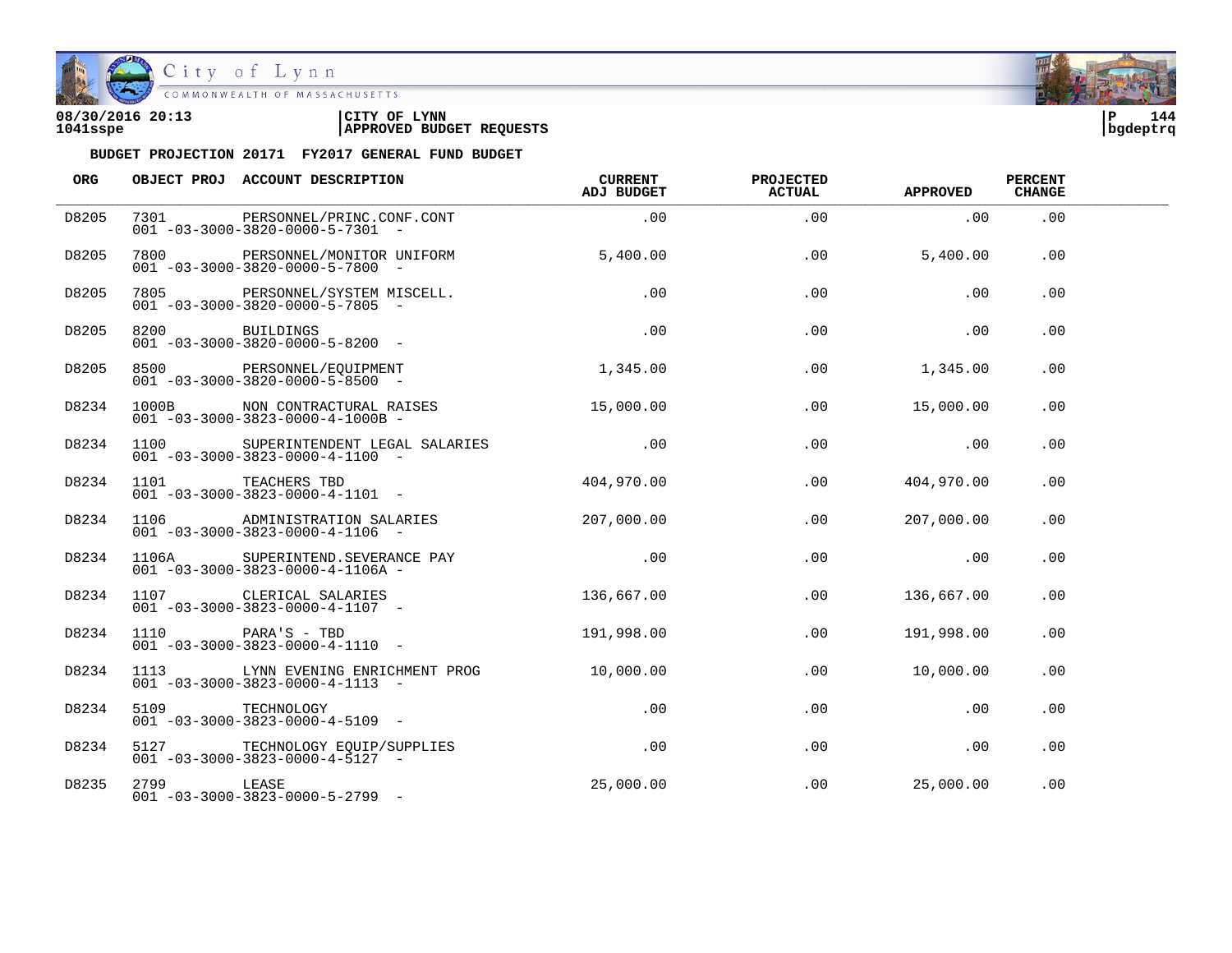

| 08/30/2016 20:13 | CITY OF<br><b>LYNN</b>          | ם ו      | 145 |  |
|------------------|---------------------------------|----------|-----|--|
| 1041sspe         | <b>APPROVED BUDGET REQUESTS</b> | bgdeptrq |     |  |

| ORG   | OBJECT PROJ ACCOUNT DESCRIPTION                                                    | CURRENT<br>ADJ BUDGET | <b>PROJECTED</b><br><b>ACTUAL</b> | <b>APPROVED</b> | <b>PERCENT</b><br><b>CHANGE</b> |  |
|-------|------------------------------------------------------------------------------------|-----------------------|-----------------------------------|-----------------|---------------------------------|--|
| D8235 | 3000 CISCO-IMPLEMENTATION<br>$001 - 03 - 3000 - 3823 - 0000 - 5 - 3000 -$          | 64,000.00             | .00                               | 64,000.00       | .00                             |  |
| D8235 | 3004 SUPT./LEGAL CONSULTANTS<br>$001 - 03 - 3000 - 3823 - 0000 - 5 - 3004$ -       | 20,000.00             | .00                               | 20,000.00       | .00                             |  |
| D8235 | SUPT./TELEPHONE<br>001 -03-3000-3823-0000-5-3404 -                                 | .00                   | .00                               | .00             | .00                             |  |
| D8235 | 4201 SUPT./SUPPLIES<br>$001 - 03 - 3000 - 3823 - 0000 - 5 - 4201 -$                | 5,000.00              | .00                               | 5,000.00        | .00                             |  |
| D8235 | 4201H L.E.E.R.P. SUPPLIES<br>$001 - 03 - 3000 - 3823 - 0000 - 5 - 4201H -$         | 10,000.00             | .00                               | 10,000.00       | .00                             |  |
| D8235 | 4204 SUPT./PRINT.NEWSLETTER<br>$001 - 03 - 3000 - 3823 - 0000 - 5 - 4204 -$        | 48,000.00             | .00                               | 48,000.00       | .00                             |  |
| D8235 | 5120 SUPT./SUPT.INCENTIVES<br>$001 - 03 - 3000 - 3823 - 0000 - 5 - 5120 -$         | .00                   | .00                               | .00             | .00                             |  |
| D8235 | 5127 TECHNOLOGY EQUIP/SUPPLIES .00<br>$001 - 03 - 3000 - 3823 - 0000 - 5 - 5127$ - |                       | .00                               | .00             | .00                             |  |
| D8235 | 7300 SUPT./REIMB./DUES/MMBRSHP<br>$001 - 03 - 3000 - 3823 - 0000 - 5 - 7300 -$     | 32,544.00             | .00                               | 32,544.00       | .00                             |  |
| D8235 | 7303 SUPT./MEMBERSHIPS<br>$001 - 03 - 3000 - 3823 - 0000 - 5 - 7303 -$             | .00                   | $.00 \,$                          | .00             | .00                             |  |
| D8235 | 7800 SUPT./REIMB.BY CONTRACT<br>$001 - 03 - 3000 - 3823 - 0000 - 5 - 7800$ -       | 15,500.00             | .00                               | 15,500.00       | .00                             |  |
| D8235 | 7807 SUPT./LAUBNER ESSAY AWARD<br>$001 - 03 - 3000 - 3823 - 0000 - 5 - 7807 -$     | 300.00                | .00                               | 300.00          | .00                             |  |
| D8274 | 1104 SCHL.COMM./SECRETARY OF<br>$001 - 03 - 3000 - 3827 - 0000 - 4 - 1104 -$       | 103,884.00            | .00                               | 103,884.00      | .00                             |  |
| D8274 | 1107 SCHL.COMM./CLERICAL SALAR<br>$001 - 03 - 3000 - 3827 - 0000 - 4 - 1107 -$     | $.00\,$               | $.00 \,$                          | .00             | .00                             |  |
| D8274 | 1122 SCHL.COMM./USE BLG./O.T.<br>$001 - 03 - 3000 - 3827 - 0000 - 4 - 1122$ -      | $.00 \,$              | .00                               | .00             | .00                             |  |
| D8274 | 5127 TECHNOLOGY EQUIP/SUPPLIES<br>$001 - 03 - 3000 - 3827 - 0000 - 4 - 5127 -$     | $.00 \,$              | .00                               | .00             | .00                             |  |

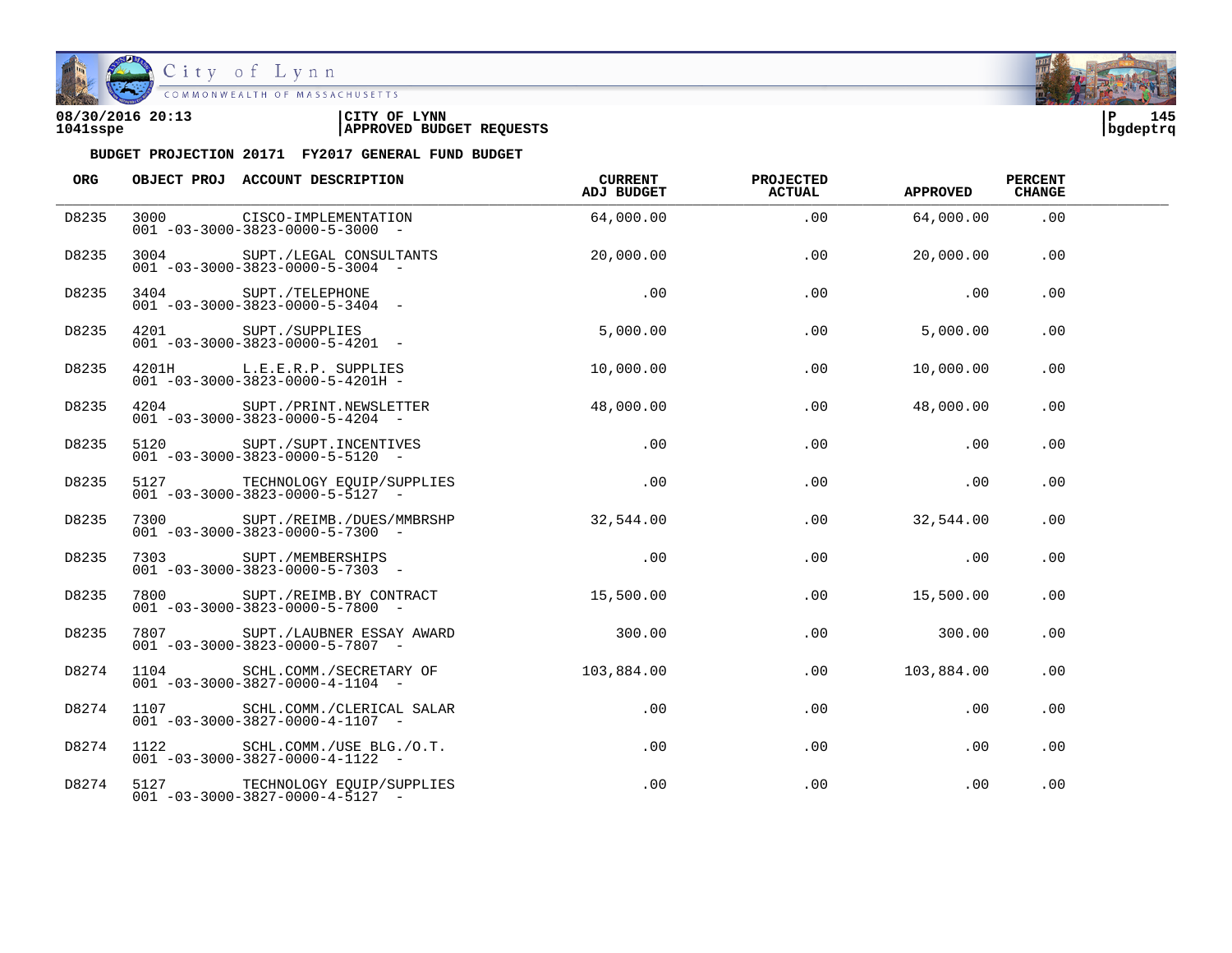

| 08/30/2016 20:13 | CITY OF<br><b>LYNN</b>          | l P      | 146 |
|------------------|---------------------------------|----------|-----|
| 1041sspe         | <b>APPROVED BUDGET REQUESTS</b> | bgdeptrq |     |

| ORG   |                | OBJECT PROJ ACCOUNT DESCRIPTION                                                         | CURRENT<br>ADJ BUDGET | <b>PROJECTED</b><br><b>ACTUAL</b> | <b>APPROVED</b> | <b>PERCENT</b><br><b>CHANGE</b> |  |
|-------|----------------|-----------------------------------------------------------------------------------------|-----------------------|-----------------------------------|-----------------|---------------------------------|--|
| D8275 |                | 3002 SCHL.COMM./ARBITRATION<br>$001 - 03 - 3000 - 3827 - 0000 - 5 - 3002$ -             | 6,000.00              | .00                               | 6,000.00        | .00                             |  |
| D8275 |                | 3003 SCHL.COMM./ATTORNEY FEE 100.000.00<br>$001 - 03 - 3000 - 3827 - 0000 - 5 - 3003$ - |                       | .00                               | 100,000.00      | .00                             |  |
| D8275 |                | 3004 SCHL.COMM./CONSULTATIONS<br>$001 - 03 - 3000 - 3827 - 0000 - 5 - 3004 -$           | .00                   | .00                               | .00             | .00                             |  |
| D8275 |                | 3005 SCHL.COMM./STIPEND<br>$001 - 03 - 3000 - 3827 - 0000 - 5 - 3005$ -                 | 57,600.00             | .00                               | 57,600.00       | .00                             |  |
| D8275 |                | 3200 SCHL.COMM./CHARTER SCHOOL<br>$001 - 03 - 3000 - 3827 - 0000 - 5 - 3200 -$          | .00                   | .00                               | .00             | .00                             |  |
| D8275 |                | 3404 SCHL.COMM./TELEPHONE<br>$001 - 03 - 3000 - 3827 - 0000 - 5 - 3404 -$               | .00                   | .00                               | .00             | .00                             |  |
| D8275 |                | 3801 SCHL.COMM./BIND.SC MINUT. 1,402.00<br>$001 - 03 - 3000 - 3827 - 0000 - 5 - 3801$ - |                       | .00                               | 1,402.00        | .00                             |  |
| D8275 |                | 4201 SCHL.COMM./SUPPLIES 592.00<br>$001 - 03 - 3000 - 3827 - 0000 - 5 - 4201 -$         |                       | .00                               | 592.00          | .00                             |  |
| D8275 |                | 5127 TECHNOLOGY EQUIP/SUPPLIES<br>$001 - 03 - 3000 - 3827 - 0000 - 5 - 5127 -$          | .00                   | .00                               | .00             | .00                             |  |
| D8275 |                | 7601 SCHL.COMM./COURT AWARDS<br>$001 - 03 - 3000 - 3827 - 0000 - 5 - 7601 -$            | 35,000.00             | .00                               | 35,000.00       | .00                             |  |
| D8275 |                | 7801 SCHL.COMM./MISCELLANEOUS<br>$001 - 03 - 3000 - 3827 - 0000 - 5 - 7801 -$           | 2,300.00              | .00                               | 2,300.00        | .00                             |  |
| D9054 |                | 1100 FY90 EARLY RETIRE.SALARIE<br>$001 - 03 - 3000 - 3905 - 0000 - 4 - 1100 -$          | 15,358.00             | .00                               | 15,358.00       | .00                             |  |
| D9054 |                | 1100B FY91 EARLY RETIRE.SALARIE<br>$001 - 03 - 3000 - 3905 - 0000 - 4 - 1100B -$        | 28,556.00             | .00                               | 28,556.00       | .00                             |  |
| D9054 |                | 1100C UNALLOCATED SALARIES<br>$001 - 03 - 3000 - 3905 - 0000 - 4 - 1100C -$             | .00                   | .00                               | $\sim$ 00       | $.00 \,$                        |  |
| D9054 |                | 1111 SICK LEAVE BUY BACK<br>$001 - 03 - 3000 - 3905 - 0000 - 4 - 1111$ -                | 1,400,000.00          | .00                               | 1,400,000.00    | .00                             |  |
| D9054 | 1112 SEVERANCE | $001 - 03 - 3000 - 3905 - 0000 - 4 - 1112 -$                                            | 245,271.00            |                                   | .00 245,271.00  | .00                             |  |

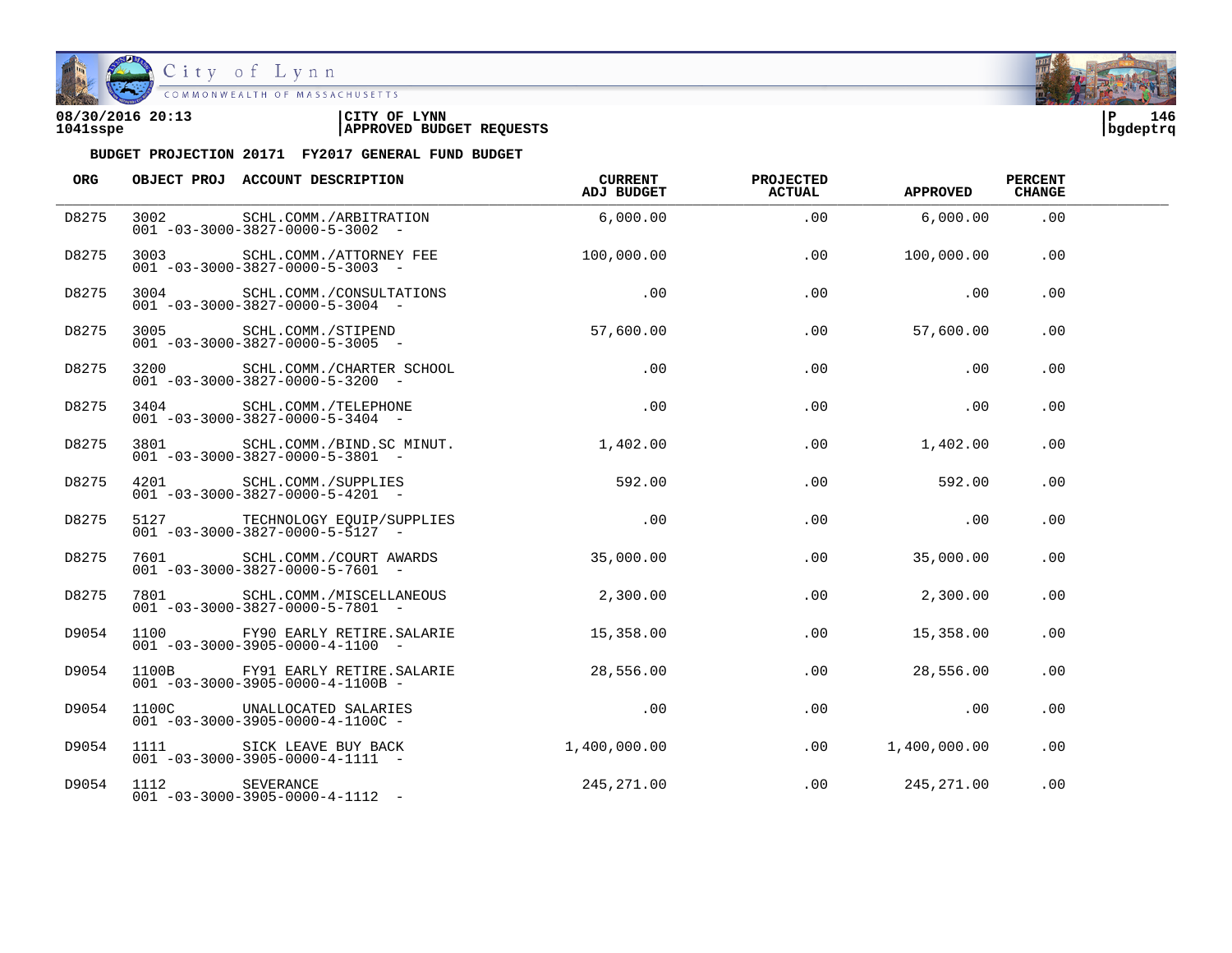

| 08/30/2016 20:13 | 'CITY OF<br><b>LYNN</b>         | l P      | 147 |  |
|------------------|---------------------------------|----------|-----|--|
| 1041sspe         | <b>APPROVED BUDGET REQUESTS</b> | bgdeptrq |     |  |

| ORG   |                 | OBJECT PROJ ACCOUNT DESCRIPTION                                                | <b>CURRENT</b><br>ADJ BUDGET | <b>PROJECTED</b><br><b>ACTUAL</b> | <b>APPROVED</b> | <b>PERCENT</b><br><b>CHANGE</b> |  |
|-------|-----------------|--------------------------------------------------------------------------------|------------------------------|-----------------------------------|-----------------|---------------------------------|--|
| D9054 | 1704            | HEALTH BENEF./NEW EMPLOY.<br>$001 - 03 - 3000 - 3905 - 0000 - 4 - 1704 -$      | .00                          | .00                               | .00             | .00                             |  |
| D9054 |                 | 5127 TECHNOLOGY EQUIP/SUPPLIES<br>$001 - 03 - 3000 - 3905 - 0000 - 4 - 5127 -$ | .00                          | .00                               | .00             | .00                             |  |
| D9084 | 0900 OVERTIME   | $001 - 03 - 3000 - 3908 - 0000 - 4 - 0900 -$                                   | $.00 \,$                     | .00                               | .00             | .00                             |  |
| D9084 |                 | 1107 CLERICAL SALARIES<br>$001 - 03 - 3000 - 3908 - 0000 - 4 - 1107 -$         | .00                          | .00                               | .00             | .00                             |  |
| D9084 |                 | 1110 PARA'S DAY / DAY SUBS<br>$001 - 03 - 3000 - 3908 - 0000 - 4 - 1110 -$     | 480,653.00                   | .00                               | 480,653.00      | .00                             |  |
| D9084 |                 | 1114 TEACHER DAY / DAY SUBS<br>$001 - 03 - 3000 - 3908 - 0000 - 4 - 1114 -$    | 500,000.00                   | .00                               | 500,000.00      | .00                             |  |
| D9084 |                 | 1118 SUBS/LONG-TERM ILLNESS<br>$001 - 03 - 3000 - 3908 - 0000 - 4 - 1118 - -$  | 600,000.00                   | .00                               | 600,000.00      | .00                             |  |
| D9084 |                 | 5127 TECHNOLOGY EQUIP/SUPPLIES<br>$001 - 03 - 3000 - 3908 - 0000 - 4 - 5127 -$ | $.00 \,$                     | .00                               | $.00 \,$        | .00                             |  |
| D9998 | 9999 ATTENDANCE | $001 - 03 - 3000 - 3998 - 0000 - 4 - 9999$                                     | $.00 \,$                     | $.00 \,$                          | $.00 \,$        | $.00 \,$                        |  |
| D9999 |                 | 1000 PAYROLL SALARIES<br>$001 - 03 - 3000 - 3999 - 0000 - 4 - 1000 -$          | .00                          | .00                               | $.00 \,$        | .00                             |  |
| E4405 |                 | 1102 INSTRUCTIONAL SALARIES<br>$001 - 03 - 3766 - 3440 - 0000 - 5 - 1102 -$    | .00                          | .00                               | .00             | .00                             |  |
| E4405 |                 | 2101 LAHS/@BLOOD/ELECTRICITY<br>$001 - 03 - 3766 - 3440 - 0000 - 5 - 2101 -$   | $.00 \,$                     | .00                               | $.00 \,$        | .00                             |  |
| E4405 |                 | 2403 SPED/INTERDEP.TRNSFERS<br>$001 - 03 - 3766 - 3440 - 0000 - 5 - 2403$ -    | $.00 \,$                     | .00                               | $.00 \,$        | .00                             |  |
| E4405 |                 | 2407 SPED/OFF.EQUIP.MNTCE.CONT<br>$001 - 03 - 3766 - 3440 - 0000 - 5 - 2407 -$ | .00                          | .00                               | $.00 \,$        | .00                             |  |
| E4405 |                 | 2600 SPED/EQUIP MAINT/REPAIRS<br>$001 - 03 - 3766 - 3440 - 0000 - 5 - 2600$ -  | $.00 \,$                     | .00                               | $.00 \,$        | .00                             |  |
| E4405 |                 | 2703 SPED/LEASE/COPIER<br>$001 - 03 - 3766 - 3440 - 0000 - 5 - 2703$ -         | .00                          | .00                               | .00             | .00                             |  |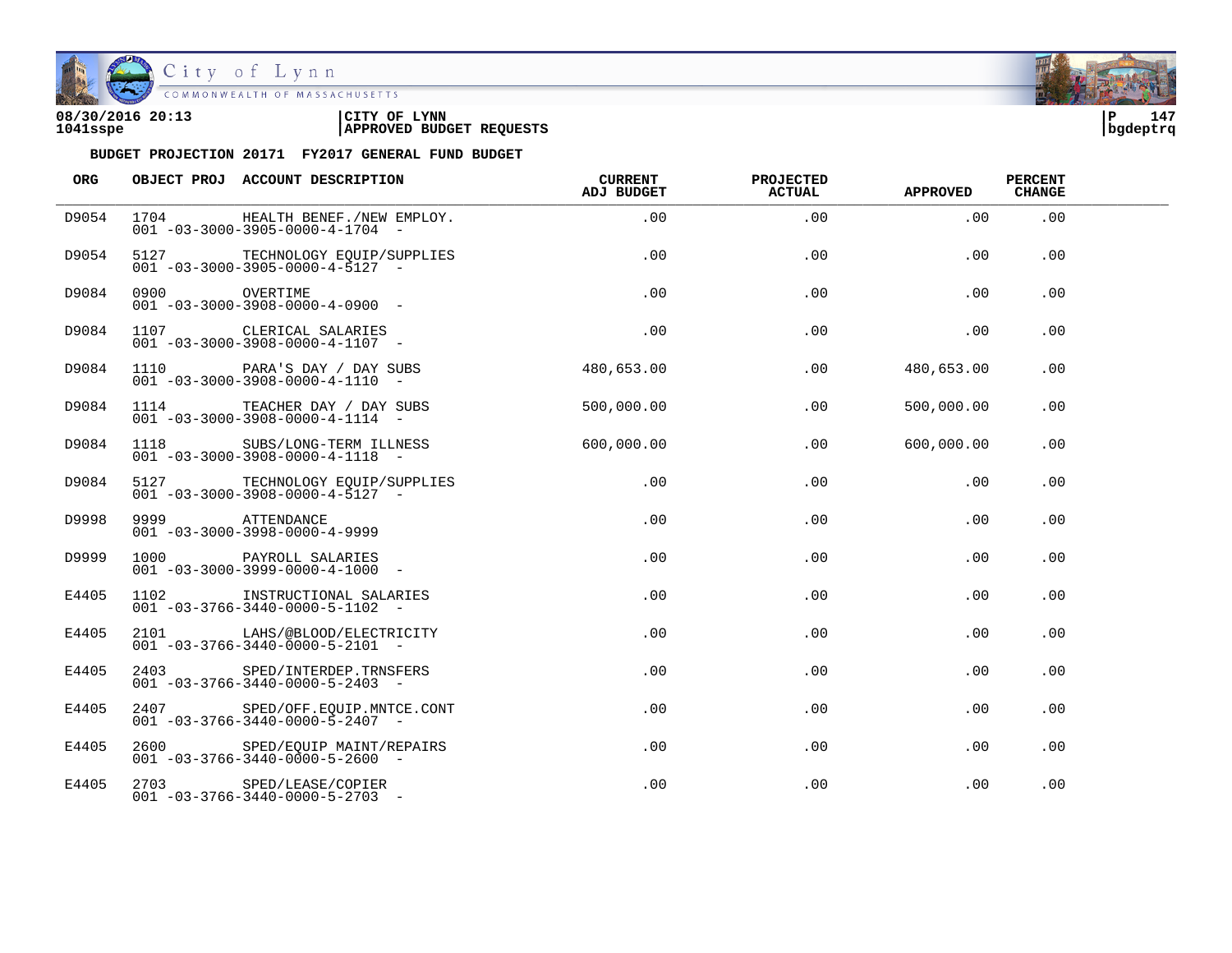

| 08/30/2016 20:13 | CITY OF<br><b>LYNN</b>          | l P      | 148 |
|------------------|---------------------------------|----------|-----|
| 1041sspe         | <b>APPROVED BUDGET REQUESTS</b> | bgdeptrq |     |

| ORG   |                 | OBJECT PROJ ACCOUNT DESCRIPTION                                                     | CURRENT<br>ADJ BUDGET | <b>PROJECTED</b><br>ACTUAL | <b>APPROVED</b> | <b>PERCENT</b><br><b>CHANGE</b> |  |
|-------|-----------------|-------------------------------------------------------------------------------------|-----------------------|----------------------------|-----------------|---------------------------------|--|
| E4405 |                 | 2799 LAHS/@BLOOD/LEASE/RENTAL<br>$001 - 03 - 3766 - 3440 - 0000 - 5 - 2799$ -       | .00                   | .00                        | .00             | .00                             |  |
| E4405 | 3003 and $\sim$ | SPED/LEGAL REPRESENTATIVE 40.000.00<br>$001 - 03 - 3766 - 3440 - 0000 - 5 - 3003$ - |                       | .00                        | 40,000.00       | .00                             |  |
| E4405 |                 | 3004 SPED/CONSULT.PROG.SVCS.<br>$001 - 03 - 3766 - 3440 - 0000 - 5 - 3004 -$        | 210,000.00            | .00                        | 210,000.00      | .00                             |  |
| E4405 |                 | 3005 SPED/TRANSLAT. IEP'S<br>$001 - 03 - 3766 - 3440 - 0000 - 5 - 3005$ -           | .00                   | .00                        | .00             | .00                             |  |
| E4405 |                 | 3009 SPED/CONSULTANTS<br>$001 - 03 - 3766 - 3440 - 0000 - 5 - 3009$ -               | .00                   | .00                        | .00             | .00                             |  |
| E4405 | 3010            | SPED/MEDICAID REIMBURSEM.<br>$001 - 03 - 3766 - 3440 - 0000 - 5 - 3010 -$           | .00                   | .00                        | .00             | .00                             |  |
| E4405 |                 | 3099 N.SHR.CONSORTM.SPEC.ED.SV<br>$001 - 03 - 3766 - 3440 - 0000 - 5 - 3099$ -      | 10,000.00             | .00                        | 10,000.00       | .00                             |  |
| E4405 |                 | 3101 SPED/IND.MED.EVALUATIONS<br>$001 - 03 - 3766 - 3440 - 0000 - 5 - 3101 -$       | 40.000.00             | .00                        | 40,000.00       | .00.                            |  |
| E4405 |                 | 3103 SPED/IND.HOSP.O-T/SERVCS.<br>$001 - 03 - 3766 - 3440 - 0000 - 5 - 3103 -$      | .00                   | .00                        | .00             | .00                             |  |
| E4405 |                 | 3106 SPED/NURSING SERVICES<br>$001 - 03 - 3766 - 3440 - 0000 - 5 - 3106 -$          | .00                   | .00                        | .00             | .00                             |  |
| E4405 |                 | 3107 SPED/PHYS.THERAPY SERVCS.<br>$001 - 03 - 3766 - 3440 - 0000 - 5 - 3107$ -      | .00                   | .00                        | .00             | .00                             |  |
| E4405 |                 | 3108 SPED/HEARING SERVICES<br>$001 - 03 - 3766 - 3440 - 0000 - 5 - 3108$ -          | 50,000.00             | .00                        | 50,000.00       | .00                             |  |
| E4405 |                 | 3109 SPED/SPEECH THERAPY SVCS.<br>$001 - 03 - 3766 - 3440 - 0000 - 5 - 3109$ -      | 5,000.00              | .00.                       | 5.000.00        | .00                             |  |
| E4405 |                 | 3110 SPED/VISION SERVICES<br>$001 - 03 - 3766 - 3440 - 0000 - 5 - 3110 -$           | .00                   | .00                        | .00             | .00                             |  |
| E4405 |                 | 3111 SPED/TUTORING SERVICES<br>$001 - 03 - 3766 - 3440 - 0000 - 5 - 3111 -$         | 50,000.00             | .00                        | 50,000.00       | .00                             |  |
| E4405 |                 | 3112 SPED/OCCUP.THERAPY SERVC.<br>$001 - 03 - 3766 - 3440 - 0000 - 5 - 3112 -$      | 10,500.00             | .00                        | 10,500.00       | .00                             |  |

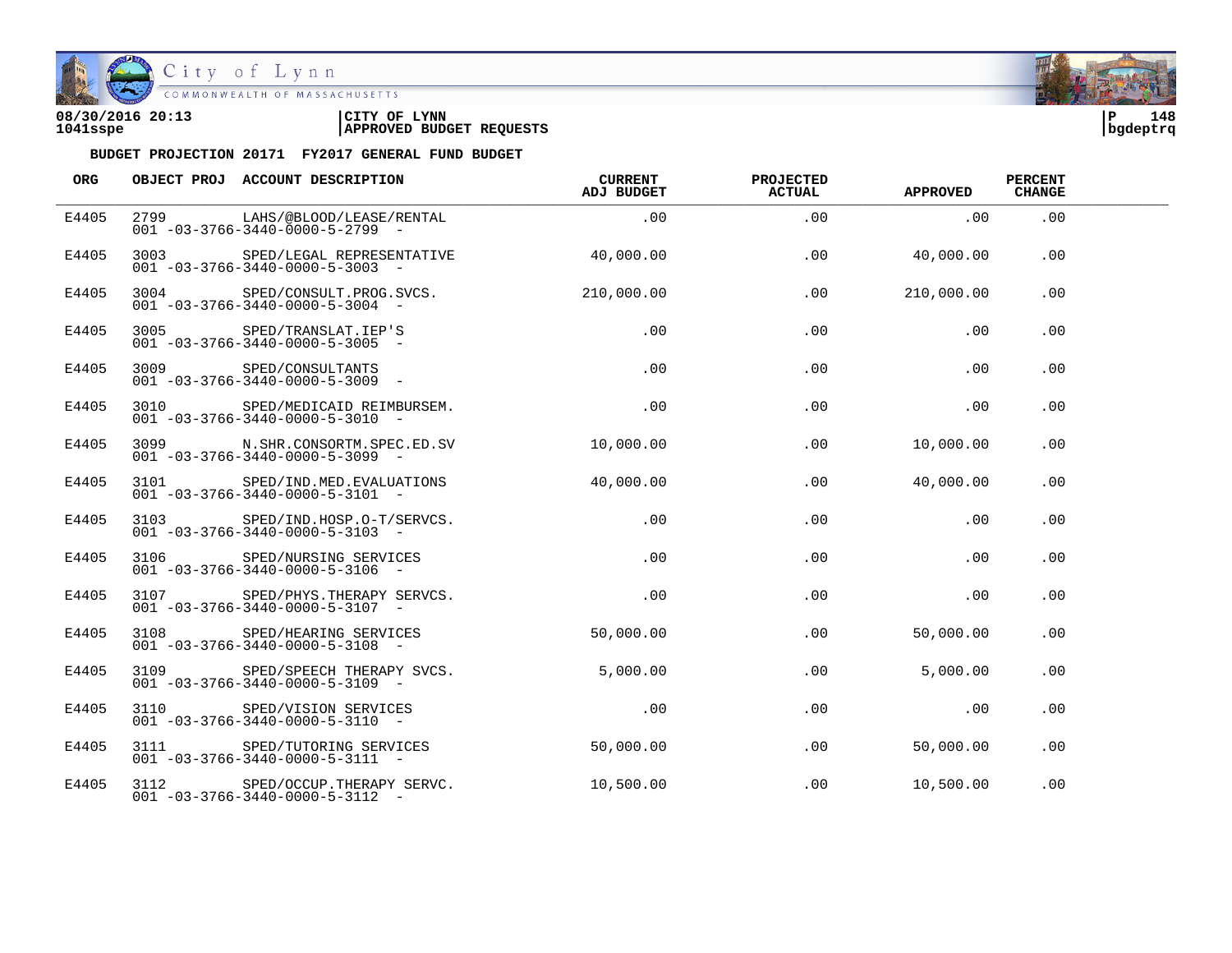

| 08/30/2016 20:13 | 'CITY OF<br><b>LYNN</b>         | i P      | 149 |
|------------------|---------------------------------|----------|-----|
| 1041sspe         | <b>APPROVED BUDGET REQUESTS</b> | bgdeptrq |     |

| ORG   |                 | OBJECT PROJ ACCOUNT DESCRIPTION                                                                  | CURRENT<br>ADJ BUDGET | <b>PROJECTED</b><br><b>ACTUAL</b> | <b>APPROVED</b> | <b>PERCENT</b><br><b>CHANGE</b> |  |
|-------|-----------------|--------------------------------------------------------------------------------------------------|-----------------------|-----------------------------------|-----------------|---------------------------------|--|
| E4405 |                 | 3113 SPED/COUNSELING THER.SVCS<br>$001 - 03 - 3766 - 3440 - 0000 - 5 - 3113 -$                   | .00                   | .00                               | .00             | .00                             |  |
| E4405 |                 | 3203 SPED TUITION/PRIVATE NONPUBLIC 8,473,829.00<br>$001 - 03 - 3766 - 3440 - 0000 - 5 - 3203$ - |                       | .00                               | 8,473,829.00    | .00                             |  |
| E4405 |                 | 3204 SPED TUITION/RESIDENTIAL<br>$001 - 03 - 3766 - 3440 - 0000 - 5 - 3204 -$                    | .00                   | .00                               | .00             | .00                             |  |
| E4405 |                 | 3205 SPED TUITION/COLLABORATIVE<br>$001 - 03 - 3766 - 3440 - 0000 - 5 - 3205$ -                  | $\overline{00}$       | .00                               | .00             | .00                             |  |
| E4405 |                 | 3206 SPED TUITION/MA PUBLIC SCHOOL<br>$001 - 03 - 3766 - 3440 - 0000 - 5 - 3206$ -               | .00                   | .00                               | .00             | .00                             |  |
| E4405 | 3207 and $\sim$ | SPED TUITION/OUT OF STATE SCH<br>$001 - 03 - 3766 - 3440 - 0000 - 5 - 3207 -$                    | .00                   | .00                               | .00             | .00                             |  |
| E4405 |                 | 3299 NON SPED TUITIONS<br>$001 - 03 - 3766 - 3440 - 0000 - 5 - 3299$ -                           | .00                   | .00                               | .00             | .00                             |  |
| E4405 |                 | 3303 SPED/TRANSPORTATION<br>$001 - 03 - 3766 - 3440 - 0000 - 5 - 3303$ -                         | .00                   | .00                               | .00             | .00.                            |  |
| E4405 |                 | 3309 TRANS. SV. ALTERNA. TRANSPO.<br>$001 - 03 - 3766 - 3440 - 0000 - 5 - 3309$ -                | .00                   | .00                               | .00             | .00                             |  |
| E4405 |                 | 3401 SPED/ADVERTISING<br>$001 - 03 - 3766 - 3440 - 0000 - 5 - 3401 -$                            | .00                   | .00                               | .00             | .00                             |  |
| E4405 |                 | 3403 SPED/POSTAGE<br>$001 - 03 - 3766 - 3440 - 0000 - 5 - 3403$ -                                | 14,000.00             | .00                               | 14,000.00       | .00                             |  |
| E4405 |                 | 3404 SPED/TELEPHONE<br>$001 - 03 - 3766 - 3440 - 0000 - 5 - 3404 -$                              | .00                   | .00                               | $\sim$ .00      | .00                             |  |
| E4405 |                 | 4201 SPED/OFFICE SUPPLIES<br>$001 - 03 - 3766 - 3440 - 0000 - 5 - 4201 -$                        | 45,000.00             | .00                               | 45,000.00       | .00.                            |  |
| E4405 |                 | 4204 SPED/PRINT.SVC.IEP'S, ETC.<br>$001 - 03 - 3766 - 3440 - 0000 - 5 - 4204 -$                  | .00                   | .00                               | .00             | .00.                            |  |
| E4405 |                 | 4900 SPED/FOOD SUPPLIES/SERVCS 7,000.00<br>$001 - 03 - 3766 - 3440 - 0000 - 5 - 4900 -$          |                       | .00                               | 7,000,00        | .00                             |  |
| E4405 |                 | 5100 SPED/COMPU.HDW.SUPPLIES<br>$001 - 03 - 3766 - 3440 - 0000 - 5 - 5100 -$                     | $.00 \,$              | $.00 \,$                          | .00             | .00                             |  |

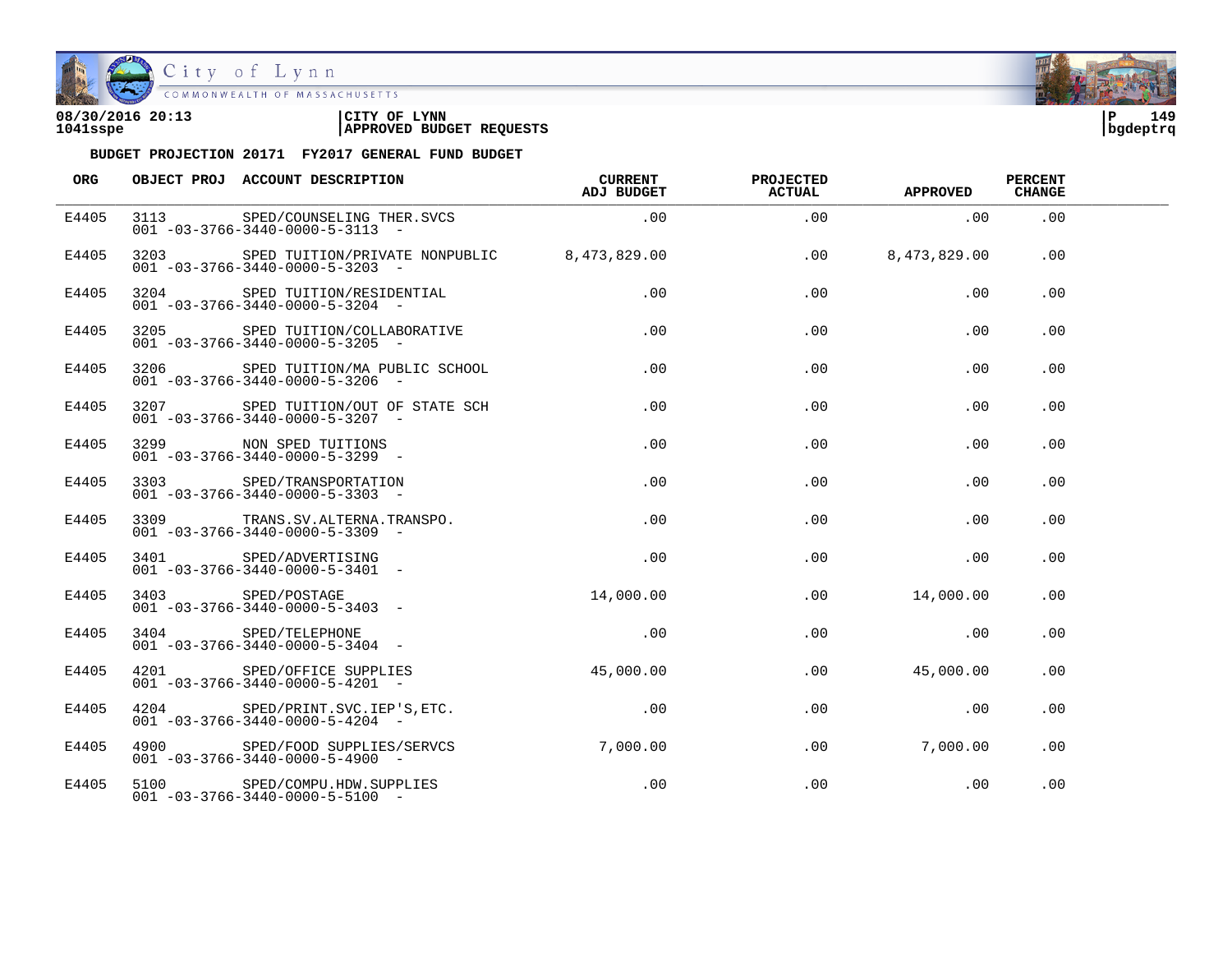

City of Lynn COMMONWEALTH OF MASSACHUSETTS

## **08/30/2016 20:13 |CITY OF LYNN |P 150 1041sspe |APPROVED BUDGET REQUESTS |bgdeptrq**



| ORG   | OBJECT PROJ ACCOUNT DESCRIPTION                                                                          | CURRENT<br>ADJ BUDGET | <b>PROJECTED</b><br><b>ACTUAL</b> | <b>APPROVED</b> | <b>PERCENT</b><br><b>CHANGE</b> |  |
|-------|----------------------------------------------------------------------------------------------------------|-----------------------|-----------------------------------|-----------------|---------------------------------|--|
| E4405 | 5101 SPED/BOOKS/MATS./SUPPLIES .00<br>$001 - 03 - 3766 - 3440 - 0000 - 5 - 5101 -$                       |                       | .00                               | $\sim$ 00       | .00                             |  |
| E4405 | 5103 SPED/PROJCT.TRIANGLE/MATS 100.000.00<br>$001 - 03 - 3766 - 3440 - 0000 - 5 - 5103 -$                |                       | .00                               | 100,000,00      | .00                             |  |
| E4405 | 5109 TECHNOLOGY<br>5109 TECHNOLOGY<br>001 -03-3766-3440-0000-5-5109 -                                    | .00                   | .00                               | .00             | .00                             |  |
| E4405 | 5110 SPED/OCC.SHOP DEVELOPMENT<br>$001 - 03 - 3766 - 3440 - 0000 - 5 - 5110 -$                           | $\sim$ 00             | .00                               | $\sim$ 00       | .00                             |  |
| E4405 | 7102 SPED/TRAVL.AUTO ALLOWANCE<br>$001 - 03 - 3766 - 3440 - 0000 - 5 - 7102 -$                           | 55,000.00             | .00                               | 55,000.00       | .00.                            |  |
| E4405 | 7303 SPED/ORG.MEMBRSHPS.<br>$001 - 03 - 3766 - 3440 - 0000 - 5 - 7303 -$                                 | 5,000.00              | .00                               | 5.000.00        | .00                             |  |
| E4405 | 7601 SPED/JUDGMTS./AWARDS/ETC.<br>$001 - 03 - 3766 - 3440 - 0000 - 5 - 7601 -$                           | .00                   | .00                               | .00             | .00                             |  |
| E4405 | 7800 SPED/P.A.C. EXPENSES<br>$001 - 03 - 3766 - 3440 - 0000 - 5 - 7800$ -                                | 1,000.00              | .00                               | 1,000.00        | .00                             |  |
| E4405 | 7801 SPED/SPEC.OLYMPICS<br>001 -03-3766-3440-0000-5-7801<br>$001 - 03 - 3766 - 3440 - 0000 - 5 - 7801 -$ | 6.000.00              | .00                               | 6.000.00        | .00                             |  |
| E4405 | 7805 SPED/TRANSF.HOLDING ACCT.<br>$001 - 03 - 3766 - 3440 - 0000 - 5 - 7805$ -                           | .00                   | $.00 \,$                          | $\sim$ 00       | .00                             |  |
| E4405 | 7811 UNPAID BILLS OF PY<br>$001 - 03 - 3766 - 3440 - 0000 - 5 - 7811 -$                                  | 59,835.00             | .00                               | 59,835.00       | .00                             |  |
| E4405 | 8502 SPED/EASY IEP<br>$001 - 03 - 3766 - 3440 - 0000 - 5 - 8502 -$                                       | 50,168.00             | $.00 \,$                          | 50,168.00       | .00                             |  |
| F6655 | 2414 ATHL./ELECT.DPT.TRANSFER<br>$001 - 03 - 3350 - 3665 - 0000 - 5 - 2414 -$                            | .00                   | .00                               | .00             | .00                             |  |
| F6655 | 2700 ATHL./RENTAL/HOCKEY<br>$001 - 03 - 3350 - 3665 - 0000 - 5 - 2700 -$                                 | 29,800.00             | .00                               | 29,800.00       | .00.                            |  |
| F6655 | 2906 GROUNDSKEEPING SERVICES<br>$001 - 03 - 3350 - 3665 - 0000 - 5 - 2906$ -                             | $\sim$ 00             | .00                               | .00             | .00                             |  |
| F6655 | 3000 FITNESS EQUIP MAINT REPLACMNT 20,000.00<br>$001 - 03 - 3350 - 3665 - 0000 - 5 - 3000 -$             |                       | .00                               | 20,000.00       | .00                             |  |